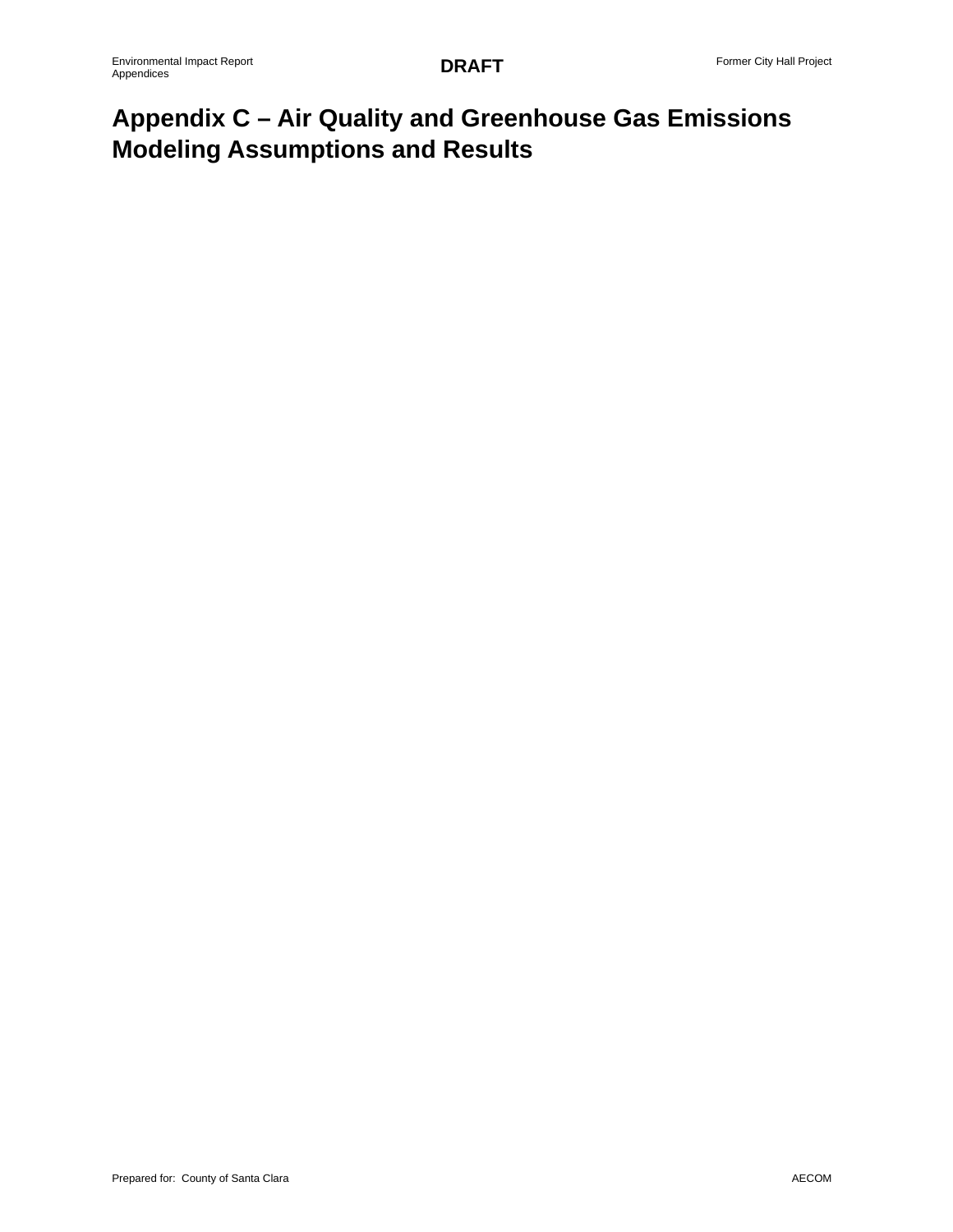#### **Proposed Project Construction Emissions Summary**

| <b>Annual Construction Emissions</b>                                                                                                                                                                 |            |                       |        |                 |             |             |             |          |         |        |          |
|------------------------------------------------------------------------------------------------------------------------------------------------------------------------------------------------------|------------|-----------------------|--------|-----------------|-------------|-------------|-------------|----------|---------|--------|----------|
|                                                                                                                                                                                                      | <b>ROG</b> | <b>NO<sub>x</sub></b> | CO     | SO <sub>2</sub> | Fugitive    | Exhaust     | <b>PM10</b> | Fugitive | Exhaust | PM2.5  | CO2e     |
|                                                                                                                                                                                                      |            |                       |        |                 | <b>PM10</b> | <b>PM10</b> | Total       | PM2.5    | PM2.5   | Total  |          |
| Year                                                                                                                                                                                                 |            | tons/vear             |        |                 |             |             |             | MT/year  |         |        |          |
| 2021                                                                                                                                                                                                 | 0.7727     | 1.9251                | .816   | 4.91E-03        | 0.3717      | 0.0639      | 0.4356      | 0.0698   | 0.0594  | 0.1292 | 446.6947 |
| 2022                                                                                                                                                                                                 |            | .1262                 | 0.9177 | 2.78F-03        | 0.3535      | 0.0372      | 0.3907      | 0.087    | 0.0346  | 0.1216 | 254.3909 |
| Total Emissions (tons)                                                                                                                                                                               | 0.87       | 3.05                  | 2.73   | 0.01            | 0.73        | 0.10        | 0.83        | 0.16     | 0.09    | 0.25   | 701.09   |
| Notes: ROG = reactive organic gases; NOx = nitrogen oxides; CO = carbon monoxide; SO2 = sulfur dioxide; PM10 = particulate matter equal or less than 10 micrometers in diameter; PM2.5 = particulate |            |                       |        |                 |             |             |             |          |         |        |          |
| the contract of the contract of the contract of the contract of the contract of the contract of the contract of                                                                                      |            |                       |        |                 |             |             |             |          |         |        |          |

matter equal or less than 2.5 micrometers in diameter

| Average Daily Construction Emissions |            |                       |             |            |             |             |             |          |           |       |
|--------------------------------------|------------|-----------------------|-------------|------------|-------------|-------------|-------------|----------|-----------|-------|
|                                      | <b>ROG</b> | <b>NO<sub>x</sub></b> | $_{\rm CO}$ | <b>SO2</b> | Fugitive    | Exhaust     | <b>PM10</b> | Fugitive | Exhaust   | PM2.5 |
|                                      |            |                       |             |            | <b>PM10</b> | <b>PM10</b> | Total       | PM2.5    | PM2.5     | Total |
| Total Emissions (tons)               | 0.87       | 3.05                  | 2.73        | 0.01       | 0.73        | 0.10        | 0.83        | 0.16     | 0.09      | 0.25  |
| Average Daily Emissions (pounds/day) | 6.93       | 24.22                 | 21.70       | 0.06       | 5.76        | 0.80        | 6.56        | .24      | 0.75      | 1.99  |
| Threshold <sup>2</sup>               | 54         | 54                    |             |            |             | 82          |             |          | 54        |       |
| <b>Exceed Threshold?</b>             | No         | No                    |             |            |             | No          |             |          | <b>No</b> |       |

**Notes:**

1 Average daily emissions are calculated based on 21 working days per month over a 12-month construction period.

<sup>2</sup> Thresholds from Table 2-1 of the BAAQMD CEQA Air Quality Guidelines (BAAQMD 2017)

ROG = reactive organic gases; NOx = nitrogen oxides; CO = carbon monoxide; SO2 = sulfur dioxide; PM10 = particulate matter equal or less than 10 micrometers in diameter; PM2.5 =<br>particulate matter equal or less than 2.5 mi

| Total Months of Construction |      |  | Unit Conversions |
|------------------------------|------|--|------------------|
| Working Days/Month           |      |  | tons bounds      |
| Total Davs of Construction   | 252  |  | 2000             |
| lb/ton                       | 2000 |  |                  |

| Unit Conversions |             |  |  |  |
|------------------|-------------|--|--|--|
|                  | tons pounds |  |  |  |
|                  | 2000        |  |  |  |

| Construction-Related Greenhouse Gas Emissions |      |                      |
|-----------------------------------------------|------|----------------------|
| Year                                          |      | MT CO <sub>2</sub> e |
|                                               | 2021 | 446.69               |
|                                               | 2022 | 254.39               |
| <b>Total GHG Emissions</b>                    |      | 701.09               |
| Amortized GHG Emissions <sup>1</sup>          |      | 23.37                |
| Notes:                                        |      |                      |

Notes:<br><sup>1</sup> Amortized construction GHG emissions calculated assuming 30-<br>year project lifetime.<br>CO2e = carbon dioxide equivalents; MT = metric tons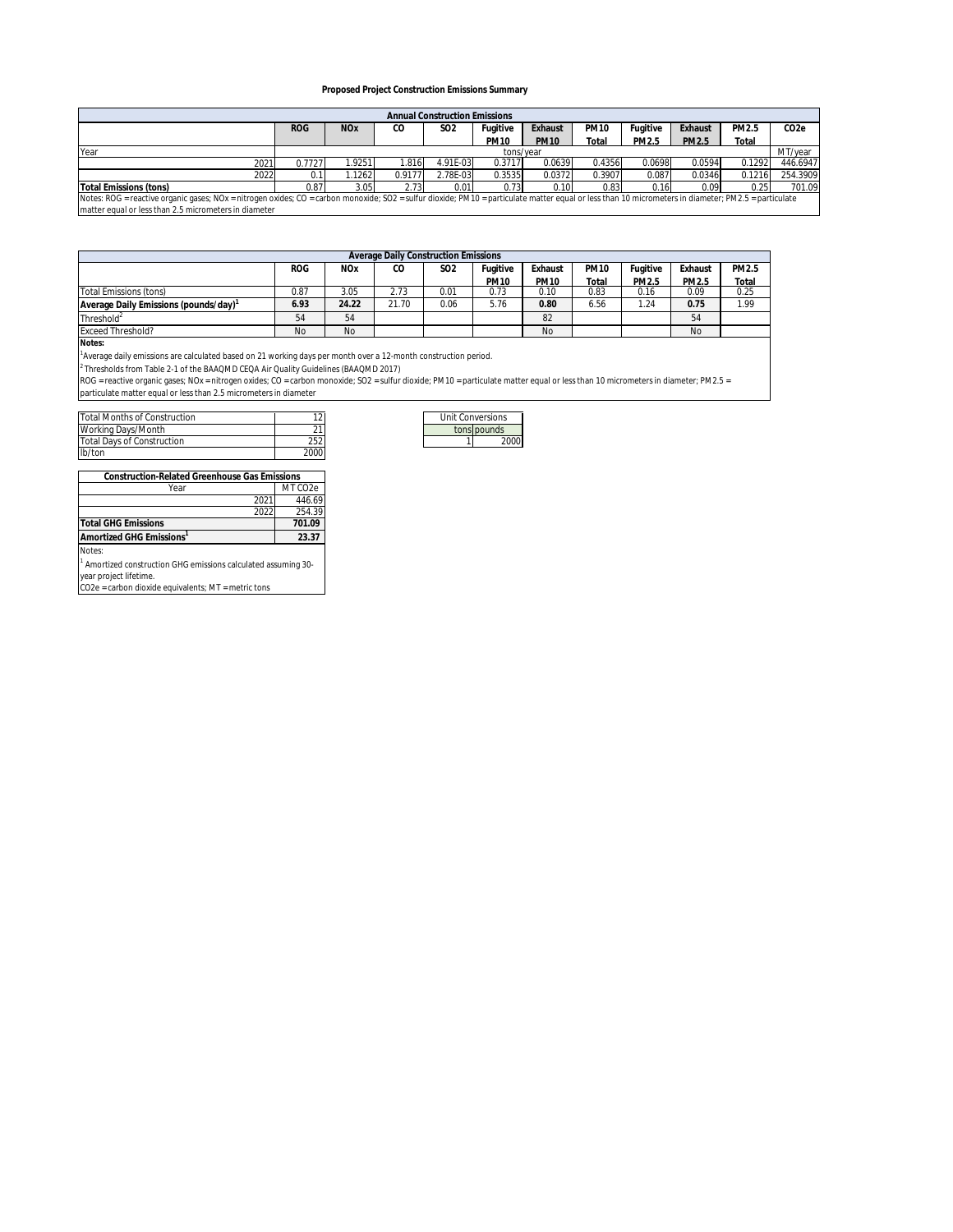| Summary of Project Energy Requirements                 |                           |                |                                         |  |  |  |  |
|--------------------------------------------------------|---------------------------|----------------|-----------------------------------------|--|--|--|--|
| Phase                                                  | <b>Energy Requirement</b> | Unit           | Annual Energy<br>Consumption<br>(MMBtu) |  |  |  |  |
|                                                        |                           |                |                                         |  |  |  |  |
| <b>Demolition Activities by Fuel</b>                   |                           |                |                                         |  |  |  |  |
| <b>Diesel</b>                                          |                           | 62.469 Gallons | 8.627                                   |  |  |  |  |
| Gasoline                                               |                           | 7.472 Gallons  | 934                                     |  |  |  |  |
| <b>Total Demolition Activities Energy Requirements</b> | 9.561                     |                |                                         |  |  |  |  |

Notes: Totals do not add due to rounding.

Source: Modeled by AECOM in 2020

| <b>Conversion Factors</b>          |        |                     |  |  |  |
|------------------------------------|--------|---------------------|--|--|--|
| Category                           | Amount | Units               |  |  |  |
| kWh per Btu                        |        | 3.412 Btu/kWh       |  |  |  |
| Diesel (heat content) <sup>1</sup> |        | 5.8 MMBtu/barrel    |  |  |  |
| Motor Gasoline <sup>2</sup>        |        | 5.25 MMBtu/barrel   |  |  |  |
| Natural Gas <sup>3</sup>           |        | 0.1 MMBtu/therm     |  |  |  |
| Propane <sup>4</sup>               |        | 0.0913 MMBtu/gallon |  |  |  |
| Kerosene <sup>5</sup>              |        | 0.135 MMBtu/gallon  |  |  |  |
| Wood °                             |        | 20 MMBtu/cord       |  |  |  |
| Gallons per Barrel                 |        | 42 gallons/barrel   |  |  |  |

| Sources: |                                                                                                                               |
|----------|-------------------------------------------------------------------------------------------------------------------------------|
|          | https://www.theclimateregistry.org/wp-content/uploads/2018/06/The-Climate-Registry-2018-Default-Emission-Factor-Document.pdf  |
|          | 1https://www.theclimateregistry.org/wp-content/uploads/2018/06/The-Climate-Registry-2018-Default-Emission-Factor-Document.pdf |
|          | alphttps://www.epa.gov/energy/greenhouse-gases-equivalencies-calculator-calculations-and-references                           |
|          | <sup>4</sup> https://www.eia.gov/environment/emissions/co2_vol_mass.php                                                       |
|          | https://www.eia.gov/environment/emissions/co2_vol_mass.php                                                                    |
|          | <sup>o</sup> https://www.eia.gov/energyexplained/index.cfm?page=about_btu                                                     |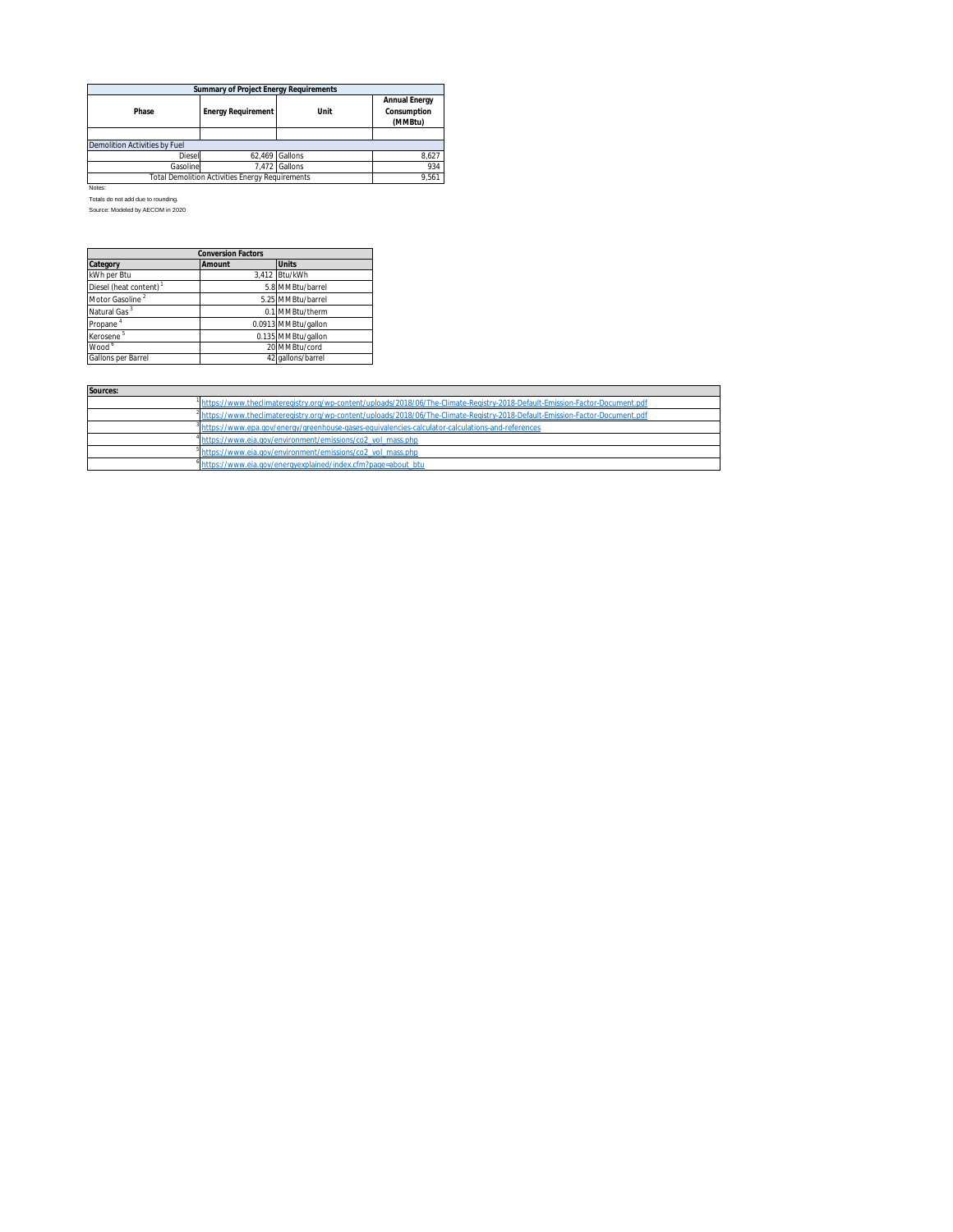|                                                    | Former City Hall Demolition: Fuel Consumption |            |                                 |         |
|----------------------------------------------------|-----------------------------------------------|------------|---------------------------------|---------|
|                                                    |                                               |            | Factor                          |         |
| Source                                             | MT $CO2ea$                                    | Fuel Type  | (MT $CO2/gallon$ ) <sup>b</sup> | Gallons |
| Offroad Equip                                      |                                               | 385 Diesel | 1.02E-02                        | 37,905  |
| Hauling                                            |                                               | 199 Diesel | $1.02E-02$                      | 19,602  |
| Vendor                                             |                                               | 50 Diesel  | $1.02E-02$                      | 4,962   |
| Worker                                             |                                               | 66 Gas     | 8.89E-03                        | 7,472   |
| Diesel<br><b>Total Gallons</b><br>Gasoline         |                                               |            |                                 |         |
|                                                    |                                               |            |                                 |         |
| Sources:<br><sup>a</sup> Modeled by AECOM in 2020; |                                               |            |                                 |         |

| <sup>b</sup> U.S. Energy Information Administration 2016 (https://www.eia.gov/environment/emissions/co2_vol_mass.php) |  |  |
|-----------------------------------------------------------------------------------------------------------------------|--|--|
|-----------------------------------------------------------------------------------------------------------------------|--|--|

| Factor        | MT/gallon    |
|---------------|--------------|
| <b>Diesel</b> | $1.02F - 02$ |
| Gasoline      | 8.89E-03     |

| Demolition Activities by Phase | Year | Source  | MT CO <sub>2</sub> e |
|--------------------------------|------|---------|----------------------|
|                                |      | Offroad | 50.6857              |
| Hazardous Materials Abatement  | 2021 | Hauling | $\Omega$             |
|                                |      | Vendor  | 35.2405              |
|                                |      | Worker  | 29.7583              |
|                                |      | Offroad | 73.3053              |
| Site Control and Preparation   | 2021 | Hauling | 0                    |
|                                |      | Vendor  | 15.1697              |
|                                |      | Worker  | 17.0798              |
|                                | 2021 | Offroad | 117.9682             |
| Demolition and Debris Removal  |      | Hauling | 98.619               |
|                                |      | Vendor  | $\Omega$             |
|                                |      | Worker  | 8.8684               |
|                                |      | Offroad | 107.5042             |
| Demolition and Debris Removal  |      | Hauling | 88.6406              |
|                                | 2022 | Vendor  | $\Omega$             |
|                                |      | Worker  | 7.7863               |
|                                |      | Offroad | 35.6486              |
|                                | 2022 | Hauling | 11.8995              |
| Site Rehabilitation            |      | Vendor  | 0                    |
|                                |      | Worker  | 2.9119               |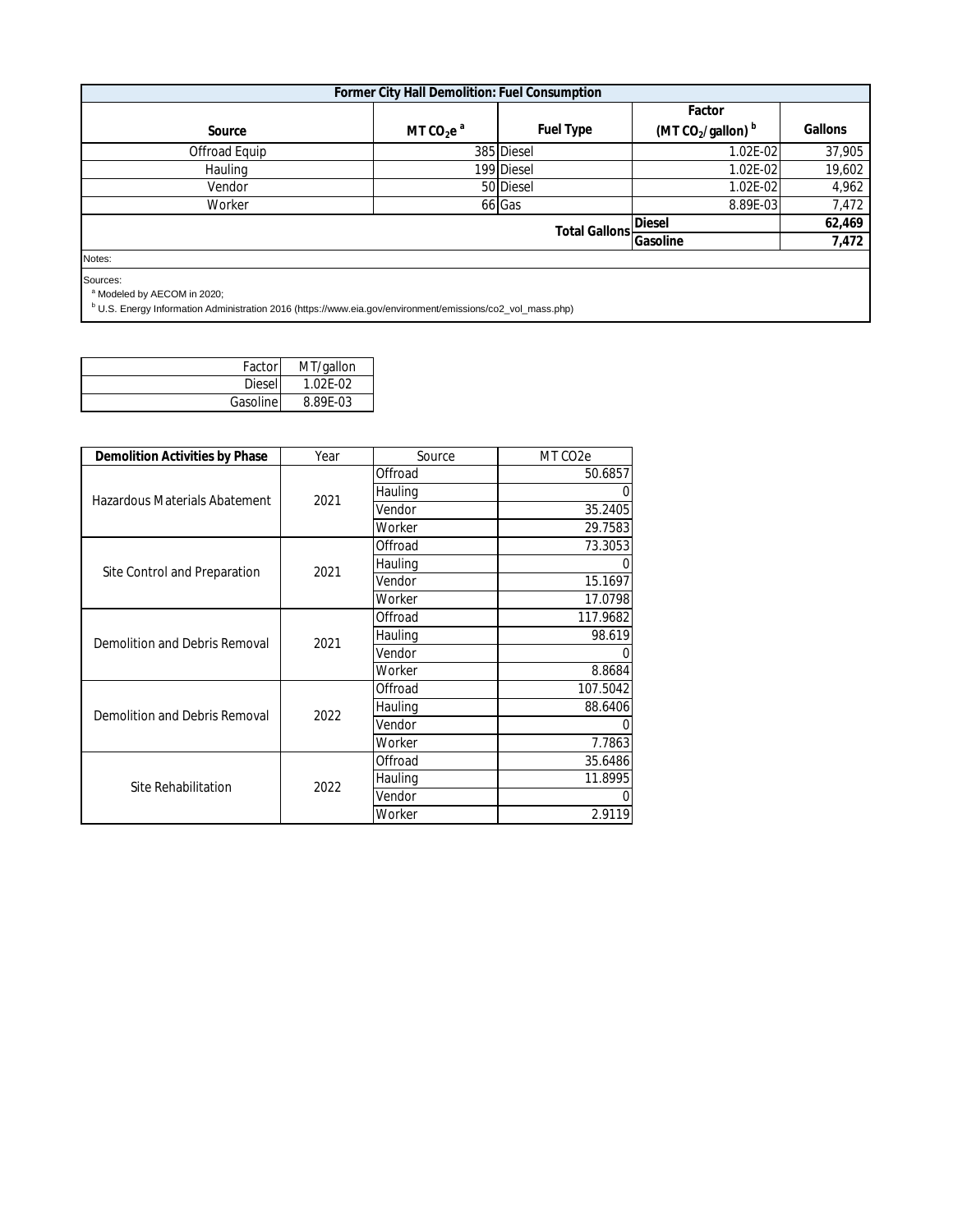#### **Alternative 1**

|                                                                                                                                                                                                             |                  |                       | Annual Construction Emissions - Alternative 1 |                 |             |             |             |          |         |        |                   |
|-------------------------------------------------------------------------------------------------------------------------------------------------------------------------------------------------------------|------------------|-----------------------|-----------------------------------------------|-----------------|-------------|-------------|-------------|----------|---------|--------|-------------------|
|                                                                                                                                                                                                             | <b>ROG</b>       | <b>NO<sub>x</sub></b> | CO                                            | SO <sub>2</sub> | Fugitive    | Exhaust     | <b>PM10</b> | Fugitive | Exhaust | PM2.5  | CO <sub>2</sub> e |
|                                                                                                                                                                                                             |                  |                       |                                               |                 | <b>PM10</b> | <b>PM10</b> | Tota        | PM2.5    | PM2.5   | Total  |                   |
| Year                                                                                                                                                                                                        |                  | tons/vear             |                                               |                 |             |             |             | MT/vear  |         |        |                   |
| 2021                                                                                                                                                                                                        | .018             | . 454                 | .5617                                         | $3.65E-03$      | 0.0945      | 0.0576      | 0.1521      | 0.0254   | 0.0551  | 0.0806 | 320.4097          |
| 2022                                                                                                                                                                                                        | 0.4599           | 0.8392                | 0.9265                                        | 2.04E-03        | 0.0444      | 0.037       | 0.0814      | 0.0119   | 0.0361  | 0.048  | 173.503           |
| <b>Total Emissions</b>                                                                                                                                                                                      | .48 <sub>1</sub> | 2.29                  | 2.49                                          | 0.01            | 0.14        | 0.09        | 0.23        | 0.04     | 0.09    | 0.13   | 493.91            |
| Notes: ROG = reactive organic gases; NOx = nitrogen oxides; CO = carbon monoxide; SO2 = sulfur dioxide; PM10 = particulate matter equal or less than 10 micrometers in diameter; PM2.5 = particulate matter |                  |                       |                                               |                 |             |             |             |          |         |        |                   |
| equal or less than 2.5 micrometers in diameter                                                                                                                                                              |                  |                       |                                               |                 |             |             |             |          |         |        |                   |

| Average Daily Construction Emissions - Alternative 1 |            |                       |       |            |             |             |             |          |         |       |
|------------------------------------------------------|------------|-----------------------|-------|------------|-------------|-------------|-------------|----------|---------|-------|
|                                                      | <b>ROG</b> | <b>NO<sub>X</sub></b> | CO    | <b>SO2</b> | Fugitive    | Exhaust     | <b>PM10</b> | Fuaitive | Exhaust | PM2.5 |
|                                                      |            |                       |       |            | <b>PM10</b> | <b>PM10</b> | Total       | PM2.5    | PM2.5   | Total |
| Total Emissions (tons)                               | .48        | 2.29                  | 2.49  | 0.01       | 0.14        | 0.09        | 0.23        | 0.04     | 0.09    | 0.13  |
| Average Daily Emissions (pounds/day)                 | 11.73      | 18.20                 | 19.75 | 0.05       | 1.10        | 0.75        | 1.85        | 0.30     | 0.72    | 1.02  |
| Threshold <sup>2</sup>                               | 54         | 54                    |       |            |             | 82          |             |          | 54      |       |
| <b>Exceed Threshold?</b>                             | No         | <b>No</b>             |       |            |             | No          |             |          | No      |       |

**Notes:**

1 Average daily emissions are calculated based on 21 working days per month over a 12-month construction period.

<sup>2</sup> Thresholds from Table 2-1 of the BAAQMD CEQA Air Quality Guidelines (BAAQMD 2017)<br>ROG = reactive organic gases; NOx = nitrogen oxides; CO = carbon monoxide; SO2 = sulfur dioxide; PM10 = particulate matter equal or less

| Total Months of Construction |      | Unit Conversions |
|------------------------------|------|------------------|
| Working Days/Month           |      | tons pounds      |
| Total Davs of Construction   | 252  | 2000             |
| lb/ton                       | 2000 |                  |

| <b>Construction-Related Greenhouse Gas Emissions</b>                        |                      |  |  |  |  |
|-----------------------------------------------------------------------------|----------------------|--|--|--|--|
| Year                                                                        | MT CO <sub>2</sub> e |  |  |  |  |
| 2021                                                                        | 320.41               |  |  |  |  |
| 2022                                                                        | 173.50               |  |  |  |  |
| <b>Total GHG Emissions</b>                                                  | 493.91               |  |  |  |  |
| Amortized GHG Emissions <sup>1</sup>                                        | 16.46                |  |  |  |  |
| Notes:                                                                      |                      |  |  |  |  |
| Associational constitutions CHO content and colorated convention OO control |                      |  |  |  |  |

<sup>1</sup> Amortized construction GHG emissions calculated assuming 30-year project lifetime. CO2e = carbon dioxide equivalents; MT = metric tons

| <b>Operational Emissions - Alternative 1</b> |            |            |       |                 |             |             |              |          |         |           |
|----------------------------------------------|------------|------------|-------|-----------------|-------------|-------------|--------------|----------|---------|-----------|
|                                              | <b>ROG</b> | <b>NOx</b> | CО    | SO <sub>2</sub> | Fuaitive    | Exhaust     | <b>PM10</b>  | Fugitive | Exhaust | PM2.5     |
|                                              |            |            |       |                 | <b>PM10</b> | <b>PM10</b> | <b>Total</b> | PM2.5    | PM2.5   | Total     |
| Total Emissions (tons)                       | 0.69       | 0.79       | 1.92  | 0.01            | 0.55        | 0.01        | 0.56         | 0.15     | 0.01    | 0.16      |
| Threshold                                    | 10         |            |       |                 |             |             |              |          |         | 10        |
| Average Daily Emissions (pounds/day)         | 3.77       | 4.32       | 10.50 | 0.04            | 3.03        | 0.07        | 3.09         | 0.81     | 0.06    | 0.88      |
| Threshold <sup>2</sup>                       | 54         | 54         |       |                 |             |             | 82           |          |         | 54        |
| <b>Exceed Threshold?</b>                     | No         | No         |       |                 |             |             | No           |          |         | <b>No</b> |
| Notes:                                       |            |            |       |                 |             |             |              |          |         |           |

| ear     |  |
|---------|--|
| Ib<br>w |  |

| <b>Operational Greenhouse Gas Emissions</b> |                     |  |  |
|---------------------------------------------|---------------------|--|--|
| Source                                      | MT CO <sub>2e</sub> |  |  |
| Area                                        |                     |  |  |
| Energy                                      | วดว                 |  |  |
| Mobile                                      | 558                 |  |  |
| <b>Waste</b>                                | 53                  |  |  |
| Water                                       | 42                  |  |  |
| <b>Total Annual GHG Emissions</b>           | 945                 |  |  |
| <b>GHG Emissions Per Service Population</b> | 2.5                 |  |  |

| <b>Unit Conversions</b> |             |  |  |  |  |
|-------------------------|-------------|--|--|--|--|
|                         | tons pounds |  |  |  |  |
|                         | 2000        |  |  |  |  |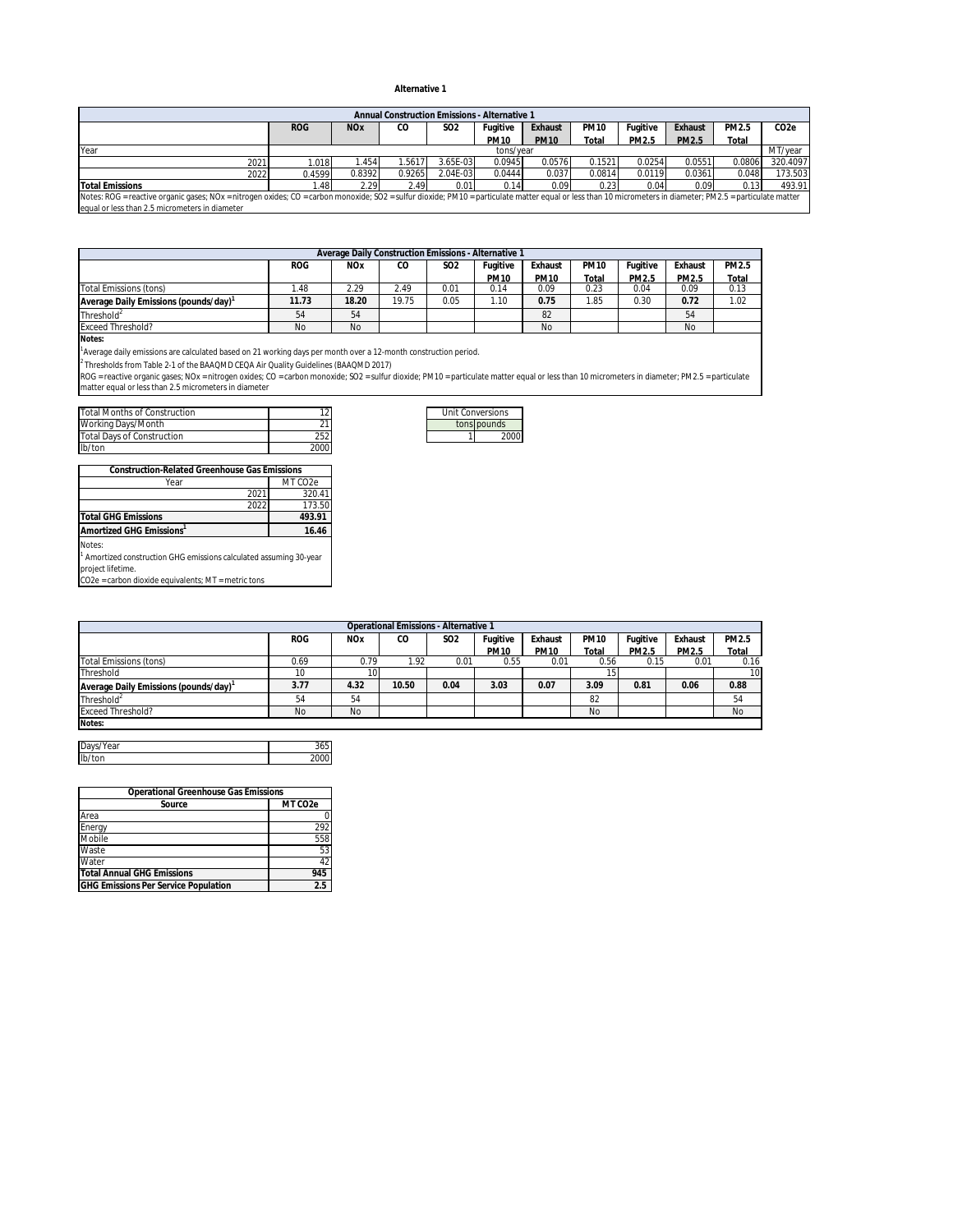#### **Alternative 2**

|                                                                                                                                                                                                             |            |                       | Annual Construction Emissions - Alternative 2 |                 |             |             |             |          |         |        |                   |
|-------------------------------------------------------------------------------------------------------------------------------------------------------------------------------------------------------------|------------|-----------------------|-----------------------------------------------|-----------------|-------------|-------------|-------------|----------|---------|--------|-------------------|
|                                                                                                                                                                                                             | <b>ROG</b> | <b>NO<sub>x</sub></b> | CO                                            | SO <sub>2</sub> | Fugitive    | Exhaust     | <b>PM10</b> | Fugitive | Exhaust | PM2.5  | CO <sub>2</sub> e |
|                                                                                                                                                                                                             |            |                       |                                               |                 | <b>PM10</b> | <b>PM10</b> | Total       | PM2.5    | PM2.5   | Total  |                   |
| Year                                                                                                                                                                                                        |            | tons/vear             |                                               |                 |             |             |             | MT/vear  |         |        |                   |
| 2021                                                                                                                                                                                                        | 0.9607     | .3336                 | 1.438                                         | 3.29E-03        | 0.0841      | 0.0532      | 0.1373      | 0.0226   | 0.0506  | 0.0732 | 290.1797          |
| 2022                                                                                                                                                                                                        | .1404      | 2.6463                | 2.8884                                        | $6.31E-03$      | 0.1332      | 0.1167      | 0.2499      | 0.0357   | 0.1135  | 0.1492 | 539.8301          |
| <b>Total Emissions</b>                                                                                                                                                                                      | 2.10       | 3.98                  | 4.33                                          | 0.01            | 0.22        | 0.17        | 0.39        | 0.06     | 0.16    | 0.22   | 830.01            |
| Notes: ROG = reactive organic gases; NOx = nitrogen oxides; CO = carbon monoxide; SO2 = sulfur dioxide; PM10 = particulate matter equal or less than 10 micrometers in diameter; PM2.5 = particulate matter |            |                       |                                               |                 |             |             |             |          |         |        |                   |
| equal or less than 2.5 micrometers in diameter                                                                                                                                                              |            |                       |                                               |                 |             |             |             |          |         |        |                   |

| Average Daily Construction Emissions - Alternative 2 |            |            |       |                 |             |             |             |          |         |       |
|------------------------------------------------------|------------|------------|-------|-----------------|-------------|-------------|-------------|----------|---------|-------|
|                                                      | <b>ROG</b> | <b>NOx</b> | CO    | SO <sub>2</sub> | Fugitive    | Exhaust     | <b>PM10</b> | Fugitive | Exhaust | PM2.5 |
|                                                      |            |            |       |                 | <b>PM10</b> | <b>PM10</b> | Total       | PM2.5    | PM2.5   | Total |
| Total Emissions (tons)                               | 2.10       | 3.98       | 4.33  | 0.01            | 0.22        | 0.17        | 0.39        | 0.06     | 0.16    | 0.22  |
| Average Daily Emissions (pounds/day)                 | 11.12      | 21.06      | 22.89 | 0.05            | 1.15        | 0.90        | 2.05        | 0.31     | 0.87    | 1.18  |
| Threshold <sup>2</sup>                               | 54         | 54         |       |                 |             | 82          |             |          | 54      |       |
| <b>Exceed Threshold?</b>                             | No         | No         |       |                 |             | No          |             |          | No      |       |

**Notes:**

1 Average daily emissions are calculated based on 21 working days per month over a 18-month construction period.

<sup>2</sup> Thresholds from Table 2-1 of the BAAQMD CEQA Air Quality Guidelines (BAAQMD 2017)<br>ROG = reactive organic gases; NOx = nitrogen oxides; CO = carbon monoxide; SO2 = sulfur dioxide; PM10 = particulate matter equal or less

| <b>Total Months of Construction</b> | 18   |  | Unit Conversions |
|-------------------------------------|------|--|------------------|
| Working Days/Month                  |      |  | tons bounds      |
| <b>Total Davs of Construction</b>   | 378  |  | 2000             |
| lb/ton                              | 2000 |  |                  |

| <b>Construction-Related Greenhouse Gas Emissions</b> |      |                      |  |  |
|------------------------------------------------------|------|----------------------|--|--|
| Year                                                 |      | MT CO <sub>2</sub> e |  |  |
|                                                      | 2021 | 290.18               |  |  |
|                                                      | 2022 | 539.83               |  |  |
| <b>Total GHG Emissions</b>                           |      | 830.01               |  |  |
| Amortized GHG Emissions <sup>1</sup>                 |      | 27.67                |  |  |
| Notes:                                               |      |                      |  |  |

<sup>1</sup> Amortized construction GHG emissions calculated assuming 30-year project lifetime. CO2e = carbon dioxide equivalents; MT = metric tons

| Operational Emissions - Alternative 2 |            |                       |       |                 |             |             |             |          |         |           |
|---------------------------------------|------------|-----------------------|-------|-----------------|-------------|-------------|-------------|----------|---------|-----------|
|                                       | <b>ROG</b> | <b>NO<sub>x</sub></b> | CO    | SO <sub>2</sub> | Fugitive    | Exhaust     | <b>PM10</b> | Fugitive | Exhaust | PM2.5     |
|                                       |            |                       |       |                 | <b>PM10</b> | <b>PM10</b> | Total       | PM2.5    | PM2.5   | Total     |
| <b>Total Emissions (tons)</b>         | 0.72       | 0.64                  | 2.56  | 0.01            | 0.56        | 0.01        | 0.57        | 0.15     | 0.01    | 0.16      |
| Threshold                             | 10         | 10                    |       |                 |             |             |             |          |         | 10        |
| Average Daily Emissions (pounds/day)  | 3.94       | 3.53                  | 14.00 | 0.03            | 3.05        | 0.07        | 3.12        | 0.82     | 0.07    | 0.88      |
| Threshold <sup>2</sup>                | 54         | 54                    |       |                 |             |             | 82          |          |         | 54        |
| <b>Exceed Threshold?</b>              | No         | No                    |       |                 |             |             | No          |          |         | <b>No</b> |
| Notes:                                |            |                       |       |                 |             |             |             |          |         |           |

| Da<br>ear<br>v<br>ند |  |
|----------------------|--|
| lb/ton               |  |
|                      |  |

| <b>Operational Greenhouse Gas Emissions</b> |                      |  |  |  |  |
|---------------------------------------------|----------------------|--|--|--|--|
| Source                                      | MT CO <sub>2</sub> e |  |  |  |  |
| Area                                        |                      |  |  |  |  |
| Energy                                      | 94                   |  |  |  |  |
| Mobile                                      | 544                  |  |  |  |  |
| Waste                                       | 25                   |  |  |  |  |
| Water                                       | 15                   |  |  |  |  |
| <b>Total Annual GHG Emissions</b>           | 683.36               |  |  |  |  |
| <b>GHG Emissions Per Service Population</b> | 19                   |  |  |  |  |

| Unit Conversions |             |  |  |  |  |  |
|------------------|-------------|--|--|--|--|--|
|                  | tons pounds |  |  |  |  |  |
|                  | 2000        |  |  |  |  |  |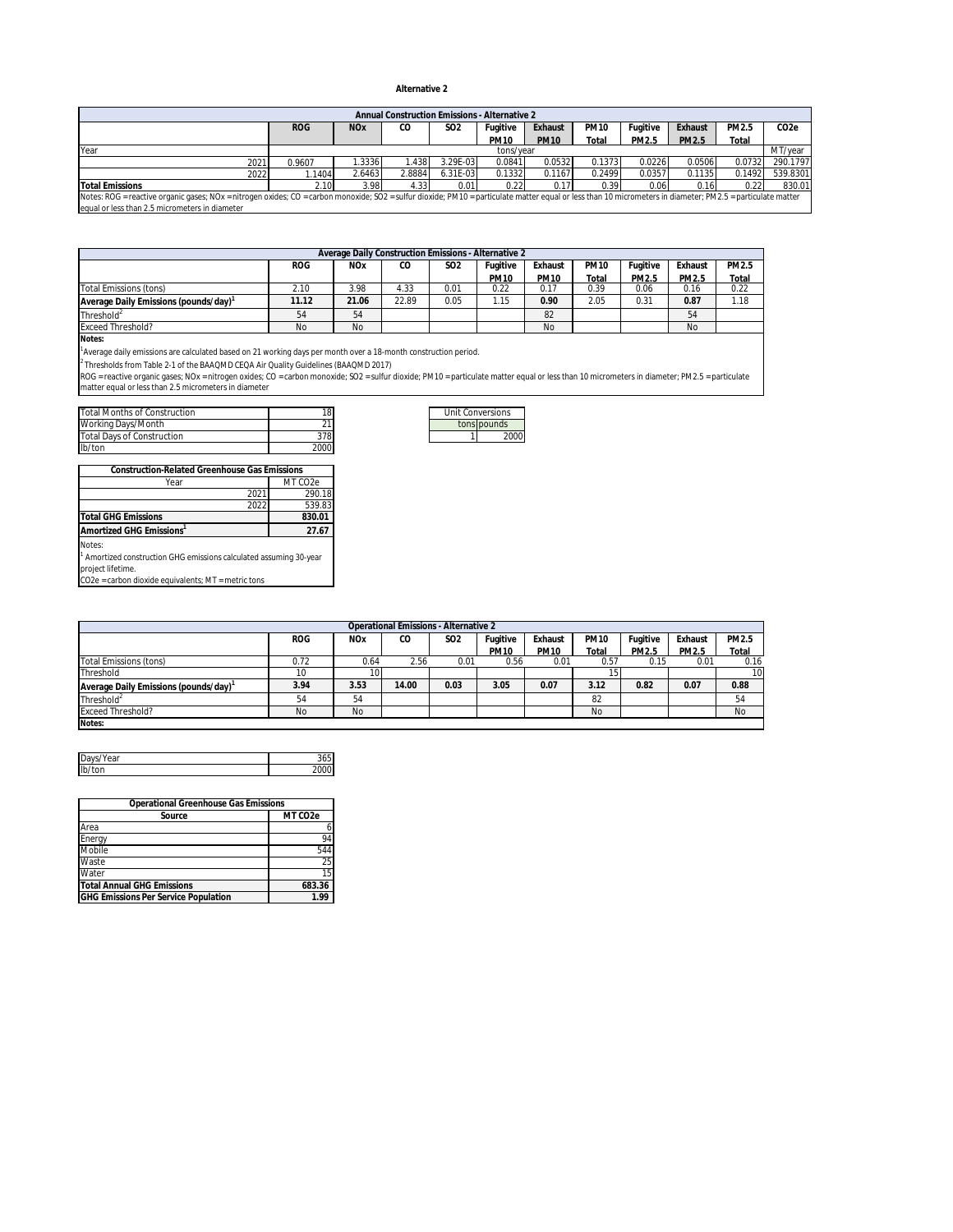#### **Alternative 3**

| Annual Construction Emissions - Alternative 3                                                                                                                                                               |            |                       |        |                 |             |             |             |          |         |        |                  |
|-------------------------------------------------------------------------------------------------------------------------------------------------------------------------------------------------------------|------------|-----------------------|--------|-----------------|-------------|-------------|-------------|----------|---------|--------|------------------|
|                                                                                                                                                                                                             | <b>ROG</b> | <b>NO<sub>x</sub></b> | CO     | SO <sub>2</sub> | Fugitive    | Exhaust     | <b>PM10</b> | Fugitive | Exhaust | PM2.5  | CO <sub>2e</sub> |
|                                                                                                                                                                                                             |            |                       |        |                 | <b>PM10</b> | <b>PM10</b> | Total       | PM2.5    | PM2.5   | Total  |                  |
| Year                                                                                                                                                                                                        |            | tons/vear             |        |                 |             |             |             |          | MT/year |        |                  |
| 2021                                                                                                                                                                                                        | 1.3912     | .4805                 | .5688  | 3.72E-03        | 0.0962      | 0.0577      | 0.1538      | 0.0259   | 0.0552  | 0.081  | 327.09999        |
| 2022                                                                                                                                                                                                        | 0.919      | 3.648                 | 3.754  | 9.36E-03        | 0.1529      | 0.1433      | 0.2962      | 0.041    | 0.138   | 0.1792 | 818.8817         |
| 2023                                                                                                                                                                                                        | 0.2383     | 2.2541                | 2.143  | 6.04E-03        | 0.1295      | 0.0768      | 0.2063      | 0.0355   | 0.0743  | 0.1098 | 535.1519         |
| 2024                                                                                                                                                                                                        | 1.097      | .8881                 | 2.2112 | 5.07E-03        | 0.0974      | 0.0744      | 0.1718      | 0.0263   | 0.0717  | 0.0979 | 438.4084         |
| 2025                                                                                                                                                                                                        | 0.0516     | 0.4293                | 0.5172 | L07E-03         | $5.12E-03$  | 0.0184      | 0.0235      | 1.36E-03 | 0.017   | 0.0183 | 94.6149          |
| <b>Total Emissions</b>                                                                                                                                                                                      | 3.70       | 9.70                  | 10.19  | 0.03            | 0.48        | 0.37        | 0.85        | 0.13     | 0.36    | 0.49   | 2214.16          |
| Notes: ROG = reactive organic gases; NOx = nitrogen oxides; CO = carbon monoxide; SO2 = sulfur dioxide; PM10 = particulate matter equal or less than 10 micrometers in diameter; PM2.5 = particulate matter |            |                       |        |                 |             |             |             |          |         |        |                  |
| equal or less than 2.5 micrometers in diameter                                                                                                                                                              |            |                       |        |                 |             |             |             |          |         |        |                  |

| Average Daily Construction Emissions - Alternative 3 |            |                       |       |                 |             |             |             |          |         |       |
|------------------------------------------------------|------------|-----------------------|-------|-----------------|-------------|-------------|-------------|----------|---------|-------|
|                                                      | <b>ROG</b> | <b>NO<sub>x</sub></b> | CO    | SO <sub>2</sub> | Fuaitive    | Exhaust     | <b>PM10</b> | Fugitive | Exhaust | PM2.5 |
|                                                      |            |                       |       |                 | <b>PM10</b> | <b>PM10</b> | Total       | PM2.5    | PM2.5   | Total |
| <b>Total Emissions (tons)</b>                        | 3.70       | 9.70                  | 10.19 | 0.03            | 0.48        | 0.37        | 0.85        | 0.13     | 0.36    | 0.49  |
| Average Daily Emissions (pounds/day) <sup>1</sup>    | 7.04       | 18.48                 | 19.42 | 0.05            | 0.92        | 0.71        | 1.62        | 0.25     | 0.68    | 0.93  |
| Threshold <sup>2</sup>                               | 54         | 54                    |       |                 |             | 82          |             |          | 54      |       |
| <b>Exceed Threshold?</b>                             | No         | No                    |       |                 |             | No          |             |          | No      |       |
| $\cdots$                                             |            |                       |       |                 |             |             |             |          |         |       |

**Notes:**

<sup>1</sup>Average daily emissions are calculated based on 21 working days per month over a 32-month construction period.<br><sup>2</sup> Thresholds from Table 2-1 of the BAAQMD CEQA Air Quality Guidelines (BAAQMD 2017)<br>ROG = reactive organic

| Total Months of Construction | 50   | Unit Conversions |
|------------------------------|------|------------------|
| Working Days/Month           |      | tons pounds      |
| Total Days of Construction   | 1050 | 2000             |
| lb/ton                       | 2000 |                  |

| <b>Construction-Related Greenhouse Gas Emissions</b>                          |                      |  |  |  |  |  |
|-------------------------------------------------------------------------------|----------------------|--|--|--|--|--|
| Year                                                                          | MT CO <sub>2</sub> e |  |  |  |  |  |
| <b>Total GHG Emissions</b>                                                    | 2214.16              |  |  |  |  |  |
| <b>Total GHG Emissions</b>                                                    | 2.214.16             |  |  |  |  |  |
| Amortized GHG Emissions'                                                      | 73.81                |  |  |  |  |  |
| Notes:                                                                        |                      |  |  |  |  |  |
| <sup>1</sup> Amortized construction GHG emissions calculated assuming 30-year |                      |  |  |  |  |  |
| project lifetime.                                                             |                      |  |  |  |  |  |
| CO2e = carbon dioxide equivalents; MT = metric tons                           |                      |  |  |  |  |  |

| <b>Unit Conversions</b> |             |  |  |  |  |
|-------------------------|-------------|--|--|--|--|
|                         | tons pounds |  |  |  |  |
|                         | 2000        |  |  |  |  |

| Operational Emissions - Alternative 3 |            |                       |       |                 |             |             |             |              |         |                 |
|---------------------------------------|------------|-----------------------|-------|-----------------|-------------|-------------|-------------|--------------|---------|-----------------|
|                                       | <b>ROG</b> | <b>NO<sub>x</sub></b> | CO    | SO <sub>2</sub> | Fuaitive    | Exhaust     | <b>PM10</b> | Fugitive     | Exhaust | PM2.5           |
|                                       |            |                       |       |                 | <b>PM10</b> | <b>PM10</b> | Total       | <b>PM2.5</b> | PM2.5   | Total           |
| Total Emissions (tons)                | 0.93       | 1.02                  | 3.20  | 0.01            | 0.92        | 0.02        | 0.94        | 0.25         | 0.02    | 0.27            |
| Threshold                             | 10         | 10                    |       |                 |             |             |             |              |         | 10 <sup>1</sup> |
| Average Daily Emissions (pounds/day)  | 5.11       | 5.56                  | 17.55 | 0.05            | 5.04        | 0.12        | 5.16        | 1.35         | 0.12    | 1.47            |
| Threshold <sup>2</sup>                | 54         | 54                    |       |                 |             |             | 82          |              |         | 54              |
| <b>Exceed Threshold?</b>              | No         | No                    |       |                 |             |             | <b>No</b>   |              |         | <b>No</b>       |
| Notes:                                |            |                       |       |                 |             |             |             |              |         |                 |

| ID<br>ear |  |
|-----------|--|
| Ib<br>w   |  |

| Operational Greenhouse Gas Emissions        |                      |  |  |  |  |
|---------------------------------------------|----------------------|--|--|--|--|
| Source                                      | MT CO <sub>2</sub> e |  |  |  |  |
| Area                                        | 5                    |  |  |  |  |
| Energy                                      | 378                  |  |  |  |  |
| Mobile                                      | 818                  |  |  |  |  |
| Waste                                       | 76                   |  |  |  |  |
| Water                                       | 55                   |  |  |  |  |
| <b>Total Annual GHG Emissions</b>           | 1.332.13             |  |  |  |  |
| <b>GHG Emissions Per Service Population</b> | 191                  |  |  |  |  |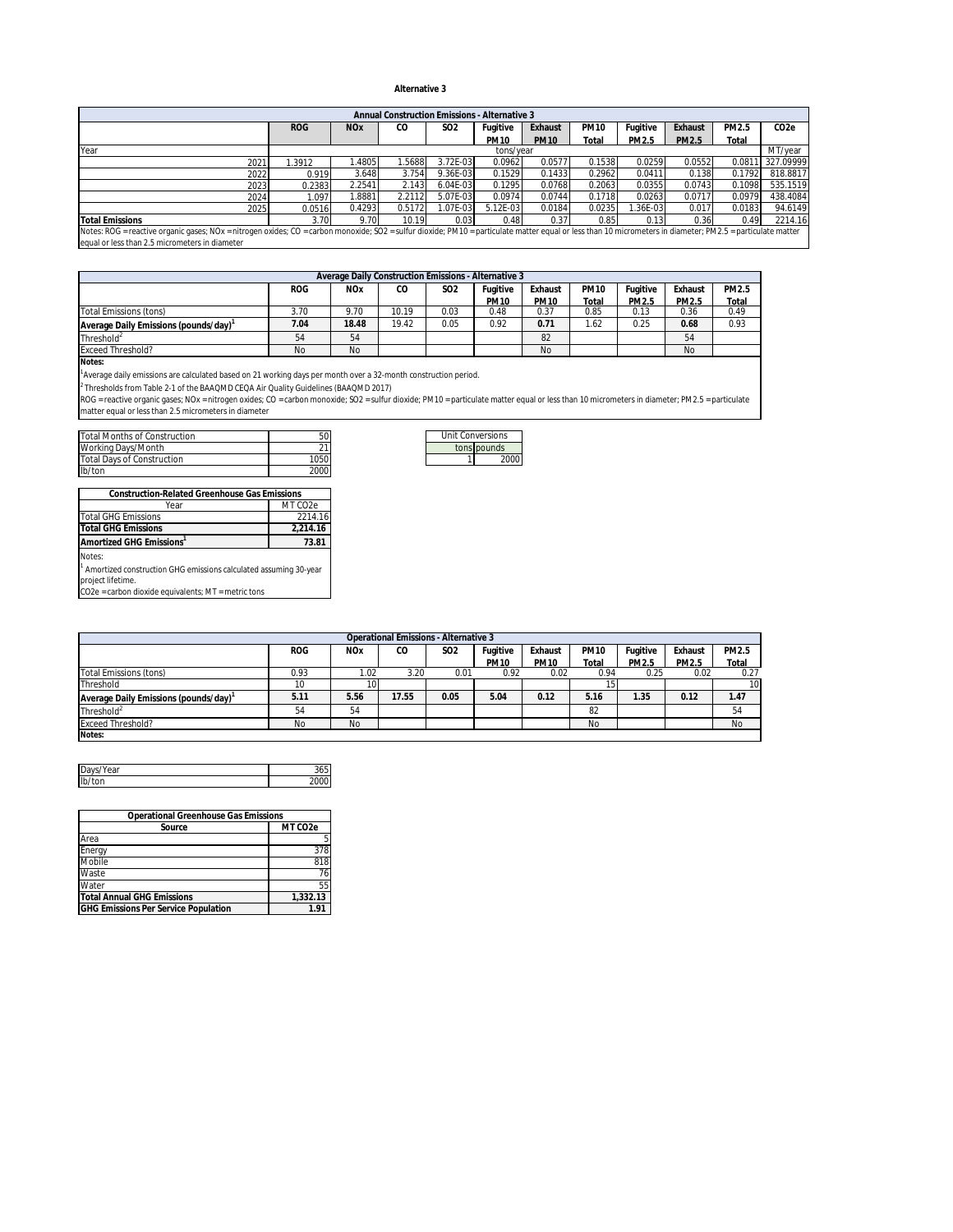#### **Former City Hall Demolition**

**Santa Clara County, Annual**

# **1.0 Project Characteristics**

#### **1.1 Land Usage**

| <b>Land Uses</b>           | Size  | Metric   | Lot Acreage | Floor Surface Area | Population |
|----------------------------|-------|----------|-------------|--------------------|------------|
| Government Office Building | 13.43 | 1000sqft | 2.60        | 113,430.00         |            |

#### **1.2 Other Project Characteristics**

| <b>Urbanization</b>               | Urban                          | Wind Speed (m/s)                  | 2.2   | <b>Precipitation Freg (Days)</b>        | 58    |
|-----------------------------------|--------------------------------|-----------------------------------|-------|-----------------------------------------|-------|
| <b>Climate Zone</b>               | 4                              |                                   |       | <b>Operational Year</b>                 | 2023  |
| <b>Utility Company</b>            | Pacific Gas & Electric Company |                                   |       |                                         |       |
| <b>CO2 Intensity</b><br>(lb/MWhr) | 641.35                         | <b>CH4 Intensity</b><br>(lb/MWhr) | 0.029 | N <sub>2</sub> O Intensity<br>(lb/MWhr) | 0.006 |

#### **1.3 User Entered Comments & Non-Default Data**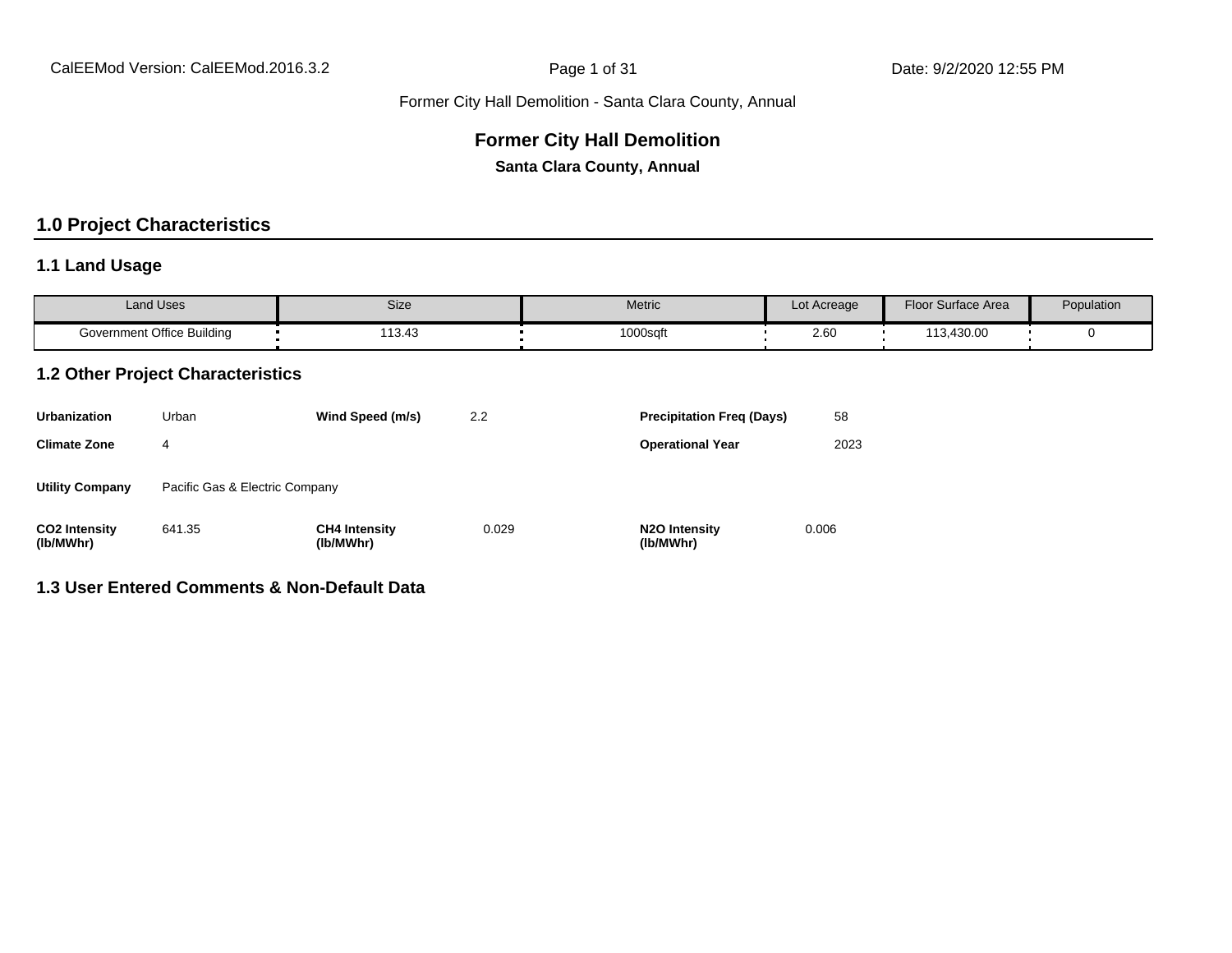Project Characteristics - Demolition of vacant Former City Hall only - construction phases only, no operations.

Land Use - Placeholder included for demolition of 113,430 sq. ft. building. No future operations or future use identified for the site at this time.

Construction Phase - Based on project specific construction schedule of 12-15 months with anticipated start date of 2021.

Off-road Equipment - Project specific equipment. Crushing/Proc. Equipment = concrete crusher plant, Off-highway truck = water truck.

Off-road Equipment - Project specific equipment.

Off-road Equipment - Project specific equipment. Off-highway truck = water truck.

Off-road Equipment - Project specific equipment. Off-highway truck = water truck.

Trips and VMT - Haz = max of 30 workers. Site prep = max of 40 workers. Site rehab = max of 20 workers. Demolition debris haul truck trips (loaded) anticipated to be 2,500. Material import truck trips (loaded) during site rehab assumed to be 160. Vendor trips included to account for tree removal/misc. trips based on CalEEMod default of 0.1639 daily trips per 1000 sq. ft.

Energy Use - No operations or future use of the site identified.

Water And Wastewater - No operations or future use of site identified.

Construction Off-road Equipment Mitigation - Assumes watering twice per day consistent with BAAQMD Best Management Practices during construction.

| <b>Table Name</b>    | Column Name                  | Default Value | New Value |
|----------------------|------------------------------|---------------|-----------|
| tblAreaCoating       | Area_Nonresidential_Exterior | 56715         | 0         |
| tblAreaCoating       | Area_Nonresidential_Interior | 170145        | 0         |
| tblConstructionPhase | NumDays                      | 10.00         | 151.00    |
| tblConstructionPhase | NumDays                      | 20.00         | 86.00     |
| tblConstructionPhase | NumDays                      | 6.00          | 23.00     |
| tblConstructionPhase | <b>NumDays</b>               | 3.00          | 65.00     |
| tblEnergyUse         | LightingElect                | 3.88          | 0.00      |
| tblEnergyUse         | NT24E                        | 7.84          | 0.00      |
| tblEnergyUse         | NT24NG                       | 0.06          | 0.00      |
| tblEnergyUse         | <b>T24E</b>                  | 6.11          | 0.00      |
| tblEnergyUse         | T24NG                        | 16.31         | 0.00      |
| tblGrading           | AcresOfGrading               | 11.50         | 3.00      |
| tblGrading           | AcresOfGrading               | 0.00          | 4.50      |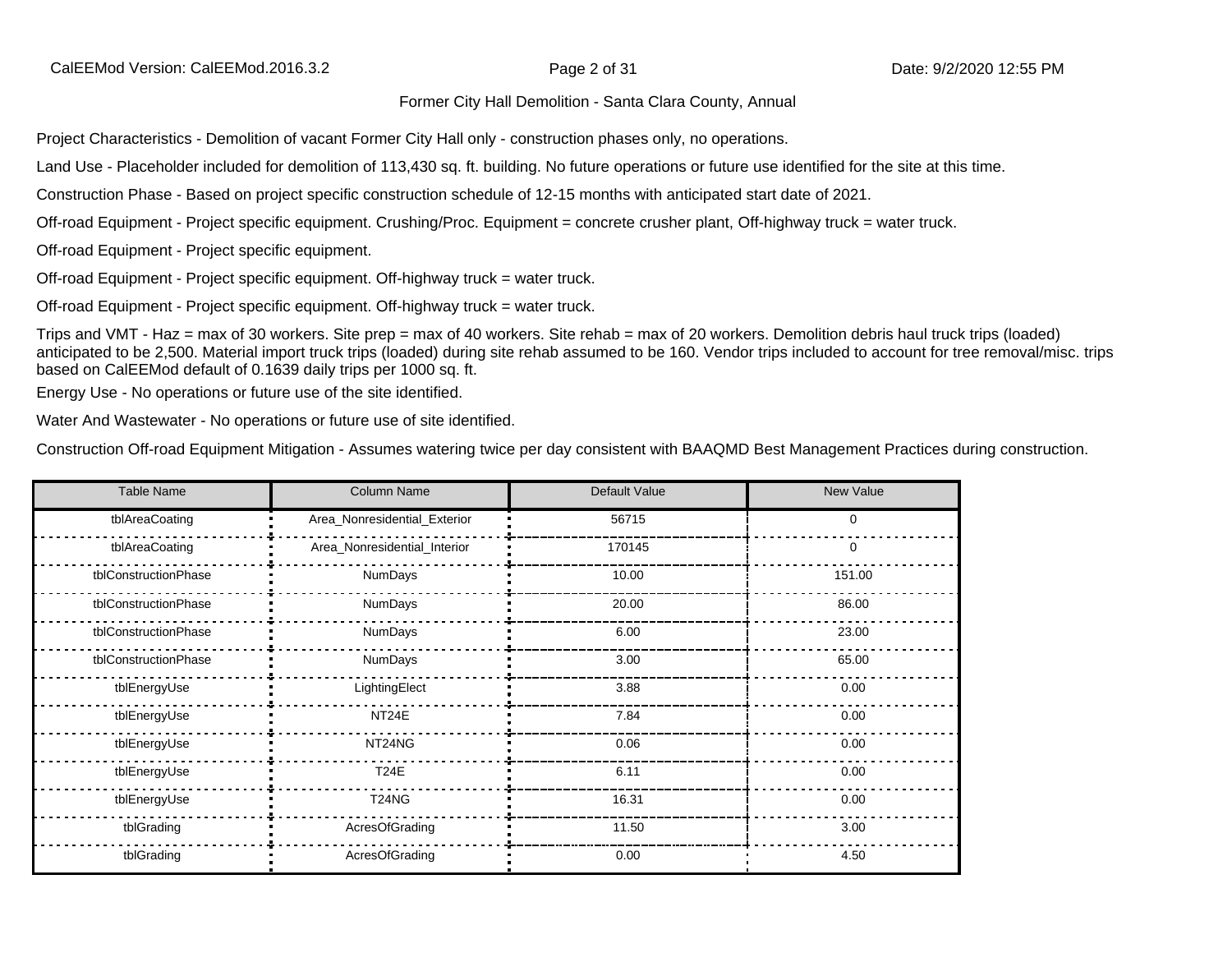| tblGrading          | MaterialImported           | 0.00 | 2,500.00                      |
|---------------------|----------------------------|------|-------------------------------|
| tblOffRoadEquipment | OffRoadEquipmentUnitAmount | 1.00 | 0.00                          |
| tblOffRoadEquipment | OffRoadEquipmentUnitAmount | 1.00 | 0.00                          |
| tblOffRoadEquipment | OffRoadEquipmentUnitAmount | 1.00 | 0.00                          |
| tblOffRoadEquipment | OffRoadEquipmentUnitAmount | 1.00 | 0.00                          |
| tblOffRoadEquipment | OffRoadEquipmentUnitAmount | 1.00 | 0.00                          |
| tblOffRoadEquipment | OffRoadEquipmentUnitAmount | 2.00 | 1.00                          |
| tblOffRoadEquipment | OffRoadEquipmentUnitAmount | 1.00 | 2.00                          |
| tblOffRoadEquipment | OffRoadEquipmentUnitAmount | 0.00 | 2.00                          |
| tblOffRoadEquipment | OffRoadEquipmentUnitAmount | 0.00 | 2.00                          |
| tblOffRoadEquipment | OffRoadEquipmentUnitAmount | 0.00 | 1.00                          |
| tblOffRoadEquipment | OffRoadEquipmentUnitAmount | 0.00 | 1.00                          |
| tblOffRoadEquipment | OffRoadEquipmentUnitAmount | 0.00 | 1.00                          |
| tblOffRoadEquipment | OffRoadEquipmentUnitAmount | 0.00 | 1.00                          |
| tblOffRoadEquipment | OffRoadEquipmentUnitAmount | 0.00 | 1.00                          |
| tblOffRoadEquipment | OffRoadEquipmentUnitAmount | 0.00 | 3.00                          |
| tblOffRoadEquipment | OffRoadEquipmentUnitAmount | 0.00 | 1.00                          |
| tblOffRoadEquipment | OffRoadEquipmentUnitAmount | 0.00 | 1.00                          |
| tblOffRoadEquipment | OffRoadEquipmentUnitAmount | 0.00 | 1.00                          |
| tblOffRoadEquipment | OffRoadEquipmentUnitAmount | 0.00 | 1.00                          |
| tblOffRoadEquipment | OffRoadEquipmentUnitAmount | 0.00 | 1.00                          |
| tblOffRoadEquipment | OffRoadEquipmentUnitAmount | 0.00 | 1.00                          |
| tblOffRoadEquipment | OffRoadEquipmentUnitAmount | 0.00 | 1.00                          |
| tblOffRoadEquipment | OffRoadEquipmentUnitAmount | 0.00 | 1.00                          |
| tblOffRoadEquipment | PhaseName                  |      | Site Control and Preparation  |
| tblOffRoadEquipment | PhaseName                  |      | Demolition and Debris Removal |
| tblOffRoadEquipment | PhaseName                  |      | Demolition and Debris Removal |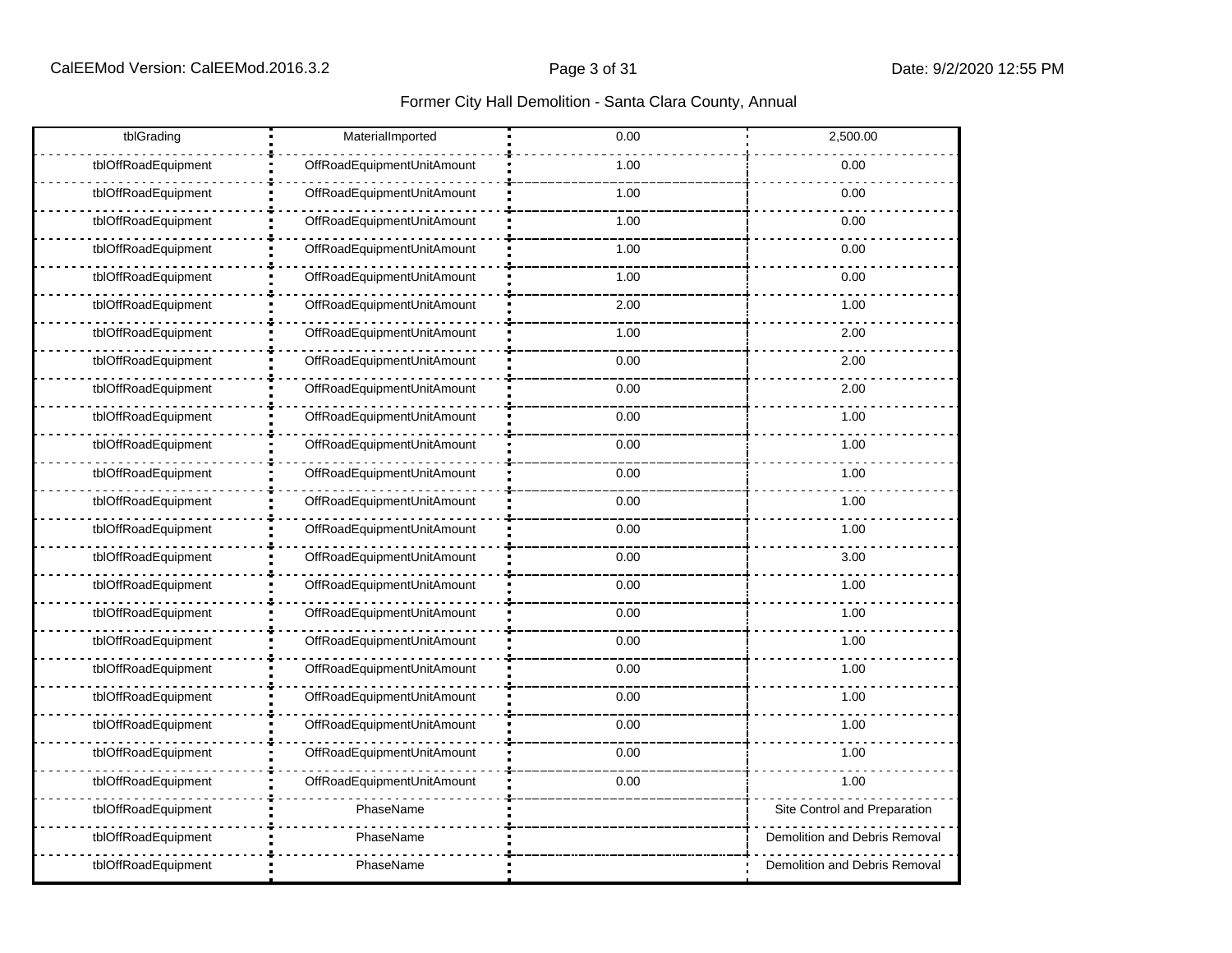| tblOffRoadEquipment | PhaseName                |          | Demolition and Debris Removal |
|---------------------|--------------------------|----------|-------------------------------|
| tblOffRoadEquipment | PhaseName                |          | Site Control and Preparation  |
| tblOffRoadEquipment | PhaseName                |          | Demolition and Debris Removal |
| tblOffRoadEquipment | PhaseName                |          | Site Rehabilitation           |
| tblOffRoadEquipment | PhaseName                |          | Demolition and Debris Removal |
| tblOffRoadEquipment | PhaseName                |          | Site Control and Preparation  |
| tblOffRoadEquipment | PhaseName                |          | Demolition and Debris Removal |
| tblOffRoadEquipment | PhaseName                |          | Site Rehabilitation           |
| tblOffRoadEquipment | PhaseName                |          | Site Rehabilitation           |
| tblOffRoadEquipment | PhaseName                |          | Site Control and Preparation  |
| tblOffRoadEquipment | PhaseName                |          | Demolition and Debris Removal |
| tblOffRoadEquipment | PhaseName                |          | Demolition and Debris Removal |
| tblOffRoadEquipment | PhaseName                |          | Site Rehabilitation           |
| tblOffRoadEquipment | UsageHours               | 6.00     | 0.00                          |
| tblOffRoadEquipment | UsageHours               | 8.00     | 0.00                          |
| tblOffRoadEquipment | UsageHours               | 8.00     | 0.00                          |
| tblOffRoadEquipment | UsageHours               | 8.00     | 0.00                          |
| tblOffRoadEquipment | UsageHours               | 8.00     | 0.00                          |
| tblOffRoadEquipment | UsageHours               | 7.00     | 8.00                          |
| tblOffRoadEquipment | UsageHours               | 7.00     | 8.00                          |
| tblSolidWaste       | SolidWasteGenerationRate | 105.49   | 0.00                          |
| tblTripsAndVMT      | HaulingTripNumber        | 4,450.00 | 5,000.00                      |
| tblTripsAndVMT      | HaulingTripNumber        | 313.00   | 320.00                        |
| tblTripsAndVMT      | VendorTripNumber         | 0.00     | 18.00                         |
| tblTripsAndVMT      | VendorTripNumber         | 0.00     | 18.00                         |
| tblTripsAndVMT      | WorkerTripNumber         | 7.00     | 60.00                         |
| tblTripsAndVMT      | WorkerTripNumber         | 18.00    | 80.00                         |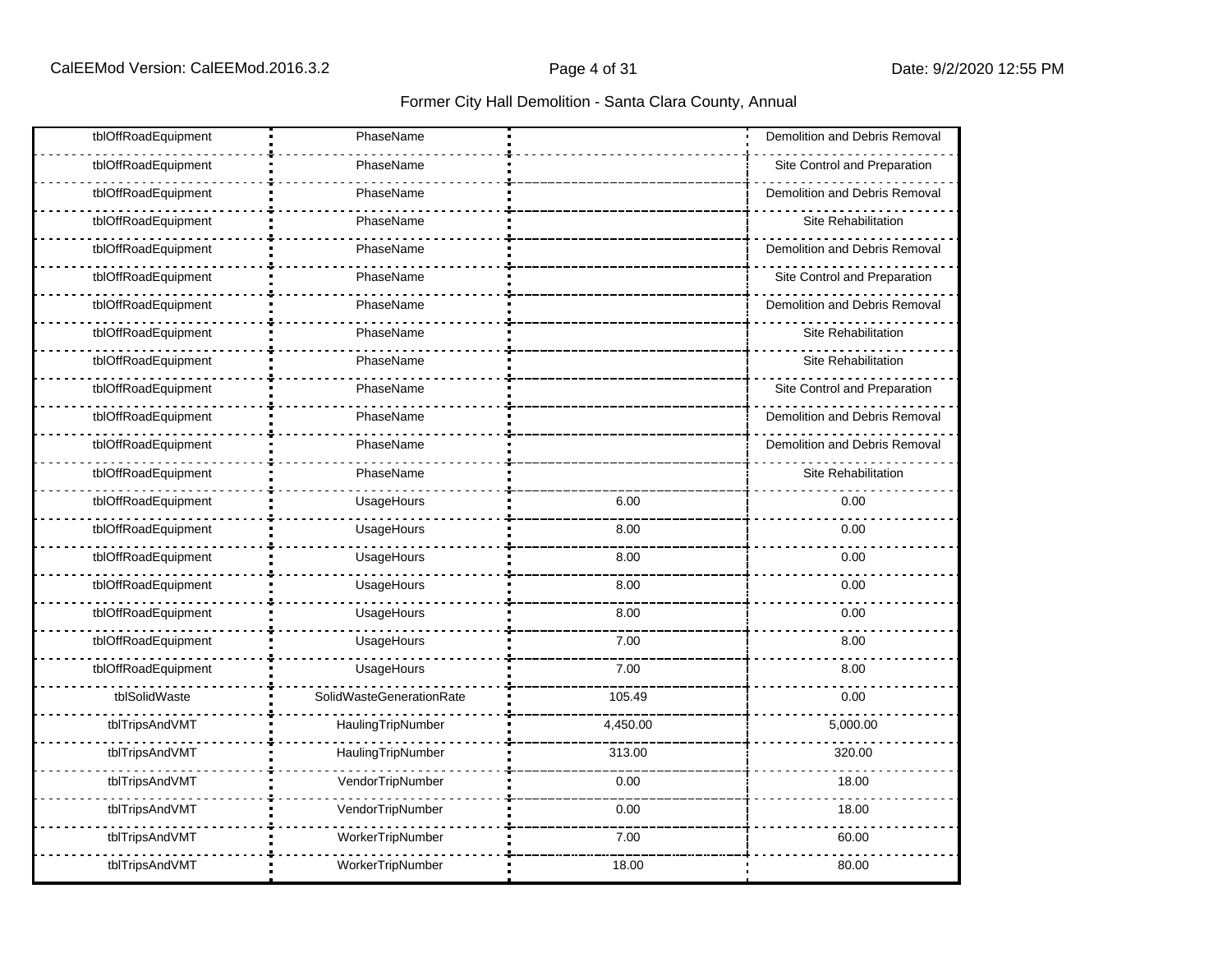| tblTripsAndVMT  | WorkerTripNumber    | 35.00         | 60.00 |
|-----------------|---------------------|---------------|-------|
| tblTripsAndVMT  | WorkerTripNumber    | 18.00         | 40.00 |
| tblVehicleTrips | WD TR               | 68.93         | 0.00  |
| tblWater        | IndoorWaterUseRate  | 22,533,968.17 | 0.00  |
| tblWater        | OutdoorWaterUseRate | 13,811,141.78 | 0.00  |

# **2.0 Emissions Summary**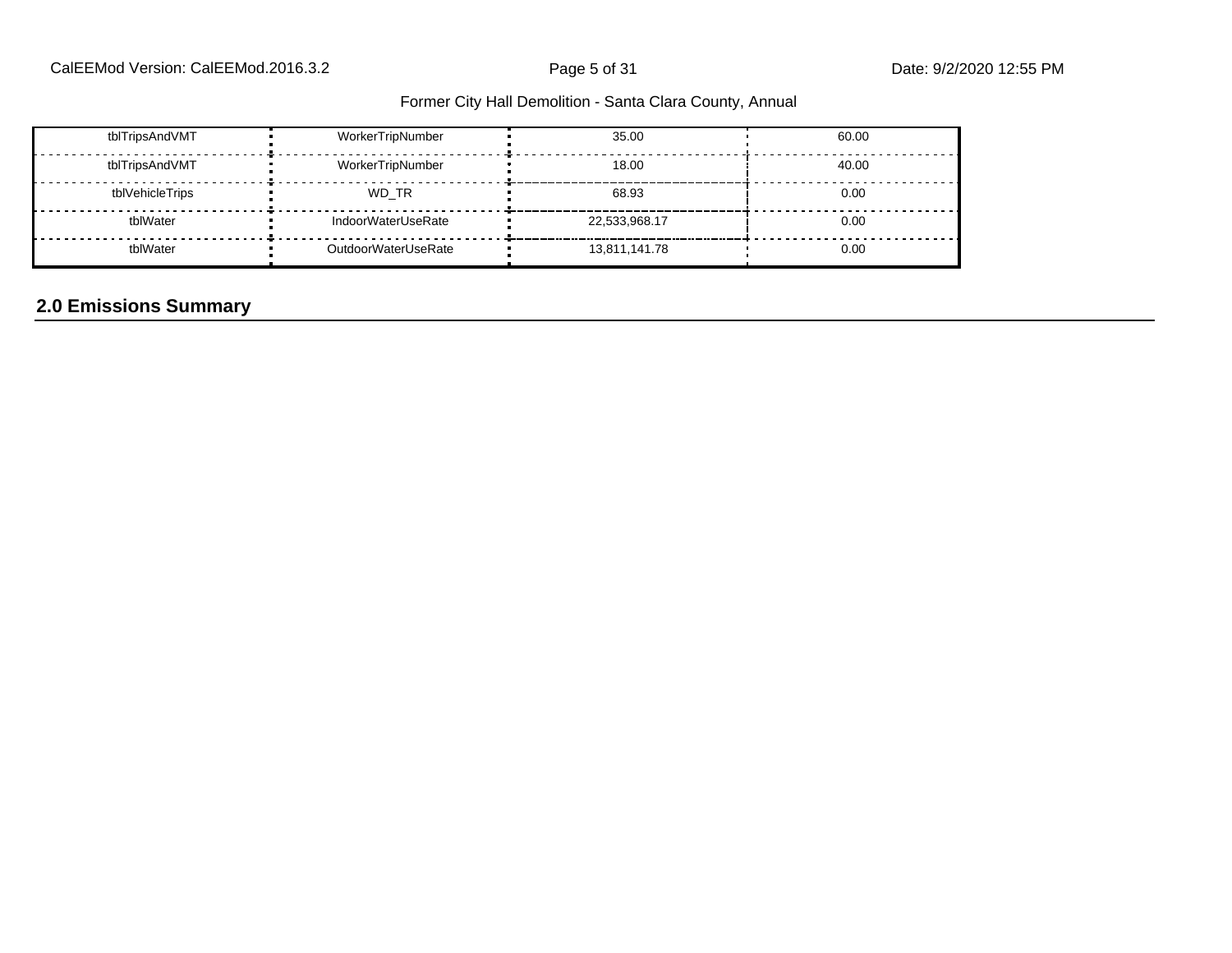#### **2.1 Overall Construction**

#### **Unmitigated Construction**

|                | <b>ROG</b>          | <b>NO<sub>x</sub></b> | CO     | SO <sub>2</sub> | Fugitive<br><b>PM10</b> | Exhaust<br><b>PM10</b> | <b>PM10</b><br>Total | Fugitive<br>PM2.5 | Exhaust<br>PM2.5 | PM2.5 Total Bio- CO2 NBio- CO2 Total CO2 |        |                                           |          | CH <sub>4</sub> | <b>N2O</b> | CO <sub>2e</sub> |  |  |  |  |
|----------------|---------------------|-----------------------|--------|-----------------|-------------------------|------------------------|----------------------|-------------------|------------------|------------------------------------------|--------|-------------------------------------------|----------|-----------------|------------|------------------|--|--|--|--|
| Year           | tons/yr             |                       |        |                 |                         |                        |                      |                   |                  |                                          | MT/yr  |                                           |          |                 |            |                  |  |  |  |  |
| 2021           | 0.7727<br>$\bullet$ | 1.9251                | 1.8160 | 4.9100e-<br>003 | 0.3717                  | 0.0639                 | 0.4356               | 0.0698            | 0.0594           | 0.1292                                   | 0.0000 | $+444.6802 + 444.6802$                    |          | 0.0806          | 0.0000     | 446.6947         |  |  |  |  |
| 2022           | 0.1000<br>          | 1.1262                | 0.9177 | 2.7800e-<br>003 | 0.3535                  | 0.0372                 | 0.3907               | 0.0870            | 0.0346           | 0.1216                                   | 0.0000 | $\cdot$ 253.2148 $\cdot$ 253.2148 $\cdot$ |          | 0.0470          | 0.0000     | .254.3909        |  |  |  |  |
| <b>Maximum</b> | 0.7727              | 1.9251                | 1.8160 | 4.9100e-<br>003 | 0.3717                  | 0.0639                 | 0.4356               | 0.0870            | 0.0594           | 0.1292                                   | 0.0000 | 444.6802                                  | 444.6802 | 0.0806          | 0.0000     | 446.6947         |  |  |  |  |

#### **Mitigated Construction**

|                             | <b>ROG</b> | <b>NO<sub>x</sub></b> | CO     | SO <sub>2</sub> | Fugitive<br><b>PM10</b> | Exhaust<br><b>PM10</b> | <b>PM10</b><br>Total | Fugitive<br>PM2.5 | Exhaust<br><b>PM2.5</b> | PM2.5<br>Total |                                 |          | Bio- CO2   NBio- CO2   Total CO2          | CH <sub>4</sub> | <b>N2O</b> | CO <sub>2</sub> e |
|-----------------------------|------------|-----------------------|--------|-----------------|-------------------------|------------------------|----------------------|-------------------|-------------------------|----------------|---------------------------------|----------|-------------------------------------------|-----------------|------------|-------------------|
| Year                        |            |                       |        |                 | tons/yr                 | MT/yr                  |                      |                   |                         |                |                                 |          |                                           |                 |            |                   |
| 2021                        | 0.7727<br> | 1.9251                | 1.8160 | 4.9100e-<br>003 | 0.2318                  | 0.0639                 | 0.2957               | 0.0487            | 0.0594                  | 0.1081         | 0.0000                          |          | 444.6799 444.6799 '                       | 0.0806          | 0.0000     | 446.6944          |
| 2022                        | 0.1000     | 1.1262                | 0.9177 | 2.7800e-<br>003 | 0.1882                  | 0.0372                 | 0.2254               | 0.0468            | 0.0346                  | 0.0814         | 0.0000                          |          | $\cdot$ 253.2147 $\cdot$ 253.2147 $\cdot$ | 0.0470          | 0.0000     | $\cdot$ 254.3907  |
| <b>Maximum</b>              | 0.7727     | 1.9251                | 1.8160 | 4.9100e-<br>003 | 0.2318                  | 0.0639                 | 0.2957               | 0.0487            | 0.0594                  | 0.1081         | 0.0000                          | 444.6799 | 444.6799                                  | 0.0806          | 0.0000     | 446.6944          |
|                             | <b>ROG</b> | <b>NO<sub>x</sub></b> | CO     | <b>SO2</b>      | <b>Fugitive</b>         | <b>Exhaust</b>         | <b>PM10</b>          | <b>Fugitive</b>   | <b>Exhaust</b>          | <b>PM2.5</b>   | Bio- CO2   NBio-CO2   Total CO2 |          |                                           | CH4             | <b>N20</b> | CO <sub>2e</sub>  |
|                             |            |                       |        |                 | <b>PM10</b>             | <b>PM10</b>            | <b>Total</b>         | <b>PM2.5</b>      | <b>PM2.5</b>            | <b>Total</b>   |                                 |          |                                           |                 |            |                   |
| Percent<br><b>Reduction</b> | 0.00       | 0.00                  | 0.00   | 0.00            | 42.08                   | 0.00                   | 36.94                | 39.09             | 0.00                    | 24.44          | 0.00                            | 0.00     | 0.00                                      | 0.00            | 0.00       | 0.00              |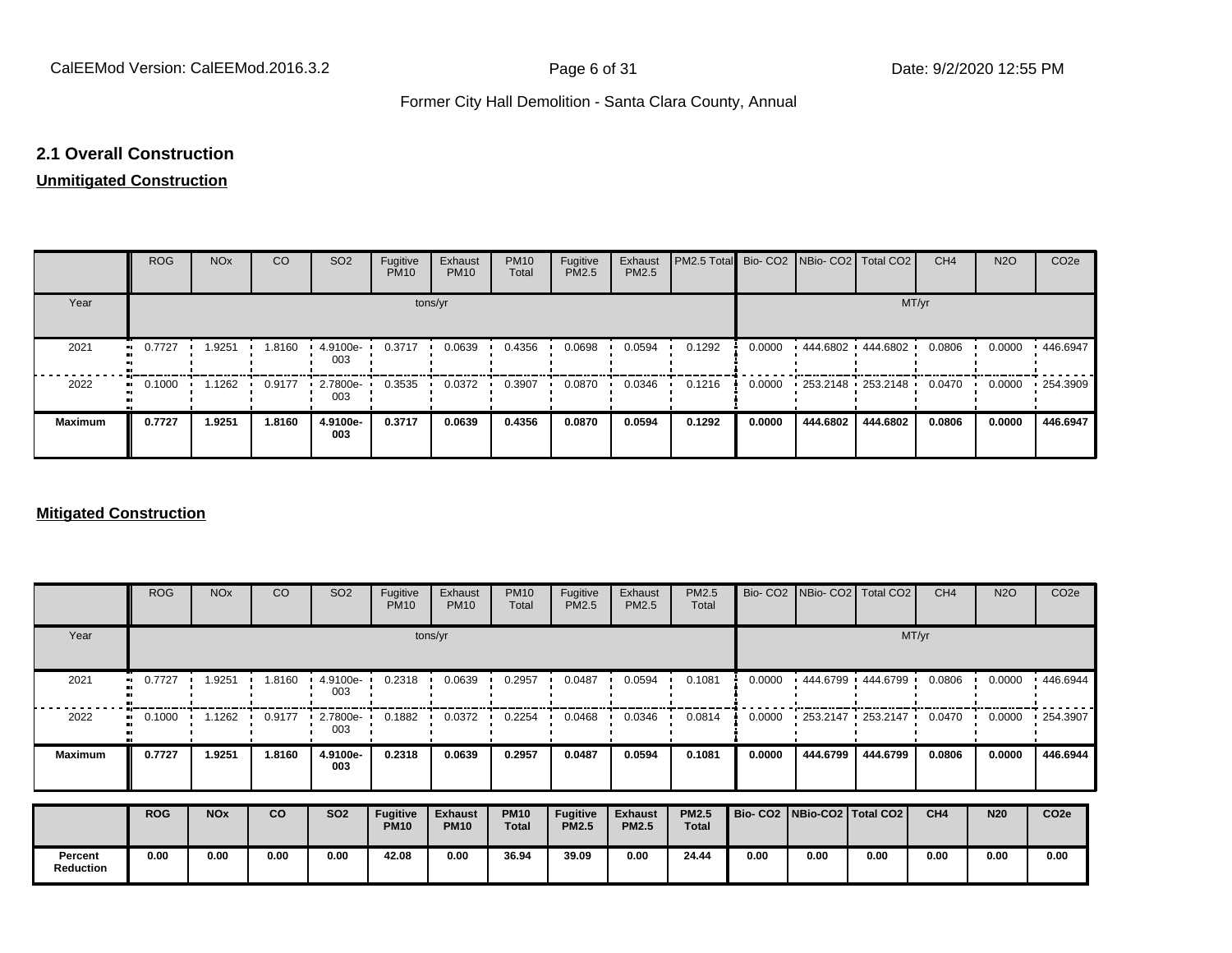| Quarter | <b>Start Date</b> | <b>End Date</b> | Maximum Unmitigated ROG + NOX (tons/quarter) | Maximum Mitigated ROG + NOX (tons/quarter) |
|---------|-------------------|-----------------|----------------------------------------------|--------------------------------------------|
|         | $1 - 1 - 2021$    | 3-31-2021       | 0.4593                                       | 0.4593                                     |
| 2       | 4-1-2021          | 6-30-2021       | 0.4625                                       | 0.4625                                     |
| 3       | 7-1-2021          | 9-30-2021       | 0.4842                                       | 0.4842                                     |
| 4       | 10-1-2021         | 12-31-2021      | 1.2504                                       | 1.2504                                     |
| 5       | 1-1-2022          | 3-31-2022       | 1.2413                                       | 1.2413                                     |
|         |                   | Highest         | 1.2504                                       | 1.2504                                     |

#### **2.2 Overall Operational**

**Unmitigated Operational**

|              | <b>ROG</b>   | <b>NO<sub>x</sub></b> | CO              | SO <sub>2</sub> | Fugitive<br><b>PM10</b> | Exhaust<br><b>PM10</b> | <b>PM10</b><br>Total | Fugitive<br>PM2.5 | Exhaust<br>PM2.5 | PM2.5 Total |        |                 | Bio- CO2   NBio- CO2   Total CO2 | CH <sub>4</sub> | <b>N2O</b> | CO <sub>2</sub> e |
|--------------|--------------|-----------------------|-----------------|-----------------|-------------------------|------------------------|----------------------|-------------------|------------------|-------------|--------|-----------------|----------------------------------|-----------------|------------|-------------------|
| Category     |              |                       |                 |                 | tons/yr                 |                        |                      |                   | MT/yr            |             |        |                 |                                  |                 |            |                   |
| Area         | 0.4431<br>   | 1.0000e-<br>005       | 1.0400e-<br>003 | 0.0000          |                         | 0.0000                 | 0.0000               |                   | 0.0000           | 0.0000      | 0.0000 | 2.0300e-<br>003 | 2.0300e-<br>003                  | 1.0000e-<br>005 | 0.0000     | 2.1600e-<br>003   |
| Energy       | 0.0000<br>   | 0.0000                | 0.0000          | 0.0000          |                         | 0.0000                 | 0.0000               |                   | 0.0000           | 0.0000      | 0.0000 | 0.0000          | 0.0000                           | 0.0000          | 0.0000     | 0.0000            |
| Mobile       | 0.0000<br>ш. | 0.0000                | 0.0000          | 0.0000          | 0.0000                  | 0.0000                 | 0.0000               | 0.0000            | 0.0000           | 0.0000      | 0.0000 | 0.0000          | 0.0000                           | 0.0000          | 0.0000     | 0.0000            |
| Waste        |              |                       |                 |                 |                         | 0.0000                 | 0.0000               |                   | 0.0000           | 0.0000      | 0.0000 | 0.0000          | 0.0000                           | 0.0000          | 0.0000     | 0.0000            |
| Water        |              |                       |                 |                 |                         | 0.0000                 | 0.0000               |                   | 0.0000           | 0.0000      | 0.0000 | 0.0000          | 0.0000                           | 0.0000          | 0.0000     | 0.0000            |
| <b>Total</b> | 0.4431       | 1.0000e-<br>005       | .0400e-<br>003  | 0.0000          | 0.0000                  | 0.0000                 | 0.0000               | 0.0000            | 0.0000           | 0.0000      | 0.0000 | 2.0300e-<br>003 | 2.0300e-<br>003                  | 1.0000e-<br>005 | 0.0000     | 2.1600e-<br>003   |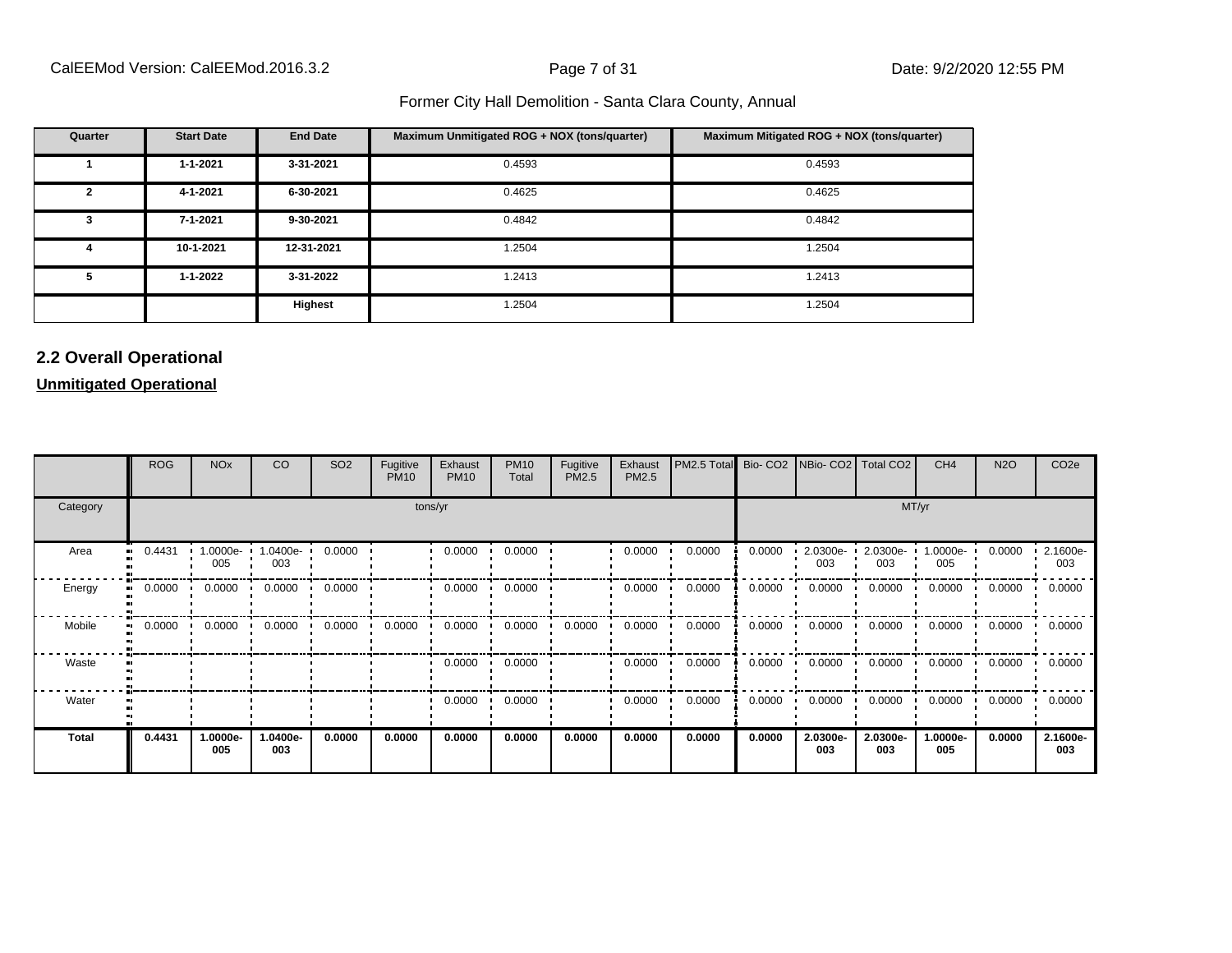#### **2.2 Overall Operational**

#### **Mitigated Operational**

|                             | <b>ROG</b>                 | <b>NO<sub>x</sub></b> |            | <b>CO</b>       | SO <sub>2</sub>                  |            | Fugitive<br><b>PM10</b>        | Exhaust<br><b>PM10</b>  | <b>PM10</b><br>Total               |                             | Fugitive<br>PM2.5        | Exhaust<br>PM2.5 | PM2.5 Total                    |                              | Bio-CO <sub>2</sub> |      |                         | NBio- CO2   Total CO2           |       | CH <sub>4</sub> | <b>N2O</b>                 | CO <sub>2</sub> e |                  |
|-----------------------------|----------------------------|-----------------------|------------|-----------------|----------------------------------|------------|--------------------------------|-------------------------|------------------------------------|-----------------------------|--------------------------|------------------|--------------------------------|------------------------------|---------------------|------|-------------------------|---------------------------------|-------|-----------------|----------------------------|-------------------|------------------|
| Category                    |                            |                       |            |                 |                                  |            | tons/yr                        |                         |                                    |                             |                          |                  |                                |                              |                     |      |                         |                                 | MT/yr |                 |                            |                   |                  |
| Area                        | 0.4431<br>$\bullet\bullet$ | 1.0000e-<br>005       |            | 1.0400e-<br>003 | 0.0000                           |            |                                | 0.0000                  | 0.0000                             |                             |                          | 0.0000           | 0.0000                         |                              | 0.0000              |      | $2.0300e - 1$<br>003    | 2.0300e-<br>003                 |       | 1.0000e-<br>005 | 0.0000                     | 2.1600e-<br>003   |                  |
| Energy                      | 0.0000<br>$\blacksquare$   | 0.0000                |            | 0.0000          | 0.0000                           |            |                                | 0.0000                  | 0.0000                             |                             |                          | 0.0000           | 0.0000                         |                              | 0.0000              |      | 0.0000                  | 0.0000                          |       | 0.0000          | 0.0000                     | 0.0000            |                  |
| Mobile                      | 0.0000<br>$\blacksquare$   |                       | 0.0000     |                 | $0.0000$ $0.0000$ $\blacksquare$ |            | $0.0000$ $\cdot$               |                         | $0.0000 \cdot 0.0000 \cdot 0.0000$ |                             |                          | 0.0000           | 0.0000                         |                              | 0.0000              |      | $0.0000$ $\blacksquare$ | 0.0000                          |       |                 | $0.0000$ $0.0000$ $0.0000$ |                   |                  |
| Waste                       |                            |                       |            |                 |                                  |            |                                | $0.0000$ $\blacksquare$ | 0.0000                             |                             |                          | 0.0000           | 0.0000                         |                              | 0.0000              |      | 0.0000                  | 0.0000                          |       | 0.0000          | $0.0000 \cdot 0.0000$      |                   |                  |
| Water                       |                            |                       |            |                 |                                  |            |                                | 0.0000                  | 0.0000<br>$\cdot$                  |                             |                          | 0.0000           | 0.0000                         |                              | 0.0000              |      | 0.0000                  | 0.0000                          |       | 0.0000          | 0.0000                     | 0.0000            |                  |
| <b>Total</b>                | 0.4431                     | 1.0000e-<br>005       |            | 1.0400e-<br>003 | 0.0000                           |            | 0.0000                         | 0.0000                  | 0.0000                             |                             | 0.0000                   | 0.0000           | 0.0000                         |                              | 0.0000              |      | 2.0300e-<br>003         | 2.0300e-<br>003                 |       | 1.0000e-<br>005 | 0.0000                     | 2.1600e-<br>003   |                  |
|                             | <b>ROG</b>                 |                       | <b>NOx</b> |                 | <b>CO</b>                        | <b>SO2</b> | <b>Fugitive</b><br><b>PM10</b> |                         | <b>Exhaust</b><br><b>PM10</b>      | <b>PM10</b><br><b>Total</b> | Fugitive<br><b>PM2.5</b> |                  | <b>Exhaust</b><br><b>PM2.5</b> | <b>PM2.5</b><br><b>Total</b> |                     |      |                         | Bio- CO2   NBio-CO2   Total CO2 |       | CH <sub>4</sub> |                            | <b>N20</b>        | CO <sub>2e</sub> |
| Percent<br><b>Reduction</b> | 0.00                       |                       | 0.00       |                 | 0.00                             | 0.00       |                                | 0.00                    | 0.00                               | 0.00                        | 0.00                     |                  | 0.00                           | 0.00                         |                     | 0.00 | 0.00                    |                                 | 0.00  | 0.00            |                            | 0.00              | 0.00             |

## **3.0 Construction Detail**

**Construction Phase**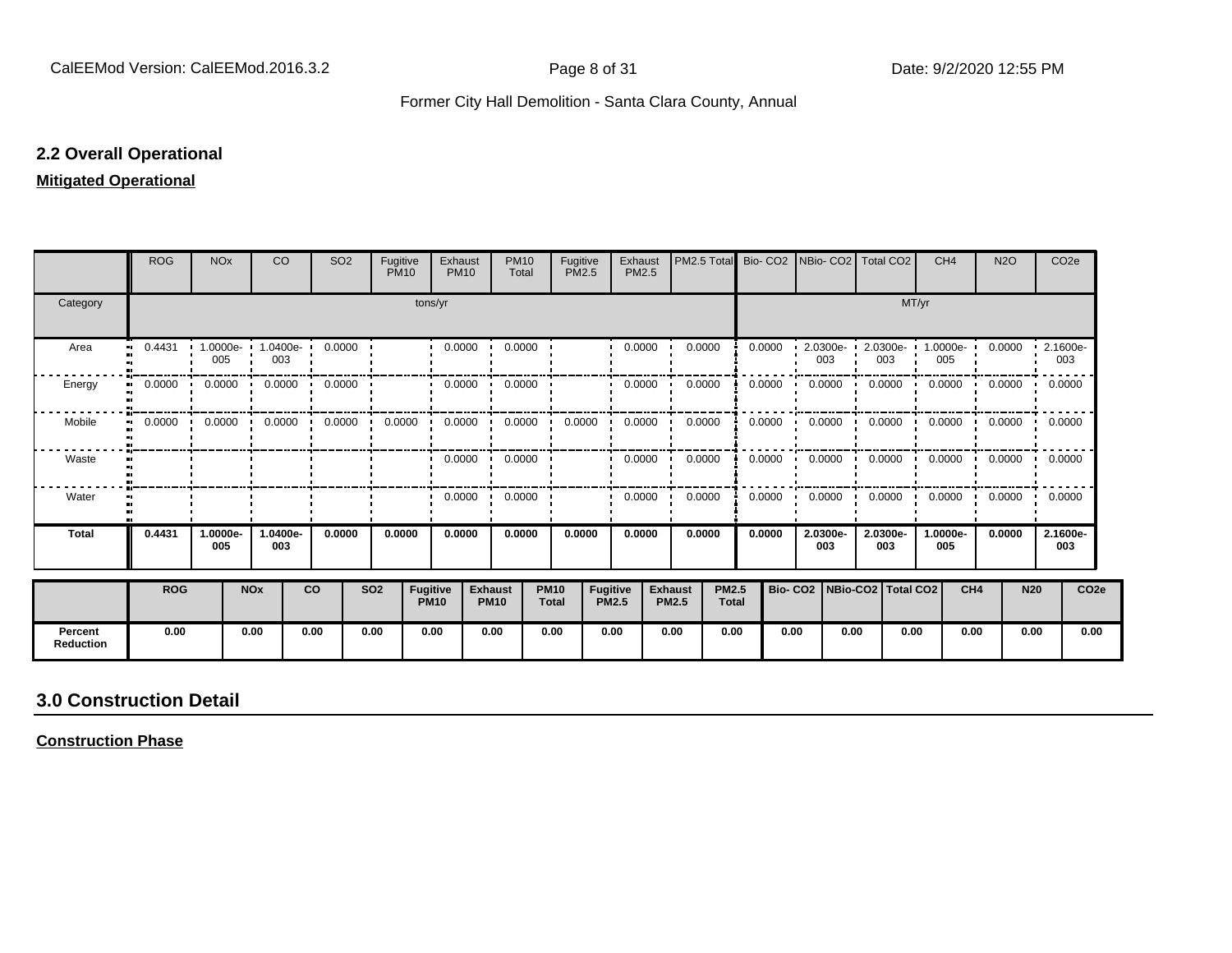| Phase<br><b>Number</b> | Phase Name                     | Phase Type            | <b>Start Date</b> | End Date          | Week | Num Days Num Days | <b>Phase Description</b> |
|------------------------|--------------------------------|-----------------------|-------------------|-------------------|------|-------------------|--------------------------|
|                        | •Hazardous Materials Abatement | Architectural Coating | 1/1/2021          | !7/30/2021        |      | 151               |                          |
|                        | Site Control and Preparation   | •Site Preparation     | 18/1/2021         | !10/29/2021       |      | 65'               |                          |
|                        | •Demolition and Debris Removal | •Demolition           | 11/1/2021         | !2/28/2022        |      | 86                |                          |
|                        | •Site Rehabilitation           | •Grading              | $\cdot$ 3/1/2022  | $\cdot$ 3/31/2022 |      | 23                |                          |

#### **Acres of Grading (Site Preparation Phase): 0**

#### **Acres of Grading (Grading Phase): 0**

#### **Acres of Paving: 0**

**Residential Indoor: 0; Residential Outdoor: 0; Non-Residential Indoor: 170,145; Non-Residential Outdoor: 56,715; Striped Parking Area: 0 (Architectural Coating ±sqft)**

#### **OffRoad Equipment**

| <b>Phase Name</b>                    | <b>Offroad Equipment Type</b> | Amount | <b>Usage Hours</b> | <b>Horse Power</b> | <b>Load Factor</b> |
|--------------------------------------|-------------------------------|--------|--------------------|--------------------|--------------------|
| Hazardous Materials Abatement        | Aerial Lifts                  |        | $8.00 -$           | 63'                | 0.31               |
| Hazardous Materials Abatement        | Air Compressors               |        | 0.00               | 78                 | 0.48               |
| <b>Hazardous Materials Abatement</b> | •Dumpers/Tenders              |        | 8.00 <sub>1</sub>  | 16                 | 0.38               |
| Hazardous Materials Abatement        | •Forklifts                    |        | 8.00 <sub>1</sub>  | 89                 | 0.20               |
| Hazardous Materials Abatement        | • Skid Steer Loaders          |        | 8.00 <sub>1</sub>  | 65                 | 0.37               |
| Site Control and Preparation         | • Aerial Lifts                |        | 8.00               | 63                 | 0.31               |
| Site Control and Preparation         | •Dumpers/Tenders              |        | 8.00               | 16'                | 0.38               |
| Site Control and Preparation         | •Graders                      |        | 0.00 <sub>1</sub>  | 187                | 0.41               |
| Site Control and Preparation         | .Off-Highway Trucks           |        | 8.00 <sub>1</sub>  | 402                | 0.38               |
| Site Control and Preparation         | •Scrapers                     |        | 0.00               | 367                | 0.48               |
| Site Control and Preparation         | • Skid Steer Loaders          |        | $8.00 \cdot$       | 65                 | 0.37               |
| Site Control and Preparation         | •Tractors/Loaders/Backhoes    |        | $8.00 \cdot$       | 97                 | 0.37               |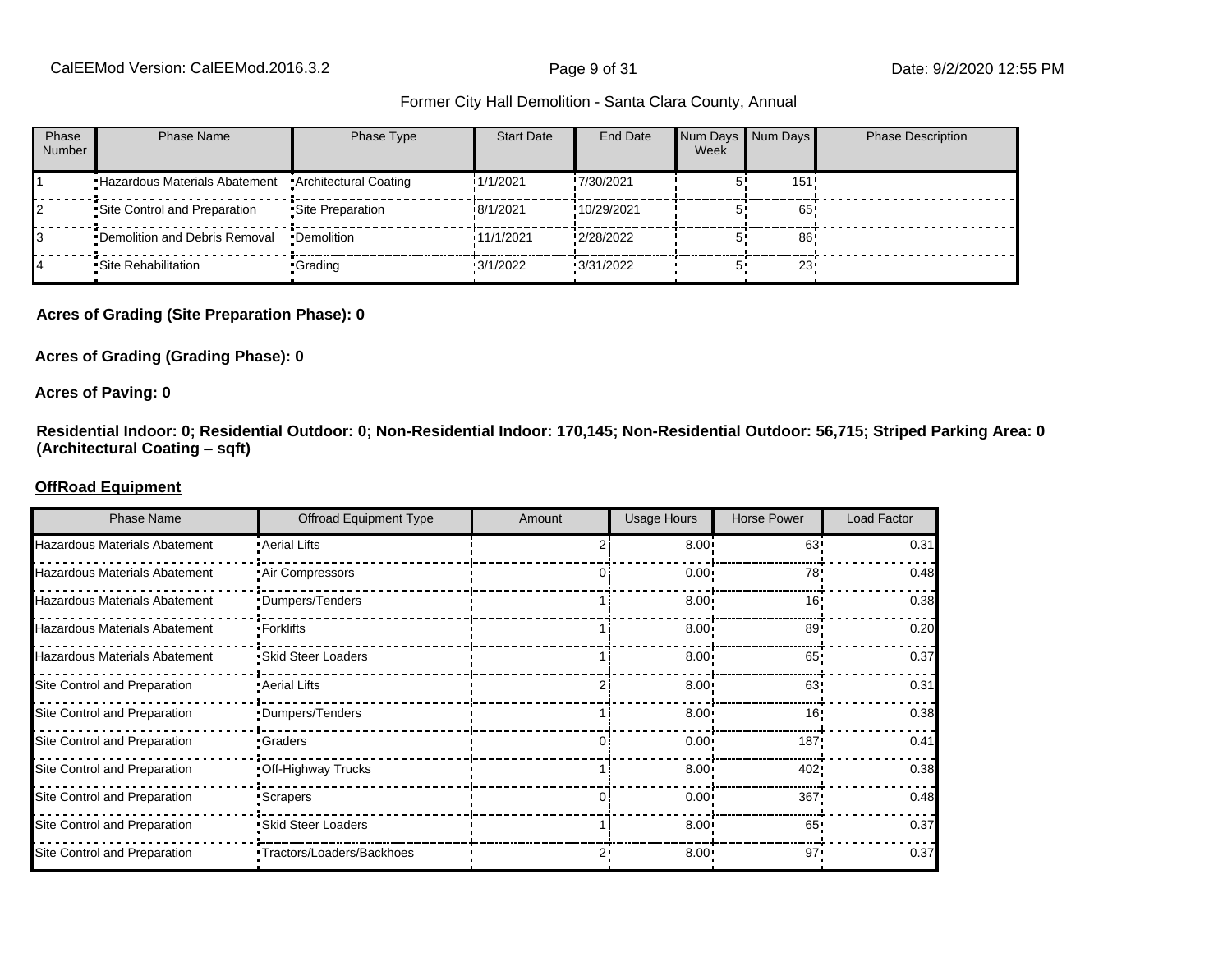| Former City Hall Demolition - Santa Clara County, Annual |
|----------------------------------------------------------|
|----------------------------------------------------------|

| Demolition and Debris Removal | -Aerial Lifts                   | 2٠  | 8.00              | $63 -$           | 0.31 |
|-------------------------------|---------------------------------|-----|-------------------|------------------|------|
| Demolition and Debris Removal | <b>Concrete/Industrial Saws</b> | Ωi  | 0.00 <sub>1</sub> | 81 <sub>1</sub>  | 0.73 |
| Demolition and Debris Removal | •Cranes                         |     | 8.00 <sub>1</sub> | 231              | 0.29 |
| Demolition and Debris Removal | "Crushing/Proc. Equipment       |     | 8.00              | 85               | 0.78 |
| Demolition and Debris Removal | <i>•</i> Dumpers/Tenders        |     | 8.00 <sub>1</sub> | 16'              | 0.38 |
| Demolition and Debris Removal | <b>Excavators</b>               | 31  | 8.00              | 158!             | 0.38 |
| Demolition and Debris Removal | Off-Highway Trucks              |     | 8.00 <sub>1</sub> | 402              | 0.38 |
| Demolition and Debris Removal | <b>Rubber Tired Dozers</b>      | 0 i | 0.00 <sup>1</sup> | 247              | 0.40 |
| Demolition and Debris Removal | <b>Skid Steer Loaders</b>       |     | 8.00 <sup>1</sup> | 65               | 0.37 |
| Demolition and Debris Removal | •Sweepers/Scrubbers             |     | 8.00 <sub>1</sub> | 64!              | 0.46 |
| Demolition and Debris Removal | •Tractors/Loaders/Backhoes      | 3   | 8.00 <sub>1</sub> | 97!              | 0.37 |
| Site Rehabilitation           | Dumpers/Tenders                 |     | 8.00 <sub>1</sub> | 16!              | 0.38 |
| Site Rehabilitation           | •Graders                        |     | 8.00              | 187 <sub>1</sub> | 0.41 |
| Site Rehabilitation           | Off-Highway Trucks              |     | $8.00^{\circ}$    | 402              | 0.38 |
| <b>Site Rehabilitation</b>    | Plate Compactors                |     | 8.00              | 8'               | 0.43 |
| <b>Site Rehabilitation</b>    | .Rubber Tired Dozers            |     | 8.00 <sup>1</sup> | 247              | 0.40 |
| Site Rehabilitation           | Sweepers/Scrubbers              |     | 8.00 <sub>1</sub> | 64               | 0.46 |
| <b>Site Rehabilitation</b>    | •Tractors/Loaders/Backhoes      |     | 8.00              | $97 -$           | 0.37 |

#### **Trips and VMT**

| <b>Phase Name</b>                         | <b>Offroad Equipment</b><br>Count | <b>Worker Trip</b><br><b>Number</b> | Vendor Trip<br><b>Number</b> | <b>Hauling Trip</b><br><b>Number</b> | <b>Worker Trip</b><br>Length | Vendor Trip<br>Length | <b>Hauling Trip</b><br>Length | <b>Worker Vehicle</b><br>Class | Vendor         | Hauling<br>Vehicle Class Vehicle Class |
|-------------------------------------------|-----------------------------------|-------------------------------------|------------------------------|--------------------------------------|------------------------------|-----------------------|-------------------------------|--------------------------------|----------------|----------------------------------------|
| <b>Hazardous Materials</b><br>Ahatamant   |                                   | 60.00                               | 18.00                        | $0.00 \cdot$                         | 10.80 <sub>1</sub>           | 7.30!                 |                               | 20.00 LD Mix                   | <b>HDT Mix</b> | !HHDT                                  |
| Site Control and<br><b>Drangration</b>    |                                   | 80.00                               | 18.00                        | $0.00 \cdot$                         | 10.80 <sub>1</sub>           | 7.30!                 |                               | 20.00 LD Mix                   | <b>HDT Mix</b> | !HHDT                                  |
| Demolition and Debris .<br><b>Damoval</b> | 14                                | 60.00                               | 0.00!                        | $5.000.00 \cdot$                     | 10.80i                       | 7.30!                 |                               | 20.00 LD Mix                   | <b>HDT Mix</b> | !HHDT                                  |
| Site Rehabilitation                       |                                   | 40.00                               | $0.00 -$                     | 320.00                               | 10.80                        | $7.30 \cdot$          |                               | 20.00 LD Mix                   | <b>HDT Mix</b> | <b>HHDT</b>                            |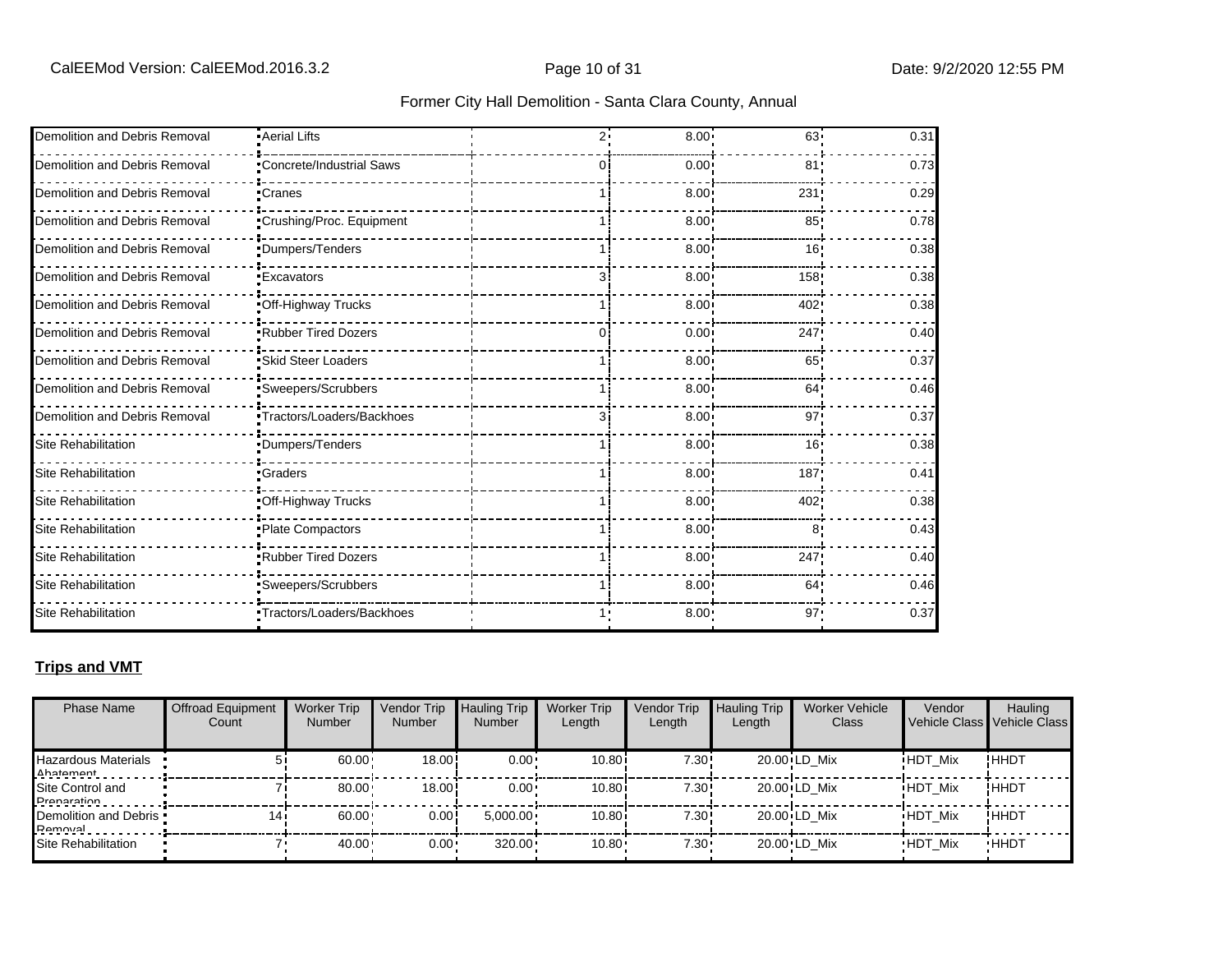CalEEMod Version: CalEEMod.2016.3.2 **Page 11 of 31** Page 11 of 31 Date: 9/2/2020 12:55 PM

#### Former City Hall Demolition - Santa Clara County, Annual

#### **3.1 Mitigation Measures Construction**

Water Exposed Area

#### **3.2 Hazardous Materials Abatement - 2021**

#### **Unmitigated Construction On-Site**

|                 | ROG    | <b>NO<sub>x</sub></b> | CO     | SO <sub>2</sub> | Fugitive<br><b>PM10</b> | Exhaust<br><b>PM10</b> | <b>PM10</b><br>Total | Fugitive<br>PM2.5 | Exhaust<br>PM2.5 | <b>PM2.5 Total</b> Bio- CO2 NBio- CO2 Total CO2 |        |         |         | CH <sub>4</sub> | <b>N2O</b> | CO <sub>2e</sub> |
|-----------------|--------|-----------------------|--------|-----------------|-------------------------|------------------------|----------------------|-------------------|------------------|-------------------------------------------------|--------|---------|---------|-----------------|------------|------------------|
| Category        |        |                       |        |                 |                         | tons/yr                |                      |                   |                  |                                                 |        |         |         | MT/yr           |            |                  |
| Archit. Coating | 0.5915 |                       |        |                 |                         | 0.0000                 | 0.0000               |                   | 0.0000           | 0.0000                                          | 0.0000 | 0.0000  | 0.0000  | 0.0000          | 0.0000     | 0.0000           |
| Off-Road        | 0.0267 | 0.2906                | 0.3773 | 5.8000e-<br>004 |                         | 0.0125                 | 0.0125               |                   | 0.0116           | 0.0116                                          | 0.0000 | 50.3015 | 50.3015 | 0.0154          | 0.0000     | 50.6857          |
| <b>Total</b>    | 0.6181 | 0.2906                | 0.3773 | 5.8000e-<br>004 |                         | 0.0125                 | 0.0125               |                   | 0.0116           | 0.0116                                          | 0.0000 | 50,3015 | 50.3015 | 0.0154          | 0.0000     | 50.6857          |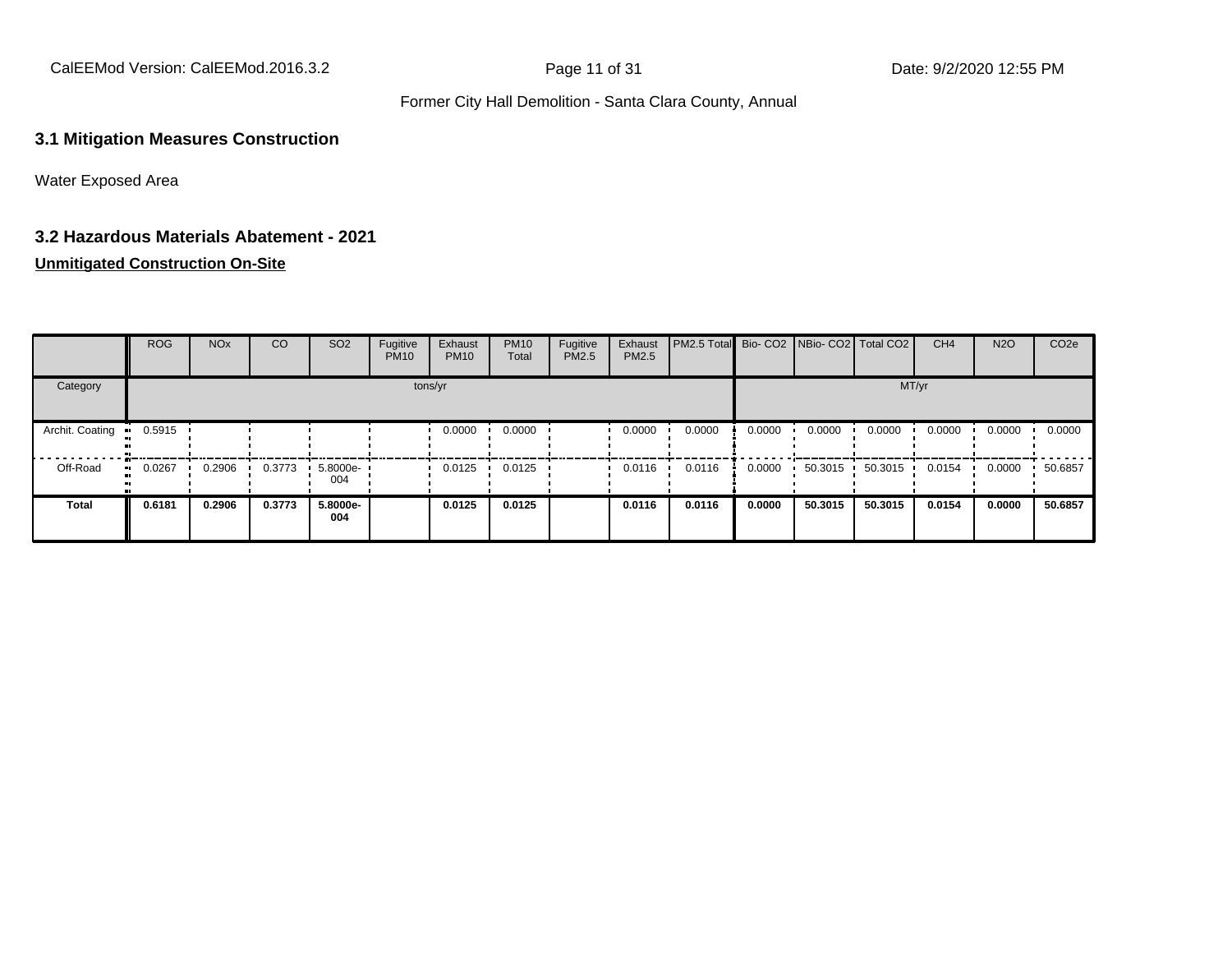#### **3.2 Hazardous Materials Abatement - 2021**

#### **Unmitigated Construction Off-Site**

|              | <b>ROG</b>      | <b>NO<sub>x</sub></b> | CO     | SO <sub>2</sub> | Fugitive<br><b>PM10</b> | Exhaust<br><b>PM10</b> | <b>PM10</b><br>Total | Fugitive<br><b>PM2.5</b> | Exhaust<br>PM2.5 | PM2.5 Total Bio- CO2 NBio- CO2 Total CO2 |        |         |         | CH <sub>4</sub> | <b>N2O</b> | CO <sub>2e</sub> |
|--------------|-----------------|-----------------------|--------|-----------------|-------------------------|------------------------|----------------------|--------------------------|------------------|------------------------------------------|--------|---------|---------|-----------------|------------|------------------|
| Category     |                 |                       |        |                 |                         | tons/yr                |                      |                          |                  |                                          |        |         |         | MT/yr           |            |                  |
| Hauling      | 0.0000          | 0.0000                | 0.0000 | 0.0000          | 0.0000                  | 0.0000                 | 0.0000               | 0.0000                   | 0.0000           | 0.0000                                   | 0.0000 | 0.0000  | 0.0000  | 0.0000          | 0.0000     | 0.0000           |
| Vendor       | 4.4300e-<br>003 | 0.1397                | 0.0372 | 3.7000e-<br>004 | 8.9400e-<br>003         | 3.1000e-<br>004        | $9.2500e -$<br>003   | 2.5800e-<br>003          | 3.0000e-<br>004  | 2.8800e-<br>003                          | 0.0000 | 35.2021 | 35.2021 | 1.5300e-<br>003 | 0.0000     | 35.2405          |
| Worker       | 0.0140          | 9.6600e-<br>003       | 0.1036 | 3.3000e-<br>004 | 0.0359                  | 2.3000e-<br>004        | 0.0362               | 9.5600e-<br>003          | 2.1000e-<br>004  | 9.7600e-<br>003                          | 0.0000 | 29.7413 | 29.7413 | 6.8000e-<br>004 | 0.0000     | 29.7583          |
| <b>Total</b> | 0.0184          | 0.1493                | 0.1408 | 7.0000e-<br>004 | 0.0449                  | 5.4000e-<br>004        | 0.0454               | 0.0121                   | 5.1000e-<br>004  | 0.0126                                   | 0.0000 | 64.9434 | 64.9434 | 2.2100e-<br>003 | 0.0000     | 64.9987          |

#### **Mitigated Construction On-Site**

|                 | <b>ROG</b>   | <b>NO<sub>x</sub></b> | <b>CO</b> | SO <sub>2</sub> | Fugitive<br><b>PM10</b> | Exhaust<br><b>PM10</b> | <b>PM10</b><br>Total | Fugitive<br>PM2.5 | Exhaust<br><b>PM2.5</b> | PM2.5<br>Total |        | Bio- CO2 NBio- CO2 Total CO2 |         | CH <sub>4</sub> | <b>N2O</b> | CO <sub>2e</sub> |
|-----------------|--------------|-----------------------|-----------|-----------------|-------------------------|------------------------|----------------------|-------------------|-------------------------|----------------|--------|------------------------------|---------|-----------------|------------|------------------|
| Category        |              |                       |           |                 |                         | tons/yr                |                      |                   |                         |                |        |                              | MT/yr   |                 |            |                  |
| Archit. Coating | 0.5915       |                       |           |                 |                         | 0.0000                 | 0.0000               |                   | 0.0000                  | 0.0000         | 0.0000 | 0.0000                       | 0.0000  | 0.0000          | 0.0000     | 0.0000           |
| Off-Road        | 0.0267<br>ш. | 0.2906                | 0.3773    | 5.8000e-<br>004 |                         | 0.0125                 | 0.0125               |                   | 0.0116                  | 0.0116         | 0.0000 | 50.3014                      | 50.3014 | 0.0154          | 0.0000     | 50.6856          |
| <b>Total</b>    | 0.6181       | 0.2906                | 0.3773    | 5.8000e-<br>004 |                         | 0.0125                 | 0.0125               |                   | 0.0116                  | 0.0116         | 0.0000 | 50.3014                      | 50.3014 | 0.0154          | 0.0000     | 50.6856          |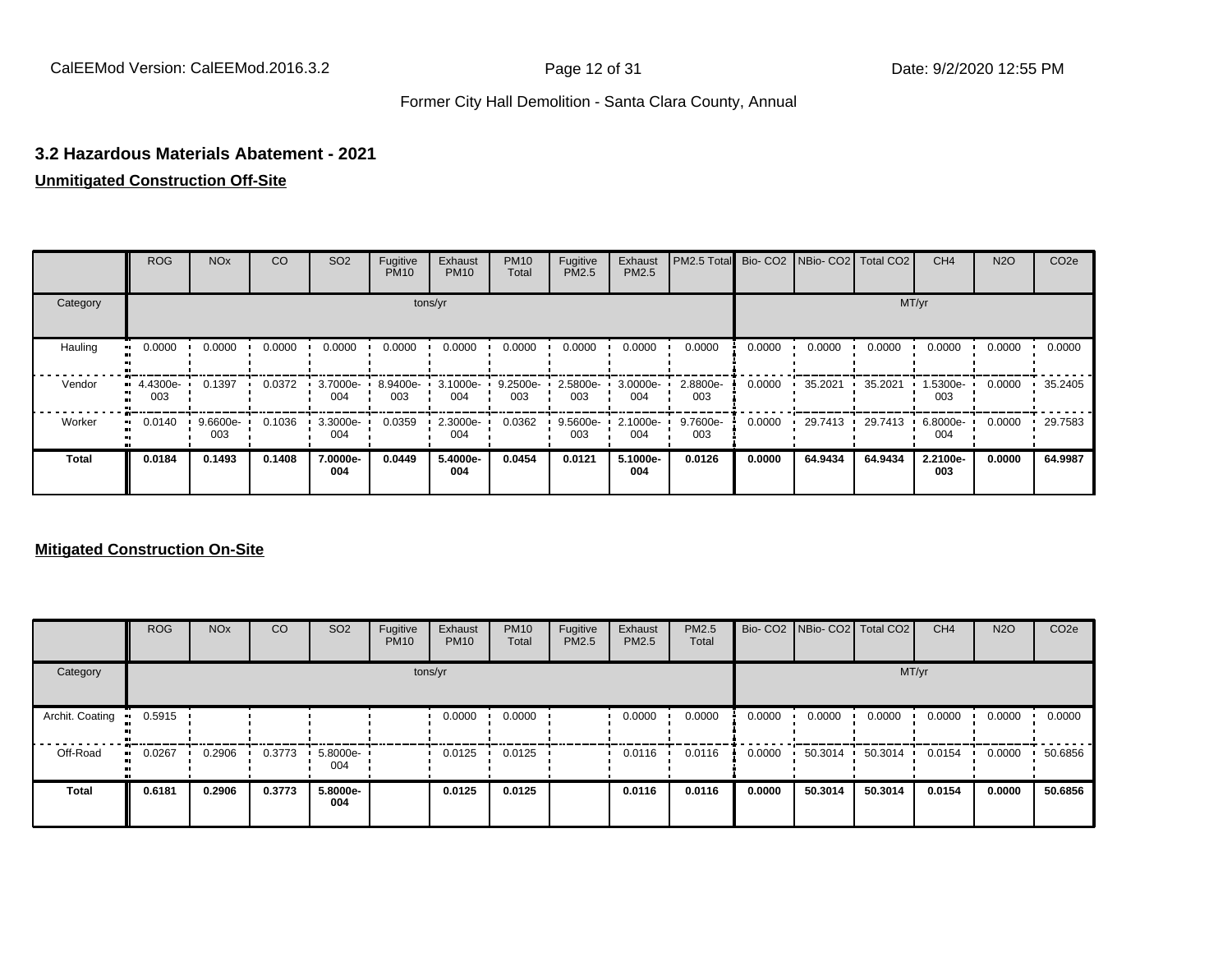#### **3.2 Hazardous Materials Abatement - 2021**

#### **Mitigated Construction Off-Site**

|              | <b>ROG</b>      | <b>NO<sub>x</sub></b> | CO     | SO <sub>2</sub>    | Fugitive<br><b>PM10</b> | Exhaust<br><b>PM10</b> | <b>PM10</b><br>Total | Fugitive<br><b>PM2.5</b> | Exhaust<br>PM2.5 | PM2.5 Total Bio- CO2 NBio- CO2 Total CO2 |        |         |         | CH <sub>4</sub> | <b>N2O</b> | CO <sub>2e</sub> |
|--------------|-----------------|-----------------------|--------|--------------------|-------------------------|------------------------|----------------------|--------------------------|------------------|------------------------------------------|--------|---------|---------|-----------------|------------|------------------|
| Category     |                 |                       |        |                    |                         | tons/yr                |                      |                          |                  |                                          |        |         |         | MT/yr           |            |                  |
| Hauling      | 0.0000          | 0.0000                | 0.0000 | 0.0000             | 0.0000                  | 0.0000                 | 0.0000               | 0.0000                   | 0.0000           | 0.0000                                   | 0.0000 | 0.0000  | 0.0000  | 0.0000          | 0.0000     | 0.0000           |
| Vendor       | 4.4300e-<br>003 | 0.1397                | 0.0372 | $3.7000e -$<br>004 | 8.9400e-<br>003         | 3.1000e-<br>004        | $9.2500e -$<br>003   | 2.5800e-<br>003          | 3.0000e-<br>004  | 2.8800e-<br>003                          | 0.0000 | 35.2021 | 35.2021 | 1.5300e-<br>003 | 0.0000     | 35.2405          |
| Worker       | 0.0140          | 9.6600e-<br>003       | 0.1036 | 3.3000e-<br>004    | 0.0359                  | 2.3000e-<br>004        | 0.0362               | 9.5600e-<br>003          | 2.1000e-<br>004  | 9.7600e-<br>003                          | 0.0000 | 29.7413 | 29.7413 | 6.8000e-<br>004 | 0.0000     | 29.7583          |
| <b>Total</b> | 0.0184          | 0.1493                | 0.1408 | 7.0000e-<br>004    | 0.0449                  | 5.4000e-<br>004        | 0.0454               | 0.0121                   | 5.1000e-<br>004  | 0.0126                                   | 0.0000 | 64.9434 | 64.9434 | 2.2100e-<br>003 | 0.0000     | 64.9987          |

#### **3.3 Site Control and Preparation - 2021**

**Unmitigated Construction On-Site**

|                      | <b>ROG</b> | <b>NO<sub>x</sub></b> | CO     | SO <sub>2</sub> | Fugitive<br><b>PM10</b> | Exhaust<br><b>PM10</b> | <b>PM10</b><br>Total | Fugitive<br>PM2.5 | Exhaust<br><b>PM2.5</b> | PM2.5<br>Total  |        | Bio- CO2   NBio- CO2   Total CO2 |         | CH <sub>4</sub> | <b>N2O</b> | CO <sub>2e</sub> |
|----------------------|------------|-----------------------|--------|-----------------|-------------------------|------------------------|----------------------|-------------------|-------------------------|-----------------|--------|----------------------------------|---------|-----------------|------------|------------------|
| Category             |            |                       |        |                 | tons/yr                 |                        |                      |                   |                         |                 |        |                                  | MT/yr   |                 |            |                  |
| <b>Fugitive Dust</b> |            |                       |        |                 | 2.3900e-<br>003         | 0.0000                 | 2.3900e-<br>003      | 2.6000e-<br>004   | 0.0000                  | 2.6000e-<br>004 | 0.0000 | 0.0000                           | 0.0000  | 0.0000          | 0.0000     | 0.0000           |
| Off-Road<br>ш        | 0.0391     | 0.3810                | 0.3885 | 8.3000e-<br>004 |                         | 0.0162                 | 0.0162               |                   | 0.0149                  | 0.0149          | 0.0000 | 72.7270                          | 72.7270 | 0.0231          | 0.0000     | 73.3053          |
| <b>Total</b>         | 0.0391     | 0.3810                | 0.3885 | 8.3000e-<br>004 | 2.3900e-<br>003         | 0.0162                 | 0.0186               | 2.6000e-<br>004   | 0.0149                  | 0.0152          | 0.0000 | 72.7270                          | 72.7270 | 0.0231          | 0.0000     | 73.3053          |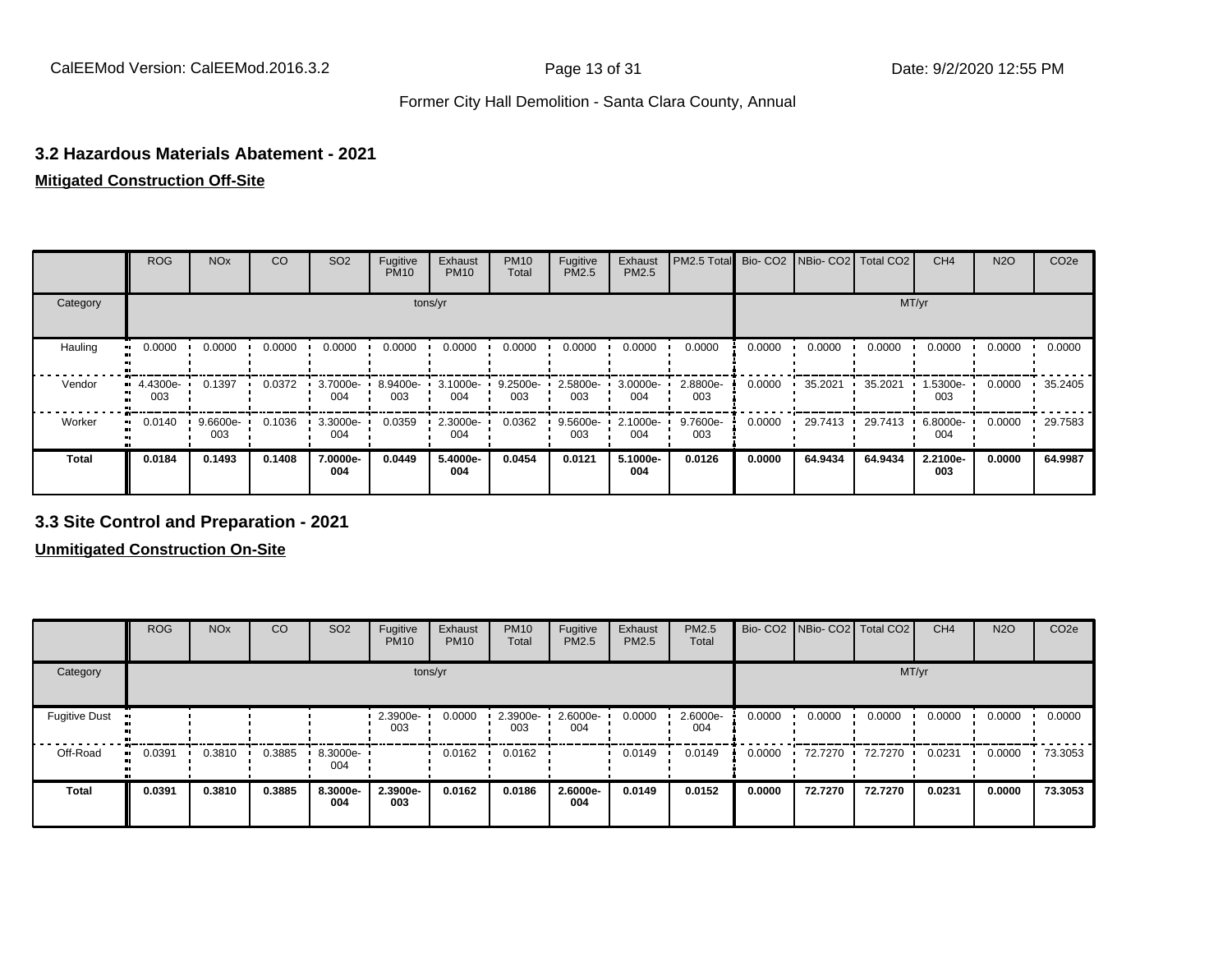### **3.3 Site Control and Preparation - 2021**

#### **Unmitigated Construction Off-Site**

|              | <b>ROG</b>      | <b>NO<sub>x</sub></b> | CO     | SO <sub>2</sub> | Fugitive<br><b>PM10</b> | Exhaust<br><b>PM10</b> | <b>PM10</b><br>Total | Fugitive<br><b>PM2.5</b> | Exhaust<br>PM2.5 | PM2.5 Total Bio- CO2 NBio- CO2 Total CO2 |        |         |         | CH <sub>4</sub> | <b>N2O</b> | CO <sub>2e</sub> |
|--------------|-----------------|-----------------------|--------|-----------------|-------------------------|------------------------|----------------------|--------------------------|------------------|------------------------------------------|--------|---------|---------|-----------------|------------|------------------|
| Category     |                 |                       |        |                 |                         | tons/yr                |                      |                          |                  |                                          |        |         |         | MT/yr           |            |                  |
| Hauling      | 0.0000          | 0.0000                | 0.0000 | 0.0000          | 0.0000                  | 0.0000                 | 0.0000               | 0.0000                   | 0.0000           | 0.0000                                   | 0.0000 | 0.0000  | 0.0000  | 0.0000          | 0.0000     | 0.0000           |
| Vendor       | 1.9100e-<br>003 | 0.0601                | 0.0160 | -6000e.<br>004  | 3.8500e-<br>003         | 1.3000e-<br>004        | 3.9800e-<br>003      | 1.1100e-<br>003          | 1.3000e-<br>004  | 1.2400e-<br>003                          | 0.0000 | 15.1532 | 15.1532 | 6.6000e-<br>004 | 0.0000     | 15.1697          |
| Worker       | 8.0100e-<br>003 | 5.5500e-<br>003       | 0.0595 | .9000e-<br>004  | 0.0206                  | 1.3000e-<br>004        | 0.0208               | 5.4800e-<br>003          | -2000e.<br>004   | 5.6000e-<br>003                          | 0.0000 | 17.0701 | 17.0701 | 3.9000e-<br>004 | 0.0000     | 17.0798          |
| <b>Total</b> | 9.9200e-<br>003 | 0.0657                | 0.0755 | 3.5000e-<br>004 | 0.0245                  | 2.6000e-<br>004        | 0.0247               | 6.5900e-<br>003          | 2.5000e-<br>004  | 6.8400e-<br>003                          | 0.0000 | 32.2233 | 32.2233 | 1.0500e-<br>003 | 0.0000     | 32.2495          |

#### **Mitigated Construction On-Site**

|                      | <b>ROG</b> | <b>NO<sub>x</sub></b> | CO     | SO <sub>2</sub> | Fugitive<br><b>PM10</b> | Exhaust<br><b>PM10</b> | <b>PM10</b><br>Total | Fugitive<br><b>PM2.5</b> | Exhaust<br><b>PM2.5</b> | PM2.5 Total Bio-CO2 NBio-CO2 Total CO2 |        |         |         | CH <sub>4</sub> | <b>N2O</b> | CO <sub>2e</sub> |
|----------------------|------------|-----------------------|--------|-----------------|-------------------------|------------------------|----------------------|--------------------------|-------------------------|----------------------------------------|--------|---------|---------|-----------------|------------|------------------|
| Category             |            |                       |        |                 |                         | tons/yr                |                      |                          |                         |                                        |        |         | MT/yr   |                 |            |                  |
| <b>Fugitive Dust</b> |            |                       |        |                 | 1.0700e-<br>003         | 0.0000                 | 1.0700e-<br>003      | 1.2000e-<br>004          | 0.0000                  | -2000e-<br>004                         | 0.0000 | 0.0000  | 0.0000  | 0.0000          | 0.0000     | 0.0000           |
| Off-Road             | 0.0391     | 0.3810                | 0.3885 | 8.3000e-<br>004 |                         | 0.0162                 | 0.0162               |                          | 0.0149                  | 0.0149                                 | 0.0000 | 72.7269 | 72.7269 | 0.0231          | 0.0000     | 73.3053          |
| <b>Total</b>         | 0.0391     | 0.3810                | 0.3885 | 8.3000e-<br>004 | 1.0700e-<br>003         | 0.0162                 | 0.0173               | 1.2000e-<br>004          | 0.0149                  | 0.0151                                 | 0.0000 | 72.7269 | 72.7269 | 0.0231          | 0.0000     | 73.3053          |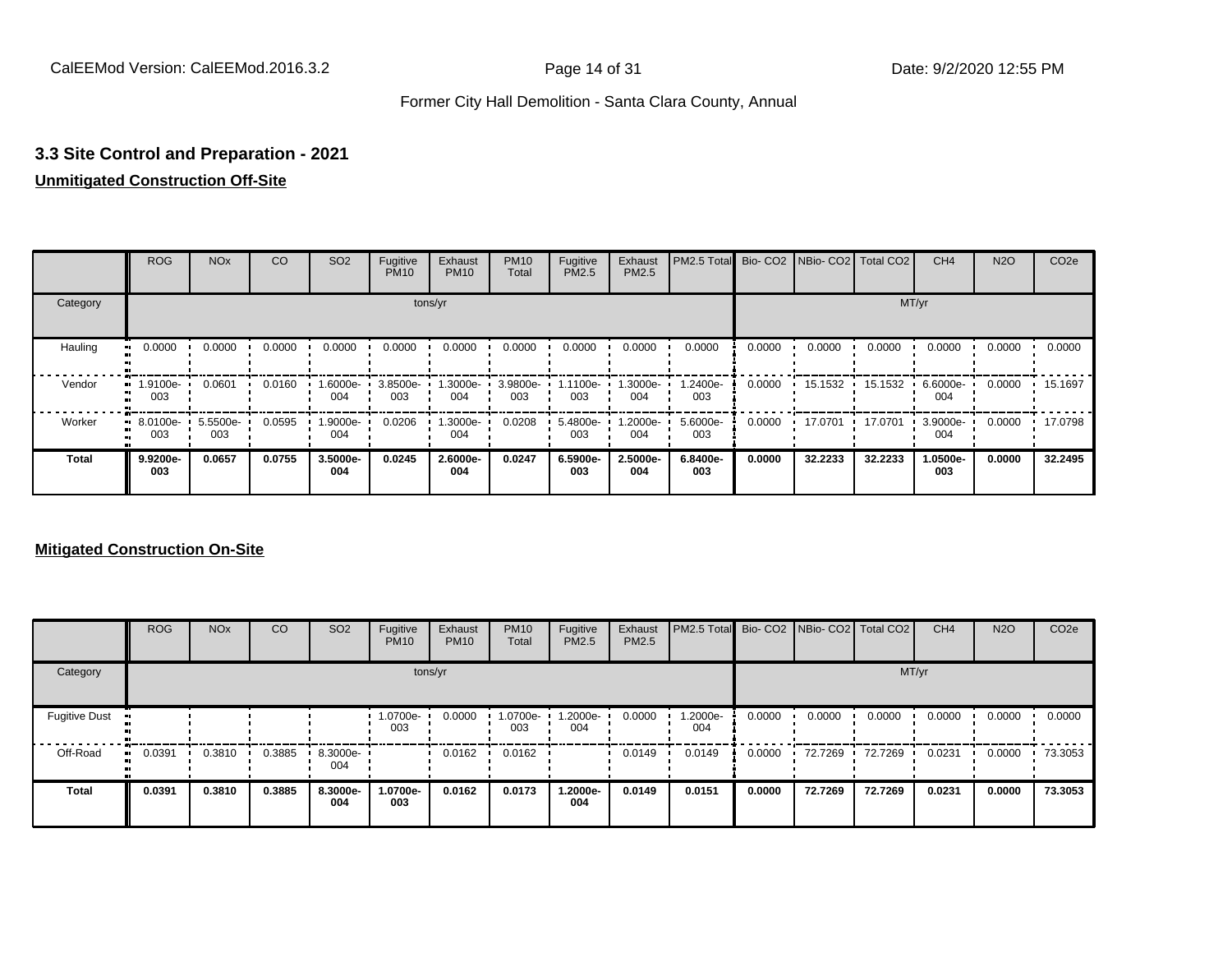### **3.3 Site Control and Preparation - 2021**

#### **Mitigated Construction Off-Site**

|              | <b>ROG</b>                   | <b>NO<sub>x</sub></b> | CO     | SO <sub>2</sub> | Fugitive<br><b>PM10</b> | Exhaust<br><b>PM10</b> | <b>PM10</b><br>Total | Fugitive<br><b>PM2.5</b> | Exhaust<br>PM2.5 | PM2.5 Total Bio- CO2 NBio- CO2 Total CO2 |        |         |         | CH <sub>4</sub> | <b>N2O</b> | CO <sub>2e</sub> |
|--------------|------------------------------|-----------------------|--------|-----------------|-------------------------|------------------------|----------------------|--------------------------|------------------|------------------------------------------|--------|---------|---------|-----------------|------------|------------------|
| Category     |                              |                       |        |                 | tons/yr                 |                        |                      |                          |                  |                                          |        |         | MT/yr   |                 |            |                  |
| Hauling      | 0.0000                       | 0.0000                | 0.0000 | 0.0000          | 0.0000                  | 0.0000                 | 0.0000               | 0.0000                   | 0.0000           | 0.0000                                   | 0.0000 | 0.0000  | 0.0000  | 0.0000          | 0.0000     | 0.0000           |
| Vendor<br>п. | 1.9100e-<br>003              | 0.0601                | 0.0160 | -.6000e<br>004  | 3.8500e-<br>003         | 1.3000e-<br>004        | 3.9800e-<br>003      | 1.1100e-<br>003          | 1.3000e-<br>004  | 1.2400e-<br>003                          | 0.0000 | 15.1532 | 15.1532 | 6.6000e-<br>004 | 0.0000     | $+ 15.1697$      |
| Worker       | 8.0100e-<br>$\bullet$<br>003 | 5.5500e-<br>003       | 0.0595 | -9000e.<br>004  | 0.0206                  | -3000e-<br>004         | 0.0208               | 5.4800e-<br>003          | -2000e.<br>004   | 5.6000e-<br>003                          | 0.0000 | 17.0701 | 17.0701 | 3.9000e-<br>004 | 0.0000     | 17.0798          |
| <b>Total</b> | 9.9200e-<br>003              | 0.0657                | 0.0755 | 3.5000e-<br>004 | 0.0245                  | 2.6000e-<br>004        | 0.0247               | 6.5900e-<br>003          | 2.5000e-<br>004  | 6.8400e-<br>003                          | 0.0000 | 32.2233 | 32.2233 | 1.0500e-<br>003 | 0.0000     | 32.2495          |

#### **3.4 Demolition and Debris Removal - 2021**

**Unmitigated Construction On-Site**

|                      | <b>ROG</b>   | <b>NO<sub>x</sub></b> | CO     | SO <sub>2</sub> | Fugitive<br><b>PM10</b> | Exhaust<br><b>PM10</b> | <b>PM10</b><br>Total | Fugitive<br><b>PM2.5</b> | Exhaust<br><b>PM2.5</b> | PM2.5 Total Bio- CO2 NBio- CO2   Total CO2 |        |                     |          | CH <sub>4</sub> | <b>N2O</b> | CO <sub>2e</sub> |
|----------------------|--------------|-----------------------|--------|-----------------|-------------------------|------------------------|----------------------|--------------------------|-------------------------|--------------------------------------------|--------|---------------------|----------|-----------------|------------|------------------|
| Category             |              |                       |        |                 |                         | tons/yr                |                      |                          |                         |                                            |        |                     | MT/yr    |                 |            |                  |
| <b>Fugitive Dust</b> |              |                       |        |                 | 0.2519                  | 0.0000                 | 0.2519               | 0.0382                   | 0.0000                  | 0.0382                                     | 0.0000 | 0.0000              | 0.0000   | 0.0000          | 0.0000     | 0.0000           |
| Off-Road             | 0.0727<br>ш. | 0.6859                | 0.7268 | 1.3400e-<br>003 |                         | 0.0333                 | 0.0333               |                          | 0.0310                  | 0.0310                                     | 0.0000 | $117.1144$ 117.1144 |          | 0.0342          | 0.0000     | $\cdot$ 117.9682 |
| <b>Total</b>         | 0.0727       | 0.6859                | 0.7268 | 1.3400e-<br>003 | 0.2519                  | 0.0333                 | 0.2852               | 0.0382                   | 0.0310                  | 0.0692                                     | 0.0000 | 117.1144            | 117.1144 | 0.0342          | 0.0000     | 117.9682         |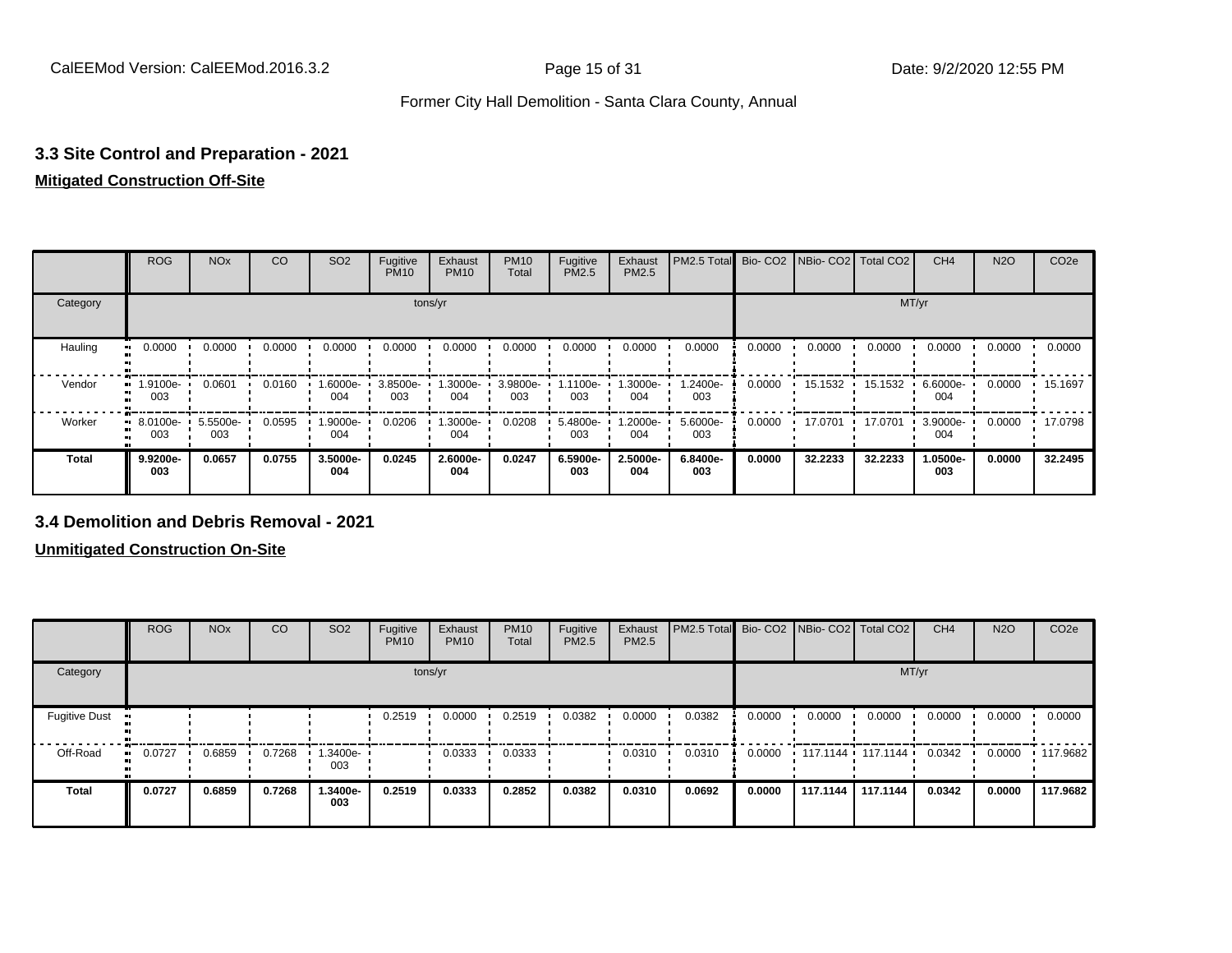#### **3.4 Demolition and Debris Removal - 2021**

#### **Unmitigated Construction Off-Site**

|              | <b>ROG</b>         | <b>NO<sub>x</sub></b> | CO     | SO <sub>2</sub> | Fugitive<br><b>PM10</b> | Exhaust<br><b>PM10</b> | <b>PM10</b><br>Total | Fugitive<br><b>PM2.5</b> | Exhaust<br>PM2.5 | <b>PM2.5</b><br>Total |        | Bio- CO2   NBio- CO2   Total CO2 |          | CH <sub>4</sub> | <b>N2O</b> | CO <sub>2e</sub> |
|--------------|--------------------|-----------------------|--------|-----------------|-------------------------|------------------------|----------------------|--------------------------|------------------|-----------------------|--------|----------------------------------|----------|-----------------|------------|------------------|
| Category     |                    |                       |        |                 |                         | tons/yr                |                      |                          |                  |                       |        |                                  | MT/yr    |                 |            |                  |
| Hauling      | 0.0103             | 0.3498                | 0.0762 | -.0200e<br>003  | 0.0373                  | 1.0900e-<br>003        | 0.0384               | 9.8100e-<br>003          | -0400e-<br>003   | 0.0109                | 0.0000 | 98.5072                          | 98.5072  | 4.4700e-<br>003 | 0.0000     | 98.6190          |
| Vendor       | 0.0000<br>ш.       | 0.0000                | 0.0000 | 0.0000          | 0.0000                  | 0.0000                 | 0.0000               | 0.0000                   | 0.0000           | 0.0000                | 0.0000 | 0.0000                           | 0.0000   | 0.0000          | 0.0000     | 0.0000           |
| Worker       | $-4.1600e-$<br>003 | 2.8800e-<br>003       | 0.0309 | -.0000e<br>004  | 0.0107                  | 7.0000e-<br>005        | 0.0108               | 2.8500e-<br>003          | 6.0000e-<br>005  | 2.9100e-<br>003       | 0.0000 | 8.8633                           | 8.8633   | 2.0000e-<br>004 | 0.0000     | 8.8684           |
| <b>Total</b> | 0.0144             | 0.3527                | 0.1071 | 1.1200e-<br>003 | 0.0480                  | 1.1600e-<br>003        | 0.0492               | 0.0127                   | 1.1000e-<br>003  | 0.0138                | 0.0000 | 107.3705                         | 107.3705 | 4.6700e-<br>003 | 0.0000     | 107.4873         |

#### **Mitigated Construction On-Site**

|                      | <b>ROG</b> | <b>NO<sub>x</sub></b> | CO     | SO <sub>2</sub> | Fugitive<br><b>PM10</b> | Exhaust<br><b>PM10</b> | <b>PM10</b><br>Total | Fugitive<br><b>PM2.5</b> | Exhaust<br><b>PM2.5</b> | PM2.5 Total Bio- CO2 NBio- CO2   Total CO2 |        |          |                     | CH <sub>4</sub> | <b>N2O</b> | CO <sub>2e</sub> |
|----------------------|------------|-----------------------|--------|-----------------|-------------------------|------------------------|----------------------|--------------------------|-------------------------|--------------------------------------------|--------|----------|---------------------|-----------------|------------|------------------|
| Category             |            |                       |        |                 |                         | tons/yr                |                      |                          |                         |                                            |        |          | MT/yr               |                 |            |                  |
| <b>Fugitive Dust</b> |            |                       |        |                 | 0.1134                  | 0.0000                 | 0.1134               | 0.0172                   | 0.0000                  | 0.0172                                     | 0.0000 | 0.0000   | 0.0000              | 0.0000          | 0.0000     | 0.0000           |
| Off-Road             | 0.0727     | 0.6858                | 0.7268 | .3400e-<br>003  |                         | 0.0333                 | 0.0333               |                          | 0.0310                  | 0.0310                                     | 0.0000 |          | $117.1143$ 117.1143 | 0.0342          | 0.0000     | $\cdot$ 117.9681 |
| <b>Total</b>         | 0.0727     | 0.6858                | 0.7268 | 1.3400e-<br>003 | 0.1134                  | 0.0333                 | 0.1467               | 0.0172                   | 0.0310                  | 0.0482                                     | 0.0000 | 117.1143 | 117.1143            | 0.0342          | 0.0000     | 117.9681         |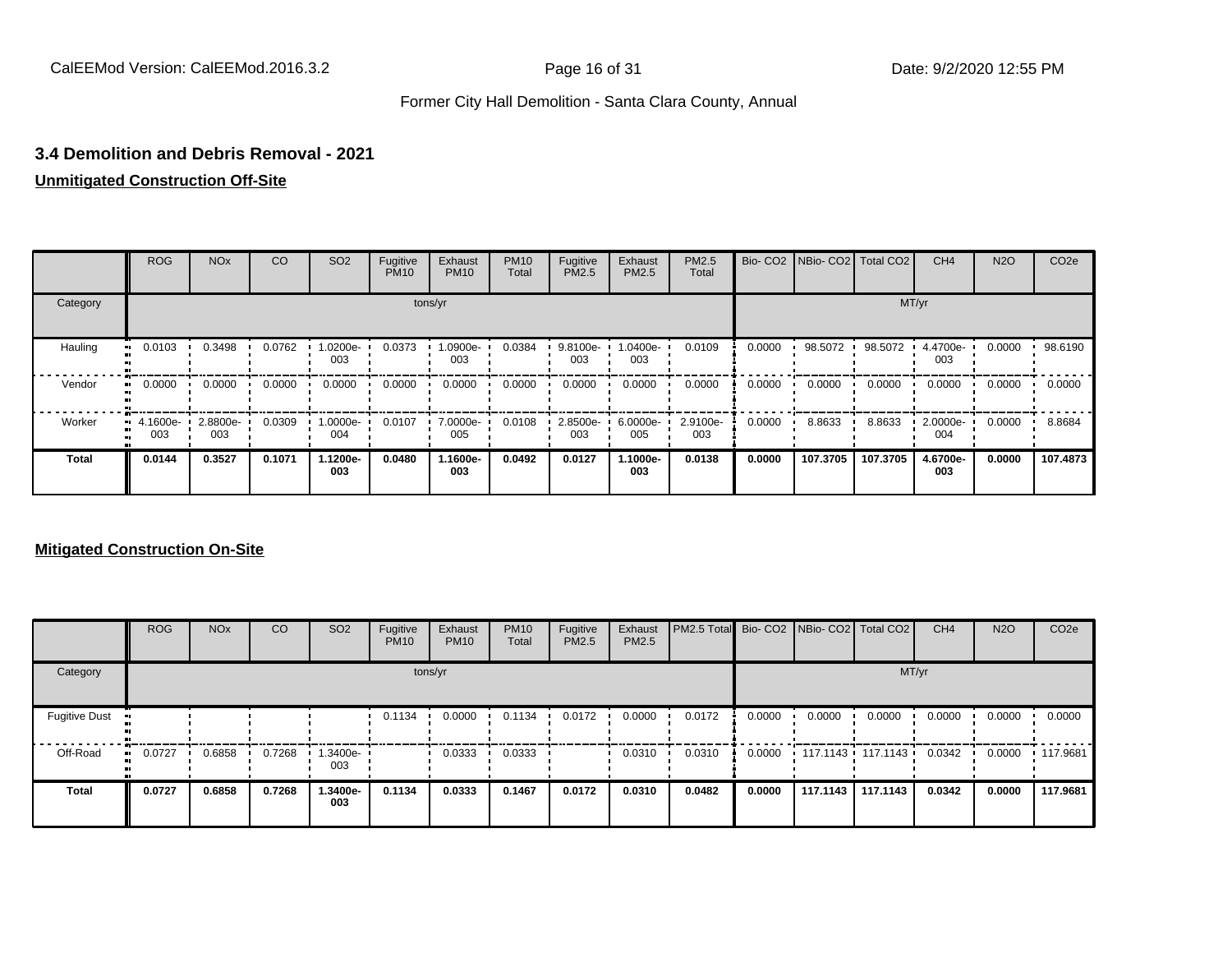#### **3.4 Demolition and Debris Removal - 2021**

#### **Mitigated Construction Off-Site**

|          | <b>ROG</b>      | <b>NO<sub>x</sub></b> | CO     | SO <sub>2</sub> | Fugitive<br><b>PM10</b> | Exhaust<br><b>PM10</b> | <b>PM10</b><br>Total | Fugitive<br><b>PM2.5</b> | Exhaust<br>PM2.5 | PM2.5 Total Bio- CO2 NBio- CO2 Total CO2 |        |          |          | CH <sub>4</sub> | <b>N2O</b> | CO <sub>2e</sub> |
|----------|-----------------|-----------------------|--------|-----------------|-------------------------|------------------------|----------------------|--------------------------|------------------|------------------------------------------|--------|----------|----------|-----------------|------------|------------------|
| Category |                 |                       |        |                 |                         | tons/yr                |                      |                          |                  |                                          |        |          | MT/yr    |                 |            |                  |
| Hauling  | 0.0103          | 0.3498                | 0.0762 | -.0200e<br>003  | 0.0373                  | 1.0900e-<br>003        | 0.0384               | 9.8100e-<br>003          | --0400e<br>003   | 0.0109                                   | 0.0000 | 98.5072  | 98.5072  | 4.4700e-<br>003 | 0.0000     | 98.6190          |
| Vendor   | 0.0000          | 0.0000                | 0.0000 | 0.0000          | 0.0000                  | 0.0000                 | 0.0000               | 0.0000                   | 0.0000           | 0.0000                                   | 0.0000 | 0.0000   | 0.0000   | 0.0000          | 0.0000     | 0.0000           |
| Worker   | 4.1600e-<br>003 | 2.8800e-<br>003       | 0.0309 | -.0000e<br>004  | 0.0107                  | 7.0000e-<br>005        | 0.0108               | 2.8500e-<br>003          | 6.0000e-<br>005  | 2.9100e-<br>003                          | 0.0000 | 8.8633   | 8.8633   | 2.0000e-<br>004 | 0.0000     | 8.8684           |
| Total    | 0.0144          | 0.3527                | 0.1071 | 1.1200e-<br>003 | 0.0480                  | 1.1600e-<br>003        | 0.0492               | 0.0127                   | 1.1000e-<br>003  | 0.0138                                   | 0.0000 | 107.3705 | 107.3705 | 4.6700e-<br>003 | 0.0000     | 107.4873         |

#### **3.4 Demolition and Debris Removal - 2022**

**Unmitigated Construction On-Site**

|                      | <b>ROG</b>          | <b>NO<sub>x</sub></b> | CO     | SO <sub>2</sub> | Fugitive<br><b>PM10</b> | Exhaust<br><b>PM10</b> | <b>PM10</b><br>Total | Fugitive<br><b>PM2.5</b> | Exhaust<br><b>PM2.5</b> | PM2.5 Total Bio- CO2 NBio- CO2   Total CO2 |        |                     |          | CH <sub>4</sub> | <b>N2O</b> | CO <sub>2e</sub> |
|----------------------|---------------------|-----------------------|--------|-----------------|-------------------------|------------------------|----------------------|--------------------------|-------------------------|--------------------------------------------|--------|---------------------|----------|-----------------|------------|------------------|
| Category             |                     |                       |        |                 |                         | tons/yr                |                      |                          |                         |                                            |        |                     | MT/yr    |                 |            |                  |
| <b>Fugitive Dust</b> |                     |                       |        |                 | 0.2295                  | 0.0000                 | 0.2295               | 0.0348                   | 0.0000                  | 0.0348                                     | 0.0000 | 0.0000              | 0.0000   | 0.0000          | 0.0000     | 0.0000           |
| Off-Road             | 0.0593<br>$\bullet$ | 0.5350                | 0.6520 | 1.2200e-<br>003 |                         | 0.0250                 | 0.0250               |                          | 0.0234                  | 0.0234                                     | 0.0000 | $106.7272$ 106.7272 |          | 0.0311          | 0.0000     | 107.5042         |
| <b>Total</b>         | 0.0593              | 0.5350                | 0.6520 | 1.2200e-<br>003 | 0.2295                  | 0.0250                 | 0.2546               | 0.0348                   | 0.0234                  | 0.0581                                     | 0.0000 | 106.7272            | 106.7272 | 0.0311          | 0.0000     | 107.5042         |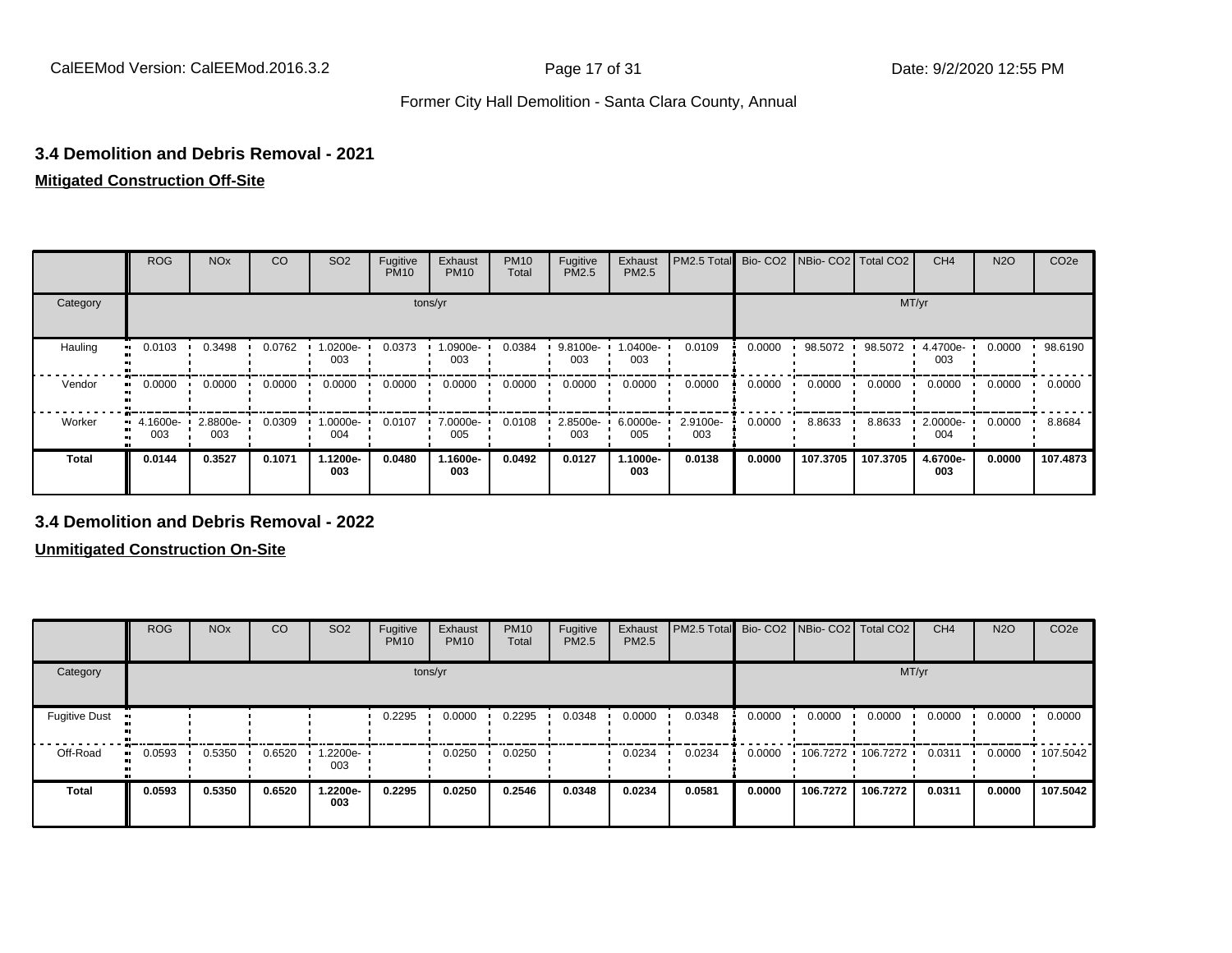#### **3.4 Demolition and Debris Removal - 2022**

#### **Unmitigated Construction Off-Site**

|              | <b>ROG</b>              | <b>NO<sub>x</sub></b> | CO     | SO <sub>2</sub> | Fugitive<br><b>PM10</b> | Exhaust<br><b>PM10</b> | <b>PM10</b><br>Total | Fugitive<br><b>PM2.5</b> | Exhaust<br>PM2.5 | PM2.5 Total     |        | Bio- CO2   NBio- CO2   Total CO2 |         | CH <sub>4</sub> | <b>N2O</b> | CO <sub>2e</sub> |
|--------------|-------------------------|-----------------------|--------|-----------------|-------------------------|------------------------|----------------------|--------------------------|------------------|-----------------|--------|----------------------------------|---------|-----------------|------------|------------------|
| Category     |                         |                       |        |                 |                         | tons/yr                |                      |                          |                  |                 |        |                                  |         | MT/yr           |            |                  |
| Hauling      | $-8.8100e-$<br>003      | 0.2927                | 0.0683 | 9.1000e-<br>004 | 0.0368                  | 8.5000e-<br>004        | 0.0377               | 9.6300e-<br>003          | 8.2000e-<br>004  | 0.0105          | 0.0000 | 88.5410                          | 88.5410 | 3.9800e-<br>003 | 0.0000     | 88.6406          |
| Vendor       | 0.0000<br>              | 0.0000                | 0.0000 | 0.0000          | 0.0000                  | 0.0000                 | 0.0000               | 0.0000                   | 0.0000           | 0.0000          | 0.0000 | 0.0000                           | 0.0000  | 0.0000          | 0.0000     | 0.0000           |
| Worker       | $\cdot$ 3.5400e-<br>003 | 2.3500e-<br>003       | 0.0259 | 9.0000e-<br>005 | 9.7600e-<br>003         | 6.0000e-<br>005        | 9.8200e-<br>003      | 2.5900e-<br>003          | 6.0000e-<br>005  | 2.6500e-<br>003 | 0.0000 | 7.7821                           | 7.7821  | 1.6000e-<br>004 | 0.0000     | 7.7863           |
| <b>Total</b> | 0.0124                  | 0.2951                | 0.0941 | -.0000e<br>003  | 0.0466                  | 9.1000e-<br>004        | 0.0475               | 0.0122                   | 8.8000e-<br>004  | 0.0131          | 0.0000 | 96.3232                          | 96.3232 | 4.1400e-<br>003 | 0.0000     | 96.4268          |

#### **Mitigated Construction On-Site**

|                      | <b>ROG</b> | <b>NO<sub>x</sub></b> | <b>CO</b> | SO <sub>2</sub> | Fugitive<br><b>PM10</b> | Exhaust<br><b>PM10</b> | <b>PM10</b><br>Total | Fugitive<br><b>PM2.5</b> | Exhaust<br><b>PM2.5</b> | PM2.5 Total Bio- CO2 NBio- CO2 Total CO2 |        |          |                     | CH <sub>4</sub> | <b>N2O</b> | CO <sub>2e</sub> |
|----------------------|------------|-----------------------|-----------|-----------------|-------------------------|------------------------|----------------------|--------------------------|-------------------------|------------------------------------------|--------|----------|---------------------|-----------------|------------|------------------|
| Category             |            |                       |           |                 |                         | tons/yr                |                      |                          |                         |                                          |        |          | MT/yr               |                 |            |                  |
| <b>Fugitive Dust</b> |            |                       |           |                 | 0.1033                  | 0.0000                 | 0.1033               | 0.0156                   | 0.0000                  | 0.0156                                   | 0.0000 | 0.0000   | 0.0000              | 0.0000          | 0.0000     | 0.0000           |
| Off-Road             | 0.0593<br> | 0.5350                | 0.6520    | 1.2200e-<br>003 |                         | 0.0250                 | 0.0250               |                          | 0.0234                  | 0.0234                                   | 0.0000 |          | $106.7270$ 106.7270 | 0.0311          | 0.0000     | .107.5040        |
| <b>Total</b>         | 0.0593     | 0.5350                | 0.6520    | 1.2200e-<br>003 | 0.1033                  | 0.0250                 | 0.1283               | 0.0156                   | 0.0234                  | 0.0390                                   | 0.0000 | 106.7270 | 106.7270            | 0.0311          | 0.0000     | 107.5040         |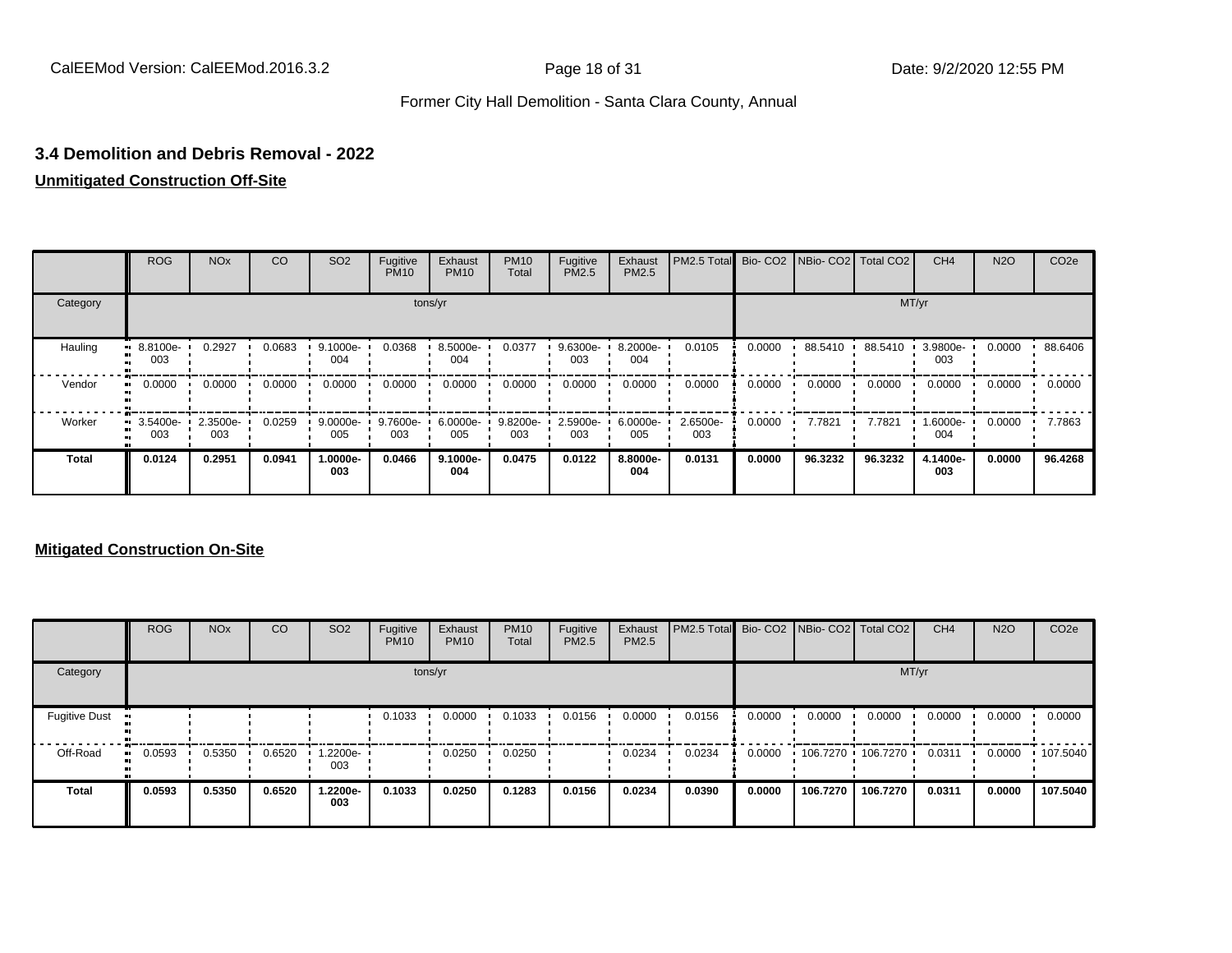#### **3.4 Demolition and Debris Removal - 2022**

#### **Mitigated Construction Off-Site**

|              | <b>ROG</b>         | <b>NO<sub>x</sub></b> | CO     | SO <sub>2</sub> | Fugitive<br><b>PM10</b> | Exhaust<br><b>PM10</b> | <b>PM10</b><br>Total | Fugitive<br><b>PM2.5</b> | Exhaust<br>PM2.5 | PM2.5 Total Bio- CO2 NBio- CO2 Total CO2 |        |           |         | CH <sub>4</sub> | <b>N2O</b> | CO <sub>2e</sub> |
|--------------|--------------------|-----------------------|--------|-----------------|-------------------------|------------------------|----------------------|--------------------------|------------------|------------------------------------------|--------|-----------|---------|-----------------|------------|------------------|
| Category     |                    |                       |        |                 | tons/yr                 |                        |                      |                          |                  |                                          |        |           | MT/yr   |                 |            |                  |
| Hauling      | $-8.8100e-$<br>003 | 0.2927                | 0.0683 | 9.1000e-<br>004 | 0.0368                  | 8.5000e-<br>004        | 0.0377               | 9.6300e-<br>003          | 8.2000e-<br>004  | 0.0105                                   | 0.0000 | 88.5410 · | 88.5410 | 3.9800e-<br>003 | 0.0000     | 88.6406          |
| Vendor       | 0.0000             | 0.0000                | 0.0000 | 0.0000          | 0.0000                  | 0.0000                 | 0.0000               | 0.0000                   | 0.0000           | 0.0000                                   | 0.0000 | 0.0000    | 0.0000  | 0.0000          | 0.0000     | 0.0000           |
| Worker       | 3.5400e-<br>003    | 2.3500e-<br>003       | 0.0259 | 9.0000e-<br>005 | 9.7600e-<br>003         | 6.0000e-<br>005        | 9.8200e-<br>003      | 2.5900e-<br>003          | 6.0000e-<br>005  | 2.6500e-<br>003                          | 0.0000 | 7.7821    | 7.7821  | 1.6000e-<br>004 | 0.0000     | 7.7863           |
| <b>Total</b> | 0.0124             | 0.2951                | 0.0941 | 1.0000e-<br>003 | 0.0466                  | 9.1000e-<br>004        | 0.0475               | 0.0122                   | 8.8000e-<br>004  | 0.0131                                   | 0.0000 | 96.3232   | 96.3232 | 4.1400e-<br>003 | 0.0000     | 96.4268          |

**3.5 Site Rehabilitation - 2022**

**Unmitigated Construction On-Site**

|                              | <b>ROG</b> | <b>NO<sub>x</sub></b> | CO     | SO <sub>2</sub> | Fugitive<br><b>PM10</b> | Exhaust<br><b>PM10</b> | <b>PM10</b><br>Total | Fugitive<br><b>PM2.5</b> | Exhaust<br>PM2.5 | PM2.5 Total Bio- CO2 NBio- CO2 Total CO2 |        |         |         | CH <sub>4</sub> | <b>N2O</b> | CO <sub>2e</sub> |
|------------------------------|------------|-----------------------|--------|-----------------|-------------------------|------------------------|----------------------|--------------------------|------------------|------------------------------------------|--------|---------|---------|-----------------|------------|------------------|
| Category                     |            |                       |        |                 |                         | tons/yr                |                      |                          |                  |                                          |        |         | MT/yr   |                 |            |                  |
| <b>Fugitive Dust</b>         |            |                       |        |                 | 0.0710                  | 0.0000                 | 0.0710               | 0.0383                   | 0.0000           | 0.0383                                   | 0.0000 | 0.0000  | 0.0000  | 0.0000          | 0.0000     | 0.0000           |
| Off-Road<br>$\bullet\bullet$ | 0.0259     | 0.2560                | 0.1527 | 4.1000e-<br>004 |                         | 0.0111                 | 0.0111               |                          | 0.0103           | 0.0103                                   | 0.0000 | 35.3680 | 35.3680 | 0.0112          | 0.0000     | 35.6486          |
| Total                        | 0.0259     | 0.2560                | 0.1527 | 4.1000e-<br>004 | 0.0710                  | 0.0111                 | 0.0821               | 0.0383                   | 0.0103           | 0.0485                                   | 0.0000 | 35.3680 | 35.3680 | 0.0112          | 0.0000     | 35.6486          |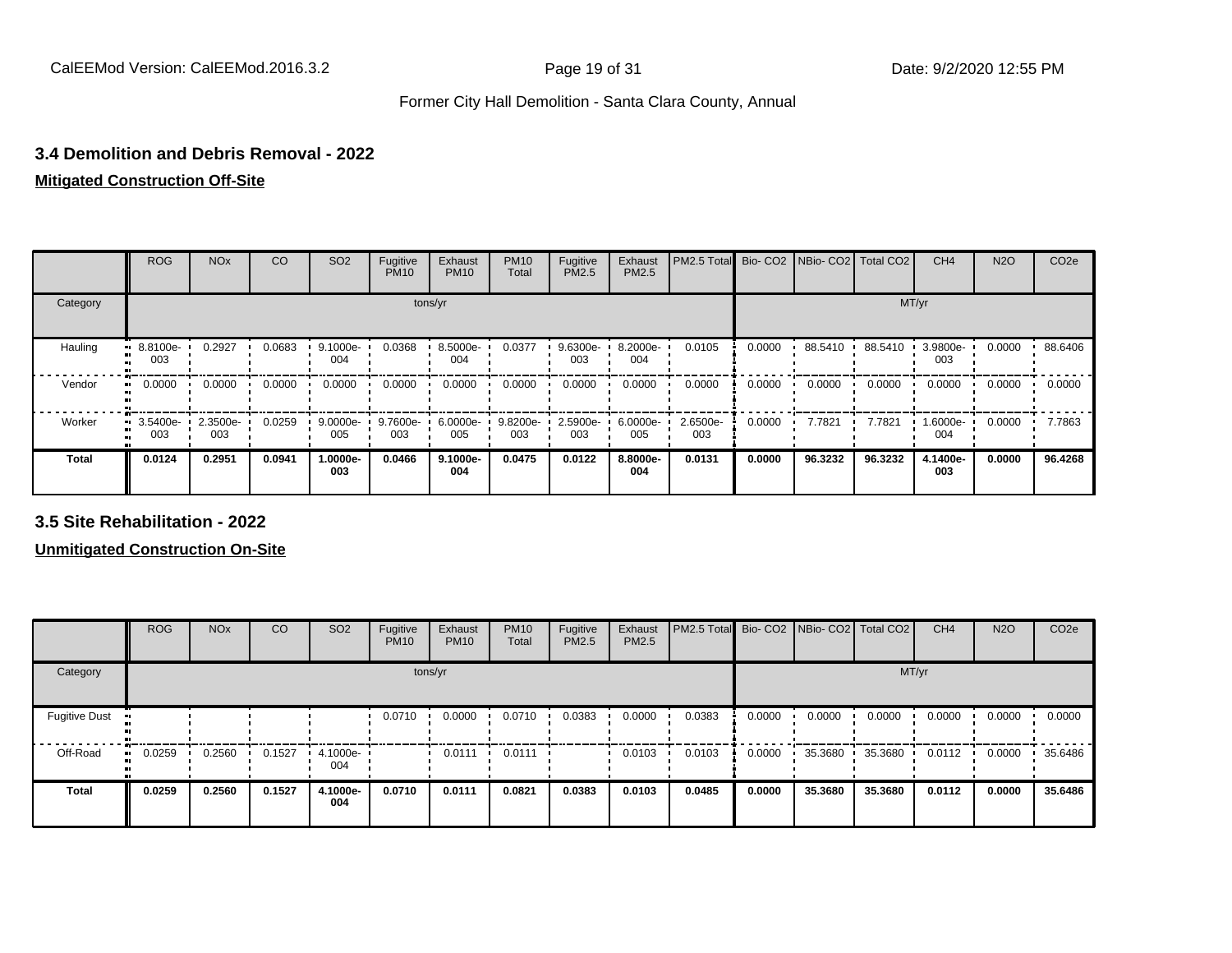#### **3.5 Site Rehabilitation - 2022**

#### **Unmitigated Construction Off-Site**

|              | <b>ROG</b>      | <b>NO<sub>x</sub></b> | CO                 | SO <sub>2</sub> | Fugitive<br><b>PM10</b> | Exhaust<br><b>PM10</b> | <b>PM10</b><br>Total | Fugitive<br>PM2.5 | Exhaust<br>PM2.5 | PM2.5 Total Bio- CO2 NBio- CO2 Total CO2 |        |         |         | CH <sub>4</sub> | <b>N2O</b> | CO <sub>2e</sub> |
|--------------|-----------------|-----------------------|--------------------|-----------------|-------------------------|------------------------|----------------------|-------------------|------------------|------------------------------------------|--------|---------|---------|-----------------|------------|------------------|
| Category     |                 |                       |                    |                 |                         | tons/yr                |                      |                   |                  |                                          |        |         | MT/yr   |                 |            |                  |
| Hauling      | .1800e-<br>003  | 0.0393                | $9.1700e -$<br>003 | -2000e-<br>004  | 2.7100e-<br>003         | 1.1000e-<br>004        | 2.8300e-<br>003      | 7.5000e-<br>004   | -1000e.<br>004   | 8.6000e-<br>004                          | 0.0000 | 11.8861 | 11.8861 | 5.3000e-<br>004 | 0.0000     | 11.8995          |
| Vendor       | 0.0000          | 0.0000                | 0.0000             | 0.0000          | 0.0000                  | 0.0000                 | 0.0000               | 0.0000            | 0.0000           | 0.0000                                   | 0.0000 | 0.0000  | 0.0000  | 0.0000          | 0.0000     | 0.0000           |
| Worker       | .3200e-<br>003  | 8.8000e-<br>004       | 9.6700e-<br>003    | 3.0000e-<br>005 | 3.6500e-<br>003         | 2.0000e-<br>005        | 3.6700e-<br>003      | 9.7000e-<br>004   | 2.0000e-<br>005  | 9.9000e-<br>004                          | 0.0000 | 2.9104  | 2.9104  | 6.0000e-<br>005 | 0.0000     | 2.9119           |
| <b>Total</b> | 2.5000e-<br>003 | 0.0402                | 0.0188             | 1.5000e-<br>004 | 6.3600e-<br>003         | 1.3000e-<br>004        | 6.5000e-<br>003      | 1.7200e-<br>003   | -.3000e<br>004   | 1.8500e-<br>003                          | 0.0000 | 14.7965 | 14.7965 | 5.9000e-<br>004 | 0.0000     | 14.8114          |

#### **Mitigated Construction On-Site**

|                      | <b>ROG</b>   | <b>NO<sub>x</sub></b> | CO     | SO <sub>2</sub> | Fugitive<br><b>PM10</b> | Exhaust<br><b>PM10</b> | <b>PM10</b><br>Total | Fugitive<br>PM2.5 | Exhaust<br>PM2.5 | PM2.5 Total Bio- CO2 NBio- CO2 Total CO2 |        |         |         | CH <sub>4</sub> | <b>N2O</b> | CO <sub>2e</sub> |
|----------------------|--------------|-----------------------|--------|-----------------|-------------------------|------------------------|----------------------|-------------------|------------------|------------------------------------------|--------|---------|---------|-----------------|------------|------------------|
| Category             |              |                       |        |                 |                         | tons/yr                |                      |                   |                  |                                          |        |         | MT/yr   |                 |            |                  |
| <b>Fugitive Dust</b> | $\bullet$    |                       |        |                 | 0.0319                  | 0.0000                 | 0.0319               | 0.0172            | 0.0000           | 0.0172                                   | 0.0000 | 0.0000  | 0.0000  | 0.0000          | 0.0000     | 0.0000           |
| Off-Road             | 0.0259<br>ш. | 0.2560                | 0.1527 | 4.1000e-<br>004 |                         | 0.0111                 | 0.0111               |                   | 0.0103           | 0.0103                                   | 0.0000 | 35.3680 | 35.3680 | 0.0112          | 0.0000     | 35.6485          |
| <b>Total</b>         | 0.0259       | 0.2560                | 0.1527 | 4.1000e-<br>004 | 0.0319                  | 0.0111                 | 0.0431               | 0.0172            | 0.0103           | 0.0275                                   | 0.0000 | 35.3680 | 35.3680 | 0.0112          | 0.0000     | 35.6485          |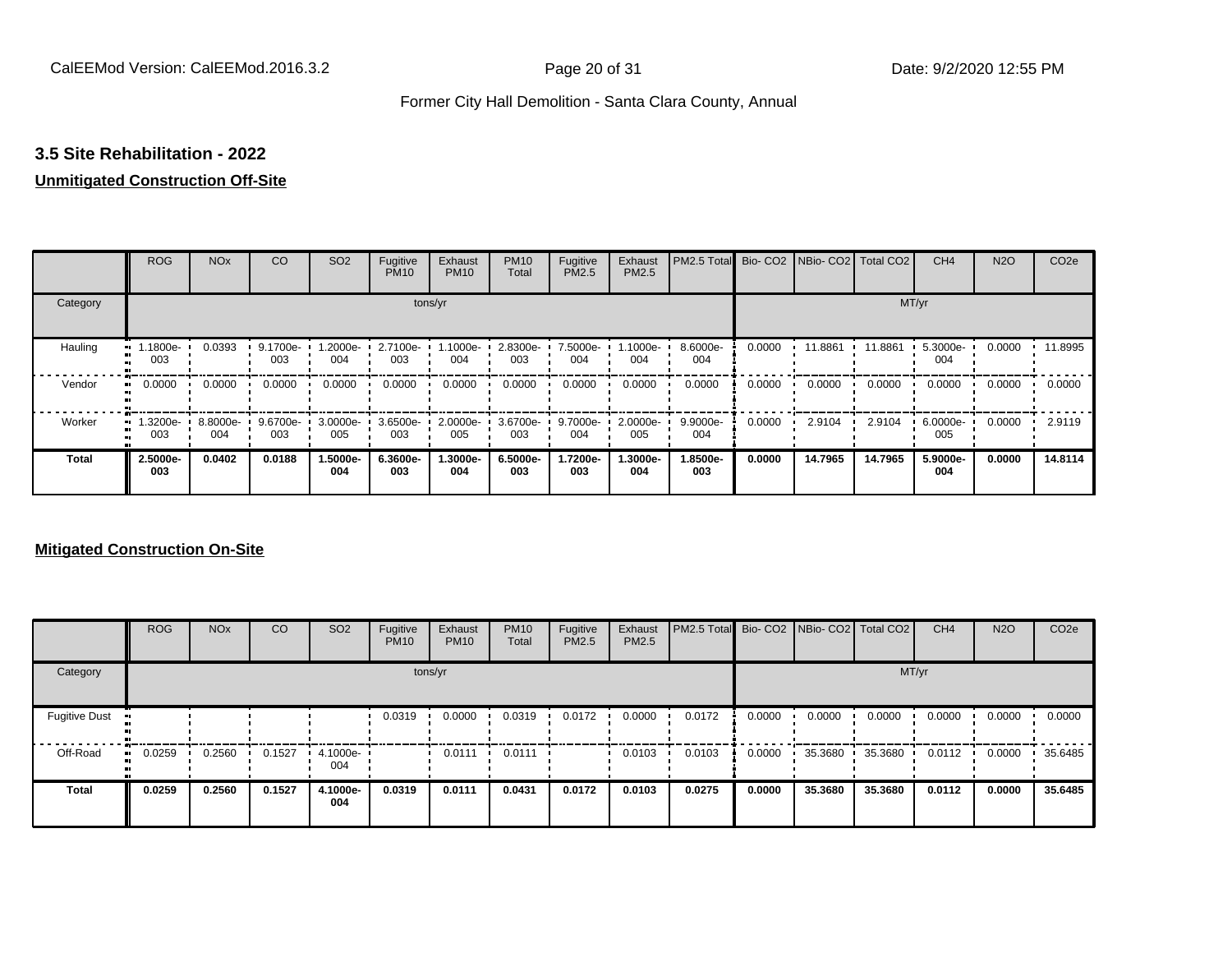## **3.5 Site Rehabilitation - 2022**

#### **Mitigated Construction Off-Site**

|              | <b>ROG</b>      | <b>NO<sub>x</sub></b> | <b>CO</b>       | SO <sub>2</sub> | Fugitive<br><b>PM10</b> | Exhaust<br><b>PM10</b> | <b>PM10</b><br>Total | Fugitive<br>PM2.5 | Exhaust<br>PM2.5 | PM2.5 Total     | Bio-CO <sub>2</sub> | NBio-CO2   Total CO2 |         | CH <sub>4</sub> | <b>N2O</b> | CO <sub>2e</sub> |
|--------------|-----------------|-----------------------|-----------------|-----------------|-------------------------|------------------------|----------------------|-------------------|------------------|-----------------|---------------------|----------------------|---------|-----------------|------------|------------------|
| Category     |                 |                       |                 |                 |                         | tons/yr                |                      |                   |                  |                 |                     |                      | MT/yr   |                 |            |                  |
| Hauling      | .1800e-<br>003  | 0.0393                | 9.1700e-<br>003 | .2000e-<br>004  | 2.7100e-<br>003         | 1.1000e-<br>004        | 2.8300e-<br>003      | 7.5000e-<br>004   | 1.1000e-<br>004  | 8.6000e-<br>004 | 0.0000              | 11.8861              | 11.8861 | 5.3000e-<br>004 | 0.0000     | 11.8995          |
| Vendor       | 0.0000          | 0.0000                | 0.0000          | 0.0000          | 0.0000                  | 0.0000                 | 0.0000               | 0.0000            | 0.0000           | 0.0000          | 0.0000              | 0.0000               | 0.0000  | 0.0000          | 0.0000     | 0.0000           |
| Worker       | .3200e-<br>003  | 8.8000e-<br>004       | 9.6700e-<br>003 | 3.0000e-<br>005 | 3.6500e-<br>003         | 2.0000e-<br>005        | 3.6700e-<br>003      | 9.7000e-<br>004   | 2.0000e-<br>005  | 9.9000e-<br>004 | 0.0000              | 2.9104               | 2.9104  | 6.0000e-<br>005 | 0.0000     | 2.9119           |
| <b>Total</b> | 2.5000e-<br>003 | 0.0402                | 0.0188          | 1.5000e-<br>004 | 6.3600e-<br>003         | 1.3000e-<br>004        | 6.5000e-<br>003      | 1.7200e-<br>003   | 1.3000e-<br>004  | 1.8500e-<br>003 | 0.0000              | 14.7965              | 14.7965 | 5.9000e-<br>004 | 0.0000     | 14.8114          |

### **4.0 Operational Detail - Mobile**

**4.1 Mitigation Measures Mobile**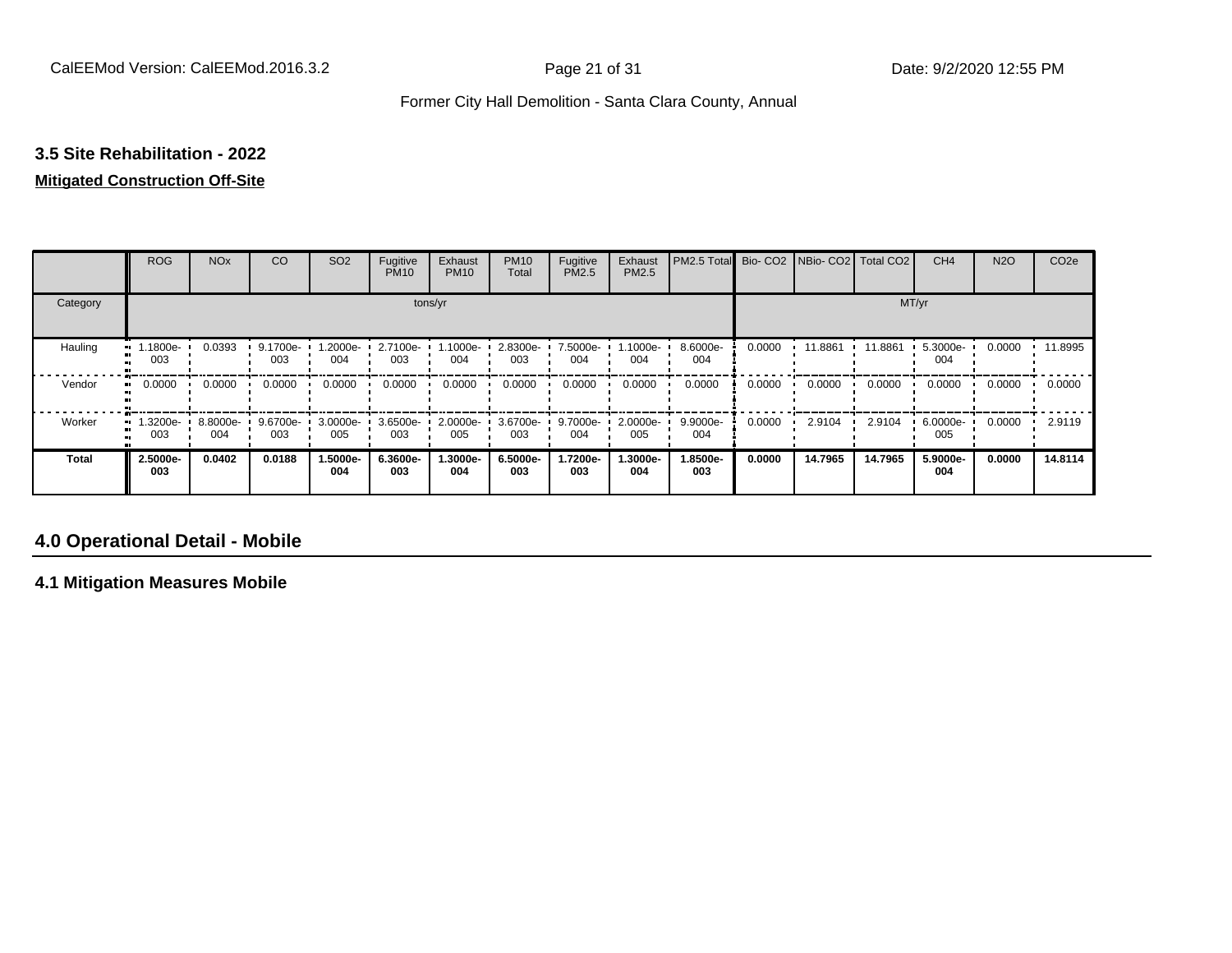|             | <b>ROG</b>           | <b>NO<sub>x</sub></b> | CO     | SO <sub>2</sub> | Fugitive<br><b>PM10</b> | Exhaust<br><b>PM10</b> | <b>PM10</b><br>Total | Fugitive<br><b>PM2.5</b> | Exhaust<br>PM2.5 | PM2.5 Total Bio- CO2   NBio- CO2   Total CO2 |        |        |        | CH <sub>4</sub> | <b>N2O</b> | CO <sub>2e</sub> |
|-------------|----------------------|-----------------------|--------|-----------------|-------------------------|------------------------|----------------------|--------------------------|------------------|----------------------------------------------|--------|--------|--------|-----------------|------------|------------------|
| Category    |                      |                       |        |                 |                         | tons/yr                |                      |                          |                  |                                              |        |        | MT/yr  |                 |            |                  |
| Mitigated   | 0.0000<br><b>ALC</b> | 0.0000                | 0.0000 | 0.0000          | 0.0000                  | 0.0000                 | 0.0000               | 0.0000                   | 0.0000           | 0.0000                                       | 0.0000 | 0.0000 | 0.0000 | 0.0000          | 0.0000     | 0.0000           |
| Unmitigated | 0.0000               | 0.0000                | 0.0000 | 0.0000          | 0.0000                  | 0.0000                 | 0.0000               | 0.0000                   | 0.0000           | 0.0000                                       | 0.0000 | 0.0000 | 0.0000 | 0.0000          | 0.0000     | 0.0000           |

#### **4.2 Trip Summary Information**

|                            |         | Average Daily Trip Rate |        | Unmitigated       | Mitigated         |
|----------------------------|---------|-------------------------|--------|-------------------|-------------------|
| Land Use                   | Weekday | Saturday                | Sunday | <b>Annual VMT</b> | <b>Annual VMT</b> |
| Government Office Building | 0.00    | 0.00                    | 0.00   |                   |                   |
| Total                      | 0.00    | 0.00                    | 0.00   |                   |                   |

#### **4.3 Trip Type Information**

|                            |            | <b>Miles</b> |      |       | Trip % |                                                                  |         | Trip Purpose %  |         |
|----------------------------|------------|--------------|------|-------|--------|------------------------------------------------------------------|---------|-----------------|---------|
| Land Use                   | H-W or C-W |              |      |       |        | │ H-S or C-C │ H-O or C-NW ┃H-W or C-W┃ H-S or C-C ┃ H-O or C-NW | Primary | <b>Diverted</b> | Pass-by |
| Government Office Building | 9.50       | 7.30         | 7.30 | 33.00 | 62.00  | 5.00                                                             | 50      |                 | 16      |

#### **4.4 Fleet Mix**

| Land Use                   | LDA      | LDT <sub>1</sub> | LDT <sub>2</sub> | <b>MDV</b> | HD1      | _HD <sub>2</sub> | <b>MHD</b> | HHD      | OBUS     | <b>UBUS</b> | <b>MCY</b> | <b>SBUS</b> | MH       |
|----------------------------|----------|------------------|------------------|------------|----------|------------------|------------|----------|----------|-------------|------------|-------------|----------|
| Government Office Building | 0.610498 | 0.036775         | 0.183084         | 0.106123   | 0.014413 | 0.005007         | 0.012610   | 0.021118 | 0.002144 | 0.001548    | 0.005312   | 0.000627    | 0.000740 |

## **5.0 Energy Detail**

Historical Energy Use: N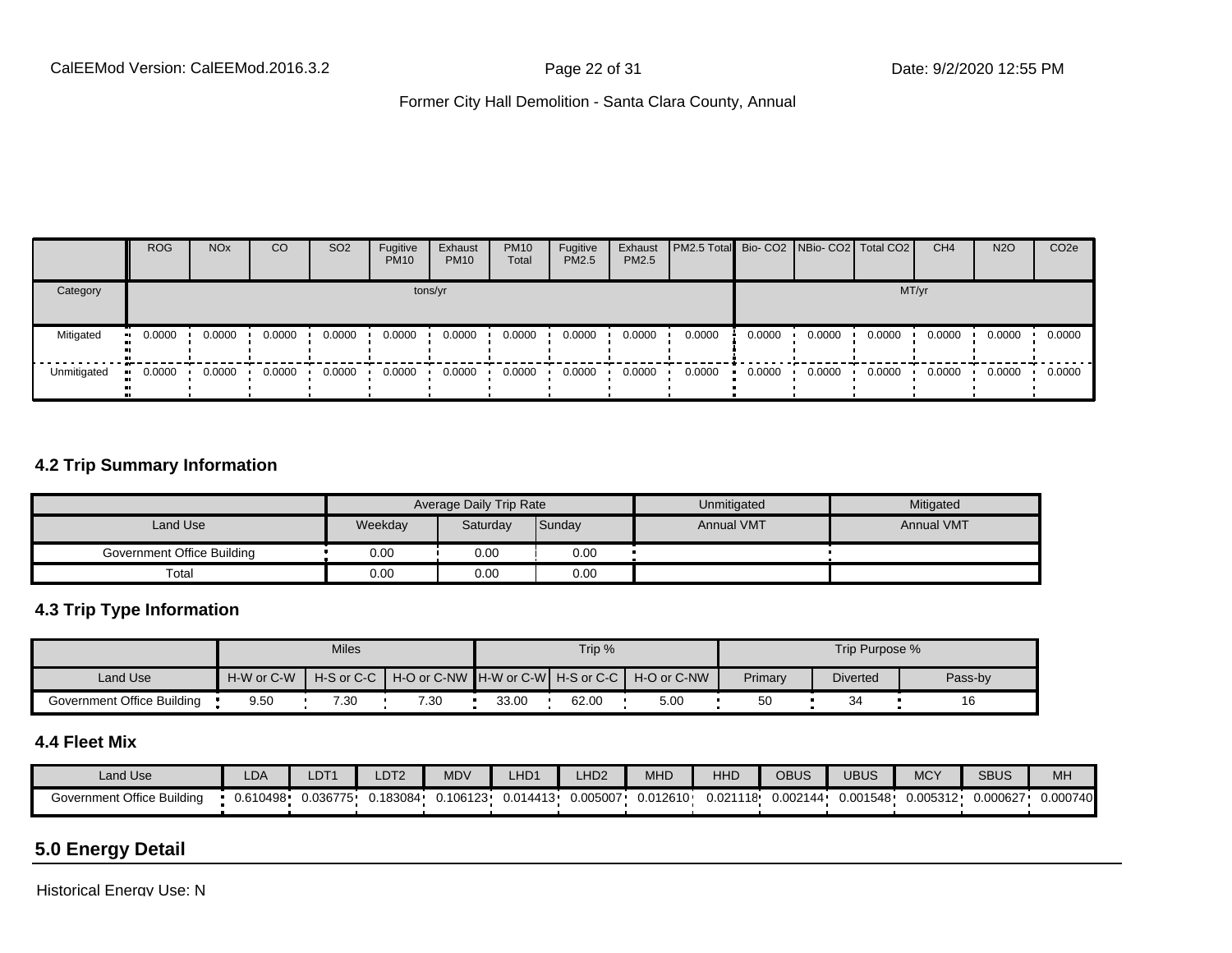#### **5.1 Mitigation Measures Energy**

|                            | ROG    | <b>NO<sub>x</sub></b> | CO     | SO <sub>2</sub> | Fugitive<br><b>PM10</b> | Exhaust<br><b>PM10</b> | <b>PM10</b><br>Total | Fugitive<br>PM2.5 | Exhaust<br>PM2.5 | <b>PM2.5 Total</b> Bio- CO2 NBio- CO2 Total CO2 |        |        |        | CH <sub>4</sub> | <b>N2O</b> | CO <sub>2e</sub> |
|----------------------------|--------|-----------------------|--------|-----------------|-------------------------|------------------------|----------------------|-------------------|------------------|-------------------------------------------------|--------|--------|--------|-----------------|------------|------------------|
| Category                   |        |                       |        |                 |                         | tons/yr                |                      |                   |                  |                                                 |        |        | MT/yr  |                 |            |                  |
| Electricity<br>Mitigated   |        |                       |        |                 |                         | 0.0000                 | 0.0000               |                   | 0.0000           | 0.0000                                          | 0.0000 | 0.0000 | 0.0000 | 0.0000          | 0.0000     | 0.0000           |
| Electricity<br>Unmitigated |        |                       |        |                 |                         | 0.0000                 | 0.0000               |                   | 0.0000           | 0.0000                                          | 0.0000 | 0.0000 | 0.0000 | 0.0000          | 0.0000     | 0.0000           |
| NaturalGas<br>Mitigated    | 0.0000 | 0.0000                | 0.0000 | 0.0000          |                         | 0.0000                 | 0.0000               |                   | 0.0000           | 0.0000                                          | 0.0000 | 0.0000 | 0.0000 | 0.0000          | 0.0000     | 0.0000           |
| NaturalGas<br>Unmitigated  | 0.0000 | 0.0000                | 0.0000 | 0.0000          |                         | 0.0000                 | 0.0000               |                   | 0.0000           | 0.0000                                          | 0.0000 | 0.0000 | 0.0000 | 0.0000          | 0.0000     | 0.0000           |

### **5.2 Energy by Land Use - NaturalGas**

#### **Unmitigated**

|                               | NaturalGa<br>s Use | <b>ROG</b> | <b>NO<sub>x</sub></b> | CO     | SO <sub>2</sub> | Fugitive<br><b>PM10</b> | Exhaust<br><b>PM10</b> | <b>PM10</b><br>Total | Fugitive<br>PM2.5 | Exhaust<br>PM2.5 | <b>PM2.5 Total</b> Bio- CO2 NBio- CO2 Total CO2 |        |        |        | CH <sub>4</sub> | <b>N2O</b> | CO <sub>2e</sub> |
|-------------------------------|--------------------|------------|-----------------------|--------|-----------------|-------------------------|------------------------|----------------------|-------------------|------------------|-------------------------------------------------|--------|--------|--------|-----------------|------------|------------------|
| Land Use                      | kBTU/yr            |            |                       |        |                 |                         | tons/yr                |                      |                   |                  |                                                 |        |        | MT/yr  |                 |            |                  |
| Government<br>Office Building | 0                  | 0.0000     | 0.0000                | 0.0000 | 0.0000          |                         | 0.0000                 | 0.0000               |                   | 0.0000           | 0.0000                                          | 0.0000 | 0.0000 | 0.0000 | 0.0000          | 0.0000     | 0.0000           |
| <b>Total</b>                  |                    | 0.0000     | 0.0000                | 0.0000 | 0.0000          |                         | 0.0000                 | 0.0000               |                   | 0.0000           | 0.0000                                          | 0.0000 | 0.0000 | 0.0000 | 0.0000          | 0.0000     | 0.0000           |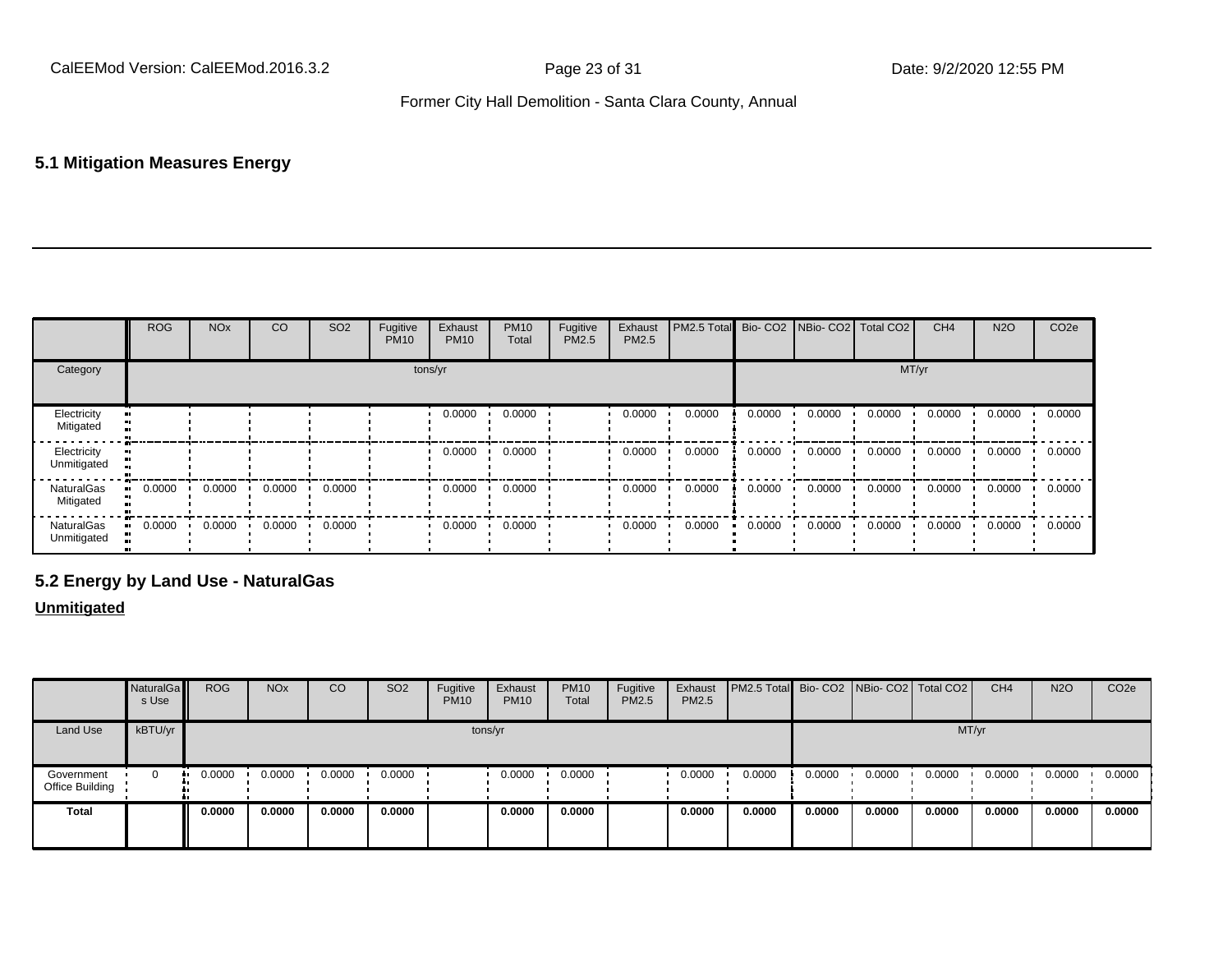CalEEMod Version: CalEEMod.2016.3.2 **Page 24 of 31** Page 24 of 31 Date: 9/2/2020 12:55 PM

#### Former City Hall Demolition - Santa Clara County, Annual

# **5.2 Energy by Land Use - NaturalGas**

**Mitigated**

|                               | NaturalGa<br>s Use | <b>ROG</b> | <b>NO<sub>x</sub></b> | CO     | SO <sub>2</sub> | Fugitive<br><b>PM10</b> | Exhaust<br><b>PM10</b> | <b>PM10</b><br>Total | Fugitive<br>PM2.5 | Exhaust<br>PM2.5 | PM2.5 Total Bio- CO2 NBio- CO2 Total CO2 |        |        |        | CH <sub>4</sub> | <b>N2O</b> | CO <sub>2</sub> e |
|-------------------------------|--------------------|------------|-----------------------|--------|-----------------|-------------------------|------------------------|----------------------|-------------------|------------------|------------------------------------------|--------|--------|--------|-----------------|------------|-------------------|
| Land Use                      | kBTU/yr            |            |                       |        |                 | tons/yr                 |                        |                      |                   |                  |                                          |        |        | MT/yr  |                 |            |                   |
| Government<br>Office Building | 0                  | 0.0000     | 0.0000                | 0.0000 | 0.0000          |                         | 0.0000                 | 0.0000               |                   | 0.0000           | 0.0000                                   | 0.0000 | 0.0000 | 0.0000 | 0.0000          | 0.0000     | 0.0000            |
| <b>Total</b>                  |                    | 0.0000     | 0.0000                | 0.0000 | 0.0000          |                         | 0.0000                 | 0.0000               |                   | 0.0000           | 0.0000                                   | 0.0000 | 0.0000 | 0.0000 | 0.0000          | 0.0000     | 0.0000            |

#### **5.3 Energy by Land Use - Electricity**

**Unmitigated**

|                               | Electricity<br><b>Use</b> | Total CO <sub>2</sub> | CH <sub>4</sub> | <b>N2O</b> | CO <sub>2e</sub> |
|-------------------------------|---------------------------|-----------------------|-----------------|------------|------------------|
| Land Use                      | kWh/yr                    |                       | MT/yr           |            |                  |
| Government<br>Office Building | O                         | 0.0000                | 0.0000          | 0.0000     | 0.0000           |
| <b>Total</b>                  |                           | 0.0000                | 0.0000          | 0.0000     | 0.0000           |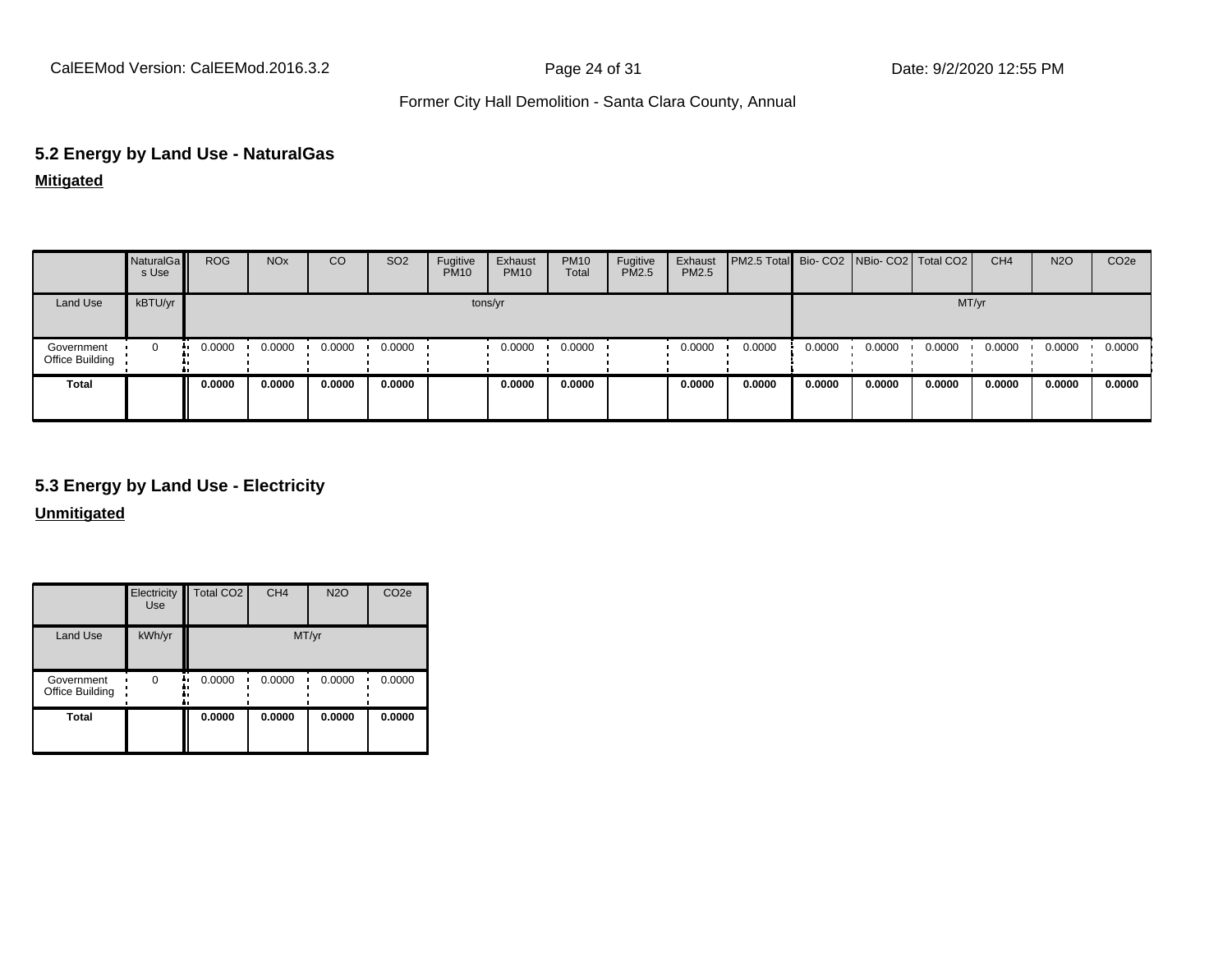CalEEMod Version: CalEEMod.2016.3.2 **Page 25 of 31** Page 25 of 31 Date: 9/2/2020 12:55 PM

#### Former City Hall Demolition - Santa Clara County, Annual

## **5.3 Energy by Land Use - Electricity Mitigated**

|                                      | Electricity<br><b>Use</b> | Total CO <sub>2</sub> | CH <sub>4</sub> | <b>N2O</b> | CO <sub>2e</sub> |
|--------------------------------------|---------------------------|-----------------------|-----------------|------------|------------------|
| Land Use                             | kWh/yr                    |                       | MT/yr           |            |                  |
| Government<br><b>Office Building</b> | 0                         | 0.0000<br>۰.<br>۰.    | 0.0000          | 0.0000     | 0.0000           |
| <b>Total</b>                         |                           | 0.0000                | 0.0000          | 0.0000     | 0.0000           |

## **6.0 Area Detail**

#### **6.1 Mitigation Measures Area**

|             | <b>ROG</b> | <b>NO<sub>x</sub></b> | CO                       | SO <sub>2</sub> | Fugitive<br><b>PM10</b> | Exhaust<br><b>PM10</b> | <b>PM10</b><br>Total | Fugitive<br><b>PM2.5</b> | Exhaust<br><b>PM2.5</b> | PM2.5 Total Bio- CO2 NBio- CO2 Total CO2 |        |                                  |                 | CH <sub>4</sub> | <b>N2O</b> | CO <sub>2</sub> e |
|-------------|------------|-----------------------|--------------------------|-----------------|-------------------------|------------------------|----------------------|--------------------------|-------------------------|------------------------------------------|--------|----------------------------------|-----------------|-----------------|------------|-------------------|
| Category    |            |                       |                          |                 | tons/yr                 |                        |                      |                          |                         |                                          |        |                                  | MT/yr           |                 |            |                   |
| Mitigated   | $-0.4431$  | 1.0000e-<br>005       | 1.0400e-<br>003          | 0.0000          |                         | 0.0000                 | 0.0000               |                          | 0.0000                  | 0.0000                                   | 0.0000 | $-2.0300e-$<br>003               | 2.0300e-<br>003 | 1.0000e-<br>005 | 0.0000     | 2.1600e-<br>003   |
| Unmitigated | $-0.4431$  | 005                   | 1.0000e- 1.0400e-<br>003 | 0.0000          |                         | 0.0000                 | 0.0000               |                          | 0.0000                  | 0.0000                                   | 0.0000 | $\cdot$ 2.0300e- 2.0300e-<br>003 | 003             | 1.0000e-<br>005 | 0.0000     | 2.1600e-<br>003   |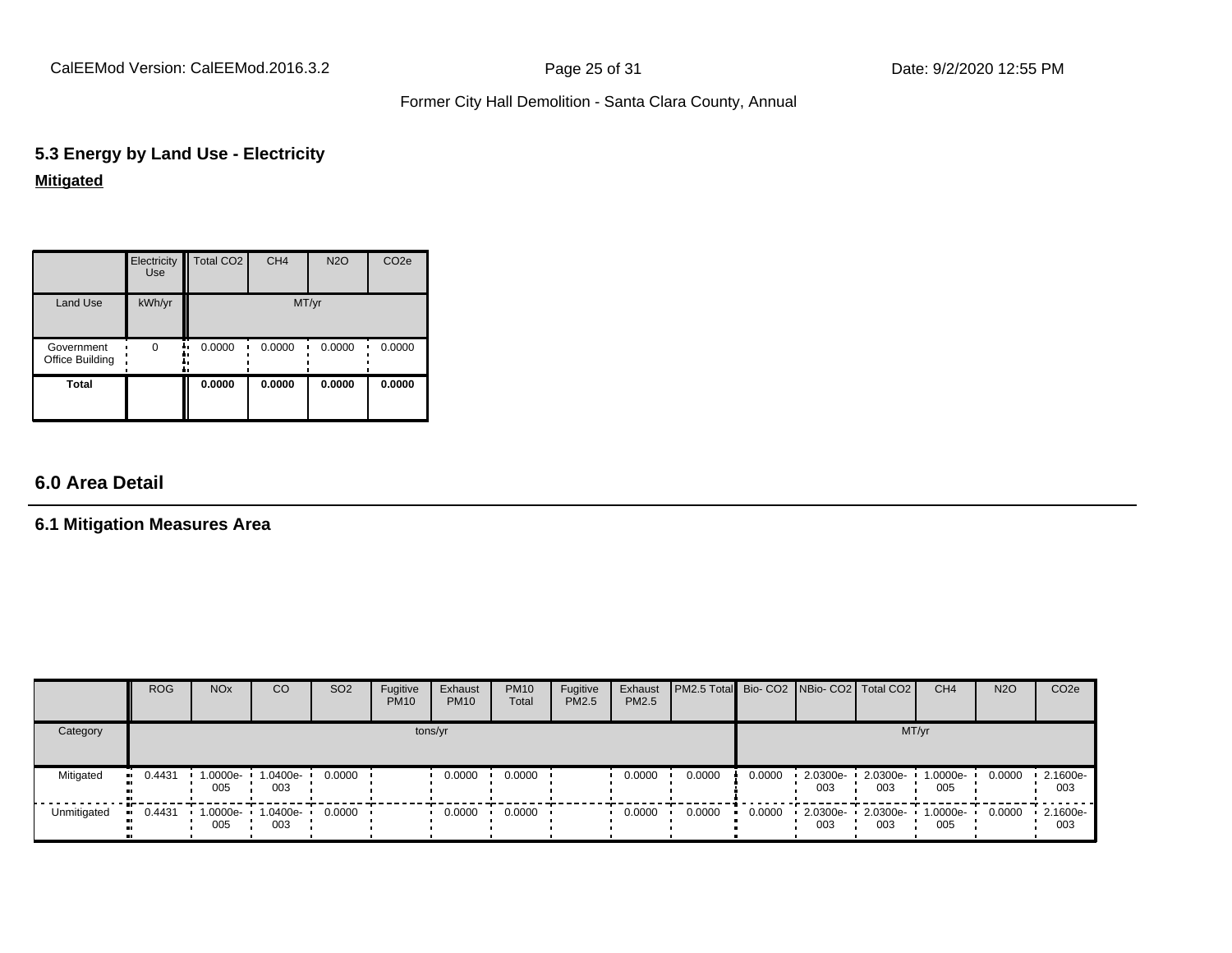#### **6.2 Area by SubCategory**

#### **Unmitigated**

|                          | <b>ROG</b>      | <b>NO<sub>x</sub></b> | <sub>CO</sub>   | SO <sub>2</sub> | Fugitive<br><b>PM10</b> | Exhaust<br><b>PM10</b> | <b>PM10</b><br>Total | Fugitive<br>PM2.5 | Exhaust<br><b>PM2.5</b> | PM2.5 Total Bio- CO2 NBio- CO2 Total CO2 |        |                 |                 | CH <sub>4</sub> | <b>N2O</b> | CO <sub>2e</sub> |
|--------------------------|-----------------|-----------------------|-----------------|-----------------|-------------------------|------------------------|----------------------|-------------------|-------------------------|------------------------------------------|--------|-----------------|-----------------|-----------------|------------|------------------|
| SubCategory              |                 |                       |                 |                 |                         | tons/yr                |                      |                   |                         |                                          |        |                 | MT/yr           |                 |            |                  |
| Architectural<br>Coating | 0.0000          |                       |                 |                 |                         | 0.0000                 | 0.0000               |                   | 0.0000                  | 0.0000                                   | 0.0000 | 0.0000          | 0.0000          | 0.0000          | 0.0000     | 0.0000           |
| Consumer<br>Products     | $-0.4430$       |                       |                 |                 |                         | 0.0000                 | 0.0000               |                   | 0.0000                  | 0.0000                                   | 0.0000 | 0.0000          | 0.0000          | 0.0000          | 0.0000     | 0.0000           |
| Landscaping              | 1.0000e-<br>004 | $1.0000e - 1$<br>005  | 1.0400e-<br>003 | 0.0000          |                         | 0.0000                 | 0.0000               |                   | 0.0000                  | 0.0000                                   | 0.0000 | 2.0300e-<br>003 | 2.0300e-<br>003 | 1.0000e-<br>005 | 0.0000     | 2.1600e-<br>003  |
| <b>Total</b>             | 0.4431          | 1.0000e-<br>005       | -.0400e<br>003  | 0.0000          |                         | 0.0000                 | 0.0000               |                   | 0.0000                  | 0.0000                                   | 0.0000 | 2.0300e-<br>003 | 2.0300e-<br>003 | 1.0000e-<br>005 | 0.0000     | 2.1600e-<br>003  |

#### **Mitigated**

|                          | ROG                                           | <b>NO<sub>x</sub></b> | <sub>CO</sub>   | SO <sub>2</sub> | Fugitive<br><b>PM10</b> | Exhaust<br><b>PM10</b> | <b>PM10</b><br>Total | Fugitive<br><b>PM2.5</b> | Exhaust<br><b>PM2.5</b> | <b>PM2.5 Total</b> Bio- CO2 NBio- CO2 Total CO2 |        |                 |                 | CH <sub>4</sub> | <b>N2O</b> | CO <sub>2e</sub> |
|--------------------------|-----------------------------------------------|-----------------------|-----------------|-----------------|-------------------------|------------------------|----------------------|--------------------------|-------------------------|-------------------------------------------------|--------|-----------------|-----------------|-----------------|------------|------------------|
| SubCategory              |                                               |                       |                 |                 |                         | tons/yr                |                      |                          |                         |                                                 |        |                 | MT/yr           |                 |            |                  |
| Architectural<br>Coating | 0.0000                                        |                       |                 |                 |                         | 0.0000                 | 0.0000               |                          | 0.0000                  | 0.0000                                          | 0.0000 | 0.0000          | 0.0000          | 0.0000          | 0.0000     | 0.0000           |
| Consumer<br>Products     | 0.4430                                        |                       |                 |                 |                         | 0.0000                 | 0.0000               |                          | 0.0000                  | 0.0000                                          | 0.0000 | 0.0000          | 0.0000          | 0.0000          | 0.0000     | 0.0000           |
| Landscaping              | $\blacksquare$ 1.0000e- $\blacksquare$<br>004 | 1.0000e- L<br>005     | 1.0400e-<br>003 | 0.0000          |                         | 0.0000                 | 0.0000               |                          | 0.0000                  | 0.0000                                          | 0.0000 | 2.0300e-<br>003 | 2.0300e-<br>003 | 1.0000e-<br>005 | 0.0000     | 2.1600e-<br>003  |
| <b>Total</b>             | 0.4431                                        | 1.0000e-<br>005       | -.0400e<br>003  | 0.0000          |                         | 0.0000                 | 0.0000               |                          | 0.0000                  | 0.0000                                          | 0.0000 | 2.0300e-<br>003 | 2.0300e-<br>003 | 1.0000e-<br>005 | 0.0000     | 2.1600e-<br>003  |

**7.0 Water Detail**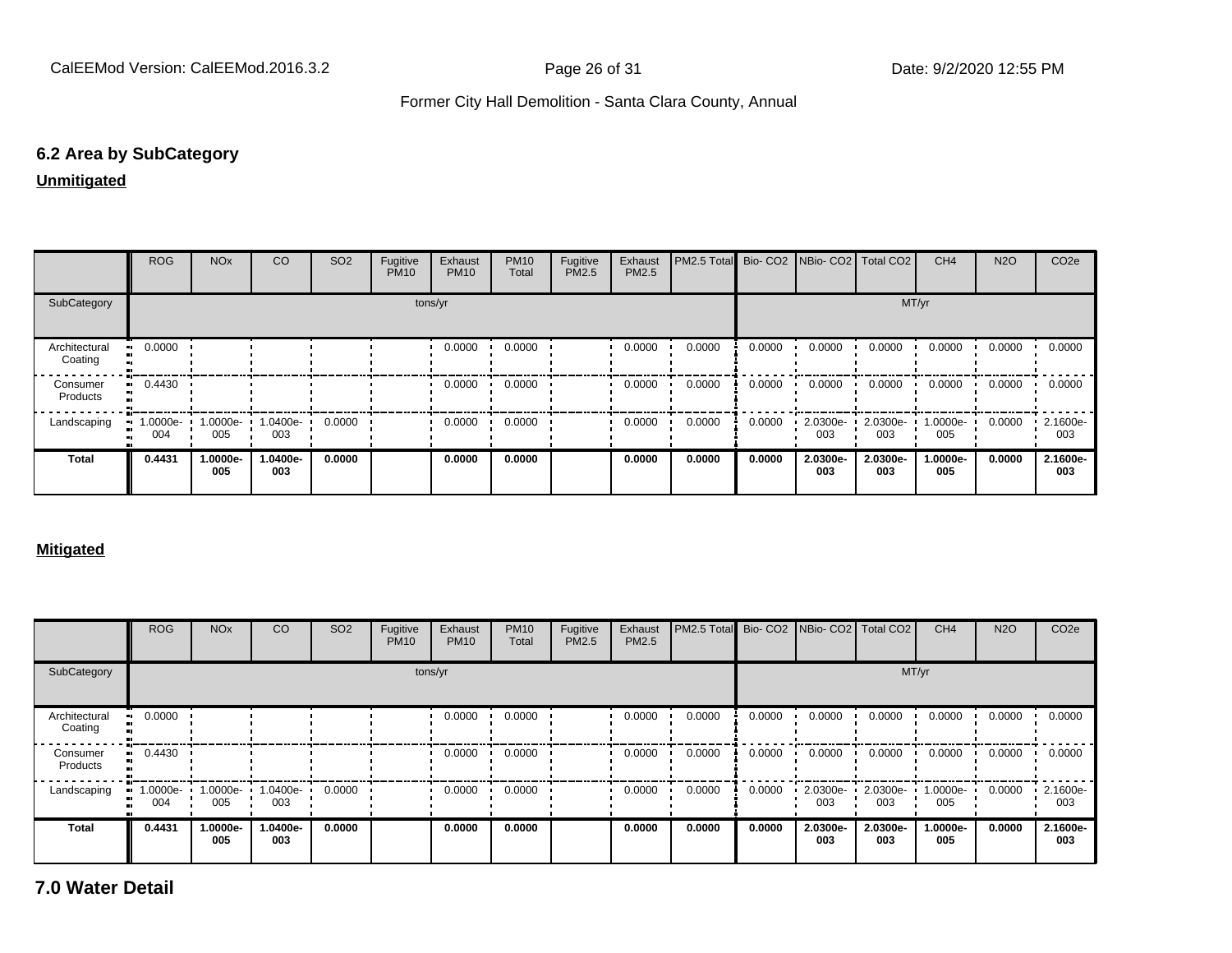#### **7.1 Mitigation Measures Water**

|             | Total CO <sub>2</sub>  | CH <sub>4</sub> | <b>N2O</b> | CO <sub>2e</sub> |  |
|-------------|------------------------|-----------------|------------|------------------|--|
| Category    | MT/yr                  |                 |            |                  |  |
| Mitigated   | 0.0000<br><br><br>     | 0.0000          | 0.0000     | 0.0000           |  |
| Unmitigated | 0.0000<br><br><br><br> | 0.0000          | 0.0000     | 0.0000           |  |

# **7.2 Water by Land Use**

#### **Unmitigated**

|                               | door Use | Indoor/Out Total CO2 | CH <sub>4</sub> | <b>N2O</b> | CO <sub>2e</sub> |
|-------------------------------|----------|----------------------|-----------------|------------|------------------|
| Land Use                      | Mgal     |                      |                 | MT/yr      |                  |
| Government<br>Office Building | 0/0      | 0.0000               | 0.0000          | 0.0000     | 0.0000           |
| Total                         |          | 0.0000               | 0.0000          | 0.0000     | 0.0000           |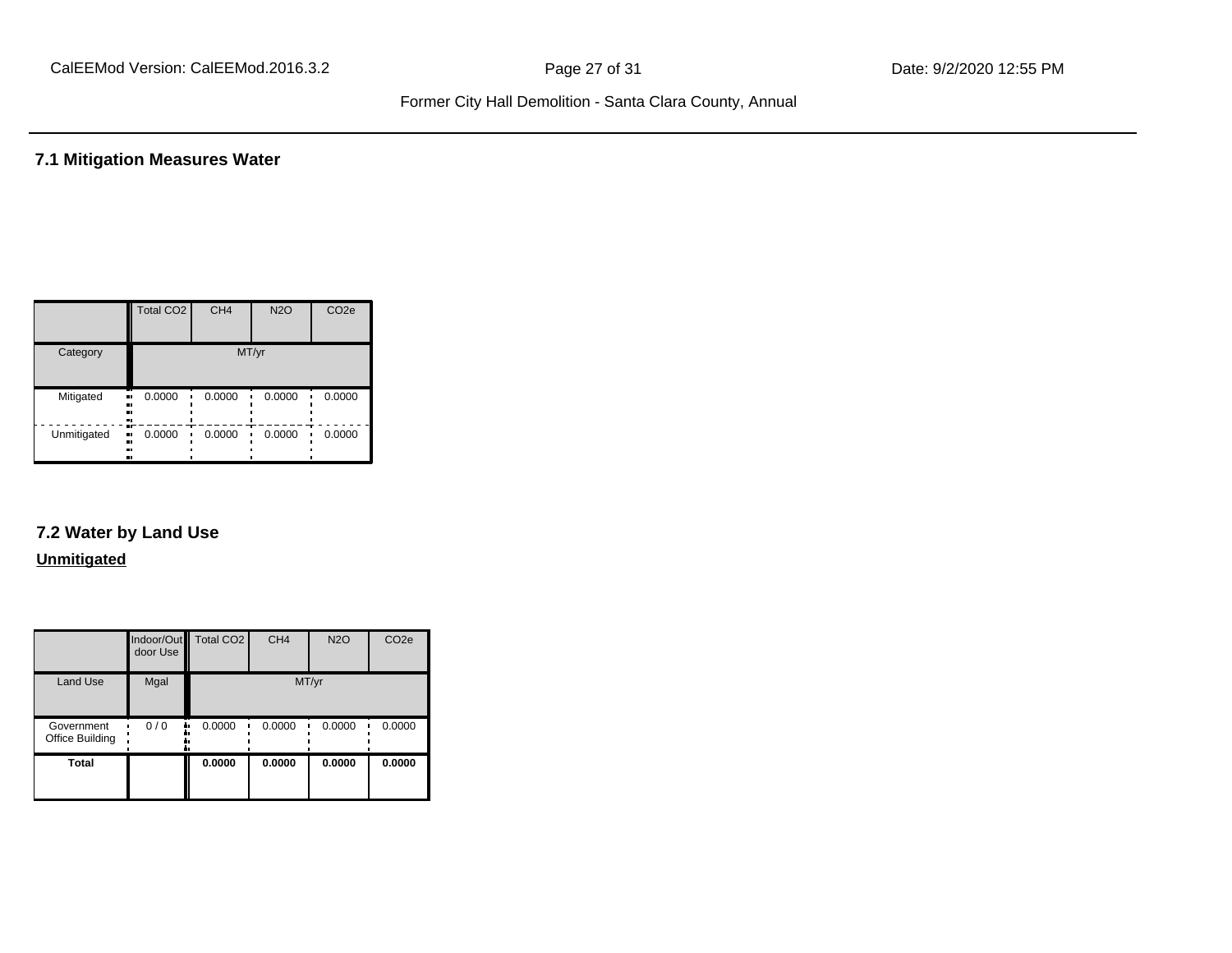CalEEMod Version: CalEEMod.2016.3.2 **Page 28 of 31** Page 28 of 31 Date: 9/2/2020 12:55 PM

#### Former City Hall Demolition - Santa Clara County, Annual

#### **7.2 Water by Land Use**

#### **Mitigated**

|                               | door Use | Indoor/Out Total CO2 | CH <sub>4</sub> | <b>N2O</b> | CO <sub>2e</sub> |
|-------------------------------|----------|----------------------|-----------------|------------|------------------|
| <b>Land Use</b>               | Mgal     |                      | MT/yr           |            |                  |
| Government<br>Office Building | 0/0      | 0.0000               | 0.0000          | 0.0000     | 0.0000           |
| <b>Total</b>                  |          | 0.0000               | 0.0000          | 0.0000     | 0.0000           |

### **8.0 Waste Detail**

#### **8.1 Mitigation Measures Waste**

#### **Category/Year**

|             | <b>Total CO2</b>              | CH <sub>4</sub> | <b>N2O</b> | CO <sub>2e</sub> |  |  |
|-------------|-------------------------------|-----------------|------------|------------------|--|--|
|             | MT/yr                         |                 |            |                  |  |  |
| Mitigated   | 0.0000<br><br><br><br>        | 0.0000          | 0.0000     | 0.0000           |  |  |
| Unmitigated | æ<br>0.0000<br>ш,<br><br><br> | 0.0000          | 0.0000     | 0.0000           |  |  |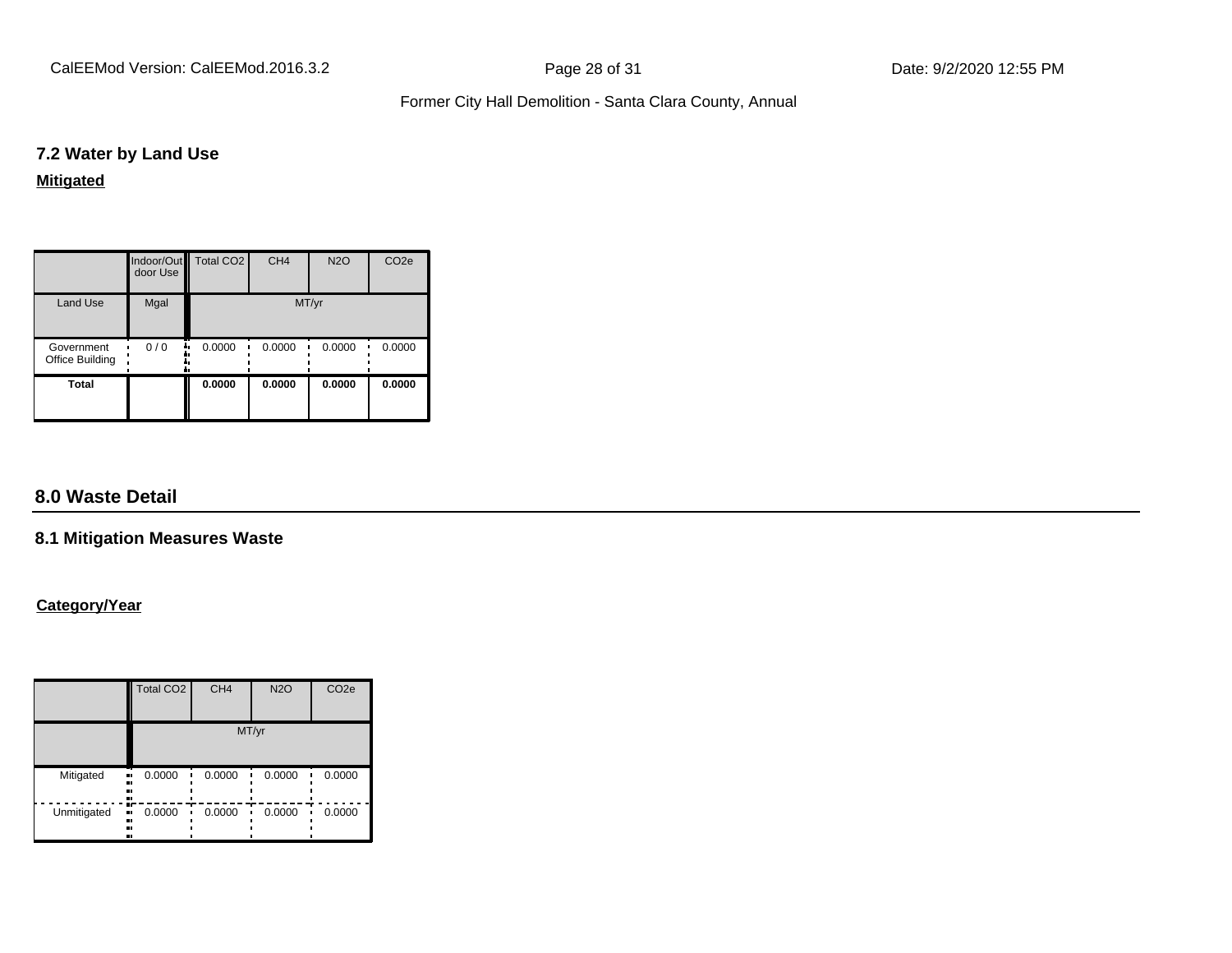CalEEMod Version: CalEEMod.2016.3.2 **Page 29 of 31** Page 29 of 31 Date: 9/2/2020 12:55 PM

#### Former City Hall Demolition - Santa Clara County, Annual

#### **8.2 Waste by Land Use**

**Unmitigated**

|                               | Waste<br>Disposed | Total CO <sub>2</sub> | CH <sub>4</sub> | <b>N2O</b> | CO <sub>2e</sub> |
|-------------------------------|-------------------|-----------------------|-----------------|------------|------------------|
| <b>Land Use</b>               | tons              | MT/yr                 |                 |            |                  |
| Government<br>Office Building | $\Omega$          | 0.0000                | 0.0000          | 0.0000     | 0.0000           |
| Total                         |                   | 0.0000                | 0.0000          | 0.0000     | 0.0000           |

#### **Mitigated**

|                               | Waste<br>Disposed | <b>Total CO2</b> | CH <sub>4</sub> | <b>N2O</b> | CO <sub>2e</sub> |
|-------------------------------|-------------------|------------------|-----------------|------------|------------------|
| <b>Land Use</b>               | tons              |                  |                 | MT/yr      |                  |
| Government<br>Office Building | 0                 | 0.0000           | 0.0000          | 0.0000     | 0.0000           |
| <b>Total</b>                  |                   | 0.0000           | 0.0000          | 0.0000     | 0.0000           |

# **9.0 Operational Offroad**

| <b>Load Factor</b><br>Hours/Day<br>Days/Year<br>Horse Power<br>Number<br>Equipment Type |  |  |  |           |
|-----------------------------------------------------------------------------------------|--|--|--|-----------|
|                                                                                         |  |  |  | Fuel Type |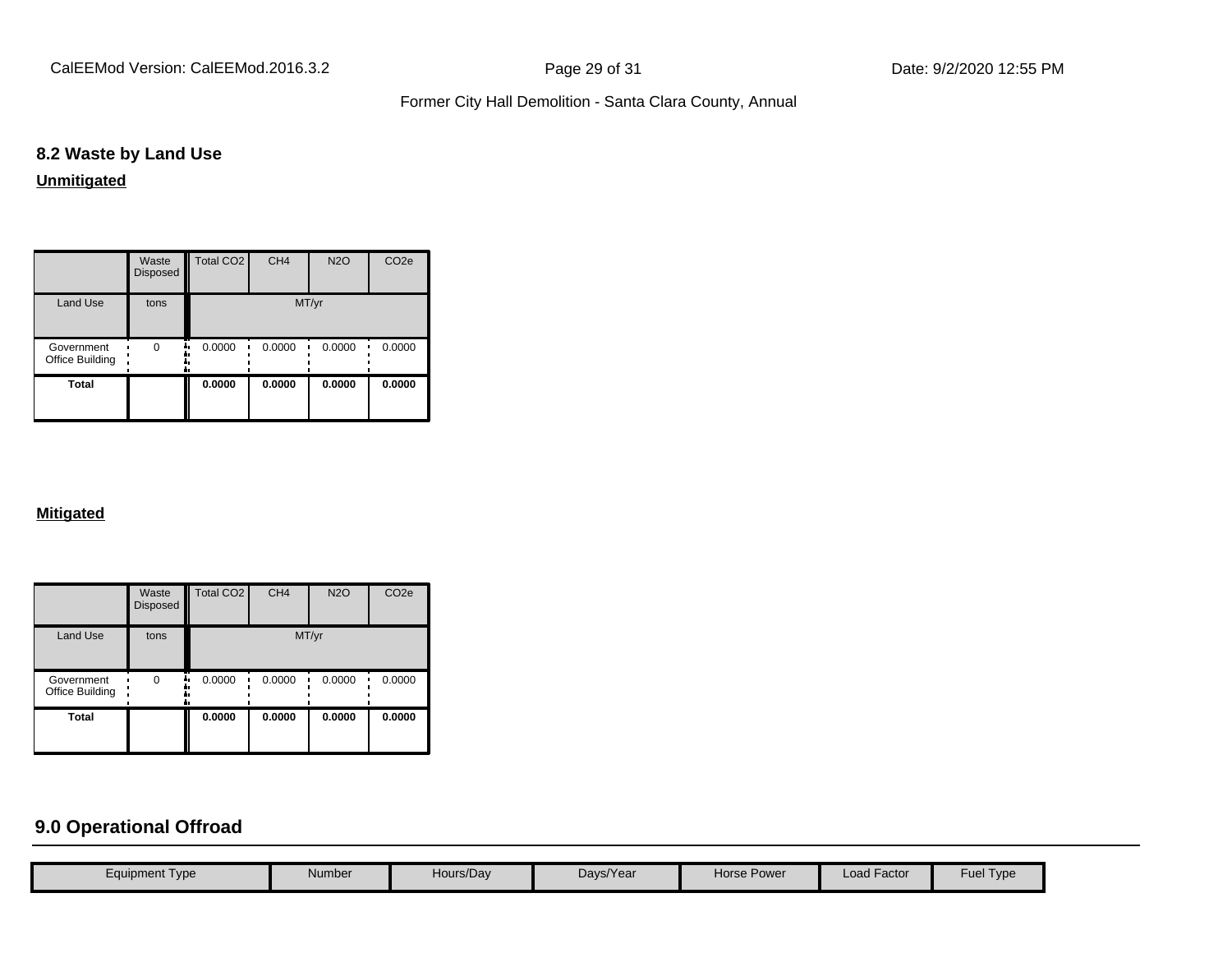### Former City Hall Demolition - Santa Clara County, Annual

### **10.0 Stationary Equipment**

#### **Fire Pumps and Emergency Generators**

| Equipment Type                | Number        | Hours/Day      | Hours/Year      | Horse Power          | Load Factor | Fuel Type |
|-------------------------------|---------------|----------------|-----------------|----------------------|-------------|-----------|
| <b>Boilers</b>                |               |                |                 |                      |             |           |
| <b>Equipment Type</b>         | Number        | Heat Input/Day | Heat Input/Year | <b>Boiler Rating</b> | Fuel Type   |           |
| <b>User Defined Equipment</b> |               |                |                 |                      |             |           |
| <b>Equipment Type</b>         | <b>Number</b> |                |                 |                      |             |           |

### **11.0 Vegetation**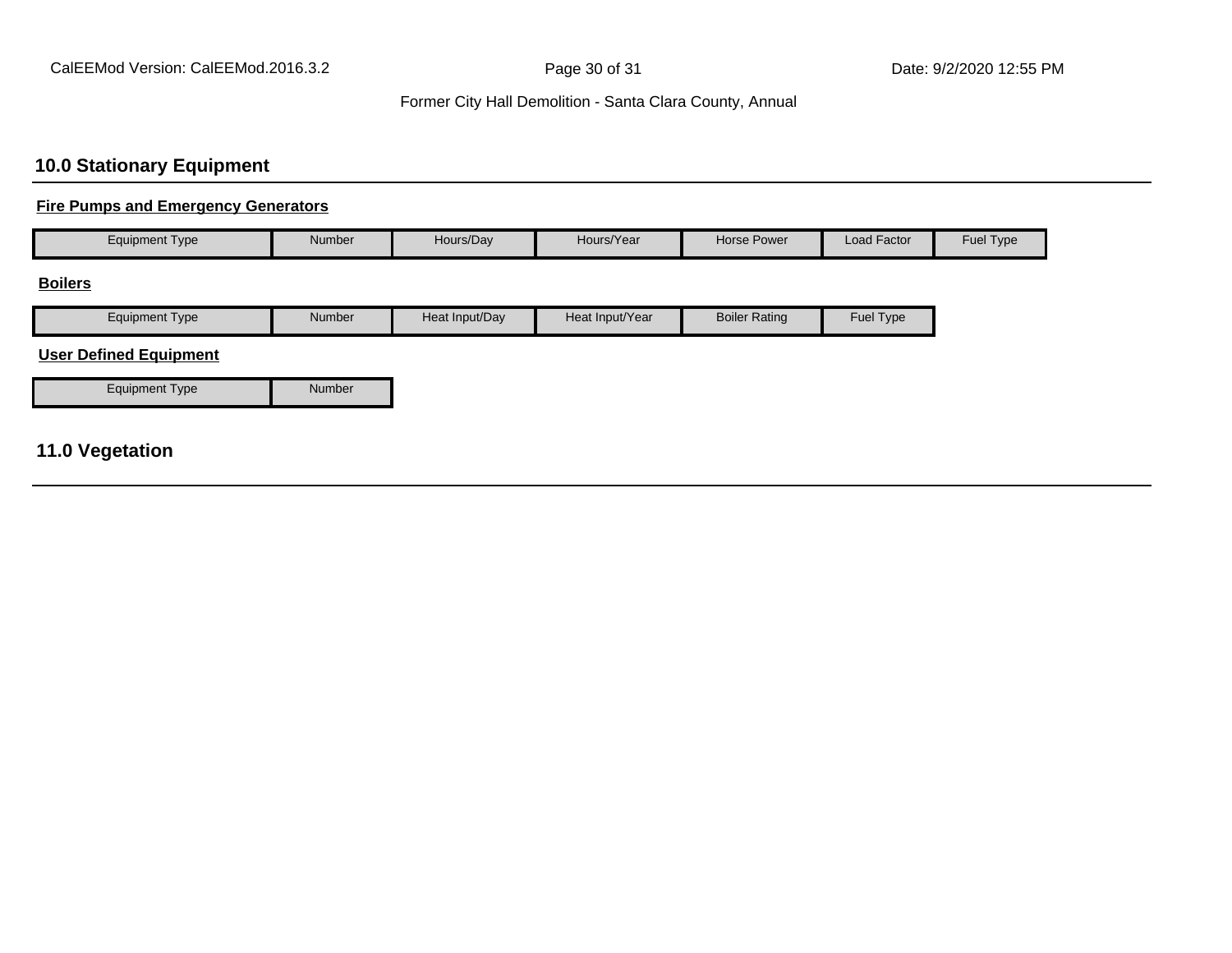### **Former City Hall Alternative 1 Office Reuse**

**Santa Clara County, Annual**

### **1.0 Project Characteristics**

#### **1.1 Land Usage**

| Land Uses                      | <b>Size</b>                | <b>Metric</b> | Lot Acreage | Floor Surface Area | Population |
|--------------------------------|----------------------------|---------------|-------------|--------------------|------------|
| <b>General Office Building</b> | 13.43<br>.<br>------------ | 1000sqft      | .10         | 113,430.00         | .          |
| Parking Lot                    | 97.00                      | Space         | 0.8         | 38,800.00          |            |

#### **1.2 Other Project Characteristics**

| <b>Urbanization</b>               | Urban                          | Wind Speed (m/s)                  | 2.2   | <b>Precipitation Freg (Days)</b>        | 58    |
|-----------------------------------|--------------------------------|-----------------------------------|-------|-----------------------------------------|-------|
| <b>Climate Zone</b>               | 4                              |                                   |       | <b>Operational Year</b>                 | 2022  |
| <b>Utility Company</b>            | Pacific Gas & Electric Company |                                   |       |                                         |       |
| <b>CO2 Intensity</b><br>(lb/MWhr) | 206                            | <b>CH4 Intensity</b><br>(lb/MWhr) | 0.029 | N <sub>2</sub> O Intensity<br>(lb/MWhr) | 0.006 |

### **1.3 User Entered Comments & Non-Default Data**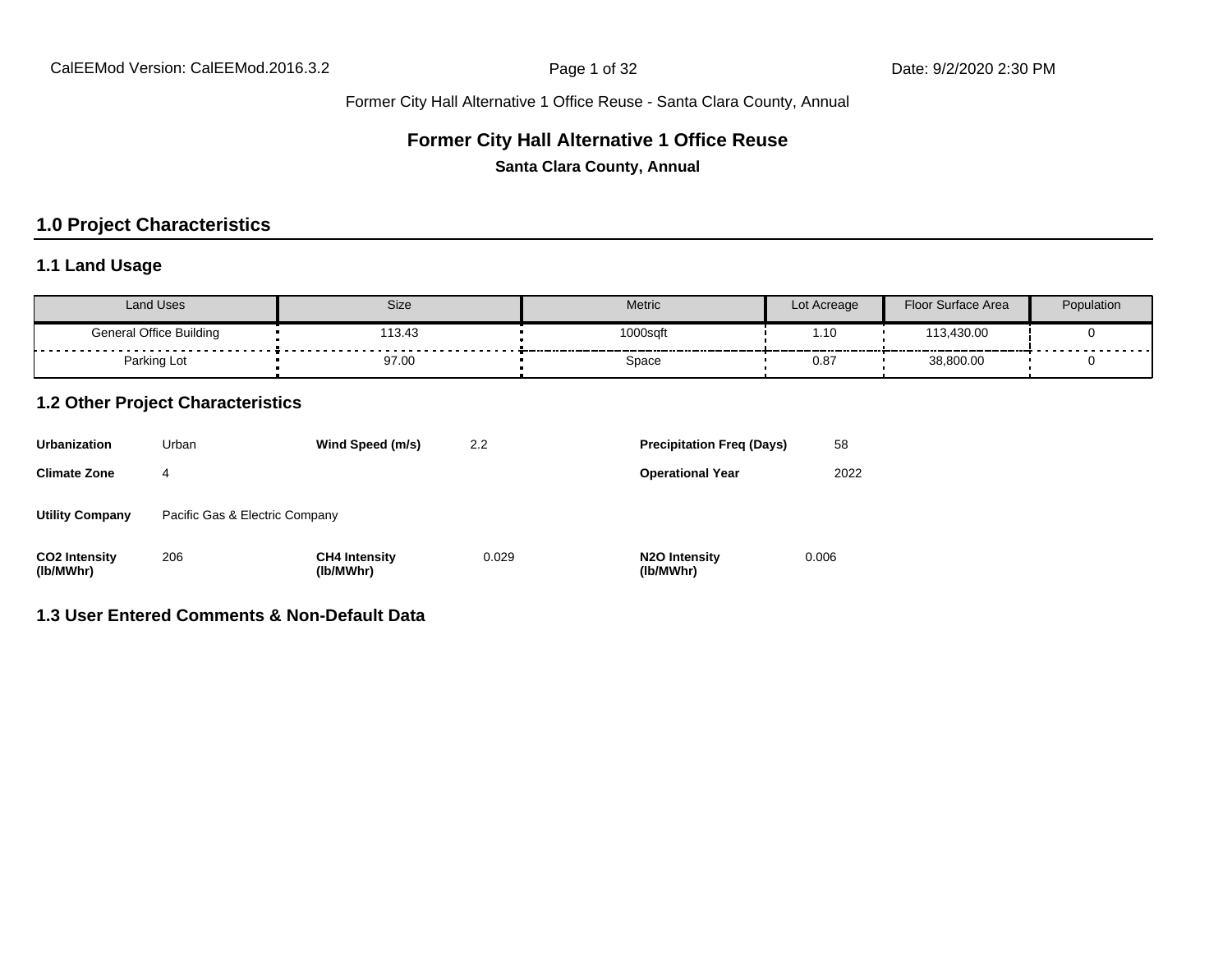Project Characteristics - Updated CO2 Intensity Factor per PG&E 2020 CRSR.

Land Use - Project specific acreage

Construction Phase - Project specific schedule based on anticipated 12-15 months construction duration.

Off-road Equipment - Dump truck modeled as off-highway truck to account for any necessary off-haul of materials.

Off-road Equipment - Project specific equipment.

Off-road Equipment - Concrete vibrator modeled as plate compactor.

Off-road Equipment - Concrete vibrator modeled as plate compactor.

Off-road Equipment - Project specific demolition. Dump truck modeled as off-highway truck to account for potential off-haul.

Trips and VMT - Assumes between 30-40 maximum workers per day. Vendor trip rate during Construction and abatement based on CalEEMod default vendor trip rate for commercial land use.

Vehicle Trips - Updated to ITE 10th Generation. Government office land use, no weekend trips assumed.

Energy Use -

Construction Off-road Equipment Mitigation - Assumes watering twice per day per BAAQMD fugitive dust control requirements.

Mobile Land Use Mitigation - Increases accessiblity to adjacent VTA Civic Center station.

| <b>Table Name</b>    | <b>Column Name</b>         | Default Value | New Value |
|----------------------|----------------------------|---------------|-----------|
| tblConstructionPhase | <b>NumDays</b>             | 10.00         | 151.00    |
| tblConstructionPhase | <b>NumDays</b>             | 10.00         | 109.00    |
| tblConstructionPhase | <b>NumDays</b>             | 200.00        | 130.00    |
| tblConstructionPhase | NumDays                    | 20.00         | 44.00     |
| tblLandUse           | LotAcreage                 | 2.60          | 1.10      |
| tblOffRoadEquipment  | OffRoadEquipmentUnitAmount | 1.00          | 0.00      |
| tblOffRoadEquipment  | OffRoadEquipmentUnitAmount | 1.00          | 0.00      |
| tblOffRoadEquipment  | OffRoadEquipmentUnitAmount | 1.00          | 0.00      |
| tblOffRoadEquipment  | OffRoadEquipmentUnitAmount | 1.00          | 0.00      |
| tblOffRoadEquipment  | OffRoadEquipmentUnitAmount | 1.00          | 0.00      |
| tblOffRoadEquipment  | OffRoadEquipmentUnitAmount | 1.00          | 0.00      |
| tblOffRoadEquipment  | OffRoadEquipmentUnitAmount | 3.00          | 0.00      |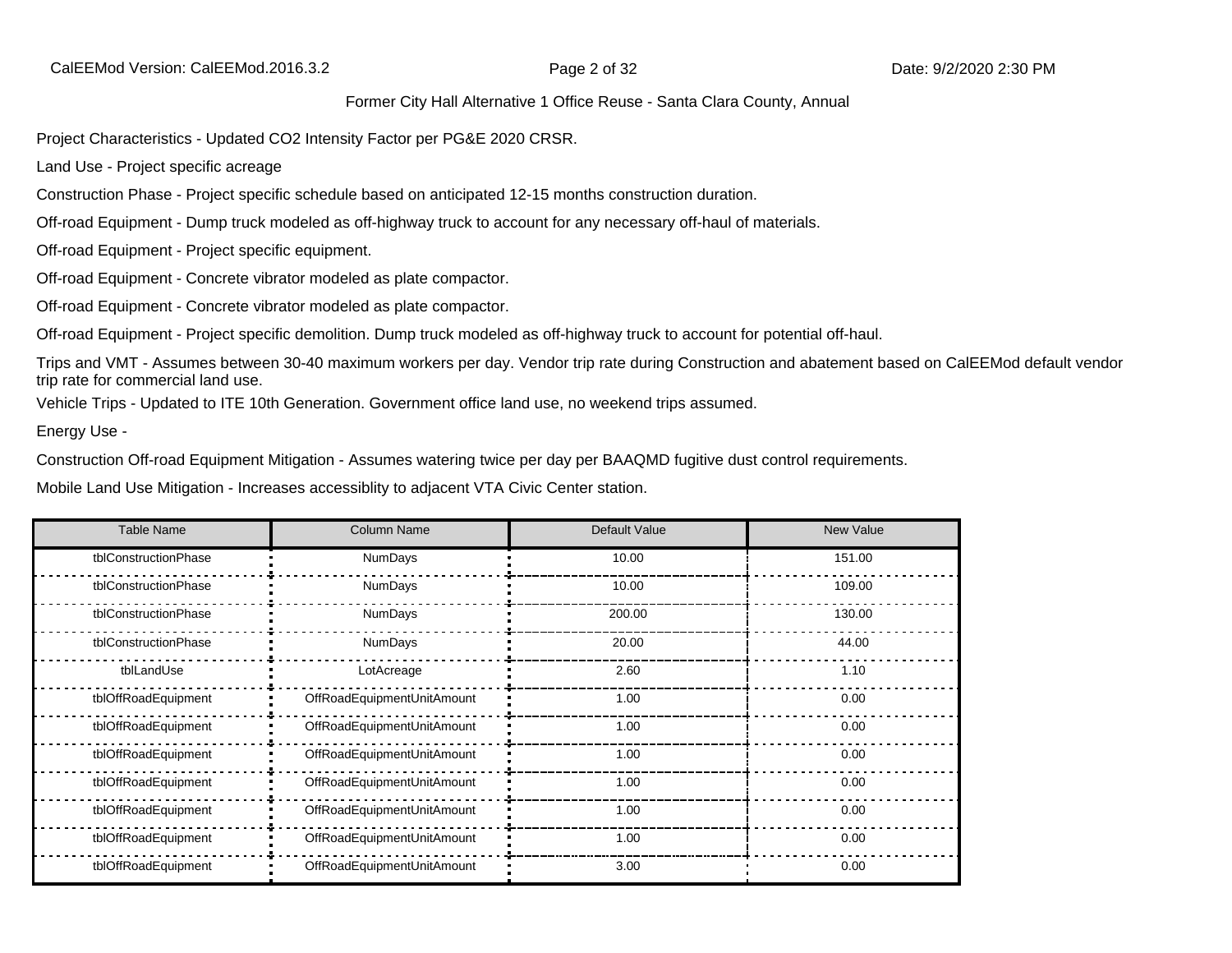| tblOffRoadEquipment | OffRoadEquipmentUnitAmount | 3.00 | 0.00                         |
|---------------------|----------------------------|------|------------------------------|
| tblOffRoadEquipment | OffRoadEquipmentUnitAmount | 0.00 | 2.00                         |
| tblOffRoadEquipment | OffRoadEquipmentUnitAmount | 0.00 | 1.00                         |
| tblOffRoadEquipment | OffRoadEquipmentUnitAmount | 0.00 | 1.00                         |
| tblOffRoadEquipment | OffRoadEquipmentUnitAmount | 0.00 | 4.00                         |
| tblOffRoadEquipment | OffRoadEquipmentUnitAmount | 0.00 | 4.00                         |
| tblOffRoadEquipment | OffRoadEquipmentUnitAmount | 0.00 | 1.00                         |
| tblOffRoadEquipment | OffRoadEquipmentUnitAmount | 0.00 | 1.00                         |
| tblOffRoadEquipment | OffRoadEquipmentUnitAmount | 0.00 | 1.00                         |
| tblOffRoadEquipment | OffRoadEquipmentUnitAmount | 0.00 | 1.00                         |
| tblOffRoadEquipment | OffRoadEquipmentUnitAmount | 0.00 | 1.00                         |
| tblOffRoadEquipment | OffRoadEquipmentUnitAmount | 0.00 | 2.00                         |
| tblOffRoadEquipment | OffRoadEquipmentUnitAmount | 0.00 | 2.00                         |
| tblOffRoadEquipment | OffRoadEquipmentUnitAmount | 0.00 | 2.00                         |
| tblOffRoadEquipment | OffRoadEquipmentUnitAmount | 0.00 | 2.00                         |
| tblOffRoadEquipment | OffRoadEquipmentUnitAmount | 0.00 | 1.00                         |
| tblOffRoadEquipment | PhaseName                  |      | Selective Demolition         |
| tblOffRoadEquipment | PhaseName                  |      | <b>Interior Construction</b> |
| tblOffRoadEquipment | PhaseName                  |      | <b>Interior Finishes</b>     |
| tblOffRoadEquipment | PhaseName                  |      | <b>Interior Construction</b> |
| tblOffRoadEquipment | PhaseName                  |      | <b>Interior Finishes</b>     |
| tblOffRoadEquipment | PhaseName                  |      | <b>Interior Construction</b> |
| tblOffRoadEquipment | PhaseName                  |      | <b>Interior Finishes</b>     |
| tblOffRoadEquipment | PhaseName                  |      | <b>Selective Demolition</b>  |
| tblOffRoadEquipment | PhaseName                  |      | <b>Interior Finishes</b>     |
| tblOffRoadEquipment | PhaseName                  |      | Selective Demolition         |
| tblOffRoadEquipment | PhaseName                  |      | <b>Interior Construction</b> |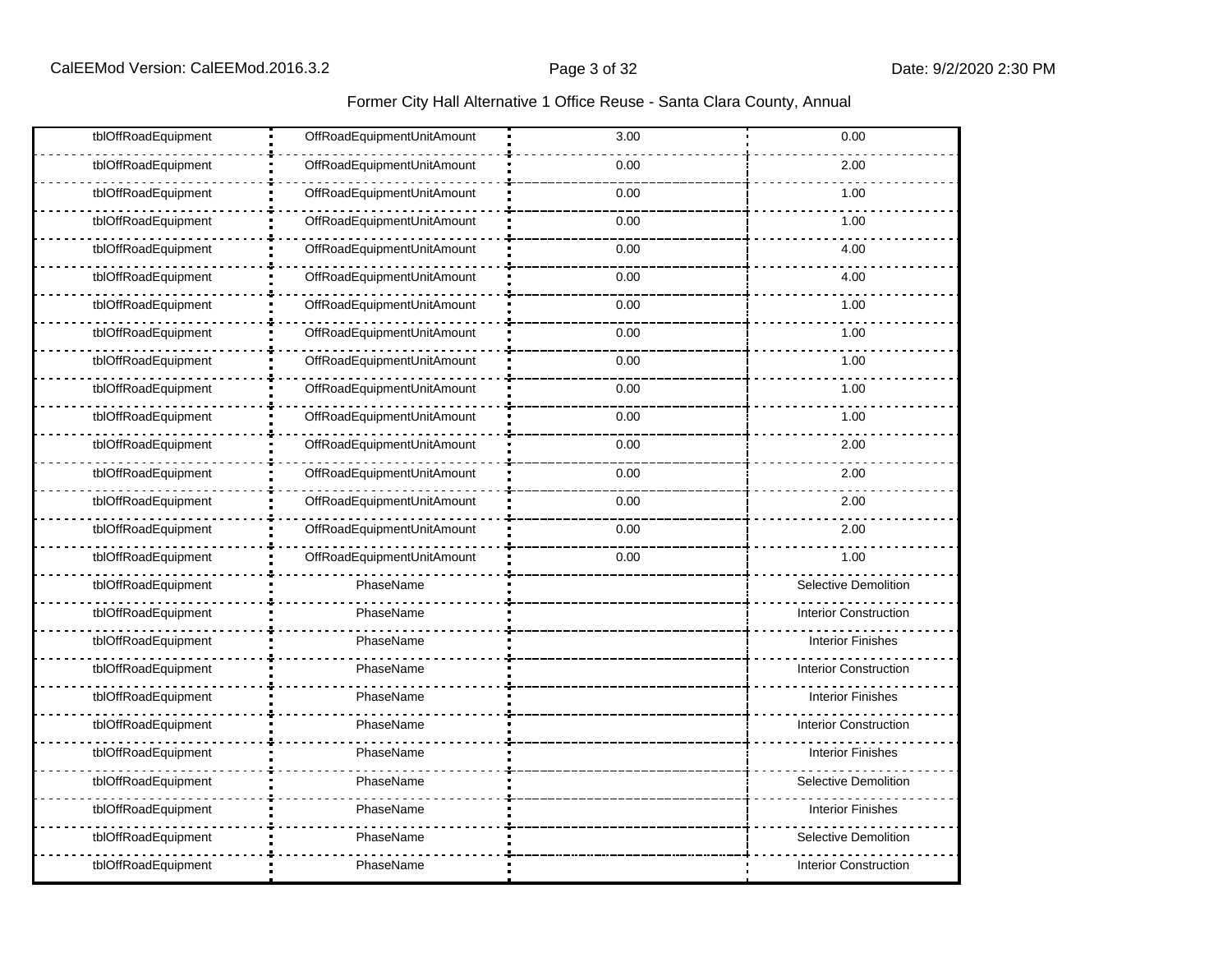| tblOffRoadEquipment       | PhaseName          |        | <b>Interior Finishes</b>     |
|---------------------------|--------------------|--------|------------------------------|
| tblOffRoadEquipment       | PhaseName          |        | <b>Interior Construction</b> |
| tblOffRoadEquipment       | PhaseName          |        | <b>Interior Finishes</b>     |
| tblOffRoadEquipment       | PhaseName          |        | <b>Interior Construction</b> |
| tblOffRoadEquipment       | PhaseName          |        | <b>Interior Finishes</b>     |
| tblOffRoadEquipment       | PhaseName          |        | Selective Demolition         |
| tblOffRoadEquipment       | UsageHours         | 6.00   | 0.00                         |
| tblOffRoadEquipment       | UsageHours         | 6.00   | 0.00                         |
| tblOffRoadEquipment       | UsageHours         | 8.00   | 0.00                         |
| tblOffRoadEquipment       | UsageHours         | 6.00   | 8.00                         |
| tblOffRoadEquipment       | UsageHours         | 6.00   | 8.00                         |
| tblOffRoadEquipment       | UsageHours         | 8.00   | 0.00                         |
| tblOffRoadEquipment       | UsageHours         | 8.00   | 0.00                         |
| tblOffRoadEquipment       | UsageHours         | 6.00   | 0.00                         |
| tblOffRoadEquipment       | UsageHours         | 8.00   | 0.00                         |
| tblOffRoadEquipment       | UsageHours         | 8.00   | 0.00                         |
| tblProjectCharacteristics | CO2IntensityFactor | 641.35 | 206                          |
| tblTripsAndVMT            | VendorTripNumber   | 0.00   | 18.00                        |
| tblTripsAndVMT            | VendorTripNumber   | 25.00  | 18.00                        |
| tblTripsAndVMT            | WorkerTripNumber   | 11.00  | 60.00                        |
| tblTripsAndVMT            | WorkerTripNumber   | 13.00  | 60.00                        |
| tblTripsAndVMT            | WorkerTripNumber   | 53.00  | 80.00                        |
| tblTripsAndVMT            | WorkerTripNumber   | 11.00  | 80.00                        |
| tblVehicleTrips           | $ST_TR$            | 2.46   | 0.00                         |
| tblVehicleTrips           | SU_TR              | 1.05   | 0.00                         |
| tblVehicleTrips           | WD_TR              | 11.03  | 9.74                         |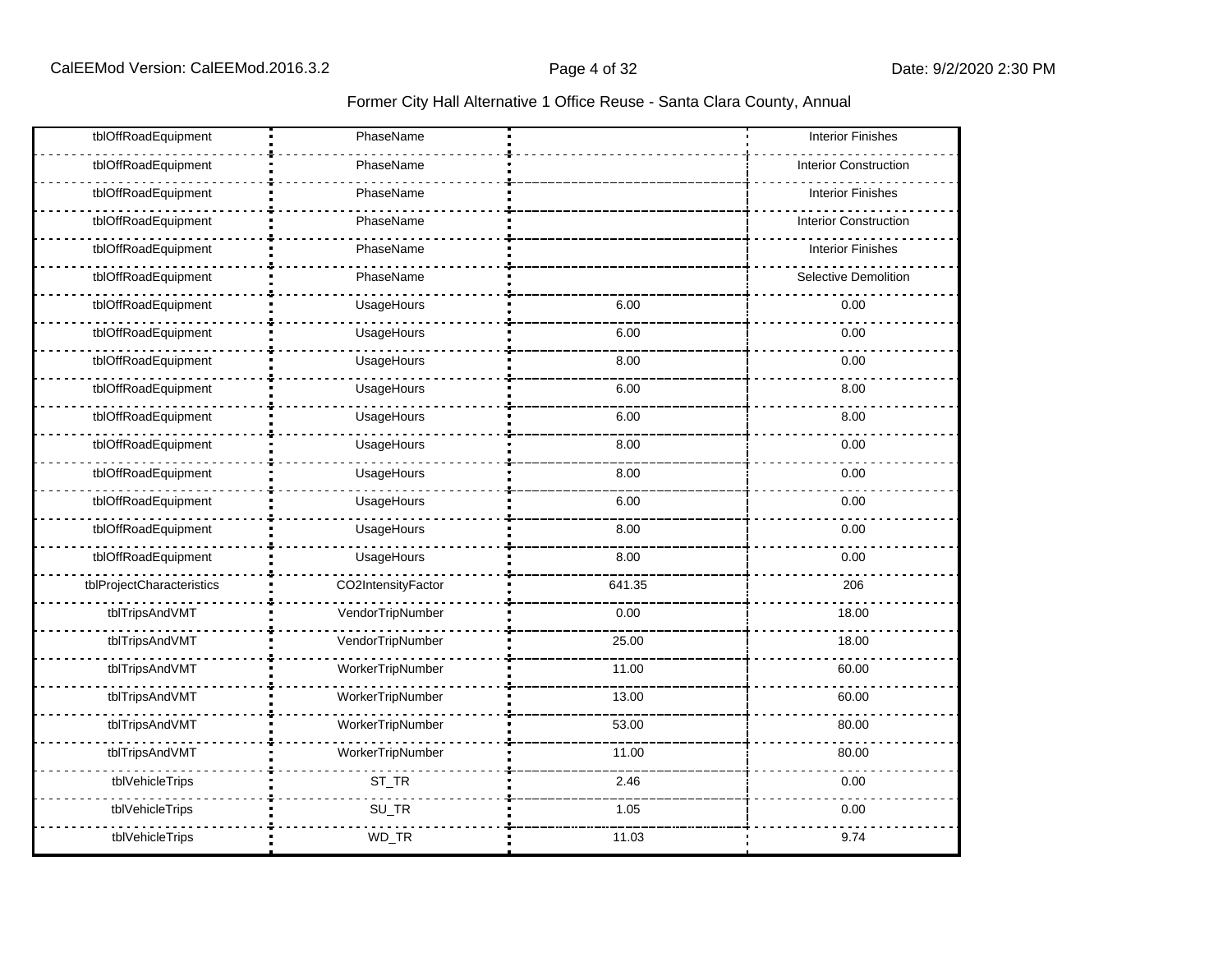### **2.0 Emissions Summary**

### **2.1 Overall Construction**

#### **Unmitigated Construction**

|                   | <b>ROG</b> | <b>NO<sub>x</sub></b> | CO     | SO <sub>2</sub> | Fugitive<br><b>PM10</b> | Exhaust<br><b>PM10</b> | <b>PM10</b><br>Total | Fugitive<br>PM2.5 | Exhaust<br>PM2.5 | PM2.5 Total Bio- CO2 NBio- CO2   Total CO2 |        |                                   |                         | CH <sub>4</sub> | <b>N2O</b> | CO <sub>2e</sub> |
|-------------------|------------|-----------------------|--------|-----------------|-------------------------|------------------------|----------------------|-------------------|------------------|--------------------------------------------|--------|-----------------------------------|-------------------------|-----------------|------------|------------------|
| Year              |            |                       |        |                 | tons/yr                 |                        |                      |                   |                  |                                            |        |                                   | MT/yr                   |                 |            |                  |
| 2021<br>$\bullet$ | 1.0180     | .4540                 | 1.5617 | 3.6500e-<br>003 | 0.0945                  | 0.0576                 | 0.1521               | 0.0254            | 0.0551           | 0.0806                                     | 0.0000 | $\cdot$ 319.2261 $\cdot$ 319.2261 |                         | 0.0473          | 0.0000     | 320.4097         |
| 2022              | 0.4599     | 0.8392                | 0.9265 | 2.0400e-<br>003 | 0.0444                  | 0.0370                 | 0.0814               | 0.0119            | 0.0361           | 0.0480                                     | 0.0000 |                                   | • 173.0507 • 173.0507 • | 0.0181          | 0.0000     | 173.5030         |
| <b>Maximum</b>    | 1.0180     | 1.4540                | 1.5617 | 3.6500e-<br>003 | 0.0945                  | 0.0576                 | 0.1521               | 0.0254            | 0.0551           | 0.0806                                     | 0.0000 | 319,2261                          | 319,2261                | 0.0473          | 0.0000     | 320.4097         |

#### **Mitigated Construction**

|                | <b>ROG</b> | <b>NO<sub>x</sub></b> | CO     | SO <sub>2</sub> | Fugitive<br><b>PM10</b> | Exhaust<br><b>PM10</b> | <b>PM10</b><br>Total | Fugitive<br>PM2.5 | Exhaust<br>PM2.5 | <b>PM2.5 Total</b> Bio- CO2 NBio- CO2 Total CO2 |        |          |                         | CH <sub>4</sub> | <b>N2O</b> | CO <sub>2e</sub> |
|----------------|------------|-----------------------|--------|-----------------|-------------------------|------------------------|----------------------|-------------------|------------------|-------------------------------------------------|--------|----------|-------------------------|-----------------|------------|------------------|
| Year           |            |                       |        |                 |                         | tons/yr                |                      |                   |                  |                                                 |        |          | MT/yr                   |                 |            |                  |
| 2021           | 1.0180     | .4540                 | 1.5617 | 3.6500e-<br>003 | 0.0945                  | 0.0576                 | 0.1521               | 0.0254            | 0.0551           | 0.0806                                          | 0.0000 |          | • 319.2258 • 319.2258 • | 0.0473          | 0.0000     | 320.4094         |
| 2022           | 0.4599     | 0.8392                | 0.9265 | 2.0400e-<br>003 | 0.0444                  | 0.0370                 | 0.0814               | 0.0119            | 0.0361           | 0.0480                                          | 0.0000 |          | • 173.0506 • 173.0506 • | 0.0181          | 0.0000     | 173.5029         |
| <b>Maximum</b> | 1.0180     | 1.4540                | 1.5617 | 3.6500e-<br>003 | 0.0945                  | 0.0576                 | 0.1521               | 0.0254            | 0.0551           | 0.0806                                          | 0.0000 | 319.2258 | 319,2258                | 0.0473          | 0.0000     | 320.4094         |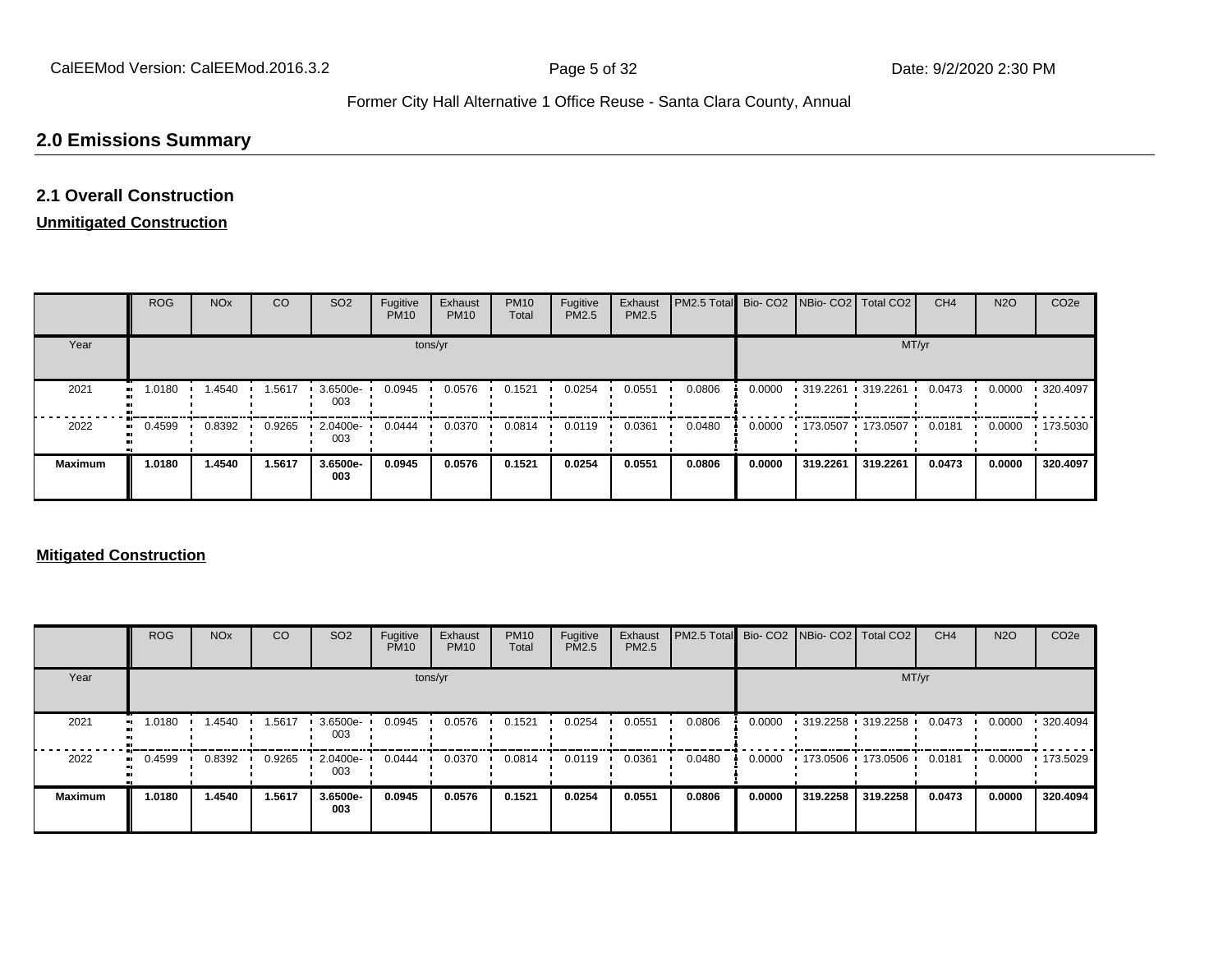|                             | <b>ROG</b> | <b>NOx</b> | co   | <b>SO2</b> | <b>Fugitive</b><br><b>PM10</b> | <b>Exhaust</b><br><b>PM10</b> | <b>PM10</b><br><b>Total</b> | <b>Fugitive</b><br><b>PM2.5</b> | <b>Exhaust</b><br><b>PM2.5</b> | <b>PM2.5</b><br><b>Total</b> | Bio- CO2   NBio-CO2   Total CO2 |      |      | CH <sub>4</sub> | <b>N20</b> | CO <sub>2e</sub> |
|-----------------------------|------------|------------|------|------------|--------------------------------|-------------------------------|-----------------------------|---------------------------------|--------------------------------|------------------------------|---------------------------------|------|------|-----------------|------------|------------------|
| Percent<br><b>Reduction</b> | 0.00       | 0.00       | 0.00 | 0.00       | 0.00                           | 0.00                          | 0.00                        | 0.00                            | 0.00                           | 0.00                         | 0.00                            | 0.00 | 0.00 | 0.00            | 0.00       | 0.00             |

| Quarter        | <b>Start Date</b> | <b>End Date</b> | Maximum Unmitigated ROG + NOX (tons/quarter) | Maximum Mitigated ROG + NOX (tons/quarter) |
|----------------|-------------------|-----------------|----------------------------------------------|--------------------------------------------|
|                | $1 - 1 - 2021$    | 3-31-2021       | 0.4627                                       | 0.4627                                     |
| $\overline{2}$ | 4-1-2021          | 6-30-2021       | 0.4660                                       | 0.4660                                     |
| 3              | 7-1-2021          | 9-30-2021       | 0.3680                                       | 0.3680                                     |
| 4              | 10-1-2021         | 12-31-2021      | 1.1537                                       | 1.1537                                     |
| 5              | $1 - 1 - 2022$    | 3-31-2022       | 1.3075                                       | 1.3075                                     |
|                |                   | Highest         | 1.3075                                       | 1.3075                                     |

#### **2.2 Overall Operational**

#### **Unmitigated Operational**

|              | <b>ROG</b> | <b>NO<sub>x</sub></b> | <b>CO</b>       | SO <sub>2</sub> | Fugitive<br><b>PM10</b> | Exhaust<br><b>PM10</b> | <b>PM10</b><br>Total | Fugitive<br>PM2.5 | Exhaust<br>PM2.5 | PM2.5 Total Bio- CO2 NBio- CO2 Total CO2 |         |                    |                            | CH <sub>4</sub> | <b>N2O</b> | CO <sub>2</sub> e |  |  |  |
|--------------|------------|-----------------------|-----------------|-----------------|-------------------------|------------------------|----------------------|-------------------|------------------|------------------------------------------|---------|--------------------|----------------------------|-----------------|------------|-------------------|--|--|--|
| Category     |            | tons/yr               |                 |                 |                         |                        |                      |                   |                  |                                          |         | MT/yr              |                            |                 |            |                   |  |  |  |
| Area         | 0.5057     | 2.0000e-<br>005       | 1.9400e-<br>003 | 0.0000          |                         | $1.0000e-$<br>005      | 1.0000e-<br>005      |                   | 1.0000e-<br>005  | 1.0000e-<br>005                          | 0.0000  | $3.7600e -$<br>003 | 3.7600e-<br>003            | 1.0000e-<br>005 | 0.0000     | 4.0100e-<br>003   |  |  |  |
| Energy       | 0.0100     | 0.0910                | 0.0765          | 5.5000e-<br>004 |                         | 6.9200e- '<br>003      | 6.9200e-<br>003      |                   | 6.9200e-<br>003  | 6.9200e-<br>003                          | 0.0000  |                    | $-289.3359 - 289.3359$     | 0.0287          | 003        | 7.3600e- 292.2456 |  |  |  |
| Mobile       | 0.1852     | 0.7901                | 2.1808          | 7.5900e-<br>003 | 0.7013                  | $6.4300e -$<br>003     | 0.7077               | 0.1877            | 6.0100e-<br>003  | 0.1937                                   | 0.0000  |                    | $.694.6961 \cdot 694.6961$ | 0.0233          | 0.0000     | .695.2790         |  |  |  |
| Waste        |            |                       |                 |                 |                         | 0.0000                 | 0.0000               |                   | 0.0000           | 0.0000                                   |         |                    | 21.4135 0.0000 21.4135     | 1.2655          | 0.0000     | 53.0511           |  |  |  |
| Water        |            |                       |                 |                 |                         | 0.0000                 | 0.0000               |                   | 0.0000           | 0.0000                                   | 6.3960  | 14.2342 ·          | 20.6301                    | 0.6589          | 0.0159     | $\cdot$ 41.8493   |  |  |  |
| <b>Total</b> | 0.7008     | 0.8811                | 2.2592          | 8.1400e-<br>003 | 0.7013                  | 0.0134                 | 0.7146               | 0.1877            | 0.0129           | 0.2007                                   | 27.8095 | 998.2700           | 1,026.079                  | 1.9764          | 0.0233     | 1,082.429         |  |  |  |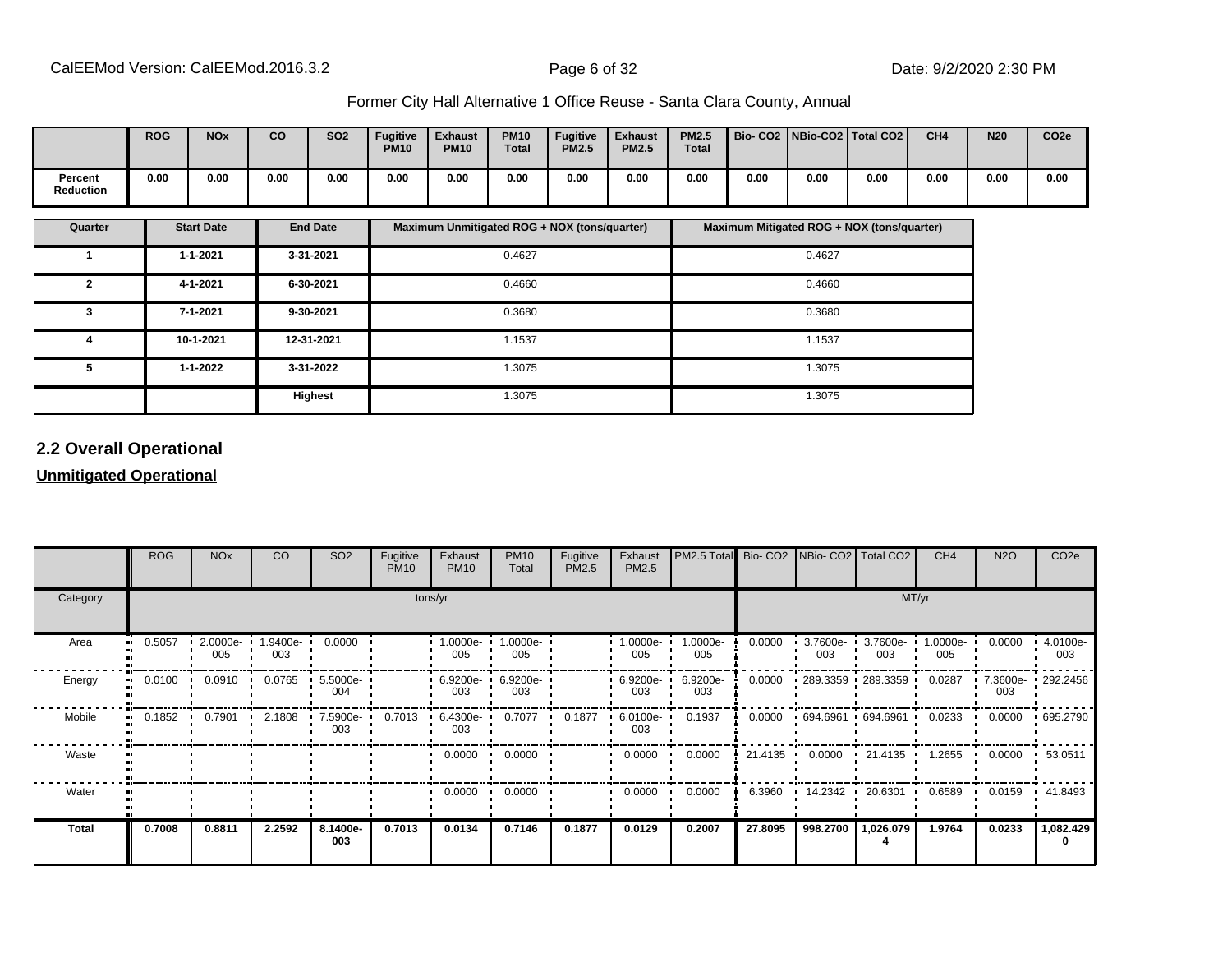#### **2.2 Overall Operational**

#### **Mitigated Operational**

|                             | <b>ROG</b>                 | <b>NO<sub>x</sub></b> |            | <b>CO</b> | SO <sub>2</sub>                                                           | Fugitive<br><b>PM10</b> |                                | Exhaust<br><b>PM10</b> | <b>PM10</b><br>Total                     | Fugitive<br><b>PM2.5</b>    |                                 | Exhaust<br><b>PM2.5</b> | PM2.5 Total                                    |              |                        | Bio- CO2 INBio- CO2 Total CO2                          |                 |       | CH <sub>4</sub> | N <sub>2</sub> O         | CO <sub>2e</sub> |                  |
|-----------------------------|----------------------------|-----------------------|------------|-----------|---------------------------------------------------------------------------|-------------------------|--------------------------------|------------------------|------------------------------------------|-----------------------------|---------------------------------|-------------------------|------------------------------------------------|--------------|------------------------|--------------------------------------------------------|-----------------|-------|-----------------|--------------------------|------------------|------------------|
| Category                    |                            |                       |            |           |                                                                           |                         | tons/yr                        |                        |                                          |                             |                                 |                         |                                                |              |                        |                                                        |                 | MT/yr |                 |                          |                  |                  |
| Area                        | 0.5057<br>$\bullet\bullet$ | 005                   |            | 003       | $\cdot$ 2.0000e- 1.9400e- 0.0000                                          |                         |                                | 005                    | 1.0000e- 1.0000e- 1<br>005               |                             |                                 | $1.0000e -$<br>005      | 1.0000e-<br>005                                |              | 0.0000                 | $3.7600e -$<br>003                                     | 3.7600e-<br>003 |       | 1.0000e-<br>005 | $0.0000 + 4.0100e$       | 003              |                  |
| Energy                      | 0.0100                     |                       |            |           | $0.0910$ 0.0765 5.5000e<br>004                                            |                         |                                | 003                    | $\cdot$ 6.9200e- $\cdot$ 6.9200e-<br>003 |                             |                                 | $.6.9200e -$<br>003     | 6.9200e-<br>003                                |              | 0.0000                 | 289.3359 289.3359                                      |                 |       | 0.0287          | 7.3600e- 292.2456<br>003 |                  |                  |
| Mobile                      |                            |                       |            |           | 0.1716  0.6982  1.8372  6.0800e-  0.5523  5.2400e-  0.5576  0.1479<br>003 |                         |                                | 003                    |                                          |                             |                                 | $4.8900e -$<br>003      | 0.1527                                         |              | 0.0000                 | 1557.1935 1557.1935 10.0197 10.0000 1557.6855          |                 |       |                 |                          |                  |                  |
| Waste                       |                            |                       |            |           |                                                                           |                         |                                |                        | $0.0000 \cdot 0.0000$                    |                             | $\mathbf{L}$                    | $0.0000$ $\blacksquare$ | 0.0000                                         |              |                        | 21.4135 • 0.0000 • 21.4135 • 1.2655 • 0.0000 • 53.0511 |                 |       |                 |                          |                  |                  |
| Water                       |                            |                       |            |           |                                                                           |                         |                                | $0.0000$ $\cdot$       | 0.0000                                   |                             | $\mathbf{r}$                    | 0.0000                  | 0.0000<br>. .                                  |              | 6.3960<br>$\mathbf{r}$ | 14.2342 ·                                              | 20.6301         |       | 0.6589<br>. .   | $0.0159$ $\cdot$ 41.8493 |                  |                  |
| Total                       | 0.6873                     | 0.7893                |            | 1.9156    | 6.6300e-<br>003                                                           | 0.5523                  |                                | 0.0122                 | 0.5645                                   | 0.1479                      |                                 | 0.0118                  | 0.1597                                         |              | 27.8095                | 860.7674                                               | 888.5768        |       | 1.9728          | 0.0233                   | 944.8354         |                  |
|                             | <b>ROG</b>                 |                       | <b>NOx</b> |           | <b>CO</b>                                                                 | <b>SO2</b>              | <b>Fugitive</b><br><b>PM10</b> |                        | <b>Exhaust</b><br><b>PM10</b>            | <b>PM10</b><br><b>Total</b> | <b>Fugitive</b><br><b>PM2.5</b> |                         | <b>PM2.5</b><br><b>Exhaust</b><br><b>PM2.5</b> | <b>Total</b> |                        | Bio- CO2   NBio-CO2   Total CO2                        |                 |       | CH <sub>4</sub> |                          | <b>N20</b>       | CO <sub>2e</sub> |
| Percent<br><b>Reduction</b> | 1.93                       |                       | 10.42      |           | 15.21                                                                     | 18.55                   | 21.24                          |                        | 8.91                                     | 21.01                       | 21.24                           |                         | 8.66<br>20.43                                  |              | 0.00                   | 13.77                                                  |                 | 13.40 | 0.18            |                          | 0.00             | 12.71            |

## **3.0 Construction Detail**

**Construction Phase**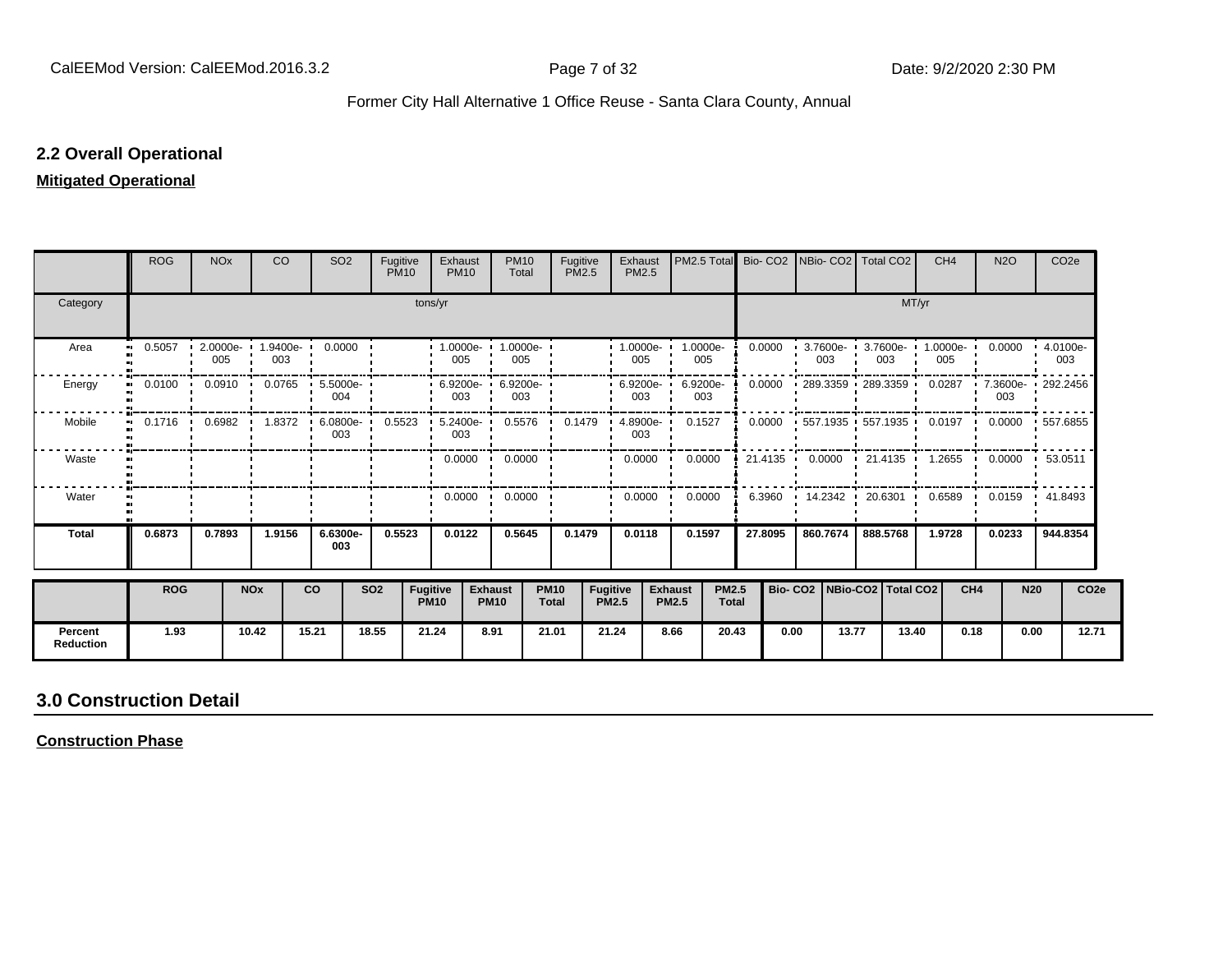| Phase<br><b>Number</b> | Phase Name                                             | Phase Type                   | <b>Start Date</b> | End Date   | Week | Num Days Num Days | <b>Phase Description</b> |
|------------------------|--------------------------------------------------------|------------------------------|-------------------|------------|------|-------------------|--------------------------|
|                        | "Hazardous Materials Abatement "Architectural Coating" |                              | 1/1/2021          | !7/30/2021 |      | 151 <sub>1</sub>  |                          |
|                        | •Selective Demolition                                  | •Demolition                  | 18/1/2021         | !9/30/2021 |      | 44'               |                          |
|                        | .Interior Construction                                 | <b>Building Construction</b> | 10/1/2021         | !3/31/2022 |      | 130:              |                          |
|                        | .Interior Finishes                                     | Architectural Coating        | .11/1/2021        | 13/31/2022 |      | $109 -$           |                          |

#### **Acres of Grading (Site Preparation Phase): 0**

#### **Acres of Grading (Grading Phase): 0**

#### **Acres of Paving: 0.87**

**Residential Indoor: 0; Residential Outdoor: 0; Non-Residential Indoor: 170,145; Non-Residential Outdoor: 56,715; Striped Parking Area: 2,328 (Architectural Coating ±sqft)**

#### **OffRoad Equipment**

| <b>Phase Name</b>                    | <b>Offroad Equipment Type</b>    | Amount | <b>Usage Hours</b> | <b>Horse Power</b> | Load Factor |
|--------------------------------------|----------------------------------|--------|--------------------|--------------------|-------------|
| <b>Hazardous Materials Abatement</b> | • Aerial Lifts                   |        | $8.00 -$           | 63'                | 0.31        |
| Hazardous Materials Abatement        | .Air Compressors                 |        | 0.00 <sub>1</sub>  | 78                 | 0.48        |
| Hazardous Materials Abatement        | •Dumpers/Tenders                 |        | 8.00 <sub>1</sub>  | 16 <sup>1</sup>    | 0.38        |
| Hazardous Materials Abatement        | •Forklifts                       |        | 8.00               | 89                 | 0.20        |
| Hazardous Materials Abatement        | •Skid Steer Loaders              |        | $8.00 \cdot$       | 65                 | 0.37        |
| Selective Demolition                 | • Aerial Lifts                   |        | $8.00 \cdot$       | 63                 | 0.31        |
| Selective Demolition                 | •Concrete/Industrial Saws        |        | 0.00 <sub>1</sub>  | 81'                | 0.73        |
| Selective Demolition                 | •Forklifts                       |        | 8.00 <sub>1</sub>  | 89'                | 0.20        |
| Selective Demolition                 | Off-Highway Trucks               |        | 8.00 <sub>1</sub>  | 402!               | 0.38        |
| Selective Demolition                 | .Rubber Tired Dozers             | Ωi     | $0.00 \cdot$       | 247                | 0.40        |
| Selective Demolition                 | •Skid Steer Loaders              |        | $8.00 \cdot$       | 65                 | 0.37        |
| Selective Demolition                 | <b>Tractors/Loaders/Backhoes</b> | ∩•     | $0.00 \cdot$       | $97 -$             | 0.37        |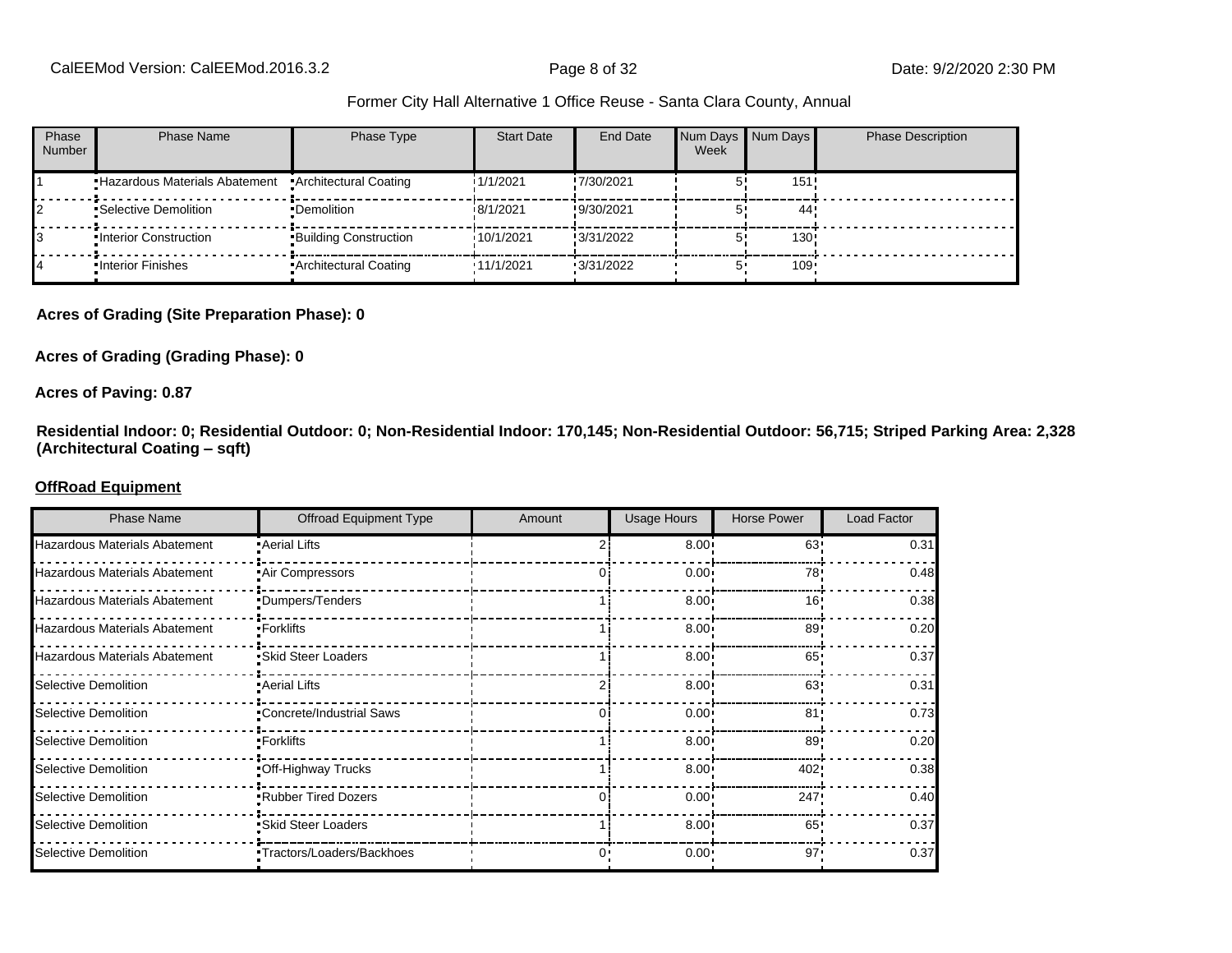| <b>Interior Construction</b> | -Aerial Lifts                |                | 8.00              | 63 <sub>1</sub> | 0.31 |
|------------------------------|------------------------------|----------------|-------------------|-----------------|------|
| <b>Interior Construction</b> | •Cement and Mortar Mixers    |                | 8.00 <sup>1</sup> | 9!              | 0.56 |
| <b>Interior Construction</b> | •Cranes                      |                | 8.00 <sup>1</sup> | 231             | 0.29 |
| <b>Interior Construction</b> | Dumpers/Tenders              |                | 8.00 <sup>1</sup> | 16!             | 0.38 |
| <b>Interior Construction</b> | •Forklifts                   |                | 8.00 <sup>1</sup> | 89              | 0.20 |
| <b>Interior Construction</b> | -Generator Sets              | 0              | 0.00              | 84 <sub>1</sub> | 0.74 |
| <b>Interior Construction</b> | Other Construction Equipment | 0              | 0.00              | 172             | 0.42 |
| <b>Interior Construction</b> | Plate Compactors             | 2              | 8.00 <sup>1</sup> | 8 <sub>1</sub>  | 0.43 |
| <b>Interior Construction</b> | •Pumps                       | 2              | 8.00 <sub>1</sub> | 84!             | 0.74 |
| <b>Interior Construction</b> | Tractors/Loaders/Backhoes    | 0              | 0.00              | 97:             | 0.37 |
| <b>Interior Construction</b> | · Welders                    | O.             | 0.00 <sub>1</sub> | 46!             | 0.45 |
| <b>Interior Finishes</b>     | Aerial Lifts                 |                | 8.00 <sub>1</sub> | 63              | 0.31 |
| <b>Interior Finishes</b>     | Air Compressors              | 0              | 0.00 <sup>1</sup> | 78!             | 0.48 |
| <b>Interior Finishes</b>     | "Cement and Mortar Mixers    |                | 8.00              | 9'              | 0.56 |
| <b>Interior Finishes</b>     | <i>•</i> Dumpers/Tenders     |                | 8.00              | 16!             | 0.38 |
| <b>Interior Finishes</b>     | •Forklifts                   |                | 8.00 <sup>1</sup> | 89              | 0.20 |
| <b>Interior Finishes</b>     | Other Construction Equipment | $\overline{0}$ | 0.00              | 172;            | 0.42 |
| <b>Interior Finishes</b>     | -Plate Compactors            | 2              | 8.00              | 8               | 0.43 |
| <b>Interior Finishes</b>     | •Pumps                       | ر2             | 8.00 <sub>1</sub> | 84 <sub>1</sub> | 0.74 |

#### **Trips and VMT**

| <b>Phase Name</b>                | <b>Offroad Equipment</b><br>Count | <b>Worker Trip</b><br><b>Number</b> | Vendor Trip<br><b>Number</b> | <b>Hauling Trip</b><br><b>Number</b> | <b>Worker Trip</b><br>Length | Vendor Trip<br>Length | <b>Hauling Trip</b><br>Length | Worker Vehicle<br>Class | Vendor         | Hauling<br>Vehicle Class Vehicle Class |
|----------------------------------|-----------------------------------|-------------------------------------|------------------------------|--------------------------------------|------------------------------|-----------------------|-------------------------------|-------------------------|----------------|----------------------------------------|
| Hazardous Materials<br>Ahatamant |                                   | 60.00                               | 18.00!                       | $0.00 \cdot$                         | 10.80i                       | 7.30!                 |                               | 20.00 LD Mix            | <b>HDT Mix</b> | !HHDT                                  |
| Selective Demolition             |                                   | 60.00                               | 0.00!                        | $0.00 \cdot$                         | 10.80i                       | 7.30!                 |                               | 20.00 LD Mix            | <b>HDT Mix</b> | !ннот                                  |
| Interior Construction            | 121                               | 80.00                               | 18.00                        | $0.00 \cdot$                         | 10.80i                       | 7.30!                 |                               | 20.00 LD Mix            | <b>HDT Mix</b> | !HHDT                                  |
| Interior Finishes                |                                   | 80.00                               | $0.00 -$                     | $0.00 \cdot$                         | 10.80                        | $7.30 \cdot$          |                               | 20.00 LD Mix            | <b>HDT Mix</b> | <b>HHDT</b>                            |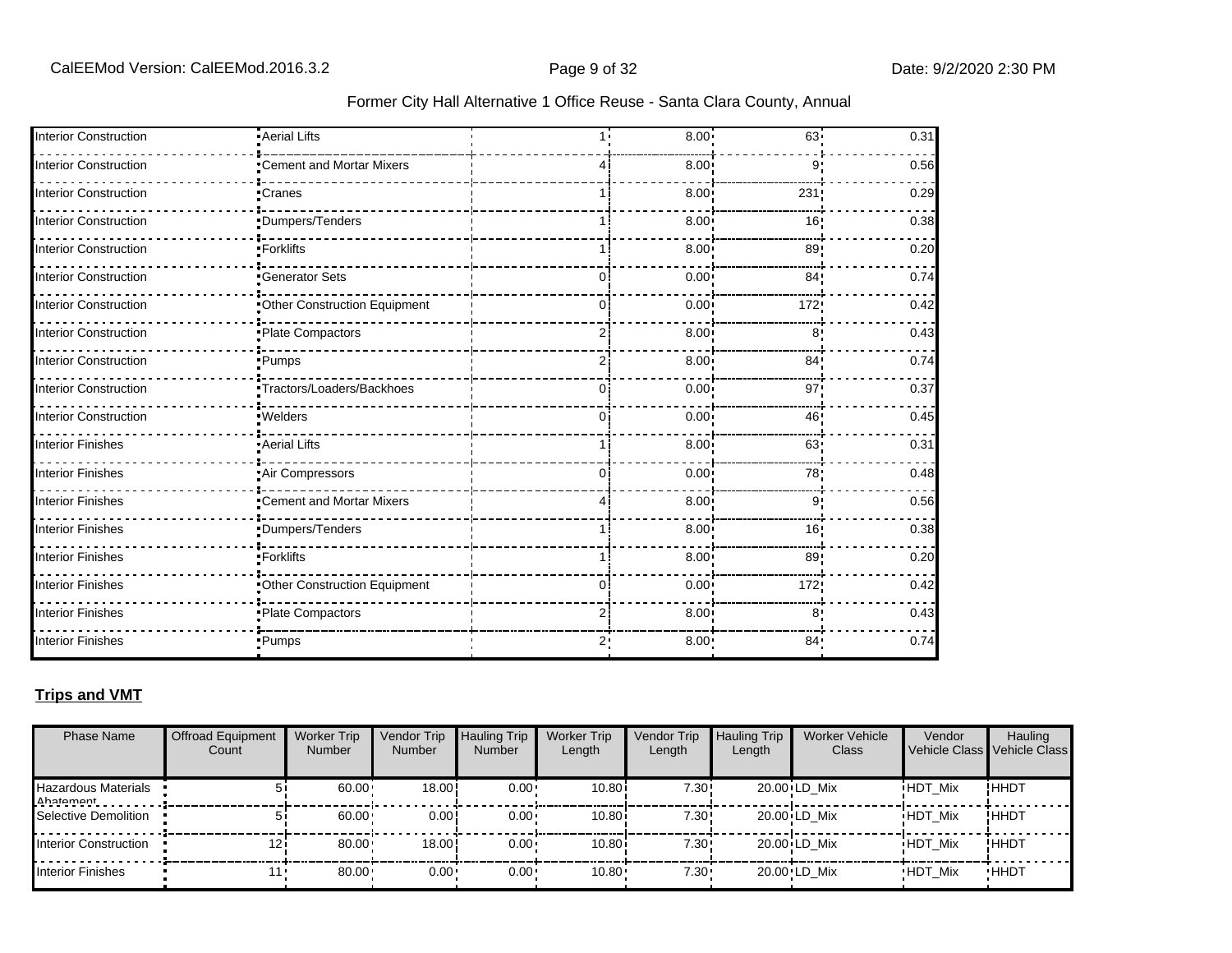CalEEMod Version: CalEEMod.2016.3.2 **Page 10 of 32** Page 10 of 32 Date: 9/2/2020 2:30 PM

#### Former City Hall Alternative 1 Office Reuse - Santa Clara County, Annual

#### **3.1 Mitigation Measures Construction**

Water Exposed Area

#### **3.2 Hazardous Materials Abatement - 2021**

#### **Unmitigated Construction On-Site**

|                 | <b>ROG</b> | <b>NO<sub>x</sub></b> | CO     | SO <sub>2</sub> | Fugitive<br><b>PM10</b> | Exhaust<br><b>PM10</b> | <b>PM10</b><br>Total | Fugitive<br>PM2.5 | Exhaust<br><b>PM2.5</b> | PM2.5<br>Total |        |         | Bio- CO2   NBio- CO2   Total CO2 | CH <sub>4</sub> | <b>N2O</b> | CO <sub>2e</sub> |
|-----------------|------------|-----------------------|--------|-----------------|-------------------------|------------------------|----------------------|-------------------|-------------------------|----------------|--------|---------|----------------------------------|-----------------|------------|------------------|
| Category        |            |                       |        |                 | tons/yr                 |                        |                      |                   |                         |                |        |         | MT/yr                            |                 |            |                  |
| Archit. Coating | 0.5996     |                       |        |                 |                         | 0.0000                 | 0.0000               |                   | 0.0000                  | 0.0000         | 0.0000 | 0.0000  | 0.0000                           | 0.0000          | 0.0000     | 0.0000           |
| Off-Road        | 0.0267     | 0.2906                | 0.3773 | 5.8000e-<br>004 |                         | 0.0125                 | 0.0125               |                   | 0.0116                  | 0.0116         | 0.0000 | 50.3015 | 50.3015                          | 0.0154          | 0.0000     | 50.6857          |
| <b>Total</b>    | 0.6262     | 0.2906                | 0.3773 | 5.8000e-<br>004 |                         | 0.0125                 | 0.0125               |                   | 0.0116                  | 0.0116         | 0.0000 | 50.3015 | 50.3015                          | 0.0154          | 0.0000     | 50.6857          |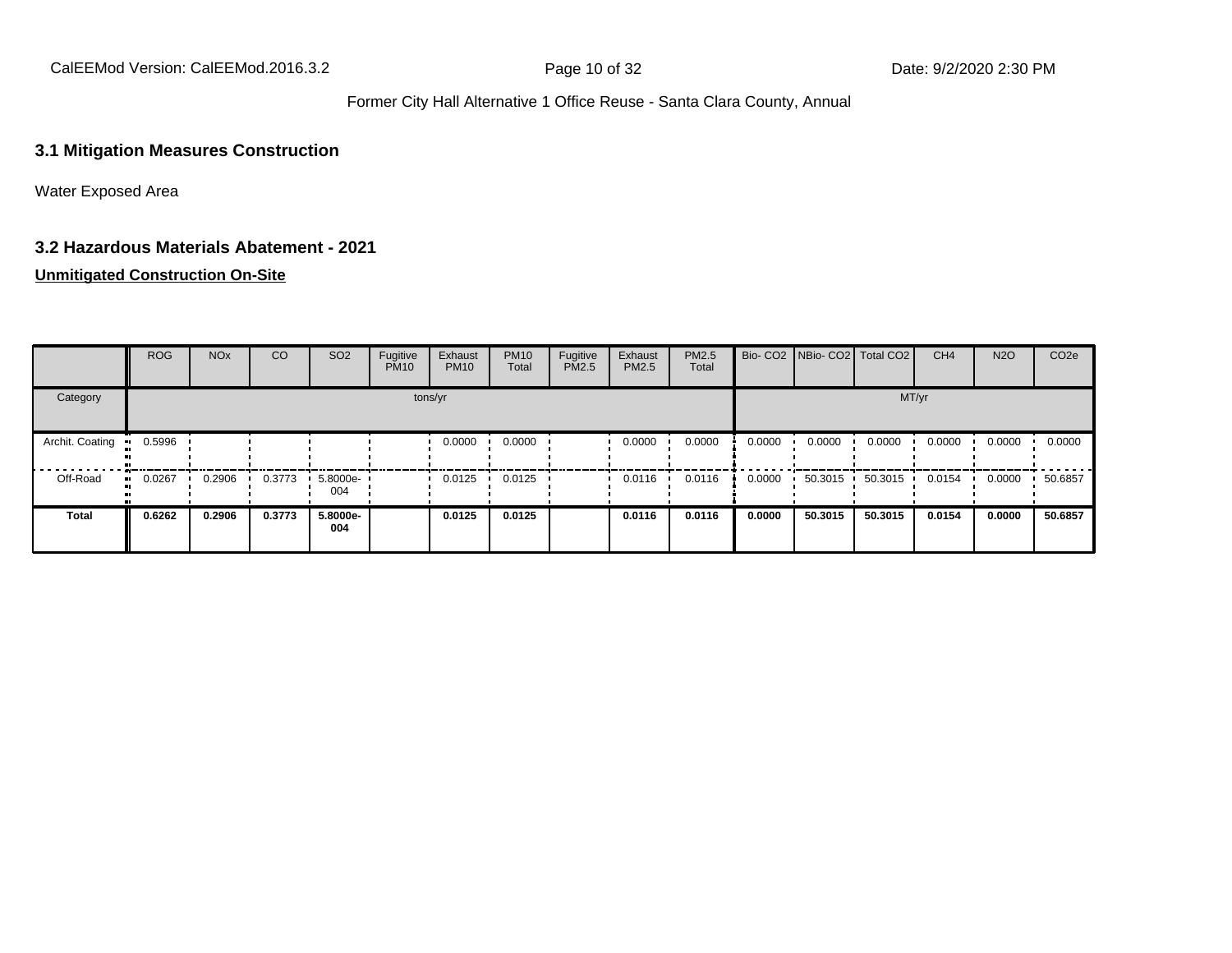#### **3.2 Hazardous Materials Abatement - 2021**

#### **Unmitigated Construction Off-Site**

|              | <b>ROG</b>         | <b>NO<sub>x</sub></b> | CO     | SO <sub>2</sub> | Fugitive<br><b>PM10</b> | Exhaust<br><b>PM10</b> | <b>PM10</b><br>Total | Fugitive<br><b>PM2.5</b> | Exhaust<br>PM2.5 | <b>PM2.5</b><br>Total |        | Bio- CO2   NBio- CO2   Total CO2 |         | CH <sub>4</sub> | <b>N2O</b> | CO <sub>2e</sub> |
|--------------|--------------------|-----------------------|--------|-----------------|-------------------------|------------------------|----------------------|--------------------------|------------------|-----------------------|--------|----------------------------------|---------|-----------------|------------|------------------|
| Category     |                    |                       |        |                 |                         | tons/yr                |                      |                          |                  |                       |        |                                  |         | MT/yr           |            |                  |
| Hauling      | 0.0000             | 0.0000                | 0.0000 | 0.0000          | 0.0000                  | 0.0000                 | 0.0000               | 0.0000                   | 0.0000           | 0.0000                | 0.0000 | 0.0000                           | 0.0000  | 0.0000          | 0.0000     | 0.0000           |
| Vendor       | $-4.4300e-$<br>003 | 0.1397                | 0.0372 | 3.7000e-<br>004 | 8.9400e-<br>003         | 3.1000e-<br>004        | 9.2500e-<br>003      | 2.5800e-<br>003          | 3.0000e-<br>004  | 2.8800e-<br>003       | 0.0000 | 35.2021                          | 35.2021 | 1.5300e-<br>003 | 0.0000     | 35.2405          |
| Worker       | 0.0140<br>ш.       | 9.6600e-<br>003       | 0.1036 | 3.3000e-<br>004 | 0.0359                  | 2.3000e-<br>004        | 0.0362               | 9.5600e-<br>003          | 2.1000e-<br>004  | 9.7600e-<br>003       | 0.0000 | 29.7413                          | 29.7413 | 6.8000e-<br>004 | 0.0000     | 29.7583          |
| <b>Total</b> | 0.0184             | 0.1493                | 0.1408 | 7.0000e-<br>004 | 0.0449                  | 5.4000e-<br>004        | 0.0454               | 0.0121                   | 5.1000e-<br>004  | 0.0126                | 0.0000 | 64.9434                          | 64.9434 | 2.2100e-<br>003 | 0.0000     | 64.9987          |

#### **Mitigated Construction On-Site**

|                 | <b>ROG</b>   | <b>NO<sub>x</sub></b> | <b>CO</b> | SO <sub>2</sub> | Fugitive<br><b>PM10</b> | Exhaust<br><b>PM10</b> | <b>PM10</b><br>Total | Fugitive<br>PM2.5 | Exhaust<br>PM2.5 | PM2.5 Total Bio- CO2 NBio- CO2 Total CO2 |        |         |         | CH <sub>4</sub> | <b>N2O</b> | CO <sub>2e</sub> |
|-----------------|--------------|-----------------------|-----------|-----------------|-------------------------|------------------------|----------------------|-------------------|------------------|------------------------------------------|--------|---------|---------|-----------------|------------|------------------|
| Category        |              |                       |           |                 |                         | tons/yr                |                      |                   |                  |                                          |        |         | MT/yr   |                 |            |                  |
| Archit. Coating | 0.5996       |                       |           |                 |                         | 0.0000                 | 0.0000               |                   | 0.0000           | 0.0000                                   | 0.0000 | 0.0000  | 0.0000  | 0.0000          | 0.0000     | 0.0000           |
| Off-Road        | 0.0267<br>ш. | 0.2906                | 0.3773    | 5.8000e-<br>004 |                         | 0.0125                 | 0.0125               |                   | 0.0116           | 0.0116                                   | 0.0000 | 50.3014 | 50.3014 | 0.0154          | 0.0000     | 50.6856          |
| Total           | 0.6262       | 0.2906                | 0.3773    | 5.8000e-<br>004 |                         | 0.0125                 | 0.0125               |                   | 0.0116           | 0.0116                                   | 0.0000 | 50.3014 | 50.3014 | 0.0154          | 0.0000     | 50.6856          |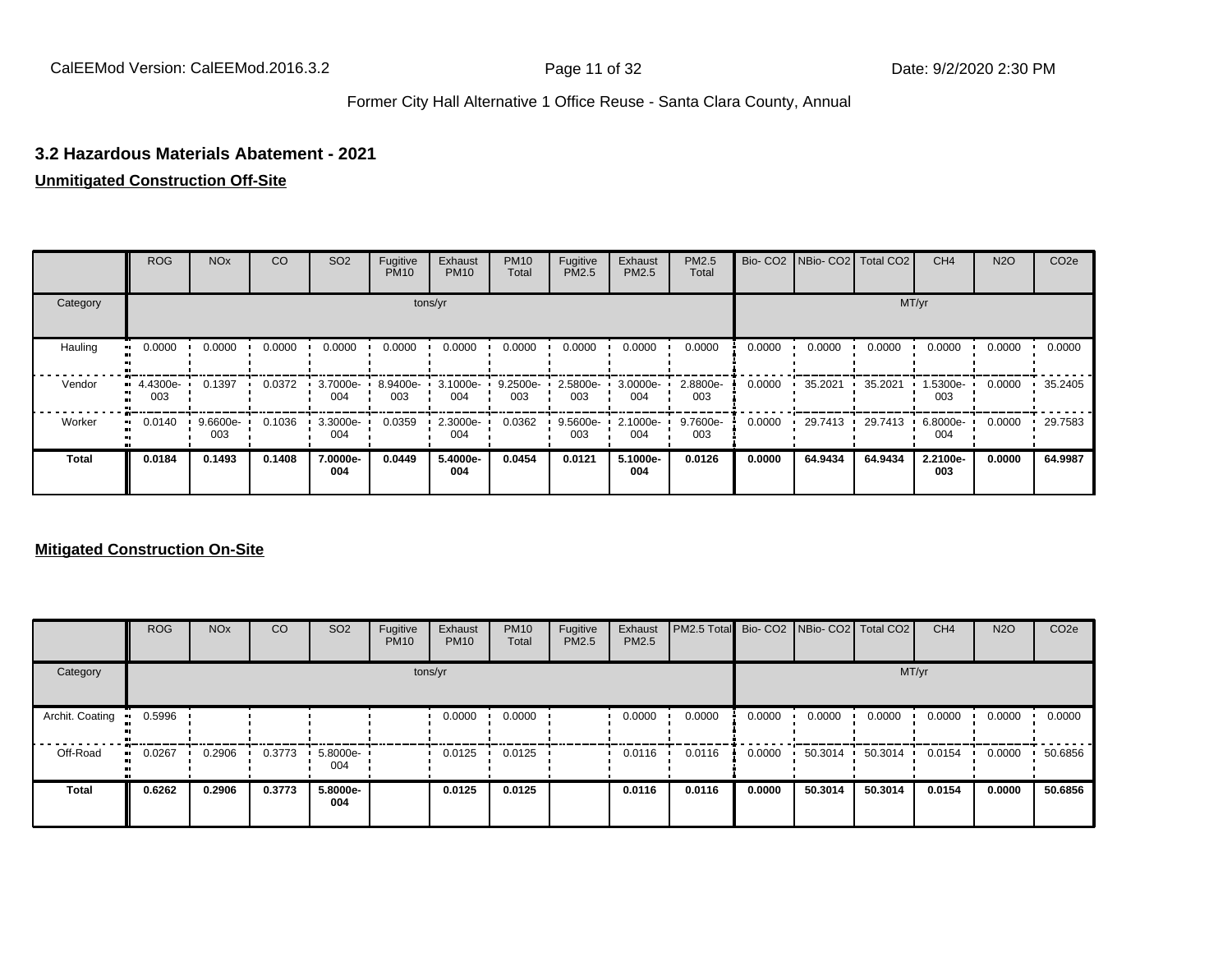#### **3.2 Hazardous Materials Abatement - 2021**

### **Mitigated Construction Off-Site**

|          | <b>ROG</b>      | <b>NO<sub>x</sub></b> | CO     | SO <sub>2</sub> | Fugitive<br><b>PM10</b> | Exhaust<br><b>PM10</b> | <b>PM10</b><br>Total | Fugitive<br><b>PM2.5</b> | Exhaust<br>PM2.5 | PM2.5 Total Bio- CO2 NBio- CO2 Total CO2 |        |         |         | CH <sub>4</sub> | <b>N2O</b> | CO <sub>2e</sub> |
|----------|-----------------|-----------------------|--------|-----------------|-------------------------|------------------------|----------------------|--------------------------|------------------|------------------------------------------|--------|---------|---------|-----------------|------------|------------------|
| Category |                 |                       |        |                 |                         | tons/yr                |                      |                          |                  |                                          |        |         | MT/yr   |                 |            |                  |
| Hauling  | 0.0000          | 0.0000                | 0.0000 | 0.0000          | 0.0000                  | 0.0000                 | 0.0000               | 0.0000                   | 0.0000           | 0.0000                                   | 0.0000 | 0.0000  | 0.0000  | 0.0000          | 0.0000     | 0.0000           |
| Vendor   | 4.4300e-<br>003 | 0.1397                | 0.0372 | 3.7000e-<br>004 | 8.9400e-<br>003         | 3.1000e-<br>004        | 9.2500e-<br>003      | 2.5800e-<br>003          | 3.0000e-<br>004  | 2.8800e-<br>003                          | 0.0000 | 35.2021 | 35.2021 | 1.5300e-<br>003 | 0.0000     | 35.2405          |
| Worker   | 0.0140          | 9.6600e-<br>003       | 0.1036 | 3.3000e-<br>004 | 0.0359                  | 2.3000e-<br>004        | 0.0362               | 9.5600e-<br>003          | 2.1000e-<br>004  | 9.7600e-<br>003                          | 0.0000 | 29.7413 | 29.7413 | 6.8000e-<br>004 | 0.0000     | 29.7583          |
| Total    | 0.0184          | 0.1493                | 0.1408 | 7.0000e-<br>004 | 0.0449                  | 5.4000e-<br>004        | 0.0454               | 0.0121                   | 5.1000e-<br>004  | 0.0126                                   | 0.0000 | 64.9434 | 64.9434 | 2.2100e-<br>003 | 0.0000     | 64.9987          |

**3.3 Selective Demolition - 2021**

**Unmitigated Construction On-Site**

|              | <b>ROG</b>          | <b>NO<sub>x</sub></b> | CO     | SO <sub>2</sub> | Fugitive<br><b>PM10</b> | Exhaust<br><b>PM10</b> | <b>PM10</b><br><b>Total</b> | Fugitive<br><b>PM2.5</b> | Exhaust<br><b>PM2.5</b> | <b>PM2.5</b><br>Total |        | Bio- CO2   NBio- CO2   Total CO2 |         | CH <sub>4</sub> | <b>N2O</b> | CO <sub>2e</sub> |
|--------------|---------------------|-----------------------|--------|-----------------|-------------------------|------------------------|-----------------------------|--------------------------|-------------------------|-----------------------|--------|----------------------------------|---------|-----------------|------------|------------------|
| Category     |                     |                       |        |                 |                         | tons/yr                |                             |                          |                         |                       |        |                                  | MT/yr   |                 |            |                  |
| Off-Road     | 0.0195<br><b>BI</b> | 0.1902                | 0.1837 | 4.4000e-<br>004 |                         | 7.4900e-<br>003        | 7.4900e-<br>003             |                          | $.68900e-$<br>003       | 6.8900e-<br>003       | 0.0000 | 38.9580                          | 38.9580 | 0.0126          | 0.0000     | 39.2730          |
| <b>Total</b> | 0.0195              | 0.1902                | 0.1837 | 4.4000e-<br>004 |                         | 7.4900e-<br>003        | 7.4900e-<br>003             |                          | 6.8900e-<br>003         | 6.8900e-<br>003       | 0.0000 | 38.9580                          | 38.9580 | 0.0126          | 0.0000     | 39.2730          |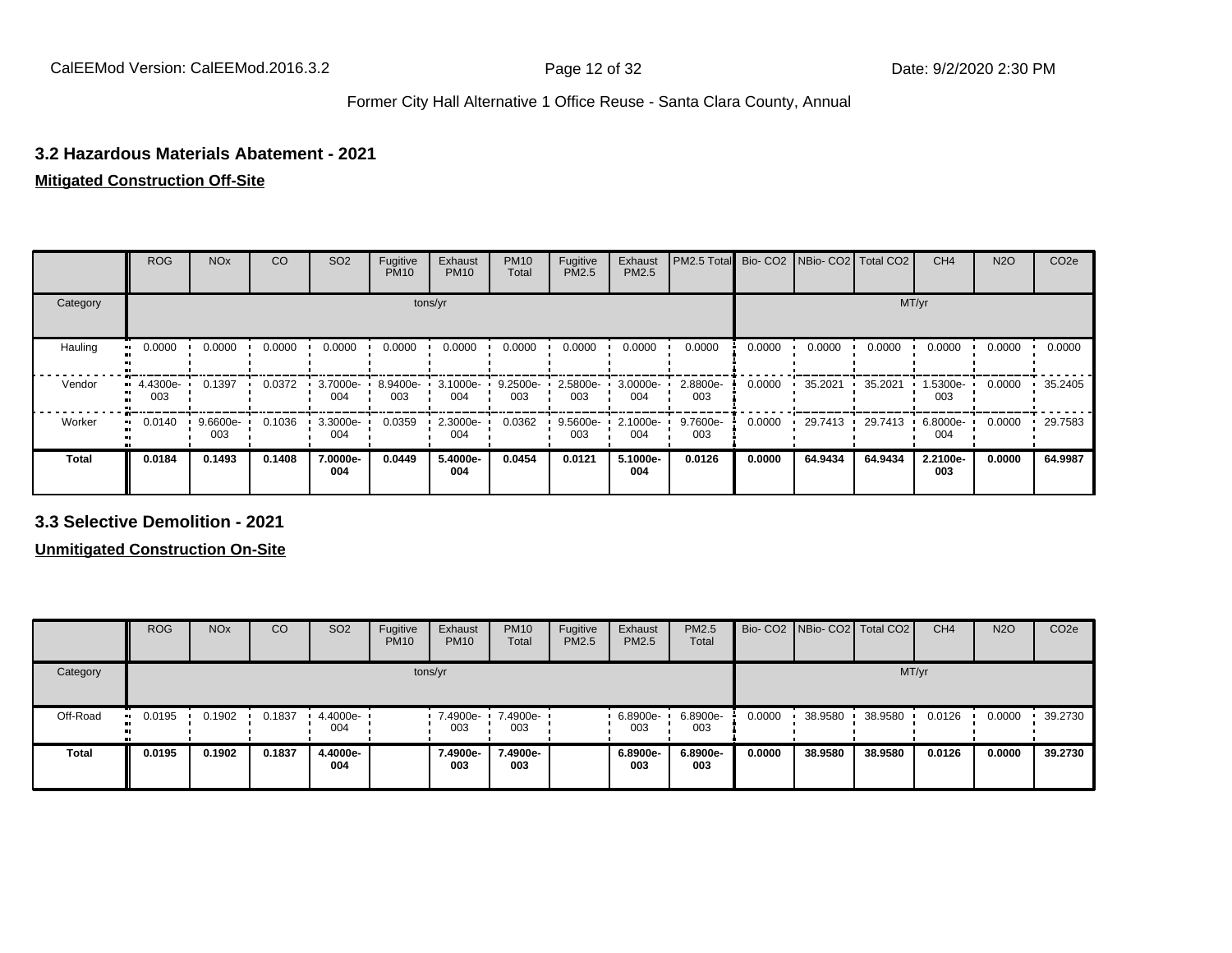### **3.3 Selective Demolition - 2021**

#### **Unmitigated Construction Off-Site**

|              | <b>ROG</b>                   | <b>NO<sub>x</sub></b> | CO     | SO <sub>2</sub> | Fugitive<br><b>PM10</b> | Exhaust<br><b>PM10</b> | <b>PM10</b><br>Total | Fugitive<br><b>PM2.5</b> | Exhaust<br>PM2.5 | PM2.5 Total Bio- CO2 NBio- CO2 Total CO2 |        |        |        | CH <sub>4</sub> | <b>N2O</b> | CO <sub>2e</sub> |
|--------------|------------------------------|-----------------------|--------|-----------------|-------------------------|------------------------|----------------------|--------------------------|------------------|------------------------------------------|--------|--------|--------|-----------------|------------|------------------|
| Category     |                              |                       |        |                 |                         | tons/yr                |                      |                          |                  |                                          |        |        | MT/yr  |                 |            |                  |
| Hauling      | 0.0000<br>œ                  | 0.0000                | 0.0000 | 0.0000          | 0.0000                  | 0.0000                 | 0.0000               | 0.0000                   | 0.0000           | 0.0000                                   | 0.0000 | 0.0000 | 0.0000 | 0.0000          | 0.0000     | 0.0000           |
| Vendor       | 0.0000<br>$\bullet$          | 0.0000                | 0.0000 | 0.0000          | 0.0000                  | 0.0000                 | 0.0000               | 0.0000                   | 0.0000           | 0.0000                                   | 0.0000 | 0.0000 | 0.0000 | 0.0000          | 0.0000     | 0.0000           |
| Worker       | 4.0700e-<br>$\bullet$<br>003 | 2.8200e-<br>003       | 0.0302 | -.0000e<br>004  | 0.0105                  | 7.0000e-<br>005        | 0.0105               | 2.7800e-<br>003          | 6.0000e-<br>005  | 2.8400e-<br>003                          | 0.0000 | 8.6664 | 8.6664 | 2.0000e-<br>004 | 0.0000     | 8.6713           |
| <b>Total</b> | 4.0700e-<br>003              | 2.8200e-<br>003       | 0.0302 | 1.0000e-<br>004 | 0.0105                  | 7.0000e-<br>005        | 0.0105               | 2.7800e-<br>003          | 6.0000e-<br>005  | 2.8400e-<br>003                          | 0.0000 | 8.6664 | 8.6664 | 2.0000e-<br>004 | 0.0000     | 8.6713           |

#### **Mitigated Construction On-Site**

|          | <b>ROG</b>           | <b>NO<sub>x</sub></b> | CO     | SO <sub>2</sub>    | Fugitive<br><b>PM10</b> | Exhaust<br><b>PM10</b> | <b>PM10</b><br><b>Total</b> | Fugitive<br><b>PM2.5</b> | Exhaust<br><b>PM2.5</b> | PM2.5<br>Total  |        | Bio- CO2   NBio- CO2   Total CO2 |         | CH <sub>4</sub> | <b>N2O</b> | CO <sub>2e</sub> |
|----------|----------------------|-----------------------|--------|--------------------|-------------------------|------------------------|-----------------------------|--------------------------|-------------------------|-----------------|--------|----------------------------------|---------|-----------------|------------|------------------|
| Category |                      |                       |        |                    |                         | tons/yr                |                             |                          |                         |                 |        |                                  | MT/yr   |                 |            |                  |
| Off-Road | 0.0195<br><b>ALC</b> | 0.1902                | 0.1837 | $4.4000e -$<br>004 |                         | 7.4900e-<br>003        | 7.4900e-<br>003             |                          | 6.8900e-<br>003         | 6.8900e-<br>003 | 0.0000 | 38.9579                          | 38.9579 | 0.0126          | 0.0000     | 39.2729          |
| Total    | 0.0195               | 0.1902                | 0.1837 | 4.4000e-<br>004    |                         | 7.4900e-<br>003        | 7.4900e-<br>003             |                          | 6.8900e-<br>003         | 6.8900e-<br>003 | 0.0000 | 38.9579                          | 38,9579 | 0.0126          | 0.0000     | 39.2729          |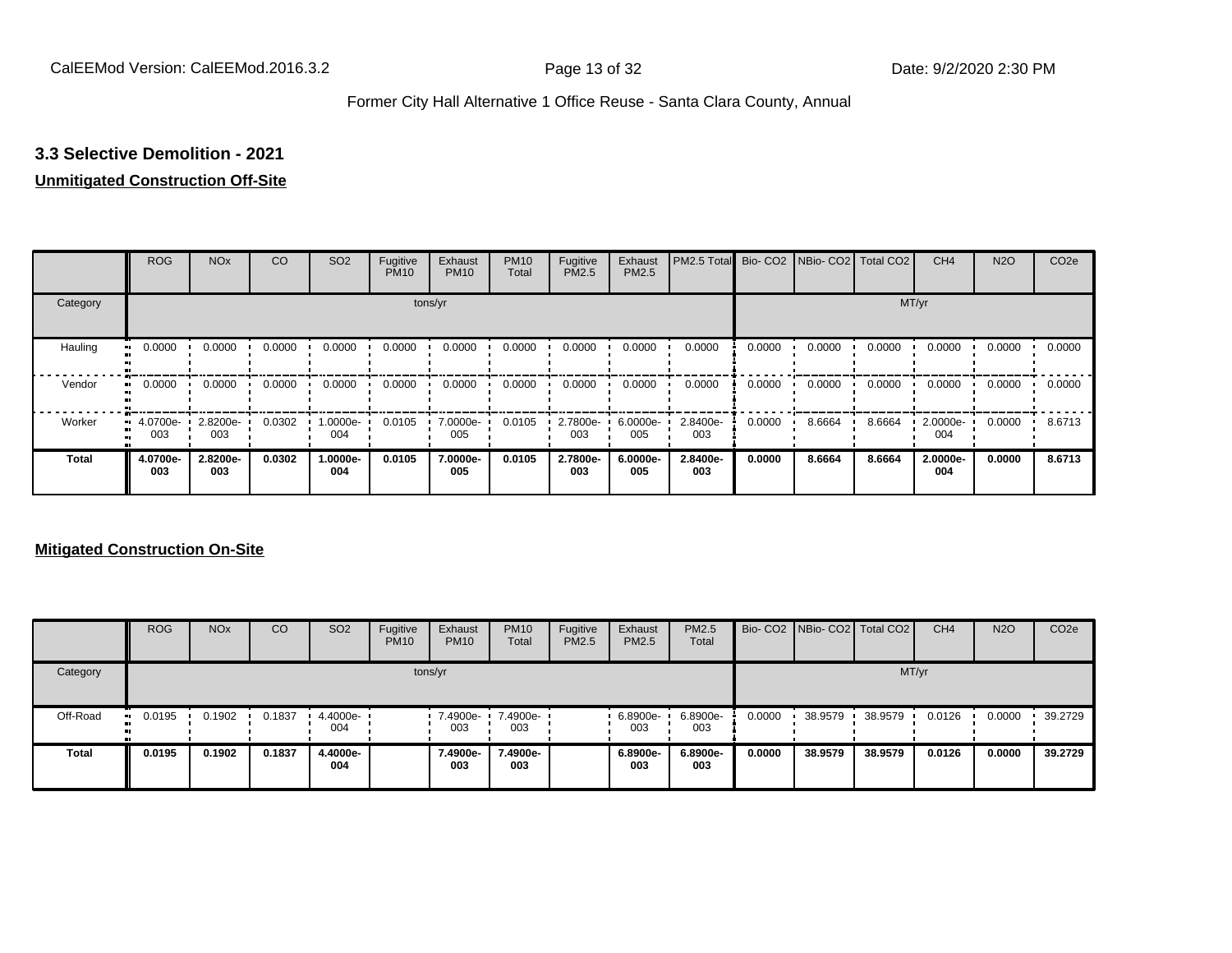#### **3.3 Selective Demolition - 2021**

### **Mitigated Construction Off-Site**

|                     | <b>ROG</b>      | <b>NO<sub>x</sub></b> | CO     | SO <sub>2</sub> | Fugitive<br><b>PM10</b> | Exhaust<br><b>PM10</b> | <b>PM10</b><br>Total | Fugitive<br><b>PM2.5</b> | Exhaust<br>PM2.5 | PM2.5 Total Bio- CO2 NBio- CO2 Total CO2 |        |        |        | CH <sub>4</sub> | <b>N2O</b> | CO <sub>2e</sub> |
|---------------------|-----------------|-----------------------|--------|-----------------|-------------------------|------------------------|----------------------|--------------------------|------------------|------------------------------------------|--------|--------|--------|-----------------|------------|------------------|
| Category            |                 |                       |        |                 |                         | tons/yr                |                      |                          |                  | MT/yr                                    |        |        |        |                 |            |                  |
| Hauling<br>œ        | 0.0000          | 0.0000                | 0.0000 | 0.0000          | 0.0000                  | 0.0000                 | 0.0000               | 0.0000                   | 0.0000           | 0.0000                                   | 0.0000 | 0.0000 | 0.0000 | 0.0000          | 0.0000     | 0.0000           |
| Vendor<br>$\bullet$ | 0.0000          | 0.0000                | 0.0000 | 0.0000          | 0.0000                  | 0.0000                 | 0.0000               | 0.0000                   | 0.0000           | 0.0000                                   | 0.0000 | 0.0000 | 0.0000 | 0.0000          | 0.0000     | 0.0000           |
| Worker<br>$\bullet$ | 4.0700e-<br>003 | 2.8200e-<br>003       | 0.0302 | -:0000e<br>004  | 0.0105                  | 7.0000e-<br>005        | 0.0105               | 2.7800e-<br>003          | 6.0000e-<br>005  | 2.8400e-<br>003                          | 0.0000 | 8.6664 | 8.6664 | 2.0000e-<br>004 | 0.0000     | 8.6713           |
| <b>Total</b>        | 4.0700e-<br>003 | 2.8200e-<br>003       | 0.0302 | -.0000e<br>004  | 0.0105                  | 7.0000e-<br>005        | 0.0105               | 2.7800e-<br>003          | 6.0000e-<br>005  | 2.8400e-<br>003                          | 0.0000 | 8.6664 | 8.6664 | 2.0000e-<br>004 | 0.0000     | 8.6713           |

**3.4 Interior Construction - 2021**

**Unmitigated Construction On-Site**

|              | <b>ROG</b>           | <b>NO<sub>x</sub></b> | CO     | SO <sub>2</sub> | Fugitive<br><b>PM10</b> | Exhaust<br><b>PM10</b> | <b>PM10</b><br><b>Total</b> | Fugitive<br><b>PM2.5</b> | Exhaust<br><b>PM2.5</b> | <b>PM2.5 Total</b> Bio- CO2 NBio- CO2 Total CO2 |        |         |         | CH <sub>4</sub> | <b>N2O</b> | CO <sub>2e</sub> |
|--------------|----------------------|-----------------------|--------|-----------------|-------------------------|------------------------|-----------------------------|--------------------------|-------------------------|-------------------------------------------------|--------|---------|---------|-----------------|------------|------------------|
| Category     |                      |                       |        |                 |                         | tons/yr                |                             |                          |                         |                                                 |        |         |         | MT/yr           |            |                  |
| Off-Road     | 0.0571<br><b>ALC</b> | 0.5111                | 0.4498 | 8.8000e-<br>004 |                         | 0.0245                 | 0.0245                      |                          | 0.0237                  | 0.0237                                          | 0.0000 | 73.2688 | 73.2688 | 0.0115          | 0.0000     | 73.5561          |
| <b>Total</b> | 0.0571               | 0.5111                | 0.4498 | 8.8000e-<br>004 |                         | 0.0245                 | 0.0245                      |                          | 0.0237                  | 0.0237                                          | 0.0000 | 73.2688 | 73.2688 | 0.0115          | 0.0000     | 73.5561          |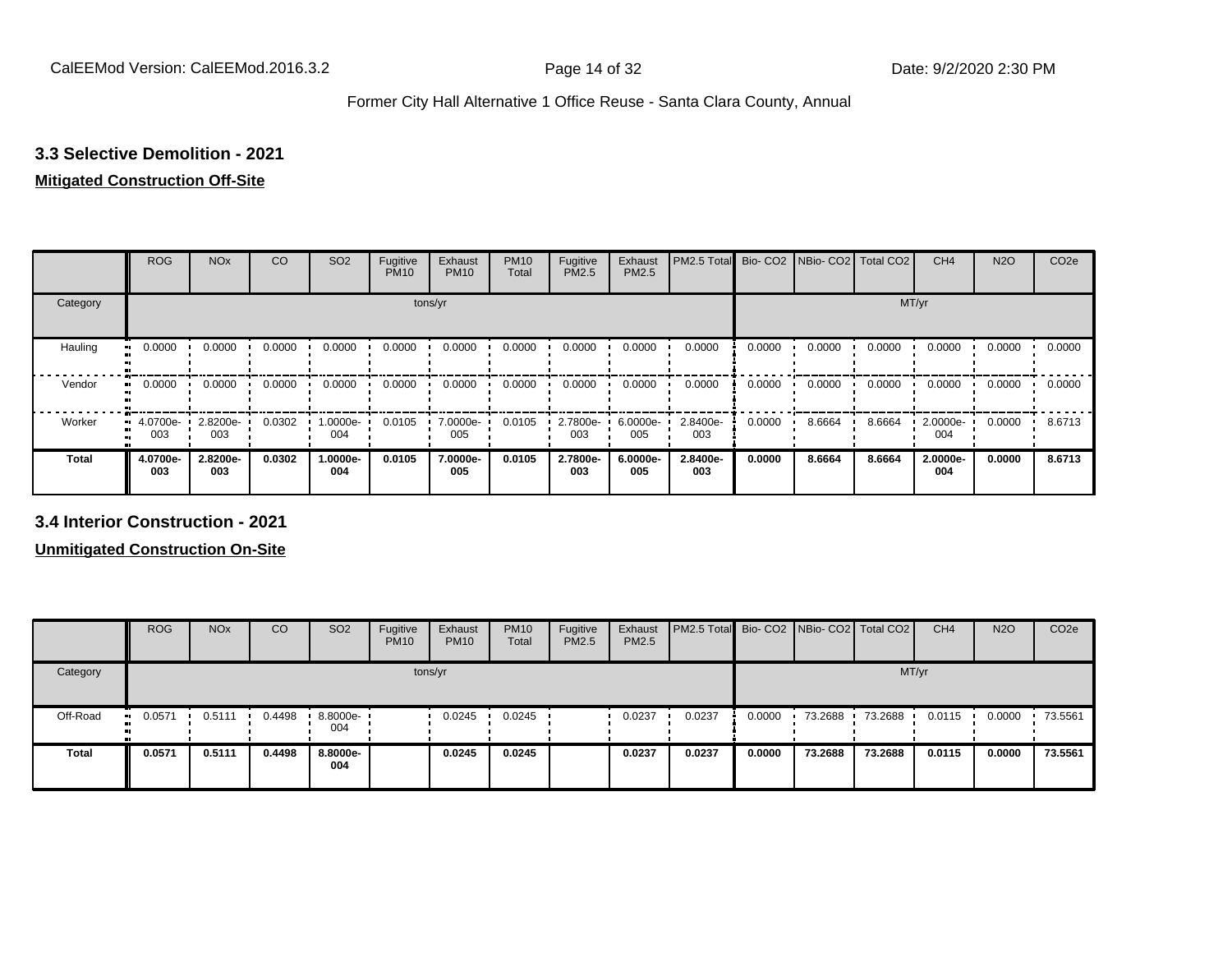### **3.4 Interior Construction - 2021**

#### **Unmitigated Construction Off-Site**

|          | <b>ROG</b>                     | <b>NO<sub>x</sub></b> | CO     | SO <sub>2</sub> | Fugitive<br><b>PM10</b> | Exhaust<br><b>PM10</b> | <b>PM10</b><br>Total | Fugitive<br><b>PM2.5</b> | Exhaust<br>PM2.5 | PM2.5 Total Bio- CO2 NBio- CO2 Total CO2 |        |         |         | CH <sub>4</sub> | <b>N2O</b> | CO <sub>2e</sub> |
|----------|--------------------------------|-----------------------|--------|-----------------|-------------------------|------------------------|----------------------|--------------------------|------------------|------------------------------------------|--------|---------|---------|-----------------|------------|------------------|
| Category |                                |                       |        |                 |                         | tons/yr                |                      |                          |                  |                                          |        |         |         | MT/yr           |            |                  |
| Hauling  | 0.0000<br>œ                    | 0.0000                | 0.0000 | 0.0000          | 0.0000                  | 0.0000                 | 0.0000               | 0.0000                   | 0.0000           | 0.0000                                   | 0.0000 | 0.0000  | 0.0000  | 0.0000          | 0.0000     | 0.0000           |
| Vendor   | .9400e-<br>œ<br>003            | 0.0610                | 0.0163 | -6000e.<br>004  | 3.9100e-<br>003         | 1.4000e-<br>004        | 4.0400e-<br>003      | 1.1300e-<br>003          | 1.3000e-<br>004  | 1.2600e-<br>003                          | 0.0000 | 15.3864 | 15.3864 | 6.7000e-<br>004 | 0.0000     | 15.4031          |
| Worker   | $\blacksquare$ 8.1300e-<br>003 | 5.6300e-<br>003       | 0.0604 | -9000e.<br>004  | 0.0209                  | 1.3000e-<br>004        | 0.0211               | 5.5700e-<br>003          | -2000e.<br>004   | 5.6900e-<br>003                          | 0.0000 | 17.3327 | 17.3327 | 3.9000e-<br>004 | 0.0000     | 17.3426          |
| Total    | 0.0101                         | 0.0667                | 0.0766 | 3.5000e-<br>004 | 0.0249                  | 2.7000e-<br>004        | 0.0251               | 6.7000e-<br>003          | 2.5000e-<br>004  | 6.9500e-<br>003                          | 0.0000 | 32.7191 | 32.7191 | 1.0600e-<br>003 | 0.0000     | 32.7457          |

#### **Mitigated Construction On-Site**

|              | <b>ROG</b>    | <b>NO<sub>x</sub></b> | CO     | SO <sub>2</sub> | Fugitive<br><b>PM10</b> | Exhaust<br><b>PM10</b> | <b>PM10</b><br><b>Total</b> | Fugitive<br><b>PM2.5</b> | Exhaust<br><b>PM2.5</b> | PM2.5 Total Bio- CO2 NBio- CO2 Total CO2 |        |         |         | CH <sub>4</sub> | <b>N2O</b> | CO <sub>2e</sub> |
|--------------|---------------|-----------------------|--------|-----------------|-------------------------|------------------------|-----------------------------|--------------------------|-------------------------|------------------------------------------|--------|---------|---------|-----------------|------------|------------------|
| Category     |               |                       |        |                 |                         | tons/yr                |                             |                          |                         |                                          |        |         |         | MT/yr           |            |                  |
| Off-Road     | 0.0571<br>. . | 0.5111                | 0.4498 | 8.8000e-<br>004 |                         | 0.0245                 | 0.0245                      |                          | 0.0237                  | 0.0237                                   | 0.0000 | 73.2687 | 73.2687 | 0.0115          | 0.0000     | 73.5560          |
| <b>Total</b> | 0.0571        | 0.5111                | 0.4498 | 8.8000e-<br>004 |                         | 0.0245                 | 0.0245                      |                          | 0.0237                  | 0.0237                                   | 0.0000 | 73.2687 | 73.2687 | 0.0115          | 0.0000     | 73.5560          |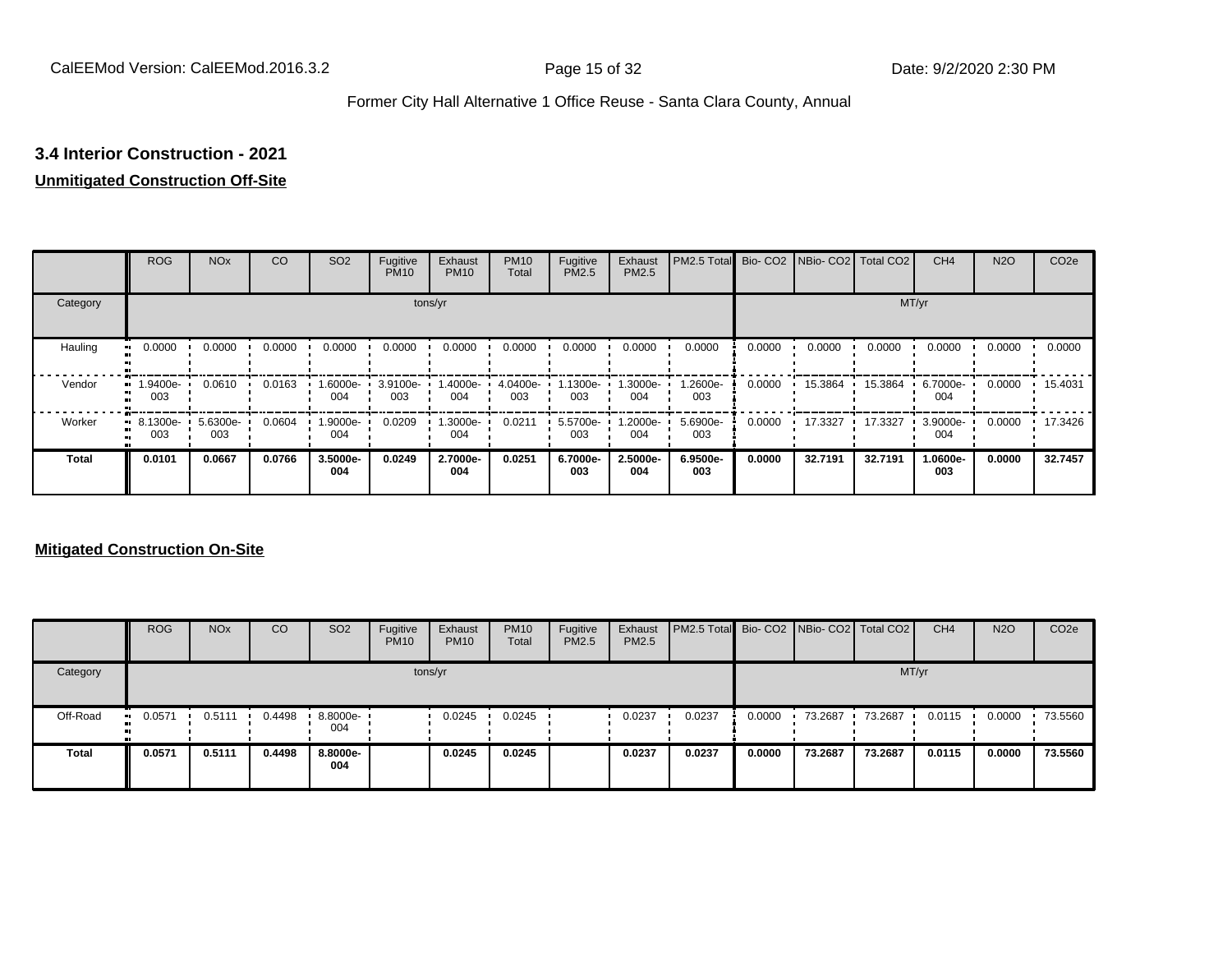### **3.4 Interior Construction - 2021**

### **Mitigated Construction Off-Site**

|          | <b>ROG</b>                     | <b>NO<sub>x</sub></b> | CO     | SO <sub>2</sub> | Fugitive<br><b>PM10</b> | Exhaust<br><b>PM10</b> | <b>PM10</b><br>Total | Fugitive<br>PM2.5 | Exhaust<br>PM2.5 | PM2.5 Total     | Bio-CO <sub>2</sub> | NBio- CO2   Total CO2 |         | CH <sub>4</sub> | <b>N2O</b> | CO <sub>2e</sub> |
|----------|--------------------------------|-----------------------|--------|-----------------|-------------------------|------------------------|----------------------|-------------------|------------------|-----------------|---------------------|-----------------------|---------|-----------------|------------|------------------|
| Category |                                |                       |        |                 | tons/yr                 |                        |                      |                   |                  |                 |                     |                       | MT/yr   |                 |            |                  |
| Hauling  | 0.0000<br>$\blacksquare$       | 0.0000                | 0.0000 | 0.0000          | 0.0000                  | 0.0000                 | 0.0000               | 0.0000            | 0.0000           | 0.0000          | 0.0000              | 0.0000                | 0.0000  | 0.0000          | 0.0000     | 0.0000           |
| Vendor   | 1.9400e-<br>ш.<br>003          | 0.0610                | 0.0163 | -.6000e<br>004  | 3.9100e-<br>003         | 1.4000e-<br>004        | 4.0400e-<br>003      | 1300e-<br>003     | .3000e-<br>004   | 1.2600e-<br>003 | 0.0000              | 15.3864               | 15.3864 | 6.7000e-<br>004 | 0.0000     | 15.4031          |
| Worker   | $\blacksquare$ 8.1300e-<br>003 | 5.6300e-<br>003       | 0.0604 | -9000e-<br>004  | 0.0209                  | 1.3000e-<br>004        | 0.0211               | 5.5700e-<br>003   | .2000e-<br>004   | 5.6900e-<br>003 | 0.0000              | 17.3327               | 17.3327 | 3.9000e-<br>004 | 0.0000     | 17.3426          |
| Total    | 0.0101                         | 0.0667                | 0.0766 | 3.5000e-<br>004 | 0.0249                  | 2.7000e-<br>004        | 0.0251               | 6.7000e-<br>003   | 2.5000e-<br>004  | 6.9500e-<br>003 | 0.0000              | 32.7191               | 32.7191 | 1.0600e-<br>003 | 0.0000     | 32.7457          |

**3.4 Interior Construction - 2022**

**Unmitigated Construction On-Site**

|              | <b>ROG</b>  | <b>NO<sub>x</sub></b> | CO     | SO <sub>2</sub>   | Fugitive<br><b>PM10</b> | Exhaust<br><b>PM10</b> | <b>PM10</b><br>Total | Fugitive<br><b>PM2.5</b> | Exhaust<br><b>PM2.5</b> | <b>PM2.5 Total</b> Bio- CO2 NBio- CO2 Total CO2 |        |         |         | CH <sub>4</sub> | <b>N2O</b> | CO <sub>2e</sub> |
|--------------|-------------|-----------------------|--------|-------------------|-------------------------|------------------------|----------------------|--------------------------|-------------------------|-------------------------------------------------|--------|---------|---------|-----------------|------------|------------------|
| Category     |             |                       |        |                   |                         | tons/yr                |                      |                          |                         |                                                 |        |         |         | MT/yr           |            |                  |
| Off-Road     | 0.0517<br>. | 0.4537                | 0.4323 | $.5000e -$<br>004 |                         | 0.0211                 | 0.0211               |                          | 0.0205                  | 0.0205                                          | 0.0000 | 71.0511 | 71.0511 | 0.0110          | 0.0000     | 71.3265          |
| <b>Total</b> | 0.0517      | 0.4537                | 0.4323 | 8.5000e-<br>004   |                         | 0.0211                 | 0.0211               |                          | 0.0205                  | 0.0205                                          | 0.0000 | 71.0511 | 71.0511 | 0.0110          | 0.0000     | 71.3265          |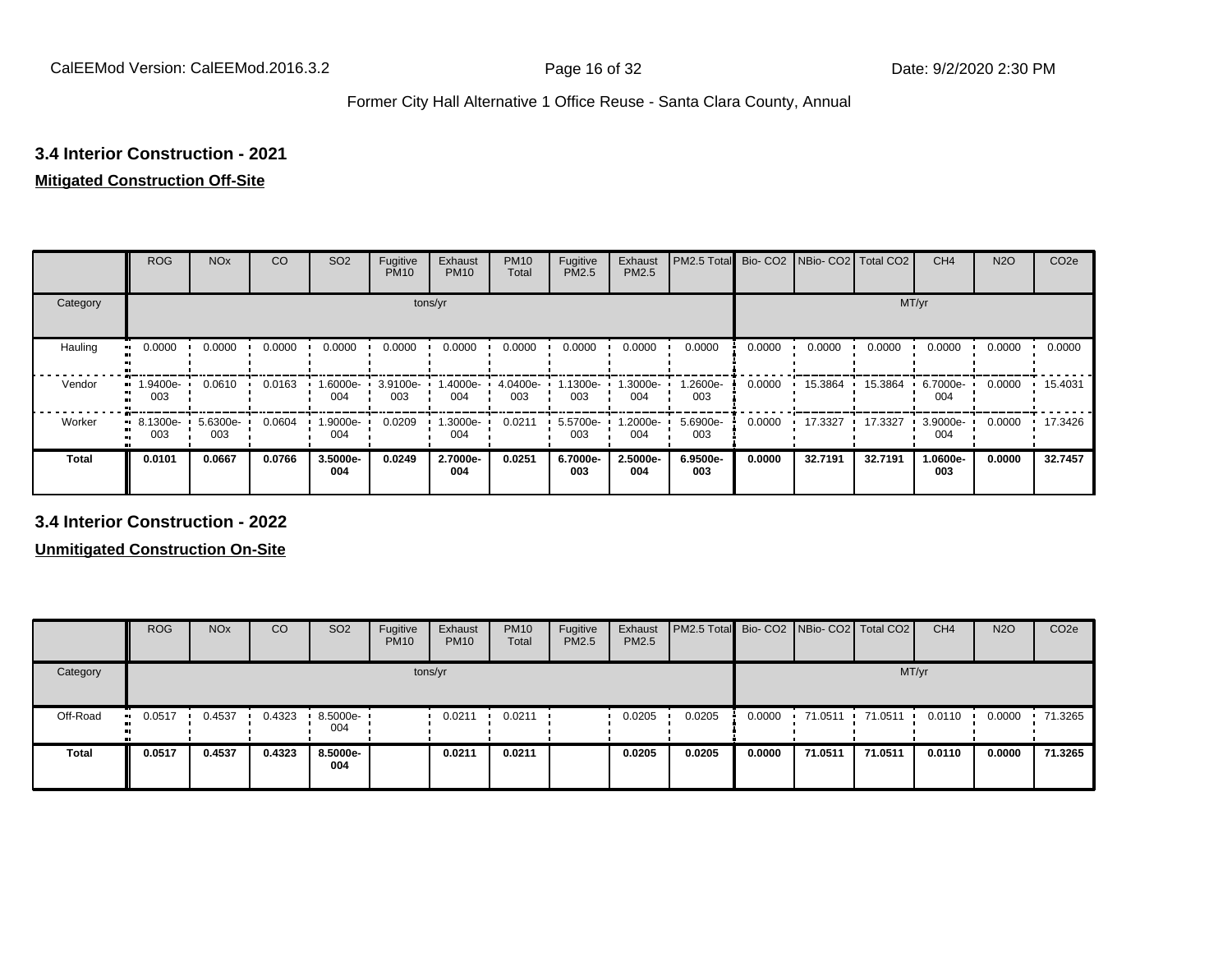### **3.4 Interior Construction - 2022**

#### **Unmitigated Construction Off-Site**

|          | <b>ROG</b>            | <b>NO<sub>x</sub></b> | CO     | SO <sub>2</sub> | Fugitive<br><b>PM10</b> | Exhaust<br><b>PM10</b> | <b>PM10</b><br>Total | Fugitive<br><b>PM2.5</b> | Exhaust<br>PM2.5 | PM2.5 Total Bio- CO2 NBio- CO2 Total CO2 |        |         |         | CH <sub>4</sub> | <b>N2O</b> | CO <sub>2e</sub> |
|----------|-----------------------|-----------------------|--------|-----------------|-------------------------|------------------------|----------------------|--------------------------|------------------|------------------------------------------|--------|---------|---------|-----------------|------------|------------------|
| Category |                       |                       |        |                 |                         | tons/yr                |                      |                          |                  |                                          |        |         |         | MT/yr           |            |                  |
| Hauling  | 0.0000<br>œ           | 0.0000                | 0.0000 | 0.0000          | 0.0000                  | 0.0000                 | 0.0000               | 0.0000                   | 0.0000           | 0.0000                                   | 0.0000 | 0.0000  | 0.0000  | 0.0000          | 0.0000     | 0.0000           |
| Vendor   | -.7500e<br>œ<br>003   | 0.0560                | 0.0148 | -5000e-<br>004  | 3.7900e-<br>003         | 1000e-<br>004          | 3.9000e-<br>003      | 1.1000e-<br>003          | --1000e<br>004   | 1.2000e-<br>003                          | 0.0000 | 14.7774 | 14.7774 | 6.2000e-<br>004 | 0.0000     | 14.7929          |
| Worker   | 7.3600e-<br>ш.<br>003 | 4.9000e-<br>003       | 0.0538 | -8000e.<br>004  | 0.0203                  | 1.2000e-<br>004        | 0.0204               | 5.4000e-<br>003          | -2000e.<br>004   | 5.5100e-<br>003                          | 0.0000 | 16.1970 | 16.1970 | 3.4000e-<br>004 | 0.0000     | 16.2055          |
| Total    | 9.1100e-<br>003       | 0.0609                | 0.0687 | 3.3000e-<br>004 | 0.0241                  | 2.3000e-<br>004        | 0.0243               | 6.5000e-<br>003          | 2.3000e-<br>004  | 6.7100e-<br>003                          | 0.0000 | 30.9743 | 30.9743 | 9.6000e-<br>004 | 0.0000     | 30.9984          |

#### **Mitigated Construction On-Site**

|              | <b>ROG</b>    | <b>NO<sub>x</sub></b> | CO     | SO <sub>2</sub>                 | Fugitive<br><b>PM10</b> | Exhaust<br><b>PM10</b> | <b>PM10</b><br><b>Total</b> | Fugitive<br><b>PM2.5</b> | Exhaust<br><b>PM2.5</b> | <b>PM2.5 Total</b> Bio- CO2 NBio- CO2 Total CO2 |        |            |         | CH <sub>4</sub> | <b>N2O</b> | CO <sub>2e</sub> |
|--------------|---------------|-----------------------|--------|---------------------------------|-------------------------|------------------------|-----------------------------|--------------------------|-------------------------|-------------------------------------------------|--------|------------|---------|-----------------|------------|------------------|
| Category     |               |                       |        |                                 |                         | tons/yr                |                             |                          |                         |                                                 |        |            |         | MT/yr           |            |                  |
| Off-Road     | 0.0517<br>. . | 0.4537                | 0.4323 | $\cdot$ 8.5000e- $\cdot$<br>004 |                         | 0.0211                 | 0.0211                      |                          | 0.0205                  | 0.0205                                          | 0.0000 | $-71.0511$ | 71.0511 | 0.0110          | 0.0000     | 71.3265          |
| <b>Total</b> | 0.0517        | 0.4537                | 0.4323 | 8.5000e-<br>004                 |                         | 0.0211                 | 0.0211                      |                          | 0.0205                  | 0.0205                                          | 0.0000 | 71.0511    | 71.0511 | 0.0110          | 0.0000     | 71.3265          |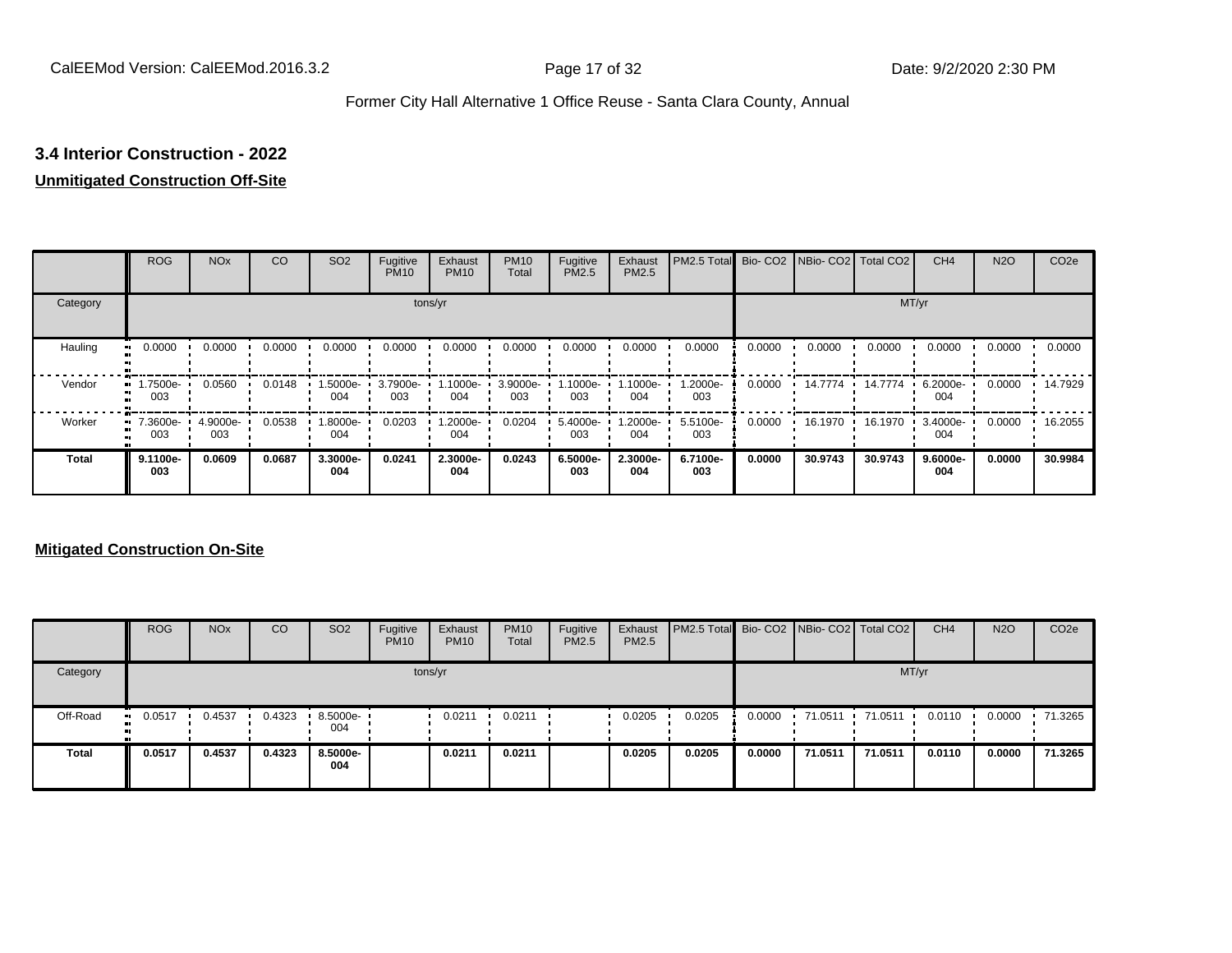### **3.4 Interior Construction - 2022**

#### **Mitigated Construction Off-Site**

|              | <b>ROG</b>                   | <b>NO<sub>x</sub></b> | CO     | SO <sub>2</sub> | Fugitive<br><b>PM10</b> | Exhaust<br><b>PM10</b> | <b>PM10</b><br>Total | Fugitive<br>PM2.5 | Exhaust<br>PM2.5 | PM2.5 Total     |        | Bio- CO2   NBio- CO2   Total CO2 |         | CH <sub>4</sub>    | N <sub>2</sub> O | CO <sub>2e</sub> |
|--------------|------------------------------|-----------------------|--------|-----------------|-------------------------|------------------------|----------------------|-------------------|------------------|-----------------|--------|----------------------------------|---------|--------------------|------------------|------------------|
| Category     |                              |                       |        |                 |                         | tons/yr                |                      |                   |                  |                 |        |                                  | MT/yr   |                    |                  |                  |
| Hauling<br>œ | 0.0000                       | 0.0000                | 0.0000 | 0.0000          | 0.0000                  | 0.0000                 | 0.0000               | 0.0000            | 0.0000           | 0.0000          | 0.0000 | 0.0000                           | 0.0000  | 0.0000             | 0.0000           | 0.0000           |
| Vendor       | 1.7500e-<br>$\bullet$<br>003 | 0.0560                | 0.0148 | .5000e-<br>004  | 3.7900e-<br>003         | 1.1000e-<br>004        | 3.9000e-<br>003      | -.1000e<br>003    | .1000e-<br>004   | 1.2000e-<br>003 | 0.0000 | 14.7774                          | 14.7774 | 6.2000e-<br>004    | 0.0000           | 14.7929          |
| Worker       | 7.3600e-<br>.,<br>003        | 4.9000e-<br>003       | 0.0538 | .8000e-<br>004  | 0.0203                  | 1.2000e-<br>004        | 0.0204               | 5.4000e-<br>003   | .2000e-<br>004   | 5.5100e-<br>003 | 0.0000 | 16.1970                          | 16.1970 | $3.4000e -$<br>004 | 0.0000           | 16.2055          |
| <b>Total</b> | 9.1100e-<br>003              | 0.0609                | 0.0687 | 3.3000e-<br>004 | 0.0241                  | 2.3000e-<br>004        | 0.0243               | 6.5000e-<br>003   | 2.3000e-<br>004  | 6.7100e-<br>003 | 0.0000 | 30.9743                          | 30.9743 | 9.6000e-<br>004    | 0.0000           | 30.9984          |

**3.5 Interior Finishes - 2021**

**Unmitigated Construction On-Site**

|                 | <b>ROG</b> | <b>NO<sub>x</sub></b> | CO     | SO <sub>2</sub> | Fugitive<br><b>PM10</b> | Exhaust<br><b>PM10</b> | <b>PM10</b><br>Total | Fugitive<br><b>PM2.5</b> | Exhaust<br><b>PM2.5</b> | PM2.5 Total Bio- CO2 NBio- CO2 Total CO2 |        |         |         | CH <sub>4</sub> | <b>N2O</b> | CO <sub>2e</sub> |
|-----------------|------------|-----------------------|--------|-----------------|-------------------------|------------------------|----------------------|--------------------------|-------------------------|------------------------------------------|--------|---------|---------|-----------------|------------|------------------|
| Category        |            |                       |        |                 |                         | tons/yr                |                      |                          |                         |                                          |        |         | MT/yr   |                 |            |                  |
| Archit. Coating | 0.2475     |                       |        |                 |                         | 0.0000                 | 0.0000               |                          | 0.0000                  | 0.0000                                   | 0.0000 | 0.0000  | 0.0000  | 0.0000          | 0.0000     | 0.0000           |
| Off-Road        | 0.0296     | 0.2394                | 0.2621 | 4.7000e<br>004  |                         | 0.0123                 | 0.0123               |                          | 0.0121                  | 0.0121                                   | 0.0000 | 38.5512 | 38.5512 | 4.1500e-<br>003 | 0.0000     | 38.6549          |
| <b>Total</b>    | 0.2771     | 0.2394                | 0.2621 | 4.7000e-<br>004 |                         | 0.0123                 | 0.0123               |                          | 0.0121                  | 0.0121                                   | 0.0000 | 38.5512 | 38.5512 | 4.1500e-<br>003 | 0.0000     | 38.6549          |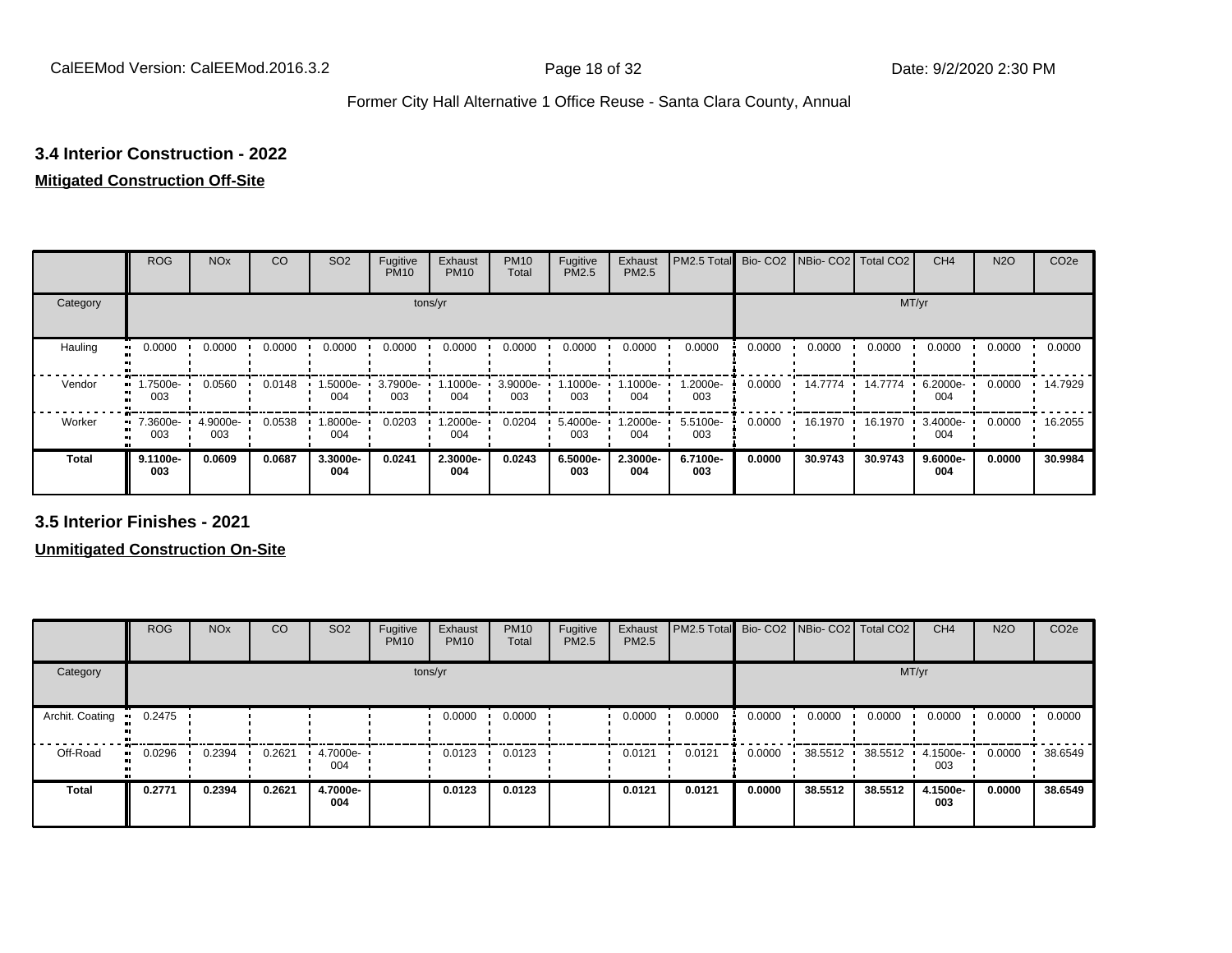#### **3.5 Interior Finishes - 2021**

#### **Unmitigated Construction Off-Site**

|                      | <b>ROG</b>                   | <b>NO<sub>x</sub></b> | CO     | SO <sub>2</sub> | Fugitive<br><b>PM10</b> | Exhaust<br><b>PM10</b> | <b>PM10</b><br>Total | Fugitive<br>PM2.5 | Exhaust<br>PM2.5 | PM2.5 Total     |        | Bio- CO2   NBio- CO2   Total CO2 |         | CH <sub>4</sub> | <b>N2O</b> | CO <sub>2e</sub> |
|----------------------|------------------------------|-----------------------|--------|-----------------|-------------------------|------------------------|----------------------|-------------------|------------------|-----------------|--------|----------------------------------|---------|-----------------|------------|------------------|
| Category             |                              |                       |        |                 |                         | tons/yr                |                      |                   |                  |                 |        |                                  | MT/yr   |                 |            |                  |
| Hauling<br>$\bullet$ | 0.0000                       | 0.0000                | 0.0000 | 0.0000          | 0.0000                  | 0.0000                 | 0.0000               | 0.0000            | 0.0000           | 0.0000          | 0.0000 | 0.0000                           | 0.0000  | 0.0000          | 0.0000     | 0.0000           |
| Vendor               | 0.0000<br>$\bullet\bullet$   | 0.0000                | 0.0000 | 0.0000          | 0.0000                  | 0.0000                 | 0.0000               | 0.0000            | 0.0000           | 0.0000          | 0.0000 | 0.0000                           | 0.0000  | 0.0000          | 0.0000     | 0.0000           |
| Worker               | 5.5500e-<br>$\bullet$<br>003 | 3.8400e-<br>003       | 0.0412 | 1.3000e-<br>004 | 0.0143                  | 9.0000e-<br>005        | 0.0144               | 3.8000e-<br>003   | 8.0000e-<br>005  | 3.8800e-<br>003 | 0.0000 | 11.8178                          | 11.8178 | 2.7000e-<br>004 | 0.0000     | 11.8245          |
| <b>Total</b>         | 5.5500e-<br>003              | 3.8400e-<br>003       | 0.0412 | 1.3000e-<br>004 | 0.0143                  | 9.0000e-<br>005        | 0.0144               | 3.8000e-<br>003   | 8.0000e-<br>005  | 3.8800e-<br>003 | 0.0000 | 11.8178                          | 11.8178 | 2.7000e-<br>004 | 0.0000     | 11.8245          |

#### **Mitigated Construction On-Site**

|                 | <b>ROG</b>   | <b>NO<sub>x</sub></b> | CO     | SO <sub>2</sub> | Fugitive<br><b>PM10</b> | Exhaust<br><b>PM10</b> | <b>PM10</b><br>Total | Fugitive<br>PM2.5 | Exhaust<br><b>PM2.5</b> | <b>PM2.5 Total</b> Bio- CO2 NBio- CO2 Total CO2 |        |         |         | CH <sub>4</sub> | <b>N2O</b> | CO <sub>2e</sub> |
|-----------------|--------------|-----------------------|--------|-----------------|-------------------------|------------------------|----------------------|-------------------|-------------------------|-------------------------------------------------|--------|---------|---------|-----------------|------------|------------------|
| Category        |              |                       |        |                 |                         | tons/yr                |                      |                   |                         |                                                 |        |         | MT/yr   |                 |            |                  |
| Archit. Coating | 0.2475       |                       |        |                 |                         | 0.0000                 | 0.0000               |                   | 0.0000                  | 0.0000                                          | 0.0000 | 0.0000  | 0.0000  | 0.0000          | 0.0000     | 0.0000           |
| Off-Road        | 0.0296<br>ш. | 0.2394                | 0.2621 | 4.7000e-<br>004 |                         | 0.0123                 | 0.0123               |                   | 0.0121                  | 0.0121                                          | 0.0000 | 38.5512 | 38.5512 | 4.1500e-<br>003 | 0.0000     | 38.6548          |
| <b>Total</b>    | 0.2771       | 0.2394                | 0.2621 | 4.7000e-<br>004 |                         | 0.0123                 | 0.0123               |                   | 0.0121                  | 0.0121                                          | 0.0000 | 38.5512 | 38.5512 | 4.1500e-<br>003 | 0.0000     | 38.6548          |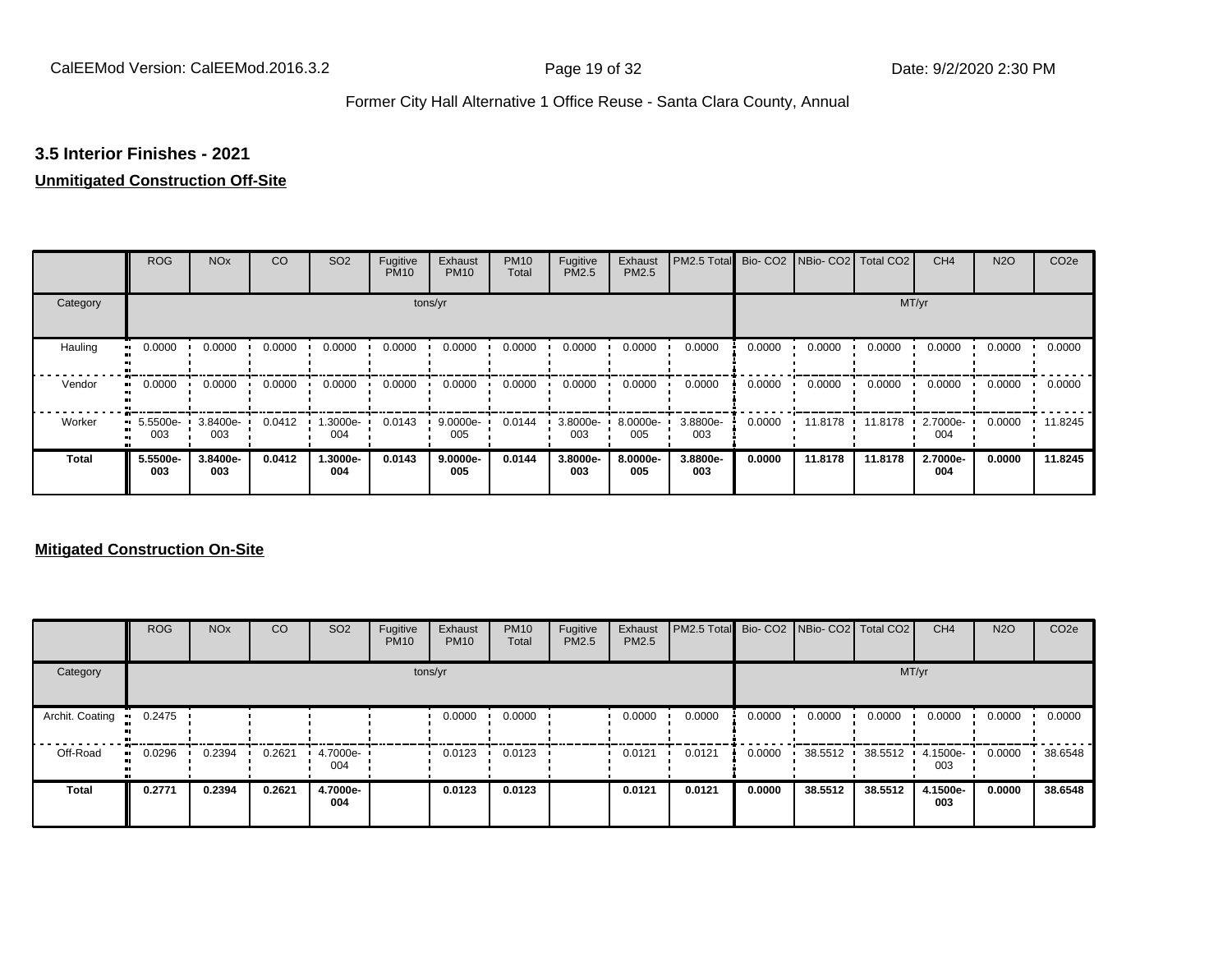### **3.5 Interior Finishes - 2021**

#### **Mitigated Construction Off-Site**

|                | <b>ROG</b>      | <b>NO<sub>x</sub></b> | CO     | SO <sub>2</sub> | Fugitive<br><b>PM10</b> | Exhaust<br><b>PM10</b> | <b>PM10</b><br>Total | Fugitive<br>PM2.5 | Exhaust<br>PM2.5 | PM2.5 Total     |        | Bio-CO2 NBio-CO2 Total CO2 |         | CH <sub>4</sub> | <b>N2O</b> | CO <sub>2e</sub> |
|----------------|-----------------|-----------------------|--------|-----------------|-------------------------|------------------------|----------------------|-------------------|------------------|-----------------|--------|----------------------------|---------|-----------------|------------|------------------|
| Category       |                 |                       |        |                 | tons/yr                 |                        |                      |                   |                  |                 |        |                            | MT/yr   |                 |            |                  |
| Hauling<br>. . | 0.0000          | 0.0000                | 0.0000 | 0.0000          | 0.0000                  | 0.0000                 | 0.0000               | 0.0000            | 0.0000           | 0.0000          | 0.0000 | 0.0000                     | 0.0000  | 0.0000          | 0.0000     | 0.0000           |
| Vendor<br>. .  | 0.0000          | 0.0000                | 0.0000 | 0.0000          | 0.0000                  | 0.0000                 | 0.0000               | 0.0000            | 0.0000           | 0.0000          | 0.0000 | 0.0000                     | 0.0000  | 0.0000          | 0.0000     | 0.0000           |
| Worker         | 5.5500e-<br>003 | 3.8400e-<br>003       | 0.0412 | 1.3000e-<br>004 | 0.0143                  | $9.0000e -$<br>005     | 0.0144               | 3.8000e-<br>003   | 8.0000e-<br>005  | 3.8800e-<br>003 | 0.0000 | 11.8178                    | 11.8178 | 2.7000e-<br>004 | 0.0000     | 11.8245          |
| <b>Total</b>   | 5.5500e-<br>003 | 3.8400e-<br>003       | 0.0412 | 1.3000e-<br>004 | 0.0143                  | 9.0000e-<br>005        | 0.0144               | 3.8000e-<br>003   | 8.0000e-<br>005  | 3.8800e-<br>003 | 0.0000 | 11.8178                    | 11.8178 | 2.7000e-<br>004 | 0.0000     | 11.8245          |

**3.5 Interior Finishes - 2022**

**Unmitigated Construction On-Site**

|                 | <b>ROG</b>          | <b>NO<sub>x</sub></b> | CO     | SO <sub>2</sub> | Fugitive<br><b>PM10</b> | Exhaust<br><b>PM10</b> | <b>PM10</b><br>Total | Fugitive<br><b>PM2.5</b> | Exhaust<br>PM2.5 | PM2.5 Total Bio- CO2 NBio- CO2 Total CO2 |        |         |         | CH <sub>4</sub> | <b>N2O</b> | CO <sub>2e</sub> |
|-----------------|---------------------|-----------------------|--------|-----------------|-------------------------|------------------------|----------------------|--------------------------|------------------|------------------------------------------|--------|---------|---------|-----------------|------------|------------------|
| Category        |                     |                       |        |                 | tons/yr                 |                        |                      |                          |                  |                                          |        |         | MT/yr   |                 |            |                  |
| Archit. Coating | 0.3520              |                       |        |                 |                         | 0.0000                 | 0.0000               |                          | 0.0000           | 0.0000                                   | 0.0000 | 0.0000  | 0.0000  | 0.0000          | 0.0000     | 0.0000           |
| Off-Road        | 0.0398<br>$\bullet$ | 0.3198                | 0.3717 | 6.7000e-<br>004 |                         | 0.0156                 | 0.0156               |                          | 0.0153           | 0.0153                                   | 0.0000 | 54.8283 | 54.8283 | 5.7700e-<br>003 | 0.0000     | 54.9726          |
| <b>Total</b>    | 0.3918              | 0.3198                | 0.3717 | 6.7000e-<br>004 |                         | 0.0156                 | 0.0156               |                          | 0.0153           | 0.0153                                   | 0.0000 | 54.8283 | 54.8283 | 5.7700e-<br>003 | 0.0000     | 54.9726          |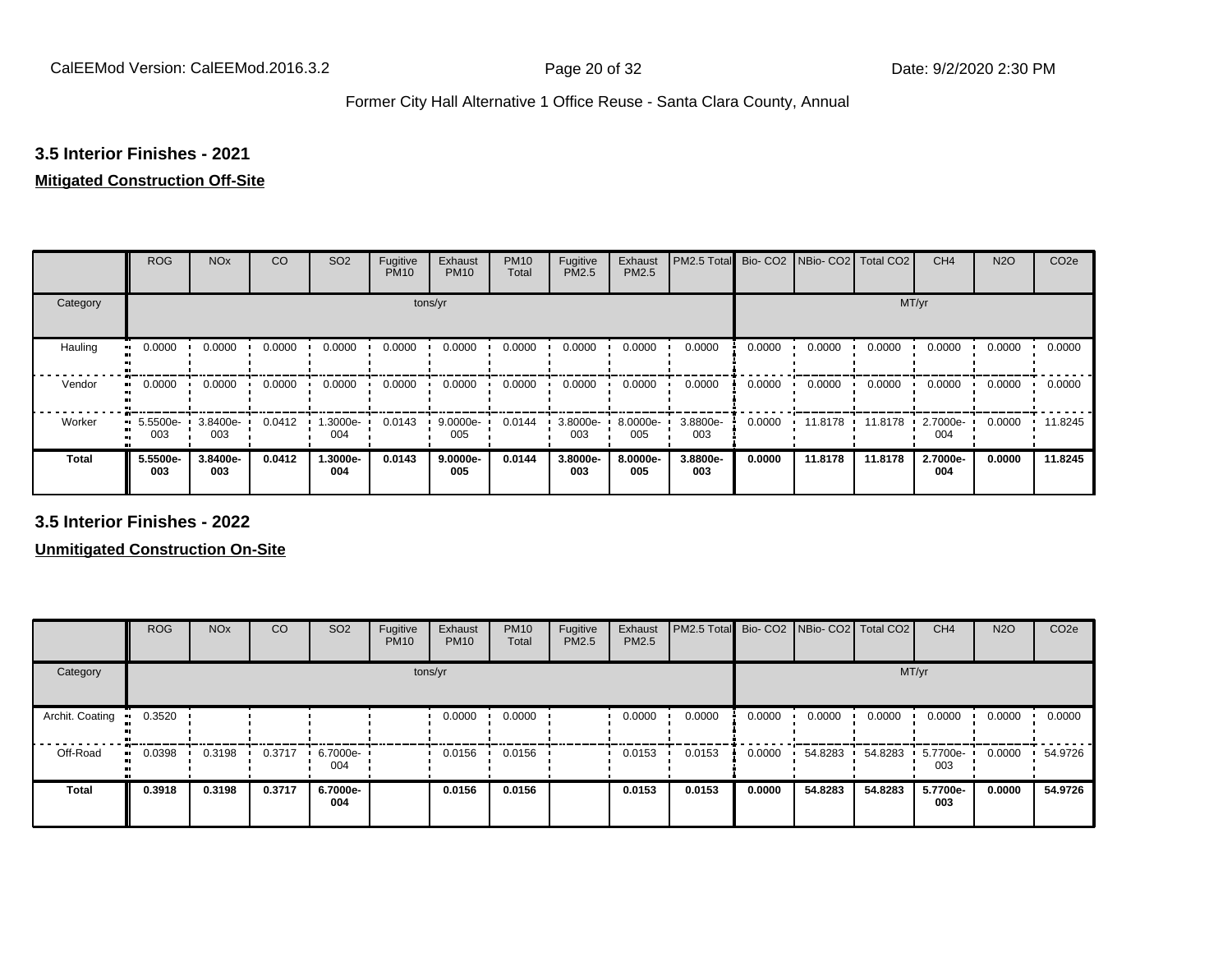#### **3.5 Interior Finishes - 2022**

#### **Unmitigated Construction Off-Site**

|              | <b>ROG</b>                   | <b>NO<sub>x</sub></b> | CO     | SO <sub>2</sub> | Fugitive<br><b>PM10</b> | Exhaust<br><b>PM10</b> | <b>PM10</b><br>Total | Fugitive<br><b>PM2.5</b> | Exhaust<br>PM2.5 | PM2.5 Total Bio- CO2 NBio- CO2 Total CO2 |        |         |         | CH <sub>4</sub> | <b>N2O</b> | CO <sub>2e</sub> |
|--------------|------------------------------|-----------------------|--------|-----------------|-------------------------|------------------------|----------------------|--------------------------|------------------|------------------------------------------|--------|---------|---------|-----------------|------------|------------------|
| Category     |                              |                       |        |                 |                         | tons/yr                |                      |                          |                  |                                          |        |         | MT/yr   |                 |            |                  |
| Hauling<br>œ | 0.0000                       | 0.0000                | 0.0000 | 0.0000          | 0.0000                  | 0.0000                 | 0.0000               | 0.0000                   | 0.0000           | 0.0000                                   | 0.0000 | 0.0000  | 0.0000  | 0.0000          | 0.0000     | 0.0000           |
| Vendor       | 0.0000<br>$\bullet$          | 0.0000                | 0.0000 | 0.0000          | 0.0000                  | 0.0000                 | 0.0000               | 0.0000                   | 0.0000           | 0.0000                                   | 0.0000 | 0.0000  | 0.0000  | 0.0000          | 0.0000     | 0.0000           |
| Worker       | 7.3600e-<br>$\bullet$<br>003 | 4.9000e-<br>003       | 0.0538 | -8000e.<br>004  | 0.0203                  | -2000e.<br>004         | 0.0204               | 5.4000e-<br>003          | -2000e.<br>004   | 5.5100e-<br>003                          | 0.0000 | 16.1970 | 16.1970 | 3.4000e-<br>004 | 0.0000     | 16.2055          |
| <b>Total</b> | 7.3600e-<br>003              | 4.9000e-<br>003       | 0.0538 | 1.8000e-<br>004 | 0.0203                  | 1.2000e-<br>004        | 0.0204               | 5.4000e-<br>003          | -2000e.<br>004   | 5.5100e-<br>003                          | 0.0000 | 16.1970 | 16.1970 | 3.4000e-<br>004 | 0.0000     | 16.2055          |

#### **Mitigated Construction On-Site**

|                 | <b>ROG</b>   | <b>NO<sub>x</sub></b> | CO     | SO <sub>2</sub> | Fugitive<br><b>PM10</b> | Exhaust<br><b>PM10</b> | <b>PM10</b><br>Total | Fugitive<br>PM2.5 | Exhaust<br>PM2.5 | PM2.5<br>Total |        | Bio- CO2   NBio- CO2   Total CO2 |         | CH <sub>4</sub> | <b>N2O</b> | CO <sub>2e</sub> |
|-----------------|--------------|-----------------------|--------|-----------------|-------------------------|------------------------|----------------------|-------------------|------------------|----------------|--------|----------------------------------|---------|-----------------|------------|------------------|
| Category        |              |                       |        |                 |                         | tons/yr                |                      |                   |                  |                |        |                                  | MT/yr   |                 |            |                  |
| Archit. Coating | 0.3520       |                       |        |                 |                         | 0.0000                 | 0.0000               |                   | 0.0000           | 0.0000         | 0.0000 | 0.0000                           | 0.0000  | 0.0000          | 0.0000     | 0.0000           |
| Off-Road        | 0.0398<br>ш. | 0.3198                | 0.3717 | 6.7000e-<br>004 |                         | 0.0156                 | 0.0156               |                   | 0.0153           | 0.0153         | 0.0000 | 54.8283                          | 54.8283 | 5.7700e-<br>003 | 0.0000     | 54.9725          |
| <b>Total</b>    | 0.3918       | 0.3198                | 0.3717 | 6.7000e-<br>004 |                         | 0.0156                 | 0.0156               |                   | 0.0153           | 0.0153         | 0.0000 | 54.8283                          | 54.8283 | 5.7700e-<br>003 | 0.0000     | 54.9725          |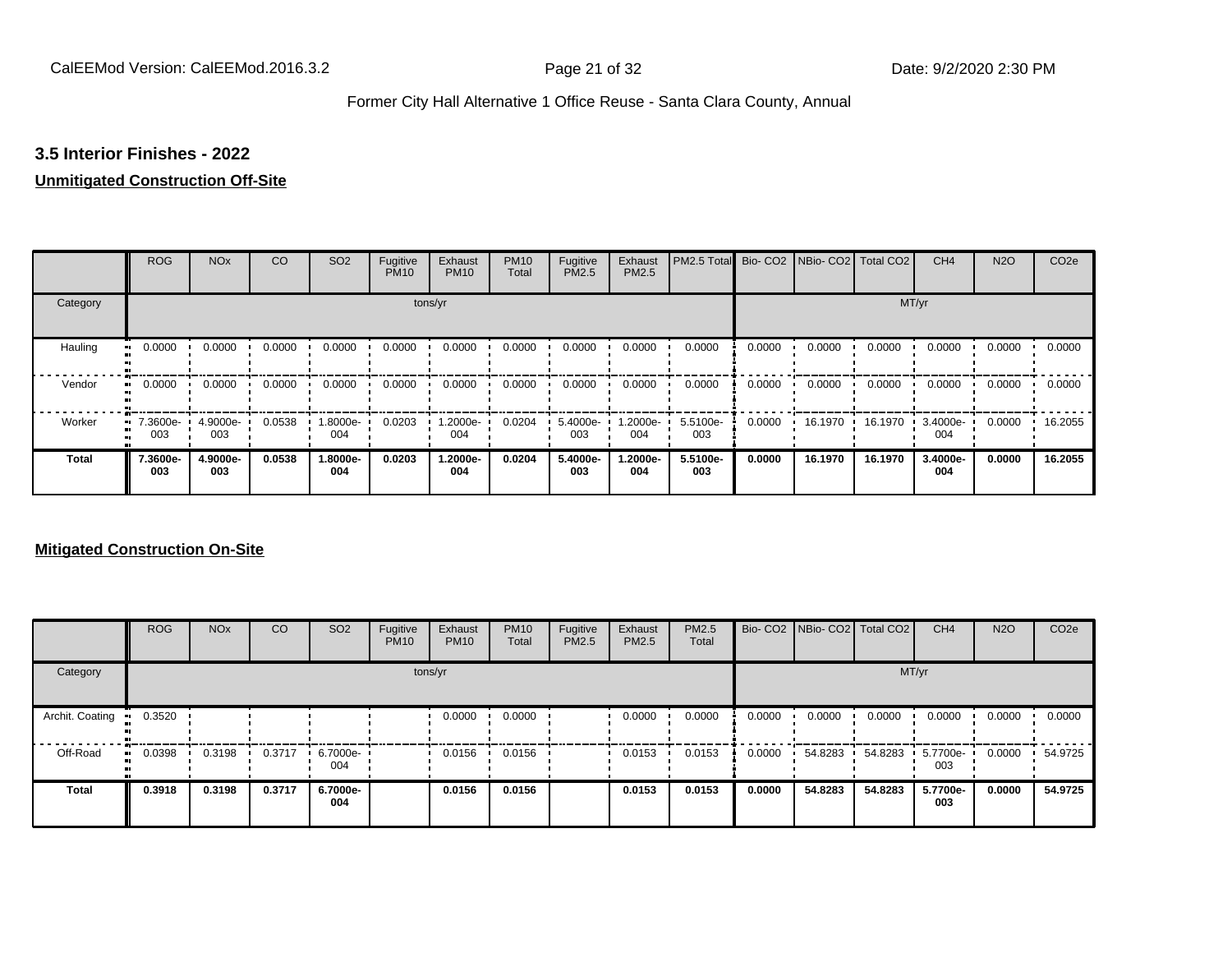#### **3.5 Interior Finishes - 2022**

#### **Mitigated Construction Off-Site**

|                      | <b>ROG</b>                 | <b>NO<sub>x</sub></b> | CO     | SO <sub>2</sub> | Fugitive<br><b>PM10</b> | Exhaust<br><b>PM10</b> | <b>PM10</b><br>Total | Fugitive<br>PM2.5 | Exhaust<br>PM2.5 | PM2.5<br>Total  | Bio-CO <sub>2</sub> | NBio- CO2   Total CO2 |         | CH <sub>4</sub> | <b>N2O</b> | CO <sub>2e</sub> |
|----------------------|----------------------------|-----------------------|--------|-----------------|-------------------------|------------------------|----------------------|-------------------|------------------|-----------------|---------------------|-----------------------|---------|-----------------|------------|------------------|
| Category             |                            |                       |        |                 |                         | tons/yr                |                      |                   |                  |                 |                     |                       | MT/yr   |                 |            |                  |
| Hauling<br>$\bullet$ | 0.0000                     | 0.0000                | 0.0000 | 0.0000          | 0.0000                  | 0.0000                 | 0.0000               | 0.0000            | 0.0000           | 0.0000          | 0.0000              | 0.0000                | 0.0000  | 0.0000          | 0.0000     | 0.0000           |
| Vendor               | 0.0000<br>$\bullet\bullet$ | 0.0000                | 0.0000 | 0.0000          | 0.0000                  | 0.0000                 | 0.0000               | 0.0000            | 0.0000           | 0.0000          | 0.0000              | 0.0000                | 0.0000  | 0.0000          | 0.0000     | 0.0000           |
| Worker               | 7.3600e-<br>. .<br>003     | 4.9000e-<br>003       | 0.0538 | 1.8000e-<br>004 | 0.0203                  | 1.2000e-<br>004        | 0.0204               | 5.4000e-<br>003   | .2000e-<br>004   | 5.5100e-<br>003 | 0.0000              | 16.1970               | 16.1970 | 3.4000e-<br>004 | 0.0000     | 16.2055          |
| <b>Total</b>         | 7.3600e-<br>003            | 4.9000e-<br>003       | 0.0538 | 1.8000e-<br>004 | 0.0203                  | 1.2000e-<br>004        | 0.0204               | 5.4000e-<br>003   | -2000e.<br>004   | 5.5100e-<br>003 | 0.0000              | 16.1970               | 16.1970 | 3.4000e-<br>004 | 0.0000     | 16.2055          |

### **4.0 Operational Detail - Mobile**

#### **4.1 Mitigation Measures Mobile**

Increase Transit Accessibility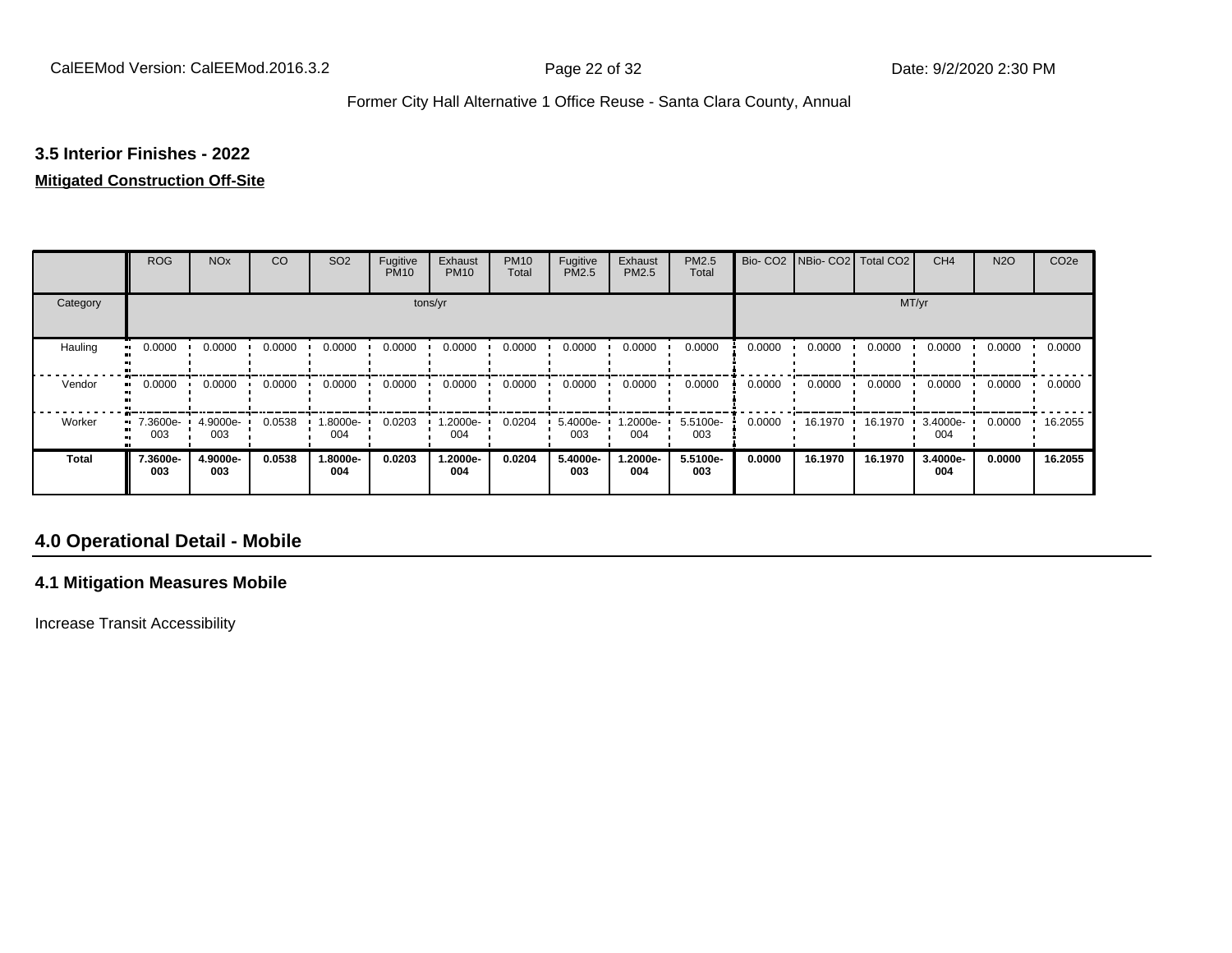|             | <b>ROG</b> | <b>NO<sub>x</sub></b> | CO     | SO <sub>2</sub>    | Fugitive<br><b>PM10</b> | Exhaust<br><b>PM10</b> | <b>PM10</b><br>Total | Fugitive<br>PM2.5 | Exhaust<br>PM2.5  | <b>PM2.5 Total Bio-CO2 NBio-CO2 Total CO2</b> |        |                   |       | CH <sub>4</sub> | <b>N2O</b> | CO <sub>2e</sub> |
|-------------|------------|-----------------------|--------|--------------------|-------------------------|------------------------|----------------------|-------------------|-------------------|-----------------------------------------------|--------|-------------------|-------|-----------------|------------|------------------|
| Category    |            |                       |        |                    |                         | tons/yr                |                      |                   |                   |                                               |        |                   | MT/yr |                 |            |                  |
| Mitigated   | $-0.1716$  | 0.6982                | 1.8372 | 6.0800e-<br>003    | 0.5523                  | 5.2400e-<br>003        | 0.5576               | 0.1479            | 4.8900e-<br>003   | 0.1527                                        | 0.0000 | 557.1935 557.1935 |       | 0.0197          | 0.0000     | $+557.6855$      |
| Unmitigated | 0.1852     | 0.7901                | 2.1808 | $-7.5900e-$<br>003 | 0.7013                  | 6.4300e-<br>003        | 0.7077               | 0.1877            | ■ 6.0100e-<br>003 | 0.1937                                        | 0.0000 | 694.6961 694.6961 |       | 0.0233          | 0.0000     | $+695.2790$      |

#### **4.2 Trip Summary Information**

|                         |         | Average Daily Trip Rate |        | Unmitigated       | Mitigated         |
|-------------------------|---------|-------------------------|--------|-------------------|-------------------|
| Land Use                | Weekday | Saturday                | Sunday | <b>Annual VMT</b> | <b>Annual VMT</b> |
| General Office Building | .104.81 | 0.00                    | 0.00   | 1.885.870         | 1.485.330         |
| Parking Lot             | 0.00    | 0.00                    | 0.00   |                   |                   |
| Total                   | .104.81 | 0.00                    | 0.00   | 1,885,870         | ,485,330          |

#### **4.3 Trip Type Information**

|                         |            | <b>Miles</b> |      |       | Trip % |                                                                |         | Trip Purpose %  |         |
|-------------------------|------------|--------------|------|-------|--------|----------------------------------------------------------------|---------|-----------------|---------|
| Land Use                | H-W or C-W |              |      |       |        | H-S or C-C I H-O or C-NW IH-W or C-WI H-S or C-C I H-O or C-NW | Primary | <b>Diverted</b> | Pass-by |
| General Office Building | 9.50       | 7.30         | 7.30 | 33.00 | 48.00  | 19.00                                                          |         |                 |         |
| Parking Lot             | 9.50       | 7.30         | 7.30 | 0.00  | 0.00   | 0.00                                                           |         |                 |         |

### **4.4 Fleet Mix**

| Land Use                | LDA      | DT1       | DT2      | <b>MDV</b> | LHD1      | LHD <sub>2</sub> | <b>MHD</b> | <b>HHD</b> | OBUS                            | JBUS      | <b>MCY</b> | <b>SBUS</b> | <b>MH</b> |
|-------------------------|----------|-----------|----------|------------|-----------|------------------|------------|------------|---------------------------------|-----------|------------|-------------|-----------|
| General Office Building | 0.610498 | 0.0367751 | 0.183084 | 0.106123i  | 0.014413i | 0.005007i        | 0.012610   |            | 0.021118 0.002144               | 0.001548i | 0.005312   | 0.000627    | 0.000740  |
| Parking Lot             | 0.610498 | 0.036775  | 0.183084 | 0.106123   | 0.014413  | 0.005007         | 0.012610   |            | $0.021118 \cdot 0.002144 \cdot$ | 0.001548  | 0.005312   | 0.000627    | 0.000740  |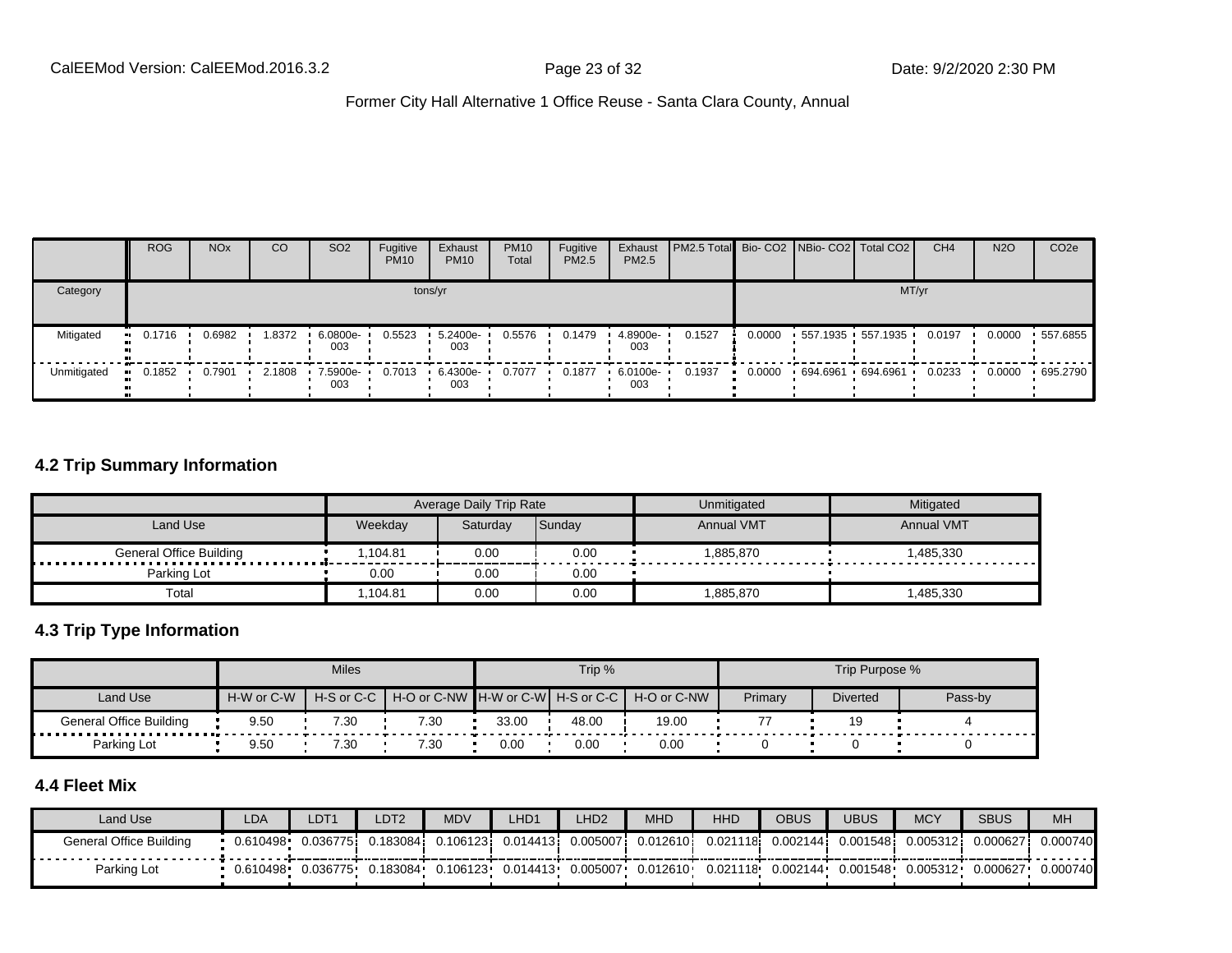### **5.0 Energy Detail**

#### Historical Energy Use: N

#### **5.1 Mitigation Measures Energy**

|                                  | <b>ROG</b> | <b>NO<sub>x</sub></b> | CO     | SO <sub>2</sub> | Fugitive<br><b>PM10</b> | Exhaust<br><b>PM10</b> | <b>PM10</b><br>Total | Fugitive<br>PM2.5 | Exhaust<br>PM2.5 | PM2.5 Total     |        | Bio- CO2 NBio- CO2 Total CO2 |                  | CH <sub>4</sub> | <b>N2O</b>      | CO <sub>2e</sub> |
|----------------------------------|------------|-----------------------|--------|-----------------|-------------------------|------------------------|----------------------|-------------------|------------------|-----------------|--------|------------------------------|------------------|-----------------|-----------------|------------------|
| Category                         |            |                       |        |                 |                         | tons/yr                |                      |                   |                  |                 |        |                              | MT/yr            |                 |                 |                  |
| Electricity<br>Mitigated         |            |                       |        |                 |                         | 0.0000                 | 0.0000               |                   | 0.0000           | 0.0000          | 0.0000 | 190.2474 190.2474            |                  | 0.0268          | 5.5400e-<br>003 | 192.5682         |
| Electricity<br>Unmitigated       |            |                       |        |                 |                         | 0.0000                 | 0.0000               |                   | 0.0000           | 0.0000          | 0.0000 | 190.2474                     | $\cdot$ 190.2474 | 0.0268          | 5.5400e-<br>003 | 192.5682         |
| NaturalGas<br>Mitigated          | 0.0100     | 0.0910                | 0.0765 | 5.5000e-<br>004 |                         | 6.9200e-<br>003        | 6.9200e-<br>003      |                   | 6.9200e-<br>003  | 6.9200e-<br>003 | 0.0000 | 99.0885                      | 99.0885          | 1.9000e-<br>003 | 1.8200e-<br>003 | 99.6774          |
| <b>NaturalGas</b><br>Unmitigated | 0.0100     | 0.0910                | 0.0765 | 5.5000e-<br>004 |                         | 6.9200e-<br>003        | 6.9200e-<br>003      |                   | 6.9200e-<br>003  | 6.9200e-<br>003 | 0.0000 | 99.0885                      | 99.0885          | 1.9000e-<br>003 | 1.8200e-<br>003 | 99.6774          |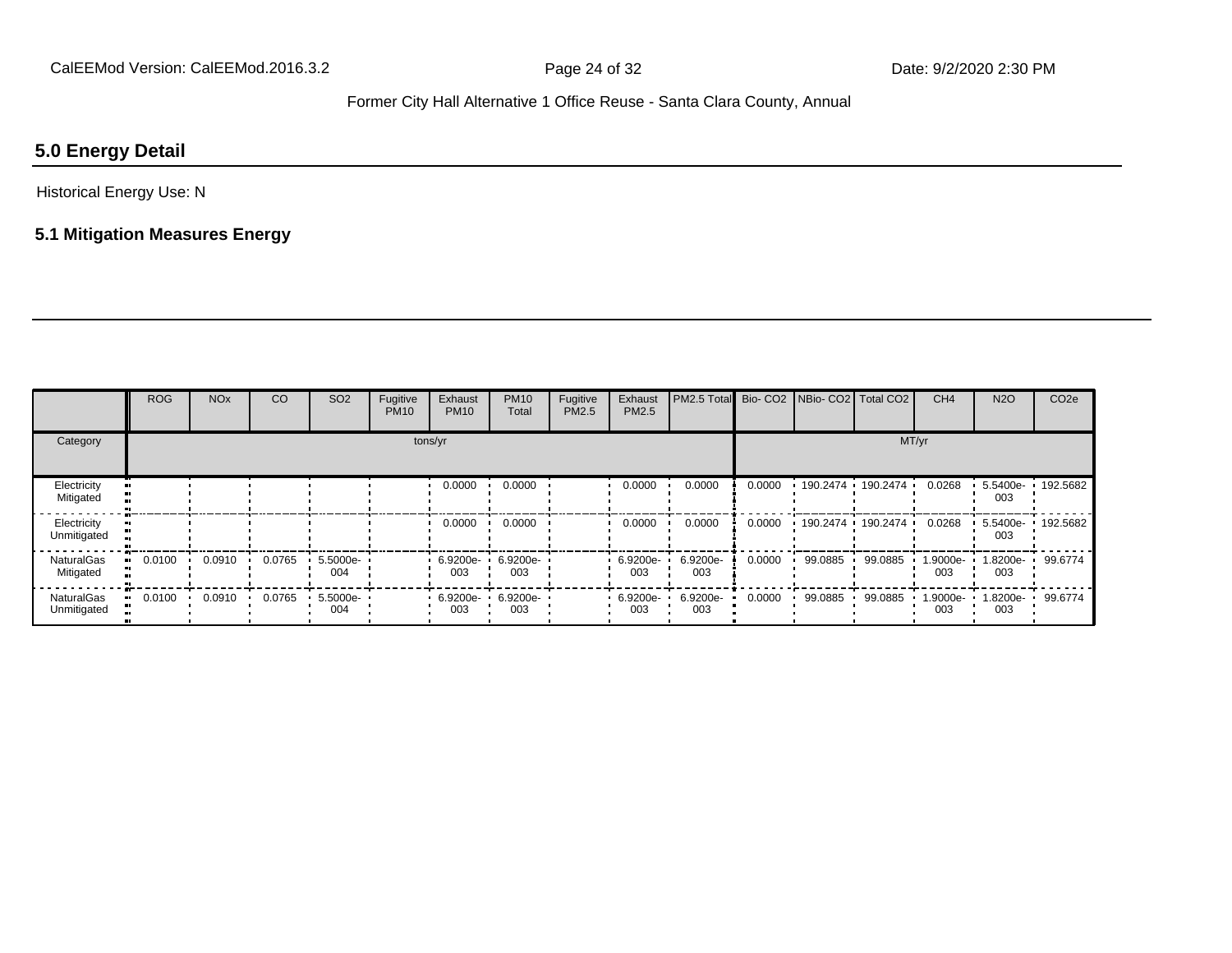## **5.2 Energy by Land Use - NaturalGas**

#### **Unmitigated**

|                                          | NaturalGa<br>s Use | <b>ROG</b> | <b>NO<sub>x</sub></b> | CO     | SO <sub>2</sub> | Fugitive<br><b>PM10</b> | Exhaust<br><b>PM10</b> | <b>PM10</b><br>Total | Fugitive<br>PM2.5 | Exhaust<br>PM2.5 | PM2.5 Total Bio- CO2 NBio- CO2 Total CO2 |        |         |         | CH <sub>4</sub> | <b>N2O</b>      | CO <sub>2e</sub> |
|------------------------------------------|--------------------|------------|-----------------------|--------|-----------------|-------------------------|------------------------|----------------------|-------------------|------------------|------------------------------------------|--------|---------|---------|-----------------|-----------------|------------------|
| Land Use                                 | kBTU/yr            |            |                       |        |                 |                         | tons/yr                |                      |                   |                  |                                          |        |         |         | MT/yr           |                 |                  |
| <b>General Office</b><br><b>Building</b> | 1.85685e<br>$+006$ | 0.0100     | 0.0910                | 0.0765 | 5.5000e-<br>004 |                         | 6.9200e-<br>003        | 6.9200e-<br>003      |                   | 6.9200e-<br>003  | 6.9200e-<br>003                          | 0.0000 | 99.0885 | 99.0885 | 1.9000e-<br>003 | 1.8200e-<br>003 | 99.6774          |
| Parking Lot                              | $\Omega$           | 0.0000     | 0.0000                | 0.0000 | 0.0000          |                         | 0.0000                 | 0.0000               |                   | 0.0000           | 0.0000                                   | 0.0000 | 0.0000  | 0.0000  | 0.0000          | 0.0000          | 0.0000           |
| <b>Total</b>                             |                    | 0.0100     | 0.0910                | 0.0765 | 5.5000e-<br>004 |                         | 6.9200e-<br>003        | 6.9200e-<br>003      |                   | 6.9200e-<br>003  | 6.9200e-<br>003                          | 0.0000 | 99.0885 | 99.0885 | 1.9000e-<br>003 | 1.8200e-<br>003 | 99.6774          |

#### **Mitigated**

|                                          | NaturalGa<br>s Use | <b>ROG</b> | <b>NO<sub>x</sub></b> | CO     | SO <sub>2</sub> | Fugitive<br><b>PM10</b> | Exhaust<br><b>PM10</b> | <b>PM10</b><br>Total | Fugitive<br><b>PM2.5</b> | Exhaust<br>PM2.5 | PM2.5 Total Bio- CO2 NBio- CO2 Total CO2 |        |         |         | CH <sub>4</sub> | <b>N2O</b>      | CO <sub>2</sub> e |
|------------------------------------------|--------------------|------------|-----------------------|--------|-----------------|-------------------------|------------------------|----------------------|--------------------------|------------------|------------------------------------------|--------|---------|---------|-----------------|-----------------|-------------------|
| Land Use                                 | kBTU/yr            |            |                       |        |                 |                         | tons/yr                |                      |                          |                  |                                          |        |         | MT/yr   |                 |                 |                   |
| <b>General Office</b><br><b>Building</b> | 1.85685e<br>$+006$ | 0.0100     | 0.0910                | 0.0765 | 5.5000e-<br>004 |                         | 6.9200e-<br>003        | 6.9200e-<br>003      |                          | 6.9200e-<br>003  | 6.9200e-<br>003                          | 0.0000 | 99.0885 | 99.0885 | 1.9000e-<br>003 | 1.8200e-<br>003 | 99.6774           |
| Parking Lot                              | $\Omega$           | 0.0000<br> | 0.0000                | 0.0000 | 0.0000          |                         | 0.0000                 | 0.0000               |                          | 0.0000           | 0.0000                                   | 0.0000 | 0.0000  | 0.0000  | 0.0000          | 0.0000          | 0.0000            |
| <b>Total</b>                             |                    | 0.0100     | 0.0910                | 0.0765 | 5.5000e-<br>004 |                         | 6.9200e-<br>003        | 6.9200e-<br>003      |                          | 6.9200e-<br>003  | 6.9200e-<br>003                          | 0.0000 | 99.0885 | 99.0885 | 1.9000e-<br>003 | 1.8200e-<br>003 | 99.6774           |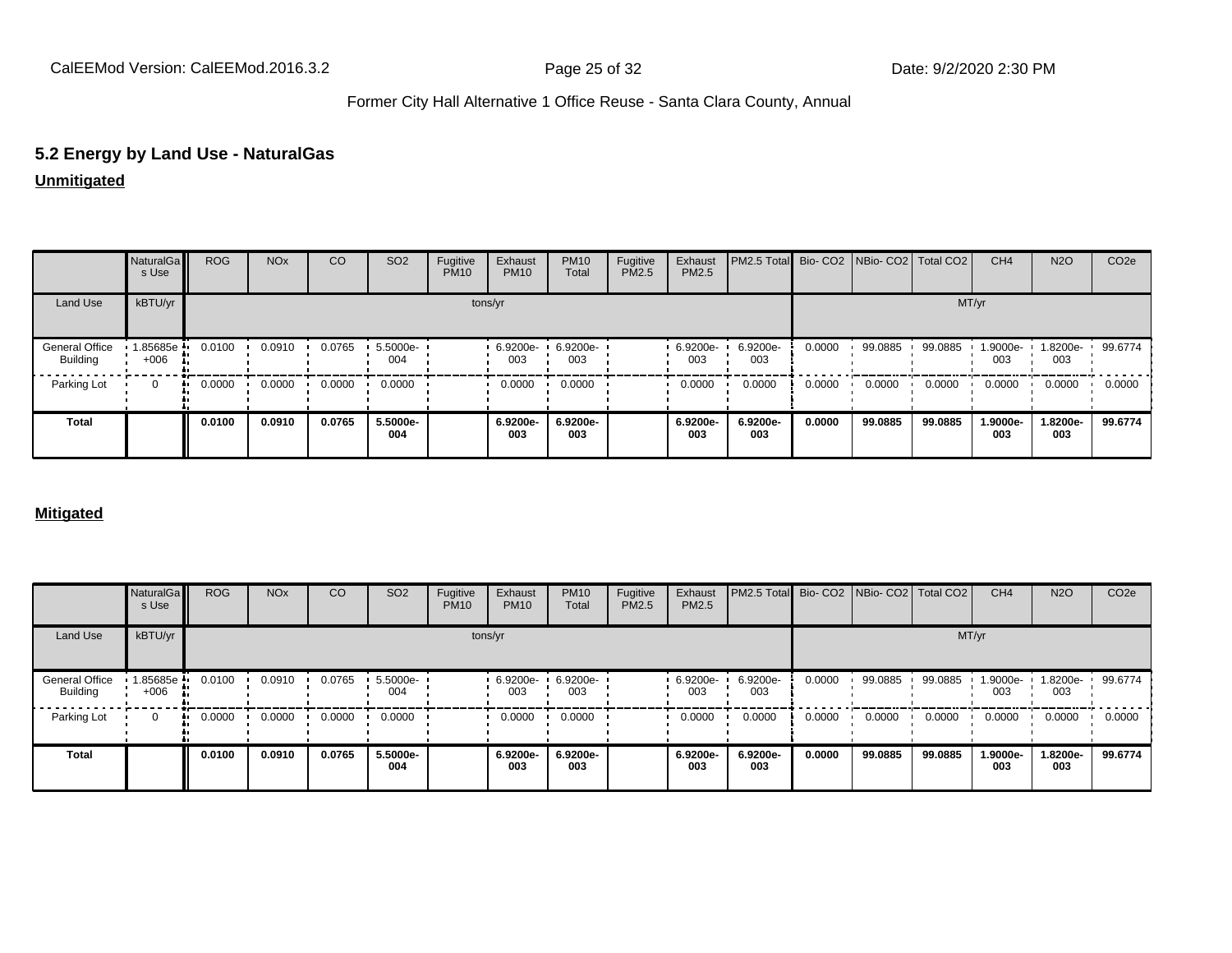# **5.3 Energy by Land Use - Electricity**

### **Unmitigated**

|                                   | Electricity<br><b>Use</b> | Total CO <sub>2</sub> | CH <sub>4</sub> | <b>N2O</b>      | CO <sub>2e</sub> |
|-----------------------------------|---------------------------|-----------------------|-----------------|-----------------|------------------|
| Land Use                          | kWh/yr                    |                       |                 | MT/yr           |                  |
| General Office<br><b>Building</b> | 2.02246e<br>$+006$        | 188.9784<br>n         | 0.0266          | 5.5000e-<br>003 | 191.2838         |
| Parking Lot                       | 13580                     | 1.2689                | 1.8000e-<br>004 | 4.0000e-<br>005 | 1.2844           |
| Total                             |                           | 190.2474              | 0.0268          | 5.5400e-<br>003 | 192.5682         |

#### **Mitigated**

|                                   | Electricity<br><b>Use</b> | Total CO <sub>2</sub> | CH <sub>4</sub> | <b>N2O</b>      | CO <sub>2e</sub> |
|-----------------------------------|---------------------------|-----------------------|-----------------|-----------------|------------------|
| Land Use                          | kWh/yr                    |                       | MT/yr           |                 |                  |
| General Office<br><b>Building</b> | 2.02246e<br>$+006$        | 188.9784<br>n         | 0.0266          | 5.5000e-<br>003 | 191.2838         |
| Parking Lot                       | 13580                     | 1.2689                | 1.8000e-<br>004 | 4.0000e-<br>005 | 1.2844           |
| <b>Total</b>                      |                           | 190.2474              | 0.0268          | 5.5400e-<br>003 | 192.5682         |

### **6.0 Area Detail**

**6.1 Mitigation Measures Area**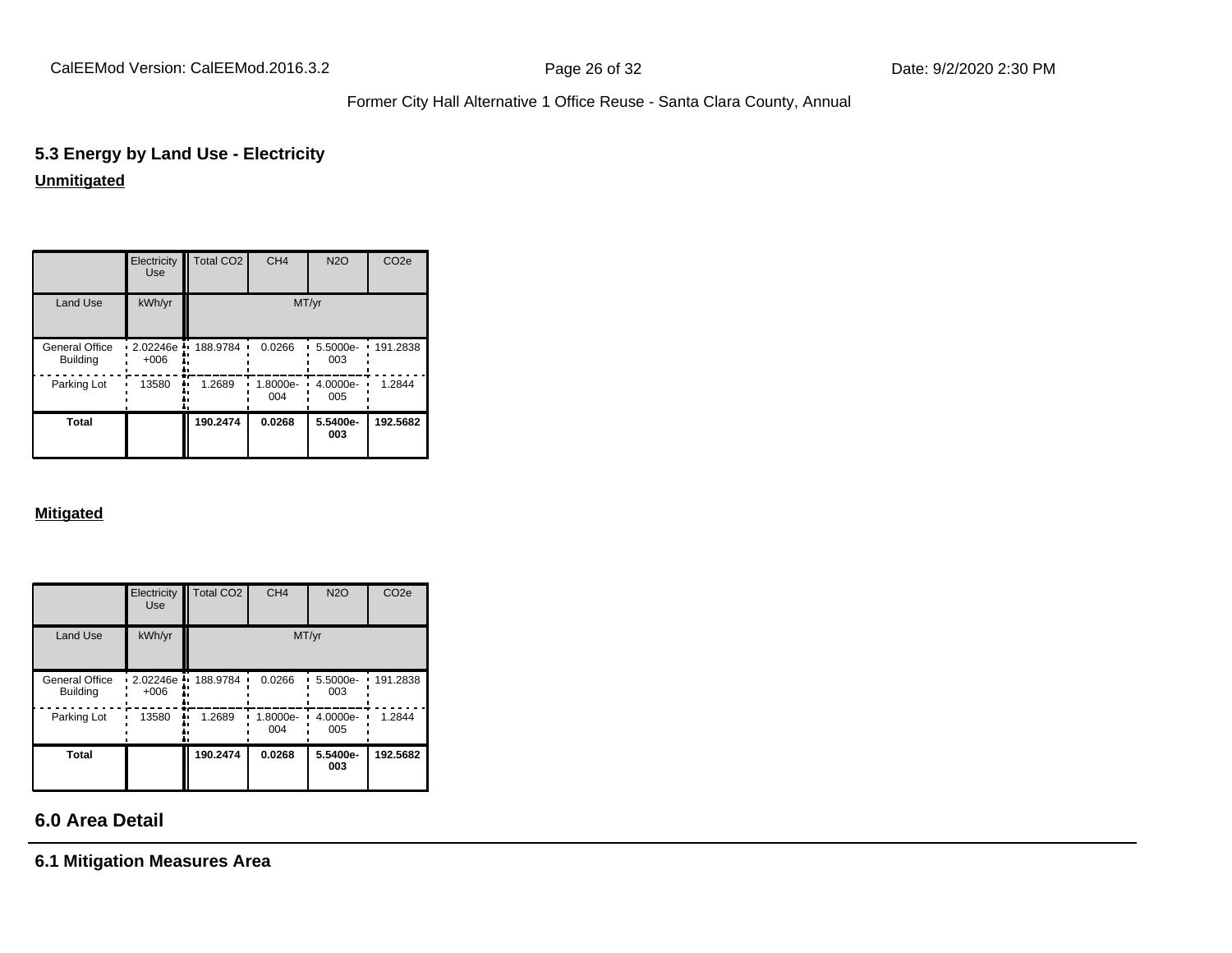|             | <b>ROG</b>            | <b>NO<sub>x</sub></b> | CO              | SO <sub>2</sub> | Fugitive<br><b>PM10</b> | Exhaust<br><b>PM10</b> | <b>PM10</b><br>Total | Fugitive<br><b>PM2.5</b> | Exhaust<br>PM2.5 | <b>PM2.5 Total Bio- CO2 NBio- CO2   Total CO2  </b> |        |                 |                 | CH <sub>4</sub> | <b>N2O</b> | CO <sub>2e</sub> |
|-------------|-----------------------|-----------------------|-----------------|-----------------|-------------------------|------------------------|----------------------|--------------------------|------------------|-----------------------------------------------------|--------|-----------------|-----------------|-----------------|------------|------------------|
| Category    |                       |                       |                 |                 | tons/yr                 |                        |                      |                          |                  |                                                     |        |                 | MT/yr           |                 |            |                  |
| Mitigated   | $\blacksquare$ 0.5057 | 2.0000e-<br>005       | 1.9400e-<br>003 | 0.0000          |                         | 1.0000e-<br>005        | 1.0000e-<br>005      |                          | 1.0000e-<br>005  | 1.0000e-<br>005                                     | 0.0000 | 3.7600e-<br>003 | 3.7600e-<br>003 | 1.0000e-<br>005 | 0.0000     | 4.0100e-<br>003  |
| Unmitigated | 0.5057                | 2.0000e-<br>005       | 1.9400e-<br>003 | 0.0000          |                         | 1.0000e-<br>005        | 1.0000e-<br>005      |                          | 1.0000e-<br>005  | 1.0000e-<br>005                                     | 0.0000 | 3.7600e-<br>003 | 3.7600e-<br>003 | 1.0000e-<br>005 | 0.0000     | 4.0100e-<br>003  |

### **6.2 Area by SubCategory**

**Unmitigated**

|                          | <b>ROG</b>     | <b>NO<sub>x</sub></b> | CO              | SO <sub>2</sub> | Fugitive<br><b>PM10</b> | Exhaust<br><b>PM10</b> | <b>PM10</b><br>Total | Fugitive<br>PM2.5 | Exhaust<br>PM2.5 | PM2.5 Total Bio- CO2 NBio- CO2 Total CO2 |        |                 |                 | CH <sub>4</sub> | <b>N2O</b> | CO <sub>2</sub> e |
|--------------------------|----------------|-----------------------|-----------------|-----------------|-------------------------|------------------------|----------------------|-------------------|------------------|------------------------------------------|--------|-----------------|-----------------|-----------------|------------|-------------------|
| SubCategory              |                | tons/yr               |                 |                 |                         |                        |                      |                   | MT/yr            |                                          |        |                 |                 |                 |            |                   |
| Architectural<br>Coating | 0.0600         |                       |                 |                 |                         | 0.0000                 | 0.0000               |                   | 0.0000           | 0.0000                                   | 0.0000 | 0.0000          | 0.0000          | 0.0000          | 0.0000     | 0.0000            |
| Consumer<br>Products     | 0.4455         |                       |                 |                 |                         | 0.0000                 | 0.0000               |                   | 0.0000           | 0.0000                                   | 0.0000 | 0.0000          | 0.0000          | 0.0000          | 0.0000     | 0.0000            |
| Landscaping              | -8000e.<br>004 | 2.0000e-<br>005       | 1.9400e-<br>003 | 0.0000          |                         | 1.0000e-<br>005        | 1.0000e-<br>005      |                   | 1.0000e-<br>005  | 1.0000e-<br>005                          | 0.0000 | 3.7600e-<br>003 | 3.7600e-<br>003 | -0000e-<br>005  | 0.0000     | 4.0100e-<br>003   |
| <b>Total</b>             | 0.5057         | 2.0000e-<br>005       | 1.9400e-<br>003 | 0.0000          |                         | 1.0000e-<br>005        | 1.0000e-<br>005      |                   | 1.0000e-<br>005  | 1.0000e-<br>005                          | 0.0000 | 3.7600e-<br>003 | 3.7600e-<br>003 | 1.0000e-<br>005 | 0.0000     | 4.0100e-<br>003   |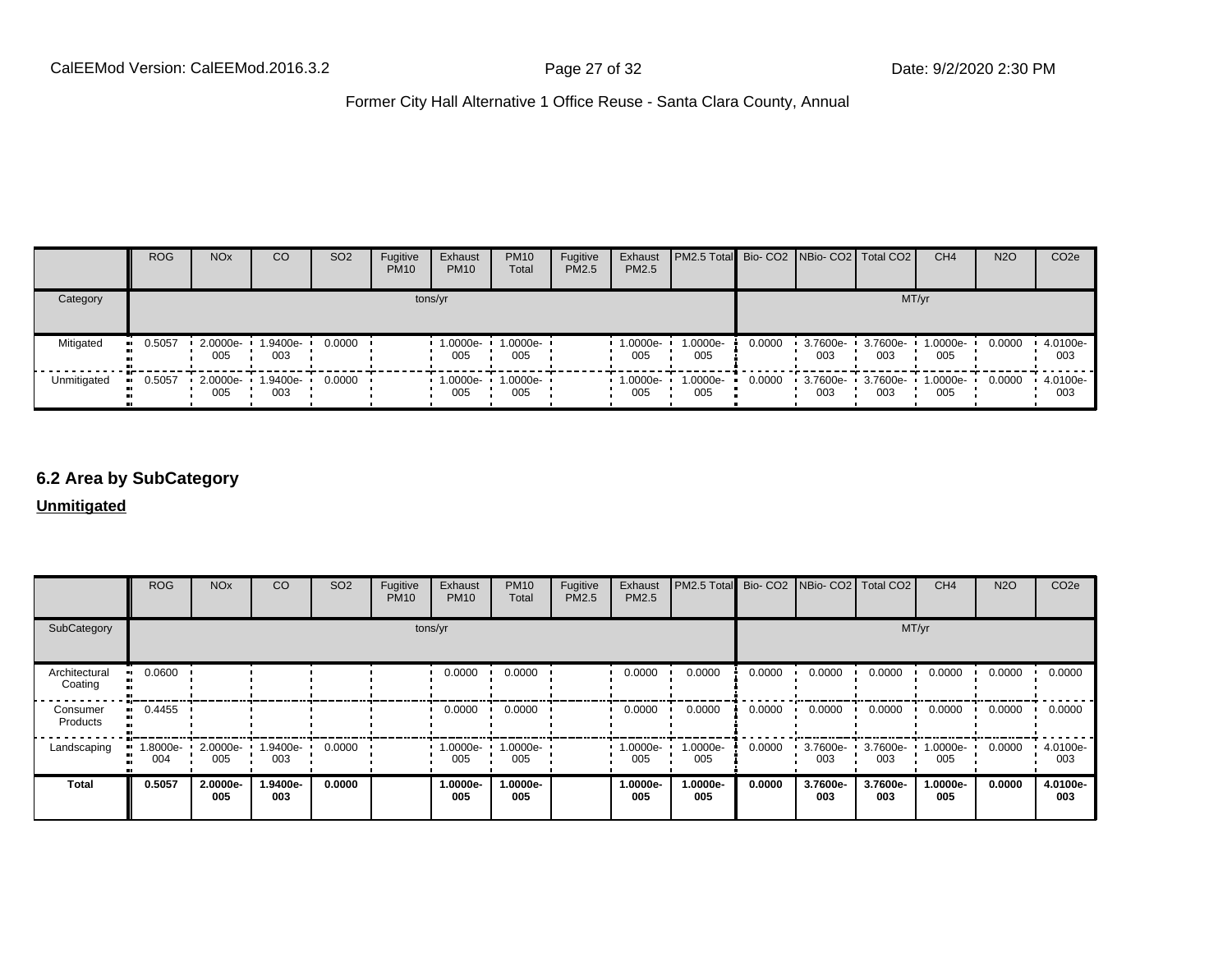### **6.2 Area by SubCategory**

**Mitigated**

|                          | <b>ROG</b>      | <b>NO<sub>x</sub></b> | CO              | SO <sub>2</sub> | Fugitive<br><b>PM10</b> | Exhaust<br><b>PM10</b> | <b>PM10</b><br>Total | Fugitive<br>PM2.5 | Exhaust<br>PM2.5 | <b>PM2.5</b><br>Total | Bio-CO <sub>2</sub> | NBio- CO2   Total CO2 |                 | CH <sub>4</sub> | <b>N2O</b> | CO <sub>2e</sub> |
|--------------------------|-----------------|-----------------------|-----------------|-----------------|-------------------------|------------------------|----------------------|-------------------|------------------|-----------------------|---------------------|-----------------------|-----------------|-----------------|------------|------------------|
| SubCategory              |                 |                       |                 |                 |                         | tons/yr                |                      |                   |                  |                       |                     |                       | MT/yr           |                 |            |                  |
| Architectural<br>Coating | 0.0600          |                       |                 |                 |                         | 0.0000                 | 0.0000               |                   | 0.0000           | 0.0000                | 0.0000              | 0.0000                | 0.0000          | 0.0000          | 0.0000     | 0.0000           |
| Consumer<br>Products     | $-0.4455$       |                       |                 |                 |                         | 0.0000                 | 0.0000               |                   | 0.0000           | 0.0000                | 0.0000              | 0.0000                | 0.0000          | 0.0000          | 0.0000     | 0.0000           |
| Landscaping              | 1.8000e-<br>004 | 2.0000e-<br>005       | 1.9400e-<br>003 | 0.0000          |                         | 1.0000e-<br>005        | 1.0000e-<br>005      |                   | 1.0000e-<br>005  | 1.0000e-<br>005       | 0.0000              | 3.7600e-<br>003       | 3.7600e-<br>003 | 1.0000e-<br>005 | 0.0000     | 4.0100e-<br>003  |
| <b>Total</b>             | 0.5057          | 2.0000e-<br>005       | 1.9400e-<br>003 | 0.0000          |                         | 1.0000e-<br>005        | 1.0000e-<br>005      |                   | 1.0000e-<br>005  | 1.0000e-<br>005       | 0.0000              | 3.7600e-<br>003       | 3.7600e-<br>003 | 1.0000e-<br>005 | 0.0000     | 4.0100e-<br>003  |

## **7.0 Water Detail**

**7.1 Mitigation Measures Water**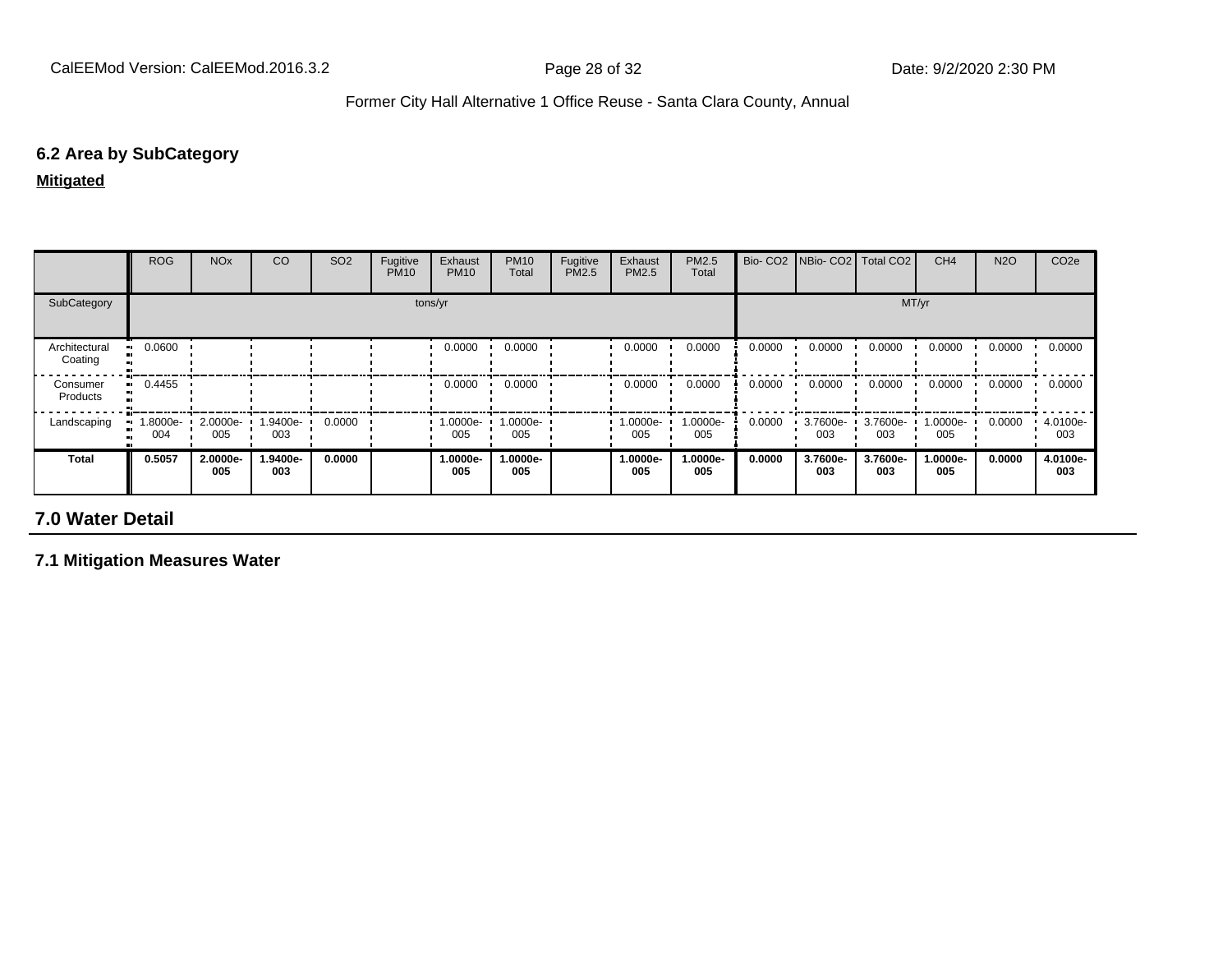|             | <b>Total CO2</b>           | CH <sub>4</sub> | <b>N2O</b> | CO <sub>2e</sub> |
|-------------|----------------------------|-----------------|------------|------------------|
| Category    |                            |                 | MT/yr      |                  |
| Mitigated   | 20.6301<br>.,<br><br>      | 0.6589          | 0.0159     | 41.8493          |
| Unmitigated | 20.6301<br>.,<br><br><br>ш | 0.6589          | 0.0159     | 41.8493          |

#### **7.2 Water by Land Use**

**Unmitigated**

|                                          | door Use                           | Indoor/Out Total CO2 | CH <sub>4</sub> | <b>N2O</b> | CO <sub>2e</sub> |
|------------------------------------------|------------------------------------|----------------------|-----------------|------------|------------------|
| <b>Land Use</b>                          | Mgal                               |                      |                 | MT/yr      |                  |
| <b>General Office</b><br><b>Building</b> | $\cdot$ 20.1603 /<br>٠.<br>12.3563 | 20.6301              | 0.6589          | 0.0159     | 41.8493          |
| Parking Lot                              | 0/0                                | 0.0000               | 0.0000          | 0.0000     | 0.0000           |
| <b>Total</b>                             |                                    | 20.6301              | 0.6589          | 0.0159     | 41.8493          |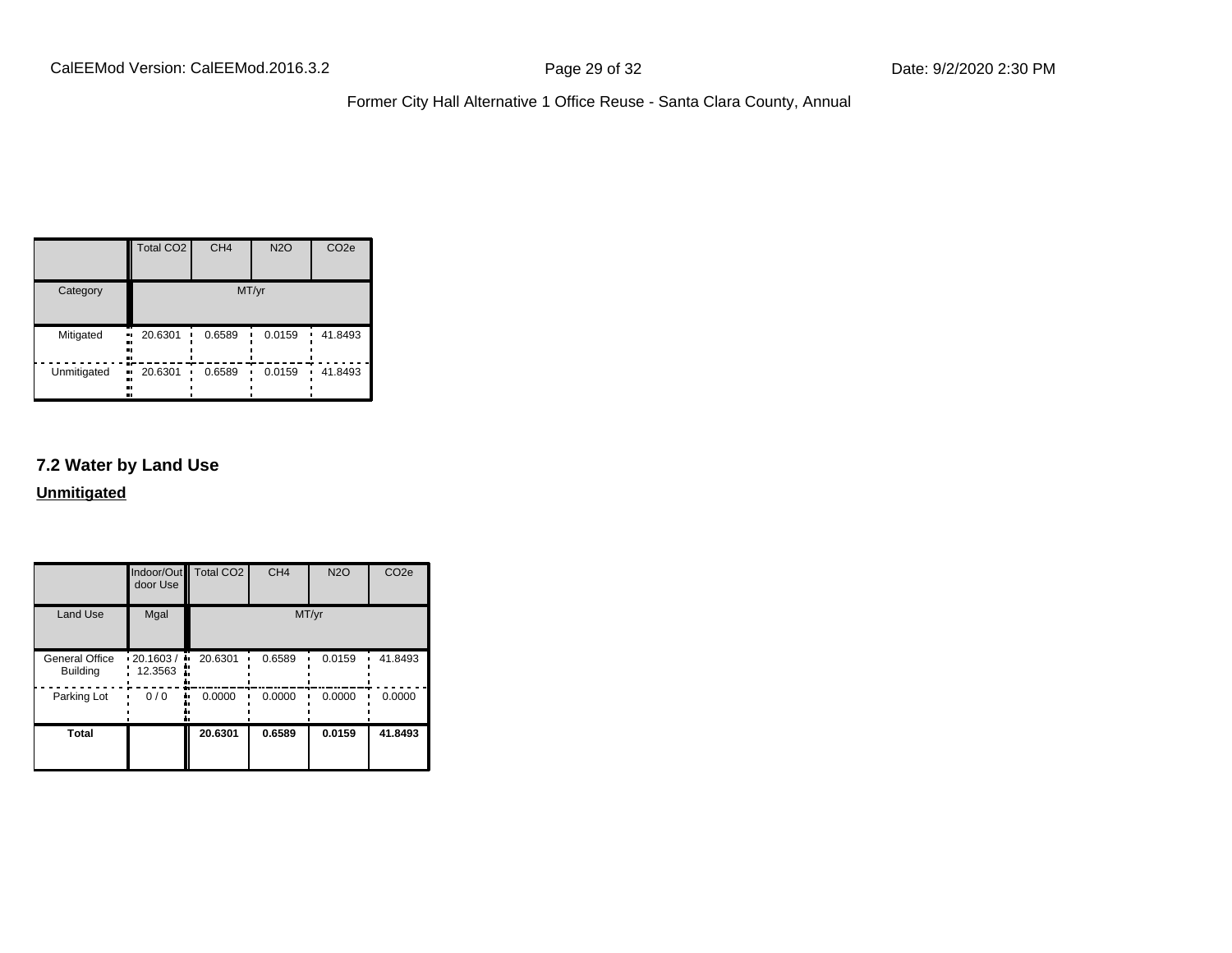#### **7.2 Water by Land Use**

#### **Mitigated**

|                                   | door Use            | Indoor/Out Total CO2 | CH <sub>4</sub> | <b>N2O</b> | CO <sub>2e</sub> |
|-----------------------------------|---------------------|----------------------|-----------------|------------|------------------|
| <b>Land Use</b>                   | Mgal                |                      | MT/yr           |            |                  |
| General Office<br><b>Building</b> | 20.1603/<br>12.3563 | 20.6301              | 0.6589          | 0.0159     | 41.8493          |
| Parking Lot                       | 0/0                 | 0.0000               | 0.0000          | 0.0000     | 0.0000           |
| <b>Total</b>                      |                     | 20.6301              | 0.6589          | 0.0159     | 41.8493          |

### **8.0 Waste Detail**

#### **8.1 Mitigation Measures Waste**

#### **Category/Year**

|               | Total CO <sub>2</sub>            | CH <sub>4</sub> | <b>N2O</b> | CO <sub>2e</sub> |  |  |  |  |
|---------------|----------------------------------|-----------------|------------|------------------|--|--|--|--|
|               | MT/yr                            |                 |            |                  |  |  |  |  |
| Mitigated<br> | 21.4135<br>$\bullet$<br>n<br>n   | 1.2655          | 0.0000     | 53.0511          |  |  |  |  |
| Unmitigated   | п.<br>21.4135<br><br>ı<br>ı.<br> | 1.2655          | 0.0000     | 53.0511          |  |  |  |  |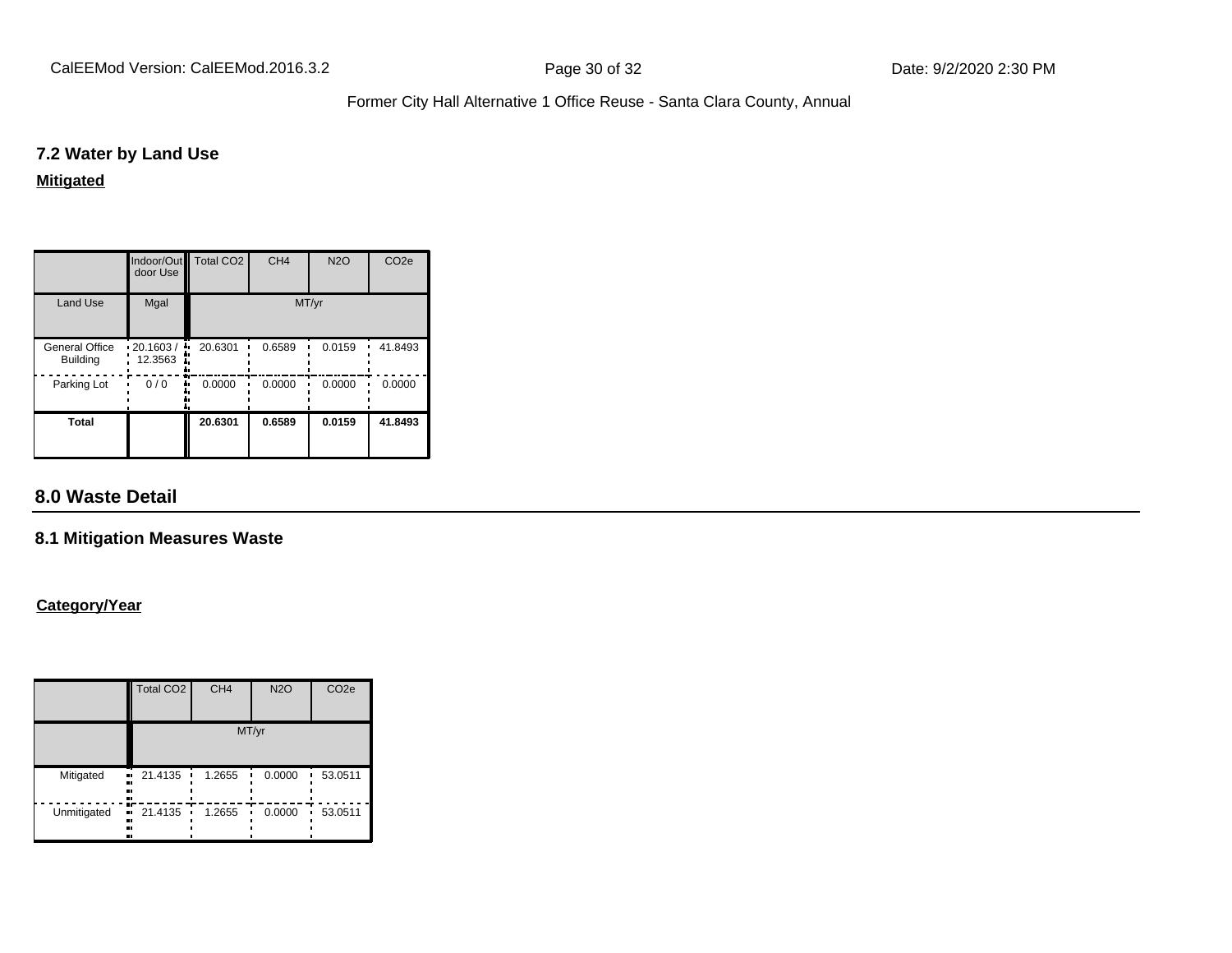### **8.2 Waste by Land Use**

**Unmitigated**

|                                          | Waste<br><b>Disposed</b> | <b>Total CO2</b> | CH <sub>4</sub> | <b>N2O</b> | CO <sub>2e</sub> |
|------------------------------------------|--------------------------|------------------|-----------------|------------|------------------|
| <b>Land Use</b>                          | tons                     |                  |                 | MT/yr      |                  |
| <b>General Office</b><br><b>Building</b> | 105.49                   | 21.4135          | 1.2655          | 0.0000     | 53.0511          |
| Parking Lot                              | 0                        | 0.0000           | 0.0000          | 0.0000     | 0.0000           |
| Total                                    |                          | 21.4135          | 1.2655          | 0.0000     | 53.0511          |

#### **Mitigated**

|                                          | Waste<br><b>Disposed</b> | Total CO <sub>2</sub> | CH <sub>4</sub> | <b>N2O</b> | CO <sub>2e</sub> |
|------------------------------------------|--------------------------|-----------------------|-----------------|------------|------------------|
| <b>Land Use</b>                          | tons                     |                       |                 | MT/yr      |                  |
| <b>General Office</b><br><b>Building</b> | 105.49                   | 21.4135<br>ā,         | 1.2655          | 0.0000     | 53.0511          |
| Parking Lot                              | 0                        | 0.0000                | 0.0000          | 0.0000     | 0.0000           |
| <b>Total</b>                             |                          | 21.4135               | 1.2655          | 0.0000     | 53.0511          |

## **9.0 Operational Offroad**

| Equipment Type | Number | Hours/Day | Days/Year | Horse Power | Load Factor | <b>Fuel Type</b> |
|----------------|--------|-----------|-----------|-------------|-------------|------------------|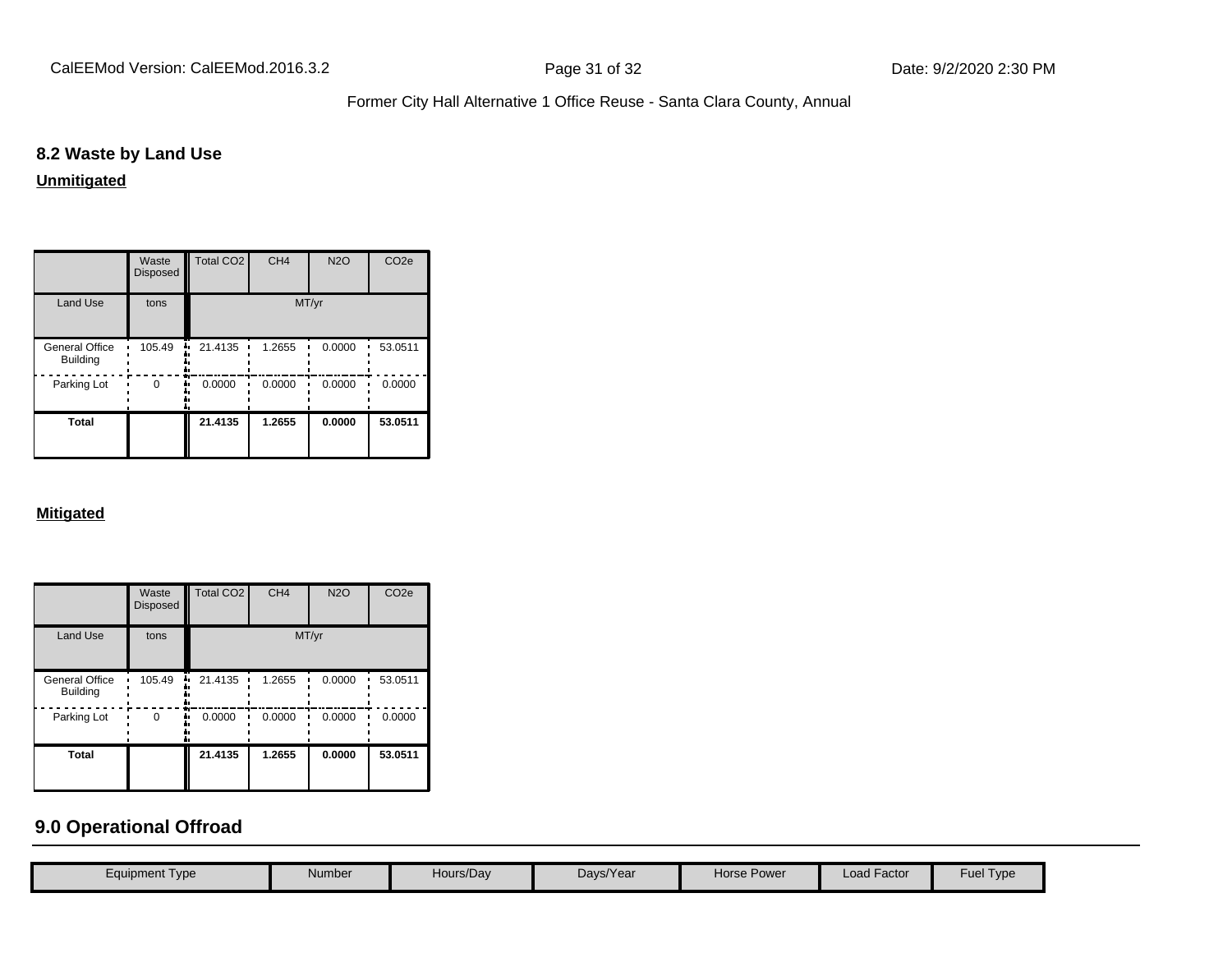### **10.0 Stationary Equipment**

### **Fire Pumps and Emergency Generators**

| Equipment Type | <b>Number</b> | Hours/Day      | Hours/Year      | Horse Power          | Load Factor | Fuel Type |
|----------------|---------------|----------------|-----------------|----------------------|-------------|-----------|
| <b>Boilers</b> |               |                |                 |                      |             |           |
| Equipment Type | <b>Number</b> | Heat Input/Day | Heat Input/Year | <b>Boiler Rating</b> | Fuel Type   |           |

#### **User Defined Equipment**

| Equipment Type | Number |
|----------------|--------|

### **11.0 Vegetation**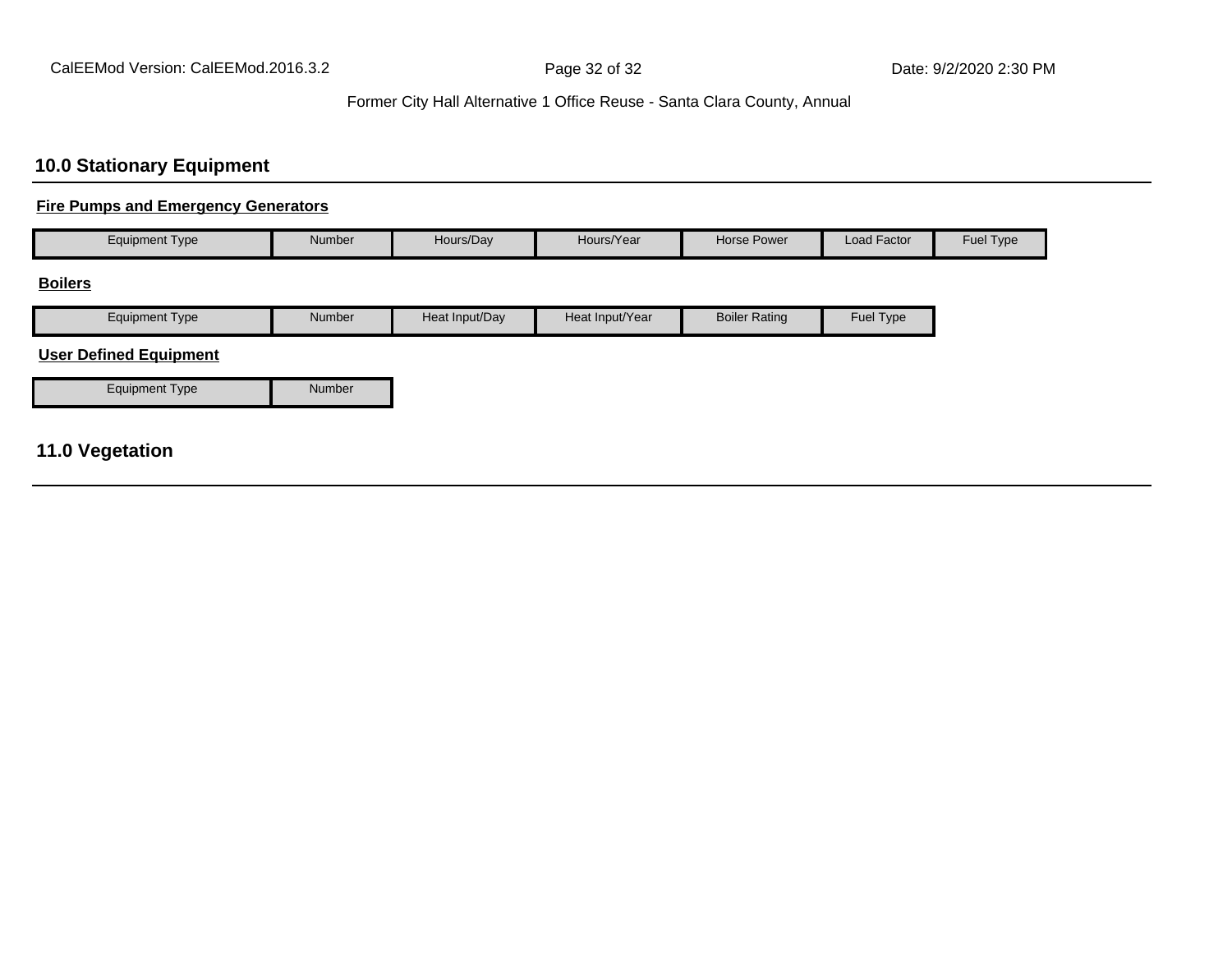#### Former City Hall Alternative 2 Residential Reuse - Santa Clara County, Annual

#### **Former City Hall Alternative 2 Residential Reuse**

**Santa Clara County, Annual**

### **1.0 Project Characteristics**

### **1.1 Land Usage**

| <b>Land Uses</b>    | Size                                          | Metric               | Lot Acreage   | Floor Surface Area | Population          |
|---------------------|-----------------------------------------------|----------------------|---------------|--------------------|---------------------|
| Parking Lot         | 97.00                                         | Space                | $0.8^{\circ}$ | 38,800.00          |                     |
| Apartments Mid Rise | - - - - - - - - - - - - - - - - - -<br>108.00 | <b>Dwelling Unit</b> | . 10.         | 113,430.00         | ------------<br>309 |

#### **1.2 Other Project Characteristics**

| <b>Urbanization</b>               | Urban                          | Wind Speed (m/s)                  | 2.2   | <b>Precipitation Freg (Days)</b>        | 58    |
|-----------------------------------|--------------------------------|-----------------------------------|-------|-----------------------------------------|-------|
| <b>Climate Zone</b>               | 4                              |                                   |       | <b>Operational Year</b>                 | 2023  |
| <b>Utility Company</b>            | Pacific Gas & Electric Company |                                   |       |                                         |       |
| <b>CO2 Intensity</b><br>(lb/MWhr) | 206                            | <b>CH4 Intensity</b><br>(lb/MWhr) | 0.029 | N <sub>2</sub> O Intensity<br>(lb/MWhr) | 0.006 |

### **1.3 User Entered Comments & Non-Default Data**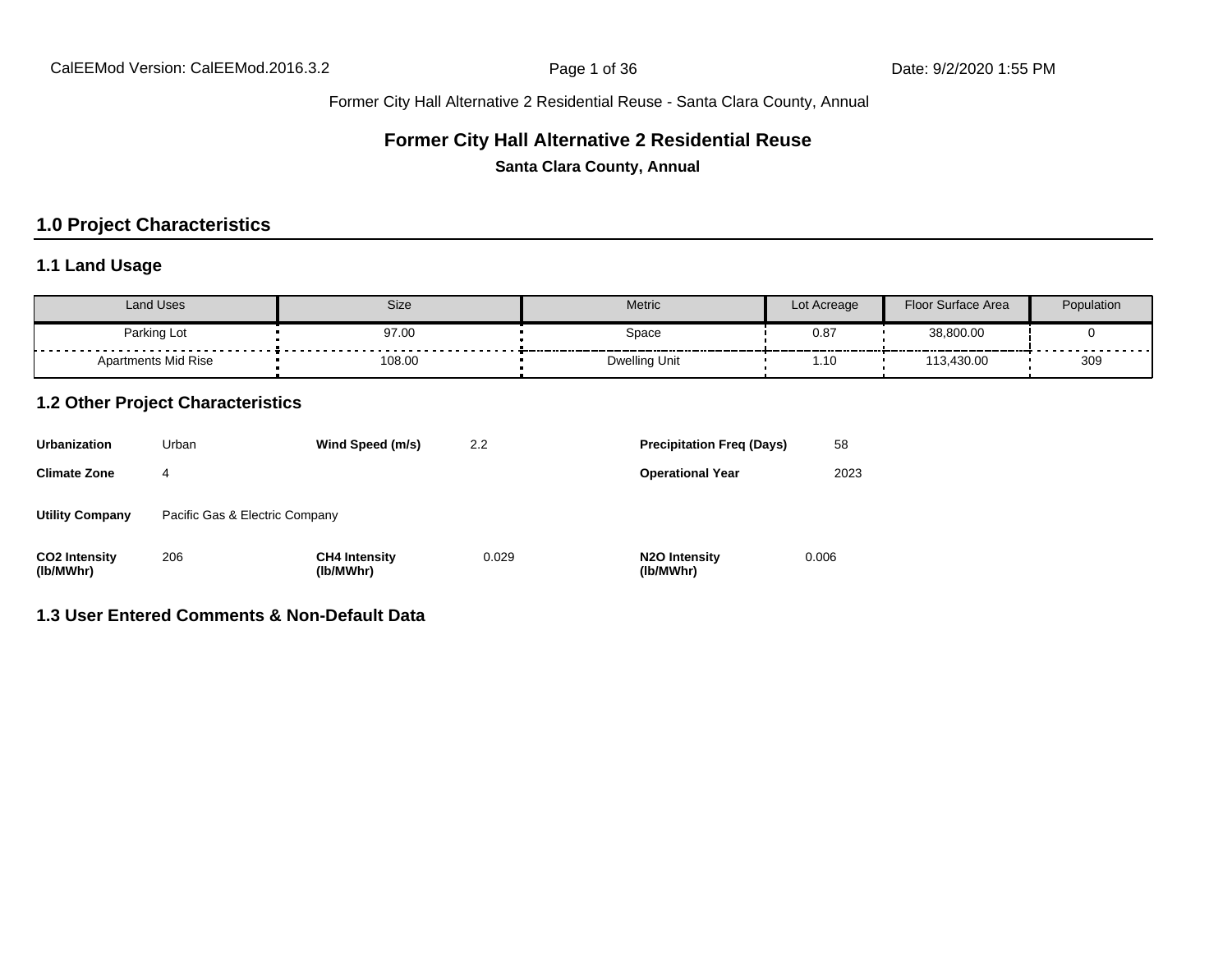CalEEMod Version: CalEEMod.2016.3.2 **Page 2 of 36** Page 2 of 36 Date: 9/2/2020 1:55 PM

#### Former City Hall Alternative 2 Residential Reuse - Santa Clara County, Annual

Project Characteristics - Updated CO2 intensity based on PG&E 2020 CRSR

Land Use - Project specific acreage and square footage of building.

Construction Phase - Project specific schedule based on construction duration of 18-24 months.

Off-road Equipment - Concrete vibrator modeled as plate compactor.

Off-road Equipment - Project specific equipment.

Off-road Equipment - Vibratory roller modeled as plate compactor.

Off-road Equipment - Concrete vibrator modeled as plate compactor.

Off-road Equipment - Project specific equipment. Dump truck modeled as off-highway truck to account for potential off-haul.

Trips and VMT - Assumes maximum metween 30-40 workers per day. Includes vendor truck trip rate based on CalEEMod default for residential land uses.

Vehicle Trips - Updated per 10th gen. ITE trip rates for approximately 822 daily vehicle trips.

Woodstoves - Assumes no woodstove or wood fireplaces.

Energy Use -

Construction Off-road Equipment Mitigation - Assumes watering twice per day per BAAQMD fugitive dust control.

Mobile Land Use Mitigation - Increases transit accessiblity to adjacent Civic Center Station.

| <b>Table Name</b>    | <b>Column Name</b>         | Default Value | New Value  |
|----------------------|----------------------------|---------------|------------|
| tblConstructionPhase | NumDays                    | 10.00         | 151.00     |
| tblConstructionPhase | NumDays                    | 10.00         | 131.00     |
| tblConstructionPhase | <b>NumDays</b>             | 200.00        | 173.00     |
| tblConstructionPhase | <b>NumDays</b>             | 200.00        | 173.00     |
| tblConstructionPhase | NumDays                    | 20.00         | 44.00      |
| tblFireplaces        | <b>NumberGas</b>           | 16.50         | 35.00      |
| tblFireplaces        | <b>NumberWood</b>          | 18.70         | 0.00       |
| tblLandUse           | LandUseSquareFeet          | 108,000.00    | 113,430.00 |
| tblLandUse           | LotAcreage                 | 2.84          | 1.10       |
| tblOffRoadEquipment  | OffRoadEquipmentUnitAmount | 1.00          | 0.00       |
| tblOffRoadEquipment  | OffRoadEquipmentUnitAmount | 1.00          | 0.00       |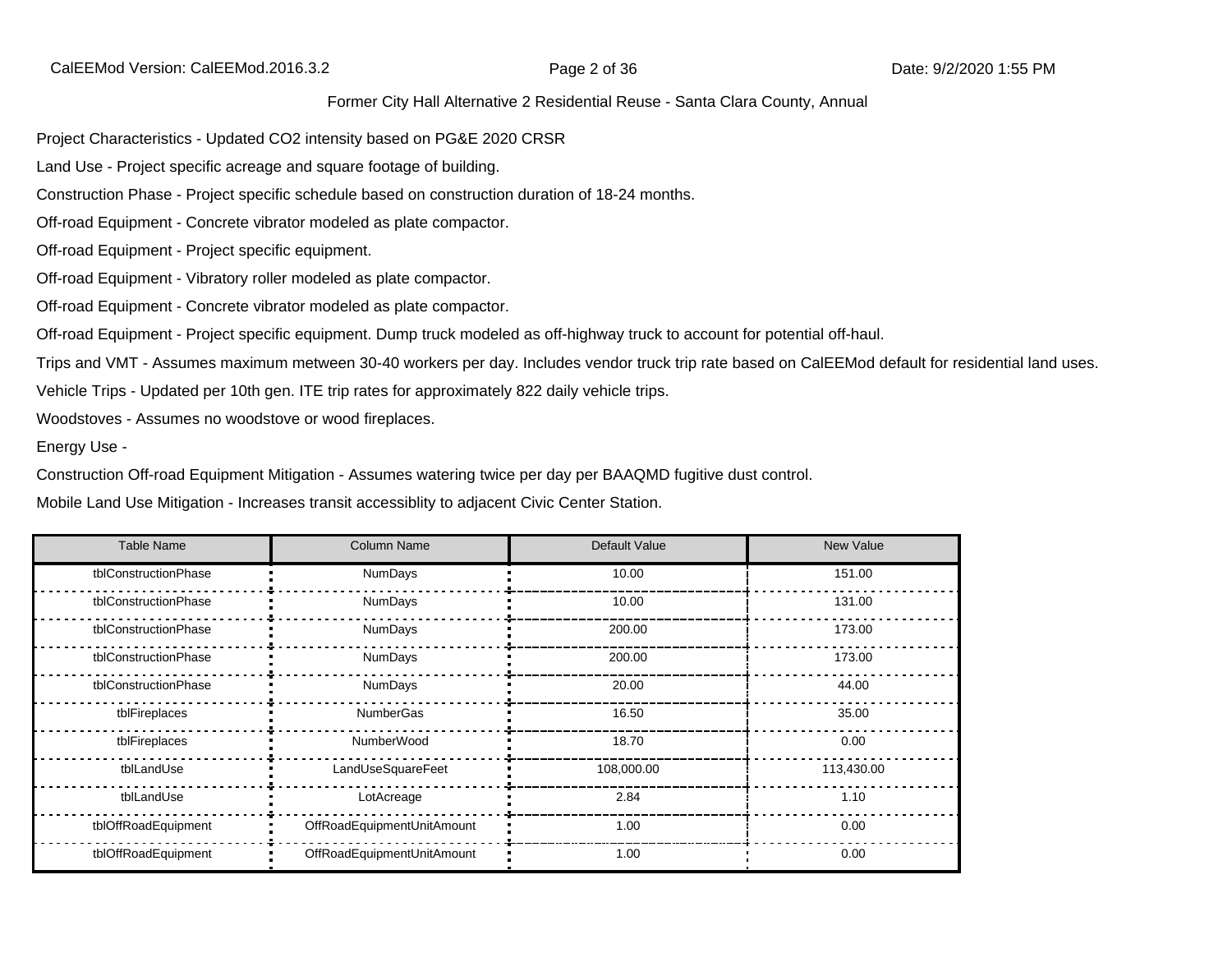#### Former City Hall Alternative 2 Residential Reuse - Santa Clara County, Annual

| tblOffRoadEquipment | OffRoadEquipmentUnitAmount | 1.00 | 0.00 |
|---------------------|----------------------------|------|------|
| tblOffRoadEquipment | OffRoadEquipmentUnitAmount | 1.00 | 0.00 |
| tblOffRoadEquipment | OffRoadEquipmentUnitAmount | 1.00 | 0.00 |
| tblOffRoadEquipment | OffRoadEquipmentUnitAmount | 1.00 | 0.00 |
| tblOffRoadEquipment | OffRoadEquipmentUnitAmount | 1.00 | 0.00 |
| tblOffRoadEquipment | OffRoadEquipmentUnitAmount | 1.00 | 0.00 |
| tblOffRoadEquipment | OffRoadEquipmentUnitAmount | 3.00 | 0.00 |
| tblOffRoadEquipment | OffRoadEquipmentUnitAmount | 3.00 | 0.00 |
| tblOffRoadEquipment | OffRoadEquipmentUnitAmount | 3.00 | 0.00 |
| tblOffRoadEquipment | OffRoadEquipmentUnitAmount | 0.00 | 2.00 |
| tblOffRoadEquipment | OffRoadEquipmentUnitAmount | 0.00 | 2.00 |
| tblOffRoadEquipment | OffRoadEquipmentUnitAmount | 0.00 | 1.00 |
| tblOffRoadEquipment | OffRoadEquipmentUnitAmount | 0.00 | 1.00 |
| tblOffRoadEquipment | OffRoadEquipmentUnitAmount | 0.00 | 2.00 |
| tblOffRoadEquipment | OffRoadEquipmentUnitAmount | 0.00 | 4.00 |
| tblOffRoadEquipment | OffRoadEquipmentUnitAmount | 0.00 | 4.00 |
| tblOffRoadEquipment | OffRoadEquipmentUnitAmount | 0.00 | 1.00 |
| tblOffRoadEquipment | OffRoadEquipmentUnitAmount | 0.00 | 1.00 |
| tblOffRoadEquipment | OffRoadEquipmentUnitAmount | 0.00 | 1.00 |
| tblOffRoadEquipment | OffRoadEquipmentUnitAmount | 0.00 | 1.00 |
| tblOffRoadEquipment | OffRoadEquipmentUnitAmount | 0.00 | 1.00 |
| tblOffRoadEquipment | OffRoadEquipmentUnitAmount | 0.00 | 1.00 |
| tblOffRoadEquipment | OffRoadEquipmentUnitAmount | 0.00 | 2.00 |
| tblOffRoadEquipment | OffRoadEquipmentUnitAmount | 0.00 | 2.00 |
| tblOffRoadEquipment | OffRoadEquipmentUnitAmount | 0.00 | 2.00 |
| tblOffRoadEquipment | OffRoadEquipmentUnitAmount | 0.00 | 2.00 |
| tblOffRoadEquipment | OffRoadEquipmentUnitAmount | 0.00 | 2.00 |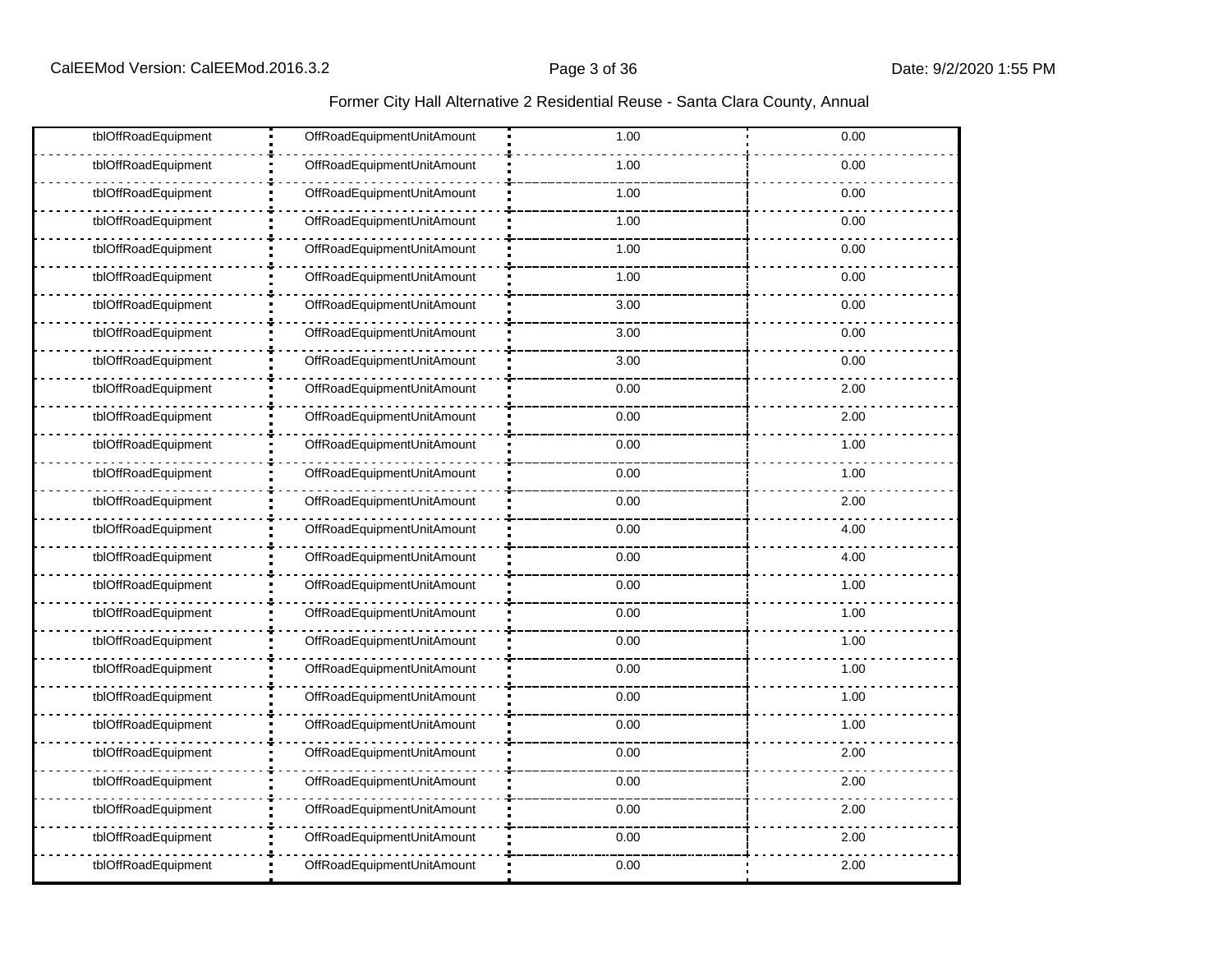| tblOffRoadEquipment | OffRoadEquipmentUnitAmount | 0.00 | 2.00                              |
|---------------------|----------------------------|------|-----------------------------------|
| tblOffRoadEquipment | OffRoadEquipmentUnitAmount | 0.00 | 1.00                              |
| tblOffRoadEquipment | PhaseName                  |      | Selective Demolition              |
| tblOffRoadEquipment | PhaseName                  |      | Alterations to Building Structure |
| tblOffRoadEquipment | PhaseName                  |      | <b>Interior Construction</b>      |
| tblOffRoadEquipment | PhaseName                  |      | <b>Interior Finishes</b>          |
| tblOffRoadEquipment | PhaseName                  |      | Alterations to Building Structure |
| tblOffRoadEquipment | PhaseName                  |      | <b>Interior Construction</b>      |
| tblOffRoadEquipment | PhaseName                  |      | <b>Interior Finishes</b>          |
| tblOffRoadEquipment | PhaseName                  |      | Alterations to Building Structure |
| tblOffRoadEquipment | PhaseName                  |      | <b>Interior Construction</b>      |
| tblOffRoadEquipment | PhaseName                  |      | <b>Interior Finishes</b>          |
| tblOffRoadEquipment | PhaseName                  |      | Selective Demolition              |
| tblOffRoadEquipment | PhaseName                  |      | <b>Interior Finishes</b>          |
| tblOffRoadEquipment | PhaseName                  |      | Selective Demolition              |
| tblOffRoadEquipment | PhaseName                  |      | Alterations to Building Structure |
| tblOffRoadEquipment | PhaseName                  |      | <b>Interior Construction</b>      |
| tblOffRoadEquipment | PhaseName                  |      | Alterations to Building Structure |
| tblOffRoadEquipment | PhaseName                  |      | <b>Interior Construction</b>      |
| tblOffRoadEquipment | PhaseName                  |      | <b>Interior Finishes</b>          |
| tblOffRoadEquipment | PhaseName                  |      | Alterations to Building Structure |
| tblOffRoadEquipment | PhaseName                  |      | <b>Interior Construction</b>      |
| tblOffRoadEquipment | PhaseName                  |      | <b>Interior Finishes</b>          |
| tblOffRoadEquipment | PhaseName                  |      | <b>Selective Demolition</b>       |
| tblOffRoadEquipment | UsageHours                 | 6.00 | 0.00                              |
| tblOffRoadEquipment | UsageHours                 | 6.00 | 0.00                              |
| tblOffRoadEquipment | UsageHours                 | 8.00 | 0.00                              |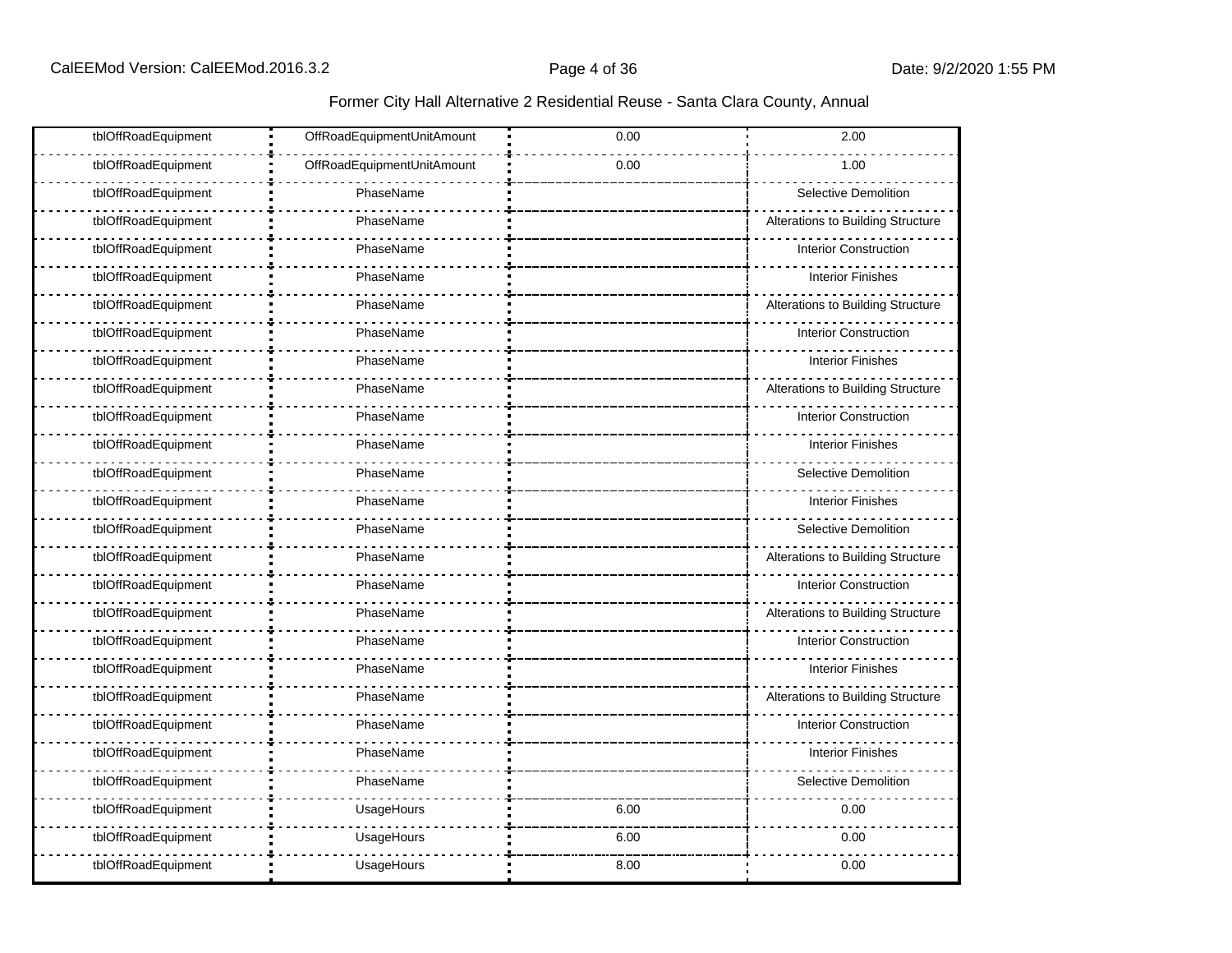| tblOffRoadEquipment       | UsageHours         | 6.00   | 8.00  |
|---------------------------|--------------------|--------|-------|
| tblOffRoadEquipment       | UsageHours         | 6.00   | 8.00  |
| tblOffRoadEquipment       | UsageHours         | 6.00   | 8.00  |
| tblOffRoadEquipment       | UsageHours         | 6.00   | 8.00  |
| tblOffRoadEquipment       | UsageHours         | 8.00   | 0.00  |
| tblOffRoadEquipment       | UsageHours         | 8.00   | 0.00  |
| tblOffRoadEquipment       | UsageHours         | 8.00   | 0.00  |
| tblOffRoadEquipment       | UsageHours         | 6.00   | 0.00  |
| tblOffRoadEquipment       | UsageHours         | 6.00   | 0.00  |
| tblOffRoadEquipment       | UsageHours         | 8.00   | 0.00  |
| tblOffRoadEquipment       | UsageHours         | 8.00   | 0.00  |
| tblOffRoadEquipment       | UsageHours         | 8.00   | 0.00  |
| tblProjectCharacteristics | CO2IntensityFactor | 641.35 | 206   |
| tblTripsAndVMT            | VendorTripNumber   | 0.00   | 12.00 |
| tblTripsAndVMT            | VendorTripNumber   | 18.00  | 12.00 |
| tblTripsAndVMT            | VendorTripNumber   | 18.00  | 12.00 |
| tblTripsAndVMT            | WorkerTripNumber   | 19.00  | 60.00 |
| tblTripsAndVMT            | WorkerTripNumber   | 13.00  | 60.00 |
| tblTripsAndVMT            | WorkerTripNumber   | 96.00  | 80.00 |
| tblTripsAndVMT            | WorkerTripNumber   | 96.00  | 80.00 |
| tblTripsAndVMT            | WorkerTripNumber   | 19.00  | 80.00 |
| tblVehicleTrips           | ST_TR              | 6.39   | 7.61  |
| tblVehicleTrips           | SU_TR              | 5.86   | 7.61  |
| tblVehicleTrips           | WD_TR              | 6.65   | 7.61  |
| tblWoodstoves             | NumberCatalytic    | 2.20   | 0.00  |
| tblWoodstoves             | NumberNoncatalytic | 2.20   | 0.00  |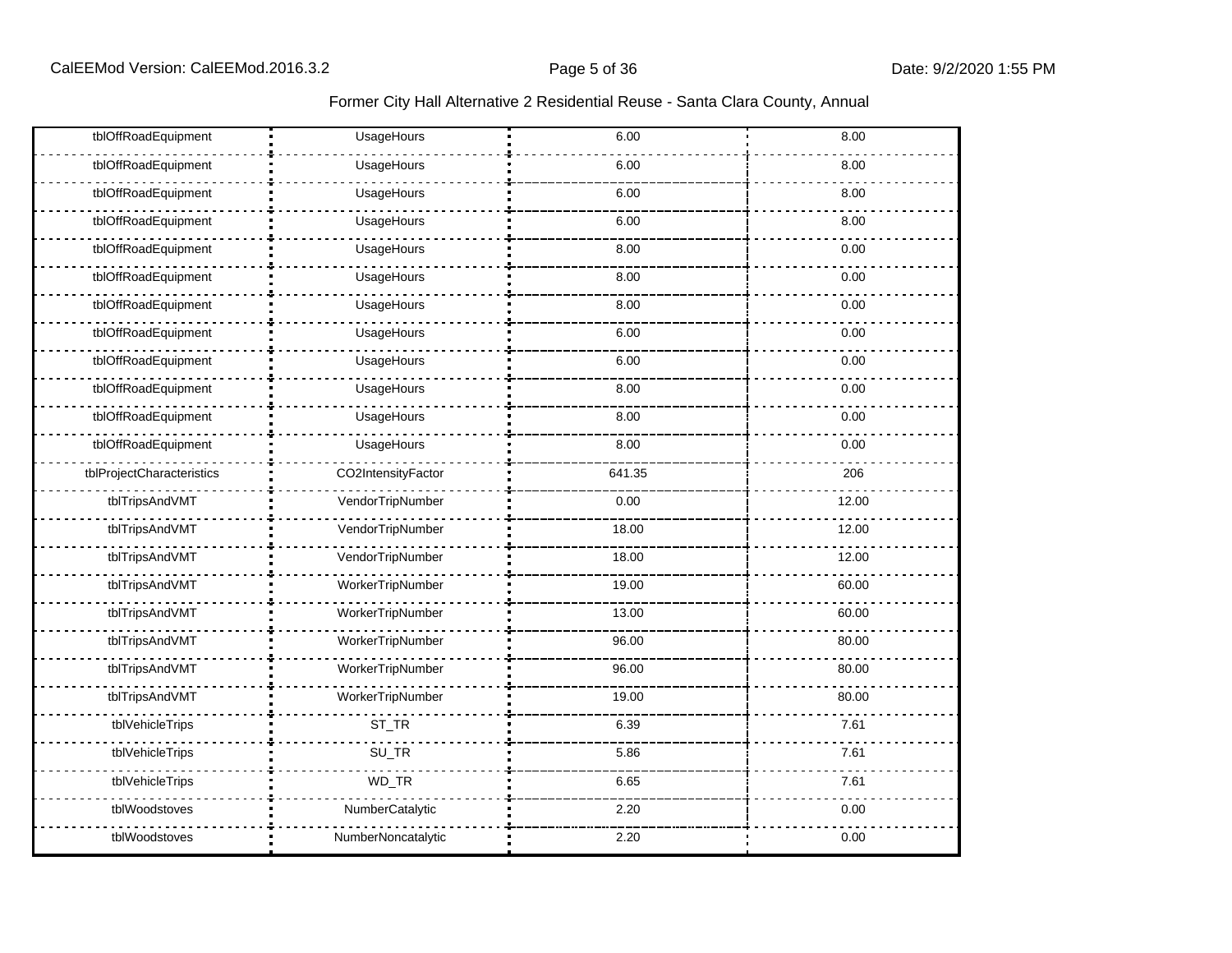# **2.0 Emissions Summary**

# **2.1 Overall Construction**

# **Unmitigated Construction**

|                      | <b>ROG</b> | <b>NO<sub>x</sub></b> | CO     | SO <sub>2</sub> | Fugitive<br><b>PM10</b> | Exhaust<br><b>PM10</b> | <b>PM10</b><br>Total | Fugitive<br><b>PM2.5</b> | Exhaust<br>PM2.5 | PM2.5 Total Bio- CO2 NBio- CO2 Total CO2 |        |                   |          | CH <sub>4</sub> | <b>N2O</b> | CO <sub>2e</sub> |
|----------------------|------------|-----------------------|--------|-----------------|-------------------------|------------------------|----------------------|--------------------------|------------------|------------------------------------------|--------|-------------------|----------|-----------------|------------|------------------|
| Year                 |            |                       |        |                 |                         | tons/yr                |                      |                          |                  |                                          |        |                   | MT/yr    |                 |            |                  |
| 2021<br>$\mathbf{u}$ | 0.9607     | 1.3336                | 1.4380 | 3.2900e-<br>003 | 0.0841                  | 0.0532                 | 0.1373               | 0.0226                   | 0.0506           | 0.0732                                   | 0.0000 | 288.9859 288.9859 |          | 0.0478          | 0.0000     | 290.1797         |
| 2022<br>$\bullet$    | 1.1404     | 2.6463                | 2.8884 | 6.3100e-<br>003 | 0.1332                  | 0.1167                 | 0.2499               | 0.0357                   | 0.1135           | 0.1492                                   | 0.0000 | 538.2848 538.2848 |          | 0.0618          | 0.0000     | 539.8306         |
| <b>Maximum</b>       | 1.1404     | 2.6463                | 2.8884 | 6.3100e-<br>003 | 0.1332                  | 0.1167                 | 0.2499               | 0.0357                   | 0.1135           | 0.1492                                   | 0.0000 | 538,2848          | 538.2848 | 0.0618          | 0.0000     | 539.8306         |

#### **Mitigated Construction**

|                | <b>ROG</b> | <b>NO<sub>x</sub></b> | CO     | SO <sub>2</sub> | Fugitive<br><b>PM10</b> | Exhaust<br><b>PM10</b> | <b>PM10</b><br>Total | Fugitive<br><b>PM2.5</b> | Exhaust<br><b>PM2.5</b> | PM2.5 Total Bio- CO2 NBio- CO2 Total CO2 |        |                   |          | CH <sub>4</sub> | <b>N2O</b> | CO <sub>2e</sub> |
|----------------|------------|-----------------------|--------|-----------------|-------------------------|------------------------|----------------------|--------------------------|-------------------------|------------------------------------------|--------|-------------------|----------|-----------------|------------|------------------|
| Year           |            |                       |        |                 |                         | tons/yr                |                      |                          |                         |                                          |        |                   | MT/yr    |                 |            |                  |
| 2021           | 0.9607     | .3336                 | .4380  | 3.2900e-<br>003 | 0.0841                  | 0.0532                 | 0.1373               | 0.0226                   | 0.0506                  | 0.0732                                   | 0.0000 | 288.9857          | 288.9857 | 0.0478          | 0.0000     | $\cdot$ 290.1795 |
| 2022           | .1404      | 2.6463                | 2.8884 | 6.3100e-<br>003 | 0.1332                  | 0.1167                 | 0.2499               | 0.0357                   | 0.1135                  | 0.1492                                   | 0.0000 | 538.2843 538.2843 |          | 0.0618          | 0.0000     | 539.8301         |
| <b>Maximum</b> | 1.1404     | 2.6463                | 2.8884 | 6.3100e-<br>003 | 0.1332                  | 0.1167                 | 0.2499               | 0.0357                   | 0.1135                  | 0.1492                                   | 0.0000 | 538.2843          | 538.2843 | 0.0618          | 0.0000     | 539.8301         |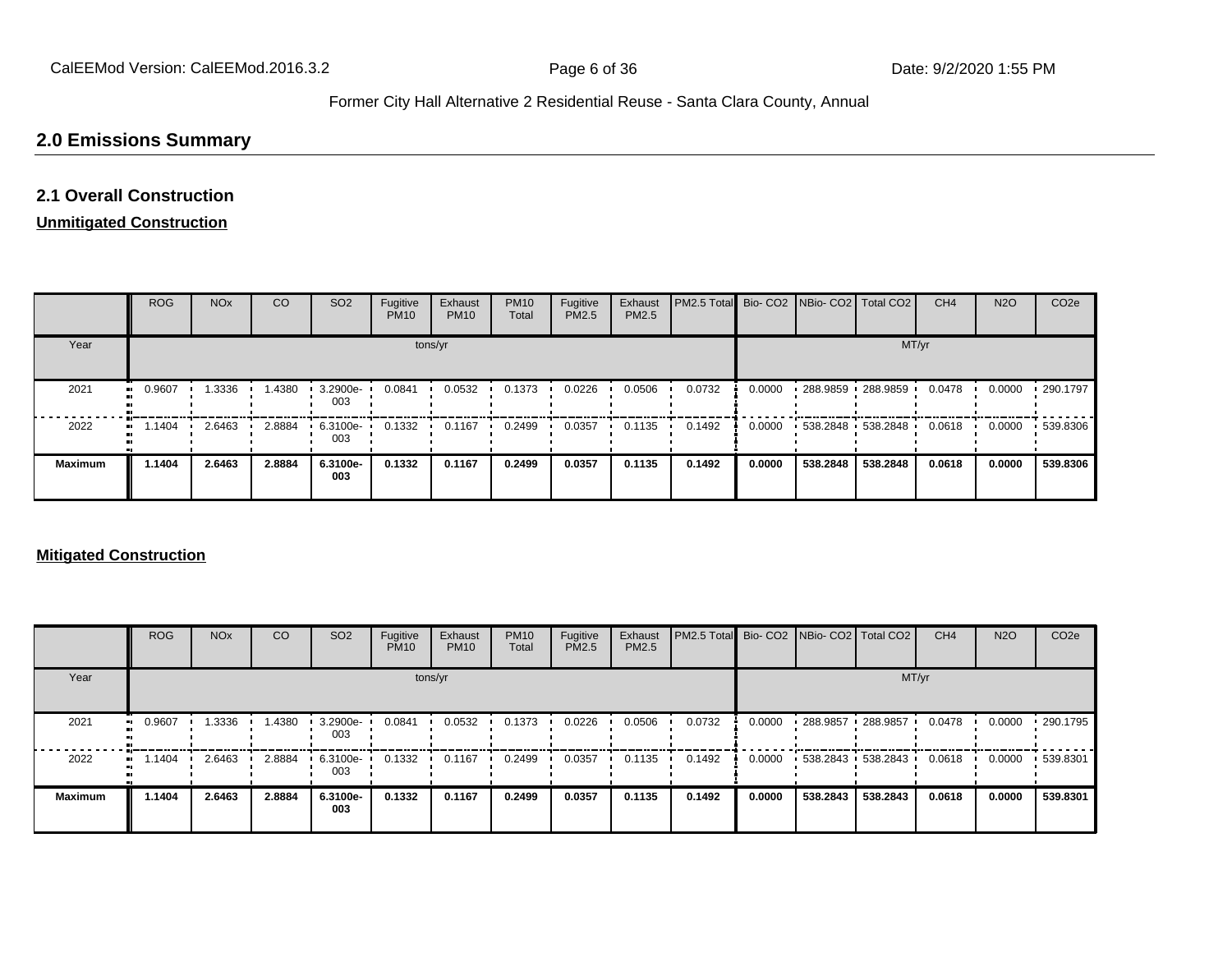|                             | <b>ROG</b> | <b>NO<sub>x</sub></b> | CO   | <b>SO2</b> | <b>Fugitive</b><br><b>PM10</b> | <b>Exhaust</b><br><b>PM10</b> | <b>PM10</b><br><b>Total</b> | <b>Fugitive</b><br><b>PM2.5</b> | <b>Exhaust</b><br><b>PM2.5</b> | <b>PM2.5</b><br><b>Total</b> |      |      | Bio- CO2   NBio-CO2   Total CO2 | CH <sub>4</sub> | <b>N20</b> | CO <sub>2e</sub> |
|-----------------------------|------------|-----------------------|------|------------|--------------------------------|-------------------------------|-----------------------------|---------------------------------|--------------------------------|------------------------------|------|------|---------------------------------|-----------------|------------|------------------|
| Percent<br><b>Reduction</b> | 0.00       | 0.00                  | 0.00 | 0.00       | 0.00                           | 0.00                          | 0.00                        | 0.00                            | 0.00                           | 0.00                         | 0.00 | 0.00 | 0.00                            | 0.00            | 0.00       | 0.00             |

| Quarter                  | <b>Start Date</b> | <b>End Date</b> | Maximum Unmitigated ROG + NOX (tons/quarter) | Maximum Mitigated ROG + NOX (tons/quarter) |
|--------------------------|-------------------|-----------------|----------------------------------------------|--------------------------------------------|
|                          | $1 - 1 - 2021$    | 3-31-2021       | 0.5304                                       | 0.5304                                     |
| $\mathbf{2}$             | 4-1-2021          | 6-30-2021       | 0.5346                                       | 0.5346                                     |
| 3                        | 7-1-2021          | 9-30-2021       | 0.3906                                       | 0.3906                                     |
| 4                        | 10-1-2021         | 12-31-2021      | 0.8254                                       | 0.8254                                     |
| 5                        | 1-1-2022          | 3-31-2022       | 1.1114                                       | 1.1114                                     |
| 6                        | 4-1-2022          | 6-30-2022       | 0.9367                                       | 0.9367                                     |
| $\overline{\phantom{a}}$ | 7-1-2022          | 9-30-2022       | 0.9659                                       | 0.9659                                     |
|                          |                   | <b>Highest</b>  | 1.1114                                       | 1.1114                                     |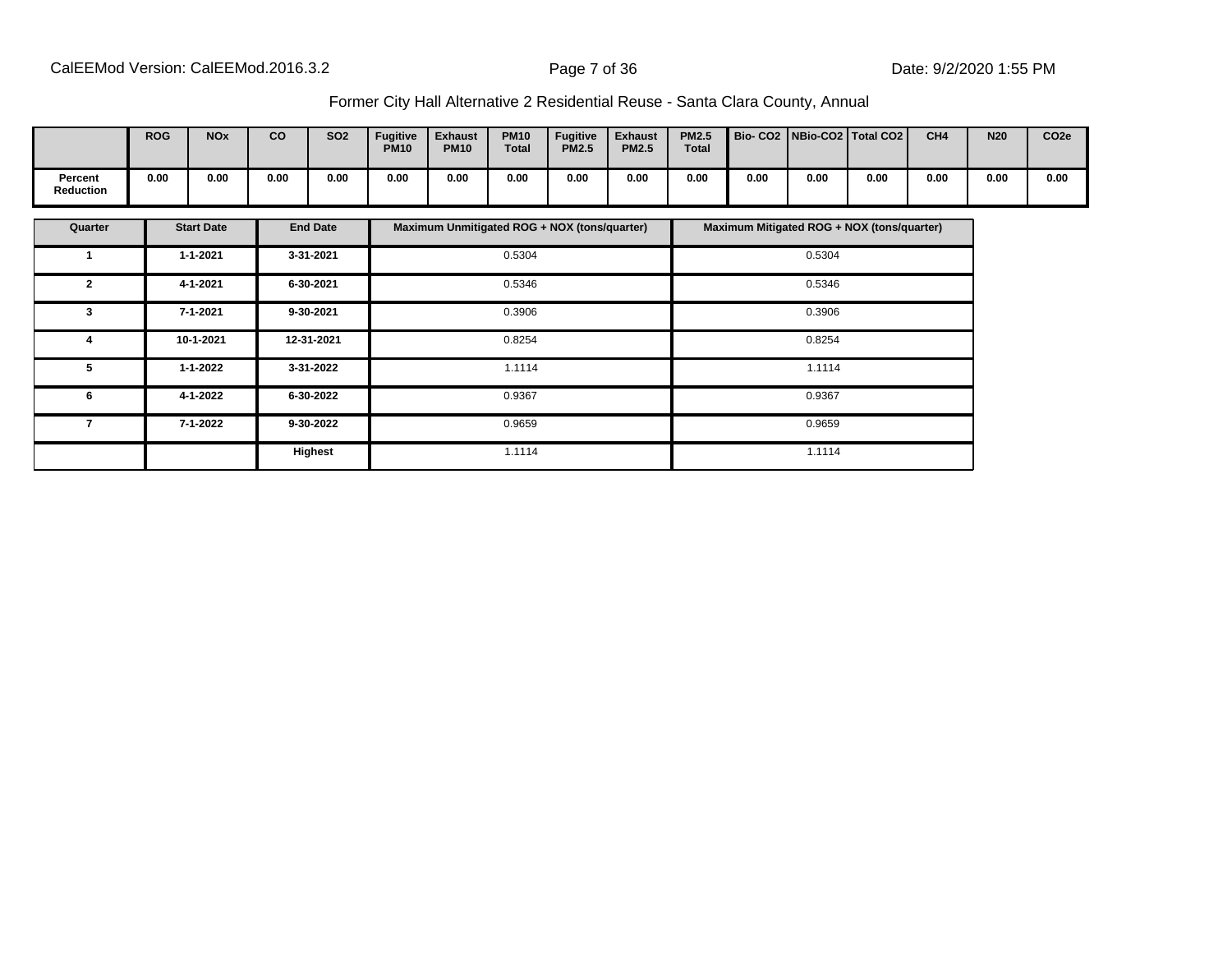## **2.2 Overall Operational**

# **Unmitigated Operational**

|          | <b>ROG</b>               | <b>NO<sub>x</sub></b> | CO     | SO <sub>2</sub> | Fugitive<br><b>PM10</b> | Exhaust<br><b>PM10</b> | <b>PM10</b><br>Total | Fugitive<br>PM2.5 | Exhaust<br>PM2.5   | PM2.5 Total     |                   | Bio- CO2   NBio- CO2   Total CO2 |                   | CH <sub>4</sub> | N <sub>2</sub> O   | CO <sub>2e</sub> |
|----------|--------------------------|-----------------------|--------|-----------------|-------------------------|------------------------|----------------------|-------------------|--------------------|-----------------|-------------------|----------------------------------|-------------------|-----------------|--------------------|------------------|
| Category |                          |                       |        |                 |                         | tons/yr                |                      |                   |                    |                 |                   |                                  | MT/yr             |                 |                    |                  |
| Area     | 0.5509<br>.,             | 0.0130                | 0.8046 | 7.0000e-<br>005 |                         | 4.7500e-<br>003        | 4.7500e-<br>003      |                   | 4.7500e-<br>003    | 4.7500e-<br>003 | 0.0000            | 5.6810                           | 5.6810            | .3500e-<br>003  | 8.0000e-<br>005    | 5.7386           |
| Energy   | $5.0300e - 1$<br><br>003 | 0.0430                | 0.0183 | 2.7000e-<br>004 |                         | $3.4800e -$<br>003     | 3.4800e-<br>003      |                   | $3.4800e -$<br>003 | 3.4800e-<br>003 | 0.0000            | 92.7219                          | 92.7219           | 7.0000e-<br>003 | $2.1600e -$<br>003 | 93.5415          |
| Mobile   | 0.1750<br>               | 0.6588                | 2.0563 | 7.3900e-<br>003 | 0.7059                  | 5.7400e-<br>003        | 0.7117               | 0.1890            | $5.3500e -$<br>003 | 0.1943          | 0.0000            |                                  | 676.8303 676.8303 | 0.0216          | 0.0000             | • 677.3697       |
| Waste    |                          |                       |        |                 |                         | 0.0000                 | 0.0000               |                   | 0.0000             | 0.0000          | $10.2713$ $\cdot$ | 0.0000                           | 10.2713           | 0.6070          | 0.0000             | 25.4468          |
| Water    |                          |                       |        |                 |                         | 0.0000                 | 0.0000               |                   | 0.0000             | 0.0000          | 2.2737            | 5.1013                           | 7.3750            | 0.2343          | 5.6600e-<br>003    | 14.9189          |
| Total    | 0.7309                   | 0.7148                | 2.8792 | 7.7300e-<br>003 | 0.7059                  | 0.0140                 | 0.7199               | 0.1890            | 0.0136             | 0.2025          | 12.5451           | 780.3345                         | 792.8796          | 0.8712          | 7.9000e-<br>003    | 817.0155         |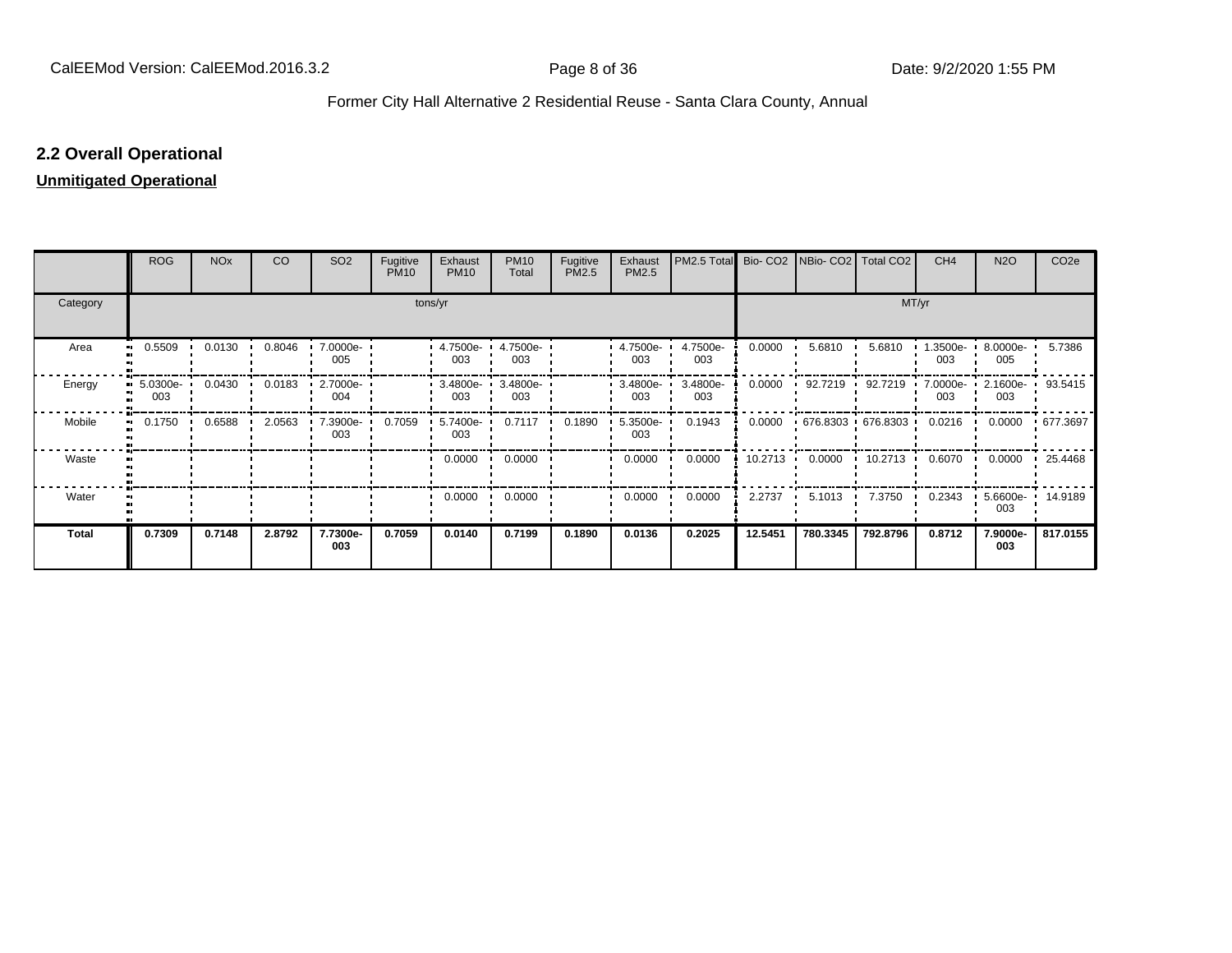### **2.2 Overall Operational**

#### **Mitigated Operational**

|                             | <b>ROG</b>           | <b>NO<sub>x</sub></b> |            | CO     | SO <sub>2</sub>    | Fugitive<br><b>PM10</b> |                                | Exhaust<br><b>PM10</b> | <b>PM10</b><br>Total                                 | Fugitive<br><b>PM2.5</b>    |                                 | Exhaust<br><b>PM2.5</b> | PM2.5 Total                    |                              | Bio- CO2 NBio- CO2 Total CO2 |      |                         |           |                                 | CH <sub>4</sub>   | <b>N2O</b>          |             | CO <sub>2e</sub>                             |                  |
|-----------------------------|----------------------|-----------------------|------------|--------|--------------------|-------------------------|--------------------------------|------------------------|------------------------------------------------------|-----------------------------|---------------------------------|-------------------------|--------------------------------|------------------------------|------------------------------|------|-------------------------|-----------|---------------------------------|-------------------|---------------------|-------------|----------------------------------------------|------------------|
| Category                    |                      |                       |            |        |                    |                         | tons/yr                        |                        |                                                      |                             |                                 |                         |                                |                              |                              |      |                         |           | MT/yr                           |                   |                     |             |                                              |                  |
| Area                        | 0.5509               | 0.0130                |            | 0.8046 | $.70000e -$<br>005 |                         |                                | 003                    | $\cdot$ 4.7500e- $\cdot$ 4.7500e- $\cdot$<br>003     |                             |                                 | $4.7500e -$<br>003      | 4.7500e-<br>003                |                              | 0.0000                       |      | 5.6810                  | 5.6810    | -                               | $1.3500e-$<br>003 | 005                 | $8.0000e -$ | 5.7386                                       |                  |
| Energy                      | $5.0300e - 1$<br>003 | 0.0430                |            | 0.0183 | 2.7000e-<br>004    |                         |                                | $003$ :                | $\cdot$ 3.4800e- $\cdot$ 3.4800e- $\cdot$<br>003     |                             |                                 | $-3.4800e -$<br>003     | 3.4800e-<br>003                |                              | 0.0000                       |      | $\cdot$ 92.7219 $\cdot$ | 92.7219 . |                                 | 003               | 003                 |             | 7.0000e- 2.1600e 93.5415                     |                  |
| Mobile                      | $0.1625$ $\cdot$     |                       |            |        | 003                |                         |                                | 003                    | 0.5889 1.7328 5.9300e- 0.5560 4.6900e- 0.5607 0.1488 |                             |                                 | 4.3700e<br>003          | 0.1532                         |                              | 0.0000                       |      |                         |           |                                 |                   |                     |             | 543.2614 543.2614 0.0181 0.0000 543.7148     |                  |
| Waste                       |                      |                       |            |        |                    |                         |                                |                        | $0.0000 \cdot 0.0000$                                |                             |                                 | $0.0000$ $\blacksquare$ | 0.0000                         |                              |                              |      |                         |           |                                 |                   |                     |             | 10.2713 0.0000 10.2713 0.6070 0.0000 25.4468 |                  |
| Water                       |                      |                       |            |        |                    |                         |                                | $0.0000$ $\cdot$       | 0.0000                                               |                             | $\blacksquare$                  | 0.0000                  | 0.0000                         |                              | 2.2737                       |      | 5.1013                  | 7.3750    | . .                             | 0.2343            | $\mathbf{r}$<br>003 |             | 5.6600e- 14.9189                             |                  |
| <b>Total</b>                | 0.7184               | 0.6449                |            | 2.5557 | 6.2700e-<br>003    | 0.5560                  |                                | 0.0129                 | 0.5689                                               | 0.1488                      |                                 | 0.0126                  | 0.1614                         |                              | 12.5451                      |      | 646.7657                | 659.3108  |                                 | 0.8678            | 7.9000e-<br>003     |             | 683.3606                                     |                  |
|                             | <b>ROG</b>           |                       | <b>NOx</b> |        | <b>CO</b>          | <b>SO2</b>              | <b>Fugitive</b><br><b>PM10</b> |                        | <b>Exhaust</b><br><b>PM10</b>                        | <b>PM10</b><br><b>Total</b> | <b>Fugitive</b><br><b>PM2.5</b> |                         | <b>Exhaust</b><br><b>PM2.5</b> | <b>PM2.5</b><br><b>Total</b> |                              |      |                         |           | Bio- CO2   NBio-CO2   Total CO2 | CH <sub>4</sub>   |                     | <b>N20</b>  |                                              | CO <sub>2e</sub> |
| Percent<br><b>Reduction</b> | 1.70                 |                       | 9.78       |        | 11.24              | 18.89                   |                                | 21.24                  | 7.52                                                 | 20.97                       | 21.24                           |                         | 7.22                           | 20.30                        |                              | 0.00 | 17.12                   |           | 16.85                           | 0.40              |                     | 0.00        |                                              | 16.36            |

# **3.0 Construction Detail**

**Construction Phase**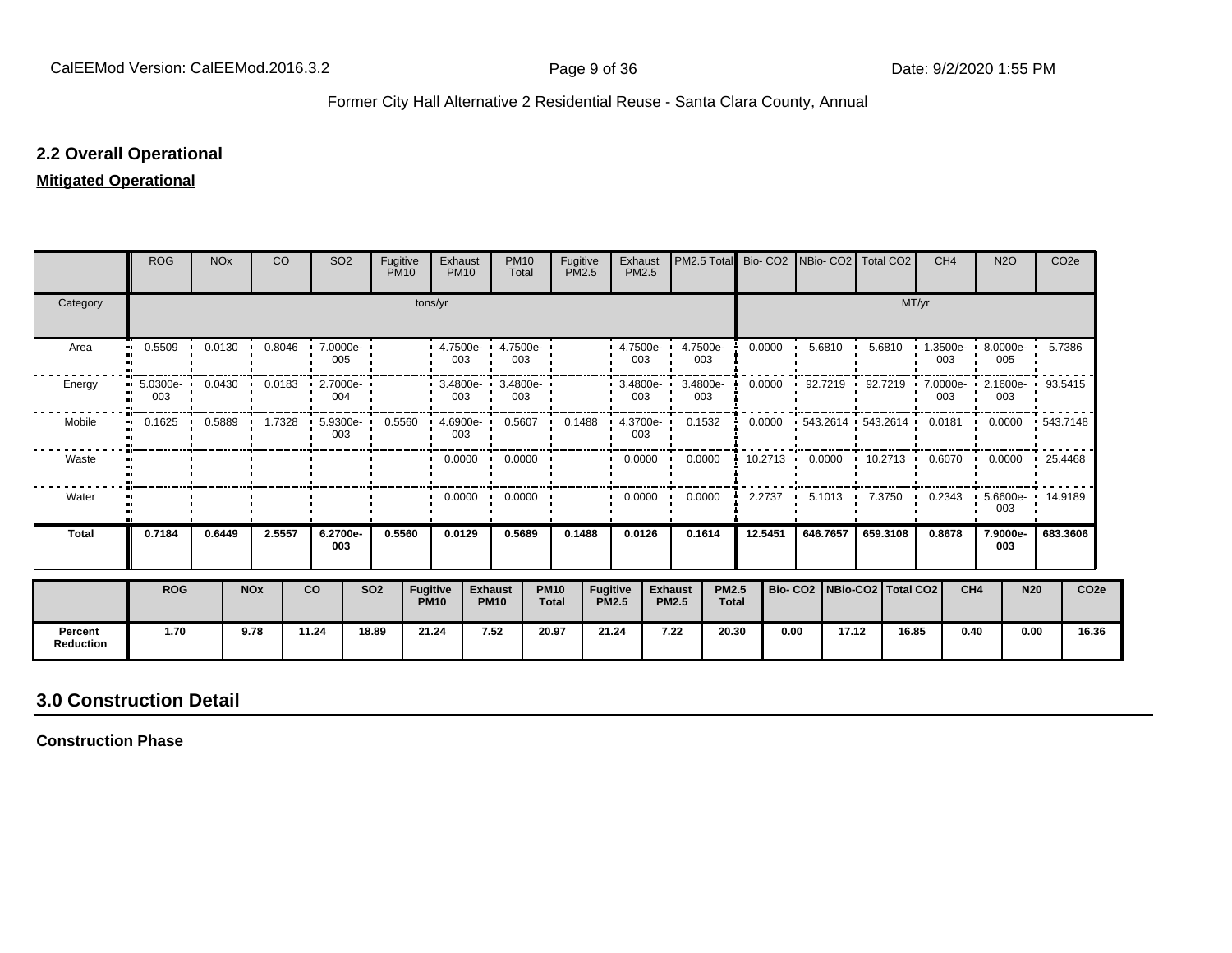| Phase<br><b>Number</b> | Phase Name                           | Phase Type                   | <b>Start Date</b> | End Date    | Num Days Num Days<br>Week |         | <b>Phase Description</b> |
|------------------------|--------------------------------------|------------------------------|-------------------|-------------|---------------------------|---------|--------------------------|
|                        | <b>Hazardous Materials Abatement</b> | • Architectural Coating      | 1/1/2021          | !7/30/2021  |                           | 151!    |                          |
|                        | •Selective Demolition                | •Demolition                  | 18/1/2021         | !9/30/2021  |                           | 44      |                          |
|                        | Alterations to Building Structure    | <b>Building Construction</b> | 10/1/2021         | !5/31/2022  |                           | 173     |                          |
|                        | . Interior Construction              | <b>Building Construction</b> | 12/1/2021         | !7/29/2022  |                           | 173     |                          |
|                        | . Interior Finishes                  | • Architectural Coating      | '7/1/2022         | '12/30/2022 |                           | $131 -$ |                          |

#### **Acres of Grading (Site Preparation Phase): 0**

#### **Acres of Grading (Grading Phase): 0**

#### **Acres of Paving: 0.87**

**Residential Indoor: 229,696; Residential Outdoor: 76,565; Non-Residential Indoor: 0; Non-Residential Outdoor: 0; Striped Parking Area: 2,328 (Architectural Coating ±sqft)**

#### **OffRoad Equipment**

| <b>Phase Name</b>             | <b>Offroad Equipment Type</b> | Amount | <b>Usage Hours</b> | <b>Horse Power</b> | Load Factor |
|-------------------------------|-------------------------------|--------|--------------------|--------------------|-------------|
| Hazardous Materials Abatement | • Aerial Lifts                |        | 8.00 <sup>1</sup>  | 63                 | 0.31        |
| Hazardous Materials Abatement | •Air Compressors              |        | $0.00 \cdot$       | 78                 | 0.48        |
| Hazardous Materials Abatement | •Dumpers/Tenders              |        | $8.00 \cdot$       | 16'                | 0.38        |
| Hazardous Materials Abatement | •Forklifts                    |        | $8.00 -$           | 89                 | 0.20        |
| Hazardous Materials Abatement | •Skid Steer Loaders           |        | 8.00 <sub>1</sub>  | 65                 | 0.37        |
| Selective Demolition          | • Aerial Lifts                |        | $8.00 \cdot$       | 63                 | 0.31        |
| Selective Demolition          | •Concrete/Industrial Saws     |        | 0.00               | 81 <sup>1</sup>    | 0.73        |
| Selective Demolition          | •Forklifts                    |        | $8.00 -$           | 89                 | 0.20        |
| Selective Demolition          | .Off-Highway Trucks           |        | 8.00 <sub>1</sub>  | 402                | 0.38        |
| Selective Demolition          | .Rubber Tired Dozers          |        | 0.00 <sub>1</sub>  | 247                | 0.40        |
| Selective Demolition          | •Skid Steer Loaders           |        | $8.00 \cdot$       | 65'                | 0.37        |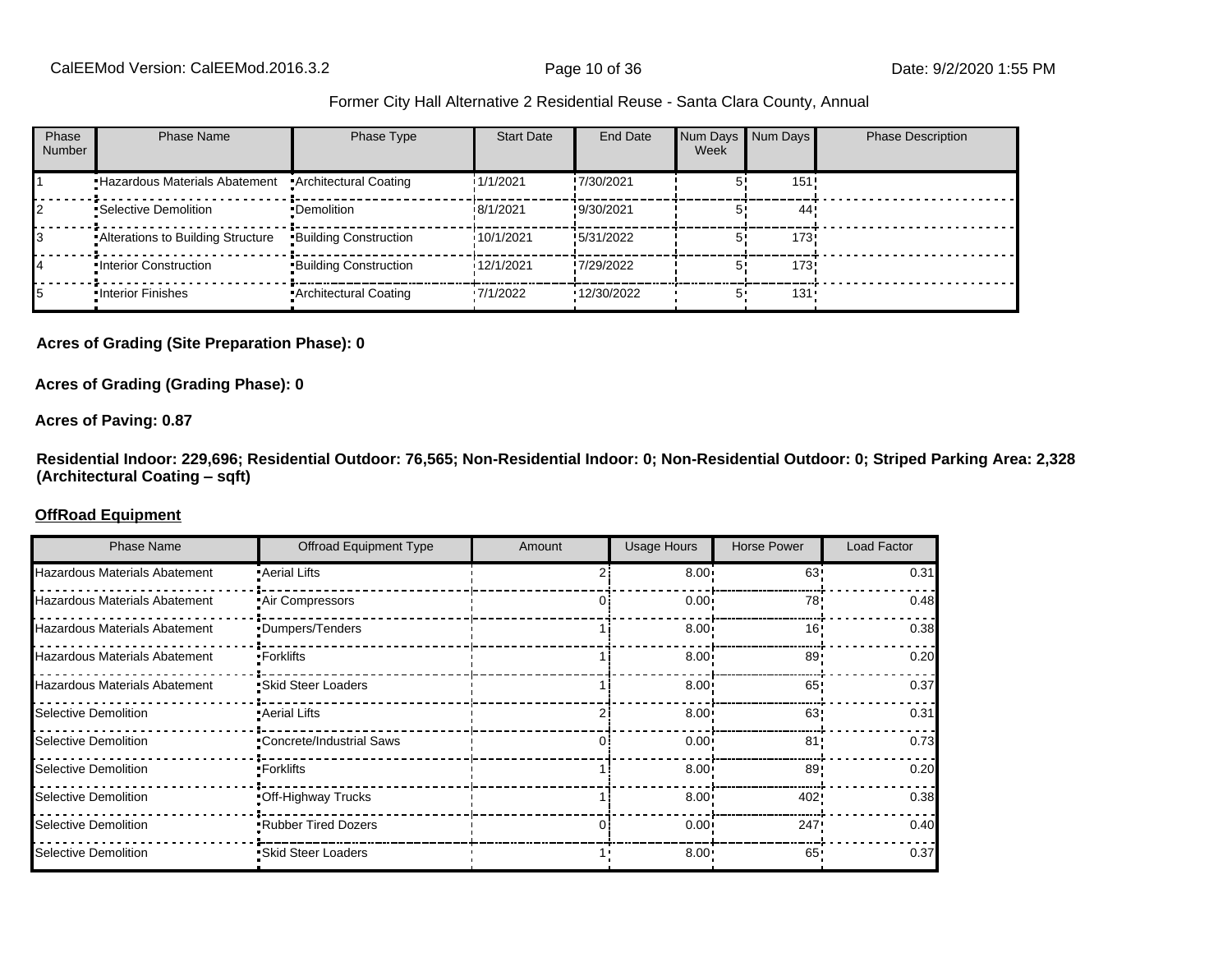| Selective Demolition              | Tractors/Loaders/Backhoes           | 0.  | 0.00 | 97              | 0.37 |
|-----------------------------------|-------------------------------------|-----|------|-----------------|------|
| Alterations to Building Structure | Aerial Lifts                        | 2   | 8.00 | 63              | 0.31 |
| Alterations to Building Structure | Cement and Mortar Mixers            | 2   | 8.00 | 9               | 0.56 |
| Alterations to Building Structure | •Cranes                             | 1 i | 8.00 | 231             | 0.29 |
| Alterations to Building Structure | Dumpers/Tenders                     |     | 8.00 | 16 <sub>1</sub> | 0.38 |
| Alterations to Building Structure | -Forklifts                          |     | 8.00 | 89 <sub>1</sub> | 0.20 |
| Alterations to Building Structure | Generator Sets                      | 0   | 0.00 | 84 <sub>1</sub> | 0.74 |
| Alterations to Building Structure | <b>Other Construction Equipment</b> | 0:  | 0.00 | 172             | 0.42 |
| Alterations to Building Structure | Plate Compactors                    | ا 2 | 8.00 | 8 <sup>1</sup>  | 0.43 |
| Alterations to Building Structure | •Pumps                              | 2   | 8.00 | 84 <sub>1</sub> | 0.74 |
| Alterations to Building Structure | Tractors/Loaders/Backhoes           | 0   | 0.00 | 97              | 0.37 |
| Alterations to Building Structure | Welders                             | 0   | 0.00 | 46              | 0.45 |
| <b>Interior Construction</b>      | <b>Aerial Lifts</b>                 |     | 8.00 | 63              | 0.31 |
| <b>Interior Construction</b>      | Cement and Mortar Mixers            |     | 8.00 | 9 <sup>1</sup>  | 0.56 |
| <b>Interior Construction</b>      | 'Cranes                             |     | 8.00 | 231             | 0.29 |
| Interior Construction             | Dumpers/Tenders                     | 1 i | 8.00 | 16              | 0.38 |
| Interior Construction             | <b>Forklifts</b>                    | 1   | 8.00 | 89              | 0.20 |
| <b>Interior Construction</b>      | <b>Generator Sets</b>               | 0.  | 0.00 | 84 <sub>1</sub> | 0.74 |
| <b>Interior Construction</b>      | Other Construction Equipment        | 0   | 0.00 | 172             | 0.42 |
| <b>Interior Construction</b>      | Plate Compactors                    | 2   | 8.00 | 8               | 0.43 |
| Interior Construction             | •Pumps                              | 2   | 8.00 | 84 <sub>1</sub> | 0.74 |
| <b>Interior Construction</b>      | Tractors/Loaders/Backhoes           | 0   | 0.00 | 97 <sub>1</sub> | 0.37 |
| Interior Construction             | Welders                             | O   | 0.00 | 46              | 0.45 |
| Interior Finishes                 | Aerial Lifts                        |     | 8.00 | 63              | 0.31 |
| Interior Finishes                 | Air Compressors                     | 0i  | 0.00 | 78              | 0.48 |
| Interior Finishes                 | <b>Cement and Mortar Mixers</b>     |     | 8.00 | 9'              | 0.56 |
| Interior Finishes                 | Dumpers/Tenders                     | 1:  | 8.00 | 16!             | 0.38 |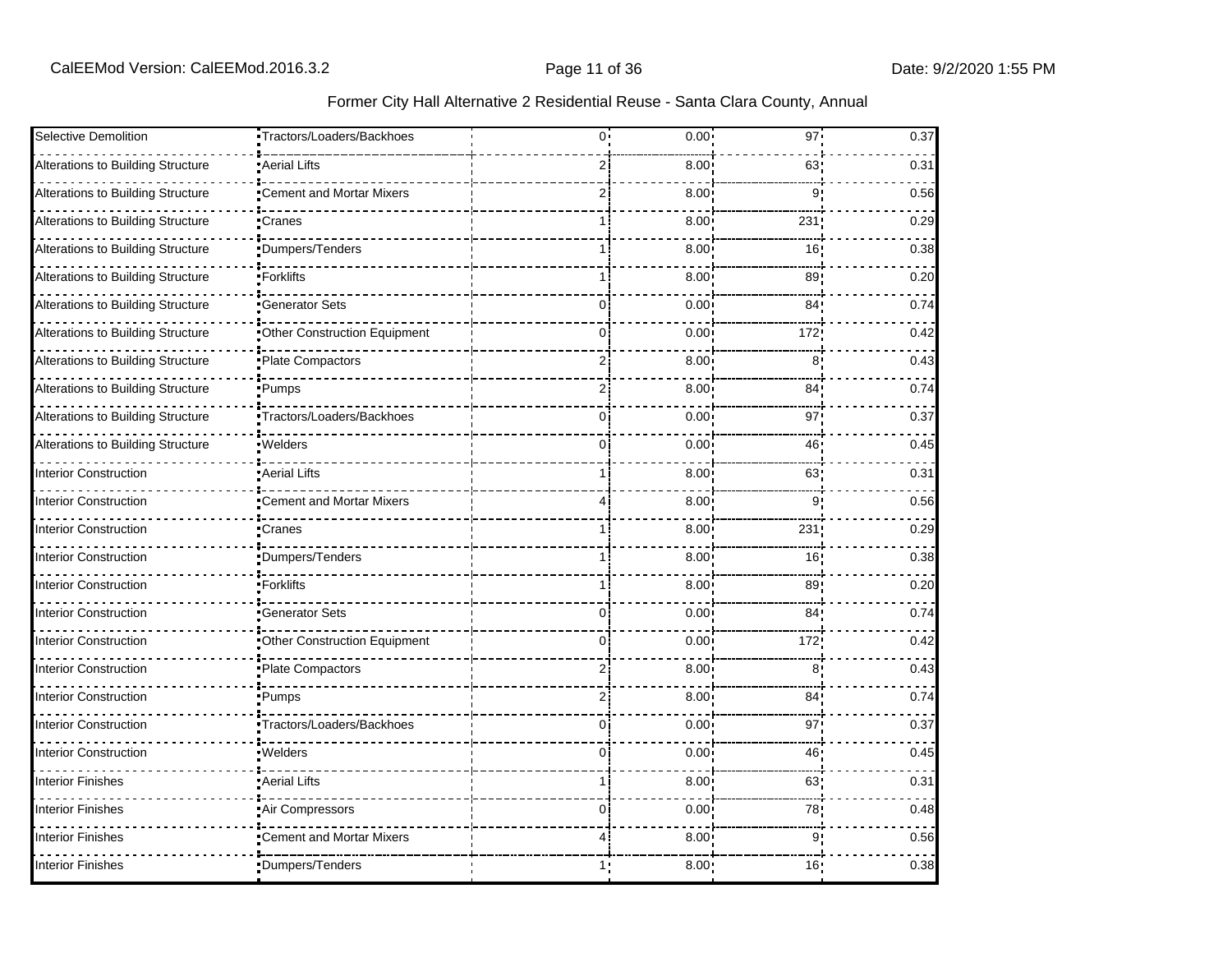| Interior Finishes        | Forklifts          | 8.00 | 89 | 0.20 |
|--------------------------|--------------------|------|----|------|
| <b>Interior Finishes</b> | • Plate Compactors | 8.00 |    |      |
| Interior Finishes        | •Pumps             | 8.00 | 84 |      |

#### **Trips and VMT**

| <b>Phase Name</b>                       | <b>Offroad Equipment</b><br>Count | <b>Worker Trip</b><br><b>Number</b> | Vendor Trip<br><b>Number</b> | <b>Hauling Trip</b><br><b>Number</b> | <b>Worker Trip</b><br>Length | Vendor Trip<br>Length | <b>Hauling Trip</b><br>Length | <b>Worker Vehicle</b><br>Class | Vendor         | Hauling<br>Vehicle Class Vehicle Class |
|-----------------------------------------|-----------------------------------|-------------------------------------|------------------------------|--------------------------------------|------------------------------|-----------------------|-------------------------------|--------------------------------|----------------|----------------------------------------|
| Hazardous Materials<br>Ahatamant        |                                   | 60.00                               | 12.00                        | $0.00 \cdot$                         | 10.80i                       | 7.30!                 |                               | 20.00 LD Mix                   | <b>HDT Mix</b> | !HHDT                                  |
| Selective Demolition                    |                                   | 60.00                               | 0.00!                        | $0.00 \cdot$                         | 10.80i                       | 7.30!                 |                               | 20.00 LD Mix                   | <b>HDT Mix</b> | !ННDТ                                  |
| Alterations to Building<br>$R$ fructuro |                                   | 80.00                               | 12.00                        | $0.00 \cdot$                         | 10.80i                       | 7.30!                 |                               | 20.00 LD Mix                   | <b>HDT Mix</b> | !ННDТ                                  |
| Interior Construction                   | 12 <sub>1</sub>                   | 80.00                               | 12.00                        | $0.00 \cdot$                         | 10.80i                       | 7.30!                 |                               | 20.00 LD Mix                   | <b>HDT Mix</b> | !ННDТ                                  |
| Interior Finishes                       | 11 '                              | 80.00                               | $0.00 -$                     | $0.00 \cdot$                         | 10.80                        | $7.30 \cdot$          |                               | 20.00 LD Mix                   | <b>HDT Mix</b> | <b>HHDT</b>                            |

# **3.1 Mitigation Measures Construction**

Water Exposed Area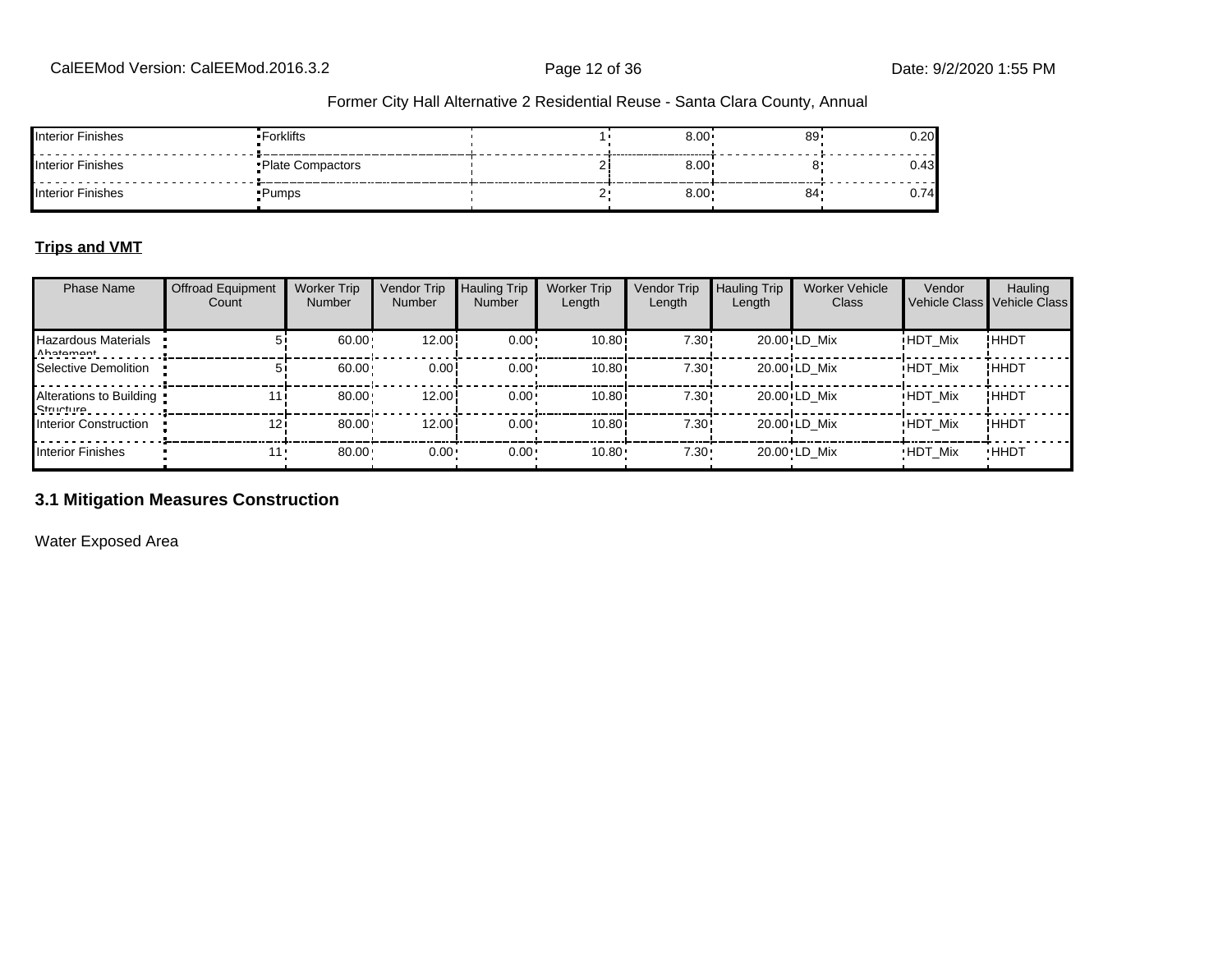#### **3.2 Hazardous Materials Abatement - 2021**

#### **Unmitigated Construction On-Site**

|                        | <b>ROG</b>    | <b>NO<sub>x</sub></b> | CO     | SO <sub>2</sub>    | Fugitive<br><b>PM10</b> | Exhaust<br><b>PM10</b> | <b>PM10</b><br>Total | Fugitive<br><b>PM2.5</b> | Exhaust<br>PM2.5 | PM2.5<br>Total |        | Bio- CO2   NBio- CO2   Total CO2 |         | CH <sub>4</sub> | <b>N2O</b> | CO <sub>2e</sub> |
|------------------------|---------------|-----------------------|--------|--------------------|-------------------------|------------------------|----------------------|--------------------------|------------------|----------------|--------|----------------------------------|---------|-----------------|------------|------------------|
| Category               |               |                       |        |                    | tons/yr                 |                        |                      |                          |                  |                |        |                                  | MT/yr   |                 |            |                  |
| Archit. Coating<br>-99 | 0.8066        |                       |        |                    |                         | 0.0000                 | 0.0000               |                          | 0.0000           | 0.0000         | 0.0000 | 0.0000                           | 0.0000  | 0.0000          | 0.0000     | 0.0000           |
| Off-Road               | 0.0267<br>. . | 0.2906                | 0.3773 | $5.8000e -$<br>004 |                         | 0.0125                 | 0.0125               |                          | 0.0116           | 0.0116         | 0.0000 | 50.3015                          | 50.3015 | 0.0154          | 0.0000     | 50.6857          |
| <b>Total</b>           | 0.8332        | 0.2906                | 0.3773 | 5.8000e-<br>004    |                         | 0.0125                 | 0.0125               |                          | 0.0116           | 0.0116         | 0.0000 | 50.3015                          | 50.3015 | 0.0154          | 0.0000     | 50.6857          |

#### **Unmitigated Construction Off-Site**

|                           | <b>ROG</b>      | <b>NO<sub>x</sub></b> | CO     | SO <sub>2</sub> | Fugitive<br><b>PM10</b> | Exhaust<br><b>PM10</b> | <b>PM10</b><br>Total | Fugitive<br><b>PM2.5</b> | Exhaust<br>PM2.5 | PM2.5<br>Total  |        | Bio- CO2   NBio- CO2   Total CO2 |         | CH <sub>4</sub> | <b>N2O</b> | CO <sub>2e</sub> |
|---------------------------|-----------------|-----------------------|--------|-----------------|-------------------------|------------------------|----------------------|--------------------------|------------------|-----------------|--------|----------------------------------|---------|-----------------|------------|------------------|
| Category                  |                 |                       |        |                 |                         | tons/yr                |                      |                          |                  |                 |        |                                  | MT/yr   |                 |            |                  |
| Hauling<br>$\blacksquare$ | 0.0000          | 0.0000                | 0.0000 | 0.0000          | 0.0000                  | 0.0000                 | 0.0000               | 0.0000                   | 0.0000           | 0.0000          | 0.0000 | 0.0000                           | 0.0000  | 0.0000          | 0.0000     | 0.0000           |
| Vendor<br>m               | 2.9500e-<br>003 | 0.0931                | 0.0248 | 2.4000e-<br>004 | 5.9600e-<br>003         | 2.1000e-<br>004        | 6.1700e-<br>003      | 1.7200e-<br>003          | 2.0000e-<br>004  | 1.9200e-<br>003 | 0.0000 | 23.4681                          | 23.4681 | 1.0200e-<br>003 | 0.0000     | 23.4936          |
| Worker<br>п.              | 0.0140          | 9.6600e-<br>003       | 0.1036 | 3.3000e-<br>004 | 0.0359                  | 2.3000e-<br>004        | 0.0362               | 9.5600e-<br>003          | 2.1000e-<br>004  | 9.7600e-<br>003 | 0.0000 | 29.7413                          | 29.7413 | 6.8000e-<br>004 | 0.0000     | 29.7583          |
| <b>Total</b>              | 0.0169          | 0.1028                | 0.1284 | 5.7000e-<br>004 | 0.0419                  | 4.4000e-<br>004        | 0.0423               | 0.0113                   | 4.1000e-<br>004  | 0.0117          | 0.0000 | 53.2094                          | 53.2094 | 1.7000e-<br>003 | 0.0000     | 53.2519          |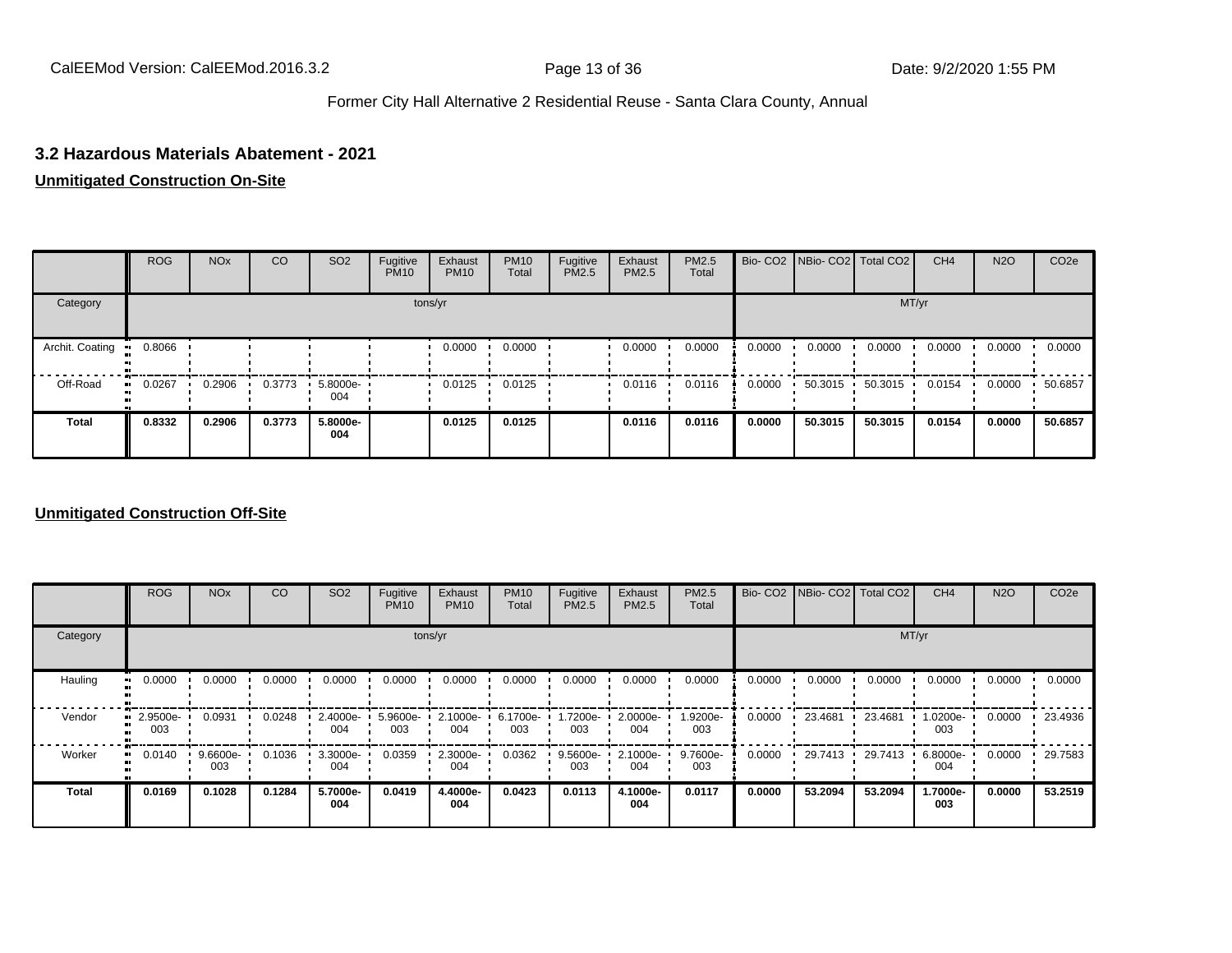#### **3.2 Hazardous Materials Abatement - 2021**

#### **Mitigated Construction On-Site**

|                        | <b>ROG</b>    | <b>NO<sub>x</sub></b> | CO     | SO <sub>2</sub>    | Fugitive<br><b>PM10</b> | Exhaust<br><b>PM10</b> | <b>PM10</b><br>Total | Fugitive<br><b>PM2.5</b> | Exhaust<br>PM2.5 | <b>PM2.5 Total</b> Bio- CO2 NBio- CO2   Total CO2 |        |         |         | CH <sub>4</sub> | <b>N2O</b> | CO <sub>2e</sub> |
|------------------------|---------------|-----------------------|--------|--------------------|-------------------------|------------------------|----------------------|--------------------------|------------------|---------------------------------------------------|--------|---------|---------|-----------------|------------|------------------|
| Category               |               |                       |        |                    |                         | tons/yr                |                      |                          |                  |                                                   |        |         | MT/yr   |                 |            |                  |
| Archit. Coating<br>-99 | 0.8066        |                       |        |                    |                         | 0.0000                 | 0.0000               |                          | 0.0000           | 0.0000                                            | 0.0000 | 0.0000  | 0.0000  | 0.0000          | 0.0000     | 0.0000           |
| Off-Road               | 0.0267<br>. . | 0.2906                | 0.3773 | $5.8000e -$<br>004 |                         | 0.0125                 | 0.0125               |                          | 0.0116           | 0.0116                                            | 0.0000 | 50.3014 | 50.3014 | 0.0154          | 0.0000     | 50.6856          |
| <b>Total</b>           | 0.8332        | 0.2906                | 0.3773 | 5.8000e-<br>004    |                         | 0.0125                 | 0.0125               |                          | 0.0116           | 0.0116                                            | 0.0000 | 50.3014 | 50.3014 | 0.0154          | 0.0000     | 50.6856          |

### **Mitigated Construction Off-Site**

|                           | <b>ROG</b>            | <b>NO<sub>x</sub></b> | CO     | SO <sub>2</sub> | Fugitive<br><b>PM10</b> | Exhaust<br><b>PM10</b> | <b>PM10</b><br>Total | Fugitive<br><b>PM2.5</b> | Exhaust<br>PM2.5 | PM2.5 Total Bio- CO2 NBio- CO2 Total CO2 |        |           |         | CH <sub>4</sub> | <b>N2O</b> | CO <sub>2e</sub> |
|---------------------------|-----------------------|-----------------------|--------|-----------------|-------------------------|------------------------|----------------------|--------------------------|------------------|------------------------------------------|--------|-----------|---------|-----------------|------------|------------------|
| Category                  |                       |                       |        |                 |                         | tons/yr                |                      |                          |                  |                                          |        |           | MT/yr   |                 |            |                  |
| Hauling<br>$\blacksquare$ | 0.0000                | 0.0000                | 0.0000 | 0.0000          | 0.0000                  | 0.0000                 | 0.0000               | 0.0000                   | 0.0000           | 0.0000                                   | 0.0000 | 0.0000    | 0.0000  | 0.0000          | 0.0000     | 0.0000           |
| Vendor                    | 2.9500e-<br>п.<br>003 | 0.0931                | 0.0248 | 2.4000e-<br>004 | 5.9600e-<br>003         | 2.1000e-<br>004        | 6.1700e-<br>003      | 1.7200e-<br>003          | 2.0000e-<br>004  | 1.9200e-<br>003                          | 0.0000 | 23.4681   | 23.4681 | 1.0200e-<br>003 | 0.0000     | 23.4936          |
| Worker<br>$\bullet$       | 0.0140                | $9.6600e-$<br>003     | 0.1036 | 3.3000e-<br>004 | 0.0359                  | 2.3000e-<br>004        | 0.0362               | 9.5600e-<br>003          | 2.1000e-<br>004  | 9.7600e-<br>003                          | 0.0000 | 29.7413 · | 29.7413 | 6.8000e-<br>004 | 0.0000     | 29.7583          |
| <b>Total</b>              | 0.0169                | 0.1028                | 0.1284 | 5.7000e-<br>004 | 0.0419                  | 4.4000e-<br>004        | 0.0423               | 0.0113                   | 4.1000e-<br>004  | 0.0117                                   | 0.0000 | 53.2094   | 53.2094 | 1.7000e-<br>003 | 0.0000     | 53.2519          |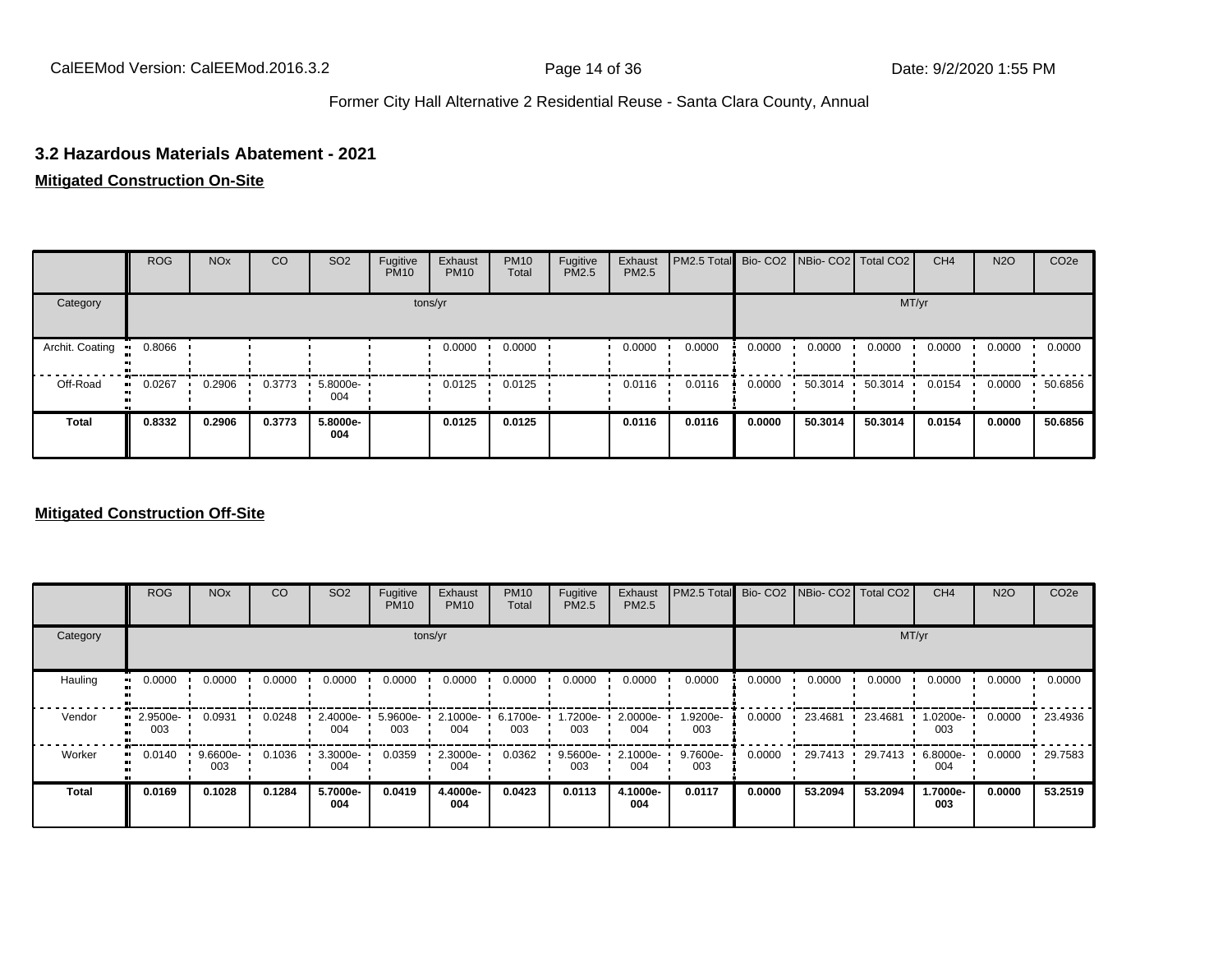### **3.3 Selective Demolition - 2021**

#### **Unmitigated Construction On-Site**

|          | <b>ROG</b> | <b>NO<sub>x</sub></b> | CO     | SO <sub>2</sub> | Fugitive<br><b>PM10</b> | Exhaust<br><b>PM10</b> | <b>PM10</b><br>Total | Fugitive<br><b>PM2.5</b> | Exhaust<br>PM2.5 | <b>PM2.5 Total</b> Bio- CO2 NBio- CO2 Total CO2 |        |         |         | CH <sub>4</sub> | <b>N2O</b> | CO <sub>2e</sub> |
|----------|------------|-----------------------|--------|-----------------|-------------------------|------------------------|----------------------|--------------------------|------------------|-------------------------------------------------|--------|---------|---------|-----------------|------------|------------------|
| Category |            |                       |        |                 |                         | tons/yr                |                      |                          |                  |                                                 |        |         | MT/yr   |                 |            |                  |
| Off-Road | 0.0195     | 0.1902                | 0.1837 | 4.4000e-<br>004 |                         | 7.4900e-<br>003        | 7.4900e-<br>003      |                          | 6.8900e-<br>003  | 6.8900e-<br>003                                 | 0.0000 | 38.9580 | 38.9580 | 0.0126          | 0.0000     | 39.2730          |
| Total    | 0.0195     | 0.1902                | 0.1837 | 4.4000e-<br>004 |                         | 7.4900e-<br>003        | 7.4900e-<br>003      |                          | 6.8900e-<br>003  | 6.8900e-<br>003                                 | 0.0000 | 38.9580 | 38.9580 | 0.0126          | 0.0000     | 39.2730          |

#### **Unmitigated Construction Off-Site**

|              | <b>ROG</b>      | <b>NO<sub>x</sub></b> | CO     | SO <sub>2</sub> | Fugitive<br><b>PM10</b> | Exhaust<br><b>PM10</b> | <b>PM10</b><br>Total | Fugitive<br><b>PM2.5</b> | Exhaust<br>PM2.5 | PM2.5 Total Bio- CO2 NBio- CO2 Total CO2 |        |        |        | CH <sub>4</sub> | <b>N2O</b> | CO <sub>2e</sub> |
|--------------|-----------------|-----------------------|--------|-----------------|-------------------------|------------------------|----------------------|--------------------------|------------------|------------------------------------------|--------|--------|--------|-----------------|------------|------------------|
| Category     |                 |                       |        |                 |                         | tons/yr                |                      |                          |                  |                                          |        |        |        | MT/yr           |            |                  |
| Hauling      | 0.0000          | 0.0000                | 0.0000 | 0.0000          | 0.0000                  | 0.0000                 | 0.0000               | 0.0000                   | 0.0000           | 0.0000                                   | 0.0000 | 0.0000 | 0.0000 | 0.0000          | 0.0000     | 0.0000           |
| Vendor       | 0.0000          | 0.0000                | 0.0000 | 0.0000          | 0.0000                  | 0.0000                 | 0.0000               | 0.0000                   | 0.0000           | 0.0000                                   | 0.0000 | 0.0000 | 0.0000 | 0.0000          | 0.0000     | 0.0000           |
| Worker       | 4.0700e-<br>003 | 2.8200e-<br>003       | 0.0302 | -.0000e<br>004  | 0.0105                  | 7.0000e-<br>005        | 0.0105               | 2.7800e-<br>003          | 6.0000e-<br>005  | 2.8400e-<br>003                          | 0.0000 | 8.6664 | 8.6664 | 2.0000e-<br>004 | 0.0000     | 8.6713           |
| <b>Total</b> | 4.0700e-<br>003 | 2.8200e-<br>003       | 0.0302 | -.0000e<br>004  | 0.0105                  | 7.0000e-<br>005        | 0.0105               | 2.7800e-<br>003          | 6.0000e-<br>005  | 2.8400e-<br>003                          | 0.0000 | 8.6664 | 8.6664 | 2.0000e-<br>004 | 0.0000     | 8.6713           |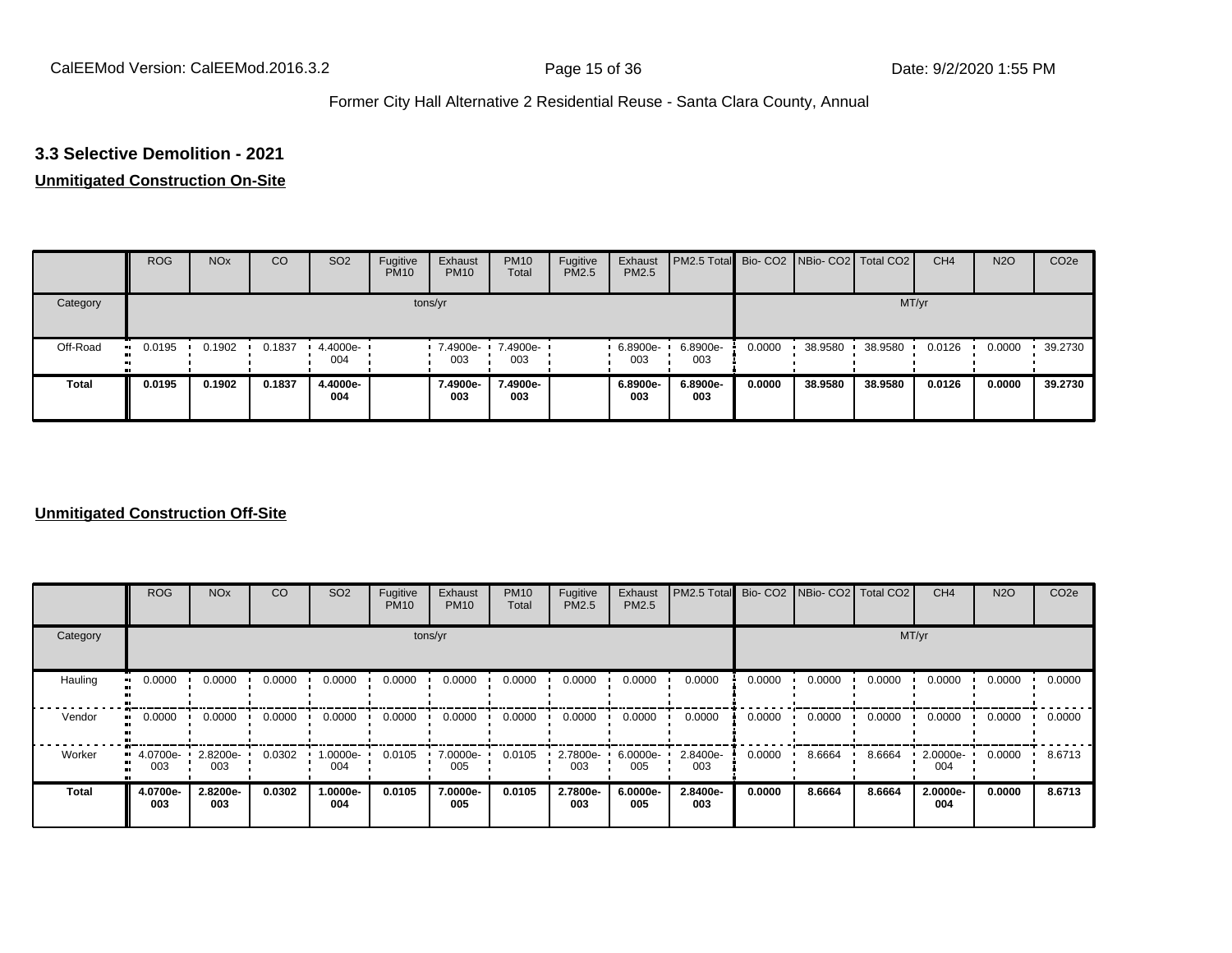#### **3.3 Selective Demolition - 2021**

#### **Mitigated Construction On-Site**

|              | <b>ROG</b>    | <b>NO<sub>x</sub></b> | CO     | SO <sub>2</sub> | Fugitive<br><b>PM10</b> | Exhaust<br><b>PM10</b> | <b>PM10</b><br>Total | Fugitive<br>PM2.5 | Exhaust<br>PM2.5 | PM2.5 Total Bio- CO2 NBio- CO2 Total CO2 |        |         |         | CH <sub>4</sub> | <b>N2O</b> | CO <sub>2e</sub> |
|--------------|---------------|-----------------------|--------|-----------------|-------------------------|------------------------|----------------------|-------------------|------------------|------------------------------------------|--------|---------|---------|-----------------|------------|------------------|
| Category     |               |                       |        |                 |                         | tons/yr                |                      |                   |                  |                                          |        |         | MT/yr   |                 |            |                  |
| Off-Road     | 0.0195<br>. . | 0.1902                | 0.1837 | 4.4000e-<br>004 |                         | 7.4900e-<br>003        | 7.4900e-<br>003      |                   | 6.8900e-<br>003  | 6.8900e-<br>003                          | 0.0000 | 38.9579 | 38.9579 | 0.0126          | 0.0000     | 39.2729          |
| <b>Total</b> | 0.0195        | 0.1902                | 0.1837 | 4.4000e-<br>004 |                         | 7.4900e-<br>003        | 7.4900e-<br>003      |                   | 6.8900e-<br>003  | 6.8900e-<br>003                          | 0.0000 | 38.9579 | 38,9579 | 0.0126          | 0.0000     | 39.2729          |

### **Mitigated Construction Off-Site**

|              | <b>ROG</b>                   | <b>NO<sub>x</sub></b> | CO     | SO <sub>2</sub> | Fugitive<br><b>PM10</b> | Exhaust<br><b>PM10</b> | <b>PM10</b><br>Total | Fugitive<br><b>PM2.5</b> | Exhaust<br>PM2.5 | PM2.5 Total     |        | Bio- CO2   NBio- CO2   Total CO2 |        | CH <sub>4</sub> | <b>N2O</b> | CO <sub>2e</sub> |
|--------------|------------------------------|-----------------------|--------|-----------------|-------------------------|------------------------|----------------------|--------------------------|------------------|-----------------|--------|----------------------------------|--------|-----------------|------------|------------------|
| Category     |                              |                       |        |                 | tons/yr                 |                        |                      |                          |                  |                 |        |                                  | MT/yr  |                 |            |                  |
| Hauling      | 0.0000                       | 0.0000                | 0.0000 | 0.0000          | 0.0000                  | 0.0000                 | 0.0000               | 0.0000                   | 0.0000           | 0.0000          | 0.0000 | 0.0000                           | 0.0000 | 0.0000          | 0.0000     | 0.0000           |
| Vendor       | 0.0000<br>$\bullet$          | 0.0000                | 0.0000 | 0.0000          | 0.0000                  | 0.0000                 | 0.0000               | 0.0000                   | 0.0000           | 0.0000          | 0.0000 | 0.0000                           | 0.0000 | 0.0000          | 0.0000     | 0.0000           |
| Worker       | 4.0700e-<br>$\bullet$<br>003 | 2.8200e-<br>003       | 0.0302 | -:0000e<br>004  | 0.0105                  | 7.0000e-<br>005        | 0.0105               | 2.7800e-<br>003          | 6.0000e-<br>005  | 2.8400e-<br>003 | 0.0000 | 8.6664                           | 8.6664 | 2.0000e-<br>004 | 0.0000     | 8.6713           |
| <b>Total</b> | 4.0700e-<br>003              | 2.8200e-<br>003       | 0.0302 | 1.0000e-<br>004 | 0.0105                  | 7.0000e-<br>005        | 0.0105               | 2.7800e-<br>003          | 6.0000e-<br>005  | 2.8400e-<br>003 | 0.0000 | 8.6664                           | 8.6664 | 2.0000e-<br>004 | 0.0000     | 8.6713           |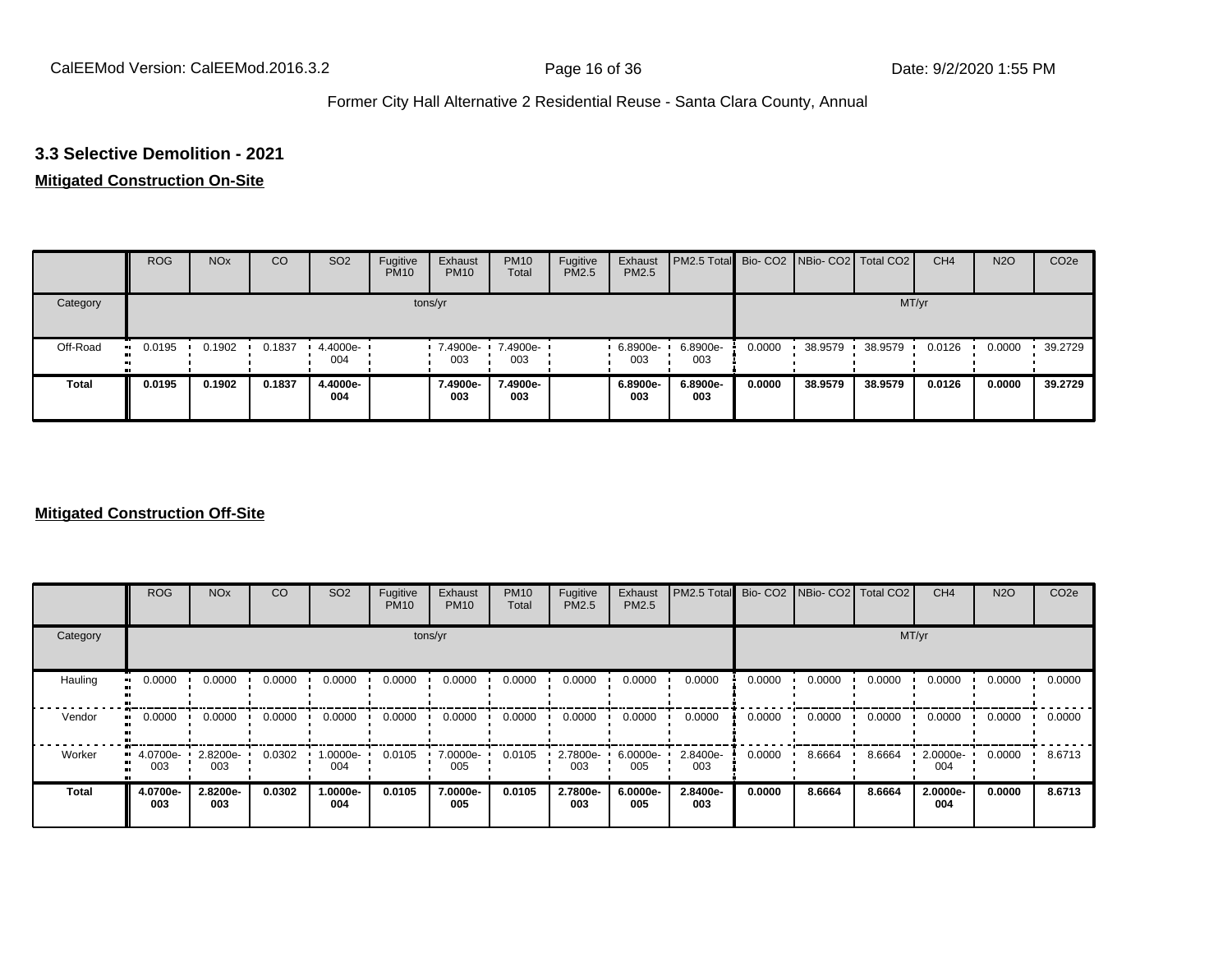# **3.4 Alterations to Building Structure - 2021**

#### **Unmitigated Construction On-Site**

|              | <b>ROG</b>          | <b>NO<sub>x</sub></b> | CO     | SO <sub>2</sub> | Fugitive<br><b>PM10</b> | Exhaust<br><b>PM10</b> | <b>PM10</b><br>Total | Fugitive<br><b>PM2.5</b> | Exhaust<br>PM2.5 | PM2.5 Total Bio- CO2 NBio- CO2   Total CO2 |        |         |         | CH <sub>4</sub> | <b>N2O</b> | CO <sub>2e</sub> |
|--------------|---------------------|-----------------------|--------|-----------------|-------------------------|------------------------|----------------------|--------------------------|------------------|--------------------------------------------|--------|---------|---------|-----------------|------------|------------------|
| Category     |                     |                       |        |                 |                         | tons/yr                |                      |                          |                  |                                            |        |         | MT/yr   |                 |            |                  |
| Off-Road     | 0.0544<br><b>BI</b> | 0.5067                | 0.4656 | 8.9000e-<br>004 |                         | 0.0239                 | 0.0239               |                          | 0.0231           | 0.0231                                     | 0.0000 | 75.1125 | 75.1125 | 0.0128          | 0.0000     | $-75.4313$       |
| <b>Total</b> | 0.0544              | 0.5067                | 0.4656 | 8.9000e-<br>004 |                         | 0.0239                 | 0.0239               |                          | 0.0231           | 0.0231                                     | 0.0000 | 75.1125 | 75.1125 | 0.0128          | 0.0000     | 75.4313          |

### **Unmitigated Construction Off-Site**

|              | <b>ROG</b>      | <b>NO<sub>x</sub></b> | CO     | SO <sub>2</sub> | Fugitive<br><b>PM10</b> | Exhaust<br><b>PM10</b> | <b>PM10</b><br>Total | Fugitive<br><b>PM2.5</b> | Exhaust<br>PM2.5 | PM2.5 Total Bio- CO2 NBio- CO2 Total CO2 |        |         |         | CH <sub>4</sub> | <b>N2O</b> | CO <sub>2e</sub> |
|--------------|-----------------|-----------------------|--------|-----------------|-------------------------|------------------------|----------------------|--------------------------|------------------|------------------------------------------|--------|---------|---------|-----------------|------------|------------------|
| Category     |                 |                       |        |                 |                         | tons/yr                |                      |                          |                  |                                          |        |         | MT/yr   |                 |            |                  |
| Hauling      | 0.0000          | 0.0000                | 0.0000 | 0.0000          | 0.0000                  | 0.0000                 | 0.0000               | 0.0000                   | 0.0000           | 0.0000                                   | 0.0000 | 0.0000  | 0.0000  | 0.0000          | 0.0000     | 0.0000           |
| Vendor       | 1.2900e-<br>003 | 0.0407                | 0.0108 | 1000e-<br>004   | 2.6100e-<br>003         | 9.0000e-<br>005        | 2.7000e-<br>003      | 7.5000e-<br>004          | 9.0000e-<br>005  | 8.4000e-<br>004                          | 0.0000 | 10.2576 | 10.2576 | 4.5000e-<br>004 | 0.0000     | 10.2687          |
| Worker       | 8.1300e-<br>003 | 5.6300e-<br>003       | 0.0604 | .9000e-<br>004  | 0.0209                  | 1.3000e-<br>004        | 0.0211               | 5.5700e-<br>003          | -2000e.<br>004   | 5.6900e-<br>003                          | 0.0000 | 17.3327 | 17.3327 | 3.9000e-<br>004 | 0.0000     | 17.3426          |
| <b>Total</b> | 9.4200e-<br>003 | 0.0463                | 0.0712 | 3.0000e-<br>004 | 0.0236                  | 2.2000e-<br>004        | 0.0238               | 6.3200e-<br>003          | 2.1000e-<br>004  | 6.5300e-<br>003                          | 0.0000 | 27.5903 | 27.5903 | 8.4000e-<br>004 | 0.0000     | 27.6113          |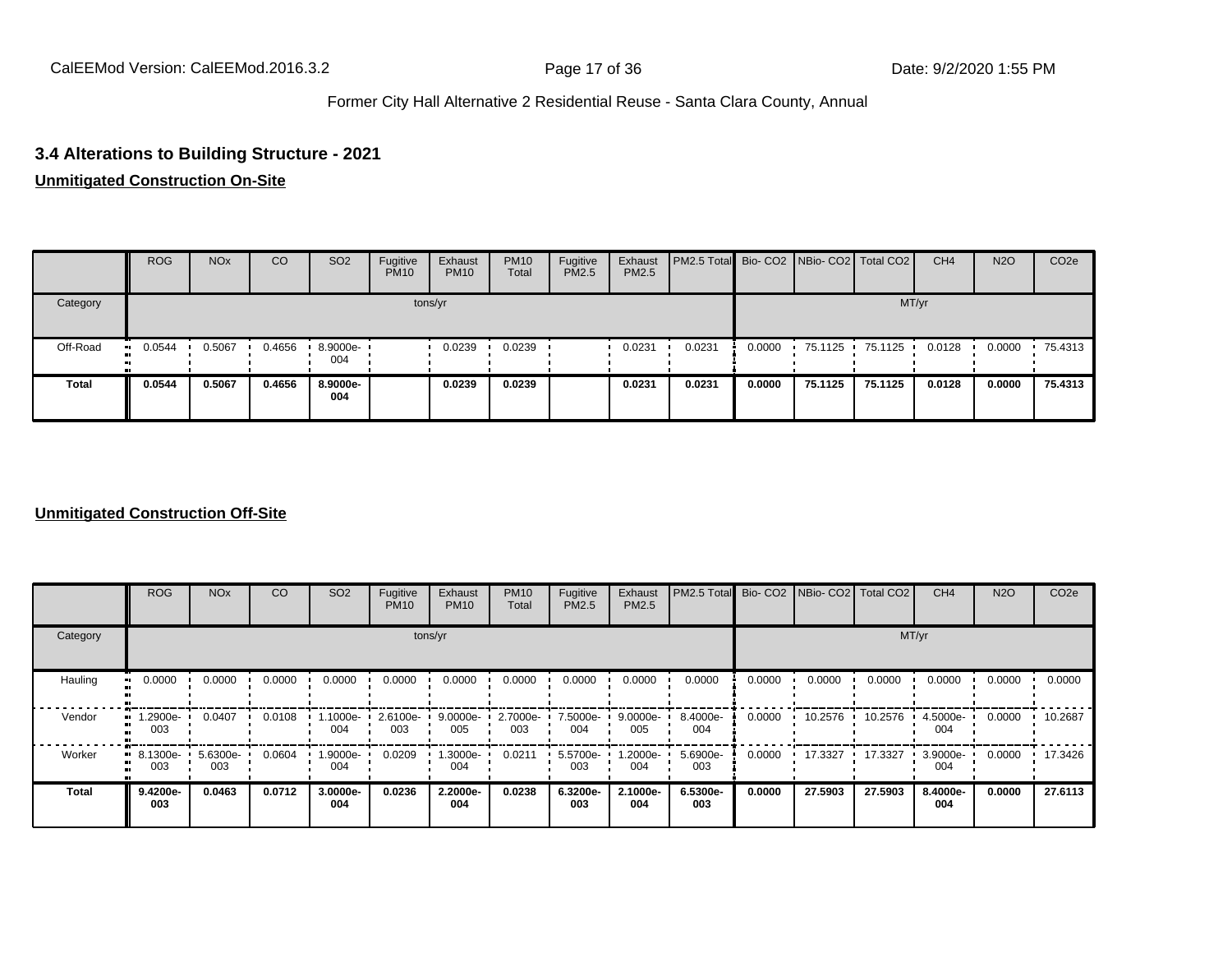### **3.4 Alterations to Building Structure - 2021**

#### **Mitigated Construction On-Site**

|              | <b>ROG</b>              | <b>NO<sub>x</sub></b> | CO     | SO <sub>2</sub> | Fugitive<br><b>PM10</b> | Exhaust<br><b>PM10</b> | <b>PM10</b><br>Total | Fugitive<br><b>PM2.5</b> | Exhaust<br>PM2.5 | <b>PM2.5 Total</b> Bio- CO2 NBio- CO2 Total CO2 |        |         |         | CH <sub>4</sub> | <b>N2O</b> | CO <sub>2</sub> e |
|--------------|-------------------------|-----------------------|--------|-----------------|-------------------------|------------------------|----------------------|--------------------------|------------------|-------------------------------------------------|--------|---------|---------|-----------------|------------|-------------------|
| Category     |                         |                       |        |                 |                         | tons/yr                |                      |                          |                  |                                                 |        |         | MT/yr   |                 |            |                   |
| Off-Road     | 0.0544<br><b>BI</b><br> | 0.5067                | 0.4656 | 8.9000e-<br>004 |                         | 0.0239                 | 0.0239               |                          | 0.0231           | 0.0231                                          | 0.0000 | 75.1125 | 75.1125 | 0.0128          | 0.0000     | 75.4312           |
| <b>Total</b> | 0.0544                  | 0.5067                | 0.4656 | 8.9000e-<br>004 |                         | 0.0239                 | 0.0239               |                          | 0.0231           | 0.0231                                          | 0.0000 | 75.1125 | 75.1125 | 0.0128          | 0.0000     | 75.4312           |

### **Mitigated Construction Off-Site**

|              | <b>ROG</b>      | <b>NO<sub>x</sub></b> | CO     | SO <sub>2</sub> | Fugitive<br><b>PM10</b> | Exhaust<br><b>PM10</b> | <b>PM10</b><br>Total | Fugitive<br><b>PM2.5</b> | Exhaust<br>PM2.5 | PM2.5 Total Bio- CO2 NBio- CO2 Total CO2 |        |         |         | CH <sub>4</sub> | <b>N2O</b> | CO <sub>2e</sub> |
|--------------|-----------------|-----------------------|--------|-----------------|-------------------------|------------------------|----------------------|--------------------------|------------------|------------------------------------------|--------|---------|---------|-----------------|------------|------------------|
| Category     |                 |                       |        |                 |                         | tons/yr                |                      |                          |                  |                                          |        |         | MT/yr   |                 |            |                  |
| Hauling      | 0.0000          | 0.0000                | 0.0000 | 0.0000          | 0.0000                  | 0.0000                 | 0.0000               | 0.0000                   | 0.0000           | 0.0000                                   | 0.0000 | 0.0000  | 0.0000  | 0.0000          | 0.0000     | 0.0000           |
| Vendor       | 1.2900e-<br>003 | 0.0407                | 0.0108 | 1000e-<br>004   | 2.6100e-<br>003         | $9.0000e -$<br>005     | 2.7000e-<br>003      | 7.5000e-<br>004          | 9.0000e-<br>005  | 8.4000e-<br>004                          | 0.0000 | 10.2576 | 10.2576 | 4.5000e-<br>004 | 0.0000     | 10.2687          |
| Worker       | 8.1300e-<br>003 | 5.6300e-<br>003       | 0.0604 | .9000e-<br>004  | 0.0209                  | 1.3000e-<br>004        | 0.0211               | 5.5700e-<br>003          | -2000e.<br>004   | 5.6900e-<br>003                          | 0.0000 | 17.3327 | 17.3327 | 3.9000e-<br>004 | 0.0000     | 17.3426          |
| <b>Total</b> | 9.4200e-<br>003 | 0.0463                | 0.0712 | 3.0000e-<br>004 | 0.0236                  | 2.2000e-<br>004        | 0.0238               | 6.3200e-<br>003          | 2.1000e-<br>004  | 6.5300e-<br>003                          | 0.0000 | 27.5903 | 27.5903 | 8.4000e-<br>004 | 0.0000     | 27.6113          |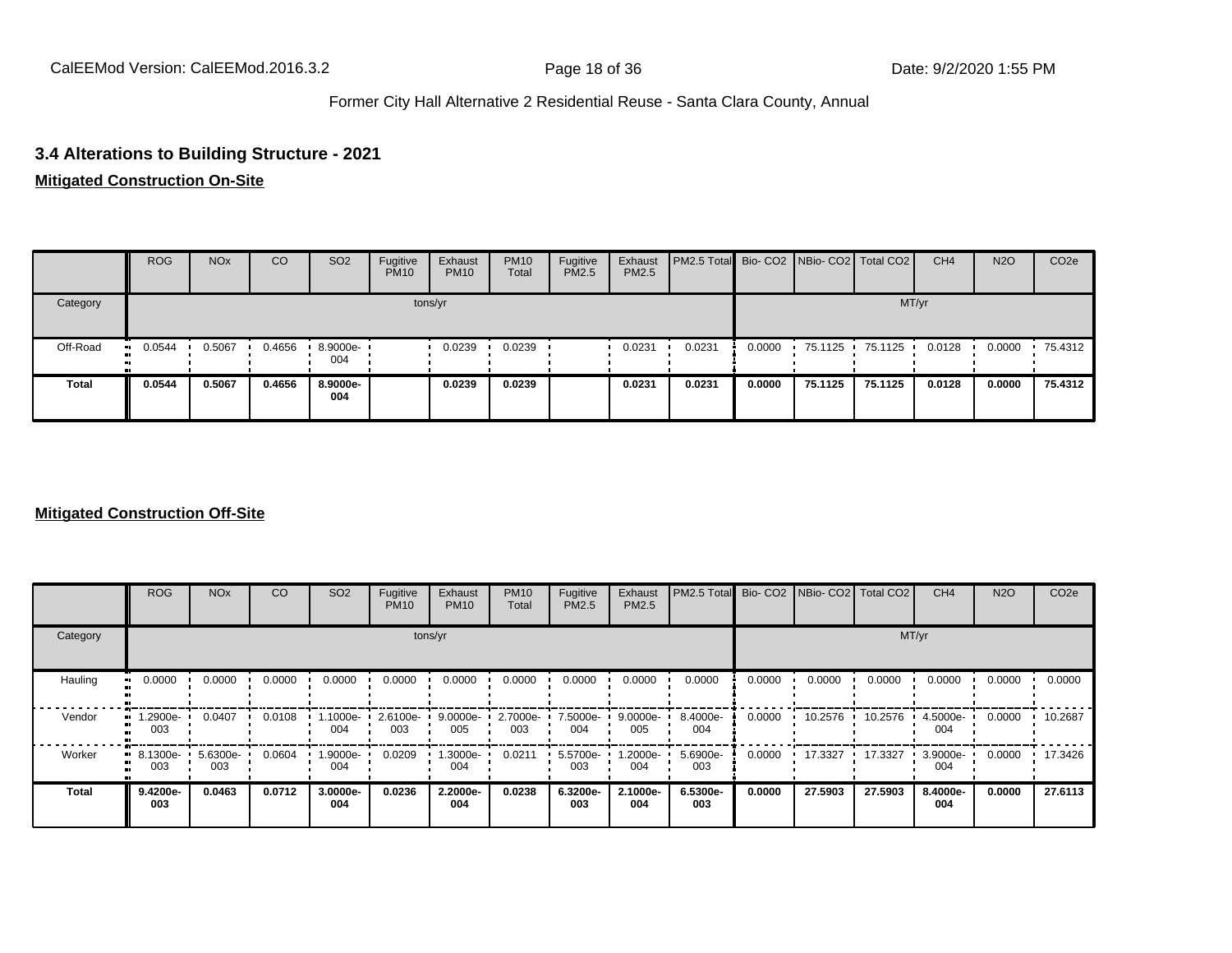### **3.4 Alterations to Building Structure - 2022**

#### **Unmitigated Construction On-Site**

|              | <b>ROG</b>           | <b>NO<sub>x</sub></b> | CO     | SO <sub>2</sub> | Fugitive<br><b>PM10</b> | Exhaust<br><b>PM10</b> | <b>PM10</b><br>Total | Fugitive<br><b>PM2.5</b> | Exhaust<br>PM2.5 | PM2.5<br>Total |        | Bio- CO2   NBio- CO2   Total CO2 |          | CH <sub>4</sub> | <b>N2O</b> | CO <sub>2</sub> e |
|--------------|----------------------|-----------------------|--------|-----------------|-------------------------|------------------------|----------------------|--------------------------|------------------|----------------|--------|----------------------------------|----------|-----------------|------------|-------------------|
| Category     |                      |                       |        |                 |                         | tons/yr                |                      |                          |                  |                |        |                                  | MT/yr    |                 |            |                   |
| Off-Road     | 0.0821<br><b>ALC</b> | 0.7491                | 0.7483 | .4400e-<br>003  |                         | 0.0343                 | 0.0343               |                          | 0.0332           | 0.0332         | 0.0000 | 121.7777 121.7777                |          | 0.0205          | 0.0000     | $\cdot$ 122.2892  |
| <b>Total</b> | 0.0821               | 0.7491                | 0.7483 | -.4400e<br>003  |                         | 0.0343                 | 0.0343               |                          | 0.0332           | 0.0332         | 0.0000 | 121.7777                         | 121.7777 | 0.0205          | 0.0000     | 122.2892          |

### **Unmitigated Construction Off-Site**

|          | <b>ROG</b>      | <b>NO<sub>x</sub></b> | CO     | SO <sub>2</sub> | Fugitive<br><b>PM10</b> | Exhaust<br><b>PM10</b> | <b>PM10</b><br>Total | Fugitive<br><b>PM2.5</b> | Exhaust<br>PM2.5 | PM2.5 Total Bio- CO2 NBio- CO2 Total CO2 |        |         |         | CH <sub>4</sub> | <b>N2O</b> | CO <sub>2e</sub> |
|----------|-----------------|-----------------------|--------|-----------------|-------------------------|------------------------|----------------------|--------------------------|------------------|------------------------------------------|--------|---------|---------|-----------------|------------|------------------|
| Category |                 |                       |        |                 |                         | tons/yr                |                      |                          |                  |                                          |        |         | MT/yr   |                 |            |                  |
| Hauling  | 0.0000          | 0.0000                | 0.0000 | 0.0000          | 0.0000                  | 0.0000                 | 0.0000               | 0.0000                   | 0.0000           | 0.0000                                   | 0.0000 | 0.0000  | 0.0000  | 0.0000          | 0.0000     | 0.0000           |
| Vendor   | 1.9500e-<br>003 | 0.0624                | 0.0165 | .7000e-<br>004  | 4.2200e-<br>003         | 1.3000e-<br>004        | 4.3500e-<br>003      | -2200e.<br>003           | .2000e-<br>004   | 1.3400e-<br>003                          | 0.0000 | 16.4706 | 16.4706 | 6.9000e-<br>004 | 0.0000     | ' 16.4879        |
| Worker   | 0.0123          | 8.1900e-<br>003       | 0.0900 | 3.0000e-<br>004 | 0.0340                  | 2.1000e-<br>004        | 0.0342               | 9.0300e-<br>003          | 1.9000e-<br>004  | 9.2200e-<br>003                          | 0.0000 | 27.0793 | 27.0793 | 5.7000e-<br>004 | 0.0000     | 27.0936          |
| Total    | 0.0143          | 0.0706                | 0.1065 | 4.7000e-<br>004 | 0.0382                  | 3.4000e-<br>004        | 0.0385               | 0.0103                   | 3.1000e-<br>004  | 0.0106                                   | 0.0000 | 43.5499 | 43.5499 | 1.2600e-<br>003 | 0.0000     | 43.5815          |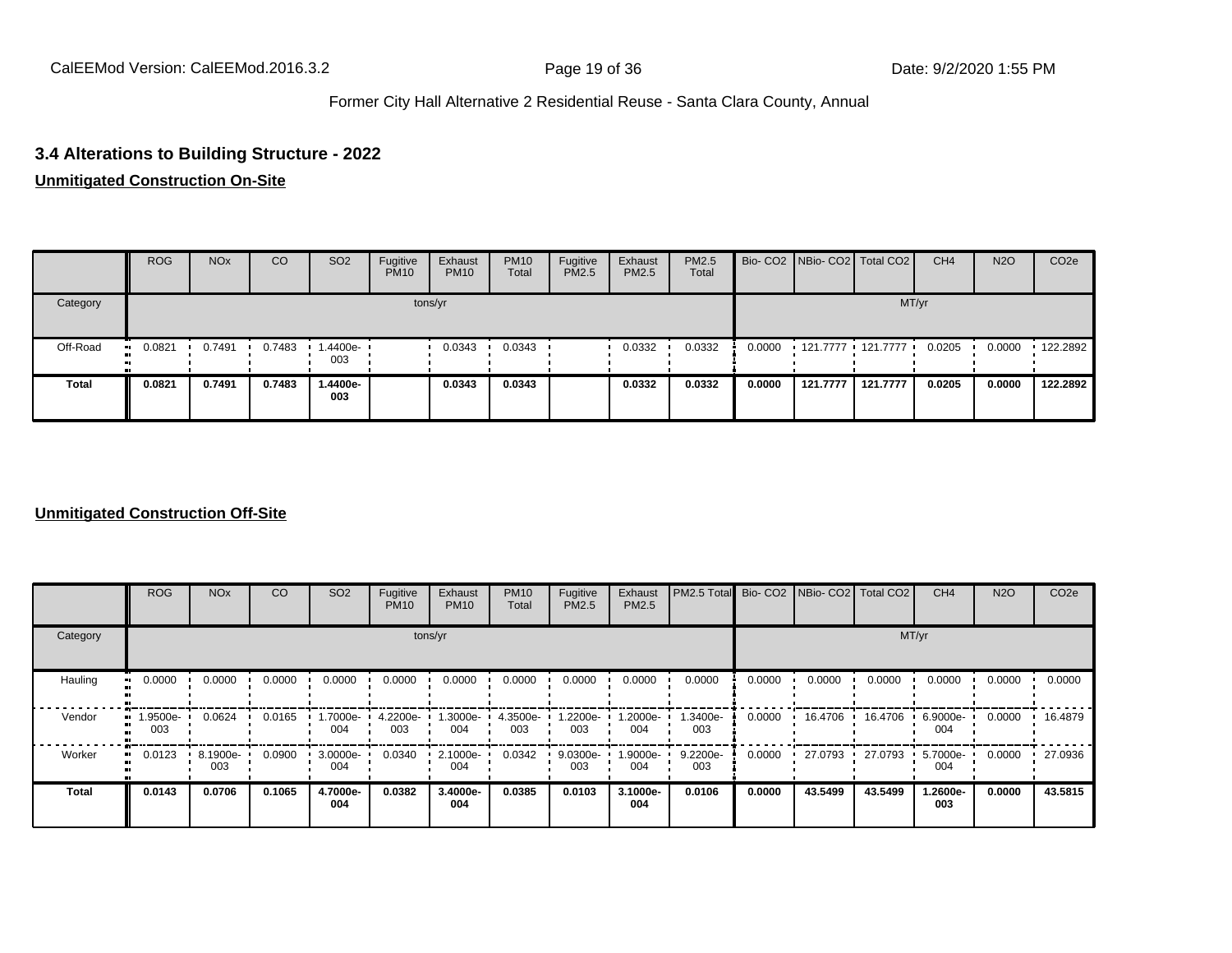### **3.4 Alterations to Building Structure - 2022**

#### **Mitigated Construction On-Site**

|              | <b>ROG</b>           | <b>NO<sub>x</sub></b> | CO     | SO <sub>2</sub> | Fugitive<br><b>PM10</b> | Exhaust<br><b>PM10</b> | <b>PM10</b><br>Total | Fugitive<br><b>PM2.5</b> | Exhaust<br>PM2.5 | <b>PM2.5</b><br>Total |        | Bio- CO2 NBio- CO2 Total CO2 |          | CH <sub>4</sub> | <b>N2O</b> | CO <sub>2e</sub> |
|--------------|----------------------|-----------------------|--------|-----------------|-------------------------|------------------------|----------------------|--------------------------|------------------|-----------------------|--------|------------------------------|----------|-----------------|------------|------------------|
| Category     |                      |                       |        |                 |                         | tons/yr                |                      |                          |                  |                       |        |                              | MT/yr    |                 |            |                  |
| Off-Road     | 0.0821<br><b>ALC</b> | 0.7491                | 0.7483 | .4400e-<br>003  |                         | 0.0343                 | 0.0343               |                          | 0.0332           | 0.0332                | 0.0000 | 121.7776 121.7776            |          | 0.0205          | 0.0000     | $\cdot$ 122.2891 |
| <b>Total</b> | 0.0821               | 0.7491                | 0.7483 | -4400e.<br>003  |                         | 0.0343                 | 0.0343               |                          | 0.0332           | 0.0332                | 0.0000 | 121.7776                     | 121.7776 | 0.0205          | 0.0000     | 122.2891         |

### **Mitigated Construction Off-Site**

|                     | <b>ROG</b>     | <b>NO<sub>x</sub></b> | CO     | SO <sub>2</sub> | Fugitive<br><b>PM10</b> | Exhaust<br><b>PM10</b> | <b>PM10</b><br>Total | Fugitive<br><b>PM2.5</b> | Exhaust<br>PM2.5 | PM2.5 Total Bio- CO2 NBio- CO2 Total CO2 |        |         |         | CH <sub>4</sub> | <b>N2O</b> | CO <sub>2e</sub> |
|---------------------|----------------|-----------------------|--------|-----------------|-------------------------|------------------------|----------------------|--------------------------|------------------|------------------------------------------|--------|---------|---------|-----------------|------------|------------------|
| Category            |                |                       |        |                 |                         | tons/yr                |                      |                          |                  |                                          |        |         | MT/yr   |                 |            |                  |
| Hauling             | 0.0000         | 0.0000                | 0.0000 | 0.0000          | 0.0000                  | 0.0000                 | 0.0000               | 0.0000                   | 0.0000           | 0.0000                                   | 0.0000 | 0.0000  | 0.0000  | 0.0000          | 0.0000     | 0.0000           |
| Vendor<br>m         | -9500e.<br>003 | 0.0624                | 0.0165 | .7000e-<br>004  | 4.2200e-<br>003         | -.3000e<br>004         | 4.3500e-<br>003      | $.2200e-$<br>003         | -2000e.<br>004   | 1.3400e-<br>003                          | 0.0000 | 16.4706 | 16.4706 | 6.9000e-<br>004 | 0.0000     | ' 16.4879        |
| Worker<br>$\bullet$ | 0.0123         | 8.1900e-<br>003       | 0.0900 | 3.0000e-<br>004 | 0.0340                  | 2.1000e-<br>004        | 0.0342               | 9.0300e-<br>003          | -9000e-<br>004   | 9.2200e-<br>003                          | 0.0000 | 27.0793 | 27.0793 | 5.7000e-<br>004 | 0.0000     | 27.0936          |
| <b>Total</b>        | 0.0143         | 0.0706                | 0.1065 | 4.7000e-<br>004 | 0.0382                  | 3.4000e-<br>004        | 0.0385               | 0.0103                   | 3.1000e-<br>004  | 0.0106                                   | 0.0000 | 43.5499 | 43.5499 | 1.2600e-<br>003 | 0.0000     | 43.5815          |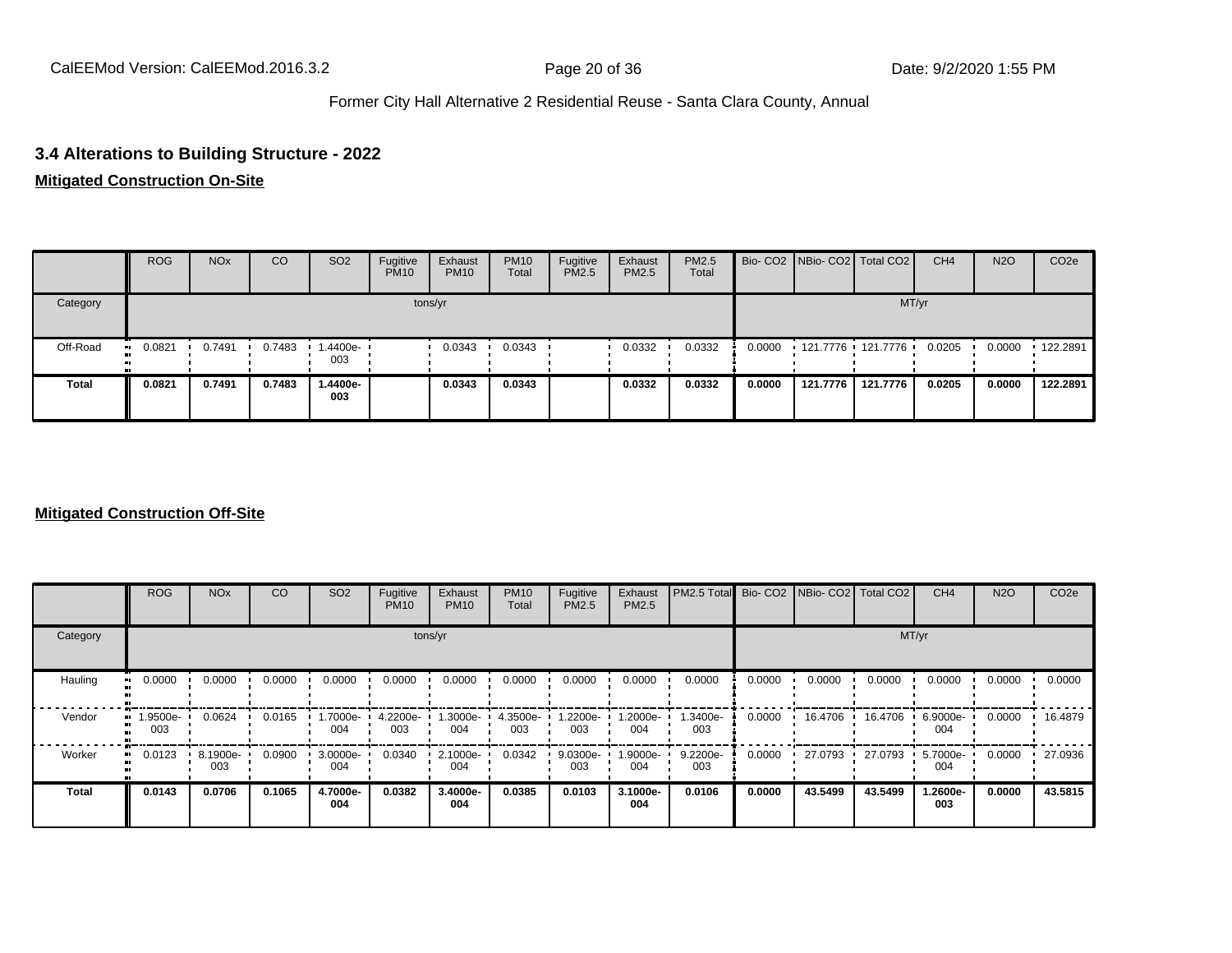# **3.5 Interior Construction - 2021**

#### **Unmitigated Construction On-Site**

|          | <b>ROG</b> | <b>NO<sub>x</sub></b> | CO     | SO <sub>2</sub> | Fugitive<br><b>PM10</b> | Exhaust<br><b>PM10</b> | <b>PM10</b><br>Total | Fugitive<br>PM2.5 | Exhaust<br>PM2.5 | <b>PM2.5 Total</b> Bio- CO2 NBio- CO2 Total CO2 |        |         |         | CH <sub>4</sub> | <b>N2O</b> | CO <sub>2e</sub> |
|----------|------------|-----------------------|--------|-----------------|-------------------------|------------------------|----------------------|-------------------|------------------|-------------------------------------------------|--------|---------|---------|-----------------|------------|------------------|
| Category |            |                       |        |                 |                         | tons/yr                |                      |                   |                  |                                                 |        |         | MT/yr   |                 |            |                  |
| Off-Road | 0.0199     | 0.1781                | 0.1568 | 3.1000e-<br>004 |                         | 8.5300e-<br>003        | 8.5300e-<br>003      |                   | 8.2600e-<br>003  | 8.2600e-<br>003                                 | 0.0000 | 25.5331 | 25.5331 | 4.0000e-<br>003 | 0.0000     | 25.6332          |
| Total    | 0.0199     | 0.1781                | 0.1568 | 3.1000e-<br>004 |                         | 8.5300e-<br>003        | 8.5300e-<br>003      |                   | 8.2600e-<br>003  | 8.2600e-<br>003                                 | 0.0000 | 25.5331 | 25.5331 | 4.0000e-<br>003 | 0.0000     | 25.6332          |

#### **Unmitigated Construction Off-Site**

|              | <b>ROG</b>      | <b>NO<sub>x</sub></b> | CO              | SO <sub>2</sub> | Fugitive<br><b>PM10</b> | Exhaust<br><b>PM10</b> | <b>PM10</b><br>Total | Fugitive<br><b>PM2.5</b> | Exhaust<br>PM2.5 | <b>PM2.5</b><br>Total |        | Bio- CO2   NBio- CO2   Total CO2 |        | CH <sub>4</sub> | <b>N2O</b> | CO <sub>2e</sub> |
|--------------|-----------------|-----------------------|-----------------|-----------------|-------------------------|------------------------|----------------------|--------------------------|------------------|-----------------------|--------|----------------------------------|--------|-----------------|------------|------------------|
| Category     |                 |                       |                 |                 |                         | tons/yr                |                      |                          |                  |                       |        |                                  | MT/yr  |                 |            |                  |
| Hauling      | 0.0000          | 0.0000                | 0.0000          | 0.0000          | 0.0000                  | 0.0000                 | 0.0000               | 0.0000                   | 0.0000           | 0.0000                | 0.0000 | 0.0000                           | 0.0000 | 0.0000          | 0.0000     | 0.0000           |
| Vendor       | 4.5000e-<br>004 | 0.0142                | 3.7700e-<br>003 | 4.0000e-<br>005 | 9.1000e-<br>004         | 3.0000e-<br>005        | 9.4000e-<br>004      | 2.6000e-<br>004          | 3.0000e-<br>005  | 2.9000e-<br>004       | 0.0000 | 3.5746                           | 3.5746 | 1.6000e-<br>004 | 0.0000     | 3.5785           |
| Worker       | 2.8300e-<br>003 | 1.9600e-<br>003       | 0.0211          | 7.0000e-<br>005 | 7.3000e-<br>003         | 5.0000e-<br>005        | 7.3400e-<br>003      | 1.9400e-<br>003          | 4.0000e-<br>005  | 1.9800e-<br>003       | 0.0000 | 6.0402                           | 6.0402 | 1.4000e-<br>004 | 0.0000     | 6.0436           |
| <b>Total</b> | 3.2800e-<br>003 | 0.0161                | 0.0248          | -.1000e<br>004  | 8.2100e-<br>003         | 8.0000e-<br>005        | 8.2800e-<br>003      | 2.2000e-<br>003          | 7.0000e-<br>005  | 2.2700e-<br>003       | 0.0000 | 9.6148                           | 9.6148 | 3.0000e-<br>004 | 0.0000     | 9.6221           |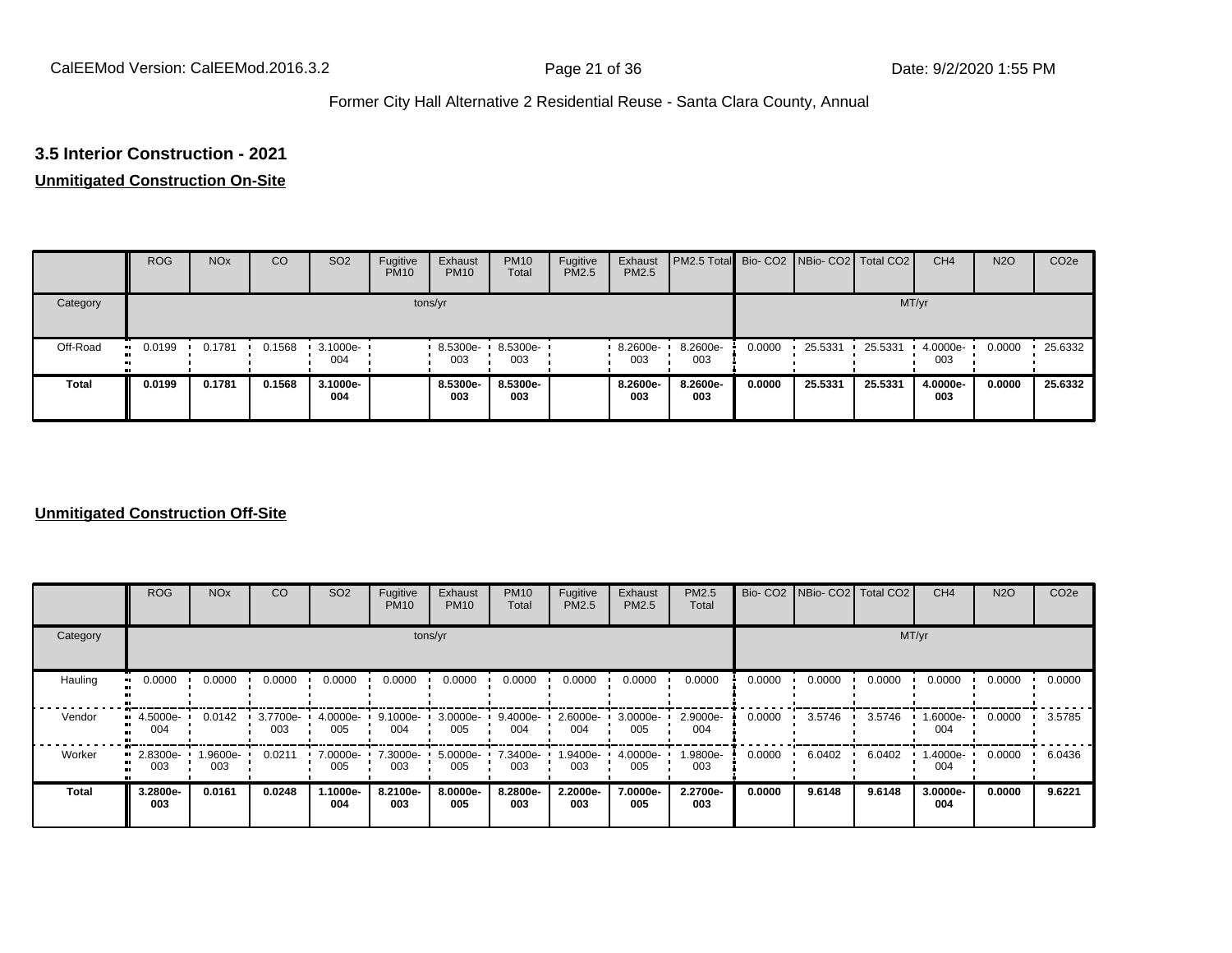#### **3.5 Interior Construction - 2021**

#### **Mitigated Construction On-Site**

|              | <b>ROG</b> | <b>NO<sub>x</sub></b> | CO     | SO <sub>2</sub> | Fugitive<br><b>PM10</b> | Exhaust<br><b>PM10</b> | <b>PM10</b><br>Total | Fugitive<br>PM2.5 | Exhaust<br>PM2.5 | <b>PM2.5 Total</b> Bio- CO2 NBio- CO2 Total CO2 |        |         |         | CH <sub>4</sub> | <b>N2O</b> | CO <sub>2e</sub> |
|--------------|------------|-----------------------|--------|-----------------|-------------------------|------------------------|----------------------|-------------------|------------------|-------------------------------------------------|--------|---------|---------|-----------------|------------|------------------|
| Category     |            |                       |        |                 |                         | tons/yr                |                      |                   |                  |                                                 |        |         | MT/yr   |                 |            |                  |
| Off-Road     | 0.0199     | 0.1781                | 0.1568 | 3.1000e-<br>004 |                         | 8.5300e-<br>003        | 8.5300e-<br>003      |                   | 8.2600e-<br>003  | 8.2600e-<br>003                                 | 0.0000 | 25.5330 | 25.5330 | 4.0000e-<br>003 | 0.0000     | 25.6332          |
| <b>Total</b> | 0.0199     | 0.1781                | 0.1568 | 3.1000e-<br>004 |                         | 8.5300e-<br>003        | 8.5300e-<br>003      |                   | 8.2600e-<br>003  | 8.2600e-<br>003                                 | 0.0000 | 25.5330 | 25.5330 | 4.0000e-<br>003 | 0.0000     | 25.6332          |

### **Mitigated Construction Off-Site**

|          | <b>ROG</b>      | <b>NO<sub>x</sub></b> | CO              | SO <sub>2</sub>   | Fugitive<br><b>PM10</b> | Exhaust<br><b>PM10</b> | <b>PM10</b><br>Total | Fugitive<br><b>PM2.5</b> | Exhaust<br>PM2.5 | PM2.5 Total Bio- CO2 NBio- CO2 Total CO2 |        |        |        | CH <sub>4</sub> | <b>N2O</b> | CO <sub>2e</sub> |
|----------|-----------------|-----------------------|-----------------|-------------------|-------------------------|------------------------|----------------------|--------------------------|------------------|------------------------------------------|--------|--------|--------|-----------------|------------|------------------|
| Category |                 |                       |                 |                   |                         | tons/yr                |                      |                          |                  |                                          |        |        | MT/yr  |                 |            |                  |
| Hauling  | 0.0000          | 0.0000                | 0.0000          | 0.0000            | 0.0000                  | 0.0000                 | 0.0000               | 0.0000                   | 0.0000           | 0.0000                                   | 0.0000 | 0.0000 | 0.0000 | 0.0000          | 0.0000     | 0.0000           |
| Vendor   | 4.5000e-<br>004 | 0.0142                | 3.7700e-<br>003 | 4.0000e-<br>005   | 9.1000e-<br>004         | 3.0000e-<br>005        | 9.4000e-<br>004      | 2.6000e-<br>004          | 3.0000e-<br>005  | 2.9000e-<br>004                          | 0.0000 | 3.5746 | 3.5746 | 1.6000e-<br>004 | 0.0000     | 3.5785           |
| Worker   | 2.8300e-<br>003 | 1.9600e-<br>003       | 0.0211          | 7.0000e- '<br>005 | 7.3000e-<br>003         | 5.0000e-<br>005        | 7.3400e-<br>003      | 1.9400e-<br>003          | 4.0000e-<br>005  | 1.9800e-<br>003                          | 0.0000 | 6.0402 | 6.0402 | 1.4000e-<br>004 | 0.0000     | 6.0436           |
| Total    | 3.2800e-<br>003 | 0.0161                | 0.0248          | -.1000e<br>004    | 8.2100e-<br>003         | 8.0000e-<br>005        | 8.2800e-<br>003      | 2.2000e-<br>003          | 7.0000e-<br>005  | 2.2700e-<br>003                          | 0.0000 | 9.6148 | 9.6148 | 3.0000e-<br>004 | 0.0000     | 9.6221           |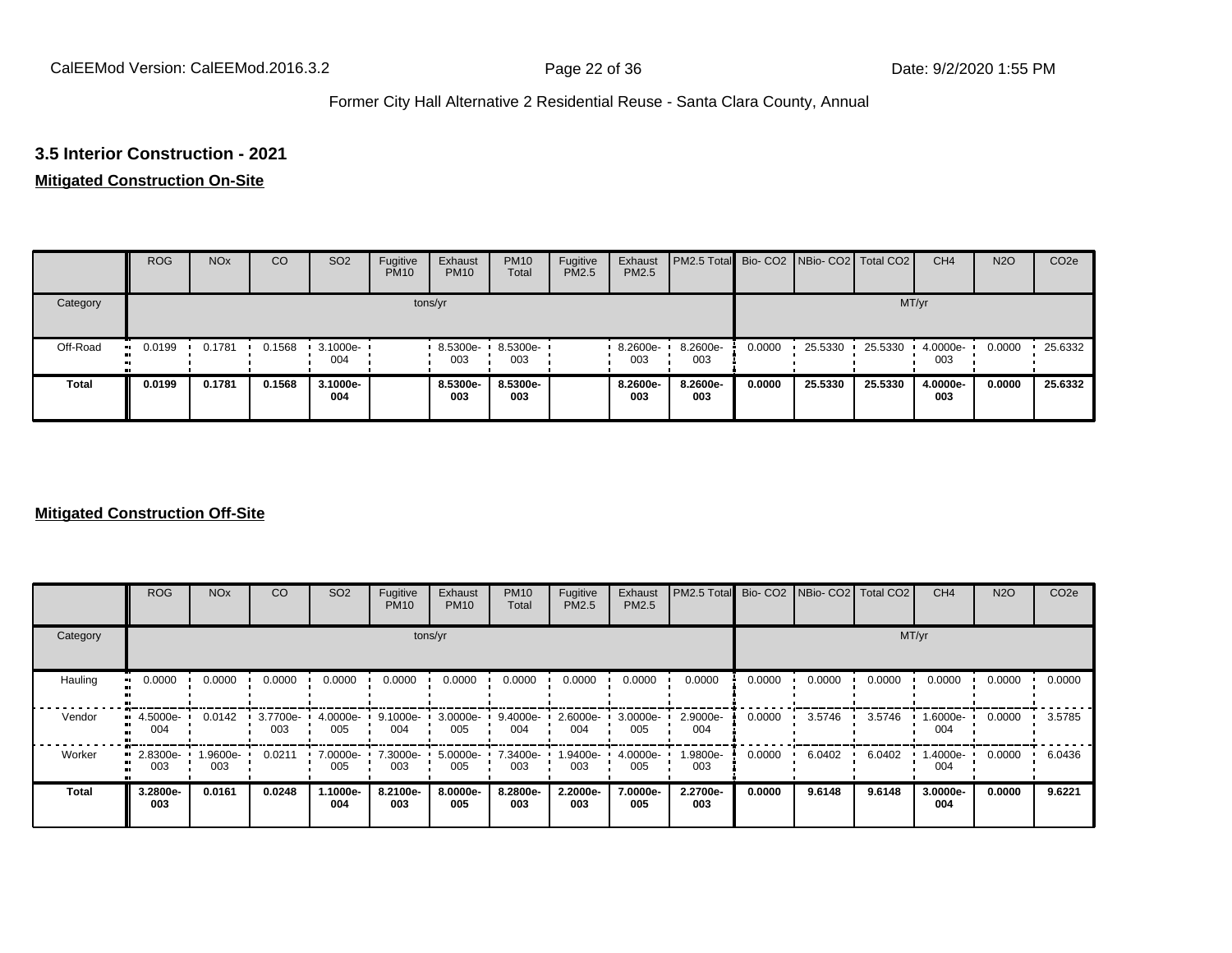# **3.5 Interior Construction - 2022**

## **Unmitigated Construction On-Site**

|              | <b>ROG</b>          | <b>NO<sub>x</sub></b> | CO     | SO <sub>2</sub>    | Fugitive<br><b>PM10</b> | Exhaust<br><b>PM10</b> | <b>PM10</b><br>Total | Fugitive<br><b>PM2.5</b> | Exhaust<br>PM2.5 | PM2.5 Total Bio- CO2 NBio- CO2   Total CO2 |        |          |          | CH <sub>4</sub> | <b>N2O</b> | CO <sub>2e</sub> |
|--------------|---------------------|-----------------------|--------|--------------------|-------------------------|------------------------|----------------------|--------------------------|------------------|--------------------------------------------|--------|----------|----------|-----------------|------------|------------------|
| Category     |                     |                       |        |                    |                         | tons/yr                |                      |                          |                  |                                            |        |          | MT/yr    |                 |            |                  |
| Off-Road     | 0.1211<br>$\bullet$ | 1.0633                | 1.0132 | $2.0000e -$<br>003 |                         | 0.0495                 | 0.0495               |                          | 0.0479           | 0.0479                                     | 0.0000 | 166.5261 | 166.5261 | 0.0258          | 0.0000     | $\cdot$ 167.1716 |
| <b>Total</b> | 0.1211              | 1.0633                | 1.0132 | 2.0000e-<br>003    |                         | 0.0495                 | 0.0495               |                          | 0.0479           | 0.0479                                     | 0.0000 | 166.5261 | 166.5261 | 0.0258          | 0.0000     | 167.1716         |

#### **Unmitigated Construction Off-Site**

|                     | <b>ROG</b>      | <b>NO<sub>x</sub></b> | CO     | SO <sub>2</sub> | Fugitive<br><b>PM10</b> | Exhaust<br><b>PM10</b> | <b>PM10</b><br>Total | Fugitive<br><b>PM2.5</b> | Exhaust<br>PM2.5 | PM2.5 Total Bio- CO2 NBio- CO2 Total CO2 |        |         |         | CH <sub>4</sub> | <b>N2O</b> | CO <sub>2e</sub> |
|---------------------|-----------------|-----------------------|--------|-----------------|-------------------------|------------------------|----------------------|--------------------------|------------------|------------------------------------------|--------|---------|---------|-----------------|------------|------------------|
| Category            |                 |                       |        |                 | tons/yr                 |                        |                      |                          |                  |                                          |        |         | MT/yr   |                 |            |                  |
| Hauling             | 0.0000          | 0.0000                | 0.0000 | 0.0000          | 0.0000                  | 0.0000                 | 0.0000               | 0.0000                   | 0.0000           | 0.0000                                   | 0.0000 | 0.0000  | 0.0000  | 0.0000          | 0.0000     | 0.0000           |
| Vendor              | 2.7400e-<br>003 | 0.0874                | 0.0232 | 2.4000e-<br>004 | 5.9200e-<br>003         | 1.8000e-<br>004        | 6.1000e-<br>003      | 1.7100e-<br>003          | -.7000e<br>004   | 1.8800e-<br>003                          | 0.0000 | 23.0896 | 23.0896 | 9.7000e-<br>004 | 0.0000     | 23.1139          |
| Worker<br>$\bullet$ | 0.0173          | 0.0115                | 0.1262 | 4.2000e-<br>004 | 0.0476                  | 2.9000e-<br>004        | 0.0479               | 0.0127                   | 2.7000e-<br>004  | 0.0129                                   | 0.0000 | 37.9616 | 37.9616 | 8.0000e-<br>004 | 0.0000     | 37.9817          |
| <b>Total</b>        | 0.0200          | 0.0989                | 0.1493 | 6.6000e-<br>004 | 0.0535                  | 4.7000e-<br>004        | 0.0540               | 0.0144                   | 4.4000e-<br>004  | 0.0148                                   | 0.0000 | 61.0512 | 61.0512 | 1.7700e-<br>003 | 0.0000     | 61.0956          |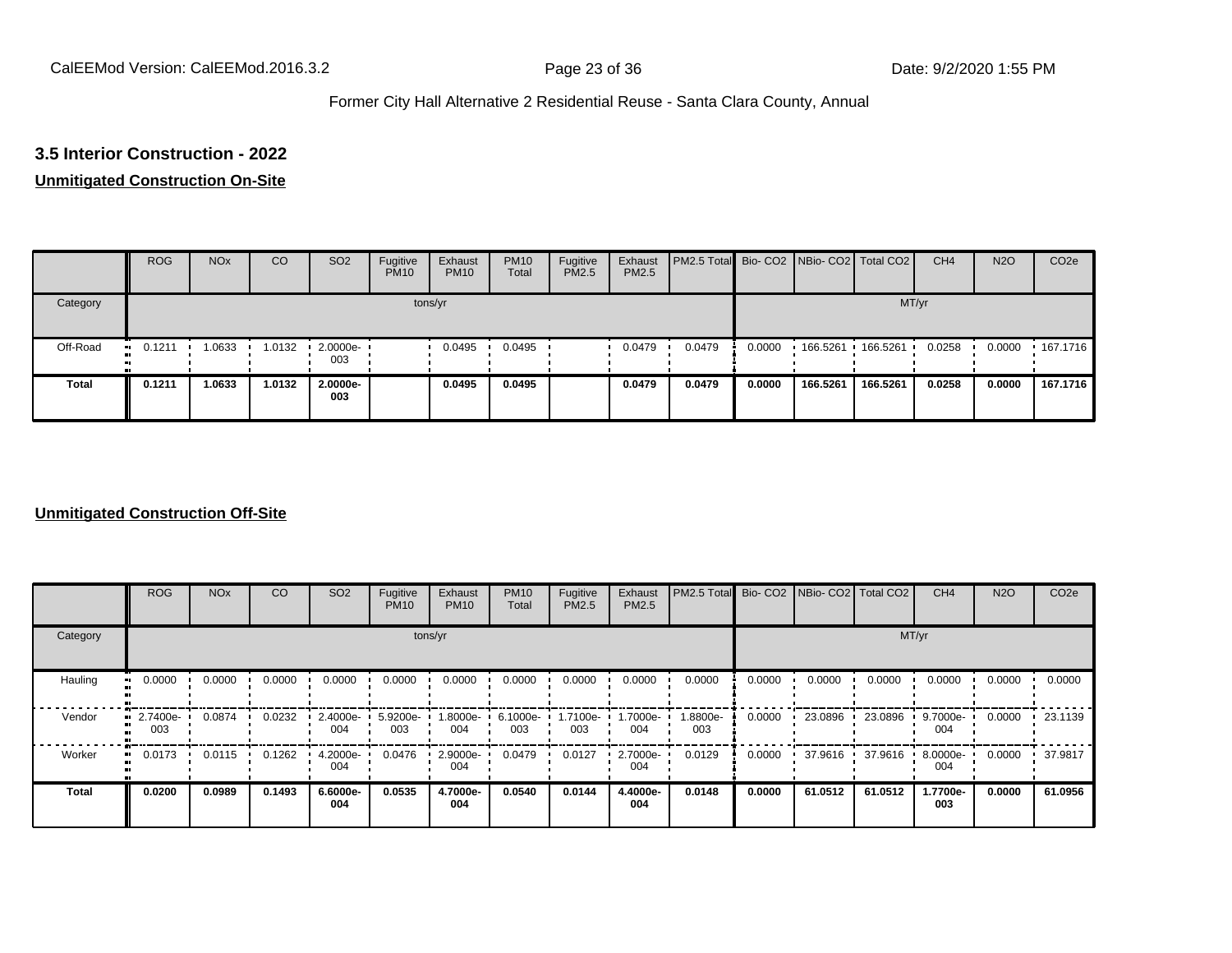#### **3.5 Interior Construction - 2022**

#### **Mitigated Construction On-Site**

|              | <b>ROG</b> | <b>NO<sub>x</sub></b> | CO     | SO <sub>2</sub>         | Fugitive<br><b>PM10</b> | Exhaust<br><b>PM10</b> | <b>PM10</b><br>Total | Fugitive<br><b>PM2.5</b> | Exhaust<br>PM2.5 | PM2.5 Total Bio- CO2 NBio- CO2   Total CO2 |        |          |          | CH <sub>4</sub> | <b>N2O</b> | CO <sub>2e</sub> |
|--------------|------------|-----------------------|--------|-------------------------|-------------------------|------------------------|----------------------|--------------------------|------------------|--------------------------------------------|--------|----------|----------|-----------------|------------|------------------|
| Category     |            |                       |        |                         |                         | tons/yr                |                      |                          |                  |                                            |        |          | MT/yr    |                 |            |                  |
| Off-Road     | 0.1211     | 1.0633                | 1.0132 | $\cdot$ 2.0000e-<br>003 |                         | 0.0495                 | 0.0495               |                          | 0.0479           | 0.0479                                     | 0.0000 |          |          | 0.0258          | 0.0000     | $+167.1714$      |
| <b>Total</b> | 0.1211     | 1.0633                | 1.0132 | 2.0000e-<br>003         |                         | 0.0495                 | 0.0495               |                          | 0.0479           | 0.0479                                     | 0.0000 | 166.5259 | 166.5259 | 0.0258          | 0.0000     | 167.1714         |

### **Mitigated Construction Off-Site**

|          | <b>ROG</b>      | <b>NO<sub>x</sub></b> | CO     | SO <sub>2</sub> | Fugitive<br><b>PM10</b> | Exhaust<br><b>PM10</b> | <b>PM10</b><br>Total | Fugitive<br><b>PM2.5</b> | Exhaust<br>PM2.5 | PM2.5 Total Bio- CO2 NBio- CO2 Total CO2 |        |         |         | CH <sub>4</sub> | <b>N2O</b> | CO <sub>2e</sub> |
|----------|-----------------|-----------------------|--------|-----------------|-------------------------|------------------------|----------------------|--------------------------|------------------|------------------------------------------|--------|---------|---------|-----------------|------------|------------------|
| Category |                 |                       |        |                 |                         | tons/yr                |                      |                          |                  |                                          |        |         | MT/yr   |                 |            |                  |
| Hauling  | 0.0000          | 0.0000                | 0.0000 | 0.0000          | 0.0000                  | 0.0000                 | 0.0000               | 0.0000                   | 0.0000           | 0.0000                                   | 0.0000 | 0.0000  | 0.0000  | 0.0000          | 0.0000     | 0.0000           |
| Vendor   | 2.7400e-<br>003 | 0.0874                | 0.0232 | 2.4000e-<br>004 | 5.9200e-<br>003         | 1.8000e-<br>004        | 6.1000e-<br>003      | 1.7100e-<br>003          | 1.7000e-<br>004  | 1.8800e-<br>003                          | 0.0000 | 23.0896 | 23.0896 | 9.7000e-<br>004 | 0.0000     | 23.1139          |
| Worker   | 0.0173          | 0.0115                | 0.1262 | 4.2000e-<br>004 | 0.0476                  | 2.9000e-<br>004        | 0.0479               | 0.0127                   | 2.7000e-<br>004  | 0.0129                                   | 0.0000 | 37.9616 | 37.9616 | 8.0000e-<br>004 | 0.0000     | 37.9817          |
| Total    | 0.0200          | 0.0989                | 0.1493 | 6.6000e-<br>004 | 0.0535                  | 4.7000e-<br>004        | 0.0540               | 0.0144                   | 4.4000e-<br>004  | 0.0148                                   | 0.0000 | 61.0512 | 61.0512 | 1.7700e-<br>003 | 0.0000     | 61.0956          |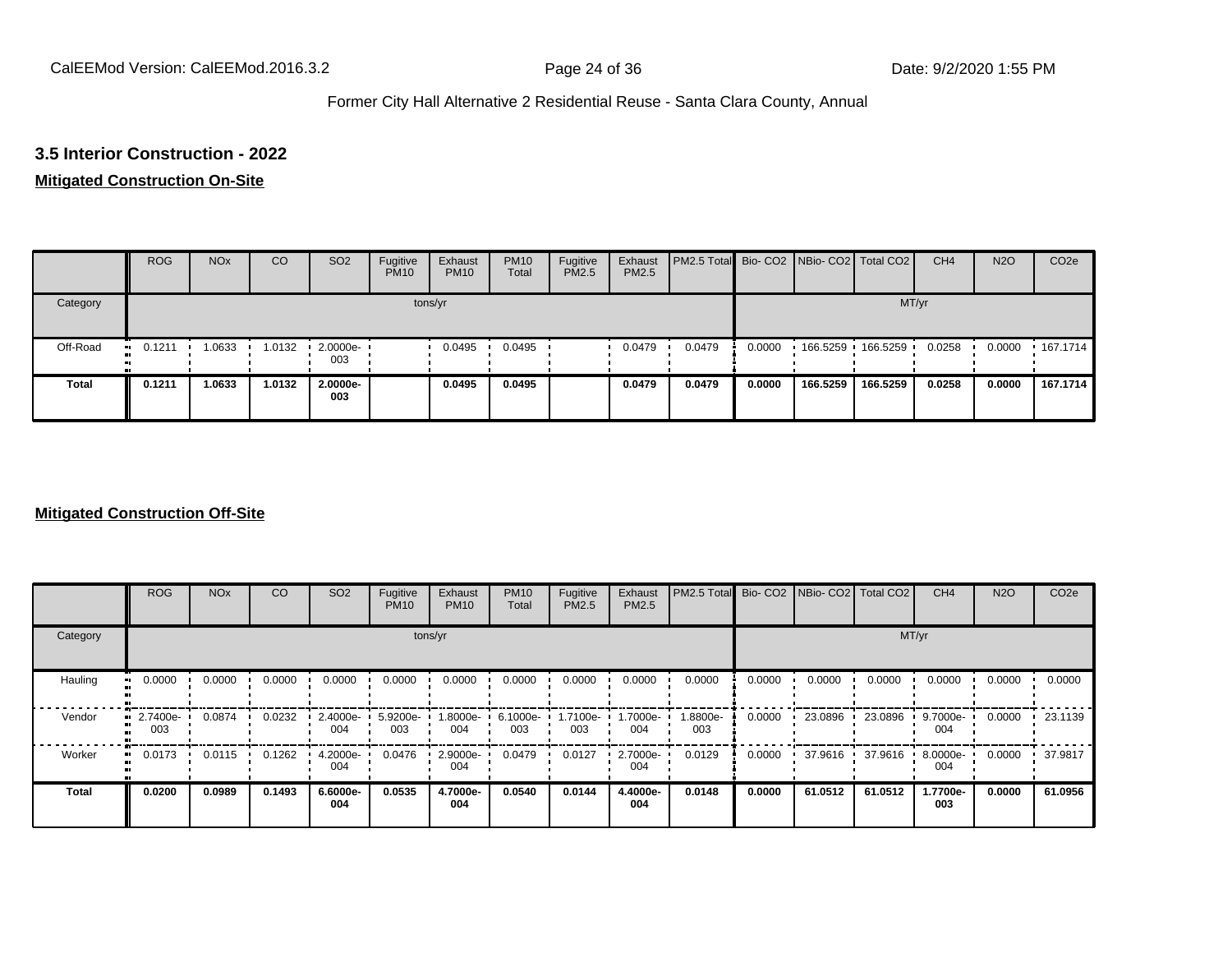#### **3.6 Interior Finishes - 2022**

#### **Unmitigated Construction On-Site**

|                 | <b>ROG</b> | <b>NO<sub>x</sub></b> | CO     | SO <sub>2</sub> | Fugitive<br><b>PM10</b> | Exhaust<br><b>PM10</b> | <b>PM10</b><br>Total | Fugitive<br><b>PM2.5</b> | Exhaust<br>PM2.5 | PM2.5 Total Bio- CO2 NBio- CO2 Total CO2 |        |          |                     | CH <sub>4</sub> | <b>N2O</b> | CO <sub>2e</sub> |
|-----------------|------------|-----------------------|--------|-----------------|-------------------------|------------------------|----------------------|--------------------------|------------------|------------------------------------------|--------|----------|---------------------|-----------------|------------|------------------|
| Category        |            |                       |        |                 |                         | tons/yr                |                      |                          |                  |                                          |        |          | MT/yr               |                 |            |                  |
| Archit. Coating | 0.8066     |                       |        |                 |                         | 0.0000                 | 0.0000               |                          | 0.0000           | 0.0000                                   | 0.0000 | 0.0000   | 0.0000              | 0.0000          | 0.0000     | 0.0000           |
| Off-Road        | 0.0814     | 0.6545                | 0.7609 | 1.3700e-<br>003 |                         | 0.0318                 | 0.0318               |                          | 0.0314           | 0.0314                                   | 0.0000 |          | $112.2268$ 112.2268 | 0.0118          | 0.0000     | $+112.5220$      |
| Total           | 0.8879     | 0.6545                | 0.7609 | 1.3700e-<br>003 |                         | 0.0318                 | 0.0318               |                          | 0.0314           | 0.0314                                   | 0.0000 | 112.2268 | 112.2268            | 0.0118          | 0.0000     | 112.5220         |

#### **Unmitigated Construction Off-Site**

|                     | <b>ROG</b> | <b>NO<sub>x</sub></b> | CO     | SO <sub>2</sub> | Fugitive<br><b>PM10</b> | Exhaust<br><b>PM10</b> | <b>PM10</b><br>Total | Fugitive<br><b>PM2.5</b> | Exhaust<br>PM2.5 | PM2.5 Total |        | Bio- CO2   NBio- CO2   Total CO2 |         | CH <sub>4</sub> | <b>N2O</b> | CO <sub>2e</sub> |
|---------------------|------------|-----------------------|--------|-----------------|-------------------------|------------------------|----------------------|--------------------------|------------------|-------------|--------|----------------------------------|---------|-----------------|------------|------------------|
| Category            |            |                       |        |                 |                         | tons/yr                |                      |                          |                  |             |        |                                  |         | MT/yr           |            |                  |
| Hauling<br>œ        | 0.0000     | 0.0000                | 0.0000 | 0.0000          | 0.0000                  | 0.0000                 | 0.0000               | 0.0000                   | 0.0000           | 0.0000      | 0.0000 | 0.0000                           | 0.0000  | 0.0000          | 0.0000     | 0.0000           |
| Vendor<br>œ         | 0.0000     | 0.0000                | 0.0000 | 0.0000          | 0.0000                  | 0.0000                 | 0.0000               | 0.0000                   | 0.0000           | 0.0000      | 0.0000 | 0.0000                           | 0.0000  | 0.0000          | 0.0000     | 0.0000           |
| Worker<br>$\bullet$ | 0.0151     | 0.0100                | 0.1102 | 3.7000e-<br>004 | 0.0416                  | 2.6000e-<br>004        | 0.0418               | 0.0111                   | 2.4000e-<br>004  | 0.0113      | 0.0000 | 33.1532                          | 33.1532 | 7.0000e-<br>004 | 0.0000     | 33.1707          |
| <b>Total</b>        | 0.0151     | 0.0100                | 0.1102 | 3.7000e-<br>004 | 0.0416                  | 2.6000e-<br>004        | 0.0418               | 0.0111                   | 2.4000e-<br>004  | 0.0113      | 0.0000 | 33.1532                          | 33.1532 | 7.0000e-<br>004 | 0.0000     | 33.1707          |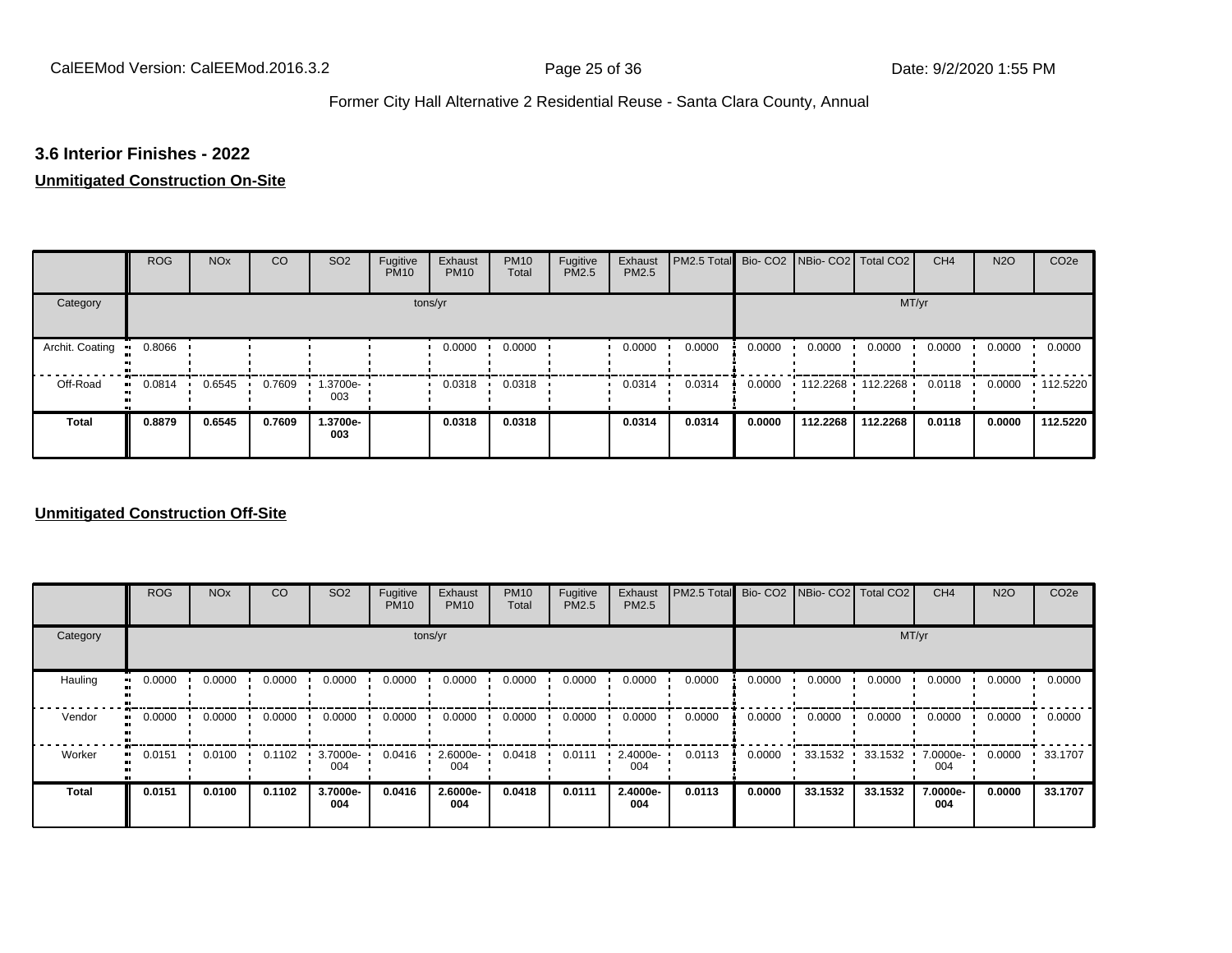### **3.6 Interior Finishes - 2022**

#### **Mitigated Construction On-Site**

|                                 | <b>ROG</b>   | <b>NO<sub>x</sub></b> | CO     | SO <sub>2</sub> | Fugitive<br><b>PM10</b> | Exhaust<br><b>PM10</b> | <b>PM10</b><br>Total | Fugitive<br>PM2.5 | Exhaust<br>PM2.5 | <b>PM2.5 Total</b> Bio- CO2 NBio- CO2   Total CO2 |        |                              |          | CH <sub>4</sub> | <b>N2O</b> | CO <sub>2e</sub> |
|---------------------------------|--------------|-----------------------|--------|-----------------|-------------------------|------------------------|----------------------|-------------------|------------------|---------------------------------------------------|--------|------------------------------|----------|-----------------|------------|------------------|
| Category                        |              |                       |        |                 | tons/yr                 |                        |                      |                   |                  |                                                   |        |                              | MT/yr    |                 |            |                  |
| Archit. Coating<br>$\mathbf{u}$ | 0.8066       |                       |        |                 |                         | 0.0000                 | 0.0000               |                   | 0.0000           | 0.0000                                            | 0.0000 | 0.0000                       | 0.0000   | 0.0000          | 0.0000     | 0.0000           |
| Off-Road                        | 0.0814<br>ш. | 0.6545                | 0.7609 | 1.3700e-<br>003 |                         | 0.0318                 | 0.0318               |                   | 0.0314           | 0.0314                                            |        | $0.0000$ 112.2266 112.2266 1 |          | 0.0118          | 0.0000     | $\cdot$ 112.5218 |
| <b>Total</b>                    | 0.8879       | 0.6545                | 0.7609 | 1.3700e-<br>003 |                         | 0.0318                 | 0.0318               |                   | 0.0314           | 0.0314                                            | 0.0000 | 112.2266                     | 112.2266 | 0.0118          | 0.0000     | 112.5218         |

#### **Mitigated Construction Off-Site**

|                        | <b>ROG</b>   | <b>NO<sub>x</sub></b> | CO     | SO <sub>2</sub> | Fugitive<br><b>PM10</b> | Exhaust<br><b>PM10</b> | <b>PM10</b><br>Total | Fugitive<br><b>PM2.5</b> | Exhaust<br>PM2.5 | PM2.5 Total Bio- CO2 NBio- CO2 Total CO2 |        |         |         | CH <sub>4</sub> | <b>N2O</b> | CO <sub>2e</sub> |
|------------------------|--------------|-----------------------|--------|-----------------|-------------------------|------------------------|----------------------|--------------------------|------------------|------------------------------------------|--------|---------|---------|-----------------|------------|------------------|
| Category               |              |                       |        |                 |                         | tons/yr                |                      |                          |                  |                                          |        |         | MT/yr   |                 |            |                  |
| Hauling<br>œ           | 0.0000       | 0.0000                | 0.0000 | 0.0000          | 0.0000                  | 0.0000                 | 0.0000               | 0.0000                   | 0.0000           | 0.0000                                   | 0.0000 | 0.0000  | 0.0000  | 0.0000          | 0.0000     | 0.0000           |
| Vendor                 | 0.0000<br>ш. | 0.0000                | 0.0000 | 0.0000          | 0.0000                  | 0.0000                 | 0.0000               | 0.0000                   | 0.0000           | 0.0000                                   | 0.0000 | 0.0000  | 0.0000  | 0.0000          | 0.0000     | 0.0000           |
| Worker<br>$\mathbf{u}$ | 0.0151       | 0.0100                | 0.1102 | 3.7000e-<br>004 | 0.0416                  | 2.6000e-<br>004        | 0.0418               | 0.0111                   | 2.4000e-<br>004  | 0.0113                                   | 0.0000 | 33.1532 | 33.1532 | 7.0000e-<br>004 | 0.0000     | 33.1707          |
| Total                  | 0.0151       | 0.0100                | 0.1102 | 3.7000e-<br>004 | 0.0416                  | $2.6000e-$<br>004      | 0.0418               | 0.0111                   | 2.4000e-<br>004  | 0.0113                                   | 0.0000 | 33.1532 | 33.1532 | 7.0000e-<br>004 | 0.0000     | 33.1707          |

# **4.0 Operational Detail - Mobile**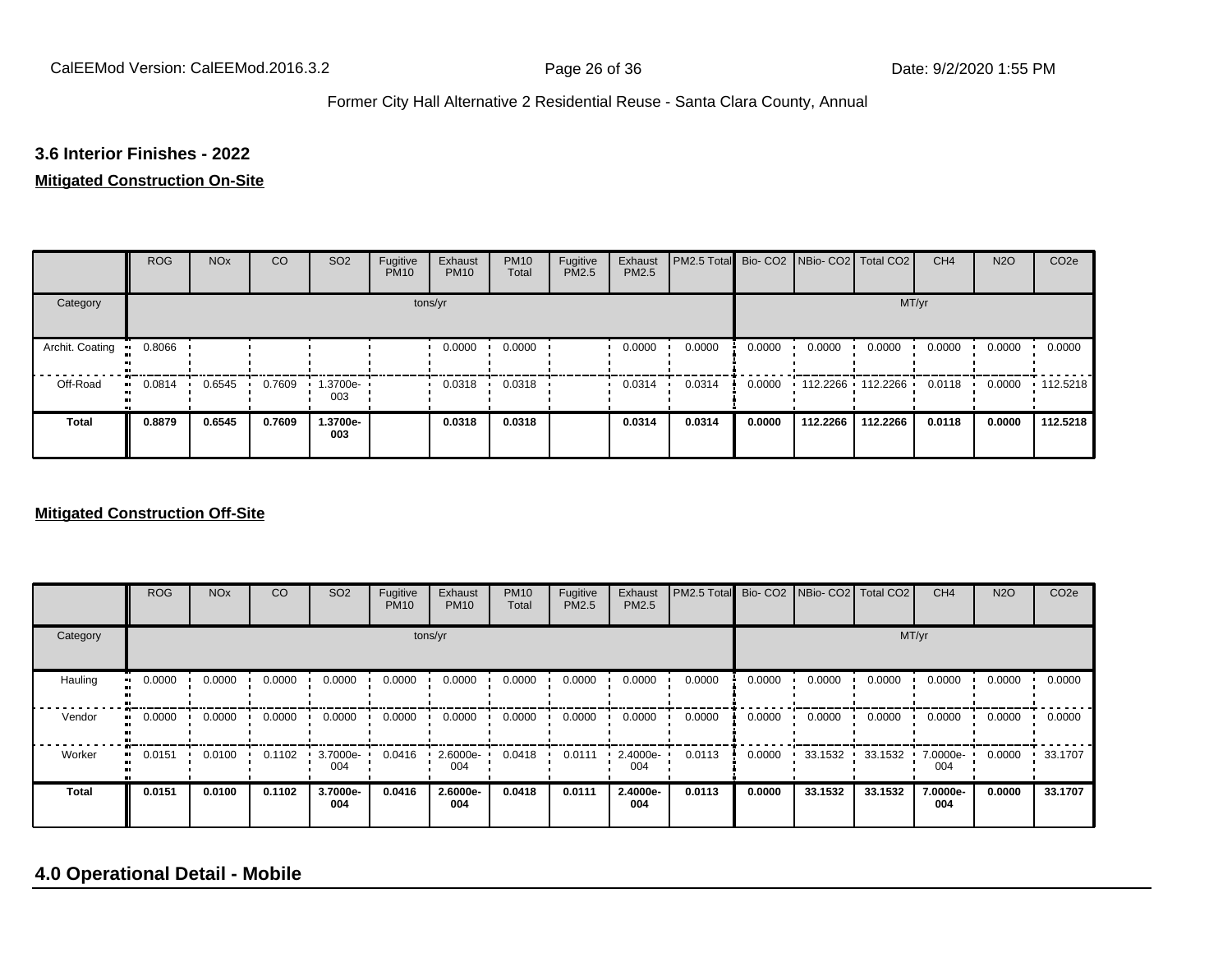CalEEMod Version: CalEEMod.2016.3.2 **Page 27 of 36** Page 27 of 36 Date: 9/2/2020 1:55 PM

# Former City Hall Alternative 2 Residential Reuse - Santa Clara County, Annual

### **4.1 Mitigation Measures Mobile**

Increase Transit Accessibility

|             | <b>ROG</b>            | <b>NO<sub>x</sub></b> | CO     | SO <sub>2</sub>    | Fugitive<br><b>PM10</b> | Exhaust<br><b>PM10</b> | <b>PM10</b><br>Total | Fugitive<br>PM2.5 | Exhaust<br><b>PM2.5</b> | <b>PM2.5 Total</b> Bio- CO2 NBio- CO2   Total CO2 |        |                        | CH <sub>4</sub> | <b>N2O</b> | CO <sub>2e</sub> |
|-------------|-----------------------|-----------------------|--------|--------------------|-------------------------|------------------------|----------------------|-------------------|-------------------------|---------------------------------------------------|--------|------------------------|-----------------|------------|------------------|
| Category    |                       |                       |        |                    | tons/yr                 |                        |                      |                   |                         |                                                   |        | MT/yr                  |                 |            |                  |
| Mitigated   | $\blacksquare$ 0.1625 | 0.5889                | .7328  | 5.9300e-<br>003    | 0.5560                  | 4.6900e-<br>003        | 0.5607               | 0.1488            | 4.3700e-<br>003         | 0.1532                                            | 0.0000 | 543.2614 543.2614      | 0.0181          | 0.0000     | $-543.7148$      |
| Unmitigated | 0.1750<br><b>ALC</b>  | 0.6588                | 2.0563 | $.7.3900e-$<br>003 | 0.7059                  | $-5.7400e-$<br>003     | 0.7117               | 0.1890            | 5.3500e-<br>003         | 0.1943                                            | 0.0000 | $-676.8303 - 676.8303$ | 0.0216          | 0.0000     | ▪ 677.3697       |

### **4.2 Trip Summary Information**

|                     |         | Average Daily Trip Rate |        | Unmitigated       | Mitigated              |
|---------------------|---------|-------------------------|--------|-------------------|------------------------|
| Land Use            | Weekday | Saturday                | Sunday | <b>Annual VMT</b> | <b>Annual VMT</b>      |
| Apartments Mid Rise | 821.99  | 821.99                  | 821.99 | .898.469          | 1,495,254<br>--------- |
| Parking Lot         | 0.00    | 0.00                    | 0.00   |                   |                        |
| Total               | 821.99  | 821.99                  | 821.99 | .898,469          | .495,254               |

### **4.3 Trip Type Information**

|                                      |            | <b>Miles</b>             |                                                    |       | Trip % |       |         | Trip Purpose %  |         |
|--------------------------------------|------------|--------------------------|----------------------------------------------------|-------|--------|-------|---------|-----------------|---------|
| Land Use                             | H-W or C-W | $H-S$ or C-C $\parallel$ | 「H-O or C-NW ┃H-W or C-W┃ H-S or C-C ┃ H-O or C-NW |       |        |       | Primary | <b>Diverted</b> | Pass-by |
| <b>Apartments Mid Rise</b><br>.<br>. | 10.80      | 4.80                     | 5.70                                               | 31.00 | 15.00  | 54.00 | 86      |                 |         |
| Parking Lot                          | 9.50       | 7.30                     | 7.30                                               | 0.00  | 0.00   | 0.00  |         |                 |         |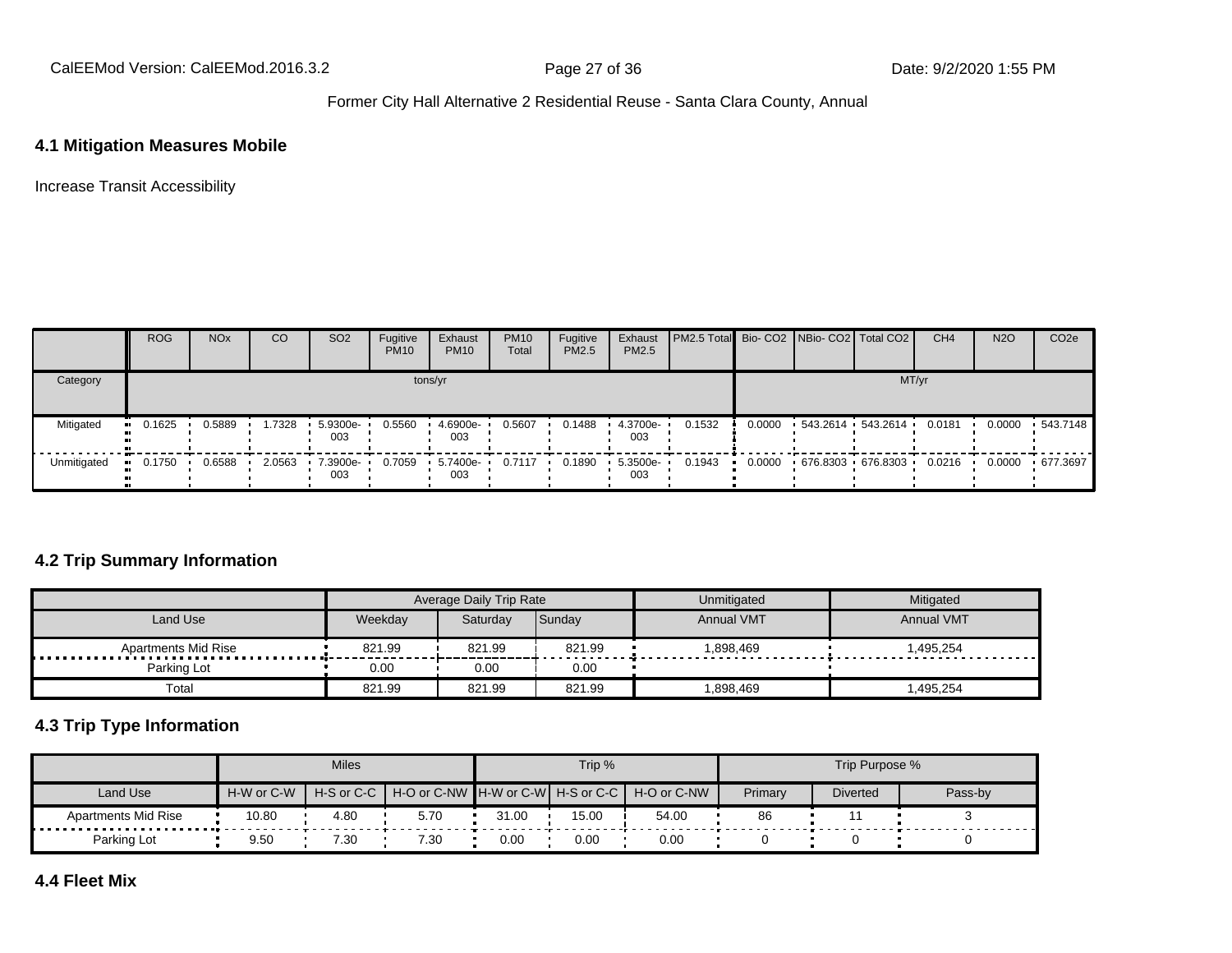| Land Use            | LDA       | LDT <sup>1</sup> | LDT2      | <b>MDV</b> | LHD1     | LHD <sub>2</sub>   | <b>MHD</b> | <b>HHD</b> | OBUS      | <b>UBUS</b> | <b>MCY</b> | <b>SBUS</b> | MH       |
|---------------------|-----------|------------------|-----------|------------|----------|--------------------|------------|------------|-----------|-------------|------------|-------------|----------|
| Apartments Mid Rise | 0.612822  | 0.036208i        | 0.1823651 | 0.105071   | 0.013933 | 0.00501 $^{\circ}$ | 0.0127481  | 0.021514   | 0.0021681 | 0.001529    | 0.005280   | 0.000629i   | 0.000720 |
| Parking Lot         | ∪.612822∙ | 1.036208         | 0.182365  | 0.105071   | 0.013933 | 0.005011           | 0.012748   | 0.021514   | 0.002168  | 0.001529    | 0.005280   | 0.000629    | 0.000720 |

# **5.0 Energy Detail**

Historical Energy Use: N

# **5.1 Mitigation Measures Energy**

|                            | <b>ROG</b>         | <b>NO<sub>x</sub></b> | CO     | SO <sub>2</sub> | Fugitive<br><b>PM10</b> | Exhaust<br><b>PM10</b> | <b>PM10</b><br>Total | Fugitive<br>PM2.5 | Exhaust<br>PM2.5   | PM2.5 Total Bio- CO2 NBio- CO2 Total CO2 |        |         |         | CH <sub>4</sub> | <b>N2O</b>      | CO <sub>2e</sub> |
|----------------------------|--------------------|-----------------------|--------|-----------------|-------------------------|------------------------|----------------------|-------------------|--------------------|------------------------------------------|--------|---------|---------|-----------------|-----------------|------------------|
| Category                   |                    |                       |        |                 |                         | tons/yr                |                      |                   |                    |                                          |        |         |         | MT/yr           |                 |                  |
| Electricity<br>Mitigated   |                    |                       |        |                 |                         | 0.0000                 | 0.0000               |                   | 0.0000             | 0.0000                                   | 0.0000 | 42.9303 | 42.9303 | 6.0400e-<br>003 | -2500e.<br>003  | 43.4540          |
| Electricity<br>Unmitigated |                    |                       |        |                 |                         | 0.0000                 | 0.0000               |                   | 0.0000             | 0.0000                                   | 0.0000 | 42.9303 | 42.9303 | 6.0400e-<br>003 | -2500e.<br>003  | 43.4540          |
| NaturalGas<br>Mitigated    | $-5.0300e-$<br>003 | 0.0430                | 0.0183 | 2.7000e-<br>004 |                         | 3.4800e-<br>003        | 3.4800e-<br>003      |                   | 3.4800e-<br>003    | 3.4800e-<br>003                          | 0.0000 | 49.7917 | 49.7917 | 9.5000e-<br>004 | 9.1000e-<br>004 | 50.0876          |
| NaturalGas<br>Unmitigated  | $-5.0300e-$<br>003 | 0.0430                | 0.0183 | 2.7000e-<br>004 |                         | 3.4800e-<br>003        | 3.4800e-<br>003      |                   | $-3.4800e-$<br>003 | 3.4800e-<br>003                          | 0.0000 | 49.7917 | 49.7917 | 9.5000e-<br>004 | 9.1000e-<br>004 | 50.0876          |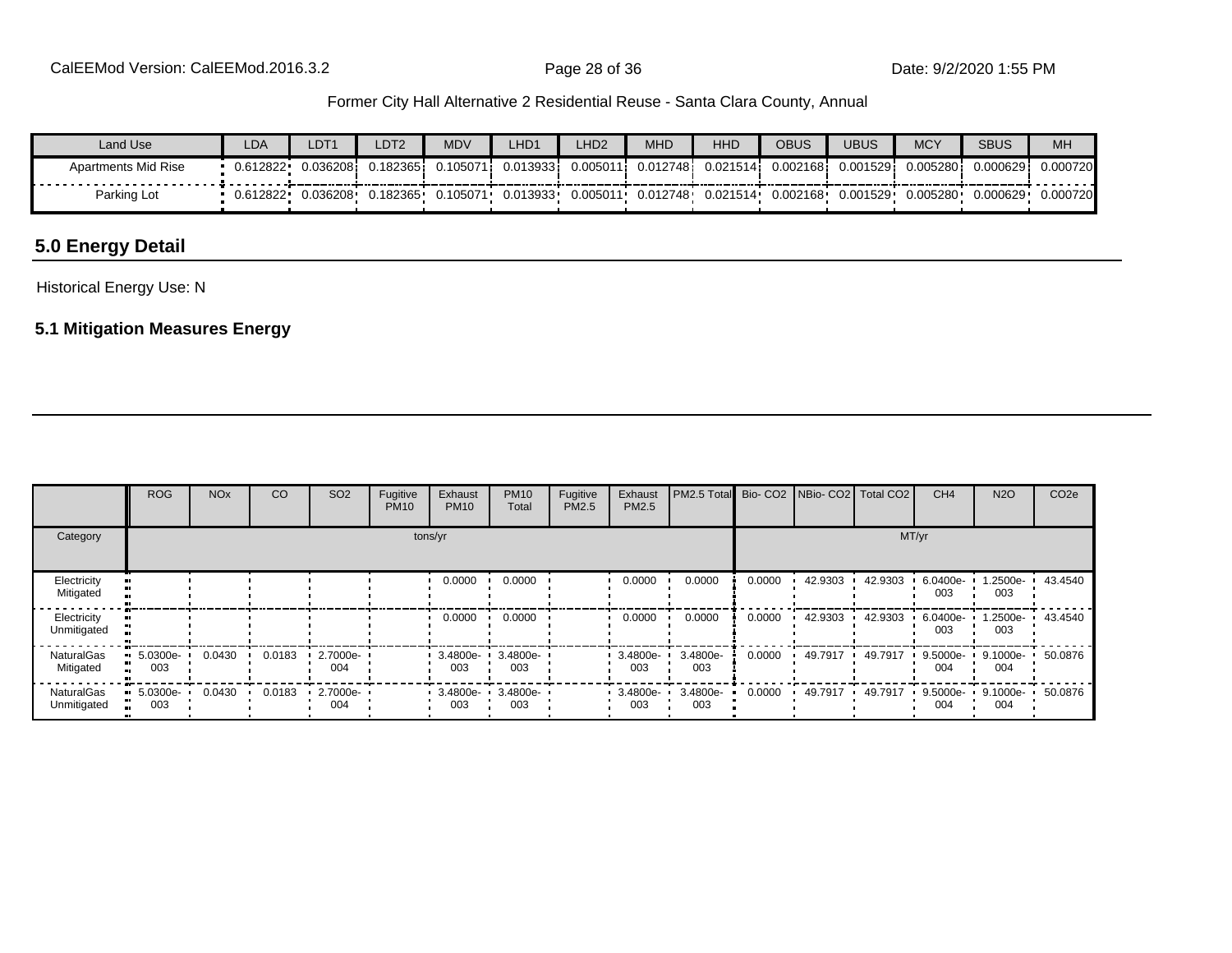# **5.2 Energy by Land Use - NaturalGas**

**Unmitigated**

|                        | NaturalGa<br>s Use | <b>ROG</b>              | <b>NO<sub>x</sub></b> | CO     | SO <sub>2</sub> | Fugitive<br><b>PM10</b> | Exhaust<br><b>PM10</b> | <b>PM10</b><br>Total | Fugitive<br>PM2.5 | Exhaust<br>PM2.5 | PM2.5 Total Bio- CO2 NBio- CO2 Total CO2 |        |         |         | CH <sub>4</sub> | <b>N2O</b>                | CO <sub>2e</sub> |
|------------------------|--------------------|-------------------------|-----------------------|--------|-----------------|-------------------------|------------------------|----------------------|-------------------|------------------|------------------------------------------|--------|---------|---------|-----------------|---------------------------|------------------|
| Land Use               | kBTU/yr            |                         |                       |        |                 |                         | tons/yr                |                      |                   |                  |                                          |        |         | MT/yr   |                 |                           |                  |
| Apartments Mid<br>Rise | 933061             | $\cdot$ 5.0300e-<br>003 | 0.0430                | 0.0183 | 2.7000e-<br>004 |                         | 3.4800e-<br>003        | 3.4800e-<br>003      |                   | 3.4800e-<br>003  | 3.4800e-<br>003                          | 0.0000 | 49.7917 | 49.7917 | 9.5000e-<br>004 | 9.1000e- 1 50.0876<br>004 |                  |
| Parking Lot            | $\Omega$           | 0.0000<br>٠.            | 0.0000                | 0.0000 | 0.0000          |                         | 0.0000                 | 0.0000               |                   | 0.0000           | 0.0000                                   | 0.0000 | 0.0000  | 0.0000  | 0.0000          | 0.0000                    | 0.0000           |
| <b>Total</b>           |                    | 5.0300e-<br>003         | 0.0430                | 0.0183 | 2.7000e-<br>004 |                         | 3.4800e-<br>003        | 3.4800e-<br>003      |                   | 3.4800e-<br>003  | 3.4800e-<br>003                          | 0.0000 | 49.7917 | 49.7917 | 9.5000e-<br>004 | 9.1000e-<br>004           | 50.0876          |

#### **Mitigated**

|                               | NaturalGa<br>s Use | <b>ROG</b>      | <b>NO<sub>x</sub></b> | CO     | SO <sub>2</sub> | Fugitive<br><b>PM10</b> | Exhaust<br><b>PM10</b> | <b>PM10</b><br>Total | Fugitive<br>PM2.5 | Exhaust<br>PM2.5 | PM2.5<br>Total  |        |         | Bio- CO2   NBio- CO2   Total CO2 | CH <sub>4</sub> | <b>N2O</b>      | CO <sub>2</sub> e |
|-------------------------------|--------------------|-----------------|-----------------------|--------|-----------------|-------------------------|------------------------|----------------------|-------------------|------------------|-----------------|--------|---------|----------------------------------|-----------------|-----------------|-------------------|
| Land Use                      | kBTU/yr            |                 |                       |        |                 |                         | tons/yr                |                      |                   |                  |                 |        |         | MT/yr                            |                 |                 |                   |
| <b>Apartments Mid</b><br>Rise | 933061<br>л.       | 5.0300e-<br>003 | 0.0430                | 0.0183 | 2.7000e-<br>004 |                         | 3.4800e-<br>003        | 3.4800e-<br>003      |                   | 3.4800e-<br>003  | 3.4800e-<br>003 | 0.0000 | 49.7917 | 49.7917                          | 9.5000e-<br>004 | 9.1000e-<br>004 | 50.0876           |
| Parking Lot                   | $\Omega$<br>ш.     | 0.0000          | 0.0000                | 0.0000 | 0.0000          |                         | 0.0000                 | 0.0000               |                   | 0.0000           | 0.0000          | 0.0000 | 0.0000  | 0.0000                           | 0.0000          | 0.0000          | 0.0000            |
| Total                         |                    | 5.0300e-<br>003 | 0.0430                | 0.0183 | 2.7000e-<br>004 |                         | 3.4800e-<br>003        | 3.4800e-<br>003      |                   | 3.4800e-<br>003  | 3.4800e-<br>003 | 0.0000 | 49.7917 | 49.7917                          | 9.5000e-<br>004 | 9.1000e-<br>004 | 50.0876           |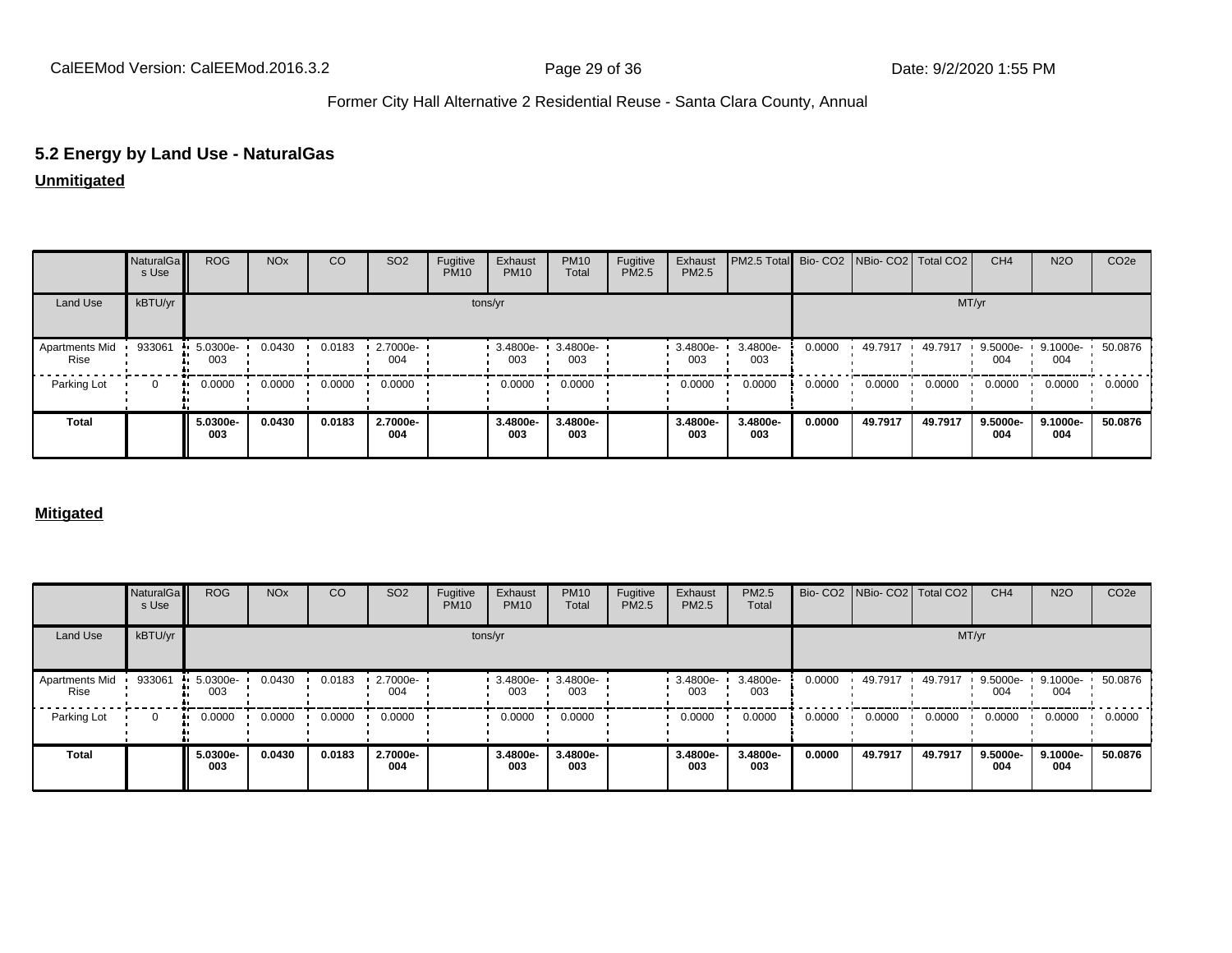# **5.3 Energy by Land Use - Electricity**

# **Unmitigated**

|                                      | Electricity<br><b>Use</b> | Total CO <sub>2</sub> | CH <sub>4</sub> | <b>N2O</b>      | CO <sub>2e</sub> |
|--------------------------------------|---------------------------|-----------------------|-----------------|-----------------|------------------|
| <b>Land Use</b>                      | kWh/yr                    |                       |                 | MT/yr           |                  |
| <b>Apartments Mid</b><br><b>Rise</b> | 445862                    | 41.6613<br>٠.         | 5.8600e-<br>003 | 1.2100e-<br>003 | 42.1696          |
| Parking Lot                          | 13580                     | 1.2689                | 1.8000e-<br>004 | 4.0000e-<br>005 | 1.2844           |
| <b>Total</b>                         |                           | 42.9303               | 6.0400e-<br>003 | 1.2500e-<br>003 | 43.4540          |

#### **Mitigated**

|                                      | Electricity<br><b>Use</b> | <b>Total CO2</b> | CH <sub>4</sub> | <b>N2O</b>      | CO <sub>2e</sub> |
|--------------------------------------|---------------------------|------------------|-----------------|-----------------|------------------|
| <b>Land Use</b>                      | kWh/yr                    |                  |                 | MT/yr           |                  |
| <b>Apartments Mid</b><br><b>Rise</b> | 445862                    | 41.6613          | 5.8600e-<br>003 | 1.2100e-<br>003 | 42.1696          |
| Parking Lot                          | 13580                     | 1.2689           | 1.8000e-<br>004 | 4.0000e-<br>005 | 1.2844           |
| Total                                |                           | 42.9303          | 6.0400e-<br>003 | 1.2500e-<br>003 | 43.4540          |

# **6.0 Area Detail**

**6.1 Mitigation Measures Area**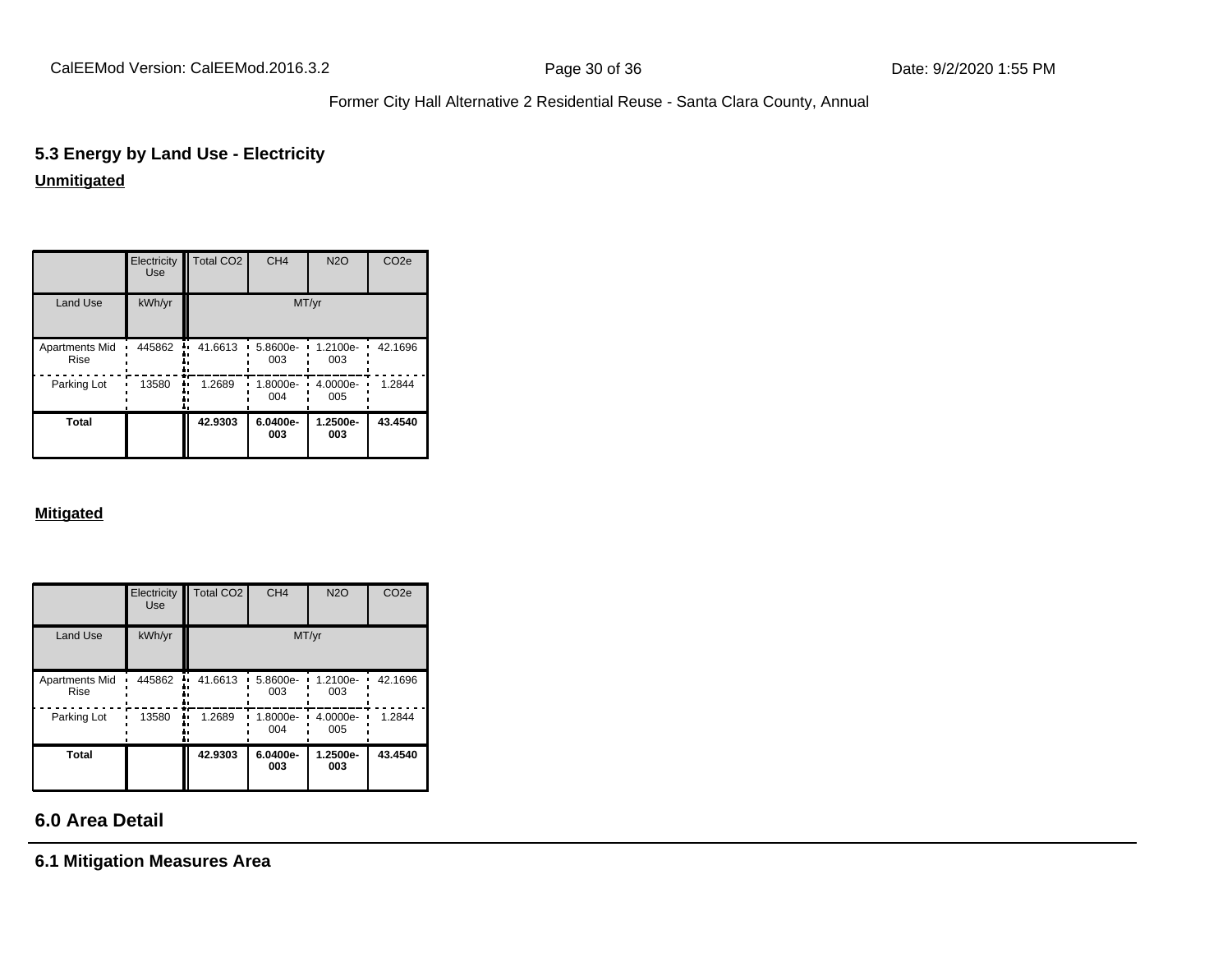|             | <b>ROG</b> | <b>NO<sub>x</sub></b> | CO     | SO <sub>2</sub> | Fugitive<br><b>PM10</b> | Exhaust<br><b>PM10</b> | <b>PM10</b><br>Total | Fugitive<br>PM2.5 | Exhaust<br>PM2.5 | PM2.5 Total  Bio- CO2   NBio- CO2   Total CO2 |        |        |        | CH <sub>4</sub> | <b>N2O</b>      | CO <sub>2e</sub> |
|-------------|------------|-----------------------|--------|-----------------|-------------------------|------------------------|----------------------|-------------------|------------------|-----------------------------------------------|--------|--------|--------|-----------------|-----------------|------------------|
| Category    |            |                       |        |                 | tons/yr                 |                        |                      |                   |                  |                                               |        |        |        | MT/yr           |                 |                  |
| Mitigated   | 0.5509     | 0.0130                | 0.8046 | 7.0000e-<br>005 |                         | 4.7500e-<br>003        | 4.7500e-<br>003      |                   | 4.7500e-<br>003  | 4.7500e-<br>003                               | 0.0000 | 5.6810 | 5.6810 | 1.3500e-<br>003 | 8.0000e-<br>005 | 5.7386           |
| Unmitigated | 0.5509     | 0.0130                | 0.8046 | 7.0000e-<br>005 |                         | 4.7500e-<br>003        | 4.7500e-<br>003      |                   | 4.7500e-<br>003  | 4.7500e-<br>003                               | 0.0000 | 5.6810 | 5.6810 | 1.3500e-<br>003 | 8.0000e-<br>005 | 5.7386           |

# **6.2 Area by SubCategory**

**Unmitigated**

|                          | <b>ROG</b>      | <b>NO<sub>x</sub></b> | CO              | SO <sub>2</sub> | Fugitive<br><b>PM10</b> | Exhaust<br><b>PM10</b>     | <b>PM10</b><br>Total     | Fugitive<br>PM2.5 | Exhaust<br>PM2.5 | PM2.5 Total Bio- CO2 NBio- CO2 Total CO2 |        |        |        | CH <sub>4</sub> | <b>N2O</b>      | CO <sub>2e</sub> |
|--------------------------|-----------------|-----------------------|-----------------|-----------------|-------------------------|----------------------------|--------------------------|-------------------|------------------|------------------------------------------|--------|--------|--------|-----------------|-----------------|------------------|
| SubCategory              |                 |                       |                 |                 |                         | tons/yr                    |                          |                   |                  |                                          |        |        | MT/yr  |                 |                 |                  |
| Architectural<br>Coating | 0.0807          |                       |                 |                 |                         | 0.0000                     | 0.0000                   |                   | 0.0000           | 0.0000                                   | 0.0000 | 0.0000 | 0.0000 | 0.0000          | 0.0000          | 0.0000           |
| Consumer<br>Products     | 0.4455          |                       |                 |                 |                         | 0.0000                     | 0.0000                   |                   | 0.0000           | 0.0000                                   | 0.0000 | 0.0000 | 0.0000 | 0.0000          | 0.0000          | 0.0000           |
| Hearth                   | 4.4000e-<br>004 | 3.7700e-<br>003       | 1.6100e-<br>003 | 2.0000e-<br>005 |                         | 3.1000e- 1 3.1000e-<br>004 | 004                      |                   | 3.1000e-<br>004  | 3.1000e-<br>004                          | 0.0000 | 4.3694 | 4.3694 | 8.0000e-<br>005 | 8.0000e-<br>005 | 4.3953           |
| Landscaping              | 0.0243          | 9.2500e-<br>003       | 0.8030          | 4.0000e-<br>005 |                         | 003                        | 4.4400e- 4.4400e-<br>003 |                   | 4.4400e-<br>003  | 4.4400e-<br>003                          | 0.0000 | 1.3116 | 1.3116 | .2600e-<br>003  | 0.0000          | 1.3433           |
| <b>Total</b>             | 0.5509          | 0.0130                | 0.8046          | 6.0000e-<br>005 |                         | 4.7500e-<br>003            | 4.7500e-<br>003          |                   | 4.7500e-<br>003  | 4.7500e-<br>003                          | 0.0000 | 5.6810 | 5.6810 | 1.3400e-<br>003 | 8.0000e-<br>005 | 5.7386           |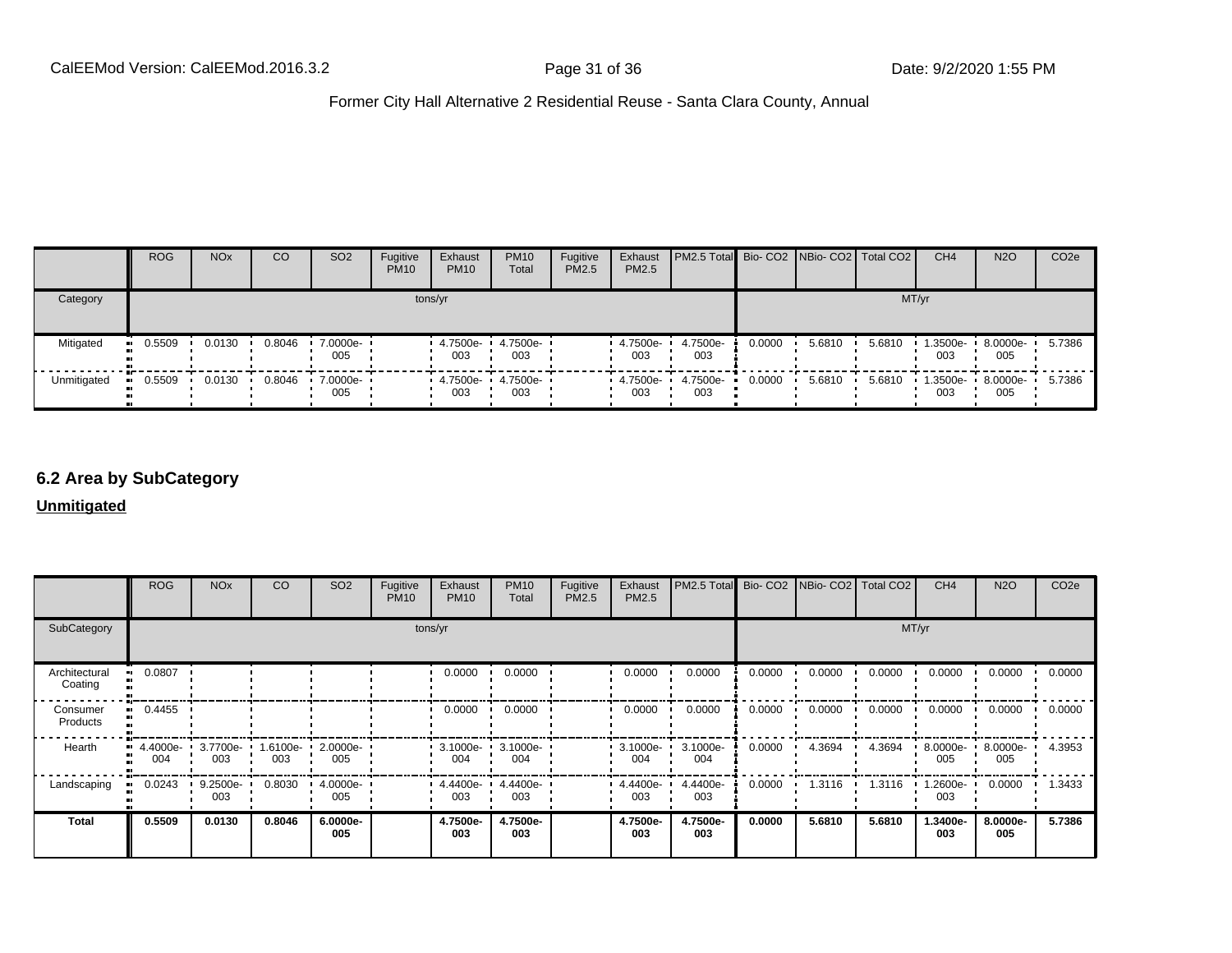# **6.2 Area by SubCategory**

**Mitigated**

|                          | <b>ROG</b>                                    | <b>NO<sub>x</sub></b> | CO              | SO <sub>2</sub>    | Fugitive<br><b>PM10</b> | Exhaust<br><b>PM10</b> | <b>PM10</b><br>Total       | Fugitive<br>PM2.5 | Exhaust<br>PM2.5 | PM2.5 Total     |        | Bio- CO2   NBio- CO2   Total CO2 |        | CH <sub>4</sub> | <b>N2O</b>      | CO <sub>2</sub> e |
|--------------------------|-----------------------------------------------|-----------------------|-----------------|--------------------|-------------------------|------------------------|----------------------------|-------------------|------------------|-----------------|--------|----------------------------------|--------|-----------------|-----------------|-------------------|
| SubCategory              |                                               |                       |                 |                    |                         | tons/yr                |                            |                   |                  |                 |        |                                  |        | MT/yr           |                 |                   |
| Architectural<br>Coating | 0.0807                                        |                       |                 |                    |                         | 0.0000                 | 0.0000                     |                   | 0.0000           | 0.0000          | 0.0000 | 0.0000                           | 0.0000 | 0.0000          | 0.0000          | 0.0000            |
| Consumer<br>Products     | 0.4455                                        |                       |                 |                    |                         | 0.0000                 | 0.0000                     |                   | 0.0000           | 0.0000          | 0.0000 | 0.0000                           | 0.0000 | 0.0000          | 0.0000          | 0.0000            |
| Hearth                   | $\blacksquare$ 4.4000e- $\blacksquare$<br>004 | 3.7700e-<br>003       | 1.6100e-<br>003 | $2.0000e -$<br>005 |                         | 004                    | $3.1000e - 3.1000e$<br>004 |                   | 3.1000e-<br>004  | 3.1000e-<br>004 | 0.0000 | 4.3694                           | 4.3694 | 8.0000e-<br>005 | 8.0000e-<br>005 | 4.3953            |
| Landscaping              | 0.0243                                        | 9.2500e-<br>003       | 0.8030          | $4.0000e -$<br>005 |                         | 4.4400e-<br>003        | 4.4400e-<br>003            |                   | 4.4400e-<br>003  | 4.4400e-<br>003 | 0.0000 | 1.3116                           | 1.3116 | 1.2600e-<br>003 | 0.0000          | 1.3433            |
| Total                    | 0.5509                                        | 0.0130                | 0.8046          | 6.0000e-<br>005    |                         | 4.7500e-<br>003        | 4.7500e-<br>003            |                   | 4.7500e-<br>003  | 4.7500e-<br>003 | 0.0000 | 5.6810                           | 5.6810 | 1.3400e-<br>003 | 8.0000e-<br>005 | 5.7386            |

# **7.0 Water Detail**

**7.1 Mitigation Measures Water**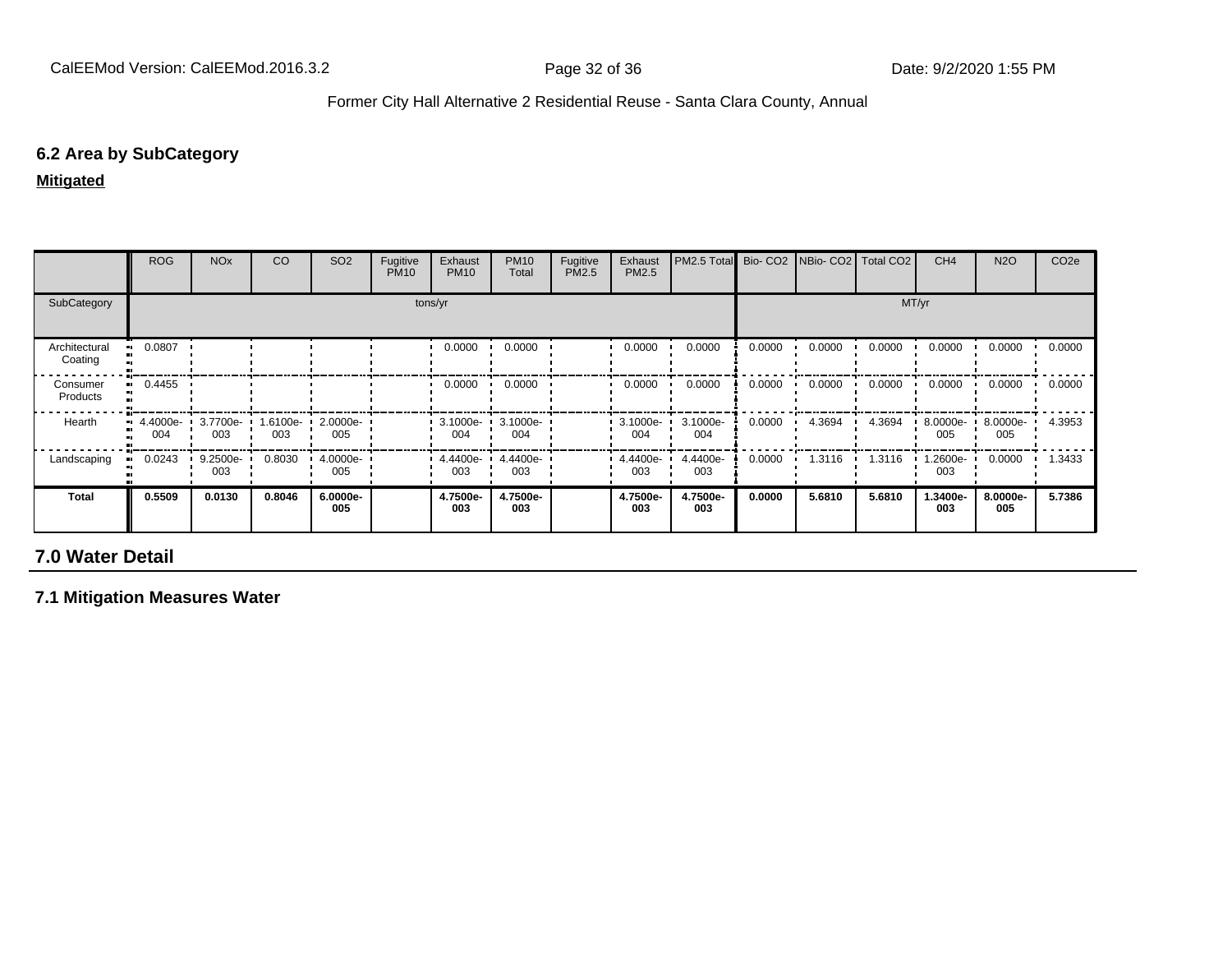|             | <b>Total CO2</b>           | CH <sub>4</sub> | <b>N2O</b>      | CO <sub>2e</sub> |
|-------------|----------------------------|-----------------|-----------------|------------------|
| Category    |                            |                 | MT/yr           |                  |
| Mitigated   | 7.3750<br>.,<br><br>       | 0.2343          | 5.6600e-<br>003 | 14.9189          |
| Unmitigated | 7.3750<br>.,<br><br>.,<br> | 0.2343          | 5.6600e-<br>003 | 14.9189          |

# **7.2 Water by Land Use**

**Unmitigated**

|                               | door Use             | Indoor/Out Total CO2 | CH <sub>4</sub> | <b>N2O</b>      | CO <sub>2e</sub> |
|-------------------------------|----------------------|----------------------|-----------------|-----------------|------------------|
| <b>Land Use</b>               | Mgal                 |                      |                 | MT/yr           |                  |
| <b>Apartments Mid</b><br>Rise | .7.16694/<br>4.51829 | 7.3750               | 0.2343          | 5.6600e-<br>003 | 14.9189          |
| Parking Lot                   | 0/0                  | 0.0000               | 0.0000          | 0.0000          | 0.0000           |
| <b>Total</b>                  |                      | 7.3750               | 0.2343          | 5.6600e-<br>003 | 14.9189          |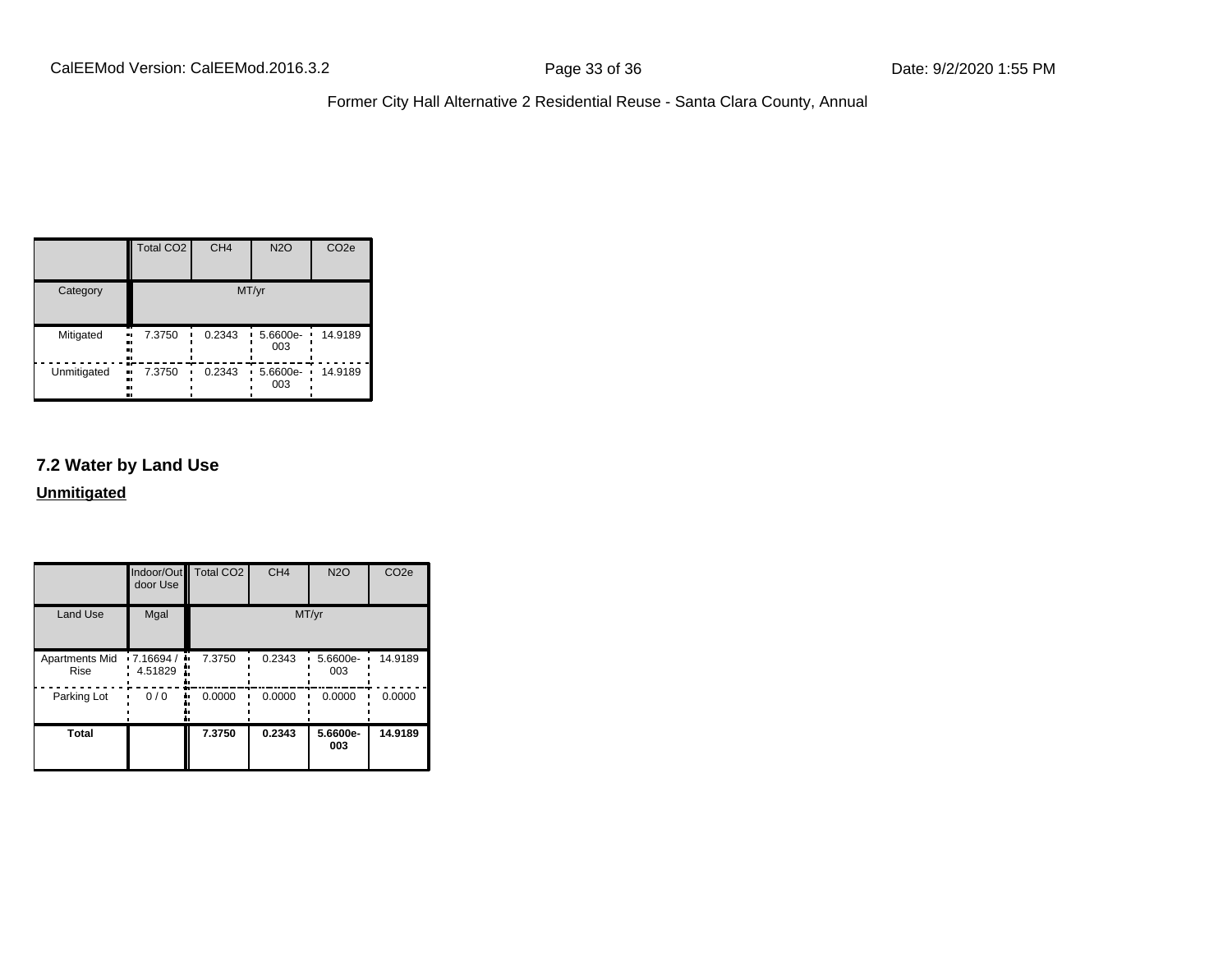### **7.2 Water by Land Use**

#### **Mitigated**

|                               | door Use                     | Indoor/Out Total CO2 | CH <sub>4</sub> | <b>N2O</b>      | CO <sub>2e</sub> |
|-------------------------------|------------------------------|----------------------|-----------------|-----------------|------------------|
| <b>Land Use</b>               | Mgal                         |                      |                 | MT/yr           |                  |
| <b>Apartments Mid</b><br>Rise | $\cdot$ 7.16694 /<br>4.51829 | 7.3750               | 0.2343          | 5.6600e-<br>003 | 14.9189          |
| Parking Lot                   | 0/0                          | 0.0000               | 0.0000          | 0.0000          | 0.0000           |
| <b>Total</b>                  |                              | 7.3750               | 0.2343          | 5.6600e-<br>003 | 14.9189          |

# **8.0 Waste Detail**

### **8.1 Mitigation Measures Waste**

### **Category/Year**

|             | <b>Total CO2</b>                             | CH <sub>4</sub> | <b>N2O</b> | CO <sub>2e</sub> |
|-------------|----------------------------------------------|-----------------|------------|------------------|
|             |                                              |                 | MT/yr      |                  |
| Mitigated   | 10.2713<br>$\bullet$<br><br><br>             | 0.6070          | 0.0000     | 25.4468          |
| Unmitigated | œ<br>10.2713<br>$\bullet\bullet$<br><br><br> | 0.6070          | 0.0000     | 25.4468          |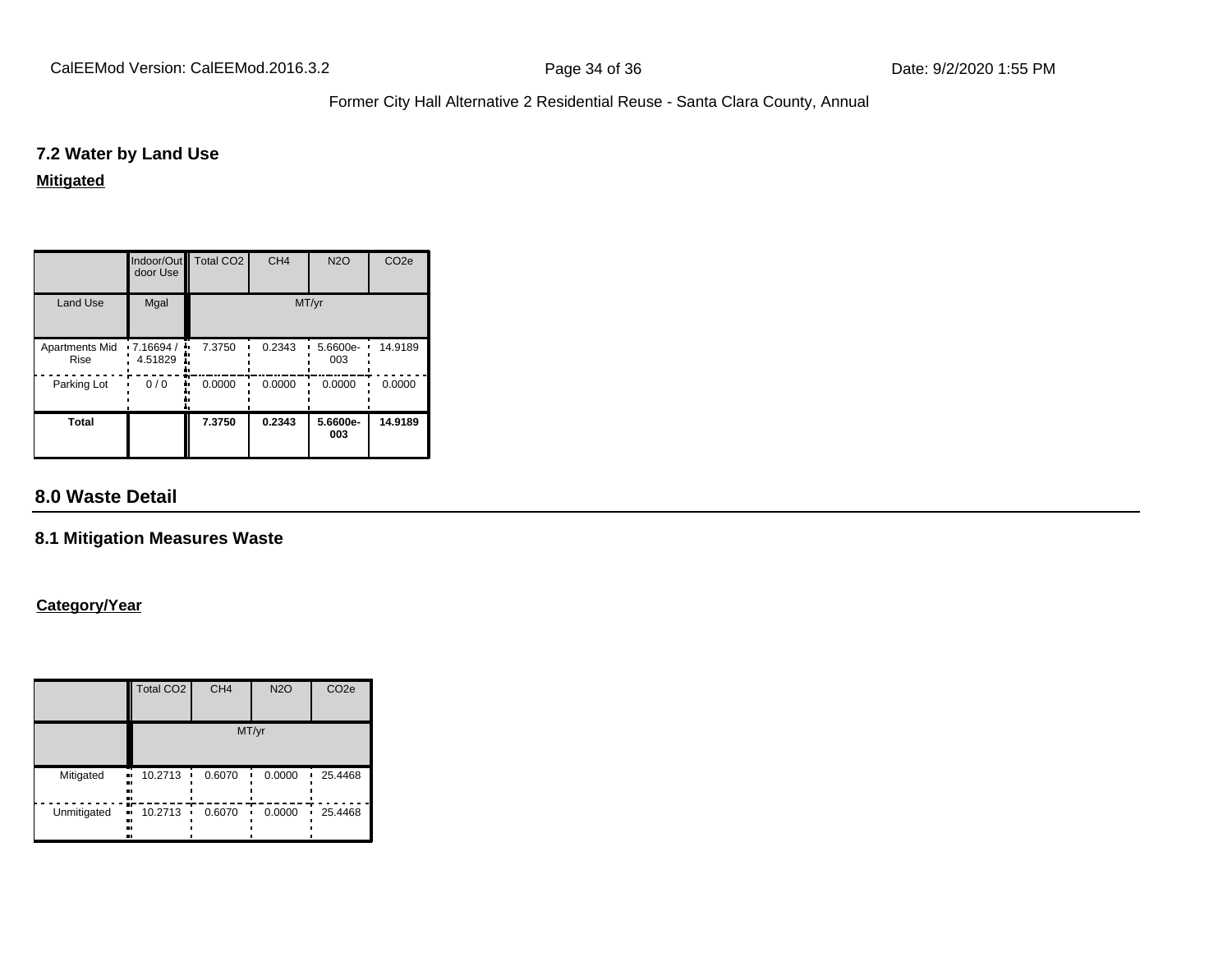# **8.2 Waste by Land Use**

**Unmitigated**

|                               | Waste<br><b>Disposed</b> | Total CO <sub>2</sub> | CH <sub>4</sub> | <b>N2O</b> | CO <sub>2e</sub> |
|-------------------------------|--------------------------|-----------------------|-----------------|------------|------------------|
| <b>Land Use</b>               | tons                     |                       |                 | MT/yr      |                  |
| <b>Apartments Mid</b><br>Rise | 50.6                     | 10.2713               | 0.6070          | 0.0000     | 25.4468          |
| Parking Lot                   | $\Omega$                 | 0.0000                | 0.0000          | 0.0000     | 0.0000           |
| <b>Total</b>                  |                          | 10.2713               | 0.6070          | 0.0000     | 25.4468          |

#### **Mitigated**

|                               | Waste<br><b>Disposed</b> | Total CO <sub>2</sub> | CH <sub>4</sub> | <b>N2O</b> | CO <sub>2e</sub> |
|-------------------------------|--------------------------|-----------------------|-----------------|------------|------------------|
| <b>Land Use</b>               | tons                     |                       | MT/yr           |            |                  |
| <b>Apartments Mid</b><br>Rise | 50.6                     | 10.2713               | 0.6070          | 0.0000     | 25.4468          |
| Parking Lot                   | 0                        | 0.0000                | 0.0000          | 0.0000     | 0.0000           |
| <b>Total</b>                  |                          | 10.2713               | 0.6070          | 0.0000     | 25.4468          |

# **9.0 Operational Offroad**

| Equipment Type | Number | Hours/Day | Days/Year | <b>Horse Power</b> | Load Factor | Fuel Type |
|----------------|--------|-----------|-----------|--------------------|-------------|-----------|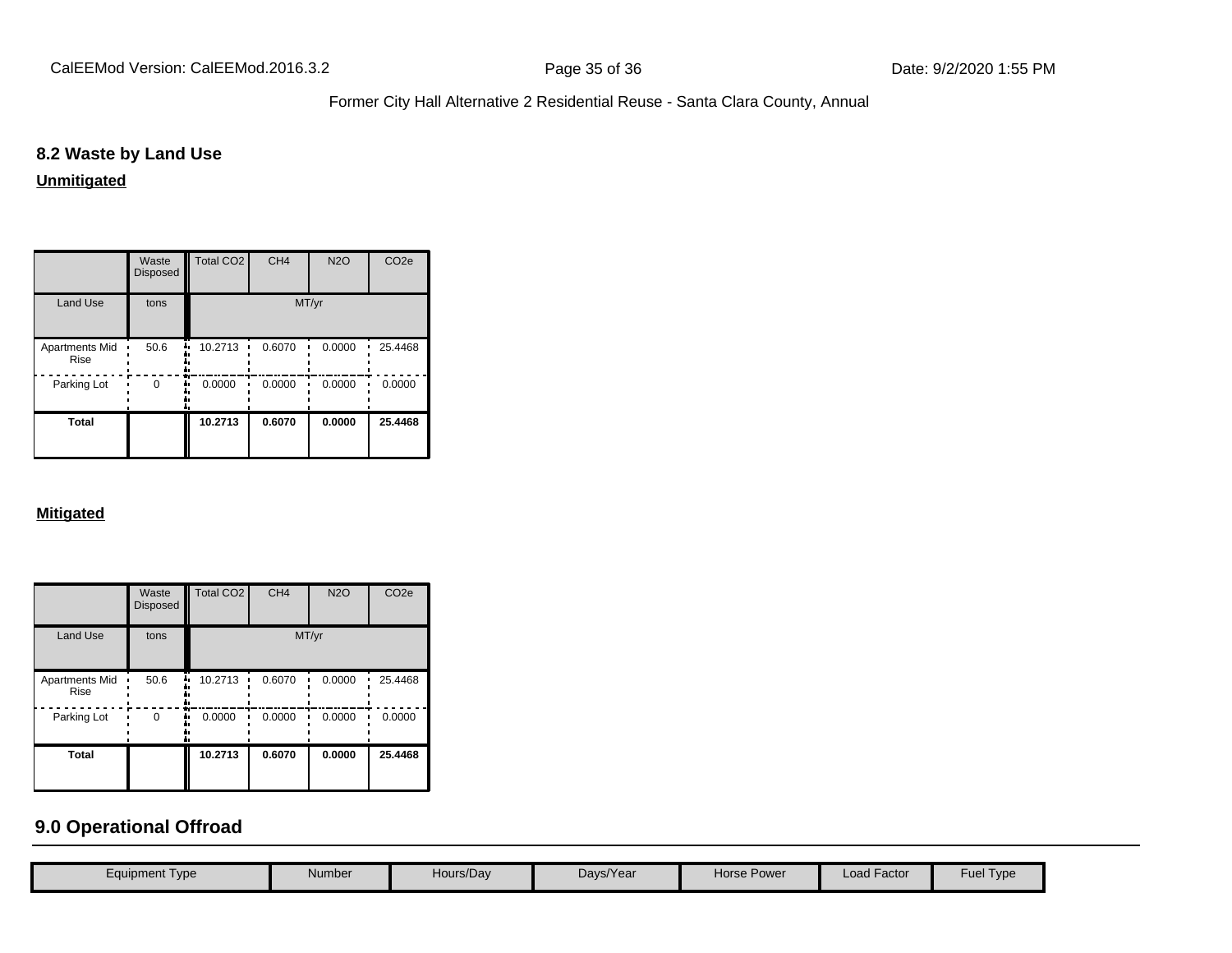# **10.0 Stationary Equipment**

## **Fire Pumps and Emergency Generators**

| <b>Equipment Type</b> | <b>Number</b> | Hours/Day      | Hours/Year      | Horse Power          | Load Factor | Fuel Type |
|-----------------------|---------------|----------------|-----------------|----------------------|-------------|-----------|
| <b>Boilers</b>        |               |                |                 |                      |             |           |
| <b>Equipment Type</b> | <b>Number</b> | Heat Input/Day | Heat Input/Year | <b>Boiler Rating</b> | Fuel Type   |           |

## **User Defined Equipment**

| Equipment Type | Number |
|----------------|--------|

# **11.0 Vegetation**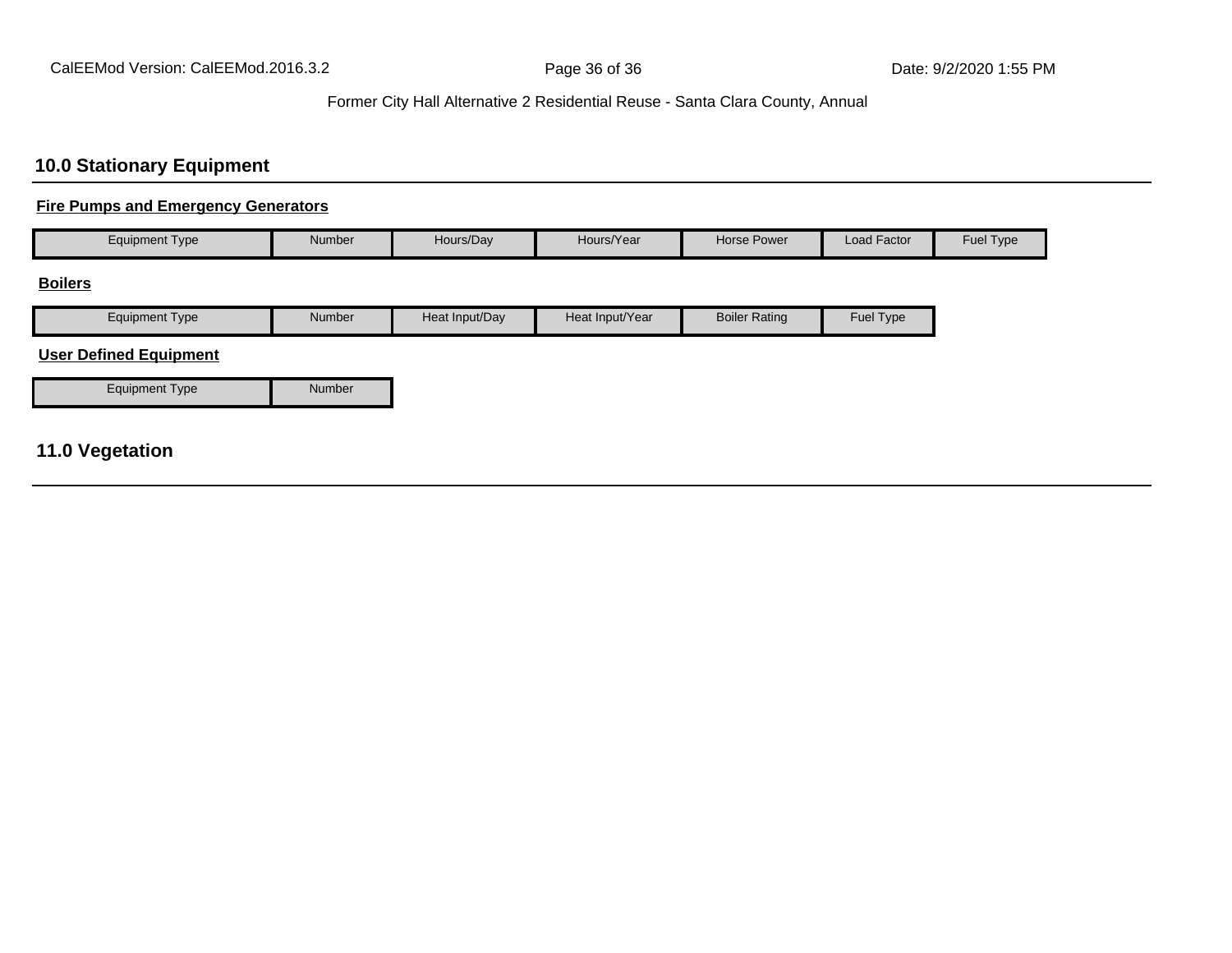FCH Alternative 3 Office Reuse and New Residential - Santa Clara County, Annual

#### **FCH Alternative 3 Office Reuse and New Residential**

**Santa Clara County, Annual**

# **1.0 Project Characteristics**

# **1.1 Land Usage**

| <b>Land Uses</b>               | Size   | Metric        | Lot Acreage | Floor Surface Area | Population |
|--------------------------------|--------|---------------|-------------|--------------------|------------|
| <b>General Office Building</b> | 113.43 | 1000sqft      | 1.10        | 113.430.00         |            |
| <b>Other Asphalt Surfaces</b>  | 116.00 | 1000sqft      | 2.66        | 116,000,00         |            |
| Parking Lot                    | 97.00  | Space         | 0.87        | 38,800.00          |            |
| <b>Apartments Mid Rise</b>     | 100.00 | Dwelling Unit | 0.30        | 34.000.00          | 286        |

### **1.2 Other Project Characteristics**

| <b>Urbanization</b>               | Urban                          | Wind Speed (m/s)                  | 2.2   | <b>Precipitation Freg (Days)</b>        | 58    |
|-----------------------------------|--------------------------------|-----------------------------------|-------|-----------------------------------------|-------|
| <b>Climate Zone</b>               | 4                              |                                   |       | <b>Operational Year</b>                 | 2026  |
| <b>Utility Company</b>            | Pacific Gas & Electric Company |                                   |       |                                         |       |
| <b>CO2 Intensity</b><br>(lb/MWhr) | 206                            | <b>CH4 Intensity</b><br>(lb/MWhr) | 0.029 | N <sub>2</sub> O Intensity<br>(lb/MWhr) | 0.006 |

**1.3 User Entered Comments & Non-Default Data**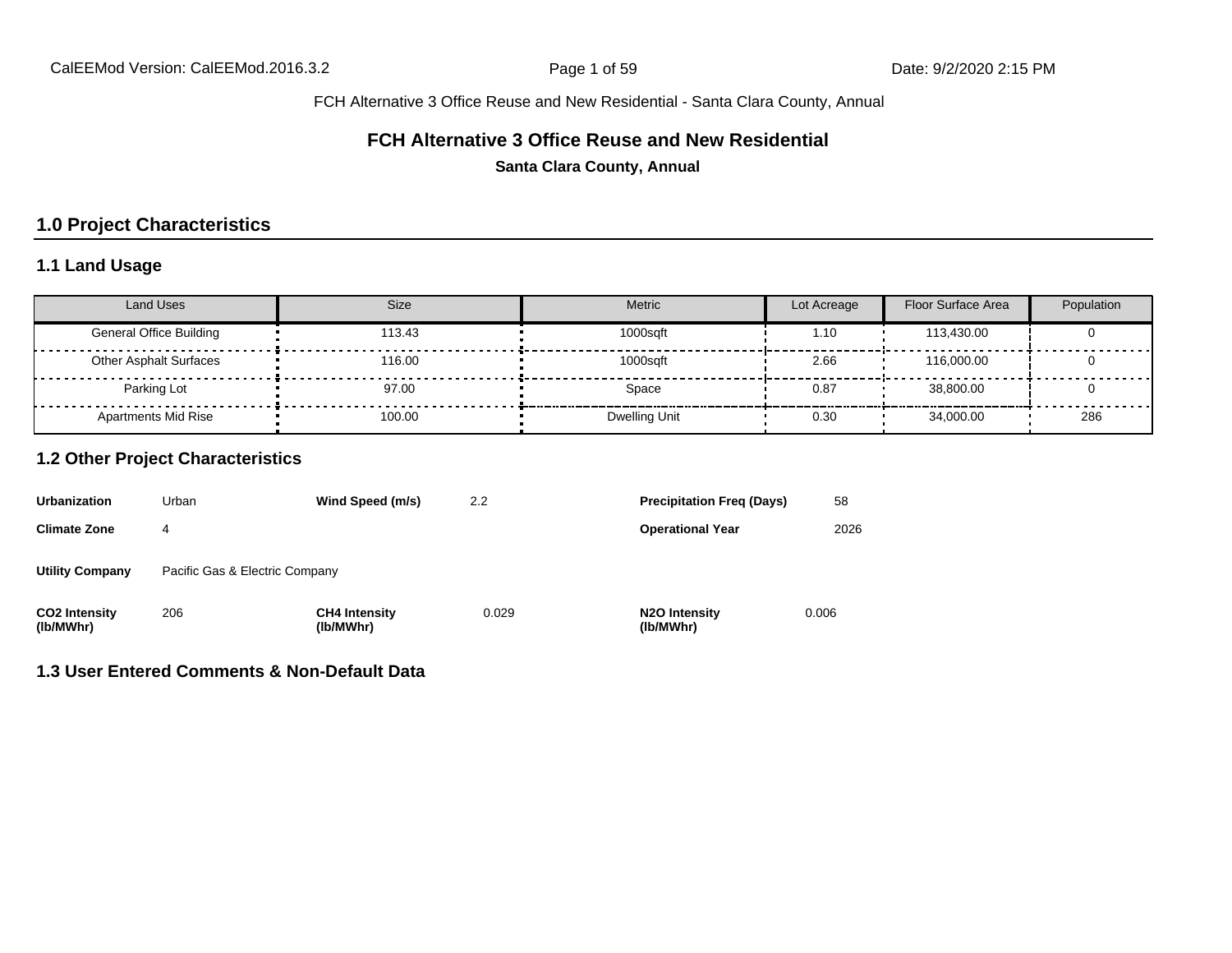CalEEMod Version: CalEEMod.2016.3.2 **Page 2 of 59 Date: 9/2/2020 2:15 PM** 

FCH Alternative 3 Office Reuse and New Residential - Santa Clara County, Annual

Project Characteristics - Updated CO2 intensity per PG&E 2020 CRSR

Land Use - Project specific land uses.

Construction Phase - Project specific phases.

Off-road Equipment - Project specific equipment.

Off-road Equipment - Plate compactors to account for concrete vibrators.

Off-road Equipment - Plate compactor to account for concrete vibrator

Off-road Equipment - Plate compactor to account for concrete vibrator

Off-road Equipment - Plate compactor to account for concrete vibrator

Off-road Equipment - Project specific equipment. Dump truck modeled as off-highway truck to account for potential off-haul

Off-road Equipment - Plate compactors to account for compactor, vibrator, and concrete vibrator. Water truck modeled as off highway truck.

Off-road Equipment - Off highway truck to account for water truck. Bobcats modeled as skid steer loader. Roller is compactor

Off-road Equipment - Plate compactor to account for concrete vibrator

Trips and VMT - Assumes 320 haul truck trips. Project specific workers. Abatement vendor truck trips based on default vendor truck trip rate for commercial land uses.

Grading - Assumes similar material export as proposed project for foundation.

Vehicle Trips - Updated consistent with 10th gen ITE trip rates. Govt office land use, assumes no weekend trips.

Woodstoves - Assumes no woodstoves or wood fireplaces.

Energy Use -

Construction Off-road Equipment Mitigation - Assumes watering twice per day per BAAQMD fugitive dust control requirements.

Mobile Land Use Mitigation - Increases transit accessiblity to adjacent VTA Civic Center Station.

| <b>Table Name</b>    | <b>Column Name</b> | Default Value | New Value |
|----------------------|--------------------|---------------|-----------|
| tblConstructionPhase | NumDays            | 18.00         | 151.00    |
| tblConstructionPhase | NumDays            | 18.00         | 109.00    |
| tblConstructionPhase | <b>NumDavs</b>     | 18.00         | 153.00    |
| tblConstructionPhase | NumDays            | 230.00        | 130.00    |
| tblConstructionPhase | NumDays            | 230.00        | 260.00    |
| tblConstructionPhase | <b>NumDavs</b>     | 230.00        | 218.00    |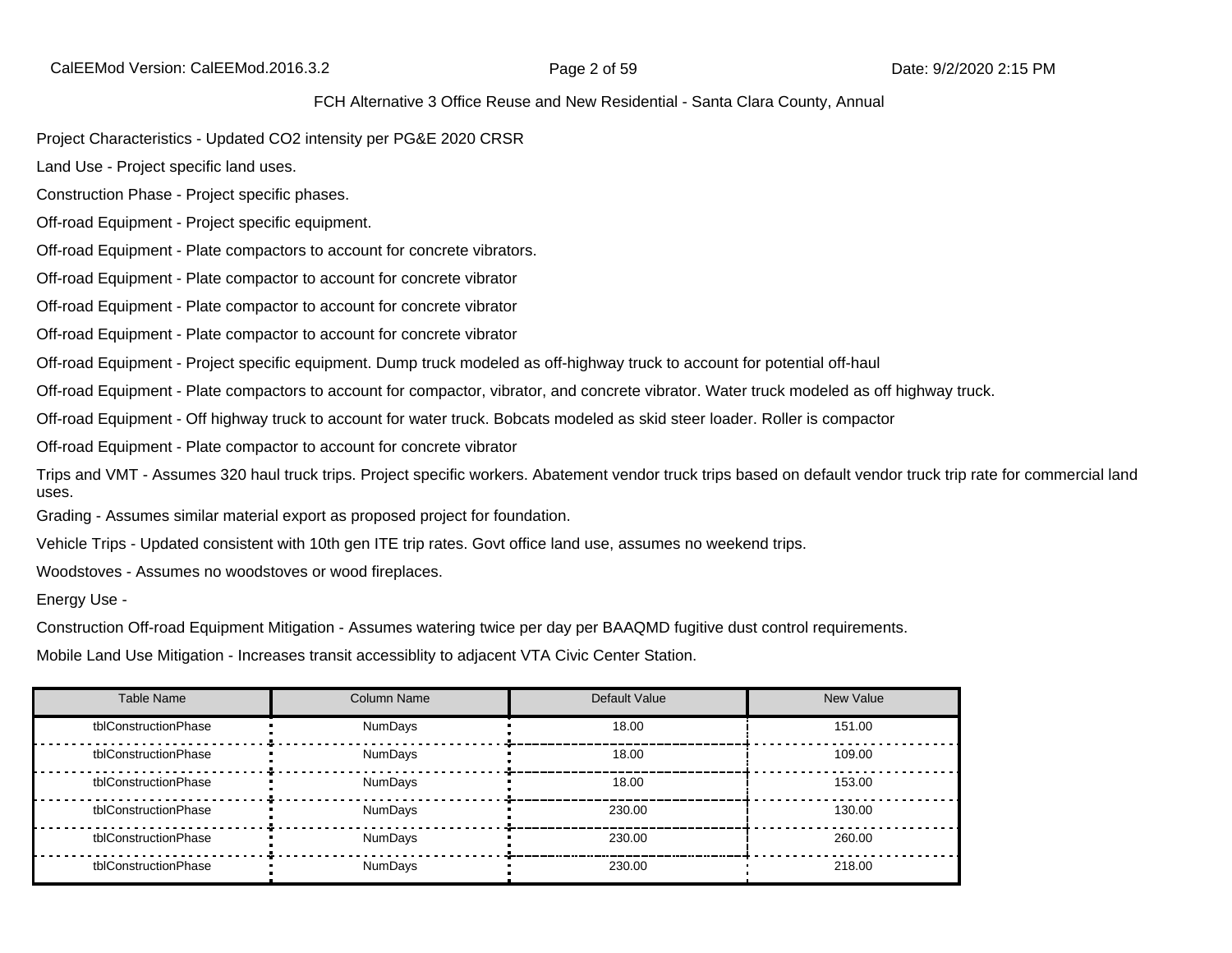### FCH Alternative 3 Office Reuse and New Residential - Santa Clara County, Annual

| tblConstructionPhase | <b>NumDays</b>             | 20.00      | 44.00     |
|----------------------|----------------------------|------------|-----------|
| tblConstructionPhase | NumDays                    | 8.00       | 130.00    |
| tblConstructionPhase | NumDays                    | 18.00      | 85.00     |
| tblFireplaces        | NumberGas                  | 15.00      | 32.00     |
| tblFireplaces        | NumberWood                 | 17.00      | 0.00      |
| tblGrading           | AcresOfGrading             | 0.00       | 4.00      |
| tblGrading           | MaterialExported           | 0.00       | 2,500.00  |
| tblLandUse           | LandUseSquareFeet          | 100,000.00 | 34,000.00 |
| tblLandUse           | LotAcreage                 | 2.60       | 1.10      |
| tblLandUse           | LotAcreage                 | 2.63       | 0.30      |
| tblOffRoadEquipment  | OffRoadEquipmentUnitAmount | 1.00       | 0.00      |
| tblOffRoadEquipment  | OffRoadEquipmentUnitAmount | 1.00       | 0.00      |
| tblOffRoadEquipment  | OffRoadEquipmentUnitAmount | 1.00       | 0.00      |
| tblOffRoadEquipment  | OffRoadEquipmentUnitAmount | 2.00       | 0.00      |
| tblOffRoadEquipment  | OffRoadEquipmentUnitAmount | 1.00       | 0.00      |
| tblOffRoadEquipment  | OffRoadEquipmentUnitAmount | 3.00       | 0.00      |
| tblOffRoadEquipment  | OffRoadEquipmentUnitAmount | 3.00       | 1.00      |
| tblOffRoadEquipment  | OffRoadEquipmentUnitAmount | 3.00       | 1.00      |
| tblOffRoadEquipment  | OffRoadEquipmentUnitAmount | 3.00       | 1.00      |
| tblOffRoadEquipment  | OffRoadEquipmentUnitAmount | 1.00       | 0.00      |
| tblOffRoadEquipment  | OffRoadEquipmentUnitAmount | 1.00       | 0.00      |
| tblOffRoadEquipment  | OffRoadEquipmentUnitAmount | 1.00       | 0.00      |
| tblOffRoadEquipment  | OffRoadEquipmentUnitAmount | 1.00       | 0.00      |
| tblOffRoadEquipment  | OffRoadEquipmentUnitAmount | 2.00       | 0.00      |
| tblOffRoadEquipment  | OffRoadEquipmentUnitAmount | 2.00       | 1.00      |
| tblOffRoadEquipment  | OffRoadEquipmentUnitAmount | 2.00       | 0.00      |
| tblOffRoadEquipment  | OffRoadEquipmentUnitAmount | 1.00       | 0.00      |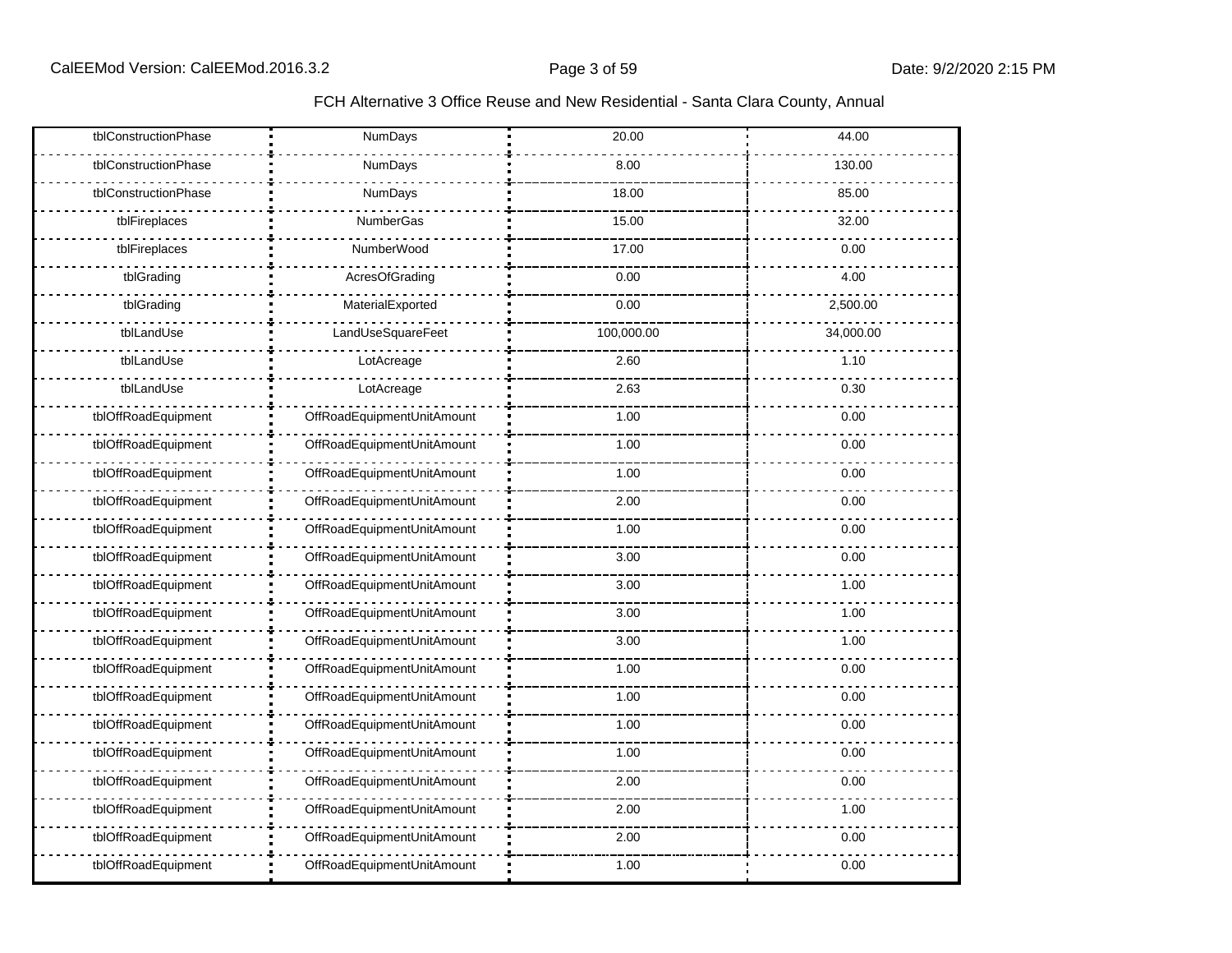| tblOffRoadEquipment | OffRoadEquipmentUnitAmount | 3.00 | 0.00 |
|---------------------|----------------------------|------|------|
| tblOffRoadEquipment | OffRoadEquipmentUnitAmount | 3.00 | 0.00 |
| tblOffRoadEquipment | OffRoadEquipmentUnitAmount | 3.00 | 0.00 |
| tblOffRoadEquipment | OffRoadEquipmentUnitAmount | 1.00 | 2.00 |
| tblOffRoadEquipment | OffRoadEquipmentUnitAmount | 1.00 | 0.00 |
| tblOffRoadEquipment | OffRoadEquipmentUnitAmount | 1.00 | 0.00 |
| tblOffRoadEquipment | OffRoadEquipmentUnitAmount | 1.00 | 0.00 |
| tblOffRoadEquipment | OffRoadEquipmentUnitAmount | 0.00 | 2.00 |
| tblOffRoadEquipment | OffRoadEquipmentUnitAmount | 0.00 | 1.00 |
| tblOffRoadEquipment | OffRoadEquipmentUnitAmount | 0.00 | 1.00 |
| tblOffRoadEquipment | OffRoadEquipmentUnitAmount | 0.00 | 2.00 |
| tblOffRoadEquipment | OffRoadEquipmentUnitAmount | 0.00 | 1.00 |
| tblOffRoadEquipment | OffRoadEquipmentUnitAmount | 0.00 | 1.00 |
| tblOffRoadEquipment | OffRoadEquipmentUnitAmount | 0.00 | 1.00 |
| tblOffRoadEquipment | OffRoadEquipmentUnitAmount | 0.00 | 4.00 |
| tblOffRoadEquipment | OffRoadEquipmentUnitAmount | 0.00 | 4.00 |
| tblOffRoadEquipment | OffRoadEquipmentUnitAmount | 0.00 | 2.00 |
| tblOffRoadEquipment | OffRoadEquipmentUnitAmount | 0.00 | 2.00 |
| tblOffRoadEquipment | OffRoadEquipmentUnitAmount | 0.00 | 4.00 |
| tblOffRoadEquipment | OffRoadEquipmentUnitAmount | 0.00 | 4.00 |
| tblOffRoadEquipment | OffRoadEquipmentUnitAmount | 0.00 | 1.00 |
| tblOffRoadEquipment | OffRoadEquipmentUnitAmount | 0.00 | 1.00 |
| tblOffRoadEquipment | OffRoadEquipmentUnitAmount | 0.00 | 1.00 |
| tblOffRoadEquipment | OffRoadEquipmentUnitAmount | 0.00 | 1.00 |
| tblOffRoadEquipment | OffRoadEquipmentUnitAmount | 0.00 | 1.00 |
| tblOffRoadEquipment | OffRoadEquipmentUnitAmount | 0.00 | 1.00 |
| tblOffRoadEquipment | OffRoadEquipmentUnitAmount | 0.00 | 1.00 |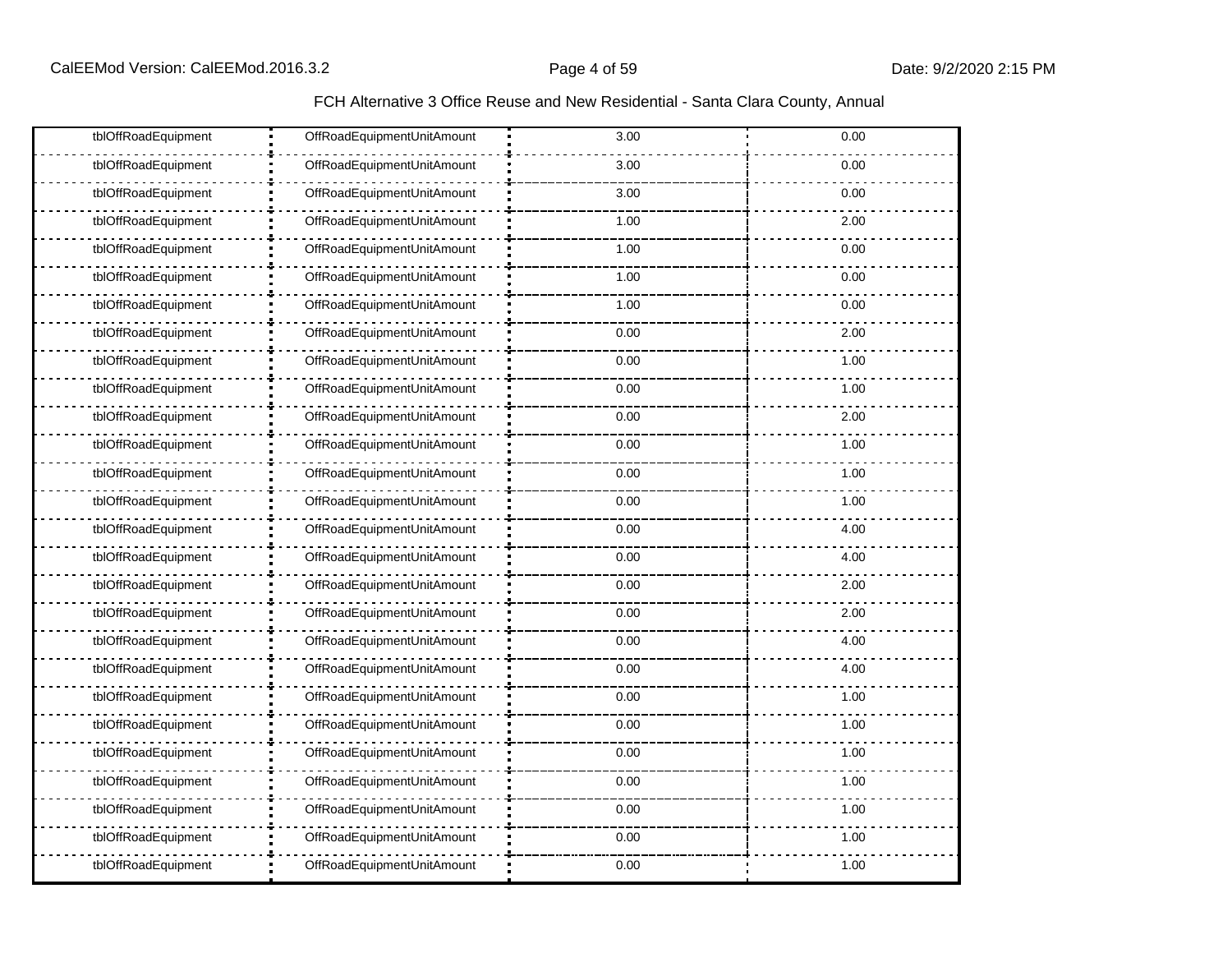| tblOffRoadEquipment | OffRoadEquipmentUnitAmount | 0.00 | 1.00                       |
|---------------------|----------------------------|------|----------------------------|
| tblOffRoadEquipment | OffRoadEquipmentUnitAmount | 0.00 | 1.00                       |
| tblOffRoadEquipment | OffRoadEquipmentUnitAmount | 0.00 | 1.00                       |
| tblOffRoadEquipment | OffRoadEquipmentUnitAmount | 0.00 | 1.00                       |
| tblOffRoadEquipment | OffRoadEquipmentUnitAmount | 0.00 | 1.00                       |
| tblOffRoadEquipment | OffRoadEquipmentUnitAmount | 0.00 | 1.00                       |
| tblOffRoadEquipment | OffRoadEquipmentUnitAmount | 0.00 | 1.00                       |
| tblOffRoadEquipment | OffRoadEquipmentUnitAmount | 0.00 | 2.00                       |
| tblOffRoadEquipment | OffRoadEquipmentUnitAmount | 0.00 | 2.00                       |
| tblOffRoadEquipment | OffRoadEquipmentUnitAmount | 0.00 | 4.00                       |
| tblOffRoadEquipment | OffRoadEquipmentUnitAmount | 0.00 | 2.00                       |
| tblOffRoadEquipment | OffRoadEquipmentUnitAmount | 0.00 | 2.00                       |
| tblOffRoadEquipment | OffRoadEquipmentUnitAmount | 0.00 | 2.00                       |
| tblOffRoadEquipment | OffRoadEquipmentUnitAmount | 0.00 | 2.00                       |
| tblOffRoadEquipment | OffRoadEquipmentUnitAmount | 0.00 | 2.00                       |
| tblOffRoadEquipment | OffRoadEquipmentUnitAmount | 0.00 | 2.00                       |
| tblOffRoadEquipment | OffRoadEquipmentUnitAmount | 0.00 | 2.00                       |
| tblOffRoadEquipment | OffRoadEquipmentUnitAmount | 0.00 | 2.00                       |
| tblOffRoadEquipment | OffRoadEquipmentUnitAmount | 0.00 | 2.00                       |
| tblOffRoadEquipment | OffRoadEquipmentUnitAmount | 0.00 | 1.00                       |
| tblOffRoadEquipment | OffRoadEquipmentUnitAmount | 0.00 | 1.00                       |
| tblOffRoadEquipment | OffRoadEquipmentUnitAmount | 0.00 | 2.00                       |
| tblOffRoadEquipment | OffRoadEquipmentUnitAmount | 0.00 | 1.00                       |
| tblOffRoadEquipment | PhaseName                  |      | Selective Demolition       |
| tblOffRoadEquipment | PhaseName                  |      | Interior Construction 1    |
| tblOffRoadEquipment | PhaseName                  |      | <b>Interior Finishes 1</b> |
| tblOffRoadEquipment | PhaseName                  |      | Superstructure             |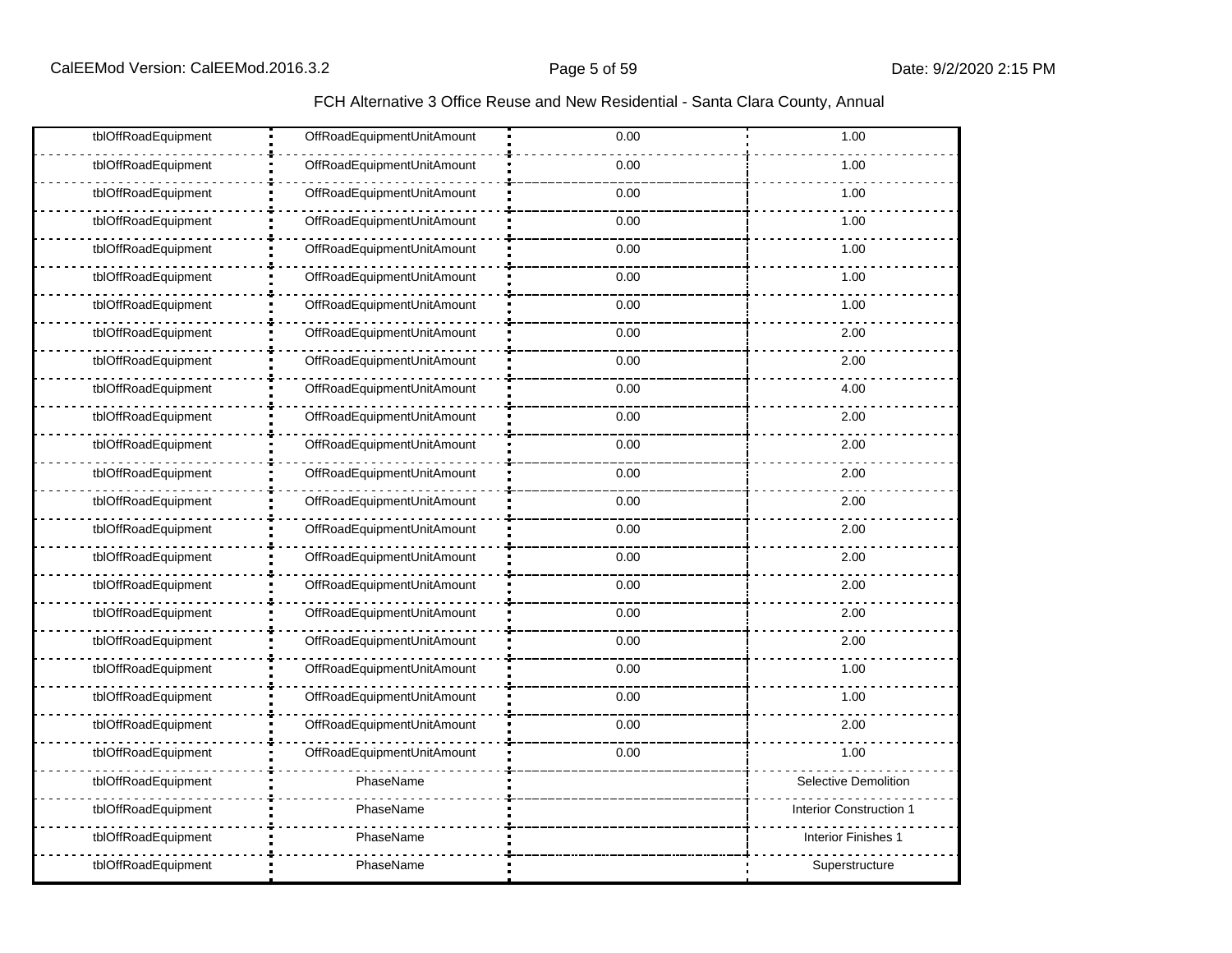| tblOffRoadEquipment | PhaseName | <b>Interior Construction 2</b> |
|---------------------|-----------|--------------------------------|
| tblOffRoadEquipment | PhaseName | Interior Finishes 2            |
| tblOffRoadEquipment | PhaseName | Site Clearance                 |
| tblOffRoadEquipment | PhaseName | <b>Interior Construction 1</b> |
| tblOffRoadEquipment | PhaseName | Interior Finishes 1            |
| tblOffRoadEquipment | PhaseName | Site Clearance                 |
| tblOffRoadEquipment | PhaseName | Superstructure                 |
| tblOffRoadEquipment | PhaseName | <b>Interior Construction 2</b> |
| tblOffRoadEquipment | PhaseName | Interior Finishes 2            |
| tblOffRoadEquipment | PhaseName | Interior Construction 1        |
| tblOffRoadEquipment | PhaseName | Interior Finishes 1            |
| tblOffRoadEquipment | PhaseName | Site Clearance                 |
| tblOffRoadEquipment | PhaseName | Superstructure                 |
| tblOffRoadEquipment | PhaseName | <b>Interior Construction 2</b> |
| tblOffRoadEquipment | PhaseName | Interior Finishes 2            |
| tblOffRoadEquipment | PhaseName | Site Work                      |
| tblOffRoadEquipment | PhaseName | Site Work                      |
| tblOffRoadEquipment | PhaseName | Selective Demolition           |
| tblOffRoadEquipment | PhaseName | Interior Finishes 1            |
| tblOffRoadEquipment | PhaseName | Interior Finishes 2            |
| tblOffRoadEquipment | PhaseName | <b>Selective Demolition</b>    |
| tblOffRoadEquipment | PhaseName | Site Clearance                 |
| tblOffRoadEquipment | PhaseName | Site Work                      |
| tblOffRoadEquipment | PhaseName | Interior Construction '        |
| tblOffRoadEquipment | PhaseName | Interior Finishes 1            |
| tblOffRoadEquipment | PhaseName | Site Clearance                 |
| tblOffRoadEquipment | PhaseName | Superstructure                 |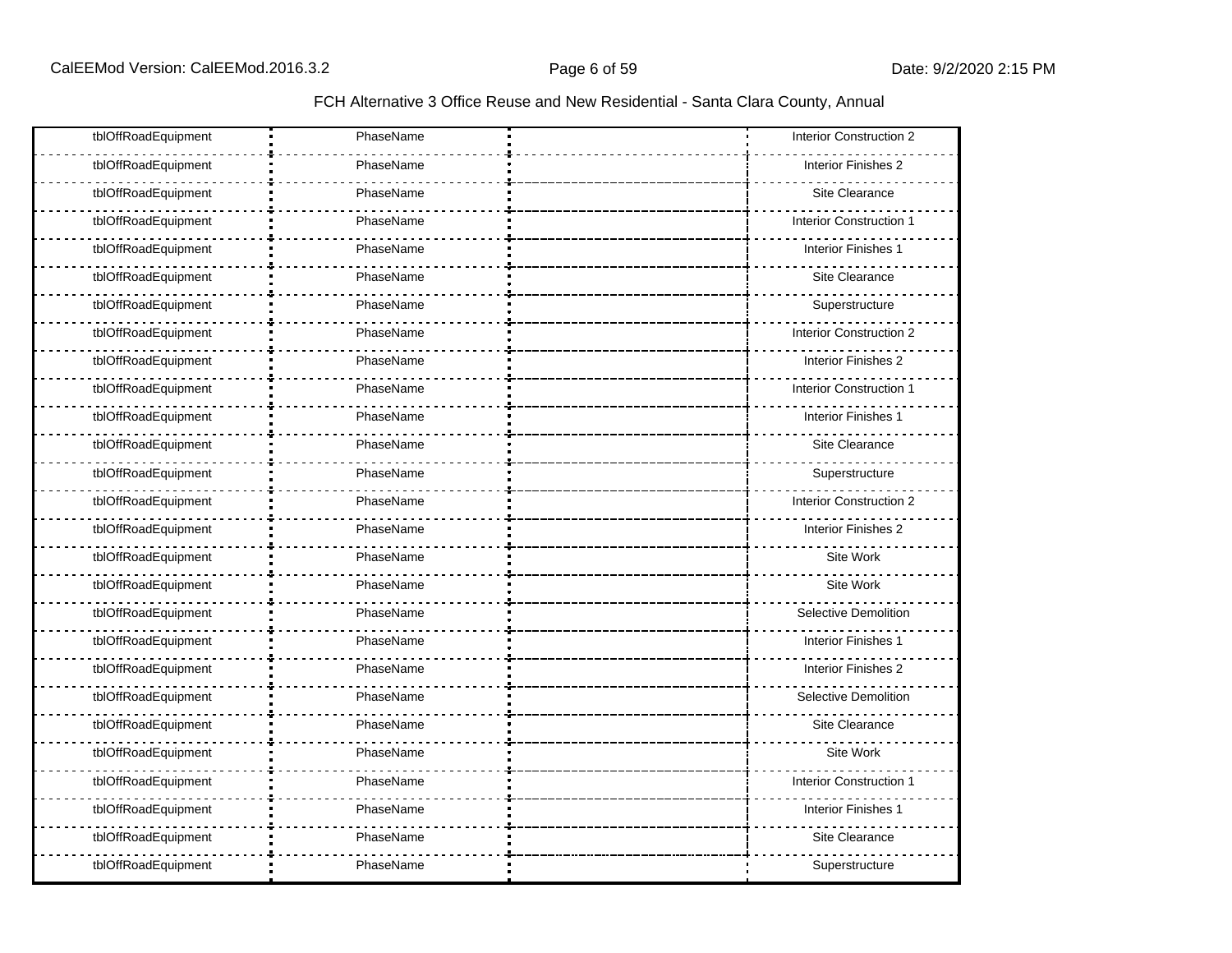| tblOffRoadEquipment | PhaseName  |      | Interior Construction 2     |
|---------------------|------------|------|-----------------------------|
| tblOffRoadEquipment | PhaseName  |      | Interior Finishes 2         |
| tblOffRoadEquipment | PhaseName  |      | Interior Construction       |
| tblOffRoadEquipment | PhaseName  |      | Interior Finishes 1         |
| tblOffRoadEquipment | PhaseName  |      | Site Clearance              |
| tblOffRoadEquipment | PhaseName  |      | Superstructure              |
| tblOffRoadEquipment | PhaseName  |      | Interior Construction 2     |
| tblOffRoadEquipment | PhaseName  |      | Interior Finishes 2         |
| tblOffRoadEquipment | PhaseName  |      | Site Work                   |
| tblOffRoadEquipment | PhaseName  |      | <b>Selective Demolition</b> |
| tblOffRoadEquipment | PhaseName  |      | Site Work                   |
| tblOffRoadEquipment | PhaseName  |      | Site Work                   |
| tblOffRoadEquipment | UsageHours | 6.00 | 0.00                        |
| tblOffRoadEquipment | UsageHours | 6.00 | 0.00                        |
| tblOffRoadEquipment | UsageHours | 6.00 | 0.00                        |
| tblOffRoadEquipment | UsageHours | 6.00 | 0.00                        |
| tblOffRoadEquipment | UsageHours | 8.00 | 0.00                        |
| tblOffRoadEquipment | UsageHours | 7.00 | 8.00                        |
| tblOffRoadEquipment | UsageHours | 7.00 | 8.00                        |
| tblOffRoadEquipment | UsageHours | 7.00 | 8.00                        |
| tblOffRoadEquipment | UsageHours | 8.00 | 0.00                        |
| tblOffRoadEquipment | UsageHours | 8.00 | 0.00                        |
| tblOffRoadEquipment | UsageHours | 8.00 | 0.00                        |
| tblOffRoadEquipment | UsageHours | 8.00 | 0.00                        |
| tblOffRoadEquipment | UsageHours | 8.00 | 0.00                        |
| tblOffRoadEquipment | UsageHours | 6.00 | 0.00                        |
| tblOffRoadEquipment | UsageHours | 6.00 | 8.00                        |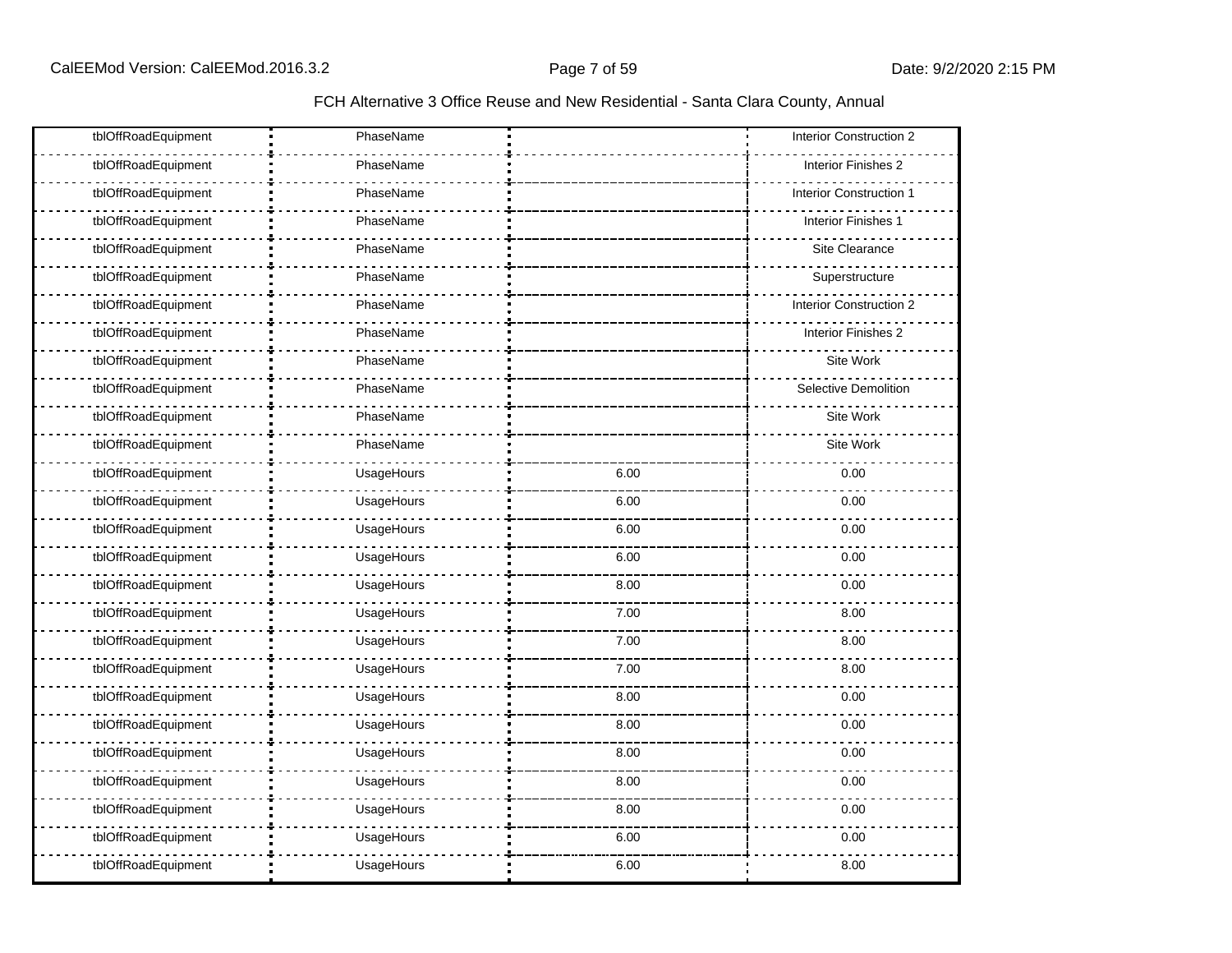| tblOffRoadEquipment       | UsageHours         | 8.00   | 0.00   |
|---------------------------|--------------------|--------|--------|
| tblOffRoadEquipment       | UsageHours         | 8.00   | 0.00   |
| tblOffRoadEquipment       | UsageHours         | 7.00   | 0.00   |
| tblOffRoadEquipment       | UsageHours         | 7.00   | 0.00   |
| tblOffRoadEquipment       | UsageHours         | 7.00   | 0.00   |
| tblOffRoadEquipment       | UsageHours         | 8.00   | 0.00   |
| tblOffRoadEquipment       | UsageHours         | 8.00   | 0.00   |
| tblOffRoadEquipment       | UsageHours         | 8.00   | 0.00   |
| tblProjectCharacteristics | CO2IntensityFactor | 641.35 | 206    |
| tblTripsAndVMT            | HaulingTripNumber  | 313.00 | 320.00 |
| tblTripsAndVMT            | VendorTripNumber   | 0.00   | 18.00  |
| tblTripsAndVMT            | WorkerTripNumber   | 35.00  | 60.00  |
| tblTripsAndVMT            | WorkerTripNumber   | 13.00  | 60.00  |
| tblTripsAndVMT            | WorkerTripNumber   | 173.00 | 80.00  |
| tblTripsAndVMT            | WorkerTripNumber   | 35.00  | 80.00  |
| tblTripsAndVMT            | WorkerTripNumber   | 38.00  | 60.00  |
| tblTripsAndVMT            | WorkerTripNumber   | 173.00 | 80.00  |
| tblTripsAndVMT            | WorkerTripNumber   | 173.00 | 80.00  |
| tblTripsAndVMT            | WorkerTripNumber   | 35.00  | 80.00  |
| tblTripsAndVMT            | WorkerTripNumber   | 28.00  | 30.00  |
| tblVehicleTrips           | ST_TR              | 6.39   | 5.44   |
| tblVehicleTrips           | ST_TR              | 2.46   | 0.00   |
| tblVehicleTrips           | SU_TR              | 5.86   | 5.44   |
| tblVehicleTrips           | SU_TR              | 1.05   | 0.00   |
| tblVehicleTrips           | WD_TR              | 6.65   | 5.44   |
| tblVehicleTrips           | WD_TR              | 11.03  | 9.74   |
| tblWoodstoves             | NumberCatalytic    | 2.00   | 0.00   |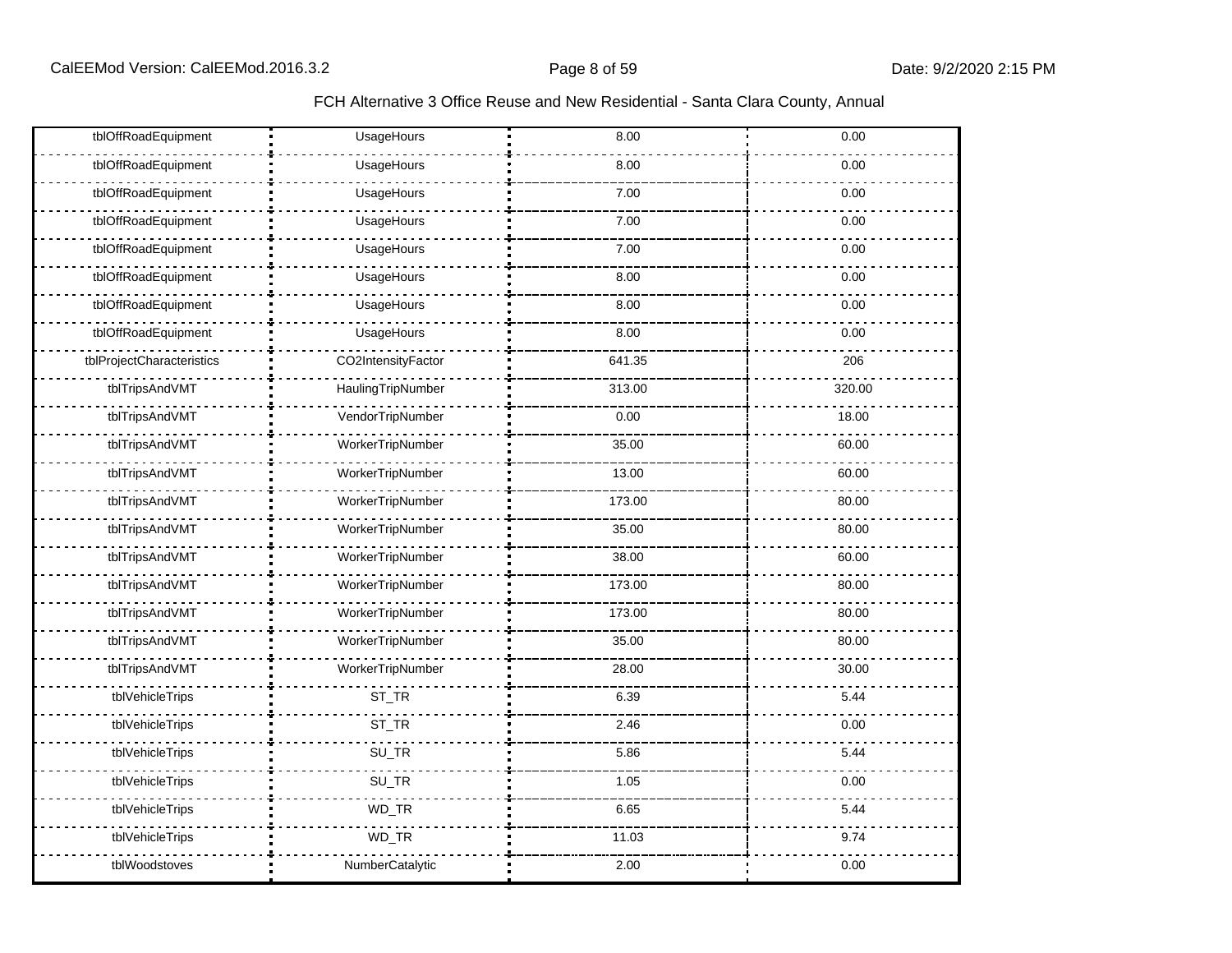| $\cdots$<br>tblWoodstoves | NumberNoncatalvtic | ົດ<br>2.00 | $_{0.00}$ |
|---------------------------|--------------------|------------|-----------|
|                           |                    |            |           |

# **2.0 Emissions Summary**

# **2.1 Overall Construction**

# **Unmitigated Construction**

|                | <b>ROG</b>       | <b>NO<sub>x</sub></b> | CO     | SO <sub>2</sub>    | Fugitive<br><b>PM10</b> | Exhaust<br><b>PM10</b> | <b>PM10</b><br>Total | Fugitive<br>PM2.5 | Exhaust<br>PM2.5 | PM2.5 Total Bio- CO2 NBio- CO2 Total CO2 |        |                                      |                        | CH <sub>4</sub> | <b>N2O</b> | CO <sub>2</sub> e |  |
|----------------|------------------|-----------------------|--------|--------------------|-------------------------|------------------------|----------------------|-------------------|------------------|------------------------------------------|--------|--------------------------------------|------------------------|-----------------|------------|-------------------|--|
| Year           | tons/yr          |                       |        |                    |                         |                        |                      |                   |                  |                                          |        |                                      | MT/yr                  |                 |            |                   |  |
| 2021           | 1.3912           | 1.4805                | 1.5688 | 3.7200e<br>003     | 0.0962                  | 0.0577                 | 0.1538               | 0.0259            | 0.0552           | 0.0811                                   | 0.0000 | $\frac{1}{2}$ 325.9090 $\frac{1}{2}$ | 325.9090               | 0.0476          | 0.0000     | 327.0999          |  |
| 2022           | 0.9190           | 3.6480                | 3.7540 | $9.3600e -$<br>003 | 0.1529                  | 0.1433                 | 0.2962               | 0.0411            | 0.1380           | 0.1792                                   | 0.0000 |                                      | 815.7813 815.7813      | 0.1240          | 0.0000     | .818.8817         |  |
| 2023           | 0.2383           | 2.2541                | 2.1430 | 6.0400e-<br>003    | 0.1295                  | 0.0768                 | 0.2063               | 0.0355            | 0.0743           | 0.1098                                   | 0.0000 |                                      | $-533.7951 - 533.7951$ | 0.0543          | 0.0000     | .535.1519         |  |
| 2024           | 1.0970           | 1.8881                | 2.2112 | 5.0700e-<br>003    | 0.0974                  | $0.0744$ $\cdot$       | 0.1718               | 0.0263            | 0.0717           | 0.0979                                   | 0.0000 |                                      | $+436.9200 + 436.9200$ | 0.0595          | 0.0000     | $+438.4084$       |  |
| 2025           | $0.0516$ $\cdot$ | 0.4293                | 0.5172 | 1.0700e-<br>003    | 5.1200e-<br>003         | 0.0184                 | 0.0235               | .3600e-<br>003    | 0.0170           | 0.0183                                   | 0.0000 | 93.8899<br>$\mathbf{r}$              | 93.8899                | 0.0290          | 0.0000     | 94.6149           |  |
| <b>Maximum</b> | 1.3912           | 3.6480                | 3.7540 | 9.3600e-<br>003    | 0.1529                  | 0.1433                 | 0.2962               | 0.0411            | 0.1380           | 0.1792                                   | 0.0000 | 815.7813                             | 815.7813               | 0.1240          | 0.0000     | 818.8817          |  |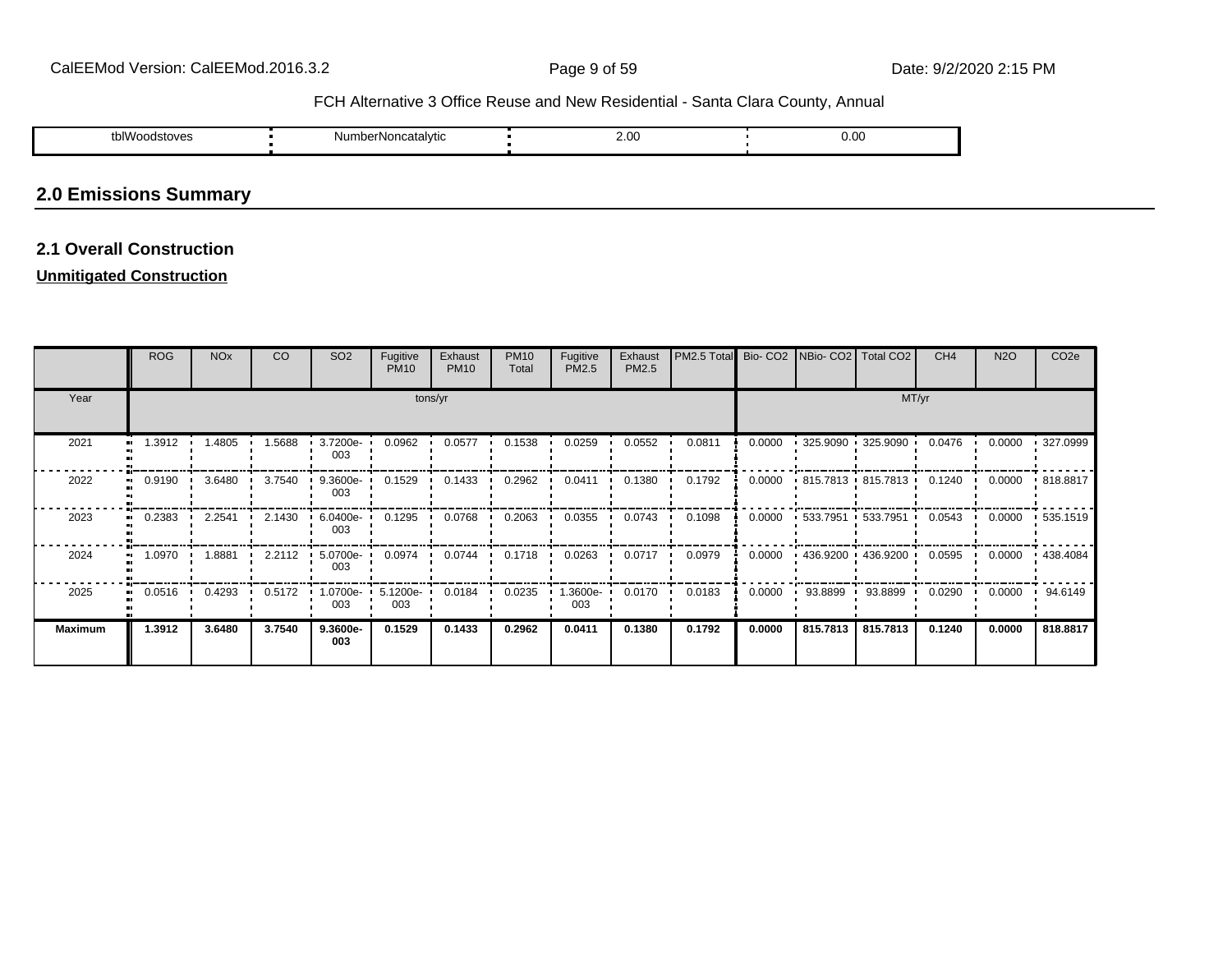# **2.1 Overall Construction**

# **Mitigated Construction**

|                      | <b>ROG</b>                 | <b>NO<sub>x</sub></b> | CO     | SO <sub>2</sub>   | Fugitive<br><b>PM10</b>        | Exhaust<br><b>PM10</b>        | <b>PM10</b><br>Total | Fugitive<br><b>PM2.5</b>                     | Exhaust<br>PM2.5               | PM2.5 Total                  |                     | Bio- CO2   NBio- CO2   Total CO2           |                     | CH <sub>4</sub> | <b>N2O</b> | CO <sub>2e</sub> |
|----------------------|----------------------------|-----------------------|--------|-------------------|--------------------------------|-------------------------------|----------------------|----------------------------------------------|--------------------------------|------------------------------|---------------------|--------------------------------------------|---------------------|-----------------|------------|------------------|
| Year                 |                            |                       |        |                   |                                | tons/yr                       |                      |                                              |                                |                              |                     |                                            |                     | MT/yr           |            |                  |
| 2021                 | 1.3912<br>ш.               | 1.4805                | 1.5688 | 3.7200e-<br>003   | 0.0962                         | 0.0577                        | 0.1538               | 0.0259                                       | 0.0552                         | 0.0811                       | 0.0000              | 325.9088                                   | 325.9088            | 0.0476          | 0.0000     | 327.0997         |
| 2022                 | 0.9190                     | 3.6480                | 3.7540 | 9.3600e-<br>003   | 0.1516                         | 0.1433                        | 0.2950               | 0.0410                                       | 0.1380                         | 0.1790                       | 0.0000              |                                            | 815.7806 + 815.7806 | 0.1240          | 0.0000     | 818.8810         |
| 2023                 | 0.2383                     | 2.2541                | 2.1430 | 6.0400e-<br>003   | 0.1295                         | 0.0768                        | 0.2063               | 0.0355                                       | 0.0743                         | 0.1098                       | 0.0000              |                                            | 533.7948 533.7948   | 0.0543          | 0.0000     | 535.1515         |
| 2024                 | 1.0970                     | 1.8881                | 2.2112 | 5.0700e-<br>003   | 0.0974                         | 0.0744                        | 0.1718               | 0.0263                                       | 0.0717                         | 0.0979                       | 0.0000              |                                            | 436.9196 1 436.9196 | 0.0595          | 0.0000     | 438.4080         |
| 2025                 | 0.0516<br>$\bullet\bullet$ | 0.4293                | 0.5172 | $1.0700e-$<br>003 | 5.1200e-<br>003                | 0.0184                        | 0.0235               | 1.3600e-<br>003                              | 0.0170<br>$\blacksquare$       | 0.0183                       | 0.0000              | 93.8898                                    | 93.8898             | 0.0290          | 0.0000     | 94.6148          |
| <b>Maximum</b>       | 1.3912                     | 3.6480                | 3.7540 | 9.3600e-<br>003   | 0.1516                         | 0.1433                        | 0.2950               | 0.0410                                       | 0.1380                         | 0.1790                       | 0.0000              | 815.7806                                   | 815.7806            | 0.1240          | 0.0000     | 818.8810         |
|                      | <b>ROG</b>                 | <b>NOx</b>            | co     | <b>SO2</b>        | <b>Fugitive</b><br><b>PM10</b> | <b>Exhaust</b><br><b>PM10</b> | <b>PM10</b><br>Total | <b>Fugitive</b><br><b>PM2.5</b>              | <b>Exhaust</b><br><b>PM2.5</b> | <b>PM2.5</b><br><b>Total</b> | Bio-CO <sub>2</sub> | NBio-CO2 Total CO2                         |                     | CH <sub>4</sub> | <b>N20</b> | CO <sub>2e</sub> |
| Percent<br>Reduction | 0.00                       | 0.00                  | 0.00   | 0.00              | 0.26                           | 0.00                          | 0.15                 | 0.11                                         | 0.00                           | 0.03                         | 0.00                | 0.00                                       | 0.00                | 0.00            | 0.00       | 0.00             |
| Quarter              |                            | <b>Start Date</b>     |        | <b>End Date</b>   |                                |                               |                      | Maximum Unmitigated ROG + NOX (tons/quarter) |                                |                              |                     | Maximum Mitigated ROG + NOX (tons/quarter) |                     |                 |            |                  |
| $\mathbf{1}$         |                            | 1-1-2021              |        | 3-31-2021         |                                |                               | 0.5136               |                                              |                                |                              |                     | 0.5136                                     |                     |                 |            |                  |
| $\mathbf{2}$         |                            | 4-1-2021              |        | 6-30-2021         |                                |                               | 0.5181               |                                              |                                |                              |                     | 0.5181                                     |                     |                 |            |                  |
| 3                    |                            | 7-1-2021              |        | 9-30-2021         |                                |                               | 0.4263               |                                              |                                |                              |                     | 0.4263                                     |                     |                 |            |                  |
| 4                    |                            | 10-1-2021             |        | 12-31-2021        |                                |                               | 1.3879               |                                              |                                |                              |                     | 1.3879                                     |                     |                 |            |                  |
| 5                    |                            | 1-1-2022              |        | 3-31-2022         | 2.3750<br>2.3750               |                               |                      |                                              |                                |                              |                     |                                            |                     |                 |            |                  |
| 6                    |                            | 4-1-2022              |        | 6-30-2022         |                                |                               | 0.8003               |                                              |                                |                              |                     | 0.8003                                     |                     |                 |            |                  |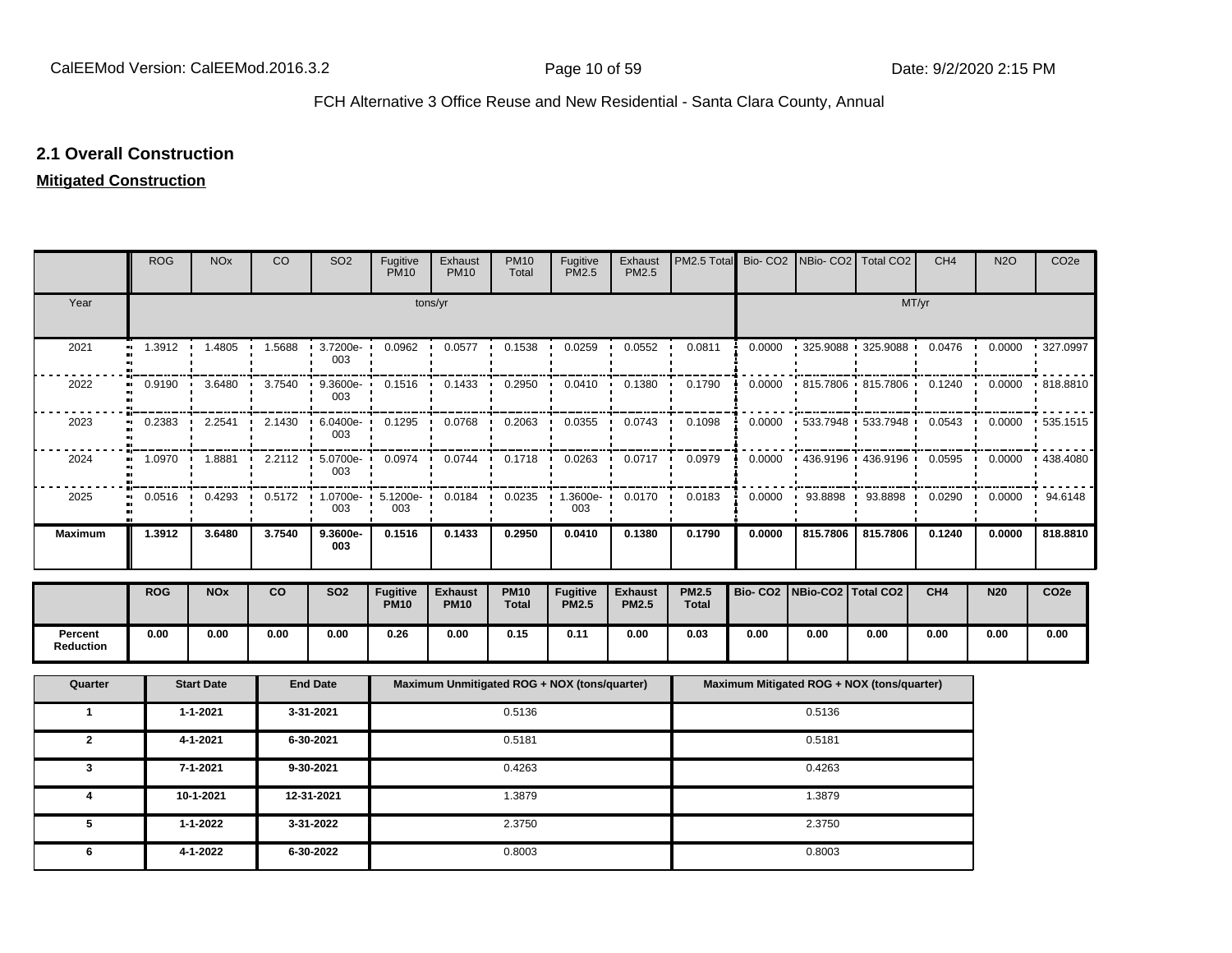| 7  | 7-1-2022       | 9-30-2022  | 0.7031 | 0.7031 |
|----|----------------|------------|--------|--------|
| 8  | 10-1-2022      | 12-31-2022 | 0.7052 | 0.7052 |
| 9  | $1 - 1 - 2023$ | 3-31-2023  | 0.6127 | 0.6127 |
| 10 | 4-1-2023       | 6-30-2023  | 0.6172 | 0.6172 |
| 11 | 7-1-2023       | 9-30-2023  | 0.6333 | 0.6333 |
| 12 | 10-1-2023      | 12-31-2023 | 0.6357 | 0.6357 |
| 13 | $1 - 1 - 2024$ | 3-31-2024  | 0.5996 | 0.5996 |
| 14 | 4-1-2024       | 6-30-2024  | 0.6694 | 0.6694 |
| 15 | 7-1-2024       | 9-30-2024  | 0.7143 | 0.7143 |
| 16 | 10-1-2024      | 12-31-2024 | 1.0119 | 1.0119 |
| 17 | $1 - 1 - 2025$ | 3-31-2025  | 0.4716 | 0.4716 |
|    |                | Highest    | 2.3750 | 2.3750 |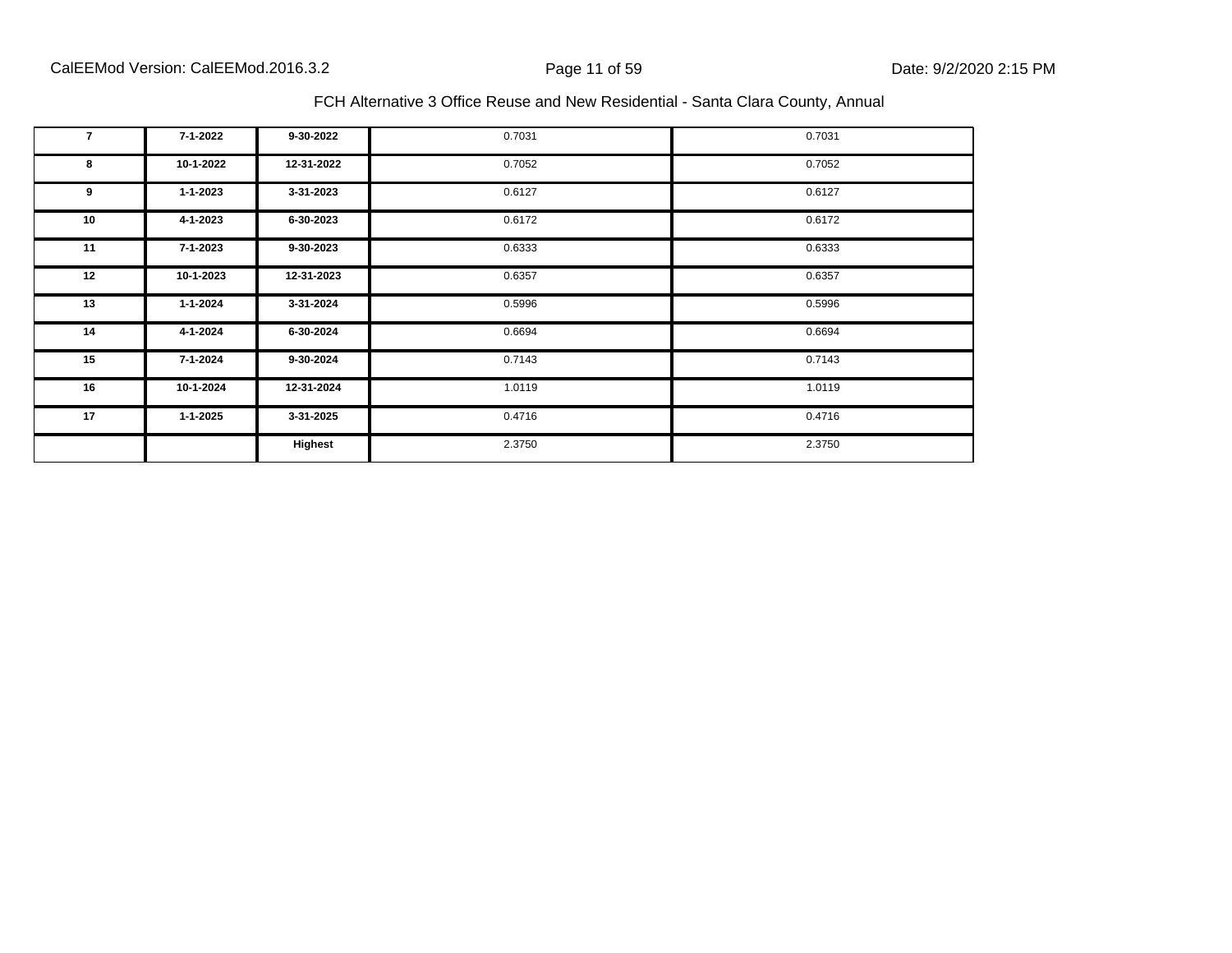# **2.2 Overall Operational**

# **Unmitigated Operational**

|          | <b>ROG</b> | <b>NO<sub>x</sub></b> | CO     | SO <sub>2</sub> | Fugitive<br><b>PM10</b> | Exhaust<br><b>PM10</b> | <b>PM10</b><br>Total | Fugitive<br>PM2.5 | Exhaust<br>PM2.5 | PM2.5 Total     |                   | Bio- CO2   NBio- CO2   Total CO2 |                                              | CH <sub>4</sub> | <b>N2O</b>        | CO <sub>2e</sub>  |  |  |
|----------|------------|-----------------------|--------|-----------------|-------------------------|------------------------|----------------------|-------------------|------------------|-----------------|-------------------|----------------------------------|----------------------------------------------|-----------------|-------------------|-------------------|--|--|
| Category | tons/yr    |                       |        |                 |                         |                        |                      |                   |                  |                 |                   | MT/yr                            |                                              |                 |                   |                   |  |  |
| Area<br> | 0.6951     | 0.0120                | 0.7463 | 6.0000e-<br>005 |                         | 4.4100e-<br>003        | 4.4100e-<br>003      |                   | 4.4100e-<br>003  | 4.4100e-<br>003 | 0.0000            | 5.2136                           | 5.2136                                       | 1.2500e-<br>003 | 7.0000e- '<br>005 | 5.2667            |  |  |
| Energy   | 0.0147<br> | 0.1308                | 0.0934 | 8.0000e-<br>004 |                         | 0.0101                 | 0.0101               |                   | 0.0101           | 0.0101          | 0.0000            |                                  | 374.0146 374.0146                            | 0.0350          | 003               | 9.3300e- 377.6688 |  |  |
| Mobile   | 0.2412<br> | 0.9682                | 2.8137 | 0.0111          | 1.1683                  | 8.6500e-<br>003        | 1.1770               | 0.3127            | 8.0400e-<br>003  | 0.3207          |                   |                                  | $0.0000$ $\cdot$ 1,017.321 $\cdot$ 1,017.321 | 0.0306          | 0.0000            | $\cdot$ 1,018.086 |  |  |
| Waste    |            |                       |        |                 |                         | 0.0000                 | 0.0000               |                   | 0.0000           | 0.0000          | $30.7511$ $\cdot$ | 0.0000                           | 30.7511                                      | 1.8173          | 0.0000            | 76.1846           |  |  |
| Water    |            |                       |        |                 |                         | 0.0000                 | 0.0000               |                   | 0.0000           | 0.0000          | 8.4630            | 18.8717 27.3347                  |                                              | 0.8719          | 0.0211            | 55.4119           |  |  |
| Total    | 0.9510     | 1.1111                | 3.6534 | 0.0119          | 1.1683                  | 0.0232                 | 1.1915               | 0.3127            | 0.0226           | 0.3353          | 39.2141           | 1,415.421                        | 1,454.635                                    | 2.7561          | 0.0305            | 1,532.618         |  |  |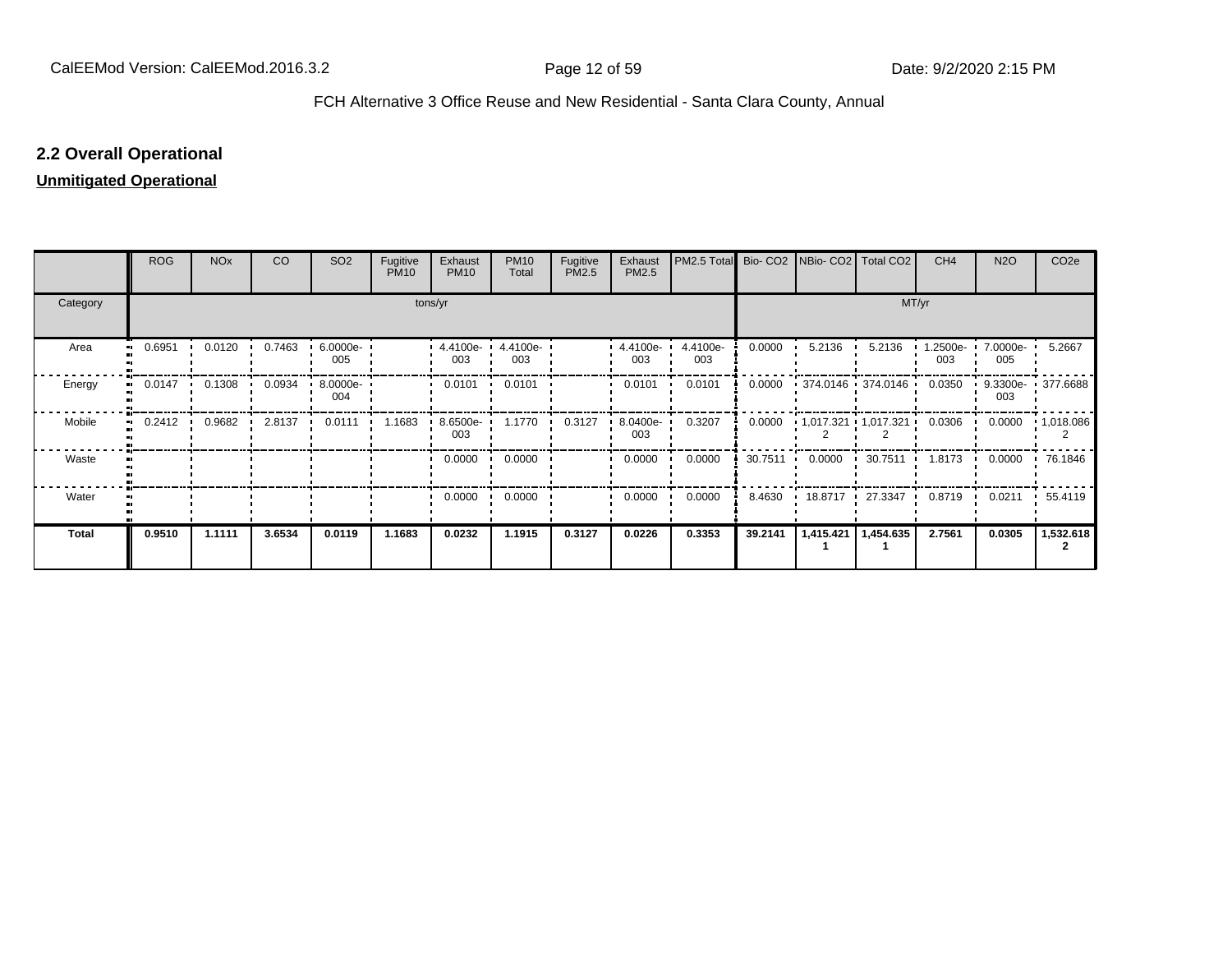# **2.2 Overall Operational**

# **Mitigated Operational**

|                             | <b>ROG</b>                 | <b>NO<sub>x</sub></b> |            | <b>CO</b> | SO <sub>2</sub>   | Fugitive<br><b>PM10</b> |                                | Exhaust<br><b>PM10</b>                             | <b>PM10</b><br>Total            | Fugitive<br>PM2.5           |                                 | Exhaust<br>PM2.5        | PM2.5 Total Bio- CO2           |                              |                   | NBio- CO2   Total CO2           |                       |                   | CH <sub>4</sub>   |                 | <b>N2O</b>        | CO <sub>2e</sub>                                       |                  |
|-----------------------------|----------------------------|-----------------------|------------|-----------|-------------------|-------------------------|--------------------------------|----------------------------------------------------|---------------------------------|-----------------------------|---------------------------------|-------------------------|--------------------------------|------------------------------|-------------------|---------------------------------|-----------------------|-------------------|-------------------|-----------------|-------------------|--------------------------------------------------------|------------------|
| Category                    |                            |                       |            |           |                   |                         | tons/yr                        |                                                    |                                 |                             |                                 |                         |                                |                              |                   |                                 |                       | MT/yr             |                   |                 |                   |                                                        |                  |
| Area                        | 0.6951<br>$\bullet\bullet$ | 0.0120                |            | 0.7463    | 6.0000e<br>005    |                         |                                | $\cdot$ 4.4100e- $\cdot$ 4.4100e- $\cdot$<br>003   | 003                             |                             |                                 | $-4.4100e -$<br>003     | 4.4100e-<br>003                |                              | 0.0000            | 5.2136                          |                       | 5.2136            | $1.2500e-$<br>003 |                 | 7.0000e- •<br>005 | 5.2667                                                 |                  |
| Energy                      | 0.0147                     | 0.1308                |            | 0.0934    | 8.0000e- '<br>004 |                         |                                | 0.0101                                             | 0.0101                          |                             |                                 | 0.0101                  | 0.0101                         |                              | 0.0000            |                                 |                       | 374.0146 374.0146 | 0.0350            | . .             | 003               | 9.3300e- 1 377.6688                                    |                  |
| Mobile                      | 0.2233<br>$\bullet$        |                       | 0.8724     |           | 003               |                         |                                | 2.3631 8.8900e 0.9202 7.0800e 0.9272 0.2463<br>003 |                                 |                             |                                 | 003                     | $6.5800e - 0.2529$             |                              | 0.0000            |                                 |                       |                   |                   |                 |                   | 816.9526 816.9526 0.0257 0.0000 817.5939               |                  |
| Waste                       |                            |                       |            |           |                   |                         |                                |                                                    | $0.0000$ $\cdot$ 0.0000 $\cdot$ |                             |                                 | $0.0000$ $\blacksquare$ | 0.0000                         |                              | $30.7511$ $\cdot$ |                                 |                       |                   |                   |                 |                   | $0.0000$ $\cdot$ 30.7511 1.8173 0.0000 $\cdot$ 76.1846 |                  |
| Water                       |                            |                       |            |           |                   |                         |                                | $0.0000$ $\cdot$                                   | 0.0000                          |                             |                                 | 0.0000                  | 0.0000                         |                              | 8.4630            | 18.8717 •                       |                       | 27.3347           | 0.8719            |                 | 0.0211            | $\cdot$ 55.4119                                        |                  |
| <b>Total</b>                | 0.9331                     | 1.0152                |            | 3.2027    | 9.7500e-<br>003   | 0.9202                  |                                | 0.0216                                             | 0.9418                          | 0.2463                      |                                 | 0.0211                  | 0.2674                         |                              | 39.2141           |                                 | 1,215.052   1,254.266 |                   | 2.7511            |                 | 0.0305            | 1,332.125<br>9                                         |                  |
|                             | <b>ROG</b>                 |                       | <b>NOx</b> |           | <b>CO</b>         | <b>SO2</b>              | <b>Fugitive</b><br><b>PM10</b> |                                                    | <b>Exhaust</b><br><b>PM10</b>   | <b>PM10</b><br><b>Total</b> | <b>Fugitive</b><br><b>PM2.5</b> |                         | <b>Exhaust</b><br><b>PM2.5</b> | <b>PM2.5</b><br><b>Total</b> |                   | Bio- CO2   NBio-CO2   Total CO2 |                       |                   |                   | CH <sub>4</sub> | <b>N20</b>        |                                                        | CO <sub>2e</sub> |
| Percent<br><b>Reduction</b> | 1.88                       |                       | 8.63       |           | 12.34             | 18.34                   | 21.24                          |                                                    | 6.77                            | 20.96                       | 21.24                           |                         | 6.46                           | 20.25                        | 0.00              |                                 | 14.16                 | 13.77             |                   | 0.18            | 0.00              |                                                        | 13.08            |

# **3.0 Construction Detail**

**Construction Phase**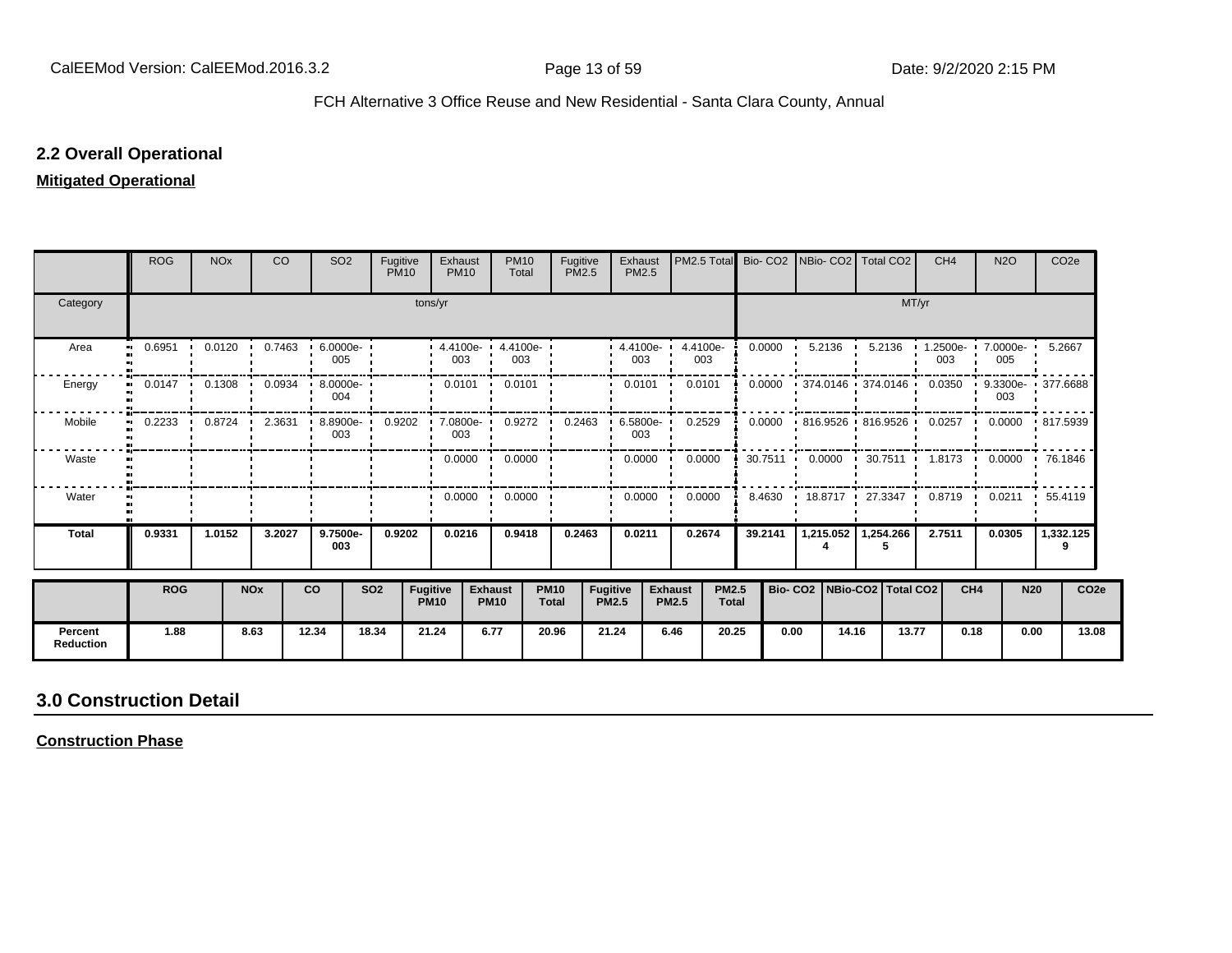| FCH Alternative 3 Office Reuse and New Residential - Santa Clara County, Annual |  |  |  |
|---------------------------------------------------------------------------------|--|--|--|
|---------------------------------------------------------------------------------|--|--|--|

| Phase<br>Number | <b>Phase Name</b>             | Phase Type                   | <b>Start Date</b> | End Date   | Num Days<br>Week | Num Days | <b>Phase Description</b> |
|-----------------|-------------------------------|------------------------------|-------------------|------------|------------------|----------|--------------------------|
|                 | Hazardous Materials Abatement | <b>Architectural Coating</b> | 1/1/2021          | !7/30/2021 | 51               | 151!     |                          |
|                 | •Selective Demolition         | •Demolition                  | 18/1/2021         | !9/30/2021 | 51               | 44'      |                          |
|                 | •Interior Construction 1      | <b>Building Construction</b> | 10/1/2021         | !3/31/2022 | 5'               | 130!     |                          |
|                 | . Interior Finishes 1         | Architectural Coating        | 11/1/2021         | !3/31/2022 | 5 <sup>1</sup>   | 109!     |                          |
|                 | •Site Clearance               | •Grading                     | 1/1/2022          | !7/1/2022  | 5'               | 130!     |                          |
|                 | •Superstructure               | <b>Building Construction</b> | 7/2/2022          | !6/30/2023 | 5!               | 260      |                          |
|                 | . Interior Construction 2     | <b>Building Construction</b> | 7/1/2023          | !5/1/2024  | 5'               | 218      |                          |
|                 | •Interior Finishes 2          | • Architectural Coating      | \$5/2/2024        | !12/2/2024 | 5 <sup>1</sup>   | 153      |                          |
|                 | •Site Work                    | • Paving                     | '11/2/2024        | 12/28/2025 | 5.               | $85 -$   |                          |

**Acres of Grading (Site Preparation Phase): 0**

**Acres of Grading (Grading Phase): 0**

**Acres of Paving: 3.53**

**Residential Indoor: 68,850; Residential Outdoor: 22,950; Non-Residential Indoor: 170,145; Non-Residential Outdoor: 56,715; Striped Parking**  Area: 9,288 (Architectural Coating - sqft)

#### **OffRoad Equipment**

| <b>Phase Name</b>                    | <b>Offroad Equipment Type</b>   | Amount | <b>Usage Hours</b> | <b>Horse Power</b> | <b>Load Factor</b> |
|--------------------------------------|---------------------------------|--------|--------------------|--------------------|--------------------|
| <b>Hazardous Materials Abatement</b> | • Aerial Lifts                  |        | 8.00 <sup>1</sup>  | 63                 | 0.31               |
| <b>Hazardous Materials Abatement</b> | Air Compressors                 |        | 0.00 <sub>1</sub>  | 78'                | 0.48               |
| <b>Hazardous Materials Abatement</b> | •Dumpers/Tenders                |        | 8.00               | 16'                | 0.38               |
| <b>Hazardous Materials Abatement</b> | •Forklifts                      |        | 8.00 <sup>1</sup>  | 89'                | 0.20               |
| <b>Hazardous Materials Abatement</b> | • Skid Steer Loaders            |        | 8.00 <sup>1</sup>  | 65'                | 0.37               |
| Selective Demolition                 | • Aerial Lifts                  |        | 8.00 <sup>1</sup>  | 63                 | 0.31               |
| Selective Demolition                 | <b>Concrete/Industrial Saws</b> |        | $0.00 \cdot$       | 81'                | 0.73               |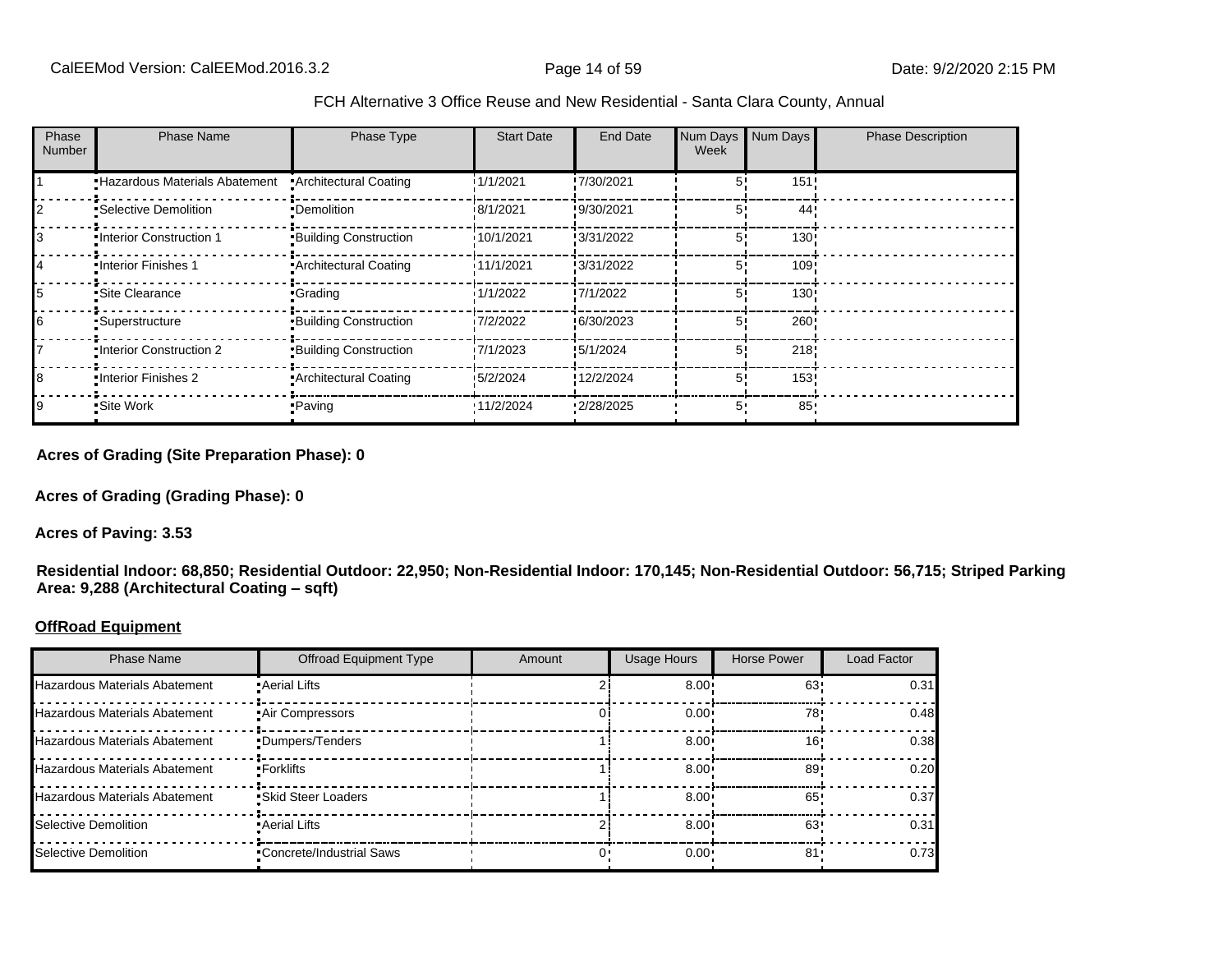| Selective Demolition           | <b>Excavators</b>               | $0^{\circ}$    | 0.00              | 158             | 0.38 |
|--------------------------------|---------------------------------|----------------|-------------------|-----------------|------|
| Selective Demolition           | Forklifts                       |                | 8.00              | 89              | 0.20 |
| <b>Selective Demolition</b>    | Off-Highway Trucks              |                | 8.00              | 402             | 0.38 |
| Selective Demolition           | Rubber Tired Dozers             | $\Omega$       | 0.00              | 247             | 0.40 |
| Selective Demolition           | Skid Steer Loaders              |                | 8.00              | 65              | 0.37 |
| <b>Interior Construction 1</b> | Aerial Lifts                    |                | 8.00              | 63              | 0.31 |
| <b>Interior Construction 1</b> | <b>Cement and Mortar Mixers</b> | 4              | 8.00              | 9               | 0.56 |
| <b>Interior Construction 1</b> | Cranes                          |                | 8.00              | 231             | 0.29 |
| Interior Construction 1        | Dumpers/Tenders                 |                | 8.00              | 16              | 0.38 |
| <b>Interior Construction 1</b> | Forklifts                       |                | 8.00              | 89              | 0.20 |
| <b>Interior Construction 1</b> | Generator Sets                  | 0              | 0.00              | 84 <sub>1</sub> | 0.74 |
| <b>Interior Construction 1</b> | Plate Compactors                | 2              | 8.00              | 8               | 0.43 |
| <b>Interior Construction 1</b> | ∙Pumps                          |                | 8.00              | 84 <sub>1</sub> | 0.74 |
| <b>Interior Construction 1</b> | Tractors/Loaders/Backhoes       | $\mathbf{0}$   | 0.00              | 97 <sub>1</sub> | 0.37 |
| Interior Construction 1        | <b>Welders</b>                  | $\mathbf{0}$   | 0.00              | 46!             | 0.45 |
| <b>Interior Finishes 1</b>     | Aerial Lifts                    |                | 8.00              | 63!             | 0.31 |
| Interior Finishes 1            | Air Compressors                 | 0              | 0.00              | 78              | 0.48 |
| <b>Interior Finishes 1</b>     | Cement and Mortar Mixers        | $\overline{4}$ | 8.00              | 9 <sub>1</sub>  | 0.56 |
| <b>Interior Finishes 1</b>     | Dumpers/Tenders                 | 1 i            | 8.00              | 16!             | 0.38 |
| <b>Interior Finishes 1</b>     | •Forklifts                      | 1              | 8.00              | 89:             | 0.20 |
| <b>Interior Finishes 1</b>     | Plate Compactors                | $\overline{2}$ | 8.00 <sup>1</sup> | 8'              | 0.43 |
| Interior Finishes 1            | Pumps!                          | 2i             | 8.00              | 84 <sub>1</sub> | 0.74 |
| Site Clearance                 | Bore/Drill Rigs                 | 1 i            | 8.00              | 221             | 0.50 |
| <b>Site Clearance</b>          | Cement and Mortar Mixers        | 2              | 8.00              | 9               | 0.56 |
| <b>Site Clearance</b>          | Dumpers/Tenders                 | 1 i            | 8.00              | 16 <sub>1</sub> | 0.38 |
| <b>Site Clearance</b>          | Excavators                      | 1 i            | 8.00 <sub>1</sub> | 158             | 0.38 |
| Site Clearance                 | •Graders                        | 0:             | $0.00 -$          | 187             | 0.41 |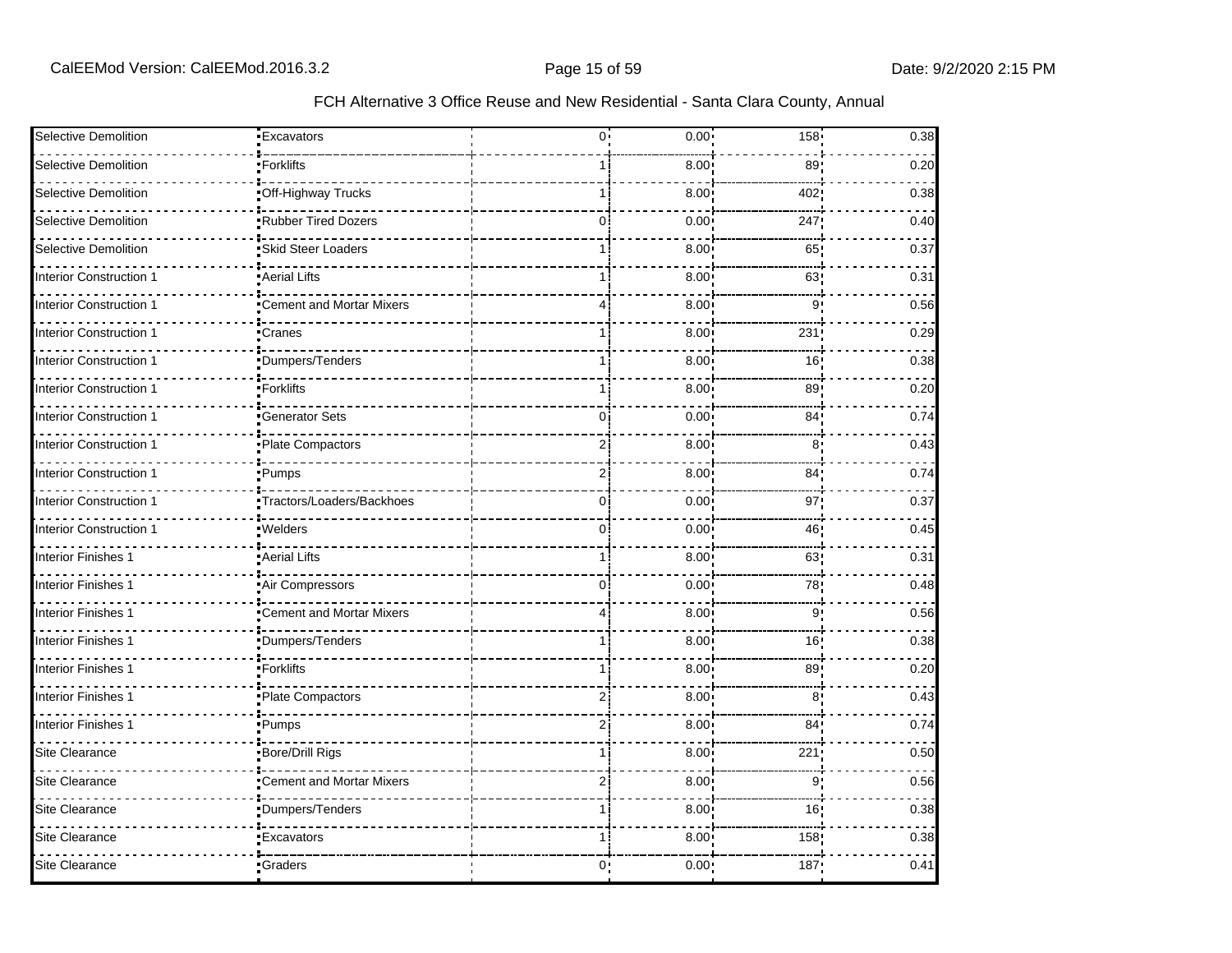| Site Clearance                 | Off-Highway Trucks        | 1 <sub>1</sub> | 8.00 | 402             | 0.38 |
|--------------------------------|---------------------------|----------------|------|-----------------|------|
|                                |                           |                |      |                 |      |
| <b>Site Clearance</b>          | Plate Compactors          | 4              | 8.00 | 8               | 0.43 |
| <b>Site Clearance</b>          | Pumps!                    | 2i             | 8.00 | 84 <sub>1</sub> | 0.74 |
| Site Clearance                 | Rubber Tired Dozers       | $\Omega$       | 0.00 | 247             | 0.40 |
| <b>Site Clearance</b>          | Tractors/Loaders/Backhoes | $\mathcal{E}$  | 8.00 | 97              | 0.37 |
| Superstructure                 | Aerial Lifts              | 2 <sub>i</sub> | 8.00 | 63              | 0.31 |
| Superstructure                 | Cement and Mortar Mixers  | 2 <sub>i</sub> | 8.00 | 9               | 0.56 |
| Superstructure                 | Cranes                    | 11             | 8.00 | 231             | 0.29 |
| Superstructure                 | Dumpers/Tenders           |                | 8.00 | 16              | 0.38 |
| Superstructure                 | Forklifts                 | $\overline{1}$ | 8.00 | 89              | 0.20 |
| Superstructure                 | <b>Generator Sets</b>     | 0i             | 0.00 | 84 <sub>1</sub> | 0.74 |
| Superstructure                 | Plate Compactors          | $\overline{2}$ | 8.00 | 8 <sub>1</sub>  | 0.43 |
| Superstructure                 | ∙Pumps                    | $\overline{2}$ | 8.00 | 84              | 0.74 |
| Superstructure                 | Tractors/Loaders/Backhoes | 0'             | 0.00 | 97              | 0.37 |
| Superstructure                 | <b>Welders</b>            | 0i             | 0.00 | 46              | 0.45 |
| Interior Construction 2        | Aerial Lifts              |                | 8.00 | 63              | 0.31 |
| Interior Construction 2        | Cement and Mortar Mixers  | 4              | 8.00 | 9               | 0.56 |
| <b>Interior Construction 2</b> | Cranes                    | 1              | 8.00 | 231             | 0.29 |
| Interior Construction 2        | Dumpers/Tenders           |                | 8.00 | 16              | 0.38 |
| Interior Construction 2        | <b>Forklifts</b>          | <u>1</u>       | 8.00 | 89 <sub>1</sub> | 0.20 |
| <b>Interior Construction 2</b> | Generator Sets            | $\Omega$       | 0.00 | 84              | 0.74 |
| <b>Interior Construction 2</b> | Plate Compactors          | 2              | 8.00 | 8               | 0.43 |
| Interior Construction 2        | Pumps!                    | 2i             | 8.00 | 84 <sub>1</sub> | 0.74 |
| Interior Construction 2        | Tractors/Loaders/Backhoes | $\Omega$       | 0.00 | 97              | 0.37 |
| <b>Interior Construction 2</b> | ·Welders                  | $\overline{0}$ | 0.00 | 46              | 0.45 |
| <b>Interior Finishes 2</b>     | Aerial Lifts              | 1 i            | 8.00 | 63              | 0.31 |
| <b>Interior Finishes 2</b>     | Air Compressors           | 0:             | 0.00 | 78              | 0.48 |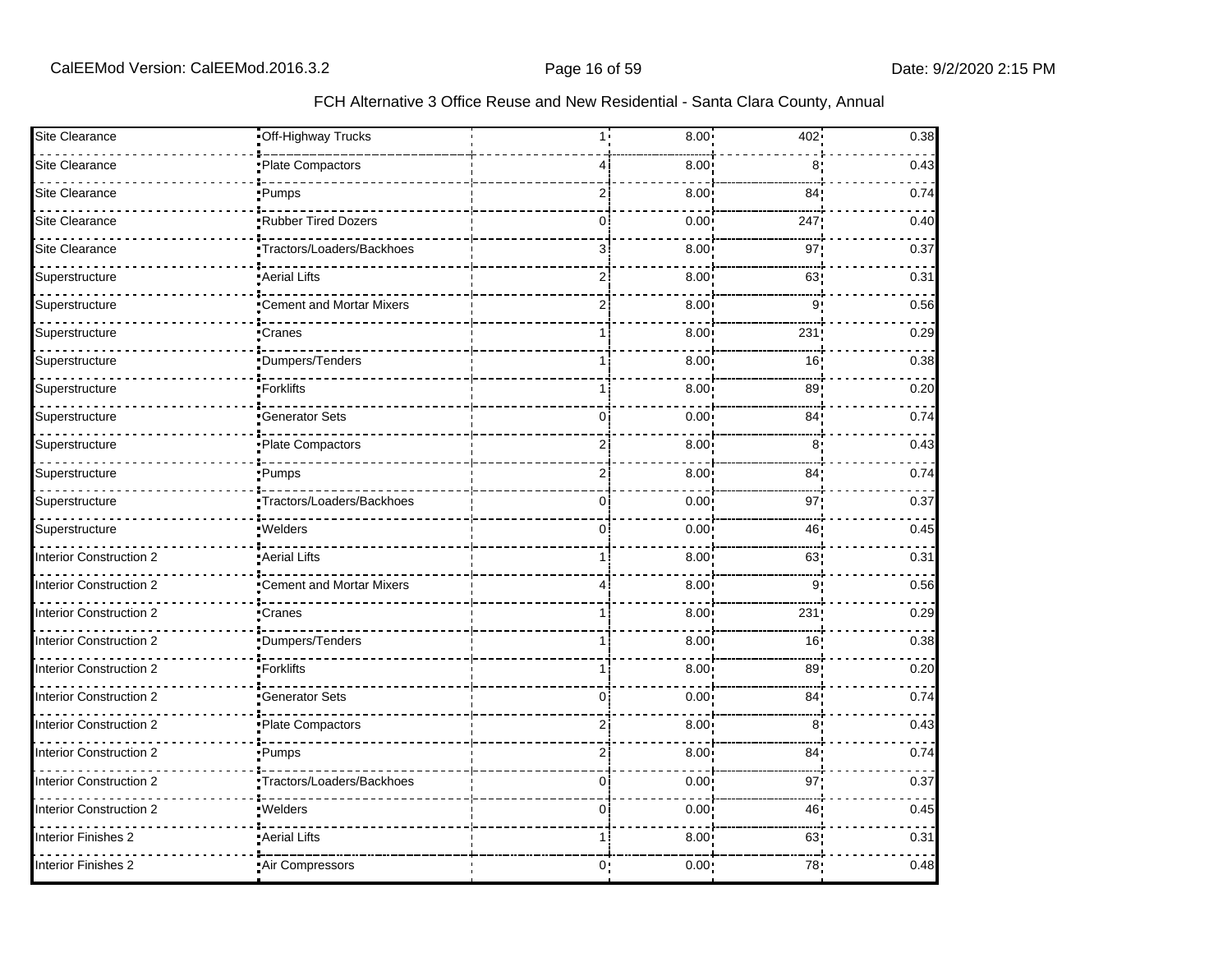| Interior Finishes 2        | •Cement and Mortar Mixers  | 4. | 8.00              | 9.             | 0.56 |
|----------------------------|----------------------------|----|-------------------|----------------|------|
| <b>Interior Finishes 2</b> | Dumpers/Tenders            |    | 8.00              | 16!            | 0.38 |
| <b>Interior Finishes 2</b> | ∙Forklifts_                |    | 8.00 <sub>1</sub> | 89:            | 0.20 |
| <b>Interior Finishes 2</b> | Plate Compactors           |    | 8.00 <sub>1</sub> | 8 <sup>1</sup> | 0.43 |
| <b>Interior Finishes 2</b> | -Pumps                     |    | 8.00 <sup>1</sup> | 84!            | 0.74 |
| Site Work                  | "Cement and Mortar Mixers  | 0  | 0.00 <sub>1</sub> | 9'             | 0.56 |
| Site Work                  | Dumpers/Tenders            |    | $8.00 -$          | 16'            | 0.38 |
| Site Work                  | <b>Excavators</b>          |    | $8.00 -$          | 158            | 0.38 |
| Site Work                  | Off-Highway Trucks         |    | 8.00 <sub>1</sub> | 402!           | 0.38 |
| Site Work                  | <b>Pavers</b>              |    | $8.00 \cdot$      | 130!           | 0.42 |
| Site Work                  | Paving Equipment           |    | 0.00 <sub>1</sub> | 132;           | 0.36 |
| Site Work                  | Rollers                    |    | 8.00 <sub>1</sub> | 80:            | 0.38 |
| Site Work                  | Rubber Tired Dozers        |    | 8.00 <sub>1</sub> | 247!           | 0.40 |
| Site Work                  | Skid Steer Loaders         |    | 8.00 <sub>1</sub> | 65             | 0.37 |
| Site Work                  | Sweepers/Scrubbers         |    | 8.00 <sub>1</sub> | 64!            | 0.46 |
| Site Work                  | -Tractors/Loaders/Backhoes | 2٠ | 8.00              | 97!            | 0.37 |

**Trips and VMT**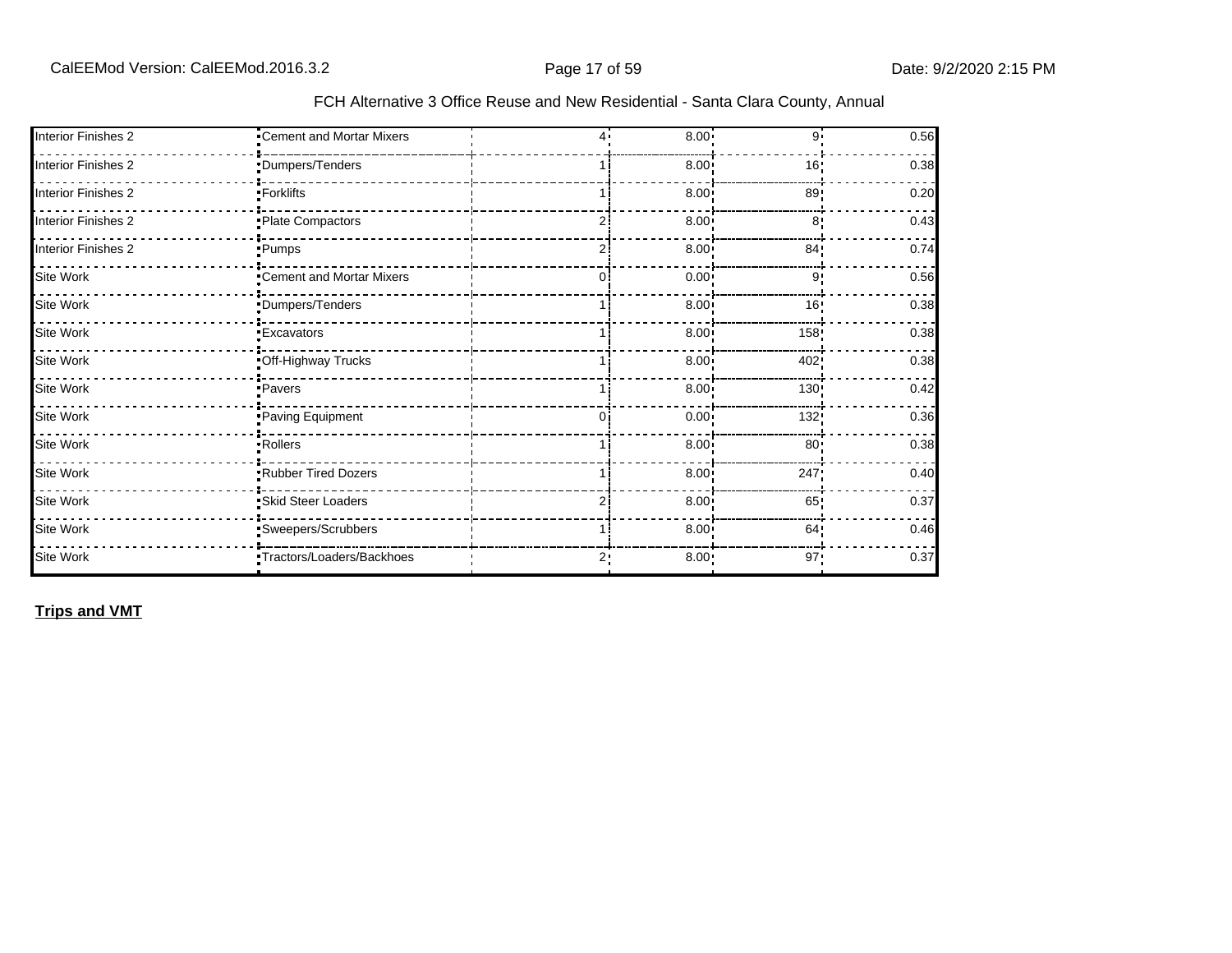| <b>Phase Name</b>                | <b>Offroad Equipment</b><br>Count | <b>Worker Trip</b><br><b>Number</b> | <b>Vendor Trip</b><br>Number | <b>Hauling Trip</b><br><b>Number</b> | <b>Worker Trip</b><br>Length | <b>Vendor Trip</b><br>Length | <b>Hauling Trip</b><br>Length | <b>Worker Vehicle</b><br><b>Class</b> | Vendor<br>Vehicle Class Vehicle Class | Hauling     |
|----------------------------------|-----------------------------------|-------------------------------------|------------------------------|--------------------------------------|------------------------------|------------------------------|-------------------------------|---------------------------------------|---------------------------------------|-------------|
|                                  |                                   |                                     |                              |                                      |                              |                              |                               |                                       |                                       |             |
| Hazardous Materials<br>Ahatamant | 51                                | 60.00                               | 0.00                         | $0.00 \cdot$                         | 10.80i                       | 7.30!                        |                               | 20.00 LD Mix                          | <b>HDT Mix</b>                        | ! ННDТ      |
| Selective Demolition             | 5i                                | 60.00                               | 18.00                        | $0.00 \cdot$                         | 10.80i                       | 7.30!                        |                               | 20.00 LD Mix                          | <b>HDT Mix</b>                        | ! ННDТ      |
| Interior Construction 1 .        | 12i                               | 80.00                               | 55.00                        | $0.00 \cdot$                         | 10.80i                       | 7.30!                        |                               | 20.00 LD Mix                          | <b>HDT Mix</b>                        | ! ННDТ      |
| <b>Interior Finishes 1</b>       | 11 i                              | 80.00                               | 0.00                         | $0.00 \cdot$                         | 10.80i                       | 7.30!                        |                               | 20.00 LD Mix                          | <b>HDT Mix</b>                        | ! ННDТ      |
| Site Clearance                   | 15i                               | 60.00                               | 0.00                         | 320.00                               | 10.80i                       | 7.30!                        |                               | 20.00 LD Mix                          | <b>HDT Mix</b>                        | ! ННDТ      |
| Superstructure                   | 111                               | 80.00                               | 55.00                        | $0.00 \cdot$                         | 10.80i                       | 7.30!                        |                               | 20.00 LD Mix                          | <b>HDT Mix</b>                        | ! ННDТ      |
| Interior Construction 2 .        | 12i                               | 80.00                               | 55.00                        | $0.00 \cdot$                         | 10.80i                       | 7.30!                        |                               | 20.00 LD Mix                          | <b>HDT Mix</b>                        | ! ННDТ      |
| <b>Interior Finishes 2</b>       | 111                               | 80.00                               | 0.00                         | $0.00 \cdot$                         | 10.80i                       | 7.30!                        |                               | 20.00 LD Mix                          | <b>HDT Mix</b>                        | !HHDT       |
| Site Work                        | 11.                               | $30.00 -$                           | $0.00 -$                     | $0.00 \cdot$                         | 10.80                        | $7.30 \cdot$                 |                               | 20.00 LD Mix                          | <b>HDT Mix</b>                        | <b>HHDT</b> |

# **3.1 Mitigation Measures Construction**

Water Exposed Area

#### **3.2 Hazardous Materials Abatement - 2021**

|                        | <b>ROG</b>   | <b>NO<sub>x</sub></b> | CO     | SO <sub>2</sub> | Fugitive<br><b>PM10</b> | Exhaust<br><b>PM10</b> | <b>PM10</b><br>Total | Fugitive<br><b>PM2.5</b> | Exhaust<br><b>PM2.5</b> | PM2.5 Total Bio- CO2 NBio- CO2 Total CO2 |        |         |         | CH <sub>4</sub> | <b>N2O</b> | CO <sub>2e</sub> |
|------------------------|--------------|-----------------------|--------|-----------------|-------------------------|------------------------|----------------------|--------------------------|-------------------------|------------------------------------------|--------|---------|---------|-----------------|------------|------------------|
| Category               |              |                       |        |                 | tons/yr                 |                        |                      |                          |                         |                                          |        |         | MT/yr   |                 |            |                  |
| Archit. Coating<br>-91 | 0.8631       |                       |        |                 |                         | 0.0000                 | 0.0000               |                          | 0.0000                  | 0.0000                                   | 0.0000 | 0.0000  | 0.0000  | 0.0000          | 0.0000     | 0.0000           |
| Off-Road               | 0.0267<br>ш. | 0.2906                | 0.3773 | 5.8000e-<br>004 |                         | 0.0125                 | 0.0125               |                          | 0.0116                  | 0.0116                                   | 0.0000 | 50.3015 | 50.3015 | 0.0154          | 0.0000     | 50.6857          |
| <b>Total</b>           | 0.8898       | 0.2906                | 0.3773 | 5.8000e-<br>004 |                         | 0.0125                 | 0.0125               |                          | 0.0116                  | 0.0116                                   | 0.0000 | 50.3015 | 50.3015 | 0.0154          | 0.0000     | 50.6857          |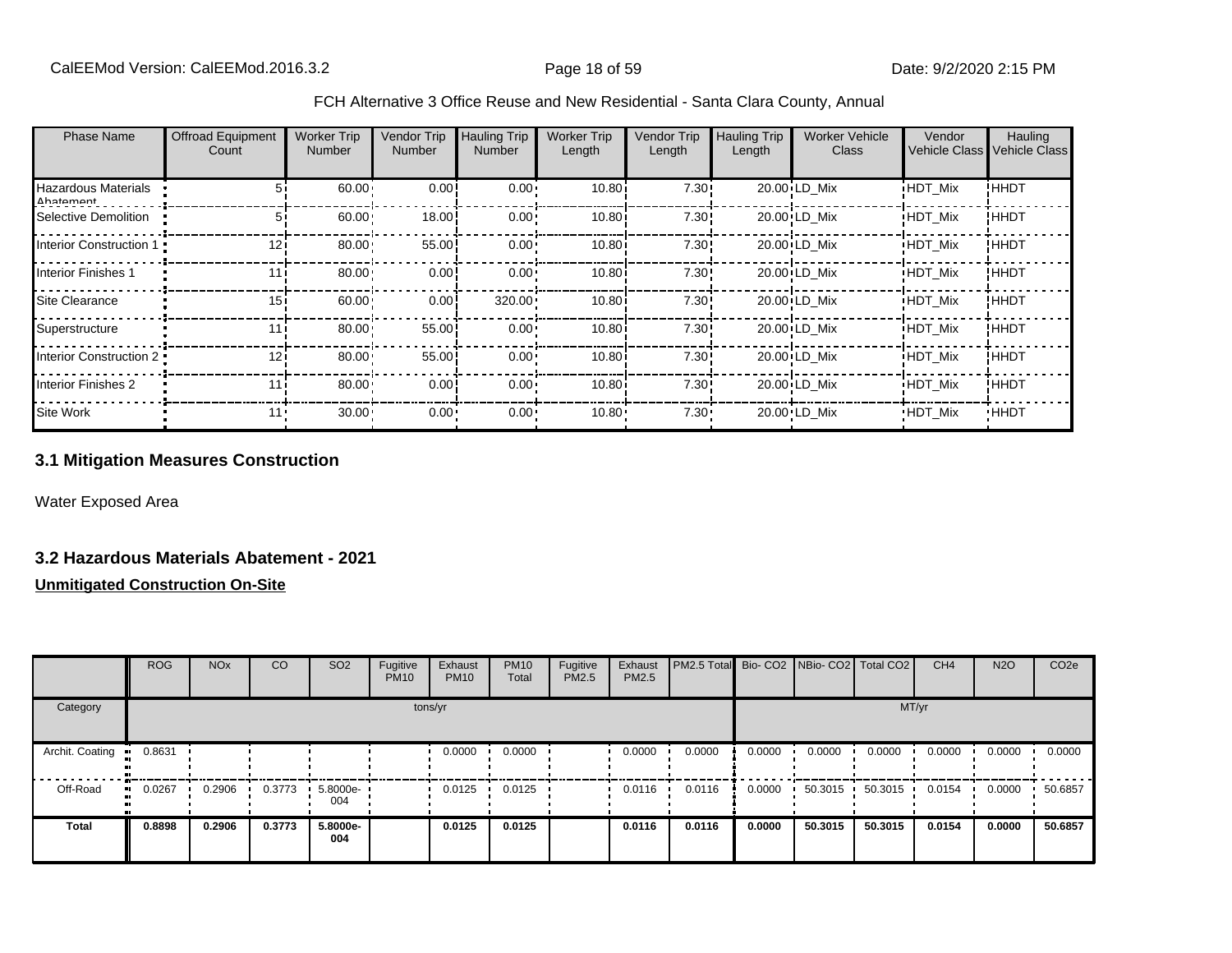## **3.2 Hazardous Materials Abatement - 2021**

## **Unmitigated Construction Off-Site**

|              | <b>ROG</b> | <b>NO<sub>x</sub></b> | CO     | SO <sub>2</sub> | Fugitive<br><b>PM10</b> | Exhaust<br><b>PM10</b> | <b>PM10</b><br>Total | Fugitive<br><b>PM2.5</b> | Exhaust<br>PM2.5 | PM2.5 Total Bio- CO2 NBio- CO2 Total CO2 |        |         |         | CH <sub>4</sub> | <b>N2O</b> | CO <sub>2e</sub> |
|--------------|------------|-----------------------|--------|-----------------|-------------------------|------------------------|----------------------|--------------------------|------------------|------------------------------------------|--------|---------|---------|-----------------|------------|------------------|
| Category     |            |                       |        |                 |                         | tons/yr                |                      |                          |                  |                                          |        |         | MT/yr   |                 |            |                  |
| Hauling      | 0.0000     | 0.0000                | 0.0000 | 0.0000          | 0.0000                  | 0.0000                 | 0.0000               | 0.0000                   | 0.0000           | 0.0000                                   | 0.0000 | 0.0000  | 0.0000  | 0.0000          | 0.0000     | 0.0000           |
| Vendor       | 0.0000     | 0.0000                | 0.0000 | 0.0000          | 0.0000                  | 0.0000                 | 0.0000               | 0.0000                   | 0.0000           | 0.0000                                   | 0.0000 | 0.0000  | 0.0000  | 0.0000          | 0.0000     | 0.0000           |
| Worker       | 0.0140     | 9.6600e-<br>003       | 0.1036 | 3.3000e-<br>004 | 0.0359                  | 2.3000e-<br>004        | 0.0362               | 9.5600e-<br>003          | 2.1000e-<br>004  | 9.7600e-<br>003                          | 0.0000 | 29.7413 | 29.7413 | 6.8000e-<br>004 | 0.0000     | 29.7583          |
| <b>Total</b> | 0.0140     | 9.6600e-<br>003       | 0.1036 | 3.3000e-<br>004 | 0.0359                  | 2.3000e-<br>004        | 0.0362               | 9.5600e-<br>003          | 2.1000e-<br>004  | 9.7600e-<br>003                          | 0.0000 | 29.7413 | 29.7413 | 6.8000e-<br>004 | 0.0000     | 29.7583          |

|                 | <b>ROG</b>   | <b>NO<sub>x</sub></b> | CO     | SO <sub>2</sub>    | Fugitive<br><b>PM10</b> | Exhaust<br><b>PM10</b> | <b>PM10</b><br>Total | Fugitive<br>PM2.5 | Exhaust<br><b>PM2.5</b> | PM2.5 Total Bio- CO2 NBio- CO2 Total CO2 |        |                   |         | CH <sub>4</sub> | <b>N2O</b> | CO <sub>2e</sub> |
|-----------------|--------------|-----------------------|--------|--------------------|-------------------------|------------------------|----------------------|-------------------|-------------------------|------------------------------------------|--------|-------------------|---------|-----------------|------------|------------------|
| Category        |              |                       |        |                    |                         | tons/yr                |                      |                   |                         |                                          |        |                   | MT/yr   |                 |            |                  |
| Archit. Coating | 0.8631       |                       |        |                    |                         | 0.0000                 | 0.0000               |                   | 0.0000                  | 0.0000                                   | 0.0000 | 0.0000            | 0.0000  | 0.0000          | 0.0000     | 0.0000           |
| Off-Road        | 0.0267<br>ш. | 0.2906                | 0.3773 | $5.8000e -$<br>004 |                         | 0.0125                 | 0.0125               |                   | 0.0116                  | 0.0116                                   | 0.0000 | $50.3014$ $\cdot$ | 50.3014 | 0.0154          | 0.0000     | 50.6856          |
| Total           | 0.8898       | 0.2906                | 0.3773 | 5.8000e-<br>004    |                         | 0.0125                 | 0.0125               |                   | 0.0116                  | 0.0116                                   | 0.0000 | 50.3014           | 50.3014 | 0.0154          | 0.0000     | 50.6856          |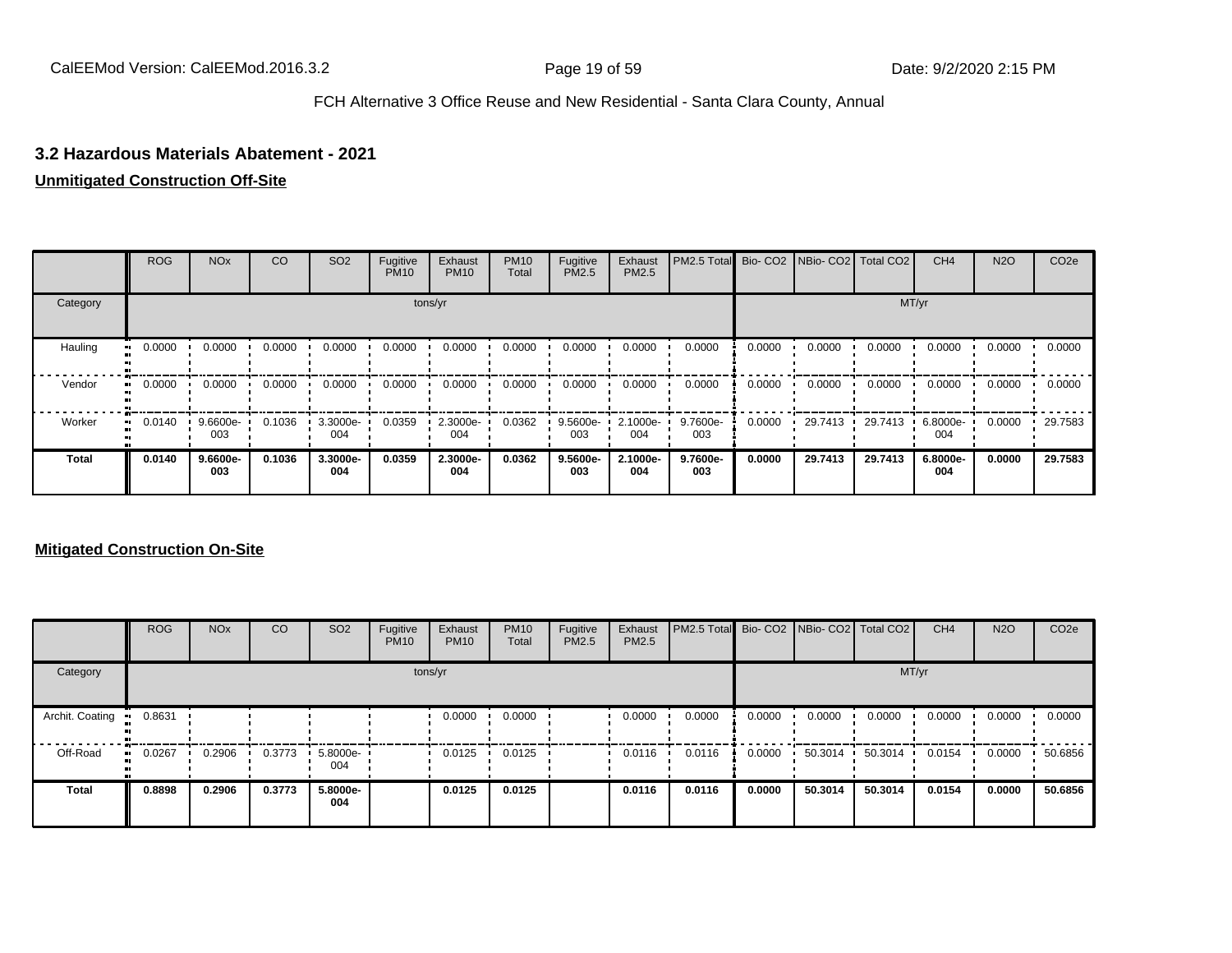## **3.2 Hazardous Materials Abatement - 2021**

### **Mitigated Construction Off-Site**

|          | <b>ROG</b> | <b>NO<sub>x</sub></b> | CO     | SO <sub>2</sub> | Fugitive<br><b>PM10</b> | Exhaust<br><b>PM10</b> | <b>PM10</b><br>Total | Fugitive<br><b>PM2.5</b> | Exhaust<br>PM2.5 | PM2.5 Total Bio- CO2 NBio- CO2 Total CO2 |        |         |         | CH <sub>4</sub> | <b>N2O</b> | CO <sub>2e</sub> |
|----------|------------|-----------------------|--------|-----------------|-------------------------|------------------------|----------------------|--------------------------|------------------|------------------------------------------|--------|---------|---------|-----------------|------------|------------------|
| Category |            |                       |        |                 |                         | tons/yr                |                      |                          |                  |                                          |        |         | MT/yr   |                 |            |                  |
| Hauling  | 0.0000     | 0.0000                | 0.0000 | 0.0000          | 0.0000                  | 0.0000                 | 0.0000               | 0.0000                   | 0.0000           | 0.0000                                   | 0.0000 | 0.0000  | 0.0000  | 0.0000          | 0.0000     | 0.0000           |
| Vendor   | 0.0000     | 0.0000                | 0.0000 | 0.0000          | 0.0000                  | 0.0000                 | 0.0000               | 0.0000                   | 0.0000           | 0.0000                                   | 0.0000 | 0.0000  | 0.0000  | 0.0000          | 0.0000     | 0.0000           |
| Worker   | 0.0140     | 9.6600e-<br>003       | 0.1036 | 3.3000e-<br>004 | 0.0359                  | 2.3000e-<br>004        | 0.0362               | 9.5600e-<br>003          | 2.1000e-<br>004  | 9.7600e-<br>003                          | 0.0000 | 29.7413 | 29.7413 | 6.8000e-<br>004 | 0.0000     | 29.7583          |
| Total    | 0.0140     | 9.6600e-<br>003       | 0.1036 | 3.3000e-<br>004 | 0.0359                  | 2.3000e-<br>004        | 0.0362               | 9.5600e-<br>003          | 2.1000e-<br>004  | 9.7600e-<br>003                          | 0.0000 | 29.7413 | 29.7413 | 6.8000e-<br>004 | 0.0000     | 29.7583          |

**3.3 Selective Demolition - 2021**

|              | <b>ROG</b>  | <b>NO<sub>x</sub></b> | CO     | SO <sub>2</sub>   | Fugitive<br><b>PM10</b> | Exhaust<br><b>PM10</b> | <b>PM10</b><br>Total | Fugitive<br><b>PM2.5</b> | Exhaust<br><b>PM2.5</b> | <b>PM2.5 Total</b> Bio- CO2 NBio- CO2   Total CO2 |        |         |         | CH <sub>4</sub> | <b>N2O</b> | CO <sub>2e</sub> |
|--------------|-------------|-----------------------|--------|-------------------|-------------------------|------------------------|----------------------|--------------------------|-------------------------|---------------------------------------------------|--------|---------|---------|-----------------|------------|------------------|
| Category     |             |                       |        |                   | tons/yr                 |                        |                      |                          |                         |                                                   |        |         | MT/yr   |                 |            |                  |
| Off-Road     | 0.0195<br>. | 0.1902                | 0.1837 | 4.4000e- '<br>004 |                         | 7.4900e-<br>003        | 7.4900e-<br>003      |                          | $.68900e-$<br>003       | 6.8900e-<br>003                                   | 0.0000 | 38.9580 | 38.9580 | 0.0126          | 0.0000     | 39.2730          |
| <b>Total</b> | 0.0195      | 0.1902                | 0.1837 | 4.4000e-<br>004   |                         | 7.4900e-<br>003        | 7.4900e-<br>003      |                          | 6.8900e-<br>003         | 6.8900e-<br>003                                   | 0.0000 | 38.9580 | 38.9580 | 0.0126          | 0.0000     | 39.2730          |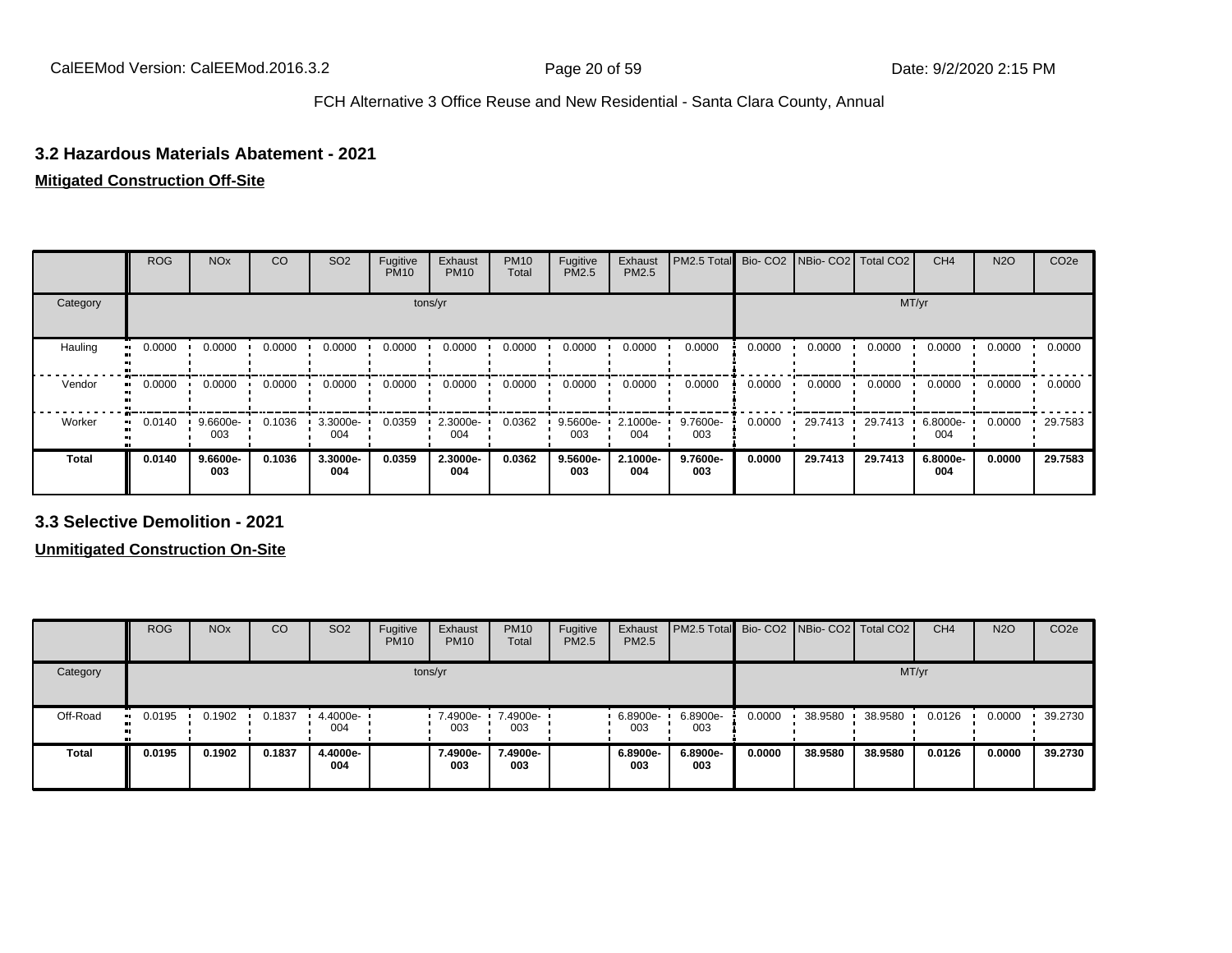# **3.3 Selective Demolition - 2021**

### **Unmitigated Construction Off-Site**

|          | <b>ROG</b>      | <b>NO<sub>x</sub></b> | CO     | SO <sub>2</sub> | Fugitive<br><b>PM10</b> | Exhaust<br><b>PM10</b> | <b>PM10</b><br>Total | Fugitive<br><b>PM2.5</b> | Exhaust<br>PM2.5 | PM2.5 Total Bio- CO2 NBio- CO2 Total CO2 |        |         |         | CH <sub>4</sub> | <b>N2O</b> | CO <sub>2e</sub> |
|----------|-----------------|-----------------------|--------|-----------------|-------------------------|------------------------|----------------------|--------------------------|------------------|------------------------------------------|--------|---------|---------|-----------------|------------|------------------|
| Category |                 |                       |        |                 |                         | tons/yr                |                      |                          |                  |                                          |        |         |         | MT/yr           |            |                  |
| Hauling  | 0.0000          | 0.0000                | 0.0000 | 0.0000          | 0.0000                  | 0.0000                 | 0.0000               | 0.0000                   | 0.0000           | 0.0000                                   | 0.0000 | 0.0000  | 0.0000  | 0.0000          | 0.0000     | 0.0000           |
| Vendor   | 1.2900e-<br>003 | 0.0407                | 0.0108 | 1.1000e-<br>004 | 2.6100e-<br>003         | 9.0000e-<br>005        | 2.7000e-<br>003      | 7.5000e-<br>004          | 9.0000e-<br>005  | 8.4000e-<br>004                          | 0.0000 | 10.2576 | 10.2576 | 4.5000e-<br>004 | 0.0000     | 10.2687          |
| Worker   | 4.0700e-<br>003 | 2.8200e-<br>003       | 0.0302 | -.0000e<br>004  | 0.0105                  | 7.0000e-<br>005        | 0.0105               | 2.7800e-<br>003          | 6.0000e-<br>005  | 2.8400e-<br>003                          | 0.0000 | 8.6664  | 8.6664  | 2.0000e-<br>004 | 0.0000     | 8.6713           |
| Total    | 5.3600e-<br>003 | 0.0435                | 0.0410 | 2.1000e-<br>004 | 0.0131                  | 1.6000e-<br>004        | 0.0132               | 3.5300e-<br>003          | 1.5000e-<br>004  | 3.6800e-<br>003                          | 0.0000 | 18.9239 | 18.9239 | 6.5000e-<br>004 | 0.0000     | 18.9400          |

|              | <b>ROG</b>    | <b>NO<sub>x</sub></b> | CO     | SO <sub>2</sub>                 | Fugitive<br><b>PM10</b> | Exhaust<br><b>PM10</b> | <b>PM10</b><br>Total     | Fugitive<br><b>PM2.5</b> | Exhaust<br><b>PM2.5</b> | PM2.5 Total Bio- CO2 NBio- CO2 Total CO2 |        |         |         | CH <sub>4</sub> | <b>N2O</b> | CO <sub>2e</sub> |
|--------------|---------------|-----------------------|--------|---------------------------------|-------------------------|------------------------|--------------------------|--------------------------|-------------------------|------------------------------------------|--------|---------|---------|-----------------|------------|------------------|
| Category     |               |                       |        |                                 |                         | tons/yr                |                          |                          |                         |                                          |        |         |         | MT/yr           |            |                  |
| Off-Road     | 0.0195<br>. . | 0.1902                | 0.1837 | $\cdot$ 4.4000e- $\cdot$<br>004 |                         | 003                    | 7.4900e- 7.4900e-<br>003 |                          | $.6.8900e-$<br>003      | 6.8900e-<br>003                          | 0.0000 | 38.9579 | 38.9579 | 0.0126          | 0.0000     | 39.2729          |
| <b>Total</b> | 0.0195        | 0.1902                | 0.1837 | 4.4000e-<br>004                 |                         | 7.4900e-<br>003        | 7.4900e-<br>003          |                          | 6.8900e-<br>003         | 6.8900e-<br>003                          | 0.0000 | 38.9579 | 38,9579 | 0.0126          | 0.0000     | 39.2729          |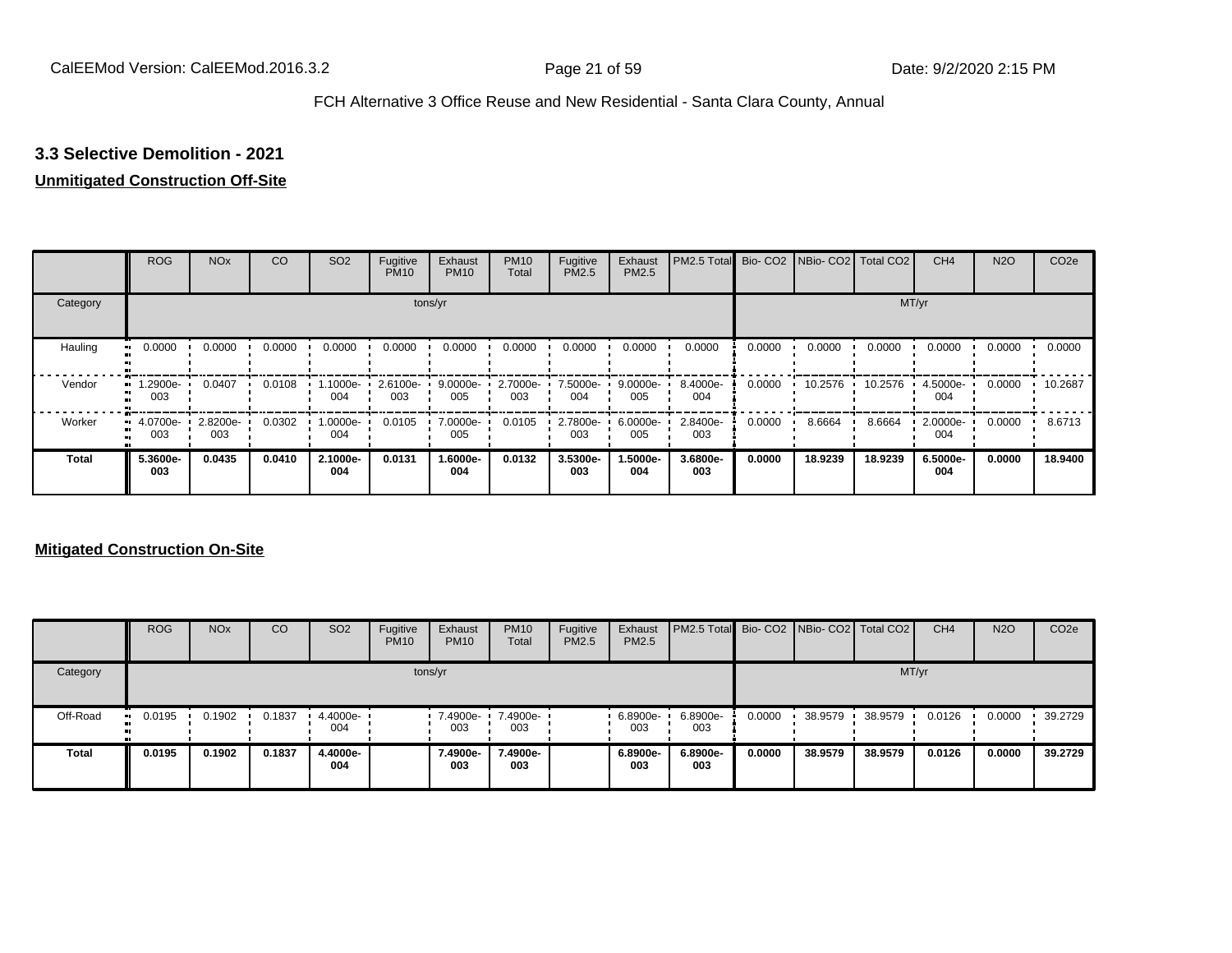## **3.3 Selective Demolition - 2021**

#### **Mitigated Construction Off-Site**

|              | <b>ROG</b>           | <b>NO<sub>x</sub></b> | CO     | SO <sub>2</sub> | Fugitive<br><b>PM10</b> | Exhaust<br><b>PM10</b> | <b>PM10</b><br>Total | Fugitive<br><b>PM2.5</b> | Exhaust<br>PM2.5 | PM2.5 Total Bio- CO2 NBio- CO2 Total CO2 |        |         |         | CH <sub>4</sub> | <b>N2O</b> | CO <sub>2e</sub> |
|--------------|----------------------|-----------------------|--------|-----------------|-------------------------|------------------------|----------------------|--------------------------|------------------|------------------------------------------|--------|---------|---------|-----------------|------------|------------------|
| Category     |                      |                       |        |                 |                         | tons/yr                |                      |                          |                  |                                          |        |         | MT/yr   |                 |            |                  |
| Hauling<br>œ | 0.0000               | 0.0000                | 0.0000 | 0.0000          | 0.0000                  | 0.0000                 | 0.0000               | 0.0000                   | 0.0000           | 0.0000                                   | 0.0000 | 0.0000  | 0.0000  | 0.0000          | 0.0000     | 0.0000           |
| Vendor       | 1.2900e-<br>003      | 0.0407                | 0.0108 | 1000e-<br>004   | 2.6100e-<br>003         | $9.0000e -$<br>005     | 2.7000e-<br>003      | 7.5000e-<br>004          | 9.0000e-<br>005  | 8.4000e-<br>004                          | 0.0000 | 10.2576 | 10.2576 | 4.5000e-<br>004 | 0.0000     | $-10.2687$       |
| Worker       | 4.0700e-<br>ш<br>003 | 2.8200e-<br>003       | 0.0302 | -:0000e<br>004  | 0.0105                  | 7.0000e-<br>005        | 0.0105               | 2.7800e-<br>003          | 6.0000e-<br>005  | 2.8400e-<br>003                          | 0.0000 | 8.6664  | 8.6664  | 2.0000e-<br>004 | 0.0000     | 8.6713           |
| <b>Total</b> | 5.3600e-<br>003      | 0.0435                | 0.0410 | 2.1000e-<br>004 | 0.0131                  | 1.6000e-<br>004        | 0.0132               | 3.5300e-<br>003          | -5000e.<br>004   | 3.6800e-<br>003                          | 0.0000 | 18.9239 | 18.9239 | 6.5000e-<br>004 | 0.0000     | 18.9400          |

**3.4 Interior Construction 1 - 2021**

|              | <b>ROG</b>            | <b>NO<sub>x</sub></b> | CO     | SO <sub>2</sub> | Fugitive<br><b>PM10</b> | Exhaust<br><b>PM10</b> | <b>PM10</b><br>Total | Fugitive<br><b>PM2.5</b> | Exhaust<br>PM2.5 | <b>PM2.5 Total Bio-CO2 NBio-CO2 Total CO2</b> |        |         |         | CH <sub>4</sub> | <b>N2O</b> | CO <sub>2</sub> e |
|--------------|-----------------------|-----------------------|--------|-----------------|-------------------------|------------------------|----------------------|--------------------------|------------------|-----------------------------------------------|--------|---------|---------|-----------------|------------|-------------------|
| Category     |                       |                       |        |                 | tons/yr                 |                        |                      |                          |                  |                                               |        |         |         | MT/yr           |            |                   |
| Off-Road     | 0.0571<br>$\bullet$ : | 0.5111                | 0.4498 | 8.8000e-<br>004 |                         | 0.0245                 | 0.0245               |                          | 0.0237           | 0.0237                                        | 0.0000 | 73.2688 | 73.2688 | 0.0115          | 0.0000     | 73.5561           |
| <b>Total</b> | 0.0571                | 0.5111                | 0.4498 | 8.8000e-<br>004 |                         | 0.0245                 | 0.0245               |                          | 0.0237           | 0.0237                                        | 0.0000 | 73.2688 | 73.2688 | 0.0115          | 0.0000     | 73.5561           |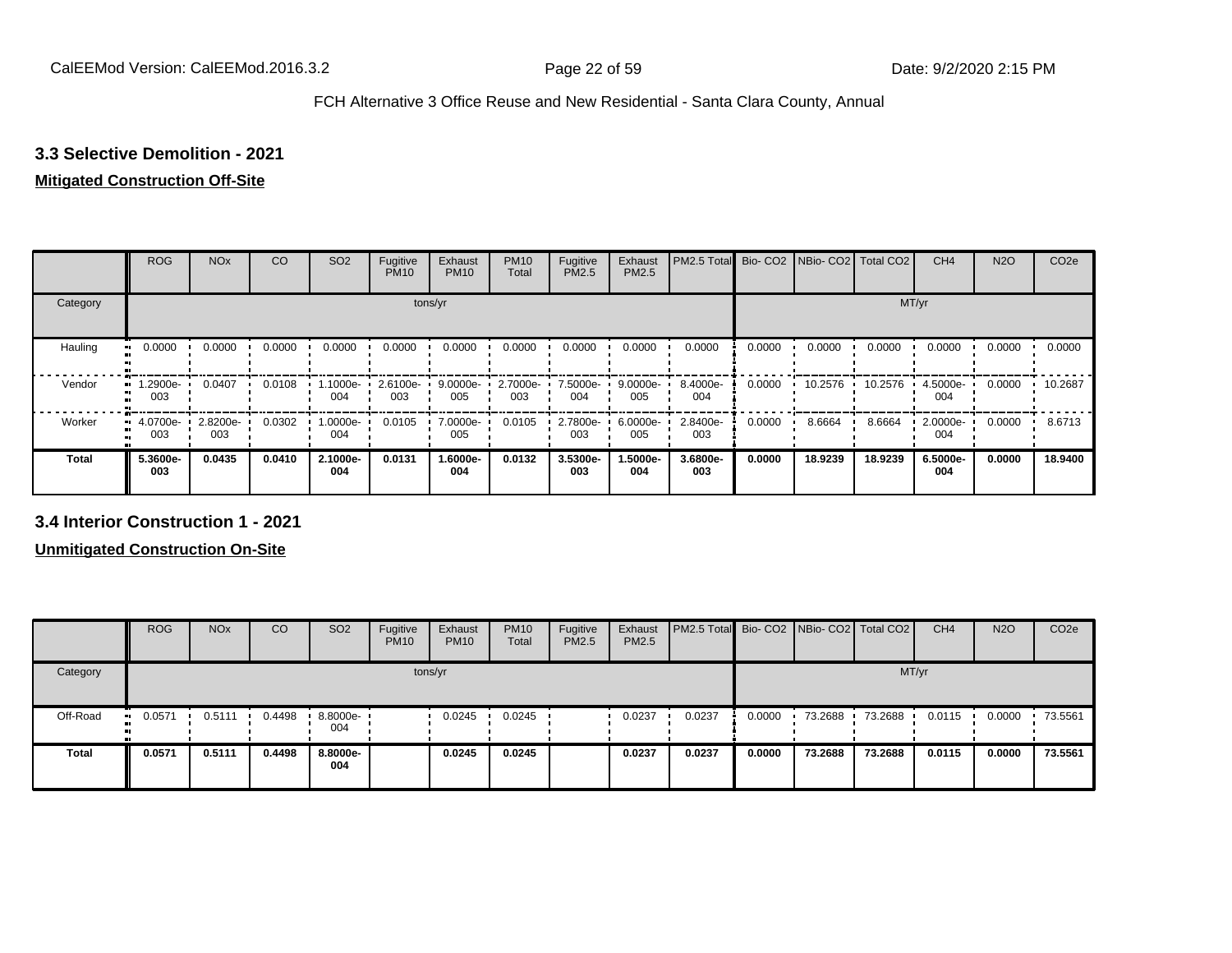# **3.4 Interior Construction 1 - 2021**

# **Unmitigated Construction Off-Site**

|          | <b>ROG</b>      | <b>NO<sub>x</sub></b> | CO     | SO <sub>2</sub> | Fugitive<br><b>PM10</b> | Exhaust<br><b>PM10</b> | <b>PM10</b><br>Total | Fugitive<br><b>PM2.5</b> | Exhaust<br>PM2.5 | PM2.5 Total Bio- CO2 NBio- CO2 Total CO2 |        |         |         | CH <sub>4</sub> | <b>N2O</b> | CO <sub>2e</sub> |
|----------|-----------------|-----------------------|--------|-----------------|-------------------------|------------------------|----------------------|--------------------------|------------------|------------------------------------------|--------|---------|---------|-----------------|------------|------------------|
| Category |                 |                       |        |                 |                         | tons/yr                |                      |                          |                  |                                          |        |         |         | MT/yr           |            |                  |
| Hauling  | 0.0000          | 0.0000                | 0.0000 | 0.0000          | 0.0000                  | 0.0000                 | 0.0000               | 0.0000                   | 0.0000           | 0.0000                                   | 0.0000 | 0.0000  | 0.0000  | 0.0000          | 0.0000     | 0.0000           |
| Vendor   | 5.9200e-<br>003 | 0.1865                | 0.0497 | 4.9000e-<br>004 | 0.0119                  | 4.1000e-<br>004        | 0.0124               | 3.4500e-<br>003          | 4.0000e-<br>004  | 3.8500e-<br>003                          | 0.0000 | 47.0138 | 47.0138 | 2.0500e-<br>003 | 0.0000     | 47.0651          |
| Worker   | 8.1300e-<br>003 | 5.6300e-<br>003       | 0.0604 | .9000e-<br>004  | 0.0209                  | 1.3000e-<br>004        | 0.0211               | 5.5700e-<br>003          | -2000e.<br>004   | 5.6900e-<br>003                          | 0.0000 | 17.3327 | 17.3327 | 3.9000e-<br>004 | 0.0000     | 17.3426          |
| Total    | 0.0141          | 0.1921                | 0.1100 | 6.8000e-<br>004 | 0.0329                  | 5.4000e-<br>004        | 0.0334               | 9.0200e-<br>003          | 5.2000e-<br>004  | 9.5400e-<br>003                          | 0.0000 | 64.3465 | 64.3465 | 2.4400e-<br>003 | 0.0000     | 64.4076          |

|              | <b>ROG</b>    | <b>NO<sub>x</sub></b> | CO     | SO <sub>2</sub> | Fugitive<br><b>PM10</b> | Exhaust<br><b>PM10</b> | <b>PM10</b><br>Total | Fugitive<br><b>PM2.5</b> | Exhaust<br><b>PM2.5</b> | <b>PM2.5 Total</b> Bio- CO2 NBio- CO2 Total CO2 |        |         |         | CH <sub>4</sub> | <b>N2O</b> | CO <sub>2e</sub> |
|--------------|---------------|-----------------------|--------|-----------------|-------------------------|------------------------|----------------------|--------------------------|-------------------------|-------------------------------------------------|--------|---------|---------|-----------------|------------|------------------|
| Category     |               |                       |        |                 |                         | tons/yr                |                      |                          |                         |                                                 |        |         |         | MT/yr           |            |                  |
| Off-Road     | 0.0571<br>. . | 0.5111                | 0.4498 | 8.8000e-<br>004 |                         | 0.0245                 | 0.0245               |                          | 0.0237                  | 0.0237                                          | 0.0000 | 73.2687 | 73.2687 | 0.0115          | 0.0000     | 73.5560          |
| <b>Total</b> | 0.0571        | 0.5111                | 0.4498 | 8.8000e-<br>004 |                         | 0.0245                 | 0.0245               |                          | 0.0237                  | 0.0237                                          | 0.0000 | 73.2687 | 73.2687 | 0.0115          | 0.0000     | 73.5560          |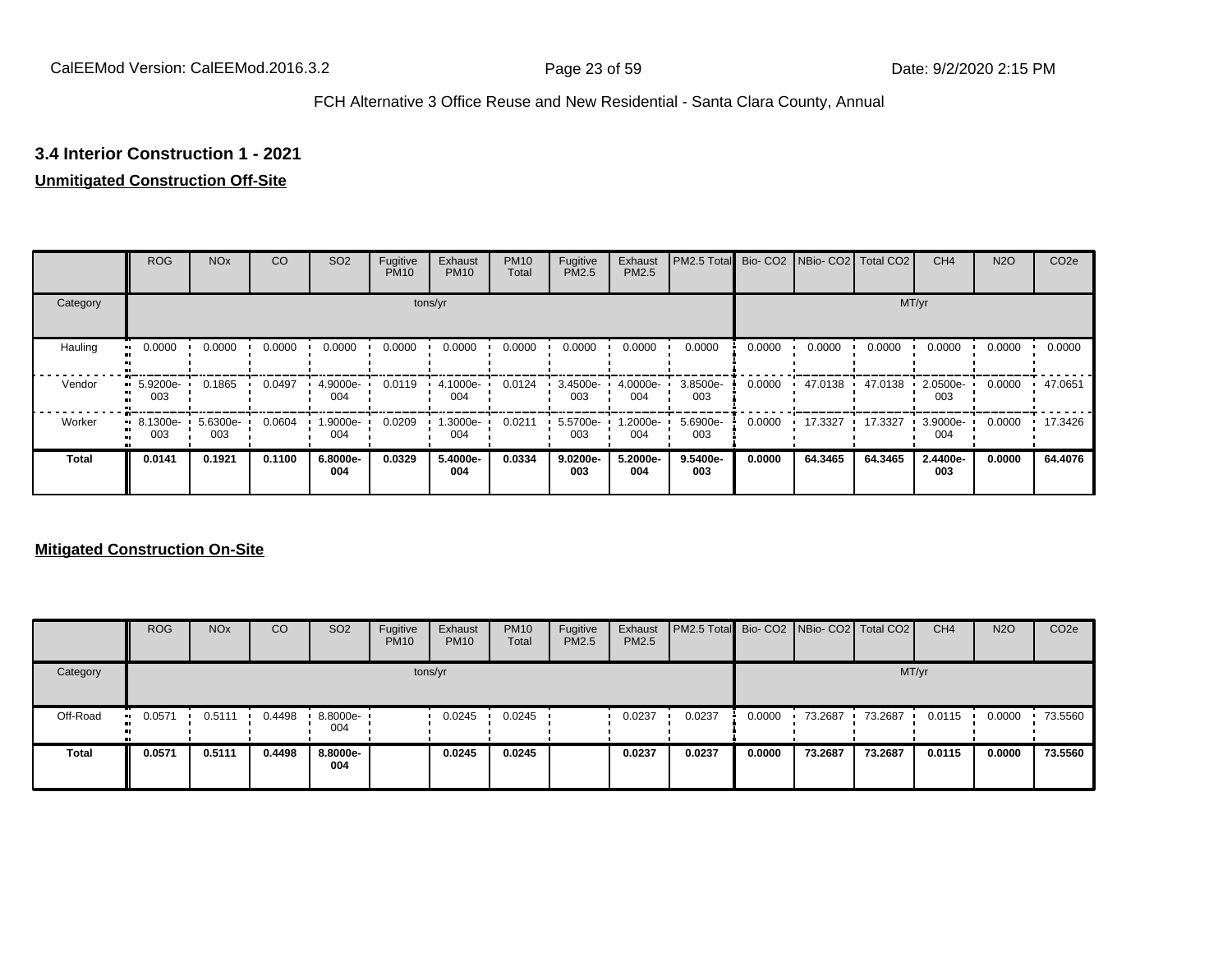# **3.4 Interior Construction 1 - 2021**

# **Mitigated Construction Off-Site**

|              | <b>ROG</b>      | <b>NO<sub>x</sub></b> | CO     | SO <sub>2</sub> | Fugitive<br><b>PM10</b> | Exhaust<br><b>PM10</b> | <b>PM10</b><br>Total | Fugitive<br><b>PM2.5</b> | Exhaust<br>PM2.5 | PM2.5 Total Bio- CO2 NBio- CO2 Total CO2 |        |         |         | CH <sub>4</sub> | <b>N2O</b> | CO <sub>2e</sub> |
|--------------|-----------------|-----------------------|--------|-----------------|-------------------------|------------------------|----------------------|--------------------------|------------------|------------------------------------------|--------|---------|---------|-----------------|------------|------------------|
| Category     |                 |                       |        |                 |                         | tons/yr                |                      |                          |                  |                                          |        |         |         | MT/yr           |            |                  |
| Hauling      | 0.0000          | 0.0000                | 0.0000 | 0.0000          | 0.0000                  | 0.0000                 | 0.0000               | 0.0000                   | 0.0000           | 0.0000                                   | 0.0000 | 0.0000  | 0.0000  | 0.0000          | 0.0000     | 0.0000           |
| Vendor       | 5.9200e-<br>003 | 0.1865                | 0.0497 | 4.9000e-<br>004 | 0.0119                  | 4.1000e-<br>004        | 0.0124               | 3.4500e-<br>003          | 4.0000e-<br>004  | 3.8500e-<br>003                          | 0.0000 | 47.0138 | 47.0138 | 2.0500e-<br>003 | 0.0000     | 47.0651          |
| Worker       | 8.1300e-<br>003 | 5.6300e-<br>003       | 0.0604 | .9000e-<br>004  | 0.0209                  | 1.3000e-<br>004        | 0.0211               | 5.5700e-<br>003          | -2000e.<br>004   | 5.6900e-<br>003                          | 0.0000 | 17.3327 | 17.3327 | 3.9000e-<br>004 | 0.0000     | 17.3426          |
| <b>Total</b> | 0.0141          | 0.1921                | 0.1100 | 6.8000e-<br>004 | 0.0329                  | 5.4000e-<br>004        | 0.0334               | 9.0200e-<br>003          | 5.2000e-<br>004  | 9.5400e-<br>003                          | 0.0000 | 64.3465 | 64.3465 | 2.4400e-<br>003 | 0.0000     | 64.4076          |

**3.4 Interior Construction 1 - 2022**

|              | <b>ROG</b>   | <b>NO<sub>x</sub></b> | CO     | SO <sub>2</sub> | Fugitive<br><b>PM10</b> | Exhaust<br><b>PM10</b> | <b>PM10</b><br>Total | Fugitive<br><b>PM2.5</b> | Exhaust<br>PM2.5 | <b>PM2.5 Total Bio-CO2 NBio-CO2 Total CO2</b> |        |         |         | CH <sub>4</sub> | <b>N2O</b> | CO <sub>2e</sub> |
|--------------|--------------|-----------------------|--------|-----------------|-------------------------|------------------------|----------------------|--------------------------|------------------|-----------------------------------------------|--------|---------|---------|-----------------|------------|------------------|
| Category     |              |                       |        |                 |                         | tons/yr                |                      |                          |                  |                                               |        |         |         | MT/yr           |            |                  |
| Off-Road     | 0.0517<br>ш. | 0.4537                | 0.4323 | 8.5000e-<br>004 |                         | 0.0211                 | 0.0211               |                          | 0.0205           | 0.0205                                        | 0.0000 | 71.0511 | 71.0511 | 0.0110          | 0.0000     | 71.3265          |
| <b>Total</b> | 0.0517       | 0.4537                | 0.4323 | 8.5000e-<br>004 |                         | 0.0211                 | 0.0211               |                          | 0.0205           | 0.0205                                        | 0.0000 | 71.0511 | 71.0511 | 0.0110          | 0.0000     | 71.3265          |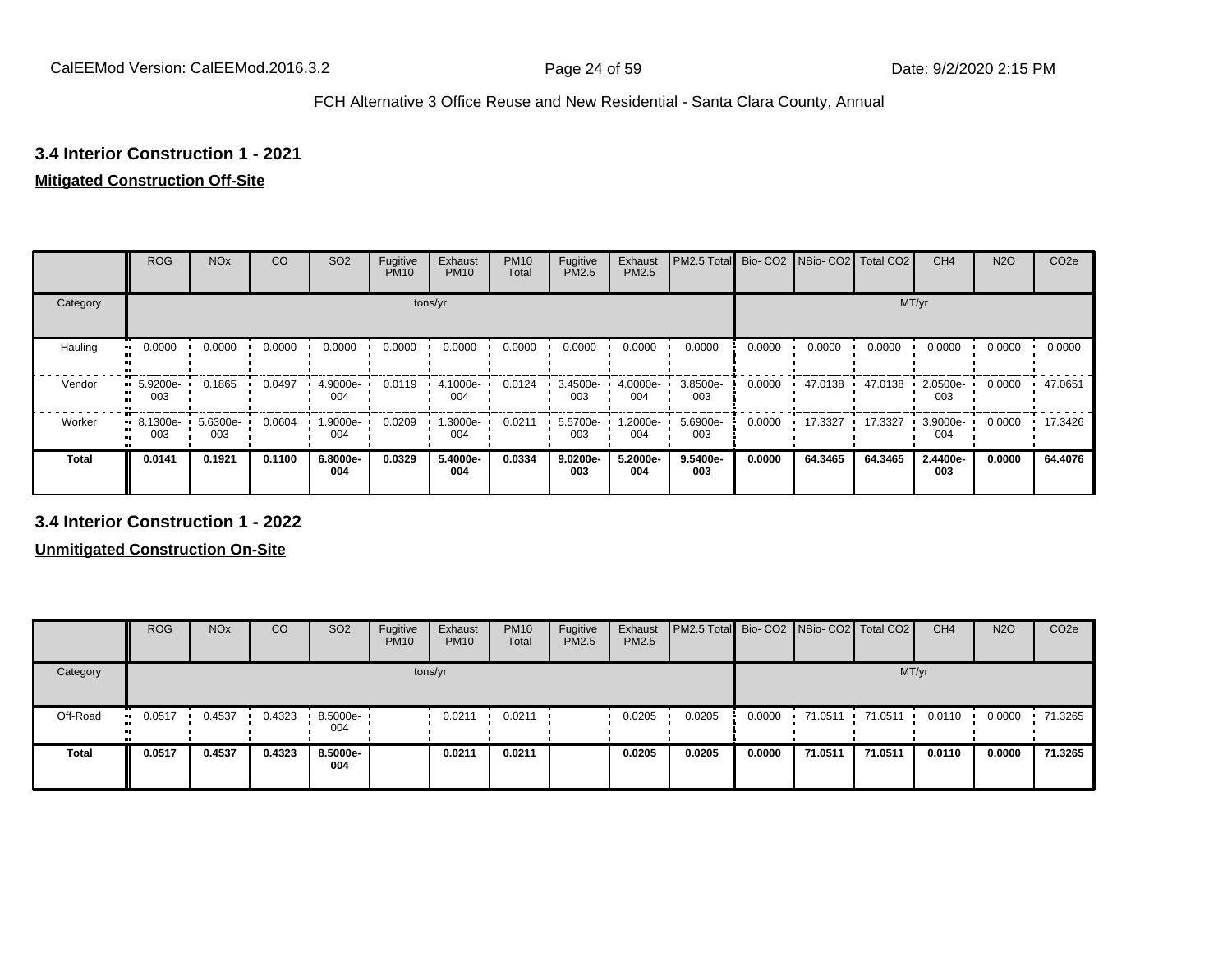# **3.4 Interior Construction 1 - 2022**

## **Unmitigated Construction Off-Site**

|          | <b>ROG</b>      | <b>NO<sub>x</sub></b> | CO     | SO <sub>2</sub> | Fugitive<br><b>PM10</b> | Exhaust<br><b>PM10</b> | <b>PM10</b><br>Total | Fugitive<br><b>PM2.5</b> | Exhaust<br>PM2.5 | PM2.5 Total Bio- CO2 NBio- CO2 Total CO2 |        |         |         | CH <sub>4</sub> | <b>N2O</b> | CO <sub>2e</sub> |
|----------|-----------------|-----------------------|--------|-----------------|-------------------------|------------------------|----------------------|--------------------------|------------------|------------------------------------------|--------|---------|---------|-----------------|------------|------------------|
| Category |                 |                       |        |                 |                         | tons/yr                |                      |                          |                  |                                          |        |         |         | MT/yr           |            |                  |
| Hauling  | 0.0000          | 0.0000                | 0.0000 | 0.0000          | 0.0000                  | 0.0000                 | 0.0000               | 0.0000                   | 0.0000           | 0.0000                                   | 0.0000 | 0.0000  | 0.0000  | 0.0000          | 0.0000     | 0.0000           |
| Vendor   | 5.3600e-<br>003 | 0.1710                | 0.0453 | 4.7000e-<br>004 | 0.0116                  | 3.5000e-<br>004        | 0.0119               | 3.3500e-<br>003          | 3.3000e-<br>004  | 3.6800e-<br>003                          | 0.0000 | 45.1530 | 45.1530 | 1.9000e-<br>003 | 0.0000     | 45.2005          |
| Worker   | 7.3600e-<br>003 | 4.9000e-<br>003       | 0.0538 | -8000e.<br>004  | 0.0203                  | 1.2000e-<br>004        | 0.0204               | 5.4000e-<br>003          | -2000e.<br>004   | 5.5100e-<br>003                          | 0.0000 | 16.1970 | 16.1970 | 3.4000e-<br>004 | 0.0000     | 16.2055          |
| Total    | 0.0127          | 0.1759                | 0.0992 | 6.5000e-<br>004 | 0.0319                  | 4.7000e-<br>004        | 0.0324               | 8.7500e-<br>003          | 4.5000e-<br>004  | 9.1900e-<br>003                          | 0.0000 | 61.3500 | 61.3500 | 2.2400e-<br>003 | 0.0000     | 61.4060          |

|              | <b>ROG</b>    | <b>NO<sub>x</sub></b> | CO     | SO <sub>2</sub>                 | Fugitive<br><b>PM10</b> | Exhaust<br><b>PM10</b> | <b>PM10</b><br>Total | Fugitive<br><b>PM2.5</b> | Exhaust<br><b>PM2.5</b> | <b>PM2.5 Total</b> Bio- CO2 NBio- CO2 Total CO2 |        |         |         | CH <sub>4</sub> | <b>N2O</b> | CO <sub>2e</sub> |
|--------------|---------------|-----------------------|--------|---------------------------------|-------------------------|------------------------|----------------------|--------------------------|-------------------------|-------------------------------------------------|--------|---------|---------|-----------------|------------|------------------|
| Category     |               |                       |        |                                 |                         | tons/yr                |                      |                          |                         |                                                 |        |         |         | MT/yr           |            |                  |
| Off-Road     | 0.0517<br>. . | 0.4537                | 0.4323 | $\cdot$ 8.5000e- $\cdot$<br>004 |                         | 0.0211                 | 0.0211               |                          | 0.0205                  | 0.0205                                          | 0.0000 | 71.0511 | 71.0511 | 0.0110          | 0.0000     | 71.3265          |
| <b>Total</b> | 0.0517        | 0.4537                | 0.4323 | 8.5000e-<br>004                 |                         | 0.0211                 | 0.0211               |                          | 0.0205                  | 0.0205                                          | 0.0000 | 71.0511 | 71.0511 | 0.0110          | 0.0000     | 71.3265          |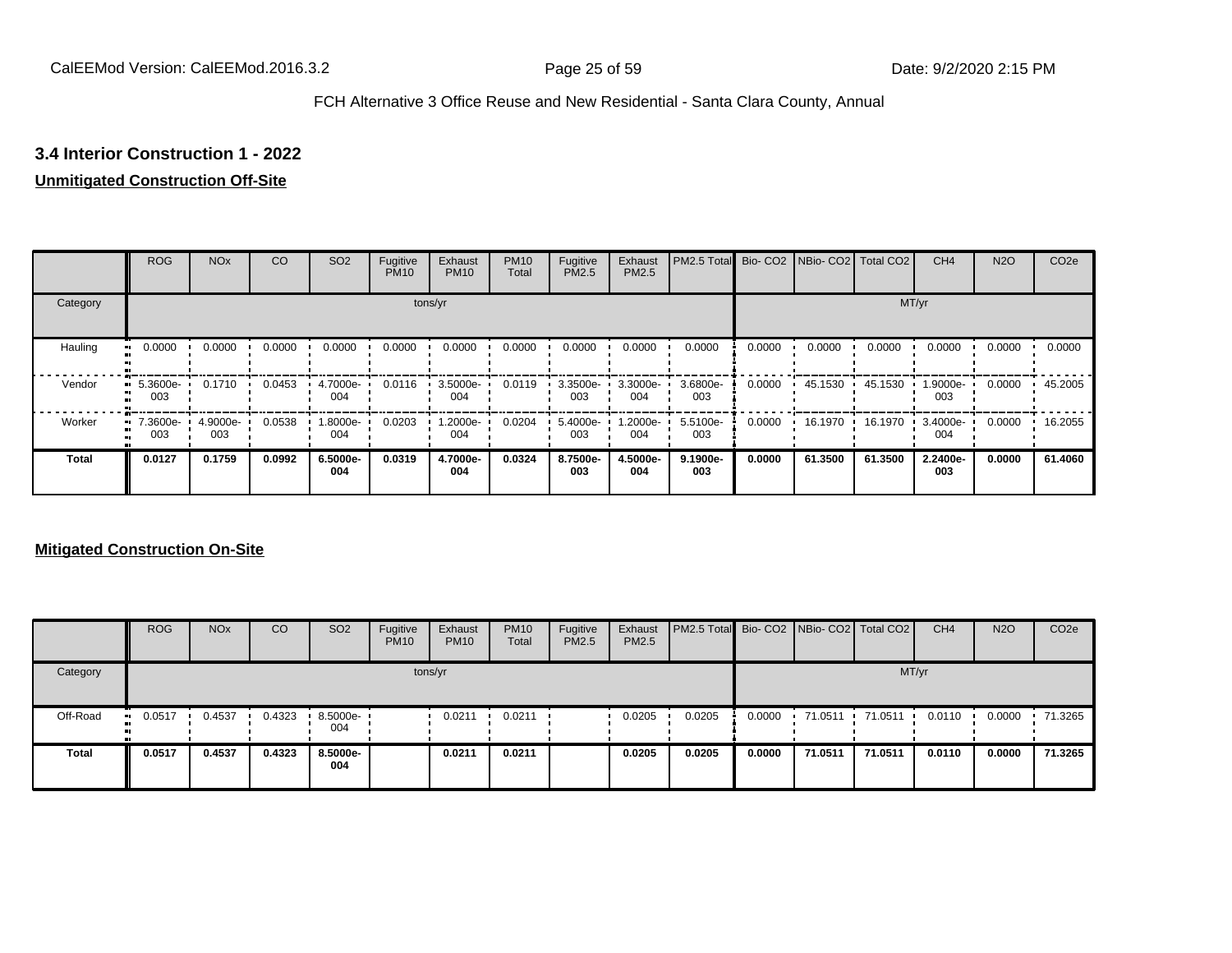# **3.4 Interior Construction 1 - 2022**

# **Mitigated Construction Off-Site**

|          | <b>ROG</b>               | <b>NO<sub>x</sub></b> | CO     | SO <sub>2</sub> | Fugitive<br><b>PM10</b> | Exhaust<br><b>PM10</b> | <b>PM10</b><br>Total | Fugitive<br>PM2.5 | Exhaust<br>PM2.5 | PM2.5 Total     | Bio-CO <sub>2</sub> | NBio- CO2   Total CO2 |         | CH <sub>4</sub>    | <b>N2O</b> | CO <sub>2e</sub> |
|----------|--------------------------|-----------------------|--------|-----------------|-------------------------|------------------------|----------------------|-------------------|------------------|-----------------|---------------------|-----------------------|---------|--------------------|------------|------------------|
| Category |                          |                       |        |                 | tons/yr                 |                        |                      |                   |                  |                 |                     |                       | MT/yr   |                    |            |                  |
| Hauling  | 0.0000<br>$\blacksquare$ | 0.0000                | 0.0000 | 0.0000          | 0.0000                  | 0.0000                 | 0.0000               | 0.0000            | 0.0000           | 0.0000          | 0.0000              | 0.0000                | 0.0000  | 0.0000             | 0.0000     | 0.0000           |
| Vendor   | 5.3600e-<br>.,<br>003    | 0.1710                | 0.0453 | 4.7000e-<br>004 | 0.0116                  | 3.5000e-<br>004        | 0.0119               | 3.3500e-<br>003   | 3.3000e-<br>004  | 3.6800e-<br>003 | 0.0000              | 45.1530               | 45.1530 | 1.9000e-<br>003    | 0.0000     | 45.2005          |
| Worker   | 7.3600e-<br>.,<br>003    | 4.9000e-<br>003       | 0.0538 | .8000e-<br>004  | 0.0203                  | 1.2000e-<br>004        | 0.0204               | 5.4000e-<br>003   | .2000e-<br>004   | 5.5100e-<br>003 | 0.0000              | 16.1970               | 16.1970 | $3.4000e -$<br>004 | 0.0000     | 16.2055          |
| Total    | 0.0127                   | 0.1759                | 0.0992 | 6.5000e-<br>004 | 0.0319                  | 4.7000e-<br>004        | 0.0324               | 8.7500e-<br>003   | 4.5000e-<br>004  | 9.1900e-<br>003 | 0.0000              | 61.3500               | 61.3500 | 2.2400e-<br>003    | 0.0000     | 61.4060          |

**3.5 Interior Finishes 1 - 2021**

|                        | <b>ROG</b>   | <b>NO<sub>x</sub></b> | CO     | SO <sub>2</sub> | Fugitive<br><b>PM10</b> | Exhaust<br><b>PM10</b> | <b>PM10</b><br>Total | Fugitive<br><b>PM2.5</b> | Exhaust<br><b>PM2.5</b> | PM2.5 Total Bio- CO2 NBio- CO2 Total CO2 |        |         |         | CH <sub>4</sub> | <b>N2O</b> | CO <sub>2e</sub> |
|------------------------|--------------|-----------------------|--------|-----------------|-------------------------|------------------------|----------------------|--------------------------|-------------------------|------------------------------------------|--------|---------|---------|-----------------|------------|------------------|
| Category               |              |                       |        |                 |                         | tons/yr                |                      |                          |                         |                                          |        |         | MT/yr   |                 |            |                  |
| Archit. Coating<br>- - | 0.3563       |                       |        |                 |                         | 0.0000                 | 0.0000               |                          | 0.0000                  | 0.0000                                   | 0.0000 | 0.0000  | 0.0000  | 0.0000          | 0.0000     | 0.0000           |
| Off-Road               | 0.0296<br>ш. | 0.2394                | 0.2621 | 4.7000e<br>004  |                         | 0.0123                 | 0.0123               |                          | 0.0121                  | 0.0121                                   | 0.0000 | 38.5512 | 38.5512 | 4.1500e-<br>003 | 0.0000     | 38.6549          |
| <b>Total</b>           | 0.3859       | 0.2394                | 0.2621 | 4.7000e-<br>004 |                         | 0.0123                 | 0.0123               |                          | 0.0121                  | 0.0121                                   | 0.0000 | 38.5512 | 38.5512 | 4.1500e-<br>003 | 0.0000     | 38.6549          |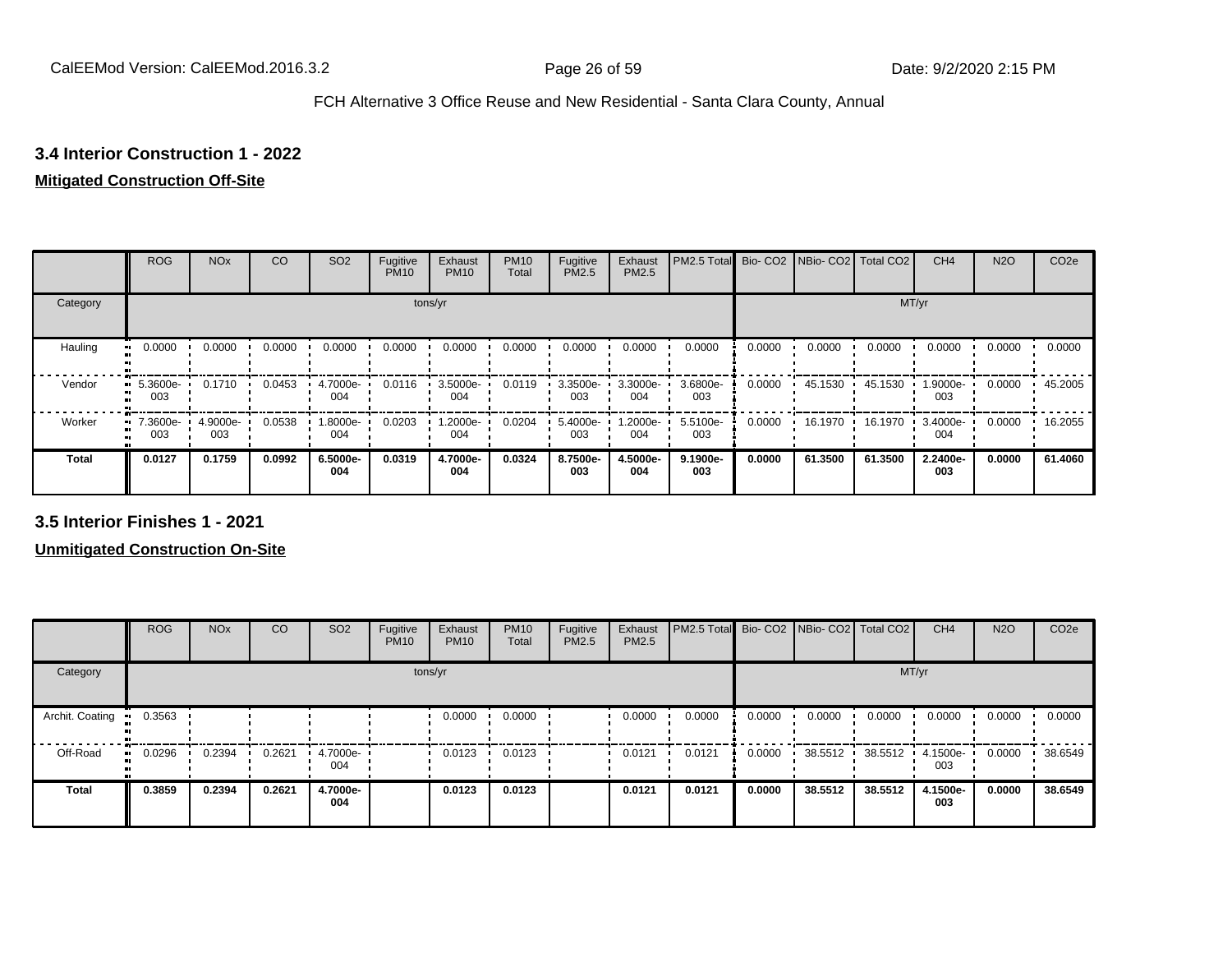# **3.5 Interior Finishes 1 - 2021**

## **Unmitigated Construction Off-Site**

|              | <b>ROG</b>                   | <b>NO<sub>x</sub></b> | CO     | SO <sub>2</sub> | Fugitive<br><b>PM10</b> | Exhaust<br><b>PM10</b> | <b>PM10</b><br>Total | Fugitive<br><b>PM2.5</b> | Exhaust<br>PM2.5 | PM2.5 Total Bio- CO2 NBio- CO2 Total CO2 |        |         |         | CH <sub>4</sub> | <b>N2O</b> | CO <sub>2e</sub> |
|--------------|------------------------------|-----------------------|--------|-----------------|-------------------------|------------------------|----------------------|--------------------------|------------------|------------------------------------------|--------|---------|---------|-----------------|------------|------------------|
| Category     |                              |                       |        |                 |                         | tons/yr                |                      |                          |                  |                                          |        |         | MT/yr   |                 |            |                  |
| Hauling      | 0.0000<br>œ                  | 0.0000                | 0.0000 | 0.0000          | 0.0000                  | 0.0000                 | 0.0000               | 0.0000                   | 0.0000           | 0.0000                                   | 0.0000 | 0.0000  | 0.0000  | 0.0000          | 0.0000     | 0.0000           |
| Vendor       | 0.0000<br>$\bullet$          | 0.0000                | 0.0000 | 0.0000          | 0.0000                  | 0.0000                 | 0.0000               | 0.0000                   | 0.0000           | 0.0000                                   | 0.0000 | 0.0000  | 0.0000  | 0.0000          | 0.0000     | 0.0000           |
| Worker       | 5.5500e-<br>$\bullet$<br>003 | 3.8400e-<br>003       | 0.0412 | -.3000e<br>004  | 0.0143                  | $9.0000e -$<br>005     | 0.0144               | 3.8000e-<br>003          | 8.0000e-<br>005  | 3.8800e-<br>003                          | 0.0000 | 11.8178 | 11.8178 | 2.7000e-<br>004 | 0.0000     | 11.8245          |
| <b>Total</b> | 5.5500e-<br>003              | 3.8400e-<br>003       | 0.0412 | -.3000e<br>004  | 0.0143                  | $9.0000e-$<br>005      | 0.0144               | 3.8000e-<br>003          | 8.0000e-<br>005  | 3.8800e-<br>003                          | 0.0000 | 11.8178 | 11.8178 | 2.7000e-<br>004 | 0.0000     | 11.8245          |

|                 | <b>ROG</b> | <b>NO<sub>x</sub></b> | CO     | SO <sub>2</sub> | Fugitive<br><b>PM10</b> | Exhaust<br><b>PM10</b> | <b>PM10</b><br>Total | Fugitive<br>PM2.5 | Exhaust<br><b>PM2.5</b> | PM2.5<br>Total |        | Bio- CO2   NBio- CO2   Total CO2 |         | CH <sub>4</sub> | <b>N2O</b> | CO <sub>2e</sub> |
|-----------------|------------|-----------------------|--------|-----------------|-------------------------|------------------------|----------------------|-------------------|-------------------------|----------------|--------|----------------------------------|---------|-----------------|------------|------------------|
| Category        |            |                       |        |                 |                         | tons/yr                |                      |                   |                         |                |        |                                  | MT/yr   |                 |            |                  |
| Archit. Coating | 0.3563     |                       |        |                 |                         | 0.0000                 | 0.0000               |                   | 0.0000                  | 0.0000         | 0.0000 | 0.0000                           | 0.0000  | 0.0000          | 0.0000     | 0.0000           |
| Off-Road        | 0.0296<br> | 0.2394                | 0.2621 | 4.7000e-<br>004 |                         | 0.0123                 | 0.0123               |                   | 0.0121                  | 0.0121         | 0.0000 | 38.5512                          | 38.5512 | 4.1500e-<br>003 | 0.0000     | 38.6548          |
| <b>Total</b>    | 0.3859     | 0.2394                | 0.2621 | 4.7000e-<br>004 |                         | 0.0123                 | 0.0123               |                   | 0.0121                  | 0.0121         | 0.0000 | 38.5512                          | 38.5512 | 4.1500e-<br>003 | 0.0000     | 38.6548          |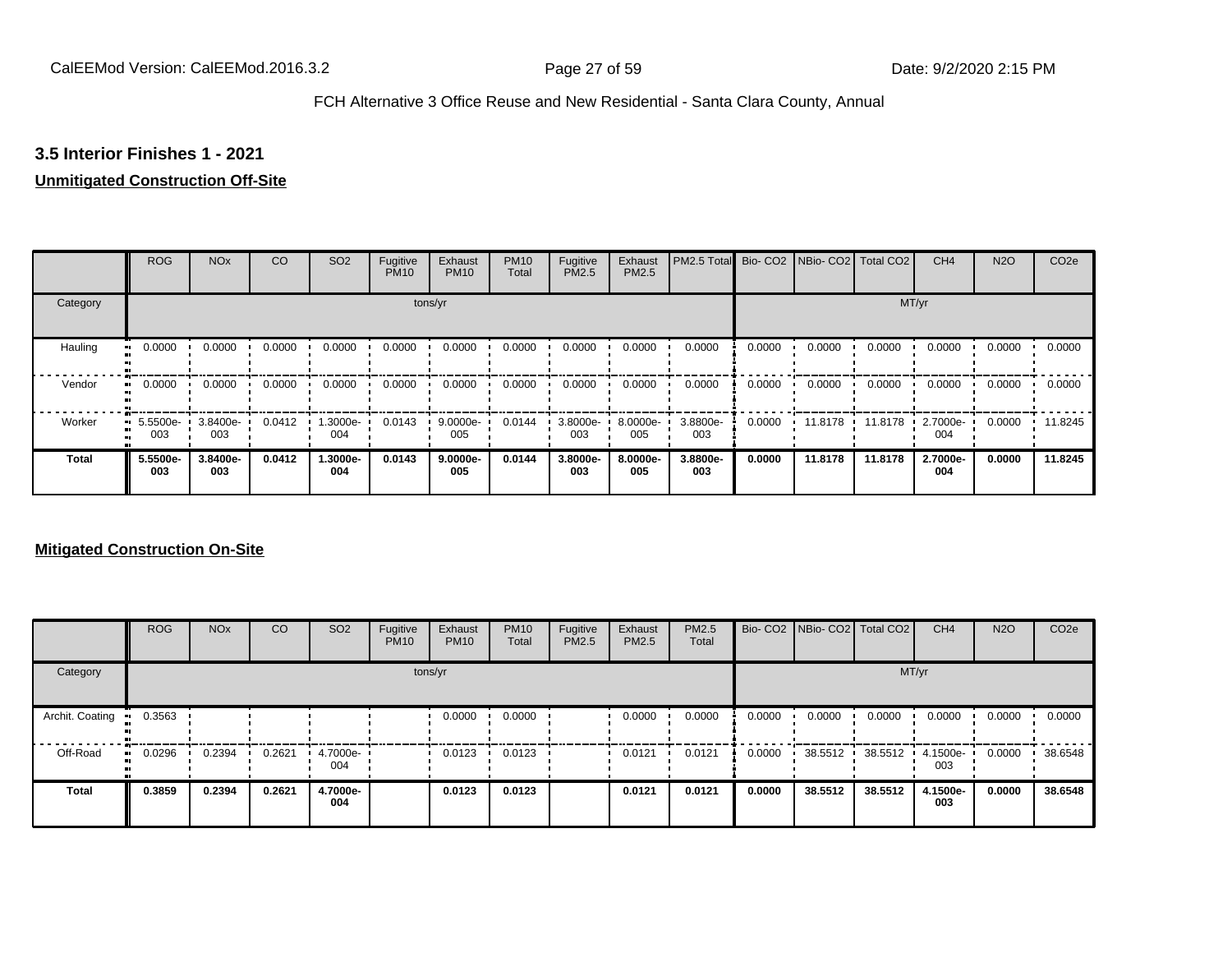# **3.5 Interior Finishes 1 - 2021**

# **Mitigated Construction Off-Site**

|                           | <b>ROG</b>      | <b>NO<sub>x</sub></b> | CO     | SO <sub>2</sub> | Fugitive<br><b>PM10</b> | Exhaust<br><b>PM10</b> | <b>PM10</b><br>Total | Fugitive<br>PM2.5 | Exhaust<br>PM2.5 | PM2.5 Total     |        | Bio- CO2   NBio- CO2   Total CO2 |         | CH <sub>4</sub> | <b>N2O</b> | CO <sub>2e</sub> |
|---------------------------|-----------------|-----------------------|--------|-----------------|-------------------------|------------------------|----------------------|-------------------|------------------|-----------------|--------|----------------------------------|---------|-----------------|------------|------------------|
| Category                  |                 |                       |        |                 | tons/yr                 |                        |                      |                   |                  |                 |        |                                  | MT/yr   |                 |            |                  |
| Hauling<br>$\blacksquare$ | 0.0000          | 0.0000                | 0.0000 | 0.0000          | 0.0000                  | 0.0000                 | 0.0000               | 0.0000            | 0.0000           | 0.0000          | 0.0000 | 0.0000                           | 0.0000  | 0.0000          | 0.0000     | 0.0000           |
| Vendor<br>$\bullet$       | 0.0000          | 0.0000                | 0.0000 | 0.0000          | 0.0000                  | 0.0000                 | 0.0000               | 0.0000            | 0.0000           | 0.0000          | 0.0000 | 0.0000                           | 0.0000  | 0.0000          | 0.0000     | 0.0000           |
| Worker<br>$\bullet$       | 5.5500e-<br>003 | 3.8400e-<br>003       | 0.0412 | 1.3000e-<br>004 | 0.0143                  | $9.0000e -$<br>005     | 0.0144               | 3.8000e-<br>003   | 8.0000e-<br>005  | 3.8800e-<br>003 | 0.0000 | 11.8178                          | 11.8178 | 2.7000e-<br>004 | 0.0000     | 11.8245          |
| <b>Total</b>              | 5.5500e-<br>003 | 3.8400e-<br>003       | 0.0412 | 1.3000e-<br>004 | 0.0143                  | 9.0000e-<br>005        | 0.0144               | 3.8000e-<br>003   | 8.0000e-<br>005  | 3.8800e-<br>003 | 0.0000 | 11.8178                          | 11.8178 | 2.7000e-<br>004 | 0.0000     | 11.8245          |

**3.5 Interior Finishes 1 - 2022**

|                 | <b>ROG</b>          | <b>NO<sub>x</sub></b> | CO     | SO <sub>2</sub> | Fugitive<br><b>PM10</b> | Exhaust<br><b>PM10</b> | <b>PM10</b><br>Total | Fugitive<br><b>PM2.5</b> | Exhaust<br>PM2.5 | PM2.5 Total Bio- CO2 NBio- CO2 Total CO2 |        |         |         | CH <sub>4</sub> | <b>N2O</b> | CO <sub>2e</sub> |
|-----------------|---------------------|-----------------------|--------|-----------------|-------------------------|------------------------|----------------------|--------------------------|------------------|------------------------------------------|--------|---------|---------|-----------------|------------|------------------|
| Category        |                     |                       |        |                 | tons/yr                 |                        |                      |                          |                  |                                          |        |         | MT/yr   |                 |            |                  |
| Archit. Coating | 0.5068              |                       |        |                 |                         | 0.0000                 | 0.0000               |                          | 0.0000           | 0.0000                                   | 0.0000 | 0.0000  | 0.0000  | 0.0000          | 0.0000     | 0.0000           |
| Off-Road        | 0.0398<br>$\bullet$ | 0.3198                | 0.3717 | 6.7000e-<br>004 |                         | 0.0156                 | 0.0156               |                          | 0.0153           | 0.0153                                   | 0.0000 | 54.8283 | 54.8283 | 5.7700e-<br>003 | 0.0000     | 54.9726          |
| Total           | 0.5465              | 0.3198                | 0.3717 | 6.7000e-<br>004 |                         | 0.0156                 | 0.0156               |                          | 0.0153           | 0.0153                                   | 0.0000 | 54.8283 | 54.8283 | 5.7700e-<br>003 | 0.0000     | 54.9726          |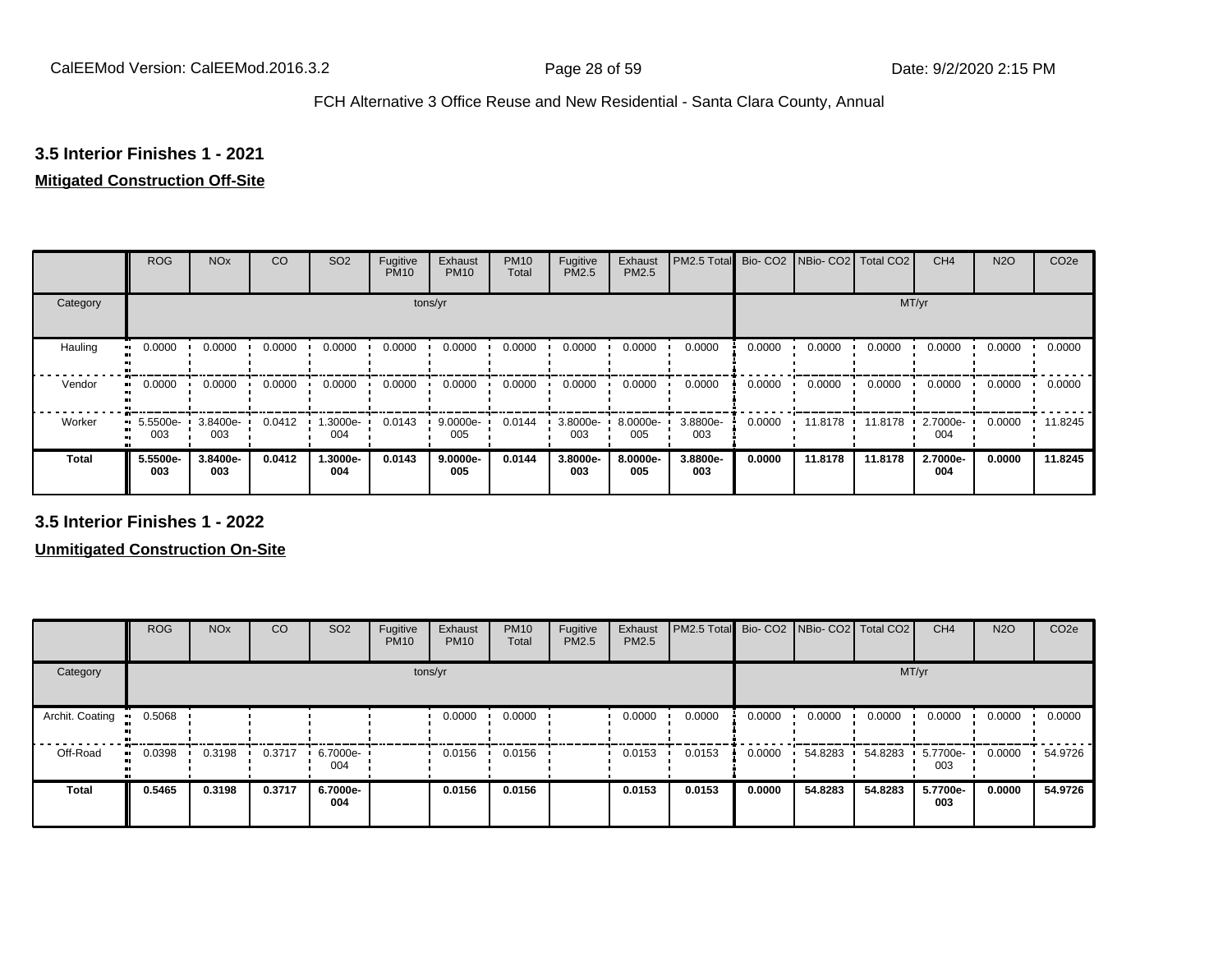## **3.5 Interior Finishes 1 - 2022**

## **Unmitigated Construction Off-Site**

|              | <b>ROG</b>      | <b>NO<sub>x</sub></b> | CO     | SO <sub>2</sub> | Fugitive<br><b>PM10</b> | Exhaust<br><b>PM10</b> | <b>PM10</b><br>Total | Fugitive<br><b>PM2.5</b> | Exhaust<br>PM2.5 | PM2.5 Total Bio- CO2 NBio- CO2 Total CO2 |        |         |         | CH <sub>4</sub> | <b>N2O</b> | CO <sub>2e</sub> |
|--------------|-----------------|-----------------------|--------|-----------------|-------------------------|------------------------|----------------------|--------------------------|------------------|------------------------------------------|--------|---------|---------|-----------------|------------|------------------|
| Category     |                 |                       |        |                 |                         | tons/yr                |                      |                          |                  |                                          |        |         |         | MT/yr           |            |                  |
| Hauling      | 0.0000          | 0.0000                | 0.0000 | 0.0000          | 0.0000                  | 0.0000                 | 0.0000               | 0.0000                   | 0.0000           | 0.0000                                   | 0.0000 | 0.0000  | 0.0000  | 0.0000          | 0.0000     | 0.0000           |
| Vendor       | 0.0000          | 0.0000                | 0.0000 | 0.0000          | 0.0000                  | 0.0000                 | 0.0000               | 0.0000                   | 0.0000           | 0.0000                                   | 0.0000 | 0.0000  | 0.0000  | 0.0000          | 0.0000     | 0.0000           |
| Worker       | 7.3600e-<br>003 | 4.9000e-<br>003       | 0.0538 | .8000e-<br>004  | 0.0203                  | 1.2000e-<br>004        | 0.0204               | 5.4000e-<br>003          | -2000e.<br>004   | 5.5100e-<br>003                          | 0.0000 | 16.1970 | 16.1970 | 3.4000e-<br>004 | 0.0000     | 16.2055          |
| <b>Total</b> | 7.3600e-<br>003 | 4.9000e-<br>003       | 0.0538 | 1.8000e-<br>004 | 0.0203                  | 1.2000e-<br>004        | 0.0204               | 5.4000e-<br>003          | -2000e.<br>004   | 5.5100e-<br>003                          | 0.0000 | 16.1970 | 16.1970 | 3.4000e-<br>004 | 0.0000     | 16.2055          |

|                 | <b>ROG</b>          | <b>NO<sub>x</sub></b> | CO     | SO <sub>2</sub> | Fugitive<br><b>PM10</b> | Exhaust<br><b>PM10</b> | <b>PM10</b><br>Total | Fugitive<br>PM2.5 | Exhaust<br>PM2.5 | PM2.5 Total Bio- CO2 NBio- CO2 Total CO2 |        |         |         | CH <sub>4</sub> | <b>N2O</b> | CO <sub>2e</sub> |
|-----------------|---------------------|-----------------------|--------|-----------------|-------------------------|------------------------|----------------------|-------------------|------------------|------------------------------------------|--------|---------|---------|-----------------|------------|------------------|
| Category        |                     |                       |        |                 | tons/yr                 |                        |                      |                   |                  |                                          |        |         | MT/yr   |                 |            |                  |
| Archit. Coating | 0.5068              |                       |        |                 |                         | 0.0000                 | 0.0000               |                   | 0.0000           | 0.0000                                   | 0.0000 | 0.0000  | 0.0000  | 0.0000          | 0.0000     | 0.0000           |
| Off-Road        | 0.0398<br>$\bullet$ | 0.3198                | 0.3717 | 6.7000e-<br>004 |                         | 0.0156                 | 0.0156               |                   | 0.0153           | 0.0153                                   | 0.0000 | 54.8283 | 54.8283 | 5.7700e-<br>003 | 0.0000     | 54.9725          |
| <b>Total</b>    | 0.5465              | 0.3198                | 0.3717 | 6.7000e-<br>004 |                         | 0.0156                 | 0.0156               |                   | 0.0153           | 0.0153                                   | 0.0000 | 54.8283 | 54.8283 | 5.7700e-<br>003 | 0.0000     | 54.9725          |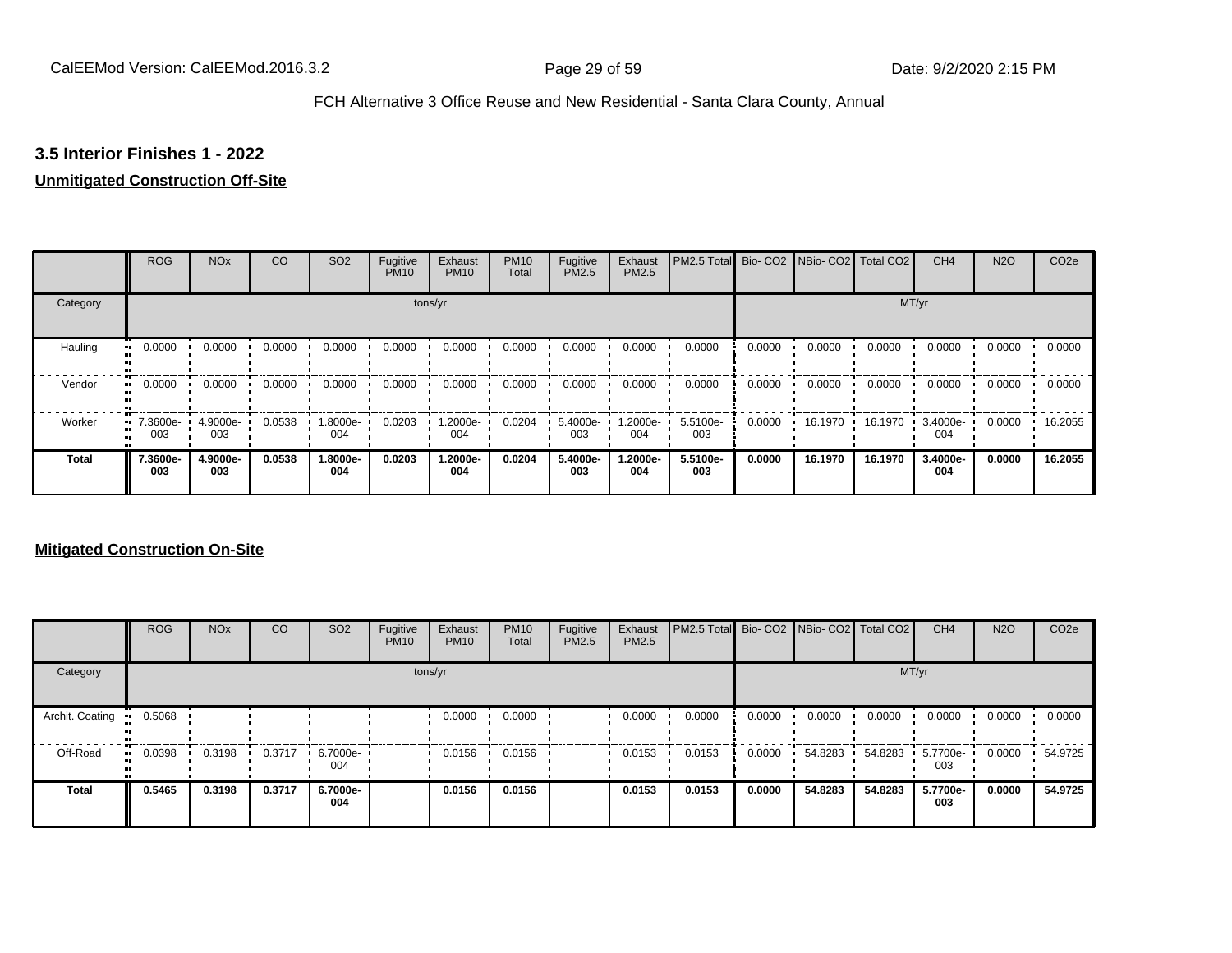# **3.5 Interior Finishes 1 - 2022**

# **Mitigated Construction Off-Site**

|                           | <b>ROG</b>      | <b>NO<sub>x</sub></b> | CO     | SO <sub>2</sub> | Fugitive<br><b>PM10</b> | Exhaust<br><b>PM10</b> | <b>PM10</b><br>Total | Fugitive<br>PM2.5 | Exhaust<br>PM2.5 | PM2.5 Total     |        | Bio- CO2   NBio- CO2   Total CO2 |         | CH <sub>4</sub> | <b>N2O</b> | CO <sub>2e</sub> |
|---------------------------|-----------------|-----------------------|--------|-----------------|-------------------------|------------------------|----------------------|-------------------|------------------|-----------------|--------|----------------------------------|---------|-----------------|------------|------------------|
| Category                  |                 |                       |        |                 | tons/yr                 |                        |                      |                   |                  |                 |        |                                  | MT/yr   |                 |            |                  |
| Hauling<br>$\blacksquare$ | 0.0000          | 0.0000                | 0.0000 | 0.0000          | 0.0000                  | 0.0000                 | 0.0000               | 0.0000            | 0.0000           | 0.0000          | 0.0000 | 0.0000                           | 0.0000  | 0.0000          | 0.0000     | 0.0000           |
| Vendor<br>$\bullet$       | 0.0000          | 0.0000                | 0.0000 | 0.0000          | 0.0000                  | 0.0000                 | 0.0000               | 0.0000            | 0.0000           | 0.0000          | 0.0000 | 0.0000                           | 0.0000  | 0.0000          | 0.0000     | 0.0000           |
| Worker<br>$\bullet$       | 7.3600e-<br>003 | 4.9000e-<br>003       | 0.0538 | 1.8000e-<br>004 | 0.0203                  | 1.2000e-<br>004        | 0.0204               | 5.4000e-<br>003   | .2000e-<br>004   | 5.5100e-<br>003 | 0.0000 | 16.1970                          | 16.1970 | 3.4000e-<br>004 | 0.0000     | 16.2055          |
| <b>Total</b>              | 7.3600e-<br>003 | 4.9000e-<br>003       | 0.0538 | 1.8000e-<br>004 | 0.0203                  | 1.2000e-<br>004        | 0.0204               | 5.4000e-<br>003   | .2000e-<br>004   | 5.5100e-<br>003 | 0.0000 | 16.1970                          | 16.1970 | 3.4000e-<br>004 | 0.0000     | 16.2055          |

**3.6 Site Clearance - 2022**

|                      | <b>ROG</b>   | <b>NO<sub>x</sub></b> | CO     | SO <sub>2</sub> | Fugitive<br><b>PM10</b> | Exhaust<br><b>PM10</b> | <b>PM10</b><br>Total | Fugitive<br><b>PM2.5</b> | Exhaust<br><b>PM2.5</b> | PM2.5 Total Bio- CO2 NBio- CO2   Total CO2 |        |          |                     | CH <sub>4</sub> | <b>N2O</b> | CO <sub>2e</sub> |
|----------------------|--------------|-----------------------|--------|-----------------|-------------------------|------------------------|----------------------|--------------------------|-------------------------|--------------------------------------------|--------|----------|---------------------|-----------------|------------|------------------|
| Category             |              |                       |        |                 | tons/yr                 |                        |                      |                          |                         |                                            |        |          | MT/yr               |                 |            |                  |
| <b>Fugitive Dust</b> |              |                       |        |                 | 2.2600e-<br>003         | 0.0000                 | 2.2600e-<br>003      | 2.5000e-<br>004          | 0.0000                  | 2.5000e-<br>004                            | 0.0000 | 0.0000   | 0.0000              | 0.0000          | 0.0000     | 0.0000           |
| Off-Road             | 0.1628<br>ш. | .3798                 | 1.5952 | 3.5400e-<br>003 |                         | 0.0631                 | 0.0631               |                          | 0.0602                  | 0.0602                                     | 0.0000 |          | 303.2224 303.2224 ' | 0.0742          | 0.0000     | .305.0770        |
| <b>Total</b>         | 0.1628       | 1.3798                | 1.5952 | 3.5400e-<br>003 | 2.2600e-<br>003         | 0.0631                 | 0.0654               | 2.5000e-<br>004          | 0.0602                  | 0.0604                                     | 0.0000 | 303.2224 | 303.2224            | 0.0742          | 0.0000     | 305.0770         |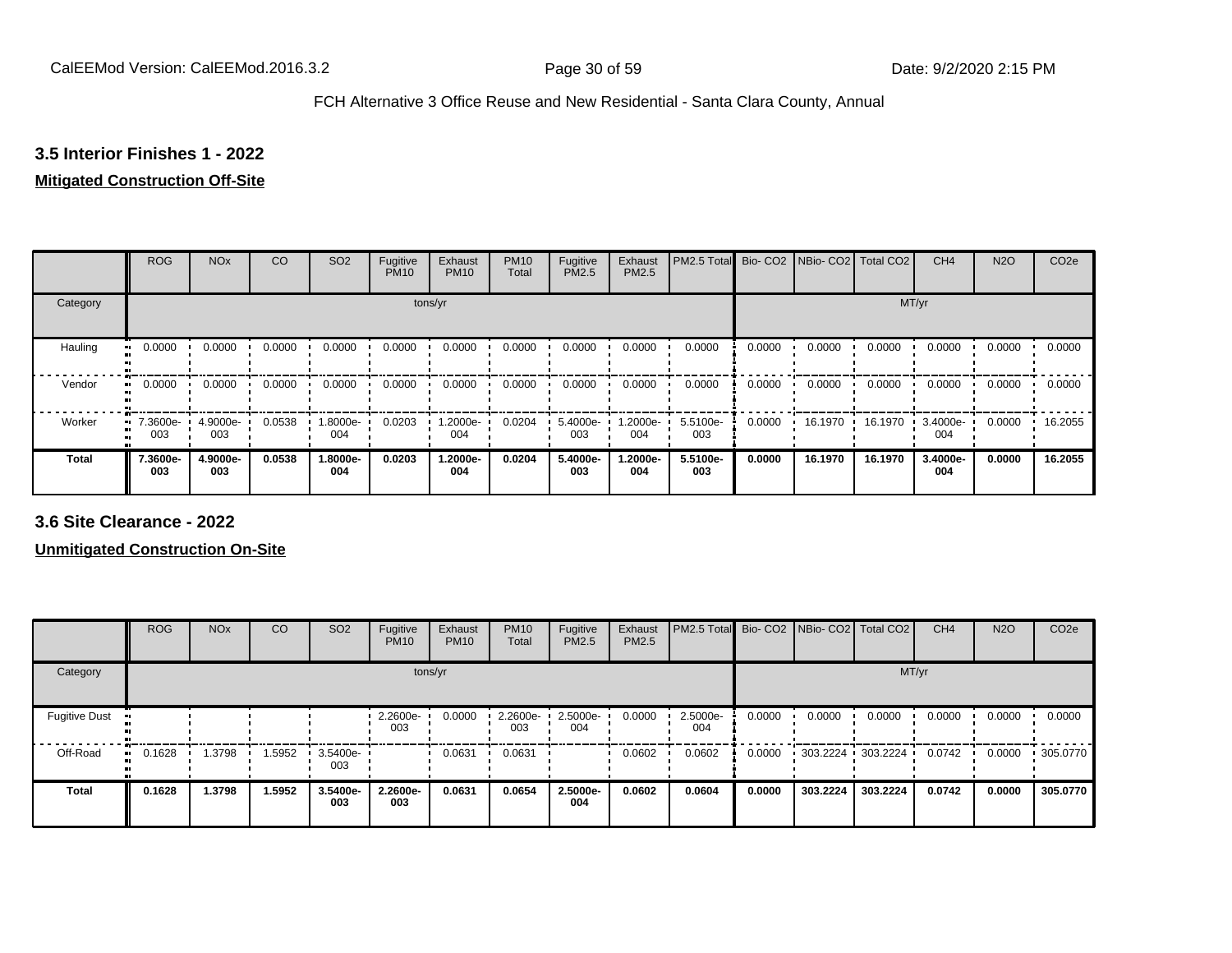## **3.6 Site Clearance - 2022**

## **Unmitigated Construction Off-Site**

|              | <b>ROG</b>     | <b>NO<sub>x</sub></b> | CO              | SO <sub>2</sub> | Fugitive<br><b>PM10</b> | Exhaust<br><b>PM10</b> | <b>PM10</b><br>Total | Fugitive<br>PM2.5 | Exhaust<br><b>PM2.5</b> | PM2.5 Total     |        | Bio- CO2 NBio- CO2 | Total CO <sub>2</sub> | CH <sub>4</sub> | <b>N2O</b> | CO <sub>2e</sub> |
|--------------|----------------|-----------------------|-----------------|-----------------|-------------------------|------------------------|----------------------|-------------------|-------------------------|-----------------|--------|--------------------|-----------------------|-----------------|------------|------------------|
| Category     |                |                       |                 |                 |                         | tons/yr                |                      |                   |                         |                 |        |                    |                       | MT/yr           |            |                  |
| Hauling      | .1800e-<br>003 | 0.0393                | 9.1700e-<br>003 | -2000e.<br>004  | 2.7100e-<br>003         | 1.1000e-<br>004        | 2.8300e-<br>003      | 7.5000e-<br>004   | 1.1000e-<br>004         | 8.6000e-<br>004 | 0.0000 | 11.8861            | 11.8861               | 5.3000e-<br>004 | 0.0000     | 11.8995          |
| Vendor<br>œ  | 0.0000         | 0.0000                | 0.0000          | 0.0000          | 0.0000                  | 0.0000                 | 0.0000               | 0.0000            | 0.0000                  | 0.0000          | 0.0000 | 0.0000             | 0.0000                | 0.0000          | 0.0000     | 0.0000           |
| Worker<br>п. | 0.0112         | 7.4600e-<br>003       | 0.0820          | 2.7000e-<br>004 | 0.0309                  | 1.9000e-<br>004        | 0.0311               | 8.2300e-<br>003   | -8000e.<br>004          | 8.4000e-<br>003 | 0.0000 | 24.6751            | 24.6751               | 5.2000e-<br>004 | 0.0000     | 24.6881          |
| <b>Total</b> | 0.0124         | 0.0468                | 0.0912          | 3.9000e-<br>004 | 0.0336                  | 3.0000e-<br>004        | 0.0340               | 8.9800e-<br>003   | 2.9000e-<br>004         | 9.2600e-<br>003 | 0.0000 | 36.5612            | 36.5612               | 1.0500e-<br>003 | 0.0000     | 36.5876          |

|                      | <b>ROG</b> | <b>NO<sub>x</sub></b> | CO     | SO <sub>2</sub> | Fugitive<br><b>PM10</b> | Exhaust<br><b>PM10</b> | <b>PM10</b><br>Total | Fugitive<br><b>PM2.5</b> | Exhaust<br><b>PM2.5</b> | PM2.5 Total Bio- CO2 NBio- CO2 Total CO2 |        |          |                     | CH <sub>4</sub> | <b>N2O</b> | CO <sub>2e</sub> |
|----------------------|------------|-----------------------|--------|-----------------|-------------------------|------------------------|----------------------|--------------------------|-------------------------|------------------------------------------|--------|----------|---------------------|-----------------|------------|------------------|
| Category             |            |                       |        |                 | tons/yr                 |                        |                      |                          |                         |                                          |        |          | MT/yr               |                 |            |                  |
| <b>Fugitive Dust</b> |            |                       |        |                 | -0200e-<br>003          | 0.0000                 | 1.0200e-<br>003      | $.1000e-$<br>004         | 0.0000                  | 1.1000e-<br>004                          | 0.0000 | 0.0000   | 0.0000              | 0.0000          | 0.0000     | 0.0000           |
| Off-Road             | 0.1628<br> | .3798                 | 1.5952 | 3.5400e-<br>003 |                         | 0.0631                 | 0.0631               |                          | 0.0602                  | 0.0602                                   | 0.0000 |          | 303.2220 303.2220 ' | 0.0742          | 0.0000     | .305.0766        |
| <b>Total</b>         | 0.1628     | 1.3798                | 1.5952 | 3.5400e-<br>003 | 1.0200e-<br>003         | 0.0631                 | 0.0642               | 1.1000e-<br>004          | 0.0602                  | 0.0603                                   | 0.0000 | 303.2220 | 303.2220            | 0.0742          | 0.0000     | 305.0766         |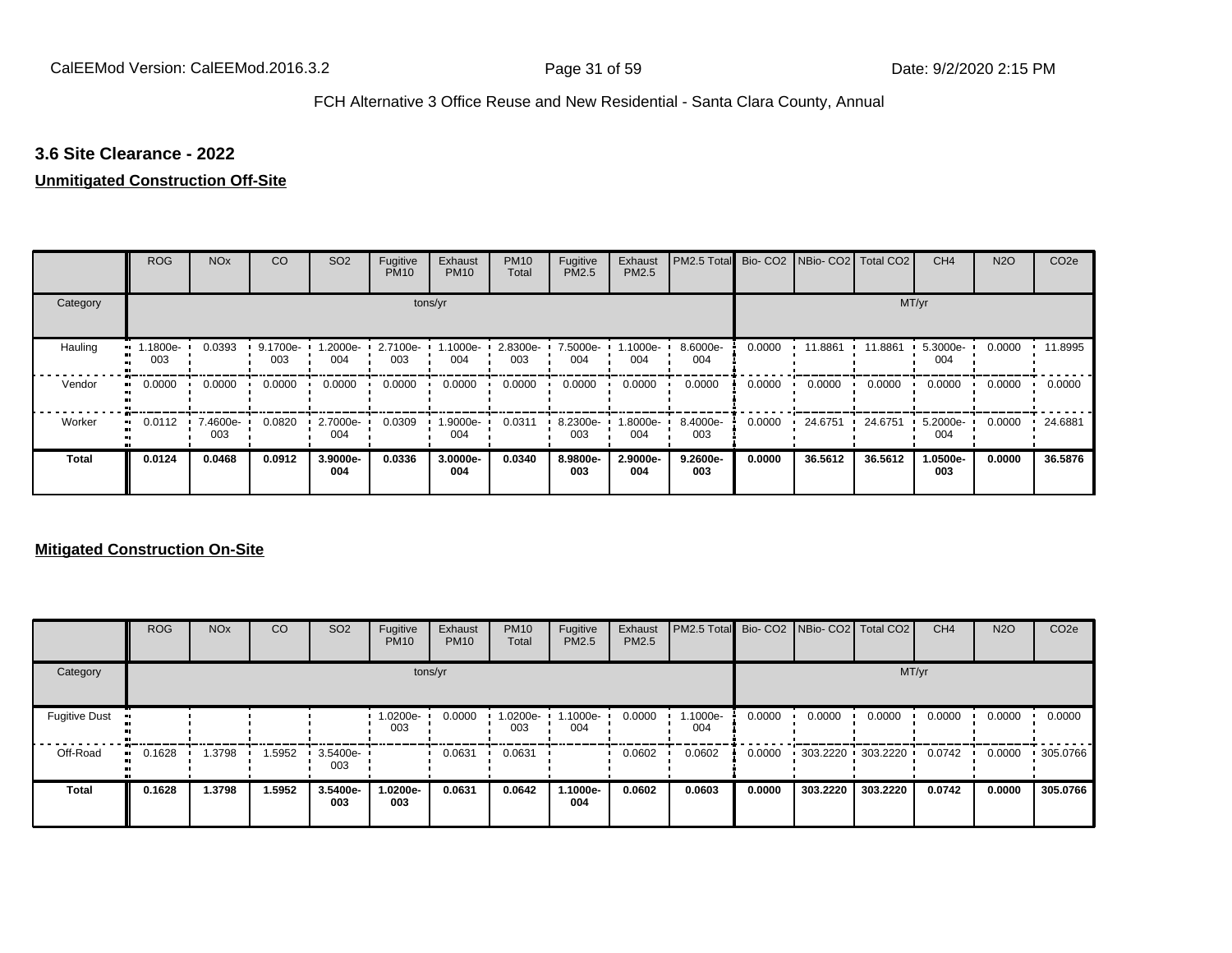# **3.6 Site Clearance - 2022**

### **Mitigated Construction Off-Site**

|                     | <b>ROG</b>     | <b>NO<sub>x</sub></b> | CO              | SO <sub>2</sub> | Fugitive<br><b>PM10</b> | Exhaust<br><b>PM10</b> | <b>PM10</b><br>Total | Fugitive<br>PM2.5 | Exhaust<br>PM2.5 | PM2.5 Total     |        | Bio- CO2 NBio- CO2 Total CO2 |         | CH <sub>4</sub> | <b>N2O</b> | CO <sub>2e</sub> |
|---------------------|----------------|-----------------------|-----------------|-----------------|-------------------------|------------------------|----------------------|-------------------|------------------|-----------------|--------|------------------------------|---------|-----------------|------------|------------------|
| Category            |                |                       |                 |                 | tons/yr                 |                        |                      |                   |                  |                 |        |                              | MT/yr   |                 |            |                  |
| Hauling             | .1800e-<br>003 | 0.0393                | 9.1700e-<br>003 | 1.2000e-<br>004 | 2.7100e-<br>003         | 1.1000e-<br>004        | 2.8300e-<br>003      | 7.5000e-<br>004   | .1000e-<br>004   | 8.6000e-<br>004 | 0.0000 | 11.8861                      | 11.8861 | 5.3000e-<br>004 | 0.0000     | 11.8995          |
| Vendor<br>$\bullet$ | 0.0000         | 0.0000                | 0.0000          | 0.0000          | 0.0000                  | 0.0000                 | 0.0000               | 0.0000            | 0.0000           | 0.0000          | 0.0000 | 0.0000                       | 0.0000  | 0.0000          | 0.0000     | 0.0000           |
| Worker<br>. .       | 0.0112         | 7.4600e-<br>003       | 0.0820          | 2.7000e-<br>004 | 0.0309                  | 1.9000e-<br>004        | 0.0311               | 8.2300e-<br>003   | .8000e-<br>004   | 8.4000e-<br>003 | 0.0000 | 24.6751                      | 24.6751 | 5.2000e-<br>004 | 0.0000     | 24.6881          |
| <b>Total</b>        | 0.0124         | 0.0468                | 0.0912          | 3.9000e-<br>004 | 0.0336                  | 3.0000e-<br>004        | 0.0340               | 8.9800e-<br>003   | 2.9000e-<br>004  | 9.2600e-<br>003 | 0.0000 | 36.5612                      | 36.5612 | 1.0500e-<br>003 | 0.0000     | 36.5876          |

**3.7 Superstructure - 2022**

|              | <b>ROG</b>            | <b>NO<sub>x</sub></b> | CO     | SO <sub>2</sub>         | Fugitive<br><b>PM10</b> | Exhaust<br><b>PM10</b> | <b>PM10</b><br>Total | Fugitive<br><b>PM2.5</b> | Exhaust<br>PM2.5 | <b>PM2.5 Total</b> Bio- CO2 NBio- CO2   Total CO2 |        |                   |          | CH <sub>4</sub> | <b>N2O</b> | CO <sub>2</sub> e |
|--------------|-----------------------|-----------------------|--------|-------------------------|-------------------------|------------------------|----------------------|--------------------------|------------------|---------------------------------------------------|--------|-------------------|----------|-----------------|------------|-------------------|
| Category     |                       |                       |        |                         | tons/yr                 |                        |                      |                          |                  |                                                   |        |                   | MT/yr    |                 |            |                   |
| Off-Road     | 0.0997<br>$\bullet$ : | 0.9101                | 0.9091 | $\cdot$ 1.7500e-<br>003 |                         | 0.0417                 | 0.0417               |                          | 0.0403           | 0.0403                                            | 0.0000 | 147.9542 147.9542 |          | 0.0249          | 0.0000     | .148.5757         |
| <b>Total</b> | 0.0997                | 0.9101                | 0.9091 | 1.7500e-<br>003         |                         | 0.0417                 | 0.0417               |                          | 0.0403           | 0.0403                                            | 0.0000 | 147.9542          | 147.9542 | 0.0249          | 0.0000     | 148.5757          |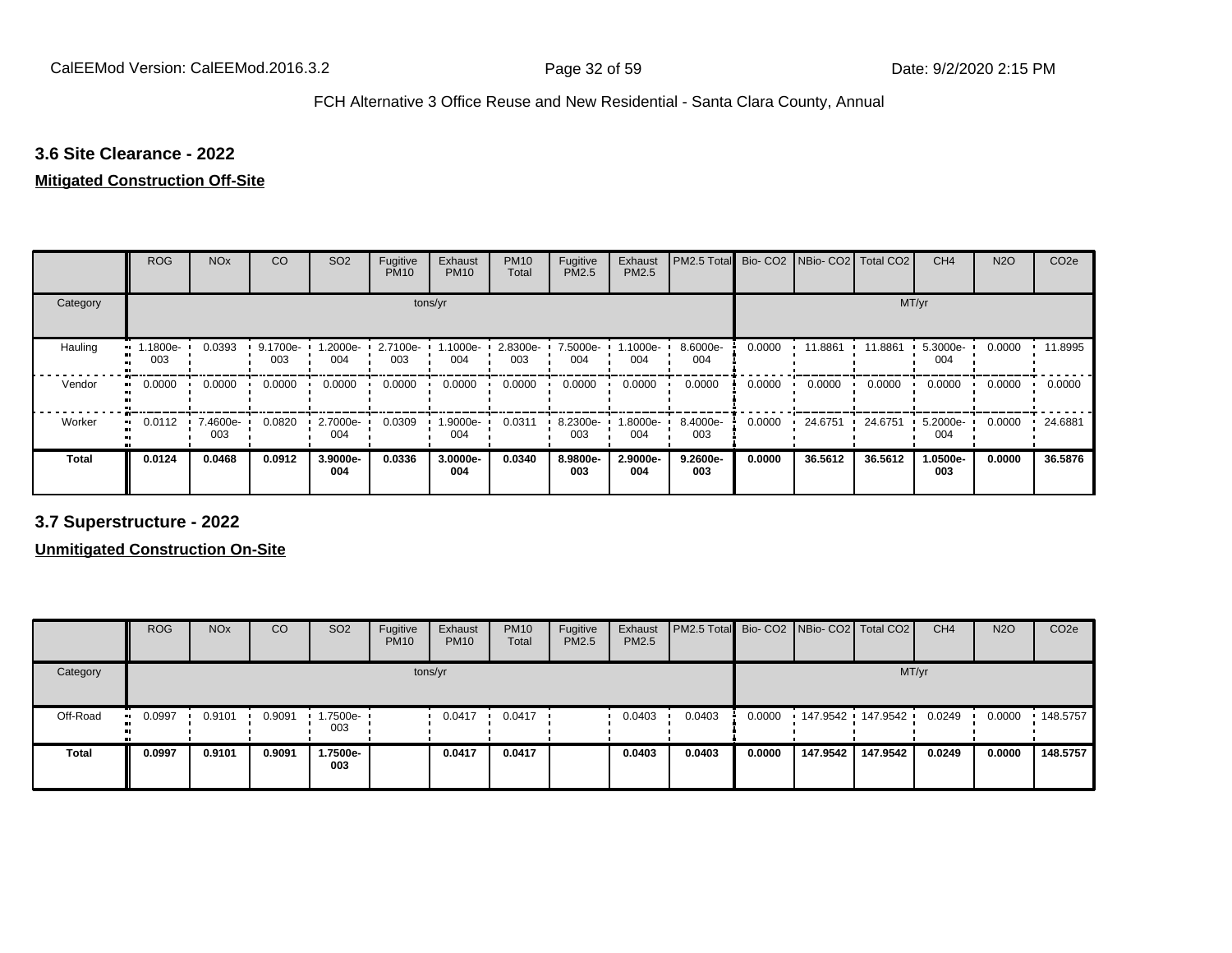# **3.7 Superstructure - 2022**

# **Unmitigated Construction Off-Site**

|          | <b>ROG</b>          | <b>NO<sub>x</sub></b> | CO     | SO <sub>2</sub> | Fugitive<br><b>PM10</b> | Exhaust<br><b>PM10</b> | <b>PM10</b><br>Total | Fugitive<br><b>PM2.5</b> | Exhaust<br>PM2.5 | PM2.5 Total Bio- CO2 NBio- CO2 Total CO2 |        |          |          | CH <sub>4</sub>   | <b>N2O</b> | CO <sub>2e</sub> |
|----------|---------------------|-----------------------|--------|-----------------|-------------------------|------------------------|----------------------|--------------------------|------------------|------------------------------------------|--------|----------|----------|-------------------|------------|------------------|
| Category |                     |                       |        |                 |                         | tons/yr                |                      |                          |                  |                                          |        |          | MT/yr    |                   |            |                  |
| Hauling  | 0.0000<br>œ         | 0.0000                | 0.0000 | 0.0000          | 0.0000                  | 0.0000                 | 0.0000               | 0.0000                   | 0.0000           | 0.0000                                   | 0.0000 | 0.0000   | 0.0000   | 0.0000            | 0.0000     | 0.0000           |
| Vendor   | 0.0109<br>$\bullet$ | 0.3473                | 0.0921 | 9.6000e-<br>004 | 0.0235                  | 7.1000e-<br>004        | 0.0242               | 6.8000e-<br>003          | 6.8000e-<br>004  | 7.4800e-<br>003                          | 0.0000 | 91.7171  | 91.7171  | $3.8500e-$<br>003 | 0.0000     | 91.8134          |
| Worker   | 0.0150<br>$\bullet$ | 9.9500e-<br>003       | 0.1093 | 3.6000e-<br>004 | 0.0412                  | 2.5000e-<br>004        | 0.0415               | 0.0110                   | 2.3000e-<br>004  | 0.0112                                   | 0.0000 | 32.9001  | 32.9001  | 7.0000e-<br>004   | 0.0000     | 32.9175          |
| Total    | 0.0258              | 0.3572                | 0.2014 | 1.3200e-<br>003 | 0.0648                  | $9.6000e-$<br>004      | 0.0657               | 0.0178                   | 9.1000e-<br>004  | 0.0187                                   | 0.0000 | 124.6172 | 124.6172 | 4.5500e-<br>003   | 0.0000     | 124.7309         |

|              | <b>ROG</b>  | <b>NO<sub>x</sub></b> | CO     | SO <sub>2</sub>    | Fugitive<br><b>PM10</b> | Exhaust<br><b>PM10</b> | <b>PM10</b><br>Total | Fugitive<br><b>PM2.5</b> | Exhaust<br><b>PM2.5</b> | PM2.5 Total Bio- CO2 NBio- CO2 Total CO2 |        |          |                     | CH <sub>4</sub> | <b>N2O</b> | CO <sub>2e</sub> |
|--------------|-------------|-----------------------|--------|--------------------|-------------------------|------------------------|----------------------|--------------------------|-------------------------|------------------------------------------|--------|----------|---------------------|-----------------|------------|------------------|
| Category     |             |                       |        |                    |                         | tons/yr                |                      |                          |                         |                                          |        |          |                     | MT/yr           |            |                  |
| Off-Road     | 0.0997<br>. | 0.9101                | 0.9091 | $1.7500e -$<br>003 |                         | 0.0417                 | 0.0417               |                          | 0.0403                  | 0.0403                                   | 0.0000 |          | 147.9541 147.9541 1 | 0.0249          | 0.0000     | $\cdot$ 148.5755 |
| <b>Total</b> | 0.0997      | 0.9101                | 0.9091 | -.7500e<br>003     |                         | 0.0417                 | 0.0417               |                          | 0.0403                  | 0.0403                                   | 0.0000 | 147.9541 | 147.9541            | 0.0249          | 0.0000     | 148.5755         |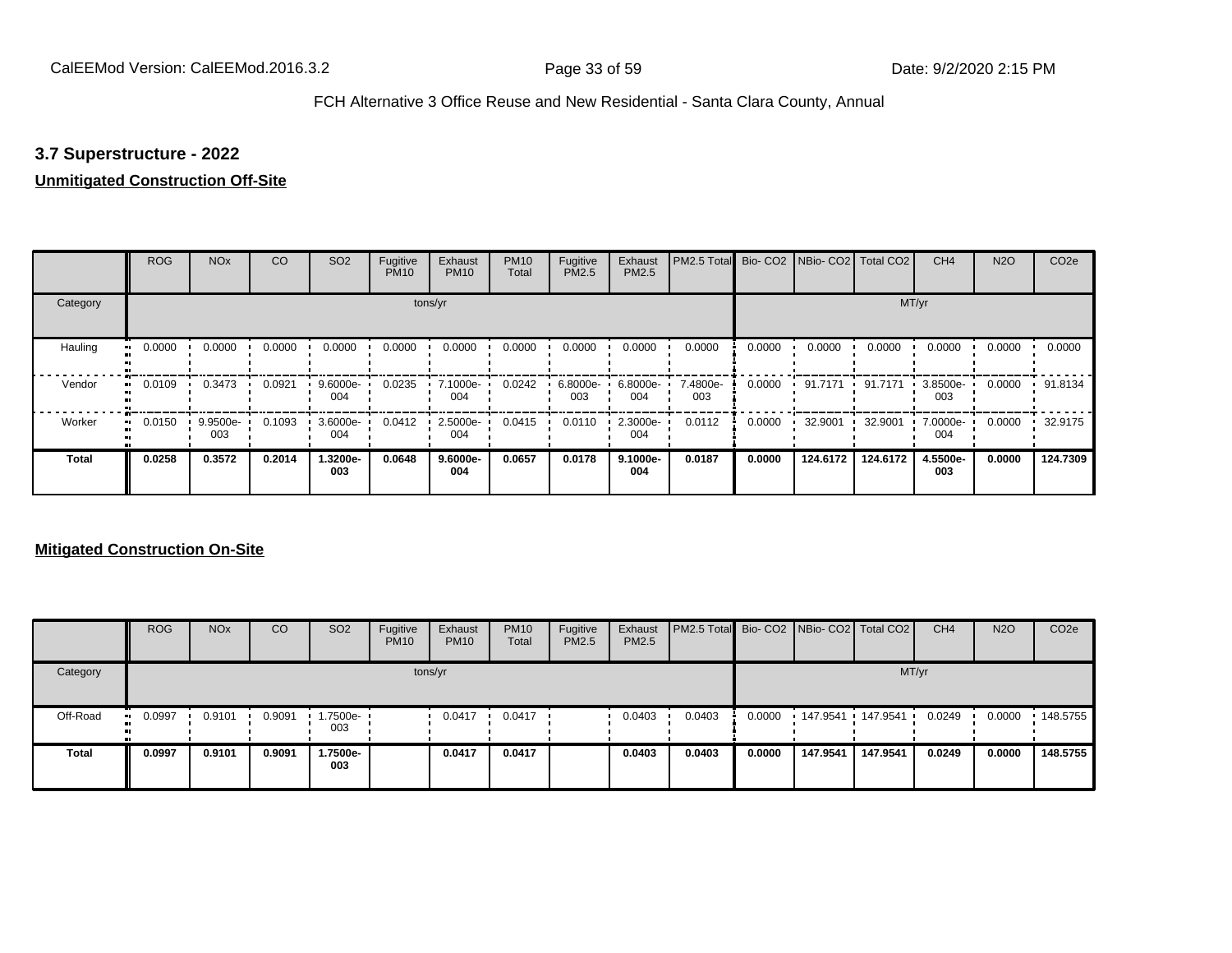# **3.7 Superstructure - 2022**

### **Mitigated Construction Off-Site**

|                     | <b>ROG</b>               | <b>NO<sub>x</sub></b> | CO     | SO <sub>2</sub> | Fugitive<br><b>PM10</b> | Exhaust<br><b>PM10</b> | <b>PM10</b><br>Total | Fugitive<br><b>PM2.5</b> | Exhaust<br>PM2.5 | PM2.5 Total Bio- CO2 NBio- CO2 Total CO2 |        |          |          | CH <sub>4</sub> | <b>N2O</b> | CO <sub>2e</sub> |
|---------------------|--------------------------|-----------------------|--------|-----------------|-------------------------|------------------------|----------------------|--------------------------|------------------|------------------------------------------|--------|----------|----------|-----------------|------------|------------------|
| Category            |                          |                       |        |                 |                         | tons/yr                |                      |                          |                  |                                          |        |          | MT/yr    |                 |            |                  |
| Hauling             | 0.0000<br>$\blacksquare$ | 0.0000                | 0.0000 | 0.0000          | 0.0000                  | 0.0000                 | 0.0000               | 0.0000                   | 0.0000           | 0.0000                                   | 0.0000 | 0.0000   | 0.0000   | 0.0000          | 0.0000     | 0.0000           |
| Vendor              | 0.0109<br>$\bullet$      | 0.3473                | 0.0921 | 9.6000e-<br>004 | 0.0235                  | 7.1000e-<br>004        | 0.0242               | 6.8000e-<br>003          | 6.8000e-<br>004  | 7.4800e-<br>003                          | 0.0000 | 91.7171  | 91.7171  | 3.8500e-<br>003 | 0.0000     | 91.8134          |
| Worker<br>$\bullet$ | 0.0150                   | 9.9500e-<br>003       | 0.1093 | 3.6000e-<br>004 | 0.0412                  | 2.5000e-<br>004        | 0.0415               | 0.0110                   | 2.3000e-<br>004  | 0.0112                                   | 0.0000 | 32.9001  | 32.9001  | 7.0000e-<br>004 | 0.0000     | 32.9175          |
| Total               | 0.0258                   | 0.3572                | 0.2014 | -.3200e<br>003  | 0.0648                  | $9.6000e-$<br>004      | 0.0657               | 0.0178                   | 9.1000e-<br>004  | 0.0187                                   | 0.0000 | 124.6172 | 124.6172 | 4.5500e-<br>003 | 0.0000     | 124.7309         |

**3.7 Superstructure - 2023**

|              | <b>ROG</b>   | <b>NO<sub>x</sub></b> | CO     | SO <sub>2</sub>    | Fugitive<br><b>PM10</b> | Exhaust<br><b>PM10</b> | <b>PM10</b><br>Total | Fugitive<br><b>PM2.5</b> | Exhaust<br>PM2.5 | <b>PM2.5 Total Bio-CO2 NBio-CO2 Total CO2</b> |        |                   |          | CH <sub>4</sub> | <b>N2O</b> | CO <sub>2</sub> e |
|--------------|--------------|-----------------------|--------|--------------------|-------------------------|------------------------|----------------------|--------------------------|------------------|-----------------------------------------------|--------|-------------------|----------|-----------------|------------|-------------------|
| Category     |              |                       |        |                    | tons/yr                 |                        |                      |                          |                  |                                               |        |                   | MT/yr    |                 |            |                   |
| Off-Road     | 0.0943<br>ш. | 0.8483                | 0.9037 | $1.7500e -$<br>003 |                         | 0.0372                 | 0.0372               |                          | 0.0360           | 0.0360                                        | 0.0000 | 147.9536 147.9536 |          | 0.0245          | 0.0000     | $\cdot$ 148.5654  |
| <b>Total</b> | 0.0943       | 0.8483                | 0.9037 | 1.7500e-<br>003    |                         | 0.0372                 | 0.0372               |                          | 0.0360           | 0.0360                                        | 0.0000 | 147.9536          | 147.9536 | 0.0245          | 0.0000     | 148.5654          |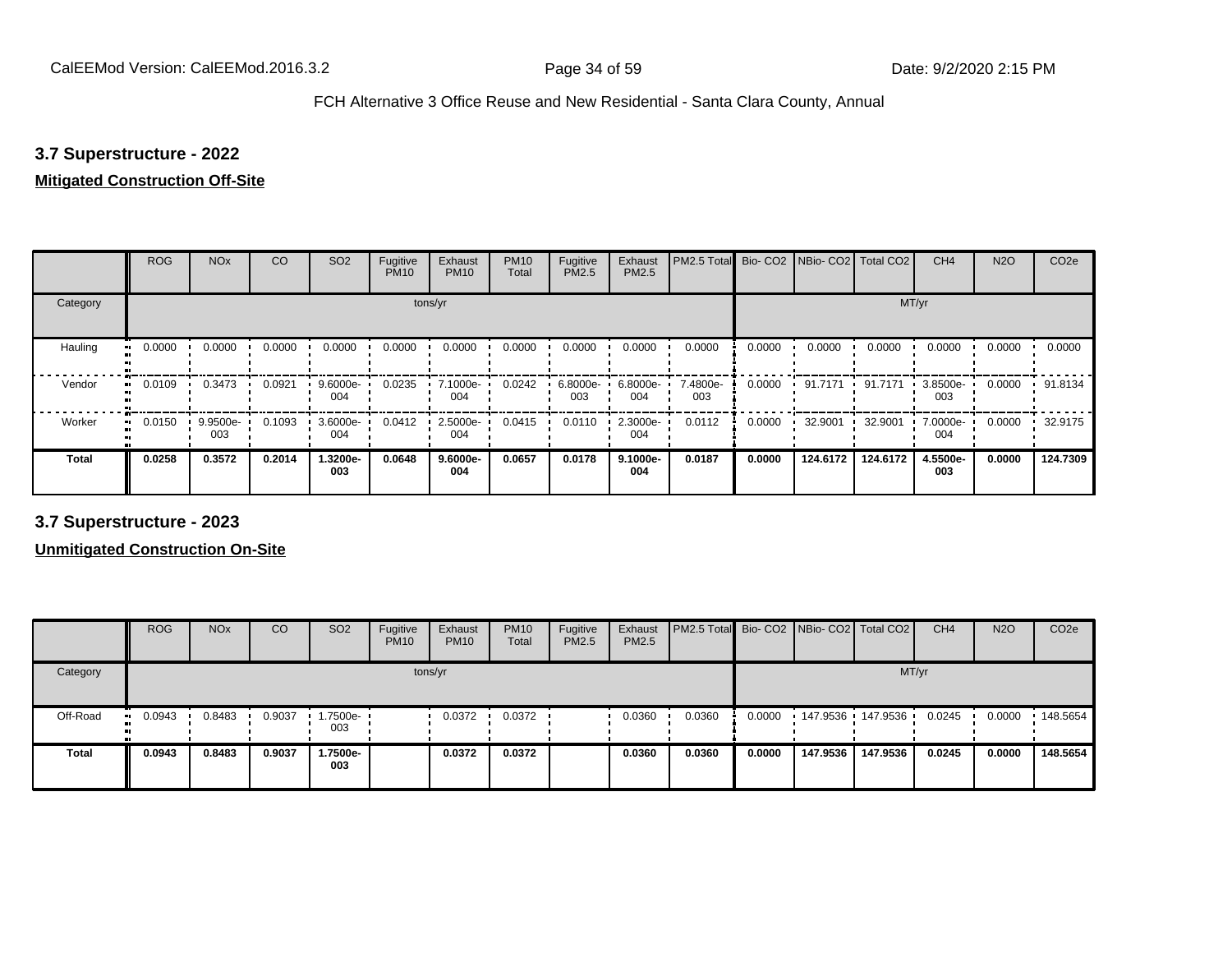# **3.7 Superstructure - 2023**

# **Unmitigated Construction Off-Site**

|              | <b>ROG</b>          | <b>NO<sub>x</sub></b> | CO     | SO <sub>2</sub> | Fugitive<br><b>PM10</b> | Exhaust<br><b>PM10</b> | <b>PM10</b><br>Total | Fugitive<br><b>PM2.5</b> | Exhaust<br>PM2.5 | PM2.5 Total Bio- CO2 NBio- CO2 Total CO2 |        |          |          | CH <sub>4</sub> | <b>N2O</b> | CO <sub>2e</sub> |
|--------------|---------------------|-----------------------|--------|-----------------|-------------------------|------------------------|----------------------|--------------------------|------------------|------------------------------------------|--------|----------|----------|-----------------|------------|------------------|
| Category     |                     |                       |        |                 |                         | tons/yr                |                      |                          |                  |                                          |        |          | MT/yr    |                 |            |                  |
| Hauling      | 0.0000<br>œ         | 0.0000                | 0.0000 | 0.0000          | 0.0000                  | 0.0000                 | 0.0000               | 0.0000                   | 0.0000           | 0.0000                                   | 0.0000 | 0.0000   | 0.0000   | 0.0000          | 0.0000     | 0.0000           |
| Vendor       | 8.2000e-<br>003     | 0.2632                | 0.0827 | 9.3000e-<br>004 | 0.0235                  | 3.1000e-<br>004        | 0.0238               | 6.8000e-<br>003          | 2.9000e-<br>004  | 7.0900e-<br>003                          | 0.0000 | 89.1095  | 89.1095  | 3.2800e-<br>003 | 0.0000     | 89.1915          |
| Worker       | 0.0140<br>$\bullet$ | 8.9500e-<br>003       | 0.1006 | 3.5000e-<br>004 | 0.0412                  | 2.5000e-<br>004        | 0.0415               | 0.0110                   | 2.3000e-<br>004  | 0.0112                                   | 0.0000 | 31.6504  | 31.6504  | 6.2000e-<br>004 | 0.0000     | 31.6660          |
| <b>Total</b> | 0.0222              | 0.2721                | 0.1833 | 1.2800e-<br>003 | 0.0648                  | 5.6000e-<br>004        | 0.0653               | 0.0178                   | 5.2000e-<br>004  | 0.0183                                   | 0.0000 | 120.7598 | 120.7598 | 3.9000e-<br>003 | 0.0000     | 120.8574         |

|              | <b>ROG</b>    | <b>NO<sub>x</sub></b> | CO     | SO <sub>2</sub>   | Fugitive<br><b>PM10</b> | Exhaust<br><b>PM10</b> | <b>PM10</b><br>Total | Fugitive<br><b>PM2.5</b> | Exhaust<br><b>PM2.5</b> | <b>PM2.5 Total</b> Bio- CO2 NBio- CO2 Total CO2 |        |                   |          | CH <sub>4</sub> | <b>N2O</b> | CO <sub>2e</sub> |
|--------------|---------------|-----------------------|--------|-------------------|-------------------------|------------------------|----------------------|--------------------------|-------------------------|-------------------------------------------------|--------|-------------------|----------|-----------------|------------|------------------|
| Category     |               |                       |        |                   |                         | tons/yr                |                      |                          |                         |                                                 |        |                   |          | MT/yr           |            |                  |
| Off-Road     | 0.0943<br>. . | 0.8483                | 0.9037 | 1.7500e- 1<br>003 |                         | 0.0372                 | 0.0372               |                          | 0.0360                  | 0.0360                                          | 0.0000 | 147.9534 147.9534 |          | 0.0245          | 0.0000     | .148.5652        |
| <b>Total</b> | 0.0943        | 0.8483                | 0.9037 | .7500e-<br>003    |                         | 0.0372                 | 0.0372               |                          | 0.0360                  | 0.0360                                          | 0.0000 | 147.9534          | 147.9534 | 0.0245          | 0.0000     | 148.5652         |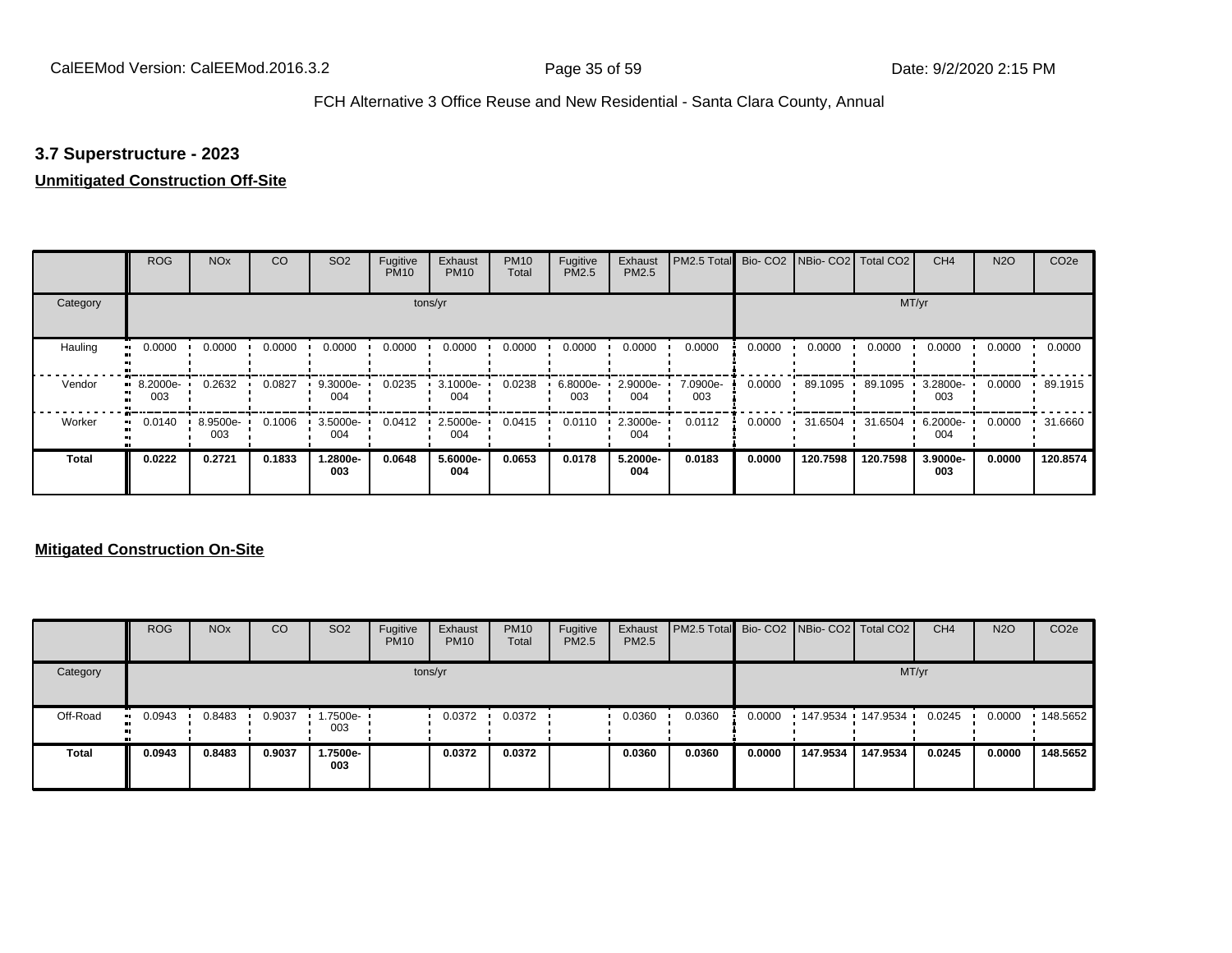# **3.7 Superstructure - 2023**

### **Mitigated Construction Off-Site**

|                           | <b>ROG</b>      | <b>NO<sub>x</sub></b> | CO     | SO <sub>2</sub> | Fugitive<br><b>PM10</b> | Exhaust<br><b>PM10</b> | <b>PM10</b><br>Total | Fugitive<br>PM2.5 | Exhaust<br>PM2.5 | PM2.5 Total     |        | Bio-CO2 NBio-CO2 Total CO2 |          | CH <sub>4</sub> | <b>N2O</b> | CO <sub>2e</sub> |
|---------------------------|-----------------|-----------------------|--------|-----------------|-------------------------|------------------------|----------------------|-------------------|------------------|-----------------|--------|----------------------------|----------|-----------------|------------|------------------|
| Category                  |                 |                       |        |                 | tons/yr                 |                        |                      |                   |                  |                 |        |                            | MT/yr    |                 |            |                  |
| Hauling<br>$\blacksquare$ | 0.0000          | 0.0000                | 0.0000 | 0.0000          | 0.0000                  | 0.0000                 | 0.0000               | 0.0000            | 0.0000           | 0.0000          | 0.0000 | 0.0000                     | 0.0000   | 0.0000          | 0.0000     | 0.0000           |
| Vendor<br>$\mathbf{u}$    | 8.2000e-<br>003 | 0.2632                | 0.0827 | 9.3000e-<br>004 | 0.0235                  | 3.1000e-<br>004        | 0.0238               | 6.8000e-<br>003   | 2.9000e-<br>004  | 7.0900e-<br>003 | 0.0000 | 89.1095                    | 89.1095  | 3.2800e-<br>003 | 0.0000     | 89.1915          |
| Worker<br>$\bullet$       | 0.0140          | 8.9500e-<br>003       | 0.1006 | 3.5000e-<br>004 | 0.0412                  | 2.5000e-<br>004        | 0.0415               | 0.0110            | 2.3000e-<br>004  | 0.0112          | 0.0000 | 31.6504                    | 31.6504  | 6.2000e-<br>004 | 0.0000     | 31.6660          |
| <b>Total</b>              | 0.0222          | 0.2721                | 0.1833 | 1.2800e-<br>003 | 0.0648                  | 5.6000e-<br>004        | 0.0653               | 0.0178            | 5.2000e-<br>004  | 0.0183          | 0.0000 | 120.7598                   | 120.7598 | 3.9000e-<br>003 | 0.0000     | 120.8574         |

**3.8 Interior Construction 2 - 2023**

|                            | <b>ROG</b>    | <b>NO<sub>x</sub></b> | CO     | SO <sub>2</sub> | Fugitive<br><b>PM10</b> | Exhaust<br><b>PM10</b> | <b>PM10</b><br>Total | Fugitive<br><b>PM2.5</b> | Exhaust<br>PM2.5 | PM2.5 Total Bio- CO2 NBio- CO2 Total CO2 |        |                   |          | CH <sub>4</sub> | <b>N2O</b> | CO <sub>2</sub> e |
|----------------------------|---------------|-----------------------|--------|-----------------|-------------------------|------------------------|----------------------|--------------------------|------------------|------------------------------------------|--------|-------------------|----------|-----------------|------------|-------------------|
| Category                   |               |                       |        |                 |                         | tons/yr                |                      |                          |                  |                                          |        |                   | MT/yr    |                 |            |                   |
| Off-Road<br>$\blacksquare$ | 0.0996<br>. . | 0.8615                | 0.8728 | 1.7400e-<br>003 |                         | 0.0385                 | 0.0385               |                          | 0.0373           | 0.0373                                   | 0.0000 | 144.3220 144.3220 |          | 0.0220          | 0.0000     | $\cdot$ 144.8717  |
| <b>Total</b>               | 0.0996        | 0.8615                | 0.8728 | 1.7400e-<br>003 |                         | 0.0385                 | 0.0385               |                          | 0.0373           | 0.0373                                   | 0.0000 | 144.3220          | 144.3220 | 0.0220          | 0.0000     | 144.8717          |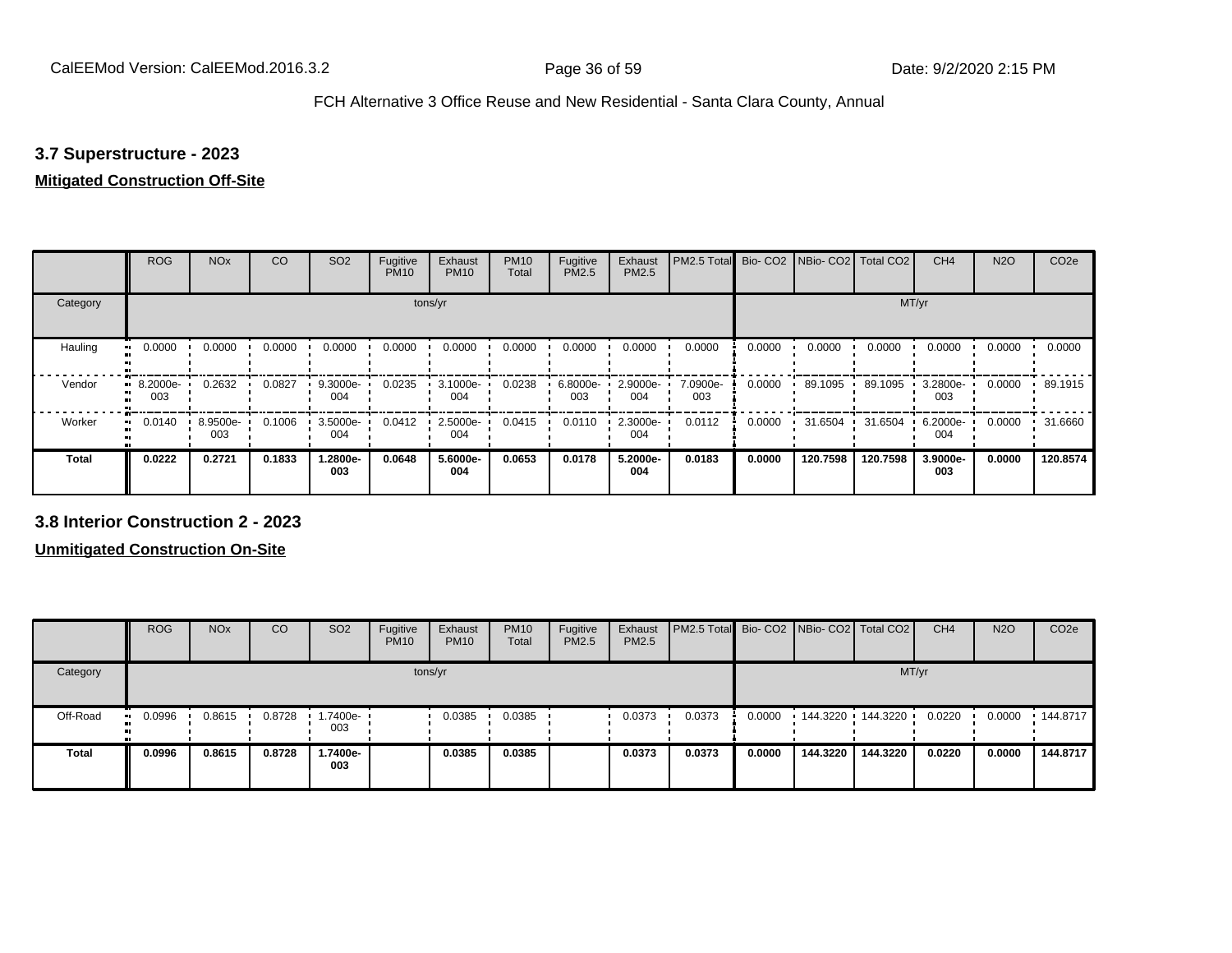# **3.8 Interior Construction 2 - 2023**

## **Unmitigated Construction Off-Site**

|          | <b>ROG</b>      | <b>NO<sub>x</sub></b> | CO     | SO <sub>2</sub> | Fugitive<br><b>PM10</b> | Exhaust<br><b>PM10</b> | <b>PM10</b><br>Total | Fugitive<br><b>PM2.5</b> | Exhaust<br>PM2.5 | PM2.5 Total Bio- CO2 NBio- CO2 Total CO2 |        |          |          | CH <sub>4</sub> | <b>N2O</b> | CO <sub>2e</sub> |
|----------|-----------------|-----------------------|--------|-----------------|-------------------------|------------------------|----------------------|--------------------------|------------------|------------------------------------------|--------|----------|----------|-----------------|------------|------------------|
| Category |                 |                       |        |                 |                         | tons/yr                |                      |                          |                  |                                          |        |          |          | MT/yr           |            |                  |
| Hauling  | 0.0000          | 0.0000                | 0.0000 | 0.0000          | 0.0000                  | 0.0000                 | 0.0000               | 0.0000                   | 0.0000           | 0.0000                                   | 0.0000 | 0.0000   | 0.0000   | 0.0000          | 0.0000     | 0.0000           |
| Vendor   | 8.2000e-<br>003 | 0.2632                | 0.0827 | 9.3000e-<br>004 | 0.0235                  | 3.1000e-<br>004        | 0.0238               | 6.8000e-<br>003          | 2.9000e-<br>004  | 7.0900e-<br>003                          | 0.0000 | 89.1095  | 89.1095  | 3.2800e-<br>003 | 0.0000     | 89.1915          |
| Worker   | 0.0140          | 8.9500e-<br>003       | 0.1006 | 3.5000e-<br>004 | 0.0412                  | 2.5000e-<br>004        | 0.0415               | 0.0110                   | 2.3000e-<br>004  | 0.0112                                   | 0.0000 | 31.6504  | 31.6504  | 6.2000e-<br>004 | 0.0000     | 31.6660          |
| Total    | 0.0222          | 0.2721                | 0.1833 | 1.2800e-<br>003 | 0.0648                  | 5.6000e-<br>004        | 0.0653               | 0.0178                   | 5.2000e-<br>004  | 0.0183                                   | 0.0000 | 120.7598 | 120.7598 | 3.9000e-<br>003 | 0.0000     | 120.8574         |

|              | <b>ROG</b> | <b>NO<sub>x</sub></b> | CO     | SO <sub>2</sub> | Fugitive<br><b>PM10</b> | Exhaust<br><b>PM10</b> | <b>PM10</b><br>Total | Fugitive<br><b>PM2.5</b> | Exhaust<br><b>PM2.5</b> | <b>PM2.5</b><br>Total |        |          | Bio- CO2   NBio- CO2   Total CO2 | CH <sub>4</sub> | <b>N2O</b> | CO <sub>2e</sub> |
|--------------|------------|-----------------------|--------|-----------------|-------------------------|------------------------|----------------------|--------------------------|-------------------------|-----------------------|--------|----------|----------------------------------|-----------------|------------|------------------|
| Category     |            |                       |        |                 |                         | tons/yr                |                      |                          |                         |                       |        |          |                                  | MT/yr           |            |                  |
| Off-Road     | 0.0996     | 0.8615                | 0.8728 | .7400e-<br>003  |                         | 0.0385                 | 0.0385               |                          | 0.0373                  | 0.0373                | 0.0000 | 144.3218 | 144.3218                         | 0.0220          | 0.0000     | 144.8715         |
| <b>Total</b> | 0.0996     | 0.8615                | 0.8728 | 1.7400e-<br>003 |                         | 0.0385                 | 0.0385               |                          | 0.0373                  | 0.0373                | 0.0000 | 144.3218 | 144.3218                         | 0.0220          | 0.0000     | 144.8715         |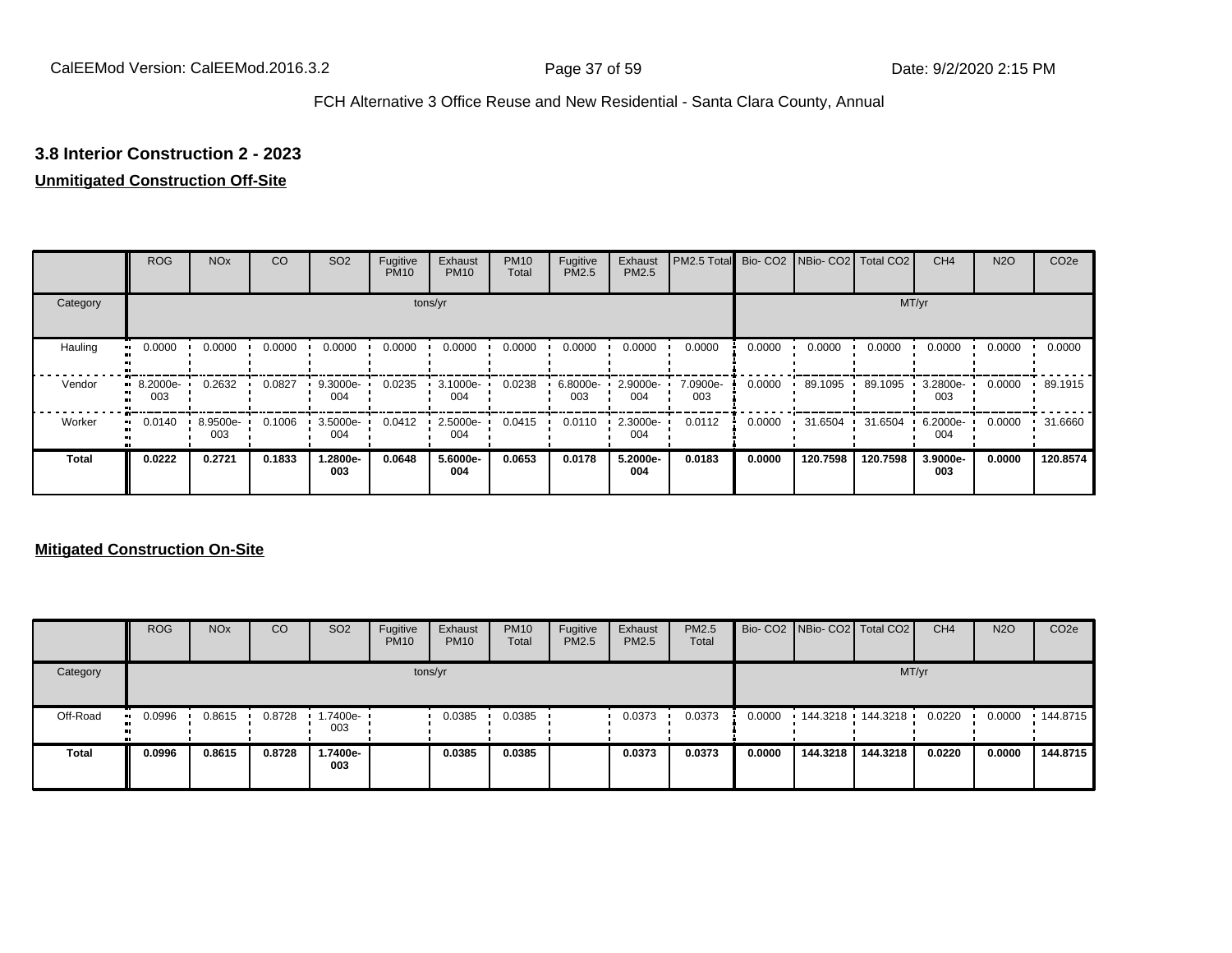# **3.8 Interior Construction 2 - 2023**

# **Mitigated Construction Off-Site**

|              | <b>ROG</b>      | <b>NO<sub>x</sub></b> | CO     | SO <sub>2</sub> | Fugitive<br><b>PM10</b> | Exhaust<br><b>PM10</b> | <b>PM10</b><br>Total | Fugitive<br>PM2.5 | Exhaust<br>PM2.5 | PM2.5 Total     | Bio-CO <sub>2</sub> | NBio- CO2   Total CO2 |          | CH <sub>4</sub> | <b>N2O</b> | CO <sub>2e</sub> |
|--------------|-----------------|-----------------------|--------|-----------------|-------------------------|------------------------|----------------------|-------------------|------------------|-----------------|---------------------|-----------------------|----------|-----------------|------------|------------------|
| Category     |                 |                       |        |                 |                         | tons/yr                |                      |                   |                  |                 |                     |                       | MT/yr    |                 |            |                  |
| Hauling<br>œ | 0.0000          | 0.0000                | 0.0000 | 0.0000          | 0.0000                  | 0.0000                 | 0.0000               | 0.0000            | 0.0000           | 0.0000          | 0.0000              | 0.0000                | 0.0000   | 0.0000          | 0.0000     | 0.0000           |
| Vendor<br>œ  | 8.2000e-<br>003 | 0.2632                | 0.0827 | 9.3000e-<br>004 | 0.0235                  | 3.1000e-<br>004        | 0.0238               | 6.8000e-<br>003   | 2.9000e-<br>004  | 7.0900e-<br>003 | 0.0000              | 89.1095               | 89.1095  | 3.2800e-<br>003 | 0.0000     | 89.1915          |
| Worker<br>п. | 0.0140          | 8.9500e-<br>003       | 0.1006 | 3.5000e-<br>004 | 0.0412                  | 2.5000e-<br>004        | 0.0415               | 0.0110            | 2.3000e-<br>004  | 0.0112          | 0.0000              | 31.6504               | 31.6504  | 6.2000e-<br>004 | 0.0000     | 31.6660          |
| <b>Total</b> | 0.0222          | 0.2721                | 0.1833 | 1.2800e-<br>003 | 0.0648                  | 5.6000e-<br>004        | 0.0653               | 0.0178            | 5.2000e-<br>004  | 0.0183          | 0.0000              | 120.7598              | 120.7598 | 3.9000e-<br>003 | 0.0000     | 120.8574         |

**3.8 Interior Construction 2 - 2024**

|              | <b>ROG</b>          | <b>NO<sub>x</sub></b> | CO     | SO <sub>2</sub>        | Fugitive<br><b>PM10</b> | Exhaust<br><b>PM10</b> | <b>PM10</b><br>Total | Fugitive<br><b>PM2.5</b> | Exhaust<br>PM2.5 | <b>PM2.5 Total Bio-CO2 NBio-CO2 Total CO2</b> |        |         |         | CH <sub>4</sub> | <b>N2O</b> | CO <sub>2e</sub> |
|--------------|---------------------|-----------------------|--------|------------------------|-------------------------|------------------------|----------------------|--------------------------|------------------|-----------------------------------------------|--------|---------|---------|-----------------|------------|------------------|
| Category     |                     |                       |        |                        |                         | tons/yr                |                      |                          |                  |                                               |        |         |         | MT/yr           |            |                  |
| Off-Road     | 0.0643<br>$\bullet$ | 0.5505                |        | 0.5875 1.1700e-<br>003 |                         | 0.0235                 | 0.0235               |                          | 0.0228           | 0.0228                                        | 0.0000 | 97.6944 | 97.6944 | 0.0148          | 0.0000     | 98.0643          |
| <b>Total</b> | 0.0643              | 0.5505                | 0.5875 | 1.1700e-<br>003        |                         | 0.0235                 | 0.0235               |                          | 0.0228           | 0.0228                                        | 0.0000 | 97.6944 | 97.6944 | 0.0148          | 0.0000     | 98.0643          |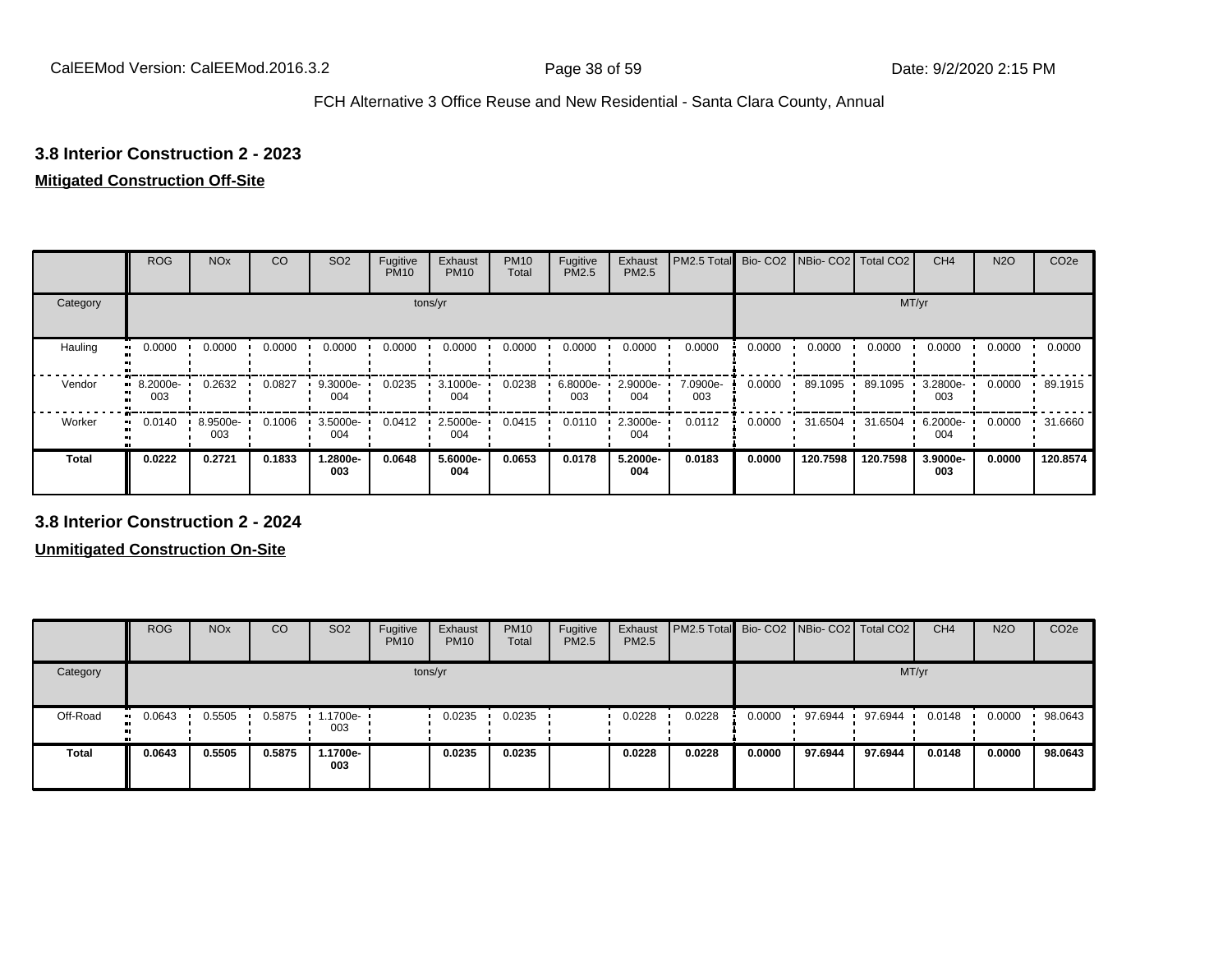# **3.8 Interior Construction 2 - 2024**

## **Unmitigated Construction Off-Site**

|          | <b>ROG</b>      | <b>NO<sub>x</sub></b> | CO     | SO <sub>2</sub> | Fugitive<br><b>PM10</b> | Exhaust<br><b>PM10</b> | <b>PM10</b><br>Total | Fugitive<br><b>PM2.5</b> | Exhaust<br>PM2.5 | PM2.5 Total Bio- CO2 NBio- CO2 Total CO2 |        |         |         | CH <sub>4</sub> | <b>N2O</b> | CO <sub>2e</sub> |
|----------|-----------------|-----------------------|--------|-----------------|-------------------------|------------------------|----------------------|--------------------------|------------------|------------------------------------------|--------|---------|---------|-----------------|------------|------------------|
| Category |                 |                       |        |                 |                         | tons/yr                |                      |                          |                  |                                          |        |         |         | MT/yr           |            |                  |
| Hauling  | 0.0000          | 0.0000                | 0.0000 | 0.0000          | 0.0000                  | 0.0000                 | 0.0000               | 0.0000                   | 0.0000           | 0.0000                                   | 0.0000 | 0.0000  | 0.0000  | 0.0000          | 0.0000     | 0.0000           |
| Vendor   | 5.3700e-<br>003 | 0.1759                | 0.0541 | 6.2000e-<br>004 | 0.0159                  | 2.0000e-<br>004        | 0.0161               | 4.6000e-<br>003          | 2.0000e-<br>004  | 4.8000e-<br>003                          | 0.0000 | 59.9169 | 59.9169 | 2.1800e-<br>003 | 0.0000     | 59.9713          |
| Worker   | 8.9200e-<br>003 | 5.4800e-<br>003       | 0.0631 | 2.3000e-<br>004 | 0.0279                  | 1.7000e-<br>004        | 0.0281               | 7.4200e-<br>003          | 1.5000e-<br>004  | 7.5800e-<br>003                          | 0.0000 | 20.5833 | 20.5833 | 3.8000e-<br>004 | 0.0000     | 20.5928          |
| Total    | 0.0143          | 0.1814                | 0.1172 | 8.5000e-<br>004 | 0.0438                  | 3.7000e-<br>004        | 0.0442               | 0.0120                   | 3.5000e-<br>004  | 0.0124                                   | 0.0000 | 80.5002 | 80.5002 | 2.5600e-<br>003 | 0.0000     | 80.5641          |

|              | <b>ROG</b> | <b>NO<sub>x</sub></b> | CO     | SO <sub>2</sub> | Fugitive<br><b>PM10</b> | Exhaust<br><b>PM10</b> | <b>PM10</b><br>Total | Fugitive<br><b>PM2.5</b> | Exhaust<br><b>PM2.5</b> | <b>PM2.5 Total</b> Bio- CO2 NBio- CO2 Total CO2 |        |         |         | CH <sub>4</sub> | <b>N2O</b> | CO <sub>2e</sub> |
|--------------|------------|-----------------------|--------|-----------------|-------------------------|------------------------|----------------------|--------------------------|-------------------------|-------------------------------------------------|--------|---------|---------|-----------------|------------|------------------|
| Category     | tons/yr    |                       |        |                 |                         |                        |                      |                          |                         | MT/yr                                           |        |         |         |                 |            |                  |
| Off-Road     | 0.0643     | 0.5505                | 0.5875 | .1700e-<br>003  |                         | 0.0235                 | 0.0235               |                          | 0.0228                  | 0.0228                                          | 0.0000 | 97.6943 | 97.6943 | 0.0148          | 0.0000     | 98.0642          |
| <b>Total</b> | 0.0643     | 0.5505                | 0.5875 | 1.1700e-<br>003 |                         | 0.0235                 | 0.0235               |                          | 0.0228                  | 0.0228                                          | 0.0000 | 97.6943 | 97.6943 | 0.0148          | 0.0000     | 98.0642          |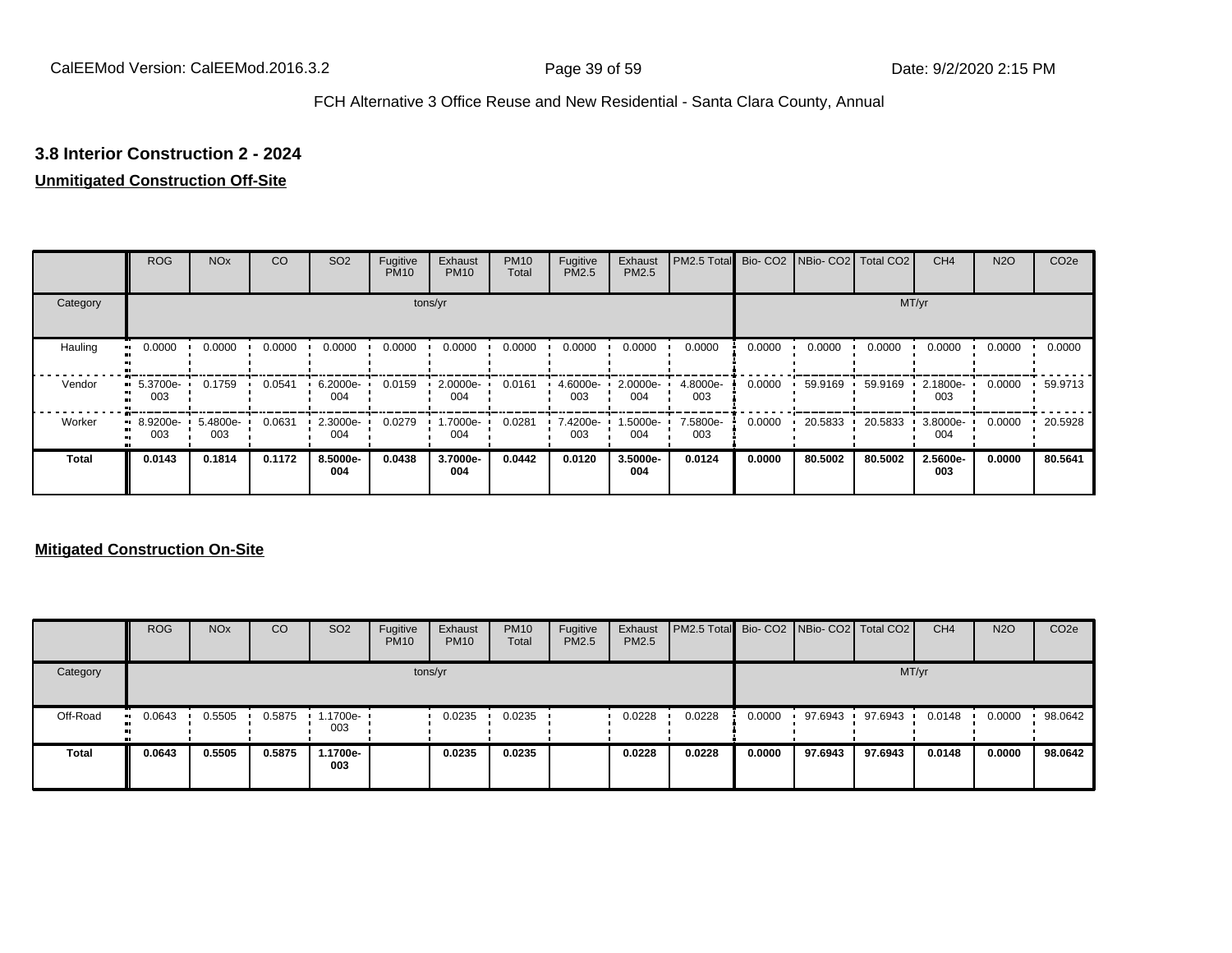## **3.8 Interior Construction 2 - 2024**

# **Mitigated Construction Off-Site**

|              | <b>ROG</b>               | <b>NO<sub>x</sub></b> | CO     | SO <sub>2</sub> | Fugitive<br><b>PM10</b> | Exhaust<br><b>PM10</b> | <b>PM10</b><br>Total | Fugitive<br>PM2.5 | Exhaust<br>PM2.5 | PM2.5 Total     | Bio-CO <sub>2</sub> | NBio- CO2   Total CO2 |         | CH <sub>4</sub> | <b>N2O</b> | CO <sub>2e</sub> |
|--------------|--------------------------|-----------------------|--------|-----------------|-------------------------|------------------------|----------------------|-------------------|------------------|-----------------|---------------------|-----------------------|---------|-----------------|------------|------------------|
| Category     |                          |                       |        |                 | tons/yr                 |                        |                      |                   |                  |                 |                     |                       | MT/yr   |                 |            |                  |
| Hauling      | 0.0000<br>$\blacksquare$ | 0.0000                | 0.0000 | 0.0000          | 0.0000                  | 0.0000                 | 0.0000               | 0.0000            | 0.0000           | 0.0000          | 0.0000              | 0.0000                | 0.0000  | 0.0000          | 0.0000     | 0.0000           |
| Vendor       | $-5.3700e-$<br>003       | 0.1759                | 0.0541 | 6.2000e-<br>004 | 0.0159                  | 2.0000e-<br>004        | 0.0161               | 4.6000e-<br>003   | 2.0000e-<br>004  | 4.8000e-<br>003 | 0.0000              | 59.9169               | 59.9169 | 2.1800e-<br>003 | 0.0000     | 59.9713          |
| Worker       | 8.9200e-<br>ш.<br>003    | 5.4800e-<br>003       | 0.0631 | 2.3000e-<br>004 | 0.0279                  | 1.7000e-<br>004        | 0.0281               | 7.4200e-<br>003   | .5000e-<br>004   | 7.5800e-<br>003 | 0.0000              | 20.5833               | 20.5833 | 3.8000e-<br>004 | 0.0000     | 20.5928          |
| <b>Total</b> | 0.0143                   | 0.1814                | 0.1172 | 8.5000e-<br>004 | 0.0438                  | 3.7000e-<br>004        | 0.0442               | 0.0120            | 3.5000e-<br>004  | 0.0124          | 0.0000              | 80.5002               | 80.5002 | 2.5600e-<br>003 | 0.0000     | 80.5641          |

**3.9 Interior Finishes 2 - 2024**

**Unmitigated Construction On-Site**

|                        | <b>ROG</b>   | <b>NO<sub>x</sub></b> | CO     | SO <sub>2</sub> | Fugitive<br><b>PM10</b> | Exhaust<br><b>PM10</b> | <b>PM10</b><br>Total | Fugitive<br><b>PM2.5</b> | Exhaust<br><b>PM2.5</b> | PM2.5 Total Bio- CO2 NBio- CO2 Total CO2 |        |          |                     | CH <sub>4</sub> | <b>N2O</b> | CO <sub>2e</sub> |
|------------------------|--------------|-----------------------|--------|-----------------|-------------------------|------------------------|----------------------|--------------------------|-------------------------|------------------------------------------|--------|----------|---------------------|-----------------|------------|------------------|
| Category               |              |                       |        |                 |                         | tons/yr                |                      |                          |                         |                                          |        |          | MT/yr               |                 |            |                  |
| Archit. Coating<br>- - | 0.8631       |                       |        |                 |                         | 0.0000                 | 0.0000               |                          | 0.0000                  | 0.0000                                   | 0.0000 | 0.0000   | 0.0000              | 0.0000          | 0.0000     | 0.0000           |
| Off-Road               | 0.0864<br>ш. | 0.6890                | 0.8856 | 1.6000e-<br>003 |                         | 0.0297                 | 0.0297               |                          | 0.0294                  | 0.0294                                   | 0.0000 |          | 131.0740 131.0740 ' | 0.0132          | 0.0000     | .131.4036        |
| <b>Total</b>           | 0.9495       | 0.6890                | 0.8856 | 1.6000e-<br>003 |                         | 0.0297                 | 0.0297               |                          | 0.0294                  | 0.0294                                   | 0.0000 | 131.0740 | 131.0740            | 0.0132          | 0.0000     | 131.4036         |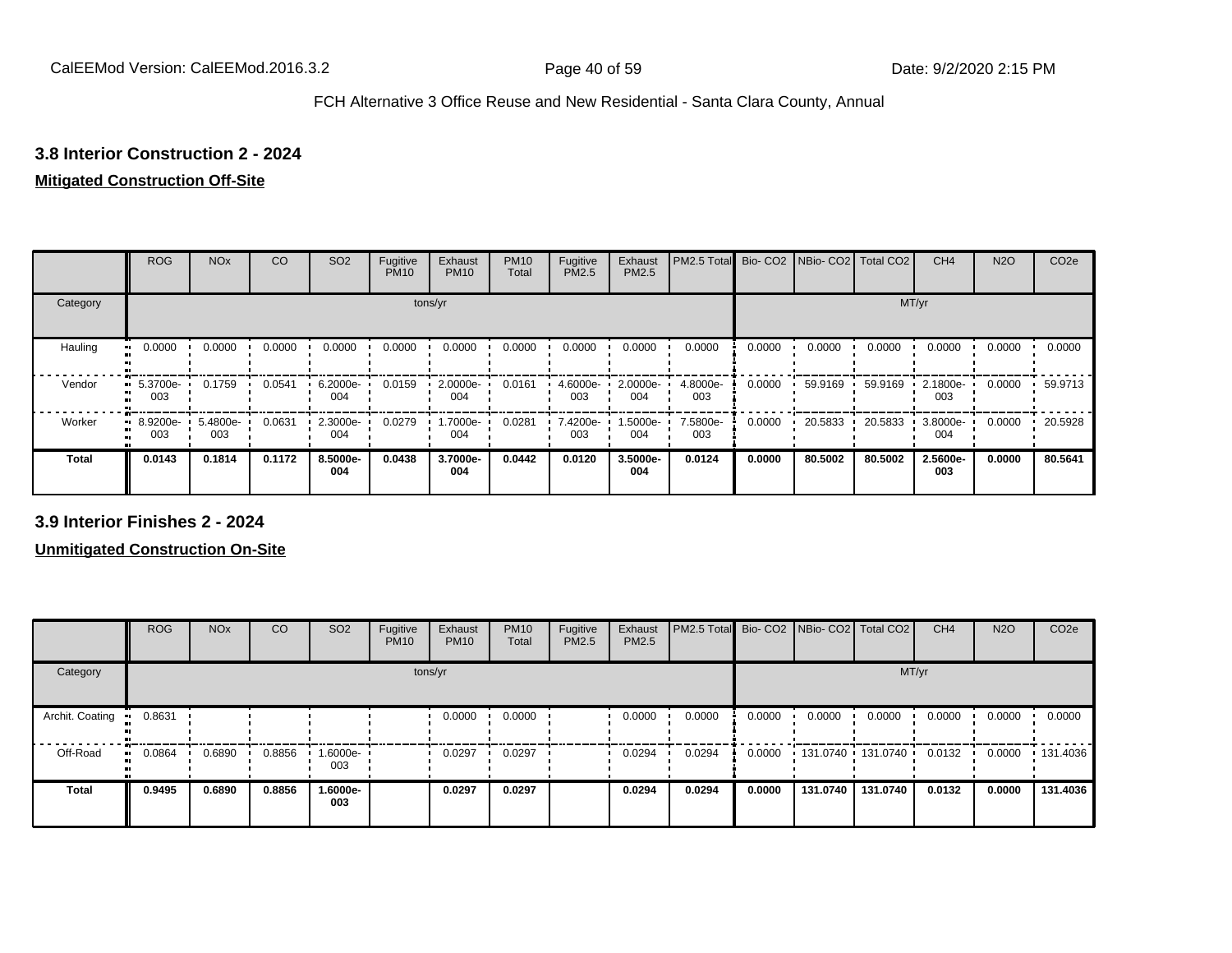# **3.9 Interior Finishes 2 - 2024**

#### **Unmitigated Construction Off-Site**

|                     | <b>ROG</b> | <b>NO<sub>x</sub></b> | CO     | SO <sub>2</sub> | Fugitive<br><b>PM10</b> | Exhaust<br><b>PM10</b> | <b>PM10</b><br>Total | Fugitive<br><b>PM2.5</b> | Exhaust<br>PM2.5 | PM2.5 Total |        | Bio- CO2   NBio- CO2   Total CO2 |         | CH <sub>4</sub> | <b>N2O</b> | CO <sub>2e</sub> |
|---------------------|------------|-----------------------|--------|-----------------|-------------------------|------------------------|----------------------|--------------------------|------------------|-------------|--------|----------------------------------|---------|-----------------|------------|------------------|
| Category            |            |                       |        |                 |                         | tons/yr                |                      |                          |                  |             |        |                                  |         | MT/yr           |            |                  |
| Hauling<br>œ        | 0.0000     | 0.0000                | 0.0000 | 0.0000          | 0.0000                  | 0.0000                 | 0.0000               | 0.0000                   | 0.0000           | 0.0000      | 0.0000 | 0.0000                           | 0.0000  | 0.0000          | 0.0000     | 0.0000           |
| Vendor<br>$\bullet$ | 0.0000     | 0.0000                | 0.0000 | 0.0000          | 0.0000                  | 0.0000                 | 0.0000               | 0.0000                   | 0.0000           | 0.0000      | 0.0000 | 0.0000                           | 0.0000  | 0.0000          | 0.0000     | 0.0000           |
| Worker<br>п.        | 0.0155     | 9.5200e-<br>003       | 0.1098 | 4.0000e-<br>004 | 0.0485                  | 2.9000e-<br>004        | 0.0488               | 0.0129                   | 2.6000e-<br>004  | 0.0132      | 0.0000 | 35.7869                          | 35.7869 | 6.6000e-<br>004 | 0.0000     | 35.8034          |
| <b>Total</b>        | 0.0155     | 9.5200e-<br>003       | 0.1098 | 4.0000e-<br>004 | 0.0485                  | 2.9000e-<br>004        | 0.0488               | 0.0129                   | 2.6000e-<br>004  | 0.0132      | 0.0000 | 35.7869                          | 35.7869 | 6.6000e-<br>004 | 0.0000     | 35,8034          |

## **Mitigated Construction On-Site**

|                 | <b>ROG</b> | <b>NO<sub>x</sub></b> | CO     | SO <sub>2</sub> | Fugitive<br><b>PM10</b> | Exhaust<br><b>PM10</b> | <b>PM10</b><br>Total | Fugitive<br><b>PM2.5</b> | Exhaust<br><b>PM2.5</b> | PM2.5 Total Bio- CO2 NBio- CO2 Total CO2 |        |                     |          | CH <sub>4</sub> | <b>N2O</b> | CO <sub>2e</sub> |
|-----------------|------------|-----------------------|--------|-----------------|-------------------------|------------------------|----------------------|--------------------------|-------------------------|------------------------------------------|--------|---------------------|----------|-----------------|------------|------------------|
| Category        |            |                       |        |                 |                         | tons/yr                |                      |                          |                         |                                          |        |                     | MT/yr    |                 |            |                  |
| Archit. Coating | 0.8631     |                       |        |                 |                         | 0.0000                 | 0.0000               |                          | 0.0000                  | 0.0000                                   | 0.0000 | 0.0000              | 0.0000   | 0.0000          | 0.0000     | 0.0000           |
| Off-Road        | 0.0864     | 0.6890                | 0.8856 | .6000e-<br>003  |                         | 0.0297                 | 0.0297               |                          | 0.0294                  | 0.0294                                   | 0.0000 | 131.0738 131.0738 1 |          | 0.0132          | 0.0000     | $\cdot$ 131.4034 |
| Total           | 0.9495     | 0.6890                | 0.8856 | -.6000e<br>003  |                         | 0.0297                 | 0.0297               |                          | 0.0294                  | 0.0294                                   | 0.0000 | 131.0738            | 131.0738 | 0.0132          | 0.0000     | 131.4034         |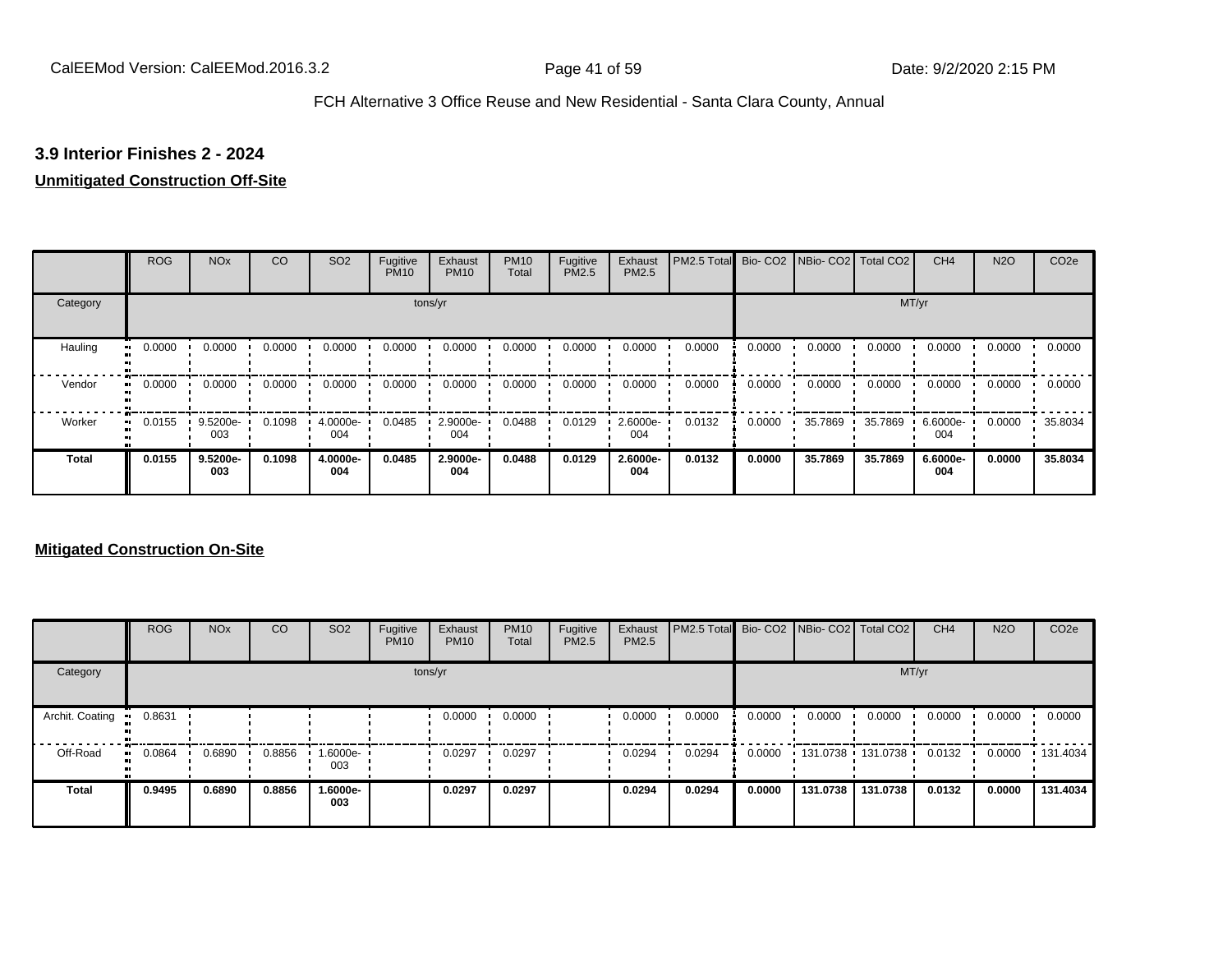# **3.9 Interior Finishes 2 - 2024**

# **Mitigated Construction Off-Site**

|                           | <b>ROG</b> | <b>NO<sub>x</sub></b> | CO     | SO <sub>2</sub> | Fugitive<br><b>PM10</b> | Exhaust<br><b>PM10</b> | <b>PM10</b><br>Total | Fugitive<br>PM2.5 | Exhaust<br>PM2.5 | PM2.5 Total |        | Bio- CO2   NBio- CO2   Total CO2 |         | CH <sub>4</sub> | <b>N2O</b> | CO <sub>2e</sub> |
|---------------------------|------------|-----------------------|--------|-----------------|-------------------------|------------------------|----------------------|-------------------|------------------|-------------|--------|----------------------------------|---------|-----------------|------------|------------------|
| Category                  |            |                       |        |                 | tons/yr                 |                        |                      |                   |                  |             |        |                                  | MT/yr   |                 |            |                  |
| Hauling<br>$\blacksquare$ | 0.0000     | 0.0000                | 0.0000 | 0.0000          | 0.0000                  | 0.0000                 | 0.0000               | 0.0000            | 0.0000           | 0.0000      | 0.0000 | 0.0000                           | 0.0000  | 0.0000          | 0.0000     | 0.0000           |
| Vendor<br>$\bullet$       | 0.0000     | 0.0000                | 0.0000 | 0.0000          | 0.0000                  | 0.0000                 | 0.0000               | 0.0000            | 0.0000           | 0.0000      | 0.0000 | 0.0000                           | 0.0000  | 0.0000          | 0.0000     | 0.0000           |
| Worker<br>$\bullet$       | 0.0155     | 9.5200e-<br>003       | 0.1098 | 4.0000e-<br>004 | 0.0485                  | 2.9000e-<br>004        | 0.0488               | 0.0129            | 2.6000e-<br>004  | 0.0132      | 0.0000 | 35.7869                          | 35.7869 | 6.6000e-<br>004 | 0.0000     | 35.8034          |
| <b>Total</b>              | 0.0155     | 9.5200e-<br>003       | 0.1098 | 4.0000e-<br>004 | 0.0485                  | 2.9000e-<br>004        | 0.0488               | 0.0129            | 2.6000e-<br>004  | 0.0132      | 0.0000 | 35.7869                          | 35.7869 | 6.6000e-<br>004 | 0.0000     | 35.8034          |

**3.10 Site Work - 2024**

**Unmitigated Construction On-Site**

|              | <b>ROG</b>                     | <b>NO<sub>x</sub></b> | CO     | SO <sub>2</sub> | Fugitive<br><b>PM10</b> | Exhaust<br><b>PM10</b> | <b>PM10</b><br>Total | Fugitive<br><b>PM2.5</b> | Exhaust<br><b>PM2.5</b> | PM2.5 Total Bio- CO2 NBio- CO2 Total CO2 |        |         |         | CH <sub>4</sub> | <b>N2O</b> | CO <sub>2e</sub> |
|--------------|--------------------------------|-----------------------|--------|-----------------|-------------------------|------------------------|----------------------|--------------------------|-------------------------|------------------------------------------|--------|---------|---------|-----------------|------------|------------------|
| Category     |                                |                       |        |                 |                         | tons/yr                |                      |                          |                         |                                          |        |         | MT/yr   |                 |            |                  |
| Off-Road     | 0.0496                         | 0.4567                | 0.4998 | 1.0100e-<br>003 |                         | 0.0204                 | 0.0204               |                          | 0.0188                  | 0.0188                                   | 0.0000 | 88.1806 | 88.1806 | 0.0283          | 0.0000     | 88.8873          |
| Paving       | $\blacksquare$ 2.2800e-<br>003 |                       |        |                 |                         | 0.0000                 | 0.0000               |                          | 0.0000                  | 0.0000                                   | 0.0000 | 0.0000  | 0.0000  | 0.0000          | 0.0000     | 0.0000           |
| <b>Total</b> | 0.0518                         | 0.4567                | 0.4998 | 1.0100e-<br>003 |                         | 0.0204                 | 0.0204               |                          | 0.0188                  | 0.0188                                   | 0.0000 | 88.1806 | 88.1806 | 0.0283          | 0.0000     | 88.8873          |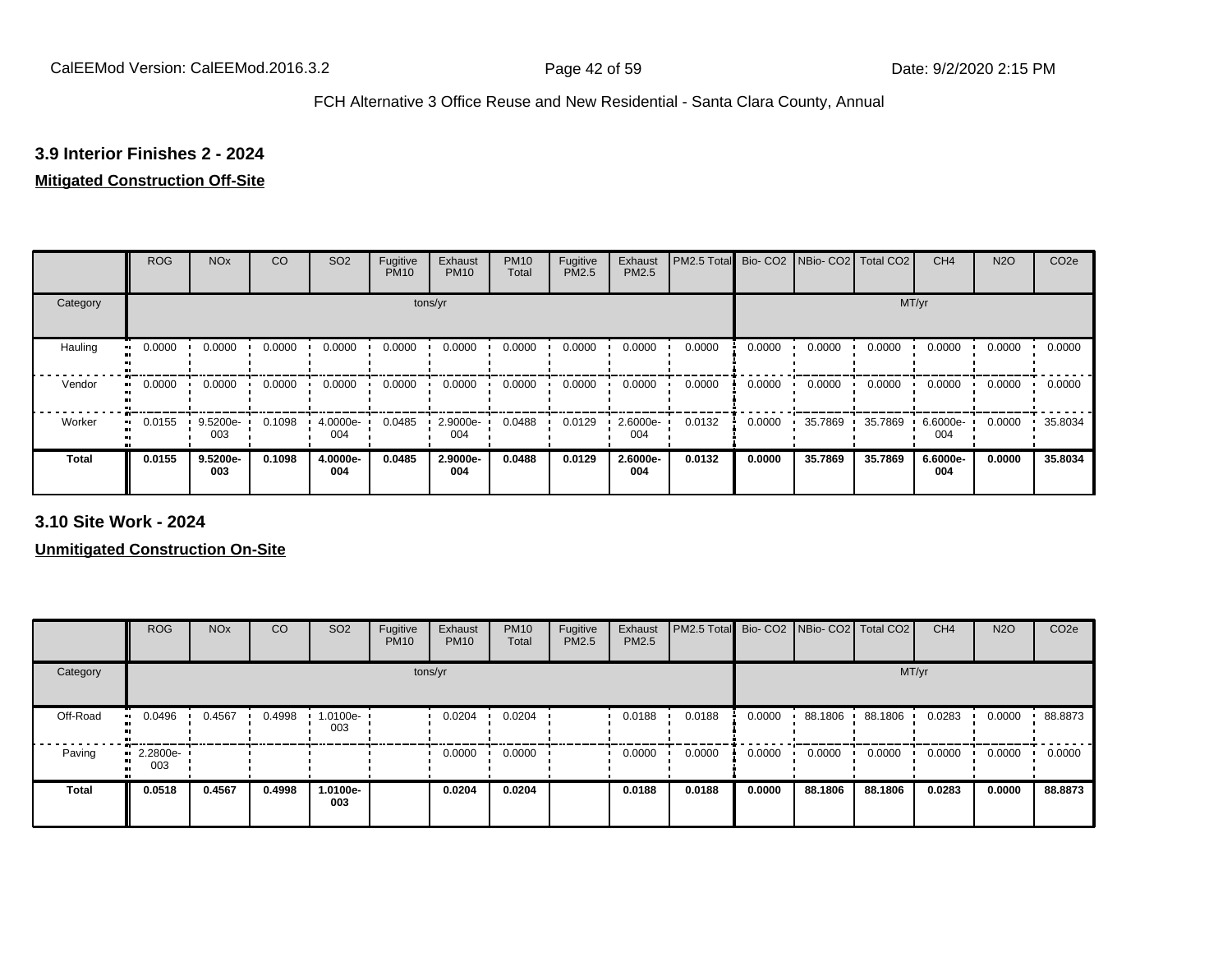#### **3.10 Site Work - 2024**

# **Unmitigated Construction Off-Site**

|                     | <b>ROG</b>          | <b>NO<sub>x</sub></b> | CO     | SO <sub>2</sub> | Fugitive<br><b>PM10</b> | Exhaust<br><b>PM10</b> | <b>PM10</b><br>Total | Fugitive<br><b>PM2.5</b> | Exhaust<br>PM2.5 | PM2.5 Total     |        | Bio- CO2   NBio- CO2   Total CO2 |        | CH <sub>4</sub> | <b>N2O</b> | CO <sub>2e</sub> |
|---------------------|---------------------|-----------------------|--------|-----------------|-------------------------|------------------------|----------------------|--------------------------|------------------|-----------------|--------|----------------------------------|--------|-----------------|------------|------------------|
| Category            |                     |                       |        |                 |                         | tons/yr                |                      |                          |                  |                 |        |                                  |        | MT/yr           |            |                  |
| Hauling             | 0.0000              | 0.0000                | 0.0000 | 0.0000          | 0.0000                  | 0.0000                 | 0.0000               | 0.0000                   | 0.0000           | 0.0000          | 0.0000 | 0.0000                           | 0.0000 | 0.0000          | 0.0000     | 0.0000           |
| Vendor              | 0.0000<br>$\bullet$ | 0.0000                | 0.0000 | 0.0000          | 0.0000                  | 0.0000                 | 0.0000               | 0.0000                   | 0.0000           | 0.0000          | 0.0000 | 0.0000                           | 0.0000 | 0.0000          | 0.0000     | 0.0000           |
| Worker<br>$\bullet$ | 1.6000e-<br>003     | 9.8000e-<br>004       | 0.0113 | 4.0000e-<br>005 | 5.0000e-<br>003         | 3.0000e-<br>005        | 5.0300e-<br>003      | -.3300e<br>003           | 3.0000e-<br>005  | 1.3600e-<br>003 | 0.0000 | 3.6839                           | 3.6839 | 7.0000e-<br>005 | 0.0000     | 3.6857           |
| <b>Total</b>        | -.6000e<br>003      | 9.8000e-<br>004       | 0.0113 | 4.0000e-<br>005 | 5.0000e-<br>003         | 3.0000e-<br>005        | 5.0300e-<br>003      | 1.3300e-<br>003          | 3.0000e-<br>005  | 1.3600e-<br>003 | 0.0000 | 3.6839                           | 3.6839 | 7.0000e-<br>005 | 0.0000     | 3.6857           |

## **Mitigated Construction On-Site**

|              | <b>ROG</b>                     | <b>NO<sub>x</sub></b> | CO     | SO <sub>2</sub> | Fugitive<br><b>PM10</b> | Exhaust<br><b>PM10</b> | <b>PM10</b><br>Total | Fugitive<br><b>PM2.5</b> | Exhaust<br><b>PM2.5</b> | <b>PM2.5 Total</b> Bio- CO2 NBio- CO2 Total CO2 |        |         |         | CH <sub>4</sub> | <b>N2O</b> | CO <sub>2e</sub> |
|--------------|--------------------------------|-----------------------|--------|-----------------|-------------------------|------------------------|----------------------|--------------------------|-------------------------|-------------------------------------------------|--------|---------|---------|-----------------|------------|------------------|
| Category     |                                |                       |        |                 |                         | tons/yr                |                      |                          |                         |                                                 |        |         | MT/yr   |                 |            |                  |
| Off-Road     | 0.0496                         | 0.4567                | 0.4998 | 1.0100e-<br>003 |                         | 0.0204                 | 0.0204               |                          | 0.0188                  | 0.0188                                          | 0.0000 | 88.1805 | 88.1805 | 0.0283          | 0.0000     | 88.8872          |
| Paving       | $\blacksquare$ 2.2800e-<br>003 |                       |        |                 |                         | 0.0000                 | 0.0000               |                          | 0.0000                  | 0.0000                                          | 0.0000 | 0.0000  | 0.0000  | 0.0000          | 0.0000     | 0.0000           |
| <b>Total</b> | 0.0518                         | 0.4567                | 0.4998 | 1.0100e-<br>003 |                         | 0.0204                 | 0.0204               |                          | 0.0188                  | 0.0188                                          | 0.0000 | 88.1805 | 88.1805 | 0.0283          | 0.0000     | 88.8872          |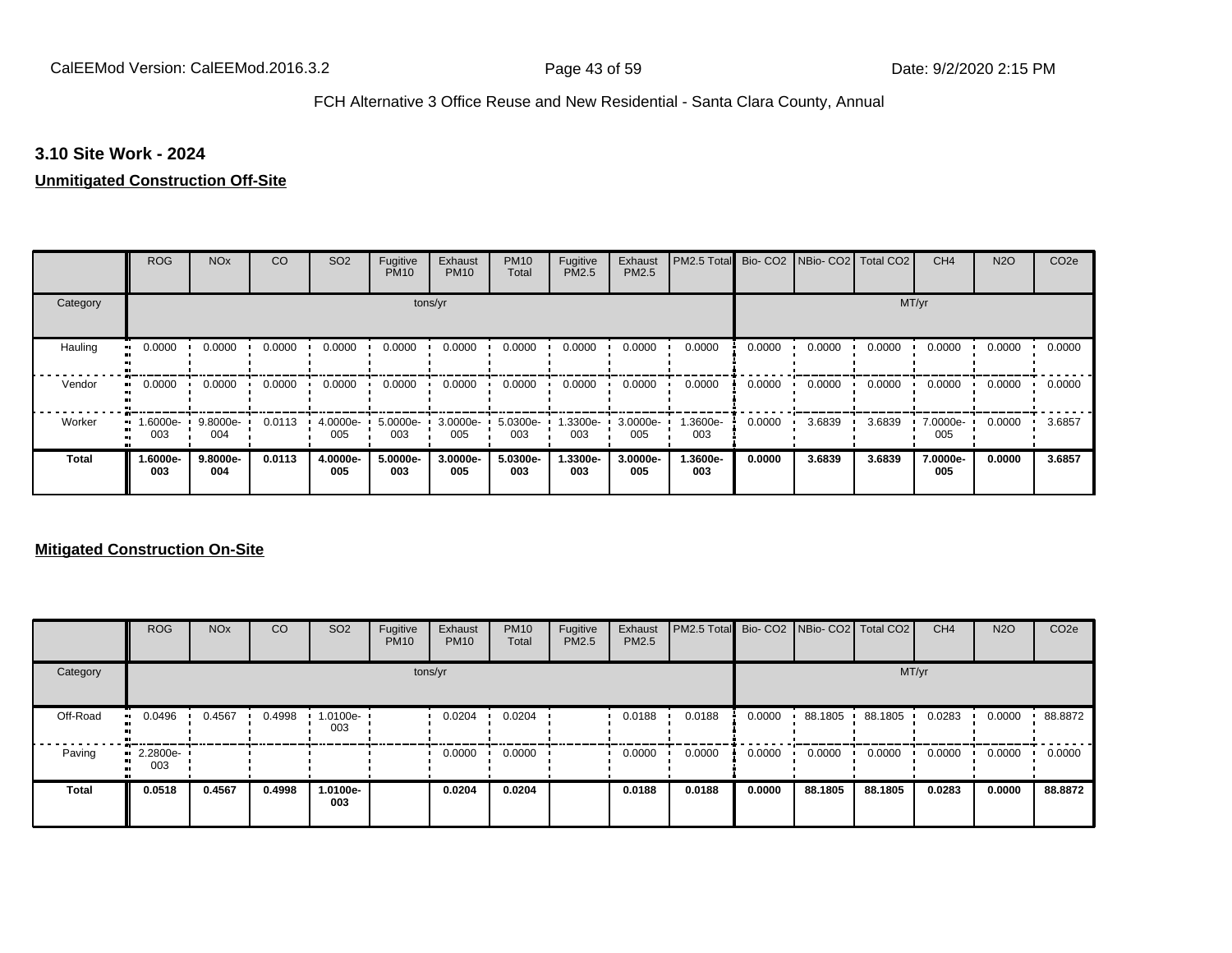#### **3.10 Site Work - 2024**

#### **Mitigated Construction Off-Site**

|              | <b>ROG</b>        | <b>NO<sub>x</sub></b> | CO     | SO <sub>2</sub> | Fugitive<br><b>PM10</b> | Exhaust<br><b>PM10</b> | <b>PM10</b><br>Total | Fugitive<br><b>PM2.5</b> | Exhaust<br>PM2.5 | PM2.5 Total Bio- CO2 NBio- CO2 Total CO2 |        |        |        | CH <sub>4</sub> | <b>N2O</b> | CO <sub>2e</sub> |
|--------------|-------------------|-----------------------|--------|-----------------|-------------------------|------------------------|----------------------|--------------------------|------------------|------------------------------------------|--------|--------|--------|-----------------|------------|------------------|
| Category     |                   |                       |        |                 | tons/yr                 |                        |                      |                          |                  |                                          |        |        | MT/yr  |                 |            |                  |
| Hauling      | 0.0000            | 0.0000                | 0.0000 | 0.0000          | 0.0000                  | 0.0000                 | 0.0000               | 0.0000                   | 0.0000           | 0.0000                                   | 0.0000 | 0.0000 | 0.0000 | 0.0000          | 0.0000     | 0.0000           |
| Vendor       | 0.0000            | 0.0000                | 0.0000 | 0.0000          | 0.0000                  | 0.0000                 | 0.0000               | 0.0000                   | 0.0000           | 0.0000                                   | 0.0000 | 0.0000 | 0.0000 | 0.0000          | 0.0000     | 0.0000           |
| Worker<br>œ  | l.6000e- ∎<br>003 | 9.8000e-<br>004       | 0.0113 | 4.0000e-<br>005 | 5.0000e-<br>003         | 3.0000e-<br>005        | 5.0300e-<br>003      | 1.3300e-<br>003          | 3.0000e-<br>005  | 1.3600e-<br>003                          | 0.0000 | 3.6839 | 3.6839 | 7.0000e-<br>005 | 0.0000     | 3.6857           |
| <b>Total</b> | -.6000e<br>003    | $9.8000e -$<br>004    | 0.0113 | 4.0000e-<br>005 | 5.0000e-<br>003         | 3.0000e-<br>005        | 5.0300e-<br>003      | 1.3300e-<br>003          | 3.0000e-<br>005  | 1.3600e-<br>003                          | 0.0000 | 3.6839 | 3.6839 | 7.0000e-<br>005 | 0.0000     | 3.6857           |

**3.10 Site Work - 2025**

**Unmitigated Construction On-Site**

|              | <b>ROG</b>              | <b>NO<sub>x</sub></b> | CO     | SO <sub>2</sub>  | Fugitive<br><b>PM10</b> | Exhaust<br><b>PM10</b> | <b>PM10</b><br>Total | Fugitive<br><b>PM2.5</b> | Exhaust<br><b>PM2.5</b> | PM2.5 Total Bio- CO2 NBio- CO2 Total CO2 |        |         |         | CH <sub>4</sub> | <b>N2O</b> | CO <sub>2e</sub> |
|--------------|-------------------------|-----------------------|--------|------------------|-------------------------|------------------------|----------------------|--------------------------|-------------------------|------------------------------------------|--------|---------|---------|-----------------|------------|------------------|
| Category     |                         |                       |        |                  |                         | tons/yr                |                      |                          |                         |                                          |        |         | MT/yr   |                 |            |                  |
| Off-Road     | 0.0477                  | 0.4284                | 0.5065 | --0300e.l<br>003 |                         | 0.0184                 | 0.0184               |                          | 0.0170                  | 0.0170                                   | 0.0000 | 90.2707 | 90.2707 | 0.0289          | 0.0000     | 90.9942          |
| Paving       | $\cdot$ 2.3400e-<br>003 |                       |        |                  |                         | 0.0000                 | 0.0000               |                          | 0.0000                  | 0.0000                                   | 0.0000 | 0.0000  | 0.0000  | 0.0000          | 0.0000     | 0.0000           |
| <b>Total</b> | 0.0500                  | 0.4284                | 0.5065 | 1.0300e-<br>003  |                         | 0.0184                 | 0.0184               |                          | 0.0170                  | 0.0170                                   | 0.0000 | 90.2707 | 90.2707 | 0.0289          | 0.0000     | 90.9942          |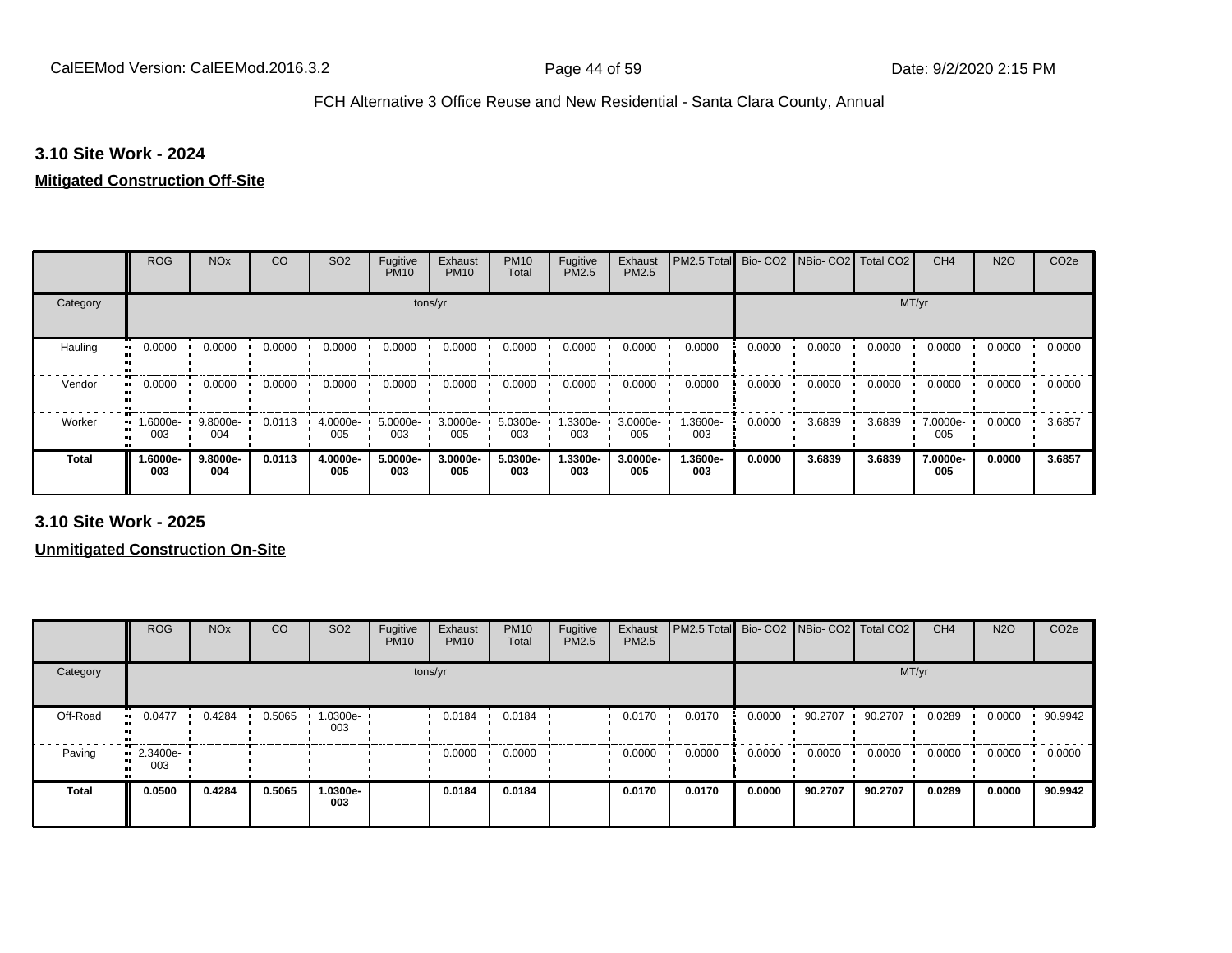#### **3.10 Site Work - 2025**

# **Unmitigated Construction Off-Site**

|              | <b>ROG</b>                   | <b>NO<sub>x</sub></b> | CO     | SO <sub>2</sub> | Fugitive<br><b>PM10</b> | Exhaust<br><b>PM10</b> | <b>PM10</b><br>Total | Fugitive<br><b>PM2.5</b> | Exhaust<br>PM2.5 | PM2.5 Total     |        | Bio- CO2   NBio- CO2   Total CO2 |        | CH <sub>4</sub> | <b>N2O</b> | CO <sub>2e</sub> |
|--------------|------------------------------|-----------------------|--------|-----------------|-------------------------|------------------------|----------------------|--------------------------|------------------|-----------------|--------|----------------------------------|--------|-----------------|------------|------------------|
| Category     |                              |                       |        |                 |                         | tons/yr                |                      |                          |                  |                 |        |                                  |        | MT/yr           |            |                  |
| Hauling      | 0.0000                       | 0.0000                | 0.0000 | 0.0000          | 0.0000                  | 0.0000                 | 0.0000               | 0.0000                   | 0.0000           | 0.0000          | 0.0000 | 0.0000                           | 0.0000 | 0.0000          | 0.0000     | 0.0000           |
| Vendor       | 0.0000<br>$\bullet$          | 0.0000                | 0.0000 | 0.0000          | 0.0000                  | 0.0000                 | 0.0000               | 0.0000                   | 0.0000           | 0.0000          | 0.0000 | 0.0000                           | 0.0000 | 0.0000          | 0.0000     | 0.0000           |
| Worker       | 1.5500e-<br>$\bullet$<br>003 | 9.1000e-<br>004       | 0.0107 | 4.0000e-<br>005 | 5.1200e-<br>003         | 3.0000e-<br>005        | 5.1500e-<br>003      | -3600e.<br>003           | 3.0000e-<br>005  | 1.3900e-<br>003 | 0.0000 | 3.6191                           | 3.6191 | 6.0000e-<br>005 | 0.0000     | 3.6207           |
| <b>Total</b> | 1.5500e-<br>003              | 9.1000e-<br>004       | 0.0107 | 4.0000e-<br>005 | 5.1200e-<br>003         | 3.0000e-<br>005        | 5.1500e-<br>003      | 1.3600e-<br>003          | 3.0000e-<br>005  | 1.3900e-<br>003 | 0.0000 | 3.6191                           | 3.6191 | 6.0000e-<br>005 | 0.0000     | 3.6207           |

## **Mitigated Construction On-Site**

|              | <b>ROG</b>                     | <b>NO<sub>x</sub></b> | CO     | SO <sub>2</sub> | Fugitive<br><b>PM10</b> | Exhaust<br><b>PM10</b> | <b>PM10</b><br>Total | Fugitive<br><b>PM2.5</b> | Exhaust<br><b>PM2.5</b> | PM2.5 Total Bio- CO2 NBio- CO2 Total CO2 |        |           |         | CH <sub>4</sub> | <b>N2O</b> | CO <sub>2e</sub> |
|--------------|--------------------------------|-----------------------|--------|-----------------|-------------------------|------------------------|----------------------|--------------------------|-------------------------|------------------------------------------|--------|-----------|---------|-----------------|------------|------------------|
| Category     |                                |                       |        |                 |                         | tons/yr                |                      |                          |                         |                                          |        |           | MT/yr   |                 |            |                  |
| Off-Road     | 0.0477<br>. .                  | 0.4284                | 0.5065 | -0300e.<br>003  |                         | 0.0184                 | 0.0184               |                          | 0.0170                  | 0.0170                                   | 0.0000 | 90.2706 · | 90.2706 | 0.0289          | 0.0000     | 90.9941          |
| Paving       | $\blacksquare$ 2.3400e-<br>003 |                       |        |                 |                         | 0.0000                 | 0.0000               |                          | 0.0000                  | 0.0000                                   | 0.0000 | 0.0000    | 0.0000  | 0.0000          | 0.0000     | 0.0000           |
| <b>Total</b> | 0.0500                         | 0.4284                | 0.5065 | -.0300e<br>003  |                         | 0.0184                 | 0.0184               |                          | 0.0170                  | 0.0170                                   | 0.0000 | 90.2706   | 90.2706 | 0.0289          | 0.0000     | 90.9941          |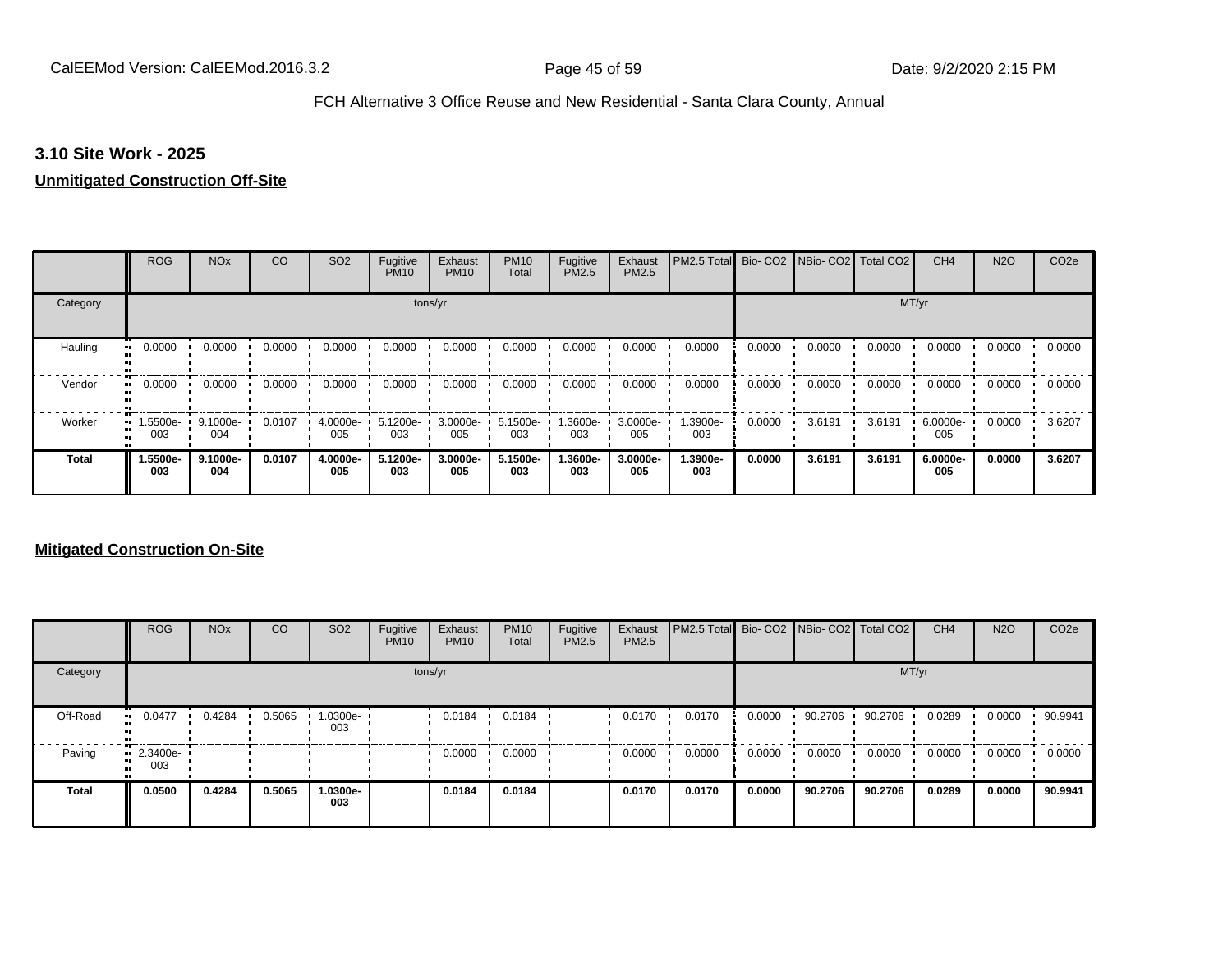#### **3.10 Site Work - 2025**

#### **Mitigated Construction Off-Site**

|              | <b>ROG</b>          | <b>NO<sub>x</sub></b> | CO     | SO <sub>2</sub> | Fugitive<br><b>PM10</b> | Exhaust<br><b>PM10</b> | <b>PM10</b><br>Total | Fugitive<br>PM2.5 | Exhaust<br>PM2.5 | PM2.5 Total     | Bio-CO <sub>2</sub> | NBio-CO2   Total CO2 |        | CH <sub>4</sub> | <b>N2O</b> | CO <sub>2e</sub> |
|--------------|---------------------|-----------------------|--------|-----------------|-------------------------|------------------------|----------------------|-------------------|------------------|-----------------|---------------------|----------------------|--------|-----------------|------------|------------------|
| Category     |                     |                       |        |                 | tons/yr                 |                        |                      |                   |                  |                 |                     | MT/yr                |        |                 |            |                  |
| Hauling<br>œ | 0.0000              | 0.0000                | 0.0000 | 0.0000          | 0.0000                  | 0.0000                 | 0.0000               | 0.0000            | 0.0000           | 0.0000          | 0.0000              | 0.0000               | 0.0000 | 0.0000          | 0.0000     | 0.0000           |
| Vendor       | 0.0000<br>$\bullet$ | 0.0000                | 0.0000 | 0.0000          | 0.0000                  | 0.0000                 | 0.0000               | 0.0000            | 0.0000           | 0.0000          | 0.0000              | 0.0000               | 0.0000 | 0.0000          | 0.0000     | 0.0000           |
| Worker       | 1.5500e-<br>003     | 9.1000e-<br>004       | 0.0107 | 4.0000e-<br>005 | 5.1200e-<br>003         | 3.0000e-<br>005        | 5.1500e-<br>003      | 1.3600e-<br>003   | 3.0000e-<br>005  | 1.3900e-<br>003 | 0.0000              | 3.6191               | 3.6191 | 6.0000e-<br>005 | 0.0000     | 3.6207           |
| Total        | 1.5500e-<br>003     | 9.1000e-<br>004       | 0.0107 | 4.0000e-<br>005 | 5.1200e-<br>003         | 3.0000e-<br>005        | 5.1500e-<br>003      | 1.3600e-<br>003   | 3.0000e-<br>005  | 1.3900e-<br>003 | 0.0000              | 3.6191               | 3.6191 | 6.0000e-<br>005 | 0.0000     | 3.6207           |

# **4.0 Operational Detail - Mobile**

## **4.1 Mitigation Measures Mobile**

Increase Transit Accessibility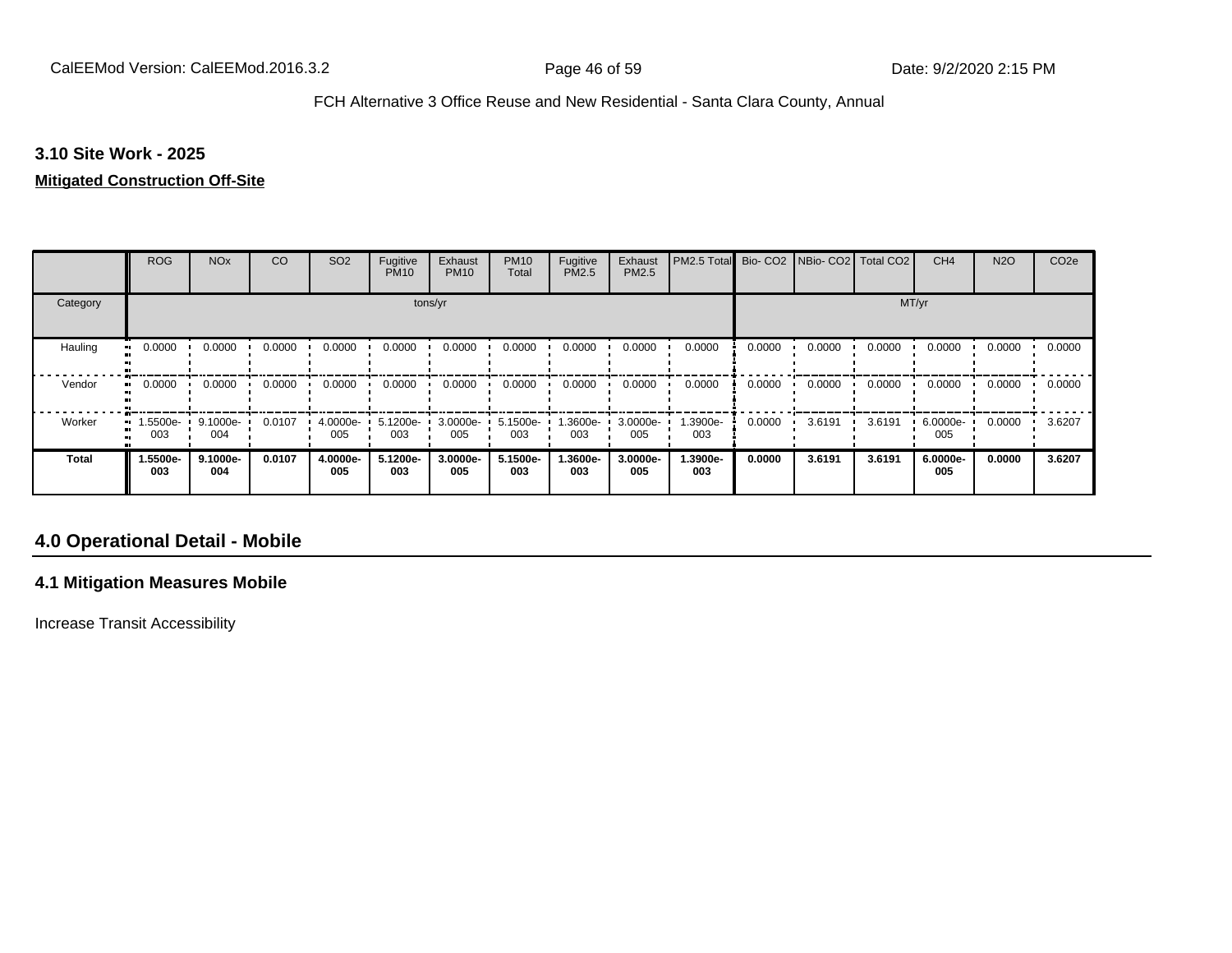|             | <b>ROG</b> | <b>NO<sub>x</sub></b> | CO     | SO <sub>2</sub> | Fugitive<br><b>PM10</b> | Exhaust<br><b>PM10</b> | <b>PM10</b><br>Total | Fugitive<br>PM2.5 | Exhaust<br>PM2.5   | <b>PM2.5 Total</b> Bio- CO2 NBio- CO2 Total CO2 |        |                   | CH <sub>4</sub> | <b>N2O</b> | CO <sub>2e</sub> |
|-------------|------------|-----------------------|--------|-----------------|-------------------------|------------------------|----------------------|-------------------|--------------------|-------------------------------------------------|--------|-------------------|-----------------|------------|------------------|
| Category    |            | tons/yr               |        |                 |                         |                        |                      |                   |                    |                                                 |        |                   | MT/yr           |            |                  |
| Mitigated   | $-0.2233$  | 0.8724                | 2.3631 | 8.8900e-<br>003 | 0.9202                  | 7.0800e-<br>003        | 0.9272               | 0.2463            | 6.5800e-<br>003    | 0.2529                                          | 0.0000 | 816.9526 816.9526 | 0.0257          | 0.0000     | .817.5939        |
| Unmitigated | $-0.2412$  | 0.9682                | 2.8137 | 0.0111          | 1.1683                  | 8.6500e-<br>003        | 1.1770               | 0.3127            | $-8.0400e-$<br>003 | 0.3207                                          |        |                   | 0.0306          | 0.0000     | .1,018.086       |

## **4.2 Trip Summary Information**

|                                     |         | Average Daily Trip Rate |        | Unmitigated       | Mitigated         |
|-------------------------------------|---------|-------------------------|--------|-------------------|-------------------|
| Land Use                            | Weekdav | Saturdav                | Sunday | <b>Annual VMT</b> | <b>Annual VMT</b> |
| <b>Apartments Mid Rise</b>          | 544.00  | 544.00                  | 544.00 | 1.256.426         | 989.574           |
| <b>General Office Building</b><br>. | .104.81 | 0.00                    | 0.00   | 1.885.870         | 1.485.330         |
| <b>Other Asphalt Surfaces</b>       | 0.00    | 0.00                    | 0.00   |                   |                   |
| Parking Lot                         | 0.00    | 0.00                    | 0.00   |                   |                   |
| Total                               | .648.81 | 544.00                  | 544.00 | 3.142.297         | 2,474,904         |

# **4.3 Trip Type Information**

|                                |            | <b>Miles</b> |                                                          |       | Trip % |       |         | Trip Purpose %  |         |
|--------------------------------|------------|--------------|----------------------------------------------------------|-------|--------|-------|---------|-----------------|---------|
| Land Use                       | H-W or C-W |              | H-S or C-C H-O or C-NW H-W or C-W H-S or C-C H-O or C-NW |       |        |       | Primary | <b>Diverted</b> | Pass-by |
| <b>Apartments Mid Rise</b>     | 10.80      | 4.80         | 5.70                                                     | 31.00 | 15.00  | 54.00 | 86      |                 |         |
| <b>General Office Building</b> | 9.50       | 7.30         | 7.30                                                     | 33.00 | 48.00  | 19.00 |         |                 |         |
| <b>Other Asphalt Surfaces</b>  | 9.50       | 7.30         | 7.30                                                     | 0.00  | 0.00   | 0.00  |         |                 |         |
| Parking Lot                    | 9.50       | 7.30         | 7.30                                                     | 0.00  | 0.00   | 0.00  |         |                 |         |

**4.4 Fleet Mix**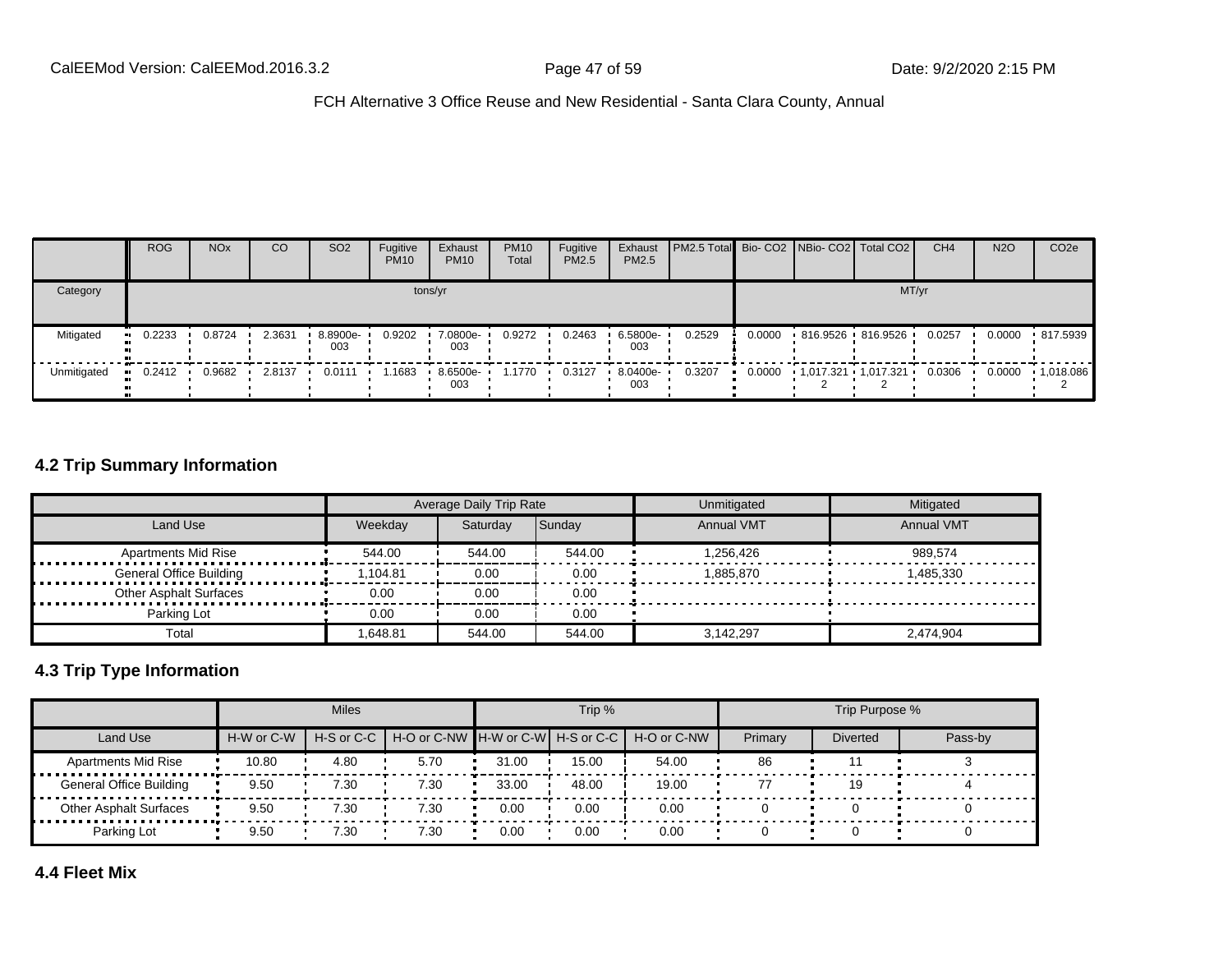| Land Use                      | <b>LDA</b>                                                                                                             | LDT <sub>1</sub> | LDT <sub>2</sub> | <b>MDV</b> | LHD <sub>1</sub> | LHD <sub>2</sub> | <b>MHD</b> | <b>HHD</b> | <b>OBUS</b> | <b>UBUS</b> | <b>MCY</b> | <b>SBUS</b>                                                                                                                                    | <b>MH</b> |
|-------------------------------|------------------------------------------------------------------------------------------------------------------------|------------------|------------------|------------|------------------|------------------|------------|------------|-------------|-------------|------------|------------------------------------------------------------------------------------------------------------------------------------------------|-----------|
| <b>Apartments Mid Rise</b>    |                                                                                                                        |                  |                  |            |                  |                  |            |            |             |             |            | 0.618126 0.034987 0.181060 0.102744 0.012808 0.005030 0.012887 0.022139 0.002195 0.001502 0.005204 0.000638                                    | 0.000681  |
| General Office Building       | . 0.618126 0.034987 0.181060 0.102744 0.012808 0.005030 0.012887 0.022139 0.002195 0.001502 0.005204 0.000638 0.000681 |                  |                  |            |                  |                  |            |            |             |             |            |                                                                                                                                                |           |
| <b>Other Asphalt Surfaces</b> |                                                                                                                        |                  |                  |            |                  |                  |            |            |             |             |            | 0.618126 0.034987 0.181060 0.102744 0.012808 0.005030 0.012887 0.022139 0.002195 0.001502 0.005204 0.000638                                    | 0.000681  |
| Parking Lot                   |                                                                                                                        |                  |                  |            |                  |                  |            |            |             |             |            | $0.618126$ $0.034987$ $0.181060$ $0.102744$ $0.012808$ $0.005030$ $0.012887$ $0.022139$ $0.002195$ $0.001502$ $0.005204$ $0.000638$ $0.000681$ |           |

# **5.0 Energy Detail**

## Historical Energy Use: N

# **5.1 Mitigation Measures Energy**

|                            | <b>ROG</b> | <b>NO<sub>x</sub></b> | CO     | SO <sub>2</sub>    | Fugitive<br><b>PM10</b> | Exhaust<br><b>PM10</b> | <b>PM10</b><br>Total | Fugitive<br>PM2.5 | Exhaust<br>PM2.5 | PM2.5 Total Bio- CO2 NBio- CO2 Total CO2 |        |                   |                   | CH <sub>4</sub> | <b>N2O</b>                        | CO <sub>2e</sub> |
|----------------------------|------------|-----------------------|--------|--------------------|-------------------------|------------------------|----------------------|-------------------|------------------|------------------------------------------|--------|-------------------|-------------------|-----------------|-----------------------------------|------------------|
| Category                   |            |                       |        |                    |                         | tons/yr                |                      |                   |                  |                                          |        |                   |                   | MT/yr           |                                   |                  |
| Electricity<br>Mitigated   |            |                       |        |                    |                         | 0.0000                 | 0.0000               |                   | 0.0000           | 0.0000                                   | 0.0000 | 228.8227 228.8227 |                   | 0.0322          | 6.6600e-<br>003                   | .231.6141        |
| Electricity<br>Unmitigated |            |                       |        |                    |                         | 0.0000                 | 0.0000               |                   | 0.0000           | 0.0000                                   | 0.0000 |                   | 228.8227 228.8227 | 0.0322          | 6.6600e- 1 231.6141<br>003        |                  |
| NaturalGas<br>Mitigated    | 0.0147     | 0.1308                | 0.0934 | 8.0000e-<br>004    |                         | 0.0101                 | 0.0101               |                   | 0.0101           | 0.0101                                   | 0.0000 | 145.1919 145.1919 |                   | 2.7800e-<br>003 | $2.6600e -$<br>003                | 146.0547         |
| NaturalGas<br>Unmitigated  | 0.0147     | 0.1308                | 0.0934 | $.80000e -$<br>004 |                         | 0.0101                 | 0.0101               |                   | 0.0101           | 0.0101                                   | 0.0000 |                   | 145.1919 145.1919 | 003             | 2.7800e- 2.6600e- 146.0547<br>003 |                  |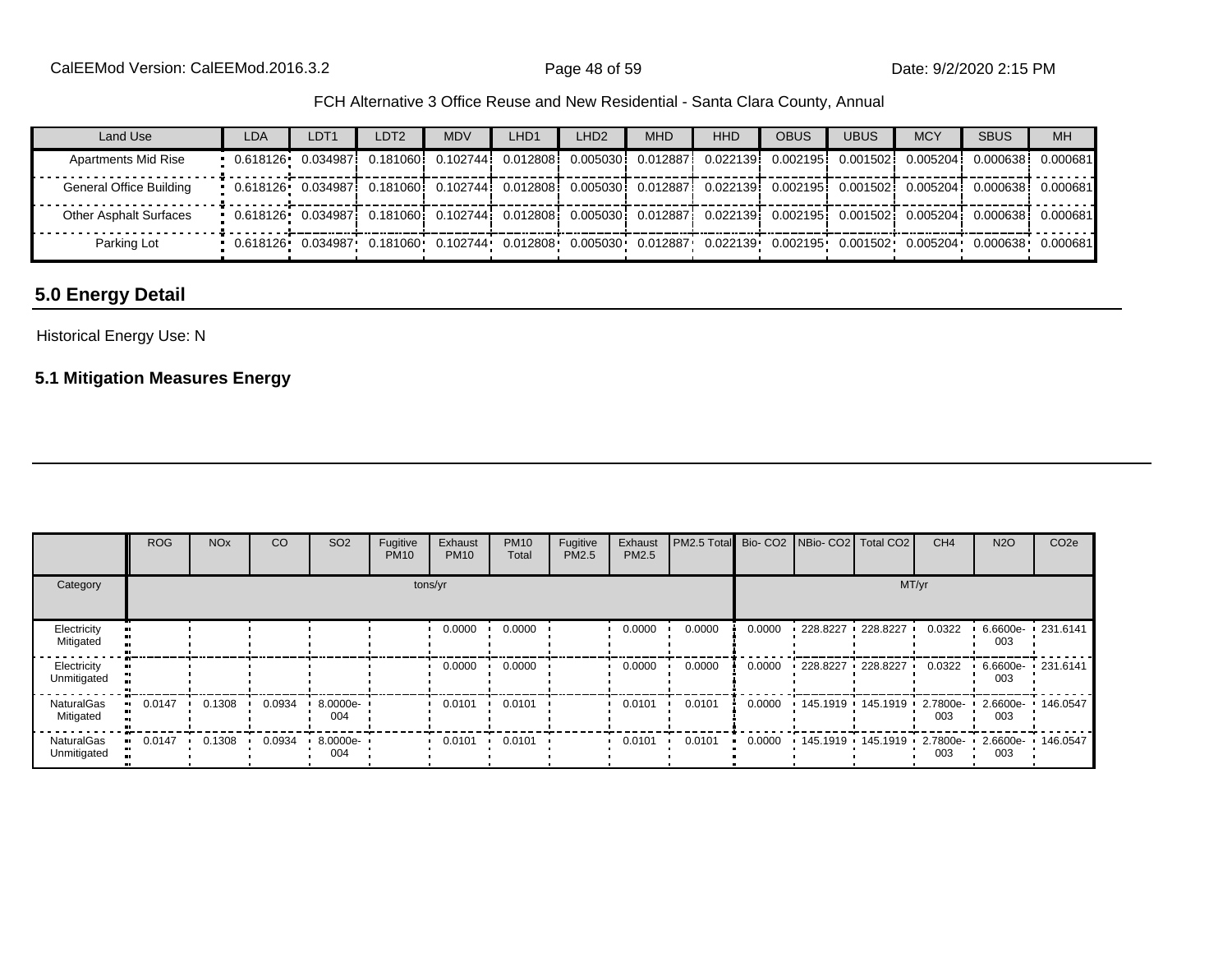# **5.2 Energy by Land Use - NaturalGas**

|                                          | NaturalGa<br>s Use   | <b>ROG</b>      | <b>NO<sub>x</sub></b> | CO     | SO <sub>2</sub> | Fugitive<br><b>PM10</b> | Exhaust<br><b>PM10</b> | <b>PM10</b><br>Total | Fugitive<br>PM2.5 | Exhaust<br>PM2.5 | PM2.5<br>Total  | Bio-CO <sub>2</sub> | NBio-CO2   Total CO2 |          | CH <sub>4</sub>  | <b>N2O</b>      | CO <sub>2e</sub> |
|------------------------------------------|----------------------|-----------------|-----------------------|--------|-----------------|-------------------------|------------------------|----------------------|-------------------|------------------|-----------------|---------------------|----------------------|----------|------------------|-----------------|------------------|
| Land Use                                 | kBTU/yr              |                 |                       |        |                 |                         | tons/yr                |                      |                   |                  |                 |                     |                      |          | MT/yr            |                 |                  |
| Apartments Mid<br>Rise                   | 863945               | 4.6600e-<br>003 | 0.0398                | 0.0169 | 2.5000e-<br>004 |                         | 3.2200e-<br>003        | 3.2200e-<br>003      |                   | 3.2200e-<br>003  | 3.2200e-<br>003 | 0.0000              | 46.1034              | 46.1034  | 8.8000e-<br>004  | 8.5000e-<br>004 | 46.3774          |
| <b>General Office</b><br><b>Building</b> | 1.85685e ·<br>$+006$ | 0.0100          | 0.0910                | 0.0765 | 5.5000e-<br>004 |                         | 6.9200e-<br>003        | 6.9200e-<br>003      |                   | 6.9200e-<br>003  | 6.9200e-<br>003 | 0.0000              | 99.0885              | 99.0885  | $.9000e-$<br>003 | 1.8200e-<br>003 | 99.6774          |
| Other Asphalt<br>Surfaces                | $\Omega$             | 0.0000<br>      | 0.0000                | 0.0000 | 0.0000          |                         | 0.0000                 | 0.0000               |                   | 0.0000           | 0.0000          | 0.0000              | 0.0000               | 0.0000   | 0.0000           | 0.0000          | 0.0000           |
| Parking Lot                              | $\mathbf{0}$         | 0.0000<br>      | 0.0000                | 0.0000 | 0.0000          |                         | 0.0000                 | 0.0000               |                   | 0.0000           | 0.0000          | 0.0000              | 0.0000               | 0.0000   | 0.0000           | 0.0000          | 0.0000           |
| <b>Total</b>                             |                      | 0.0147          | 0.1308                | 0.0934 | 8.0000e-<br>004 |                         | 0.0101                 | 0.0101               |                   | 0.0101           | 0.0101          | 0.0000              | 145.1919             | 145.1919 | 2.7800e-<br>003  | 2.6700e-<br>003 | 146.0547         |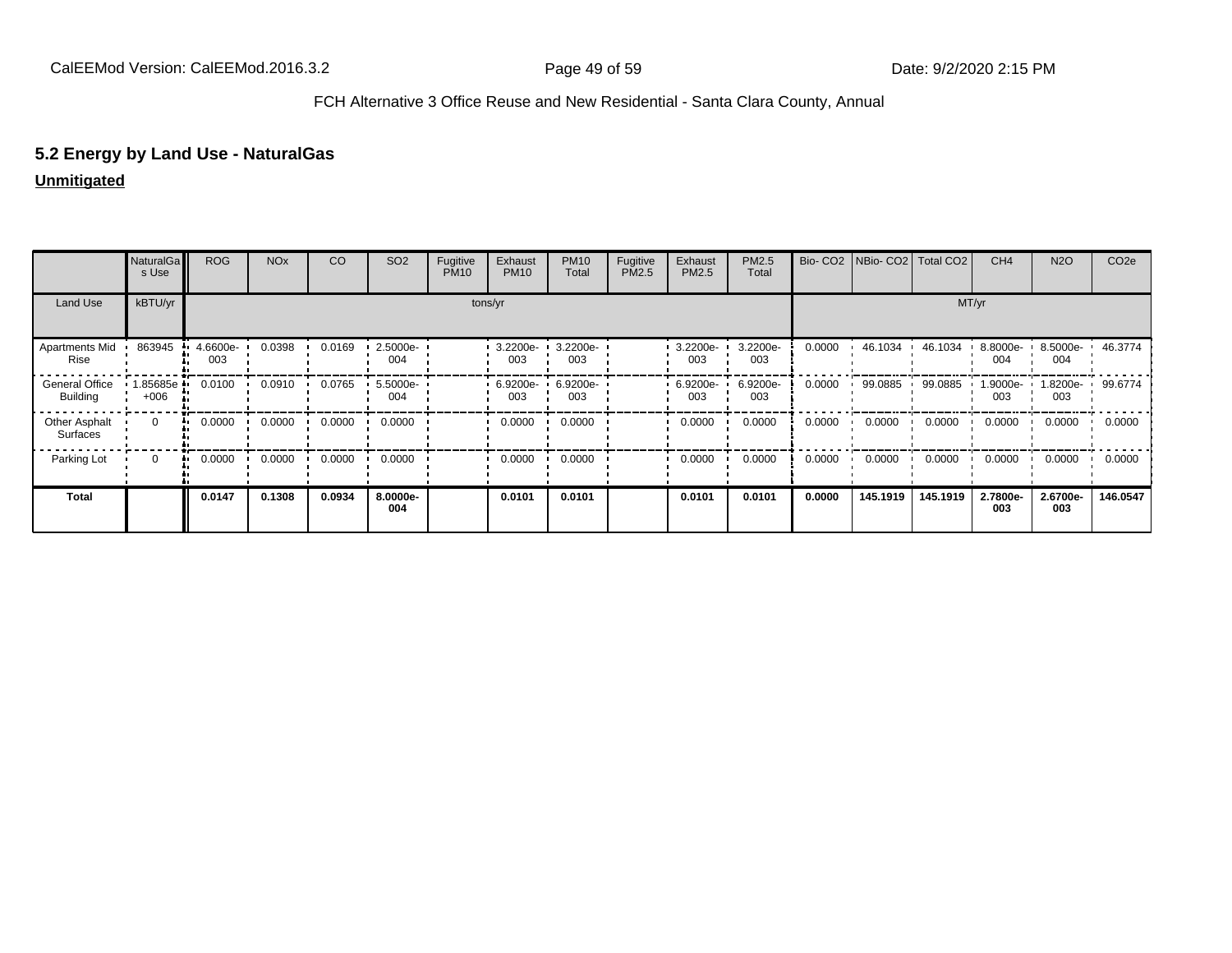## **5.2 Energy by Land Use - NaturalGas**

**Mitigated**

|                                          | NaturalGa<br>s Use   | <b>ROG</b>      | <b>NO<sub>x</sub></b> | CO     | SO <sub>2</sub> | Fugitive<br><b>PM10</b> | Exhaust<br><b>PM10</b> | <b>PM10</b><br>Total | Fugitive<br>PM2.5 | Exhaust<br>PM2.5 | PM2.5 Total     |        | Bio- CO <sub>2</sub> NBio- CO <sub>2</sub> | Total CO <sub>2</sub> | CH <sub>4</sub>    | <b>N2O</b>                | CO <sub>2</sub> e |
|------------------------------------------|----------------------|-----------------|-----------------------|--------|-----------------|-------------------------|------------------------|----------------------|-------------------|------------------|-----------------|--------|--------------------------------------------|-----------------------|--------------------|---------------------------|-------------------|
| Land Use                                 | kBTU/yr              |                 |                       |        |                 |                         | tons/yr                |                      |                   |                  |                 |        |                                            |                       | MT/yr              |                           |                   |
| Apartments Mid<br>Rise                   | 863945               | 4.6600e-<br>003 | 0.0398                | 0.0169 | 2.5000e-<br>004 |                         | 3.2200e-<br>003        | 3.2200e-<br>003      |                   | 3.2200e-<br>003  | 3.2200e-<br>003 | 0.0000 | 46.1034                                    | 46.1034               | $8.8000e -$<br>004 | 8.5000e- 1 46.3774<br>004 |                   |
| <b>General Office</b><br><b>Building</b> | l.85685e ·<br>$+006$ | 0.0100          | 0.0910                | 0.0765 | 5.5000e-<br>004 |                         | 6.9200e-<br>003        | 6.9200e-<br>003      |                   | 6.9200e-<br>003  | 6.9200e-<br>003 | 0.0000 | 99.0885                                    | 99.0885               | .9000e-<br>003     | 1.8200e- '<br>003         | 99.6774           |
| Other Asphalt<br>Surfaces                | $\Omega$             | 0.0000<br>      | 0.0000                | 0.0000 | 0.0000          |                         | 0.0000                 | 0.0000               |                   | 0.0000           | 0.0000          | 0.0000 | 0.0000                                     | 0.0000                | 0.0000             | 0.0000                    | 0.0000            |
| Parking Lot                              | $\Omega$             | 0.0000<br>      | 0.0000                | 0.0000 | 0.0000          |                         | 0.0000                 | 0.0000               |                   | 0.0000           | 0.0000          | 0.0000 | 0.0000                                     | 0.0000                | 0.0000             | 0.0000                    | 0.0000            |
| Total                                    |                      | 0.0147          | 0.1308                | 0.0934 | 8.0000e-<br>004 |                         | 0.0101                 | 0.0101               |                   | 0.0101           | 0.0101          | 0.0000 | 145.1919                                   | 145.1919              | 2.7800e-<br>003    | 2.6700e-<br>003           | 146.0547          |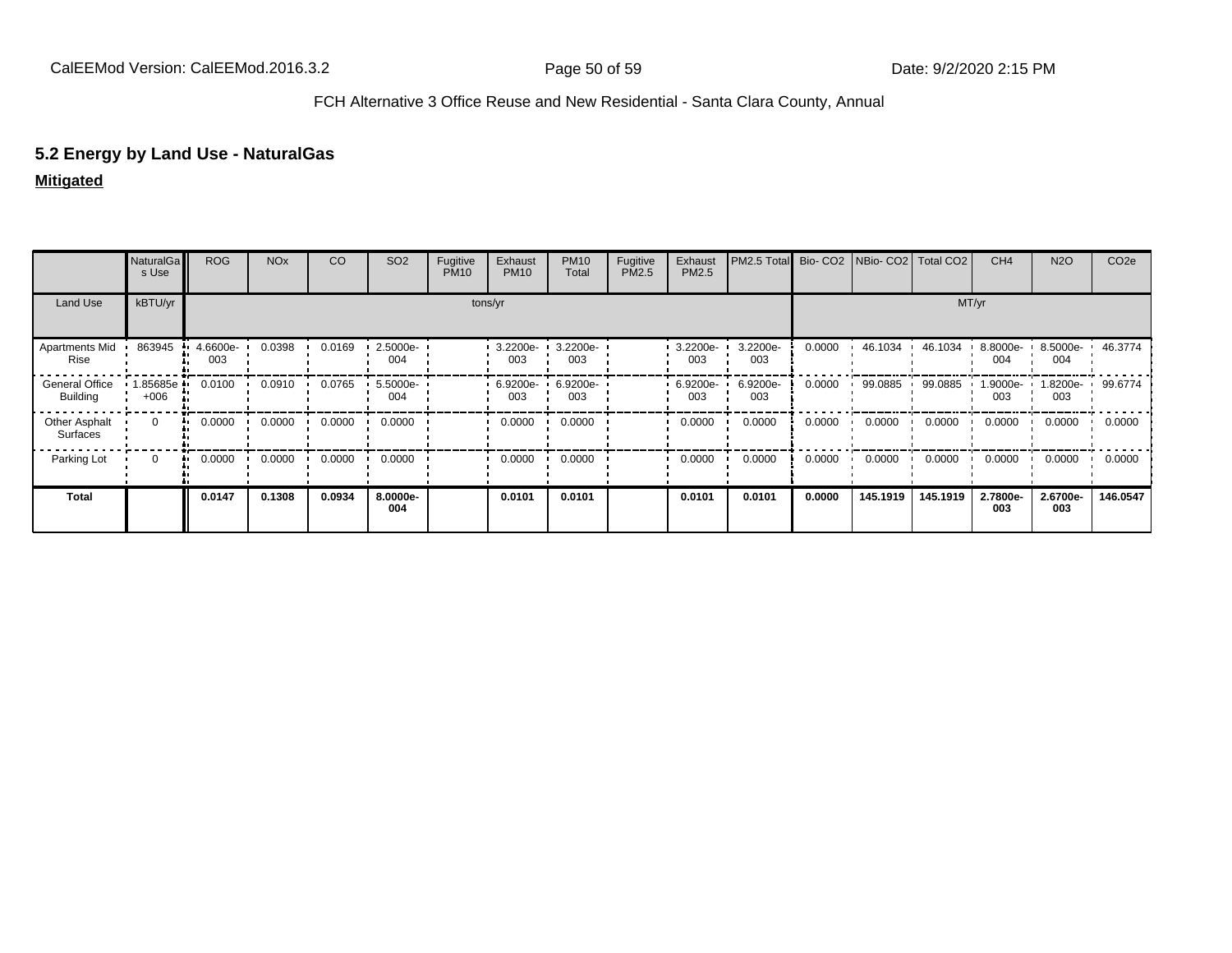# **5.3 Energy by Land Use - Electricity**

|                                          | Electricity<br>Use | <b>Total CO2</b> | CH <sub>4</sub> | <b>N2O</b>      | CO <sub>2e</sub> |
|------------------------------------------|--------------------|------------------|-----------------|-----------------|------------------|
| Land Use                                 | kWh/yr             |                  |                 | MT/yr           |                  |
| Apartments Mid<br>Rise                   | 412835             | 38.5753          | 5.4300e-<br>003 | 1.1200e-<br>003 | 39.0459          |
| <b>General Office</b><br><b>Building</b> | 2.02246e<br>$+006$ | 188.9784         | 0.0266          | 5.5000e-<br>003 | 191.2838         |
| <b>Other Asphalt</b><br>Surfaces         | $\Omega$           | 0.0000           | 0.0000          | 0.0000          | 0.0000           |
| Parking Lot                              | 13580              | 1.2689           | 1.8000e-<br>004 | 4.0000e-<br>005 | 1.2844           |
| <b>Total</b>                             |                    | 228.8227         | 0.0322          | 6.6600e-<br>003 | 231.6141         |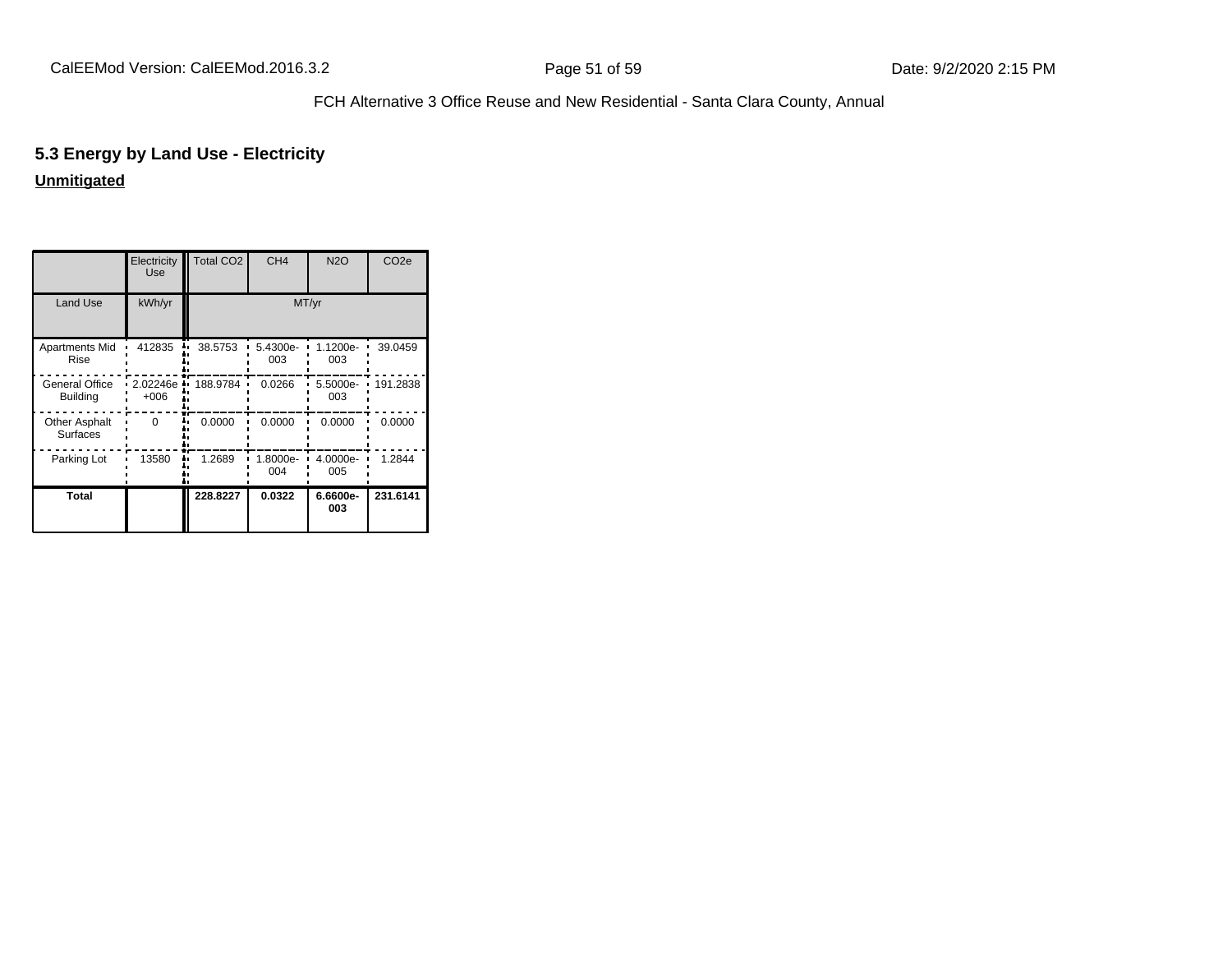# **5.3 Energy by Land Use - Electricity**

**Mitigated**

|                                   | Electricity<br>Use | <b>Total CO2</b> | CH <sub>4</sub> | <b>N2O</b>      | CO <sub>2e</sub> |
|-----------------------------------|--------------------|------------------|-----------------|-----------------|------------------|
| <b>Land Use</b>                   | kWh/yr             |                  | MT/yr           |                 |                  |
| Apartments Mid<br>Rise            | 412835             | 38.5753          | 5.4300e-<br>003 | 1.1200e-<br>003 | 39.0459          |
| General Office<br><b>Building</b> | 2.02246e<br>$+006$ | 188.9784         | 0.0266          | 5.5000e-<br>003 | 191.2838         |
| <b>Other Asphalt</b><br>Surfaces  | $\Omega$           | 0.0000           | 0.0000          | 0.0000          | 0.0000           |
| Parking Lot                       | 13580<br>٠.        | 1.2689           | 1.8000e-<br>004 | 4.0000e-<br>005 | 1.2844           |
| Total                             |                    | 228.8227         | 0.0322          | 6.6600e-<br>003 | 231.6141         |

# **6.0 Area Detail**

**6.1 Mitigation Measures Area**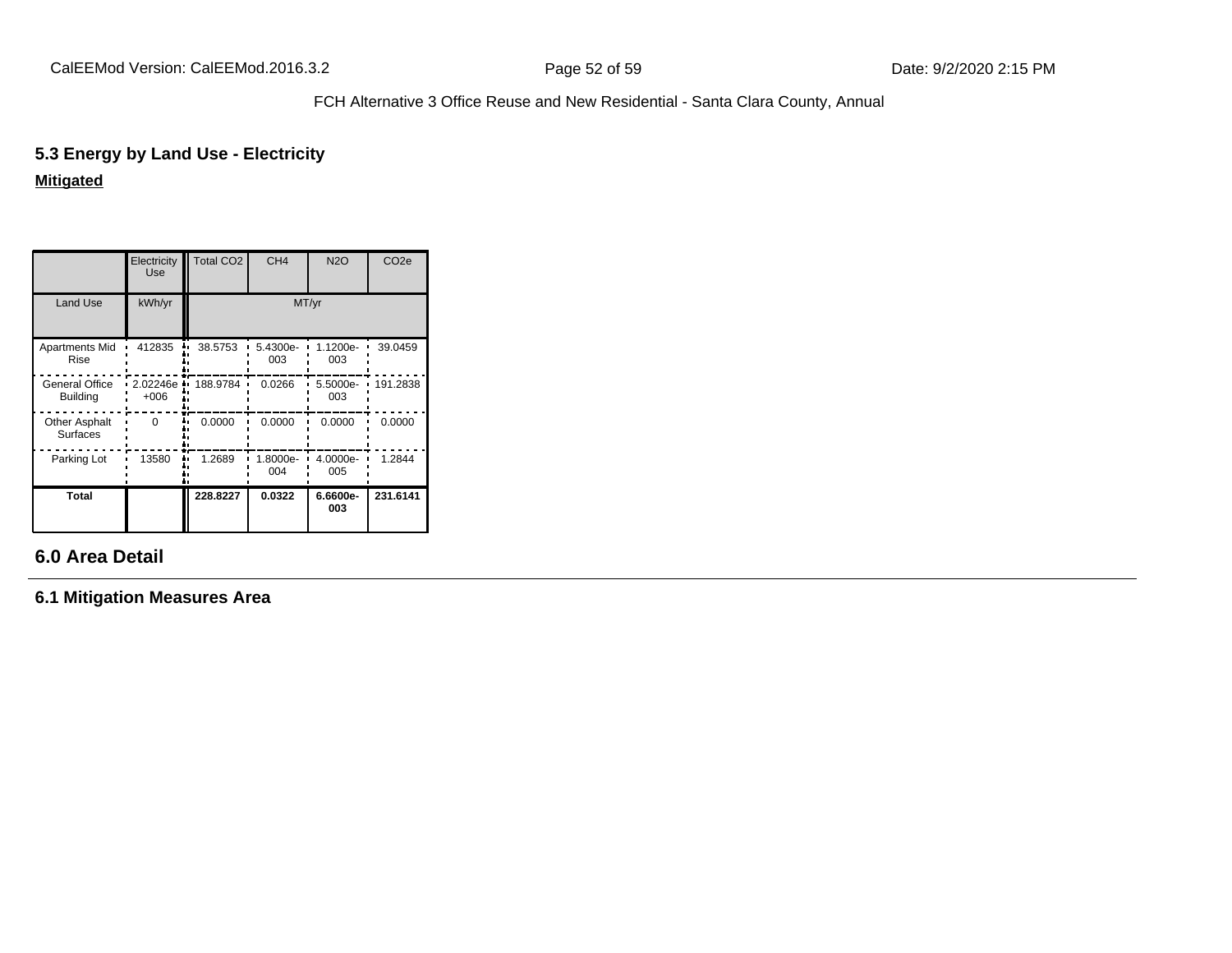|             | <b>ROG</b> | <b>NO<sub>x</sub></b> | CO     | SO <sub>2</sub>    | Fugitive<br><b>PM10</b> | Exhaust<br><b>PM10</b> | <b>PM10</b><br>Total | Fugitive<br>PM2.5 | Exhaust<br>PM2.5 | PM2.5 Total Bio- CO2 NBio- CO2 Total CO2 |        |        |        | CH <sub>4</sub> | <b>N2O</b>      | CO <sub>2</sub> e |
|-------------|------------|-----------------------|--------|--------------------|-------------------------|------------------------|----------------------|-------------------|------------------|------------------------------------------|--------|--------|--------|-----------------|-----------------|-------------------|
| Category    |            |                       |        |                    |                         | tons/yr                |                      |                   |                  |                                          |        |        | MT/yr  |                 |                 |                   |
| Mitigated   | 0.6951     | 0.0120                | 0.7463 | $6.0000e -$<br>005 |                         | 4.4100e-<br>003        | 4.4100e-<br>003      |                   | 4.4100e-<br>003  | 4.4100e-<br>003                          | 0.0000 | 5.2136 | 5.2136 | 1.2500e-<br>003 | 7.0000e-<br>005 | 5.2667            |
| Unmitigated | 0.6951     | 0.0120                | 0.7463 | 6.0000e ·<br>005   |                         | 4.4100e- •<br>003      | 4.4100e-<br>003      |                   | 4.4100e-<br>003  | 4.4100e-<br>003                          | 0.0000 | 5.2136 | 5.2136 | 1.2500e-<br>003 | 7.0000e-<br>005 | 5.2667            |

# **6.2 Area by SubCategory**

|                          | <b>ROG</b>                         | <b>NO<sub>x</sub></b> | CO              | SO <sub>2</sub>    | Fugitive<br><b>PM10</b> | Exhaust<br><b>PM10</b> | <b>PM10</b><br>Total       | Fugitive<br>PM2.5 | Exhaust<br>PM2.5   | PM2.5 Total Bio- CO2 NBio- CO2 Total CO2 |        |        |        | CH <sub>4</sub> | <b>N2O</b>      | CO <sub>2</sub> e |
|--------------------------|------------------------------------|-----------------------|-----------------|--------------------|-------------------------|------------------------|----------------------------|-------------------|--------------------|------------------------------------------|--------|--------|--------|-----------------|-----------------|-------------------|
| SubCategory              |                                    |                       |                 |                    |                         | tons/yr                |                            |                   |                    |                                          |        |        |        | MT/yr           |                 |                   |
| Architectural<br>Coating | 0.0863                             |                       |                 |                    |                         | 0.0000                 | 0.0000                     |                   | 0.0000             | 0.0000                                   | 0.0000 | 0.0000 | 0.0000 | 0.0000          | 0.0000          | 0.0000            |
| Consumer<br>Products     | 0.5858                             |                       |                 |                    |                         | 0.0000                 | 0.0000                     |                   | 0.0000             | 0.0000                                   | 0.0000 | 0.0000 | 0.0000 | 0.0000          | 0.0000          | 0.0000            |
| Hearth                   | $\bullet$ 4.0000e- 3.4500e-<br>004 | 003                   | 1.4700e-<br>003 | $2.0000e -$<br>005 |                         | 004                    | 2.8000e- 1 2.8000e-<br>004 |                   | $2.8000e -$<br>004 | 2.8000e-<br>004                          | 0.0000 | 3.9949 | 3.9949 | 8.0000e-<br>005 | 7.0000e-<br>005 | 4.0186            |
| Landscaping              | 0.0226                             | 8.5700e- ·<br>003     | 0.7448          | 4.0000e-<br>005    |                         | $4.1300e -$<br>003     | 4.1300e-<br>003            |                   | 4.1300e-<br>003    | 4.1300e-<br>003                          | 0.0000 | 1.2187 | 1.2187 | 1.1800e-<br>003 | 0.0000          | 1.2481            |
| <b>Total</b>             | 0.6951                             | 0.0120                | 0.7463          | 6.0000e-<br>005    |                         | 4.4100e-<br>003        | 4.4100e-<br>003            |                   | 4.4100e-<br>003    | 4.4100e-<br>003                          | 0.0000 | 5.2136 | 5.2136 | 1.2600e-<br>003 | 7.0000e-<br>005 | 5.2667            |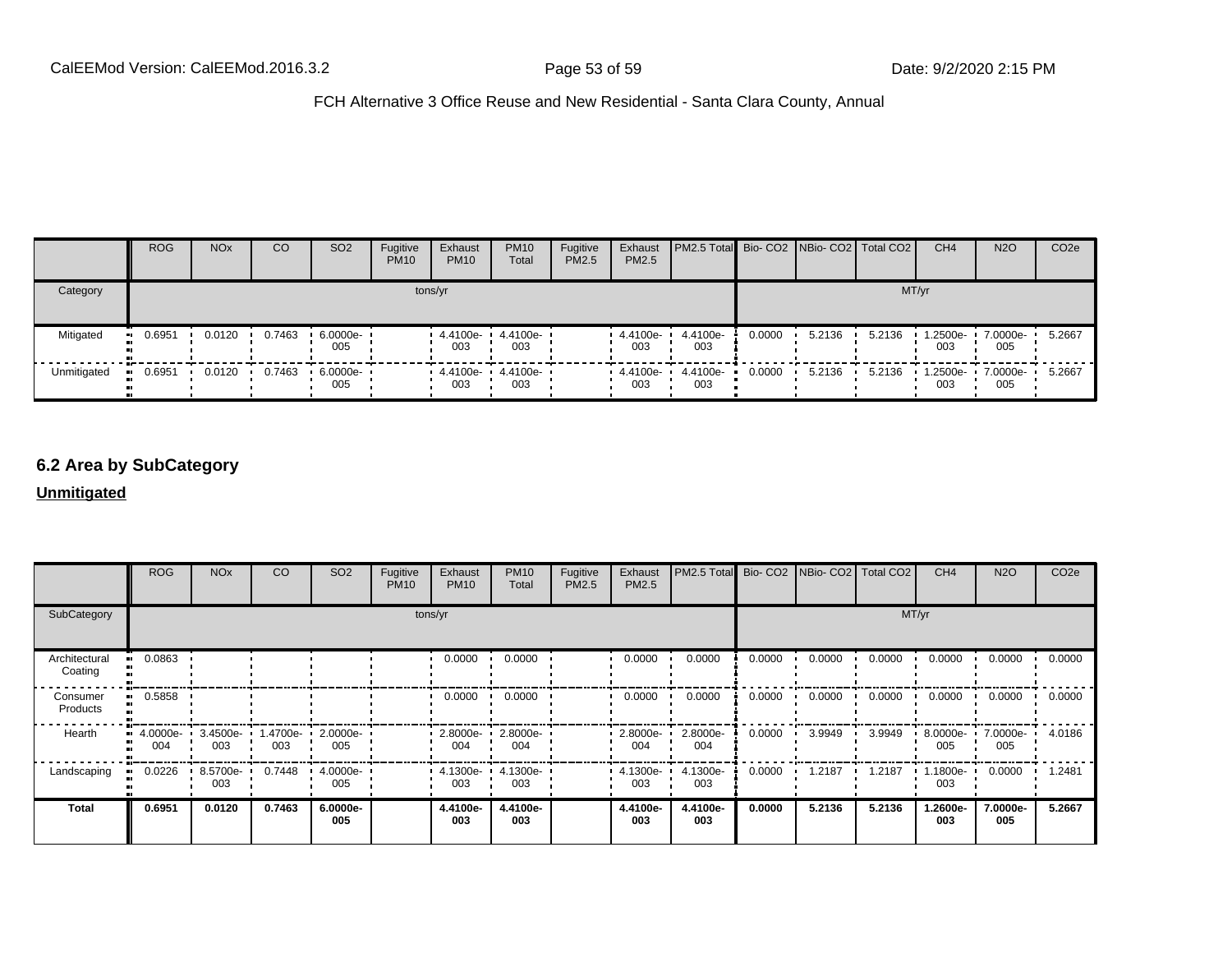# **6.2 Area by SubCategory**

**Mitigated**

|                          | ROG                                           | <b>NO<sub>x</sub></b> | CO              | SO <sub>2</sub> | Fugitive<br><b>PM10</b> | Exhaust<br><b>PM10</b> | <b>PM10</b><br>Total | Fugitive<br>PM2.5 | Exhaust<br>PM2.5 | PM2.5 Total     |        | Bio- CO2 NBio- CO2 Total CO2 |        | CH <sub>4</sub> | <b>N2O</b>      | CO <sub>2</sub> e |
|--------------------------|-----------------------------------------------|-----------------------|-----------------|-----------------|-------------------------|------------------------|----------------------|-------------------|------------------|-----------------|--------|------------------------------|--------|-----------------|-----------------|-------------------|
| SubCategory              |                                               |                       |                 |                 |                         | tons/yr                |                      |                   |                  |                 |        |                              |        | MT/yr           |                 |                   |
| Architectural<br>Coating | 0.0863                                        |                       |                 |                 |                         | 0.0000                 | 0.0000               |                   | 0.0000           | 0.0000          | 0.0000 | 0.0000                       | 0.0000 | 0.0000          | 0.0000          | 0.0000            |
| Consumer<br>Products     | 0.5858                                        |                       |                 |                 |                         | 0.0000                 | 0.0000               |                   | 0.0000           | 0.0000          | 0.0000 | 0.0000                       | 0.0000 | 0.0000          | 0.0000          | 0.0000            |
| Hearth                   | $\blacksquare$ 4.0000e- $\blacksquare$<br>004 | 3.4500e-<br>003       | 1.4700e-<br>003 | 2.0000e-<br>005 |                         | $2.8000e-$<br>004      | 2.8000e-<br>004      |                   | 2.8000e-<br>004  | 2.8000e-<br>004 | 0.0000 | 3.9949                       | 3.9949 | 8.0000e-<br>005 | 7.0000e-<br>005 | 4.0186            |
| Landscaping              | 0.0226                                        | 8.5700e-<br>003       | 0.7448          | 4.0000e-<br>005 |                         | $4.1300e -$<br>003     | 4.1300e-<br>003      |                   | 4.1300e-<br>003  | 4.1300e-<br>003 | 0.0000 | 1.2187                       | 1.2187 | 1.1800e-<br>003 | 0.0000          | 1.2481            |
| Total                    | 0.6951                                        | 0.0120                | 0.7463          | 6.0000e-<br>005 |                         | 4.4100e-<br>003        | 4.4100e-<br>003      |                   | 4.4100e-<br>003  | 4.4100e-<br>003 | 0.0000 | 5.2136                       | 5.2136 | 1.2600e-<br>003 | 7.0000e-<br>005 | 5.2667            |

# **7.0 Water Detail**

**7.1 Mitigation Measures Water**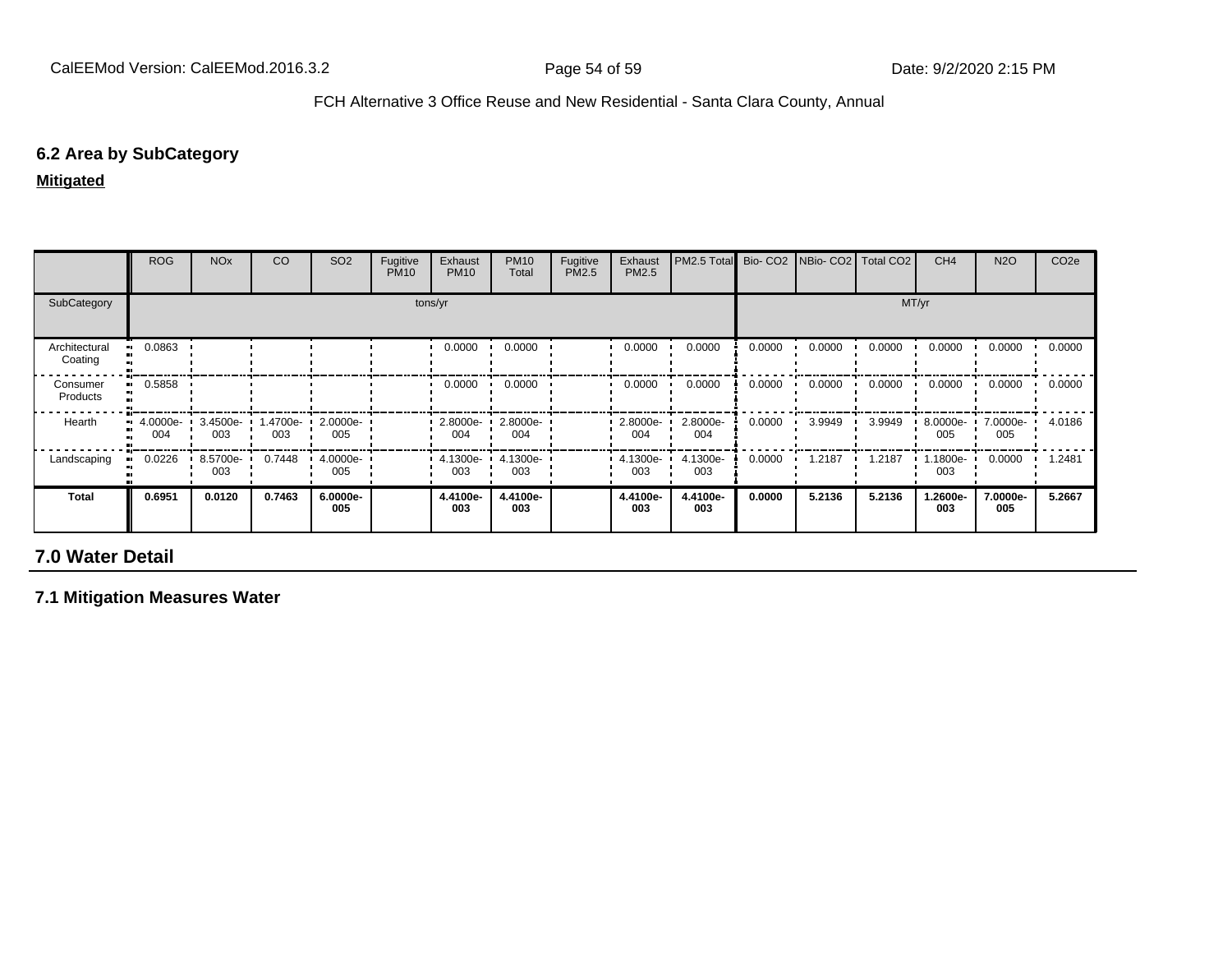|             | Total CO <sub>2</sub>           | CH <sub>4</sub> | <b>N2O</b> | CO <sub>2e</sub> |  |  |
|-------------|---------------------------------|-----------------|------------|------------------|--|--|
| Category    | MT/yr                           |                 |            |                  |  |  |
| Mitigated   | 27.3347<br>.,<br><br><br>       | 0.8719          | 0.0211     | 55.4119          |  |  |
| Unmitigated | 27.3347<br>ш,<br>٠<br><br><br>ш | 0.8719          | 0.0211     | 55.4119          |  |  |

## **7.2 Water by Land Use**

|                                         | Indoor/Out<br>door Use | <b>Total CO2</b> | CH <sub>4</sub> | <b>N2O</b>      | CO <sub>2e</sub> |
|-----------------------------------------|------------------------|------------------|-----------------|-----------------|------------------|
| <b>Land Use</b>                         | Mgal                   |                  |                 | MT/yr           |                  |
| Apartments Mid<br>Rise                  | 6.5154/<br>4.10754     | 6.7046<br>۰.     | 0.2130          | 5.1500e-<br>003 | 13.5626          |
| General Office<br><b>Building</b>       | 20.1603/<br>12.3563    | 20.6301          | 0.6589          | 0.0159          | 41.8493          |
| <b>Other Asphalt</b><br><b>Surfaces</b> | 0/0                    | 0.0000           | 0.0000          | 0.0000          | 0.0000           |
| Parking Lot                             | 0/0                    | 0.0000           | 0.0000          | 0.0000          | 0.0000           |
| <b>Total</b>                            |                        | 27.3347          | 0.8719          | 0.0211          | 55.4119          |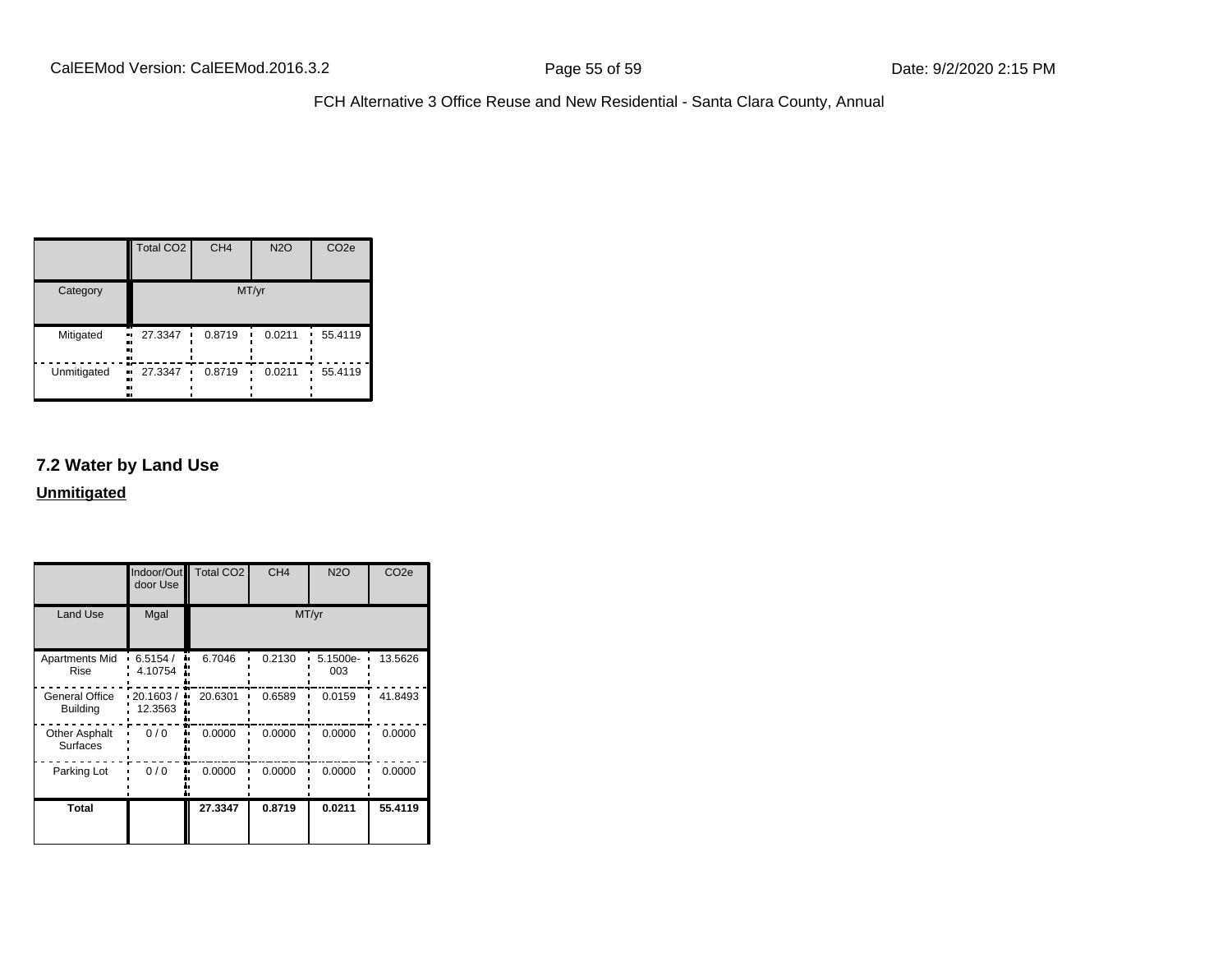## **7.2 Water by Land Use**

**Mitigated**

|                                   | Indoor/Out<br>door Use | <b>Total CO2</b> | CH <sub>4</sub> | <b>N2O</b>      | CO <sub>2e</sub> |
|-----------------------------------|------------------------|------------------|-----------------|-----------------|------------------|
| <b>Land Use</b>                   | Mgal                   |                  |                 | MT/yr           |                  |
| <b>Apartments Mid</b><br>Rise     | 6.5154/<br>4.10754     | 6.7046           | 0.2130          | 5.1500e-<br>003 | 13.5626          |
| General Office<br><b>Building</b> | 20.1603/<br>12.3563    | 20.6301          | 0.6589          | 0.0159          | 41.8493          |
| <b>Other Asphalt</b><br>Surfaces  | 0/0                    | 0.0000           | 0.0000          | 0.0000          | 0.0000           |
| Parking Lot                       | 0/0                    | 0.0000           | 0.0000          | 0.0000          | 0.0000           |
| Total                             |                        | 27.3347          | 0.8719          | 0.0211          | 55.4119          |

# **8.0 Waste Detail**

**8.1 Mitigation Measures Waste**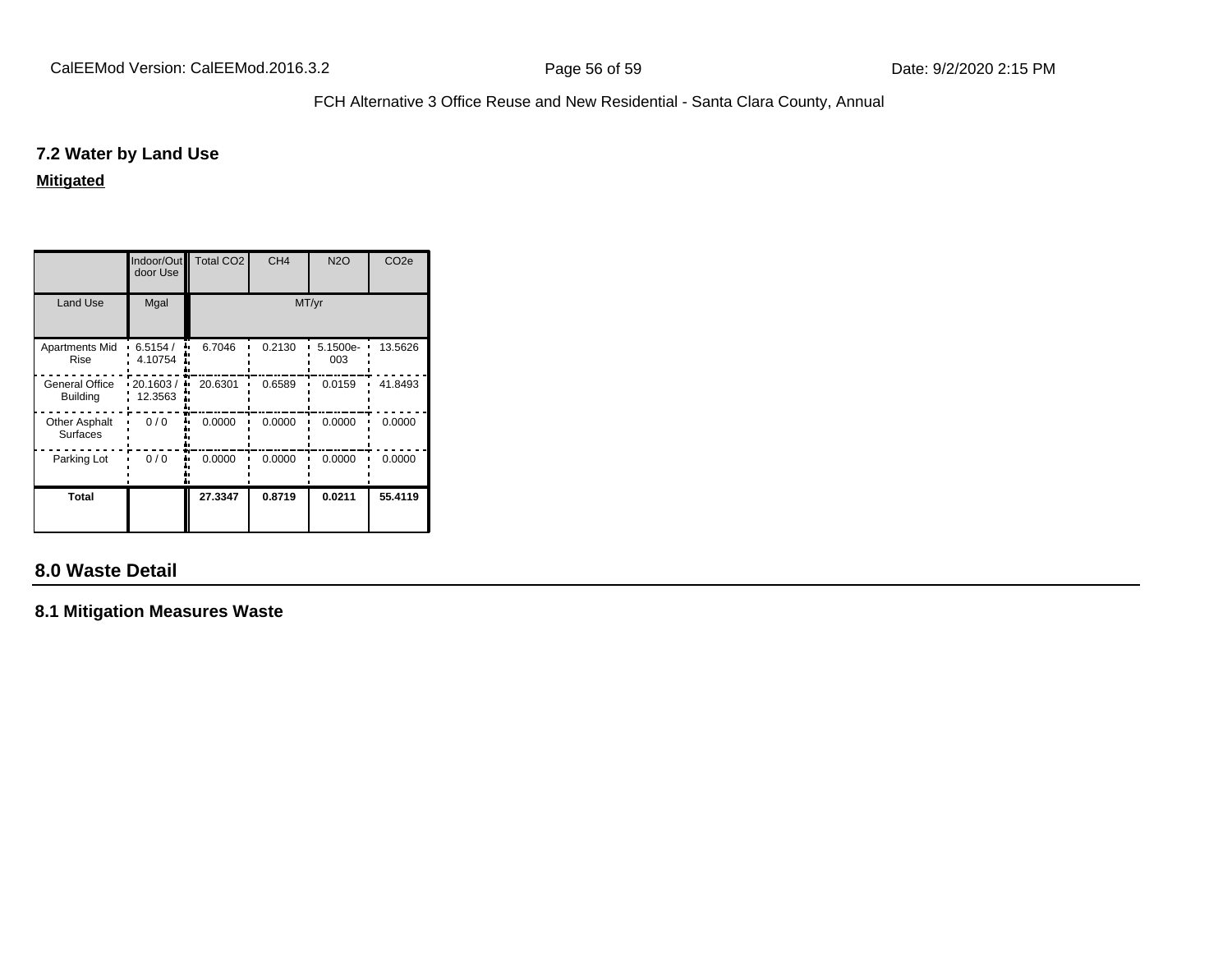# **Category/Year**

|             | <b>Total CO2</b>                 | CH <sub>4</sub> | <b>N2O</b>  | CO <sub>2e</sub> |  |  |  |  |
|-------------|----------------------------------|-----------------|-------------|------------------|--|--|--|--|
|             | MT/yr                            |                 |             |                  |  |  |  |  |
| Mitigated   | 30.7511<br>٠<br>.,<br><br><br>ш  | 1.8173          | 0.0000      | 76.1846          |  |  |  |  |
| Unmitigated | 30.7511<br>ш,<br>٠<br><br><br>., | 1.8173          | 0.0000<br>п | 76.1846          |  |  |  |  |

## **8.2 Waste by Land Use**

|                                          | Waste<br><b>Disposed</b> | Total CO <sub>2</sub> | CH <sub>4</sub> | <b>N2O</b> | CO <sub>2e</sub> |
|------------------------------------------|--------------------------|-----------------------|-----------------|------------|------------------|
| <b>Land Use</b>                          | tons                     |                       |                 | MT/yr      |                  |
| <b>Apartments Mid</b><br>Rise            | 46                       | 9.3376                | 0.5518          | 0.0000     | 23.1335          |
| <b>General Office</b><br><b>Building</b> | 105.49                   | 21.4135               | 1.2655          | 0.0000     | 53.0511          |
| Other Asphalt<br>Surfaces                | $\Omega$                 | 0.0000                | 0.0000          | 0.0000     | 0.0000           |
| Parking Lot                              | 0                        | 0.0000                | 0.0000          | 0.0000     | 0.0000           |
| <b>Total</b>                             |                          | 30.7511               | 1.8173          | 0.0000     | 76.1846          |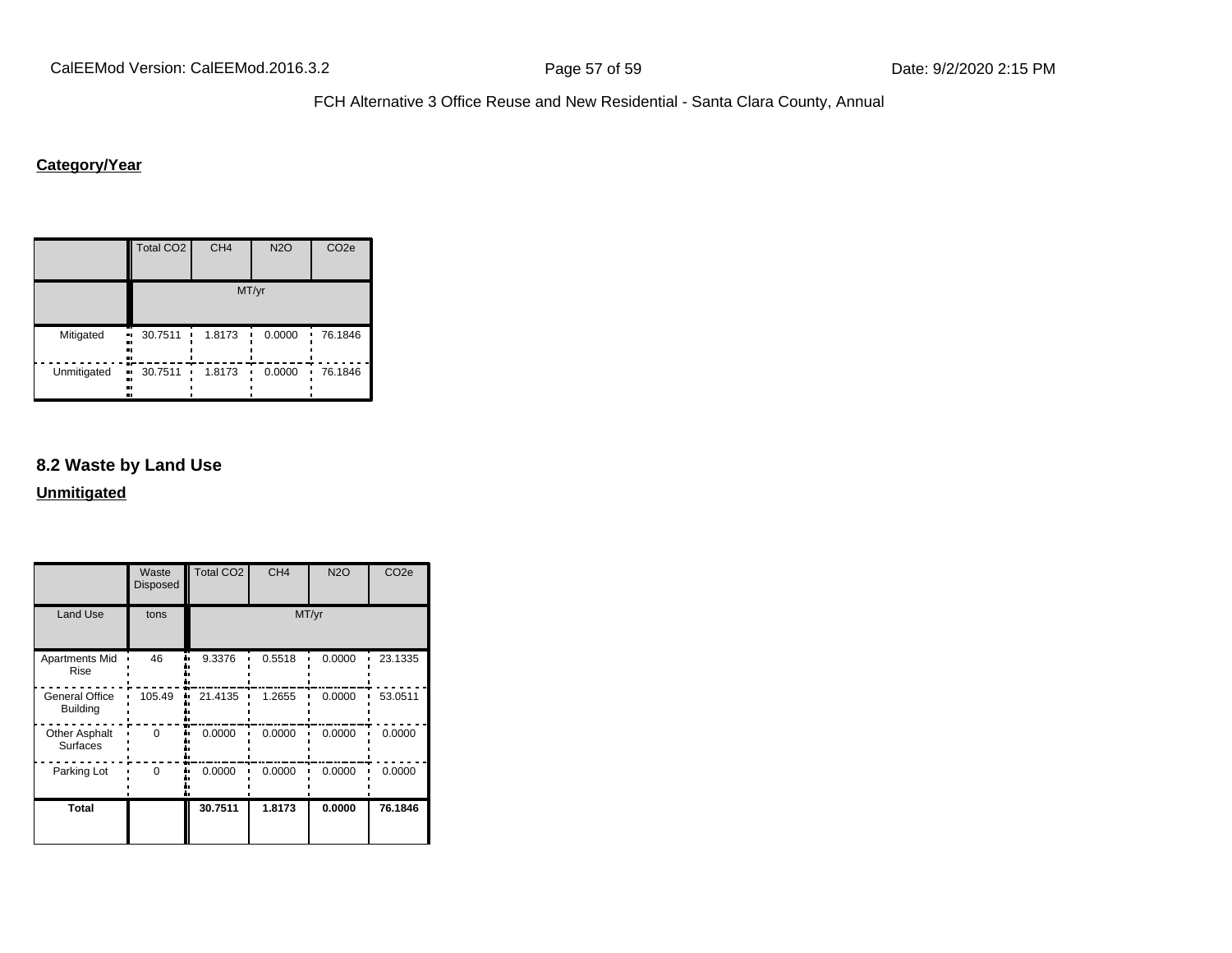## **8.2 Waste by Land Use**

**Mitigated**

|                                          | Waste<br><b>Disposed</b> | <b>Total CO2</b> | CH <sub>4</sub> | <b>N2O</b> | CO <sub>2e</sub> |
|------------------------------------------|--------------------------|------------------|-----------------|------------|------------------|
| <b>Land Use</b>                          | tons                     |                  |                 | MT/yr      |                  |
| <b>Apartments Mid</b><br>Rise            | 46                       | 9.3376           | 0.5518          | 0.0000     | 23.1335          |
| <b>General Office</b><br><b>Building</b> | 105.49                   | 21.4135          | 1.2655          | 0.0000     | 53.0511          |
| <b>Other Asphalt</b><br><b>Surfaces</b>  | U                        | 0.0000           | 0.0000          | 0.0000     | 0.0000           |
| Parking Lot                              | $\Omega$                 | 0.0000           | 0.0000          | 0.0000     | 0.0000           |
| Total                                    |                          | 30.7511          | 1.8173          | 0.0000     | 76.1846          |

# **9.0 Operational Offroad**

| Equipment Type | <b>Number</b> | Hours/Dav | Davs/Year | Horse Power | Load Factor | Fuel $T$<br>Type |
|----------------|---------------|-----------|-----------|-------------|-------------|------------------|
|                |               |           |           |             |             |                  |

# **10.0 Stationary Equipment**

## **Fire Pumps and Emergency Generators**

|  | Equipment Type | Number | Hours/Dav | Hours/Year | Horse Power | . .<br>Load Factor | <b>Fuel Type</b> |
|--|----------------|--------|-----------|------------|-------------|--------------------|------------------|
|--|----------------|--------|-----------|------------|-------------|--------------------|------------------|

#### **Boilers**

| Equipment Type | Number | Heat Input/Dav | Heat Input/Year | <b>Boiler Rating</b> | Fuel<br>Type |
|----------------|--------|----------------|-----------------|----------------------|--------------|
|----------------|--------|----------------|-----------------|----------------------|--------------|

**User Defined Equipment**